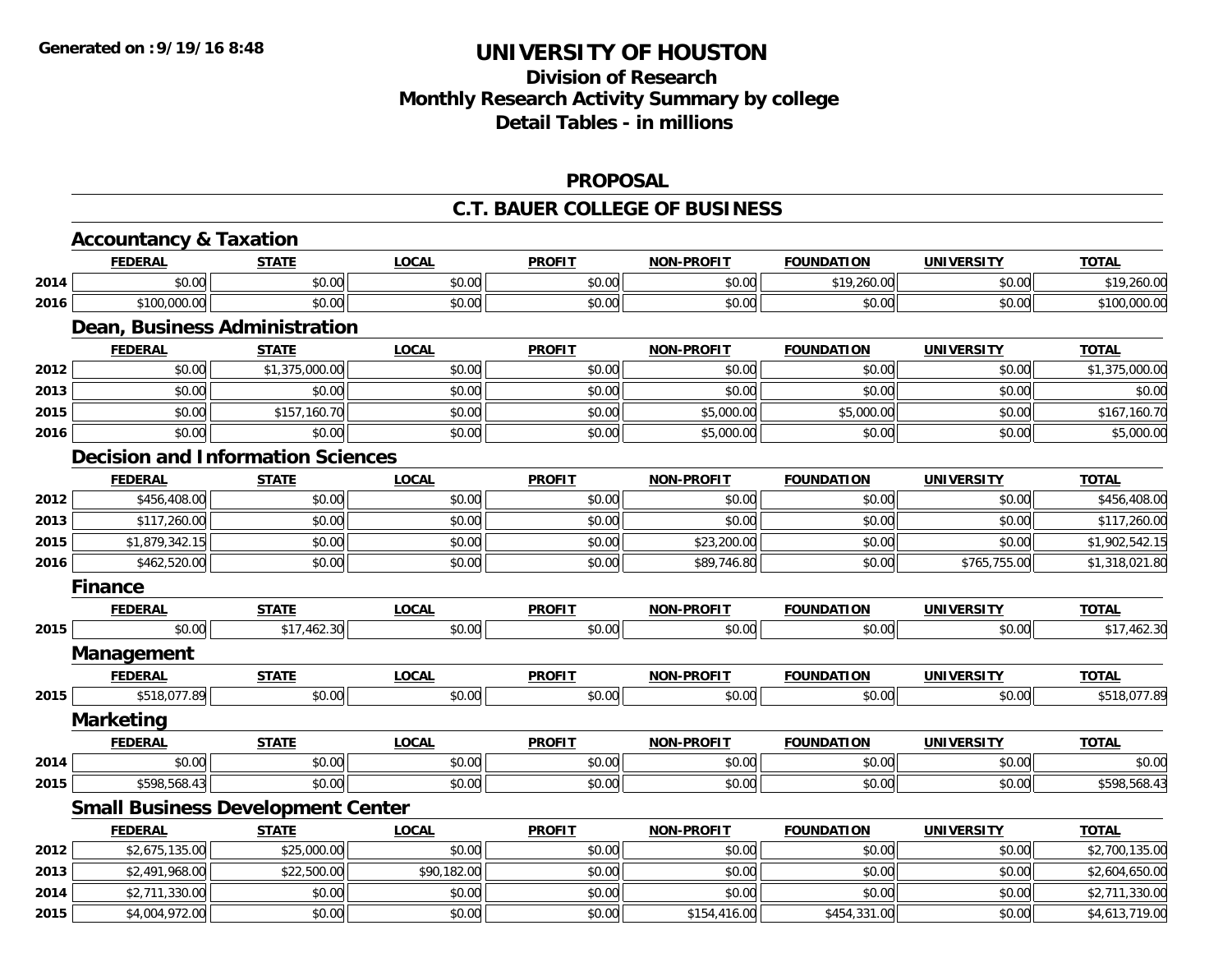## **Division of Research Monthly Research Activity Summary by college Detail Tables - in millions**

#### **PROPOSAL**

#### **C.T. BAUER COLLEGE OF BUSINESS**

#### **Small Business Development Center**

|              | FEDERAL          | <b>STATE</b>         | <b>_OCAL</b> | <b>PROFIT</b>  | <b>NON-PROFIT</b> | <b>FOUNDATION</b> | UNIVERSITY   | <b>TOTAL</b>                          |
|--------------|------------------|----------------------|--------------|----------------|-------------------|-------------------|--------------|---------------------------------------|
| 2016         | 1.720.00<br>784. | 0000<br><b>JU.UU</b> | \$0.00       | 40.00<br>JU.UU | \$0.00            | \$0.00            | \$0.00       | .729.00<br>$^{\circ}$ 784 $^{\prime}$ |
| <b>Total</b> | \$18,800,310.47  | .123.00<br>.1,597.   | \$90,182.00  | \$0.00         | .362.80           | \$478,591.00      | \$765,755.00 | \$22,009,324.27                       |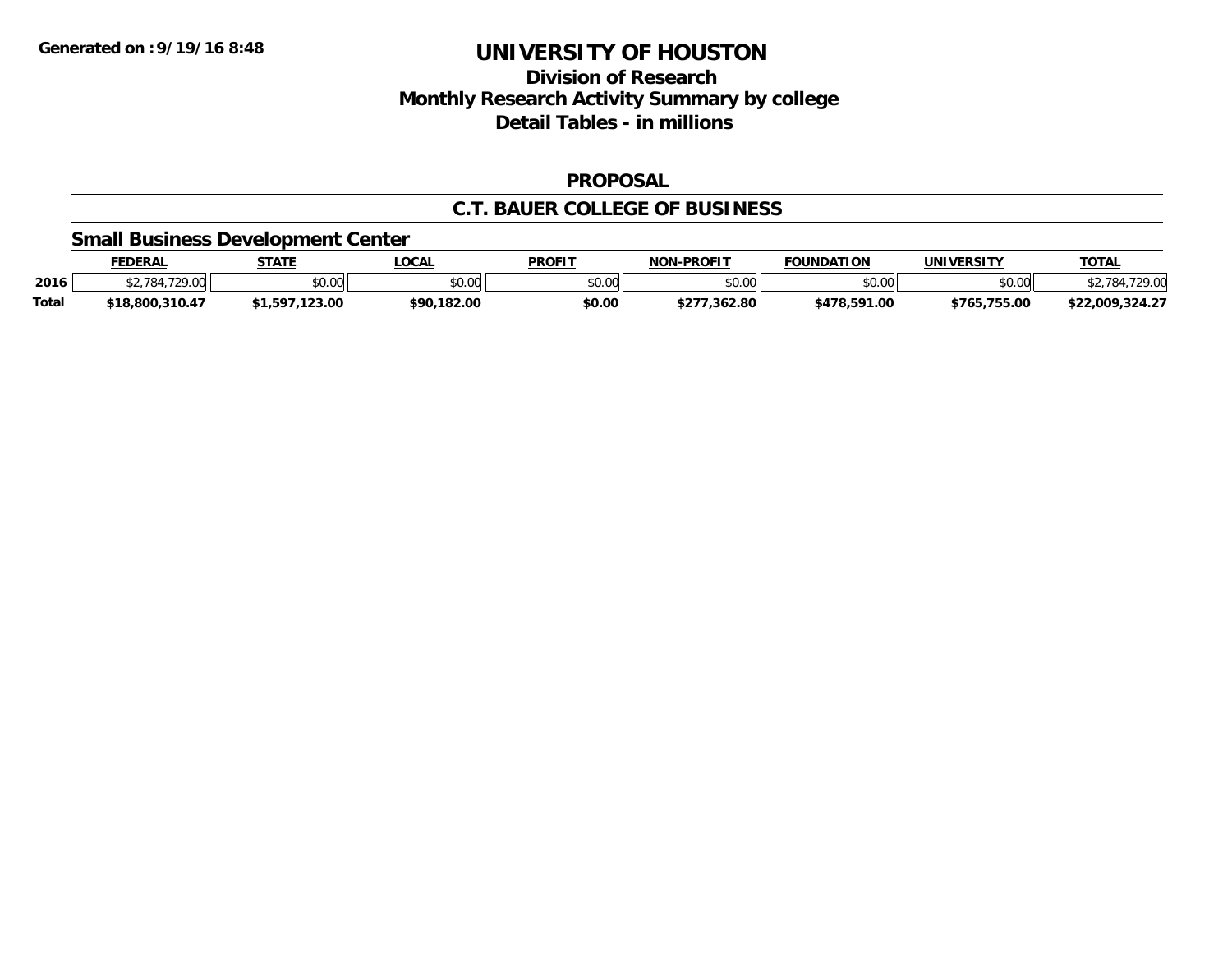# **Division of Research Monthly Research Activity Summary by college Detail Tables - in millions**

#### **PROPOSAL**

#### **COLLEGE OF ARCHITECTURE**

|        | Architecture       |              |              |               |                   |                                  |                   |                                                                                         |
|--------|--------------------|--------------|--------------|---------------|-------------------|----------------------------------|-------------------|-----------------------------------------------------------------------------------------|
|        | <b>FEDERAL</b>     | <b>STATE</b> | <b>LOCAL</b> | <b>PROFIT</b> | <b>NON-PROFIT</b> | <b>FOUNDATION</b>                | <b>UNIVERSITY</b> | <b>TOTAL</b>                                                                            |
| 2012   | \$140,758.05       | \$0.00       | \$0.00       | \$0.00        | \$0.00            | \$8,200.00                       | \$2,500.00        | \$151,458.05                                                                            |
| 2013   | \$638,133.25       | \$0.00       | \$0.00       | \$0.00        | \$24,714.50       | \$0.00                           | \$0.00            | \$662,847.75                                                                            |
| 2014   | \$1,852,257.00     | \$0.00       | \$0.00       | \$0.00        | \$24,925.20       | \$0.00                           | \$0.00            | \$1,877,182.20                                                                          |
| 2015   | \$370,150.00       | \$0.00       | \$0.00       | \$0.00        | \$0.00            | \$0.00                           | \$0.00            | \$370,150.00                                                                            |
| 2016   | \$685,340.00       | \$0.00       | \$0.00       | \$7,987.00    | \$31,315.00       | \$0.00                           | \$0.00            | \$724,642.00                                                                            |
|        | Dean, Architecture |              |              |               |                   |                                  |                   |                                                                                         |
|        | <b>FEDERAL</b>     | <b>STATE</b> | <b>LOCAL</b> | <b>PROFIT</b> | <b>NON-PROFIT</b> | <b>FOUNDATION</b>                | <b>UNIVERSITY</b> | <b>TOTAL</b>                                                                            |
| nnen l | ATZ/OO             | 0.00         | 0.00         | 0.00          | $AT$ $00000$      | $\uparrow$ $\uparrow$ $\uparrow$ | 0.00              | $\uparrow$ $\uparrow$ $\uparrow$ $\uparrow$ $\uparrow$ $\uparrow$ $\uparrow$ $\uparrow$ |

| <b>Total</b> | \$3,852,374.70 | \$0.00 | \$0.00 | \$7,987.00 | \$105,954.70 | \$8,200.00 | \$1,104,248.00 | \$5,078,764.40 |
|--------------|----------------|--------|--------|------------|--------------|------------|----------------|----------------|
| 2016         | \$0.00         | \$0.00 | \$0.00 | \$0.00     | \$20,000.00  | \$0.00     | \$0.00         | \$20,000.00    |
| 2014         | \$108,136.40   | \$0.00 | \$0.00 | \$0.00     | \$0.00       | \$0.00     | \$1,101,748.00 | \$1,209,884.40 |
| 2012         | \$57,600.00    | \$0.00 | \$0.00 | \$0.00     | \$5,000.00   | \$0.00     | \$0.00         | \$62,600.00    |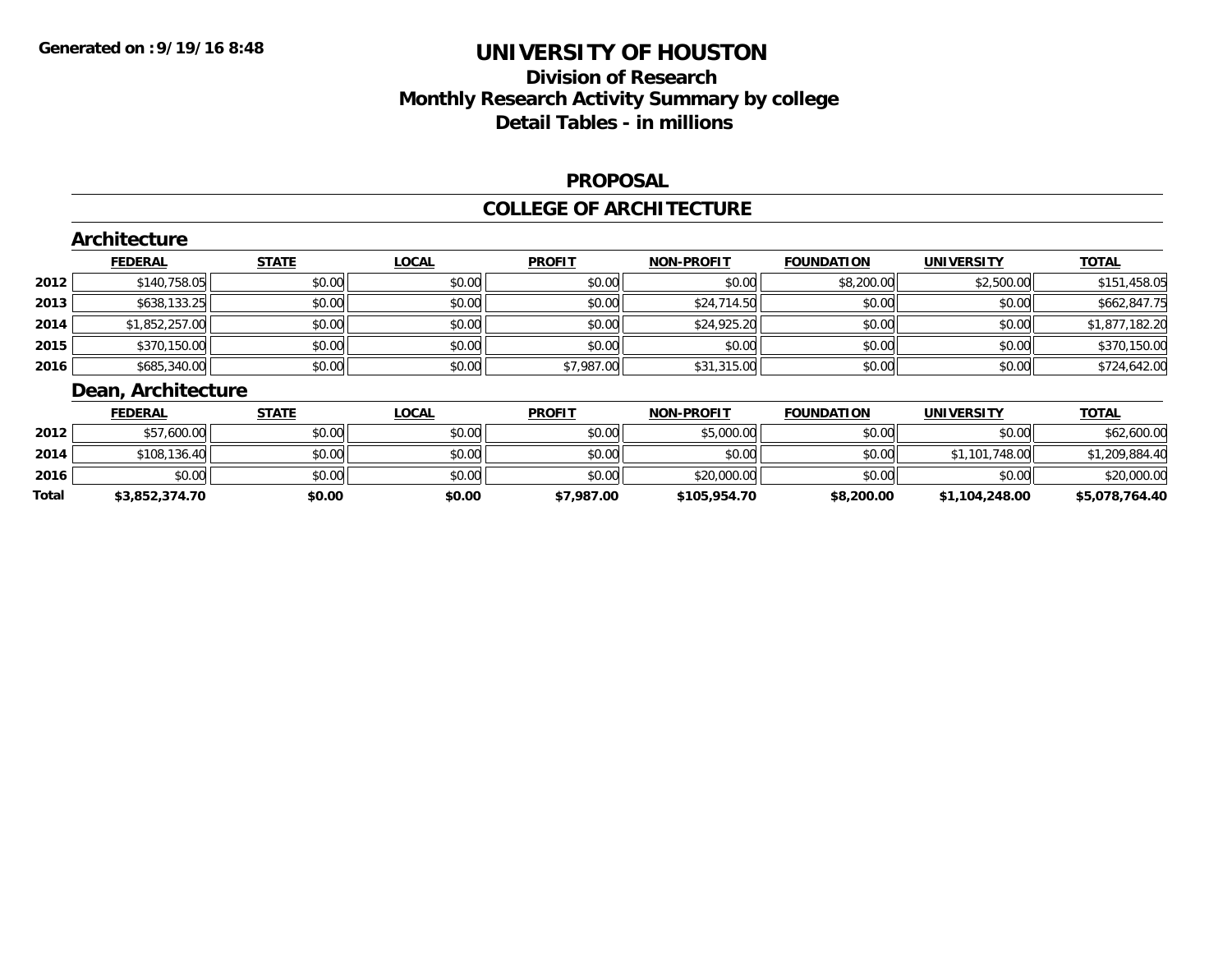# **Division of ResearchMonthly Research Activity Summary by college Detail Tables - in millions**

#### **PROPOSAL**

### **COLLEGE OF EDUCATION**

### **Consistency Mgmt and Coop Disc**

|      | <b>FEDERAL</b> | <b>STATE</b> | <b>LOCAL</b> | <b>PROFIT</b> | <b>NON-PROFIT</b> | <b>FOUNDATION</b> | <b>UNIVERSITY</b> | <b>TOTAL</b>   |
|------|----------------|--------------|--------------|---------------|-------------------|-------------------|-------------------|----------------|
| 2012 | \$4,176,056.65 | \$0.00       | \$30,000.00  | \$0.00        | \$960,908.00      | \$0.00            | \$0.00            | \$5,166,964.65 |
| 2013 | \$2,480,018.64 | \$0.00       | \$0.00       | \$0.00        | \$3,500.00        | \$0.00            | \$0.00            | \$2,483,518.64 |
| 2014 | \$2,632,766.14 | \$0.00       | \$383,966.00 | \$0.00        | \$0.00            | \$0.00            | \$0.00            | \$3,016,732.14 |
| 2015 | \$0.00         | \$0.00       | \$249,910.00 | \$0.00        | \$0.00            | \$0.00            | \$0.00            | \$249,910.00   |
| 2016 | \$0.00         | \$0.00       | \$309,013.00 | \$0.00        | \$0.00            | \$0.00            | \$0.00            | \$309,013.00   |
|      | $\sim$         | .            |              |               |                   |                   |                   |                |

#### **Curriculum and Instruction**

|      | <b>FEDERAL</b> | <u>STATE</u>   | <u>LOCAL</u> | <b>PROFIT</b> | <b>NON-PROFIT</b> | <b>FOUNDATION</b> | <b>UNIVERSITY</b> | <b>TOTAL</b>    |
|------|----------------|----------------|--------------|---------------|-------------------|-------------------|-------------------|-----------------|
| 2012 | \$2,161,385.90 | \$715,991.00   | \$180,000.00 | \$0.00        | \$57,153.00       | \$0.00            | \$526,014.00      | \$3,640,543.90  |
| 2013 | \$2,457,888.50 | \$351,775.00   | \$0.00       | \$0.00        | \$100.770.98      | \$0.00            | \$258,964.50      | \$3,169,398.98  |
| 2014 | \$9,783,646.19 | \$1,834,645.80 | \$21,958.00  | \$0.00        | \$237,200.00      | \$50,000.00       | \$262,874.00      | \$12,190,323.99 |
| 2015 | \$8,798,714.82 | \$886,898.20   | \$0.00       | \$0.00        | \$317,350.00      | \$89,931.00       | \$50,000.00       | \$10,142,894.02 |
| 2016 | \$2,996,466.00 | \$961,896.62   | \$0.00       | \$69,500.00   | \$10,000.00       | \$0.00            | \$0.00            | \$4,037,862.62  |

### **Dean, Education**

|      | <b>FEDERAL</b> | <b>STATE</b> | <u>LOCAL</u> | <b>PROFIT</b> | <b>NON-PROFIT</b> | <b>FOUNDATION</b> | UNIVERSITY | <b>TOTAL</b>   |
|------|----------------|--------------|--------------|---------------|-------------------|-------------------|------------|----------------|
| 2013 | \$1,720,000.00 | \$0.00       | \$0.00       | \$0.00        | \$0.00            | \$0.00            | \$0.00     | \$1,720,000.00 |
| 2014 | \$2,599,993.50 | \$258,000.00 | \$146.553.25 | \$0.00        | \$5,700.00        | \$0.00            | \$0.00     | \$3,010,246.75 |
| 2015 | \$746,454.20   | \$267,000.00 | \$0.00       | \$0.00        | \$0.00            | \$0.00            | \$0.00     | \$1,013,454.20 |
| 2016 | \$5,534,579.75 | \$0.00       | \$0.00       | \$0.00        | \$0.00            | \$25,000.00       | \$0.00     | \$5,559,579.75 |

#### **Educational Leadership & Policy Studies**

|      | <b>FEDERAL</b>  | <b>STATE</b> | <u>LOCAL</u> | <b>PROFIT</b> | <b>NON-PROFIT</b> | <b>FOUNDATION</b> | <b>UNIVERSITY</b> | <b>TOTAL</b>    |
|------|-----------------|--------------|--------------|---------------|-------------------|-------------------|-------------------|-----------------|
| 2012 | \$1,079,092.00  | \$366,462.00 | \$0.00       | \$0.00        | \$32,160.00       | \$43,833.50       | \$1,816,362.70    | \$3,337,910.20  |
| 2013 | \$1,928,076.00  | \$0.00       | \$0.00       | \$0.00        | \$15,825.00       | \$87,009.00       | \$0.00            | \$2,030,910.00  |
| 2014 | \$11,469,859.40 | \$617,304.00 | \$774.572.75 | \$0.00        | \$406,350.00      | \$0.00            | \$184,325,00      | \$13,452,411.15 |
| 2015 | \$8,778,574.73  | \$0.00       | \$0.00       | \$0.00        | \$0.00            | \$0.00            | \$143,400.00      | \$8,921,974.73  |
| 2016 | \$4,933,408.85  | \$0.00       | \$375,000.00 | \$35,000.00   | \$0.00            | \$48,660.00       | \$165,192.00      | \$5,557,260.85  |

### **Institute for Urban Education**

|      | <b>FEDERAI</b> | CTATI<br>.                   | $\bigcap_{n=1}^{\infty}$<br>.UUA | <b>PROFIT</b> | <b>DDAFIT</b><br><b>AIAB</b> | <b>COUNIDATION</b><br>I OP<br>. 1 IV * | UNIVERSITY | <b>TOTAL</b> |
|------|----------------|------------------------------|----------------------------------|---------------|------------------------------|----------------------------------------|------------|--------------|
| 2013 | \$0.00         | 0000<br>JU.UU                | 0000<br>vv.vv                    | 0000<br>PO.OO | $\sim$ 00<br>vv.vv           | $n \cap \Omega$<br>JU.UU               | \$0.00     | \$0.00       |
| 2014 | \$0.00         | $\sim$<br><b>↑∩</b><br>JU.UU | 0000<br>vv.vv                    | \$0.00        | vu.vu                        | \$0.00                                 | \$0.00     | \$0.00       |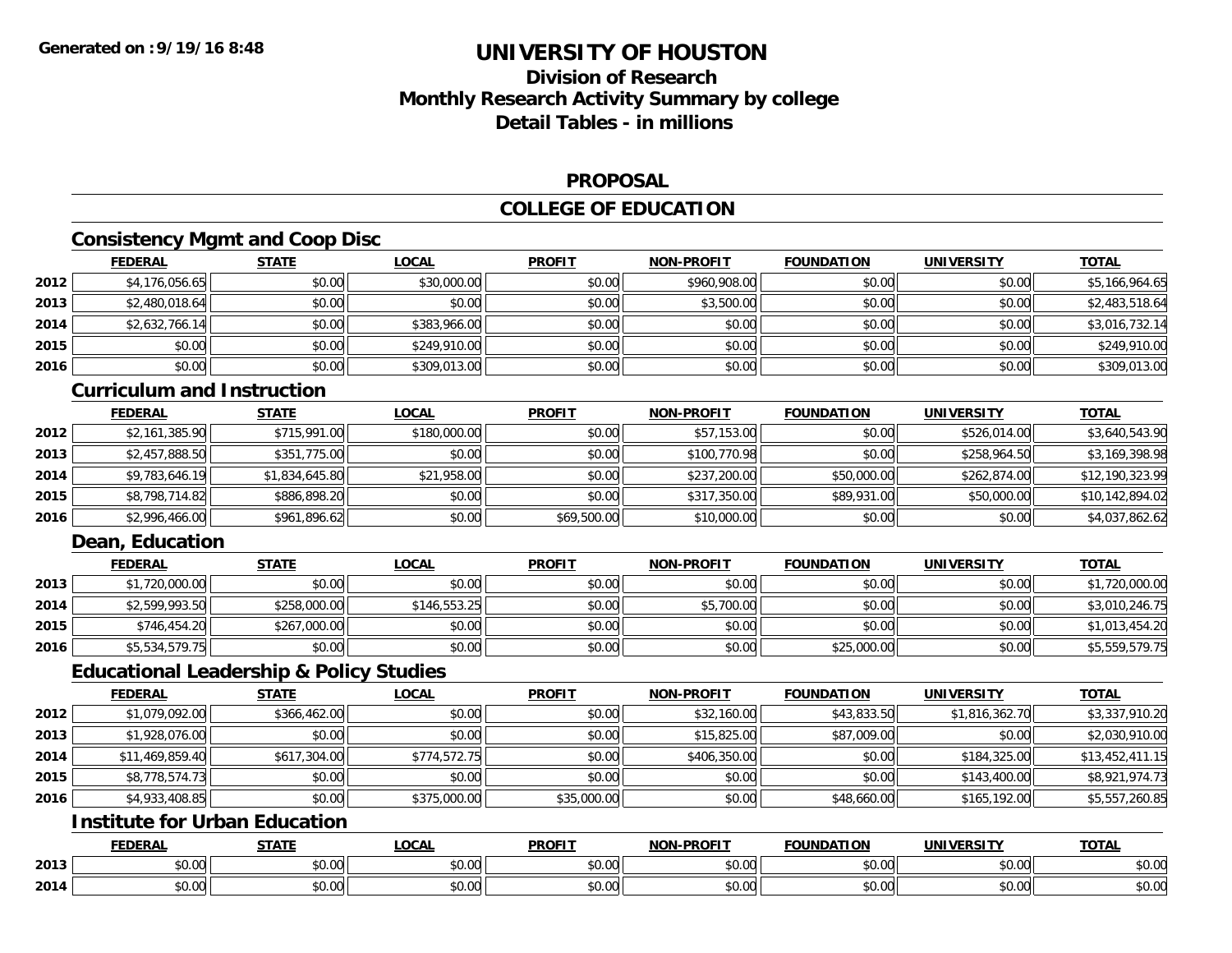# **Division of ResearchMonthly Research Activity Summary by college Detail Tables - in millions**

#### **PROPOSAL**

### **COLLEGE OF EDUCATION**

# **Psychological, Health, and Learning Sciences**

|      | <b>FEDERAL</b>  | <u>STATE</u>   | <b>LOCAL</b> | <b>PROFIT</b> | <b>NON-PROFIT</b> | <b>FOUNDATION</b> | UNIVERSITY     | <b>TOTAL</b>    |
|------|-----------------|----------------|--------------|---------------|-------------------|-------------------|----------------|-----------------|
| 2012 | \$3,837,719.26  | \$1,330,464.00 | \$0.00       | \$0.00        | \$64,079.00       | \$43,833.50       | \$333,109.04   | \$5,609,204.80  |
| 2013 | \$3,800,408.00  | \$209,257.00   | \$0.00       | \$0.00        | \$83,973.53       | \$300,318.00      | \$1,374,240.50 | \$5,768,197.03  |
| 2014 | \$18,148,574.00 | \$982,481.00   | \$0.00       | \$0.00        | \$23,431.00       | \$0.00            | \$822,300.60   | \$19,976,786.60 |
| 2015 | \$24,916,367.20 | \$240,814.00   | \$0.00       | \$0.00        | \$1,004,247.00    | \$99,196.00       | \$2,130,292.00 | \$28,390,916.20 |
| 2016 | \$11,064,020.89 | \$2,108,527.00 | \$0.00       | \$128,704.00  | \$942,529.79      | \$1,211,069.00    | \$2,104,756.50 | \$17,559,607.18 |

#### **UH Charter School**

|       | <b>FEDERAL</b>   | <u>STATE</u>    | <u>LOCAL</u>   | <b>PROFIT</b> | <b>NON-PROFIT</b> | <b>FOUNDATION</b> | <b>UNIVERSITY</b> | <b>TOTAL</b>     |
|-------|------------------|-----------------|----------------|---------------|-------------------|-------------------|-------------------|------------------|
| 2012  | \$0.00           | \$7,150.00      | \$0.00         | \$0.00        | \$0.00            | \$0.00            | \$0.00            | \$7,150.00       |
| 2013  | \$0.00           | \$1,489.55      | \$0.00         | \$0.00        | \$0.00            | \$0.00            | \$0.00            | \$1,489.55       |
| 2014  | \$187,811,00     | \$0.00          | \$0.00         | \$0.00        | \$0.00            | \$0.00            | \$0.00            | \$187,811.00     |
| Total | \$136,231,881.62 | \$11,140,155.17 | \$2,470,973.00 | \$233,204.00  | \$4,265,177.30    | \$1,998,850.00    | \$10,171,830.84   | \$166,512,071.93 |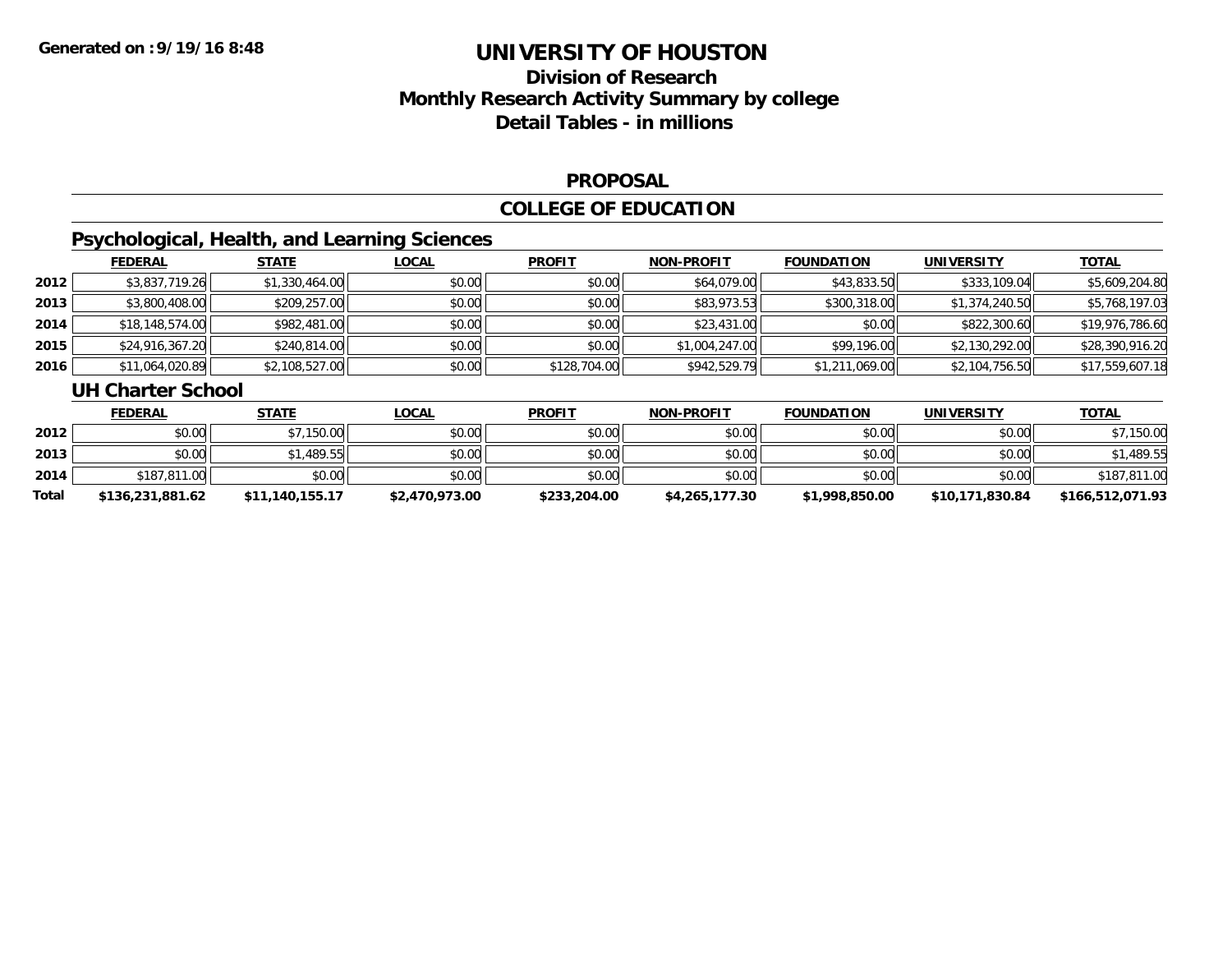**2015**

## **UNIVERSITY OF HOUSTON**

# **Division of ResearchMonthly Research Activity Summary by college Detail Tables - in millions**

#### **PROPOSAL**

#### **COLLEGE OF LIBERAL ARTS AND SOCIAL SCIENCES**

|      | <b>FEDERAL</b>                              | <b>STATE</b> | <b>LOCAL</b> | <b>PROFIT</b> | <b>NON-PROFIT</b> | <b>FOUNDATION</b> | <b>UNIVERSITY</b> | <b>TOTAL</b>   |
|------|---------------------------------------------|--------------|--------------|---------------|-------------------|-------------------|-------------------|----------------|
| 2013 | \$0.00                                      | \$0.00       | \$0.00       | \$0.00        | \$11,337.00       | \$0.00            | \$0.00            | \$11,337.00    |
| 2014 | \$0.00                                      | \$0.00       | \$0.00       | \$0.00        | \$9,500.00        | \$0.00            | \$0.00            | \$9,500.00     |
| 2016 | \$0.00                                      | \$0.00       | \$0.00       | \$0.00        | \$1,250.00        | \$0.00            | \$0.00            | \$1,250.00     |
|      | Art                                         |              |              |               |                   |                   |                   |                |
|      | <b>FEDERAL</b>                              | <b>STATE</b> | <b>LOCAL</b> | <b>PROFIT</b> | <b>NON-PROFIT</b> | <b>FOUNDATION</b> | <b>UNIVERSITY</b> | <b>TOTAL</b>   |
| 2012 | \$294,676.59                                | \$0.00       | \$0.00       | \$0.00        | \$35,000.00       | \$0.00            | \$0.00            | \$329,676.59   |
| 2013 | \$34,681.58                                 | \$0.00       | \$0.00       | \$0.00        | \$1,400.00        | \$0.00            | \$0.00            | \$36,081.58    |
| 2014 | \$36,991.49                                 | \$0.00       | \$0.00       | \$0.00        | \$0.00            | \$0.00            | \$0.00            | \$36,991.49    |
| 2015 | \$37,000.00                                 | \$0.00       | \$0.00       | \$0.00        | \$34,614.00       | \$0.00            | \$0.00            | \$71,614.00    |
| 2016 | \$32,784.00                                 | \$0.00       | \$0.00       | \$0.00        | \$190,000.00      | \$0.00            | \$0.00            | \$222,784.00   |
|      | <b>Arte Publico Press</b>                   |              |              |               |                   |                   |                   |                |
|      | <b>FEDERAL</b>                              | <b>STATE</b> | <b>LOCAL</b> | <b>PROFIT</b> | <b>NON-PROFIT</b> | <b>FOUNDATION</b> | <b>UNIVERSITY</b> | <b>TOTAL</b>   |
| 2012 | \$373,497.00                                | \$20,000.00  | \$0.00       | \$0.00        | \$98,393.00       | \$400,000.00      | \$0.00            | \$891,890.00   |
| 2013 | \$459,773.00                                | \$55,000.00  | \$0.00       | \$0.00        | \$50,000.00       | \$200,000.00      | \$0.00            | \$764,773.00   |
| 2014 | \$2,423,550.50                              | \$6,000.00   | \$0.00       | \$0.00        | \$170,074.00      | \$200,000.00      | \$0.00            | \$2,799,624.50 |
| 2015 | \$677,368.40                                | \$36,000.00  | \$0.00       | \$0.00        | \$100,000.00      | \$0.00            | \$0.00            | \$813,368.40   |
| 2016 | \$240,000.00                                | \$24,500.00  | \$0.00       | \$0.00        | \$75,000.00       | \$0.00            | \$0.00            | \$339,500.00   |
|      | Communication                               |              |              |               |                   |                   |                   |                |
|      | <b>FEDERAL</b>                              | <b>STATE</b> | <b>LOCAL</b> | <b>PROFIT</b> | <b>NON-PROFIT</b> | <b>FOUNDATION</b> | <b>UNIVERSITY</b> | <b>TOTAL</b>   |
| 2012 | \$336,545.00                                | \$0.00       | \$0.00       | \$0.00        | \$0.00            | \$0.00            | \$0.00            | \$336,545.00   |
| 2013 | \$0.00                                      | \$119,876.00 | \$0.00       | \$0.00        | \$9,800.00        | \$0.00            | \$76,763.00       | \$206,439.00   |
| 2014 | \$1,264,722.42                              | \$0.00       | \$0.00       | \$0.00        | \$1,500.00        | \$44,993.00       | \$9,591.00        | \$1,320,806.42 |
| 2015 | \$2,916,503.12                              | \$0.00       | \$0.00       | \$0.00        | \$211,745.00      | \$0.00            | \$14,884.00       | \$3,143,132.12 |
| 2016 | \$382,969.45                                | \$0.00       | \$0.00       | \$5,000.00    | \$232,846.20      | \$0.00            | \$0.00            | \$620,815.65   |
|      | <b>Communication Sciences and Disorders</b> |              |              |               |                   |                   |                   |                |
|      | <b>FEDERAL</b>                              | <b>STATE</b> | <b>LOCAL</b> | <b>PROFIT</b> | <b>NON-PROFIT</b> | <b>FOUNDATION</b> | <b>UNIVERSITY</b> | <b>TOTAL</b>   |
| 2012 | \$447,207.00                                | \$11,723.40  | \$0.00       | \$0.00        | \$58,248.00       | \$22,770.00       | \$263,177.00      | \$803,125.40   |
| 2013 | \$640,475.00                                | \$77,569.00  | \$0.00       | \$0.00        | \$54,922.00       | \$24,500.00       | \$396,469.00      | \$1,193,935.00 |
| 2014 | \$295,718.47                                | \$0.00       | \$0.00       | \$0.00        | \$0.00            | \$17,556.00       | \$311,666.00      | \$624,940.47   |

\$591,448.40 \$0.00 \$0.00 \$0.00 \$191,644.00 \$29,932.00 \$59,594.00 \$872,618.40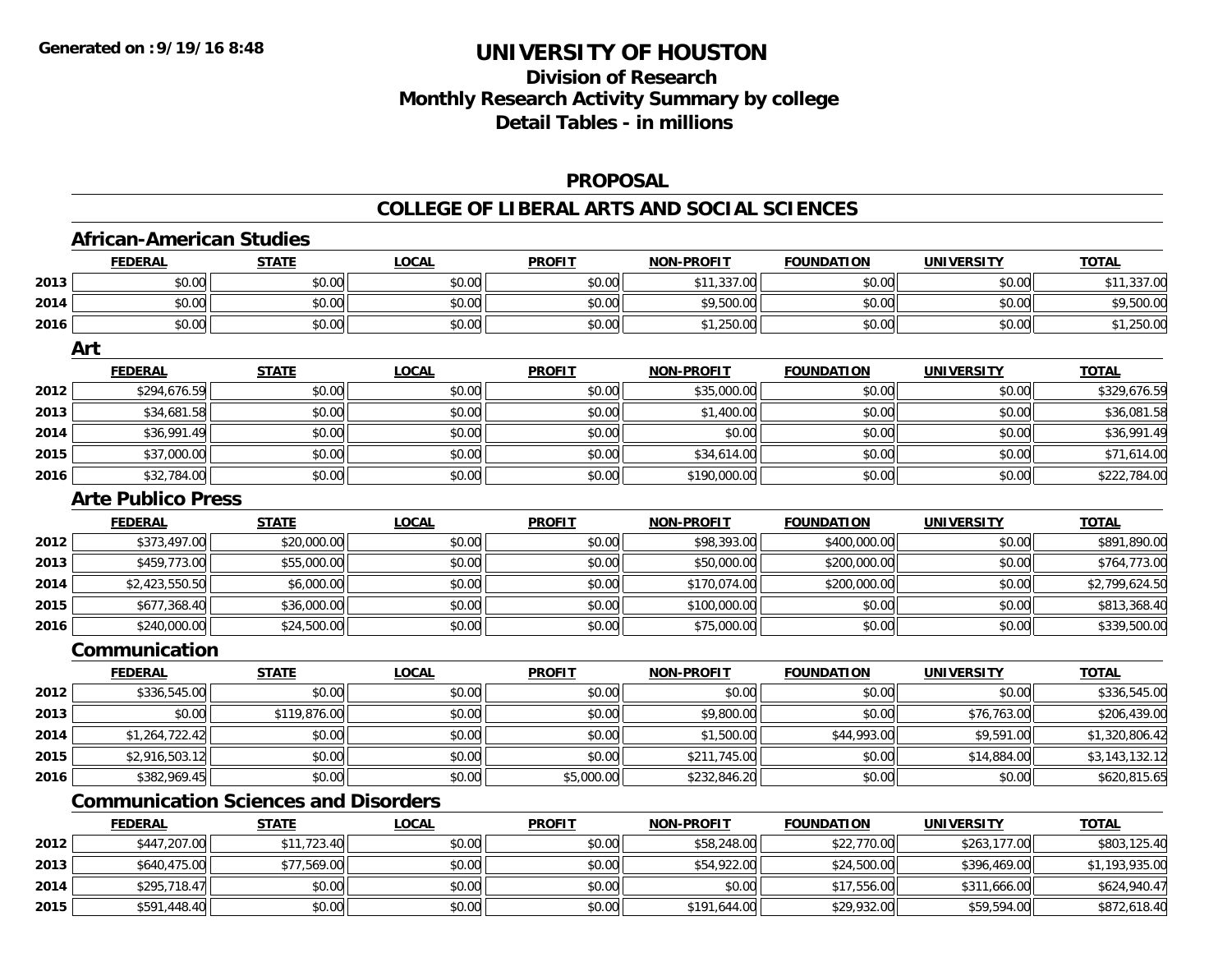# **Division of Research Monthly Research Activity Summary by college Detail Tables - in millions**

#### **PROPOSAL**

#### **COLLEGE OF LIBERAL ARTS AND SOCIAL SCIENCES**

|      | <b>Communication Sciences and Disorders</b> |                |              |                |                   |                   |                   |                 |
|------|---------------------------------------------|----------------|--------------|----------------|-------------------|-------------------|-------------------|-----------------|
|      | <b>FEDERAL</b>                              | <b>STATE</b>   | <b>LOCAL</b> | <b>PROFIT</b>  | <b>NON-PROFIT</b> | <b>FOUNDATION</b> | <b>UNIVERSITY</b> | <b>TOTAL</b>    |
| 2016 | \$852,544.00                                | \$29,842.00    | \$0.00       | \$236,516.00   | \$0.00            | \$24,992.00       | \$71,793.52       | \$1,215,687.52  |
|      | <b>Comparative Cultural Studies</b>         |                |              |                |                   |                   |                   |                 |
|      | <b>FEDERAL</b>                              | <b>STATE</b>   | <b>LOCAL</b> | <b>PROFIT</b>  | <b>NON-PROFIT</b> | <b>FOUNDATION</b> | <b>UNIVERSITY</b> | <b>TOTAL</b>    |
| 2015 | \$99,999.00                                 | \$0.00         | \$0.00       | \$0.00         | \$0.00            | \$0.00            | \$0.00            | \$99,999.00     |
| 2016 | \$163,481.50                                | \$0.00         | \$0.00       | \$0.00         | \$155,230.80      | \$0.00            | \$0.00            | \$318,712.30    |
|      | Dean, Liberal Arts and Social Sciences      |                |              |                |                   |                   |                   |                 |
|      | <b>FEDERAL</b>                              | <b>STATE</b>   | <b>LOCAL</b> | <b>PROFIT</b>  | <b>NON-PROFIT</b> | <b>FOUNDATION</b> | <b>UNIVERSITY</b> | <b>TOTAL</b>    |
| 2013 | \$0.00                                      | \$0.00         | \$0.00       | \$0.00         | \$0.00            | \$0.00            | \$0.00            | \$0.00          |
| 2014 | \$0.00                                      | \$0.00         | \$0.00       | \$0.00         | \$55,000.00       | \$0.00            | \$0.00            | \$55,000.00     |
| 2015 | \$598,568.43                                | \$0.00         | \$0.00       | \$0.00         | \$0.00            | \$0.00            | \$0.00            | \$598,568.43    |
|      | <b>Economics</b>                            |                |              |                |                   |                   |                   |                 |
|      | <b>FEDERAL</b>                              | <b>STATE</b>   | <b>LOCAL</b> | <b>PROFIT</b>  | <b>NON-PROFIT</b> | <b>FOUNDATION</b> | <b>UNIVERSITY</b> | <b>TOTAL</b>    |
| 2012 | \$882,933.40                                | \$0.00         | \$0.00       | \$0.00         | \$843,624.00      | \$248,086.00      | \$0.00            | \$1,974,643.40  |
| 2013 | \$491,545.00                                | \$0.00         | \$0.00       | \$0.00         | \$24,637.00       | \$34,967.00       | \$0.00            | \$551,149.00    |
| 2014 | \$336,686.40                                | \$0.00         | \$0.00       | \$0.00         | \$0.00            | \$28,449.00       | \$90,353.00       | \$455,488.40    |
| 2015 | \$7,931,827.24                              | \$0.00         | \$0.00       | \$0.00         | \$15,000.00       | \$137,106.00      | \$215,736.00      | \$8,299,669.24  |
| 2016 | \$2,271,580.40                              | \$0.00         | \$0.00       | \$0.00         | \$92,673.00       | \$44,948.00       | \$0.00            | \$2,409,201.40  |
|      | English                                     |                |              |                |                   |                   |                   |                 |
|      | <b>FEDERAL</b>                              | <b>STATE</b>   | LOCAL        | <b>PROFIT</b>  | <b>NON-PROFIT</b> | <b>FOUNDATION</b> | <b>UNIVERSITY</b> | <b>TOTAL</b>    |
| 2012 | \$932,888.40                                | \$0.00         | \$0.00       | \$0.00         | \$0.00            | \$0.00            | \$0.00            | \$932,888.40    |
| 2014 | \$363,341.50                                | \$7,109.00     | \$0.00       | \$0.00         | \$0.00            | \$0.00            | \$0.00            | \$370,450.50    |
| 2015 | \$0.00                                      | \$0.00         | \$0.00       | \$0.00         | \$1,500.00        | \$0.00            | \$0.00            | \$1,500.00      |
| 2016 | \$25,000.00                                 | \$0.00         | \$0.00       | \$0.00         | \$1,250.00        | \$0.00            | \$100,275.60      | \$126,525.60    |
|      | <b>Health and Human Performance</b>         |                |              |                |                   |                   |                   |                 |
|      | <b>FEDERAL</b>                              | <b>STATE</b>   | <b>LOCAL</b> | <b>PROFIT</b>  | <b>NON-PROFIT</b> | <b>FOUNDATION</b> | <b>UNIVERSITY</b> | <b>TOTAL</b>    |
| 2012 | \$8,914,048.31                              | \$502,818.00   | \$0.00       | \$1,323,108.00 | \$166,233.20      | \$39,428.00       | \$1,179,339.00    | \$12,124,974.51 |
| 2013 | \$7,665,026.52                              | \$1,750,000.00 | \$0.00       | \$121,843.60   | \$1,038,001.00    | \$104,400.00      | \$608,106.00      | \$11,287,377.12 |
| 2014 | \$18,684,946.00                             | \$0.00         | \$0.00       | \$0.00         | \$137,046.60      | \$168,482.40      | \$904,457.80      | \$19,894,932.80 |
| 2015 | \$11,634,572.77                             | \$2,063,685.00 | \$0.00       | \$1,446,494.00 | \$2,132,733.02    | \$262,959.00      | \$370,580.40      | \$17,911,024.19 |
| 2016 | \$7,230,157.30                              | \$2,944,245.00 | \$134,849.00 | \$1,462,081.00 | \$976,221.80      | \$946,950.00      | \$648,135.70      | \$14,342,639.80 |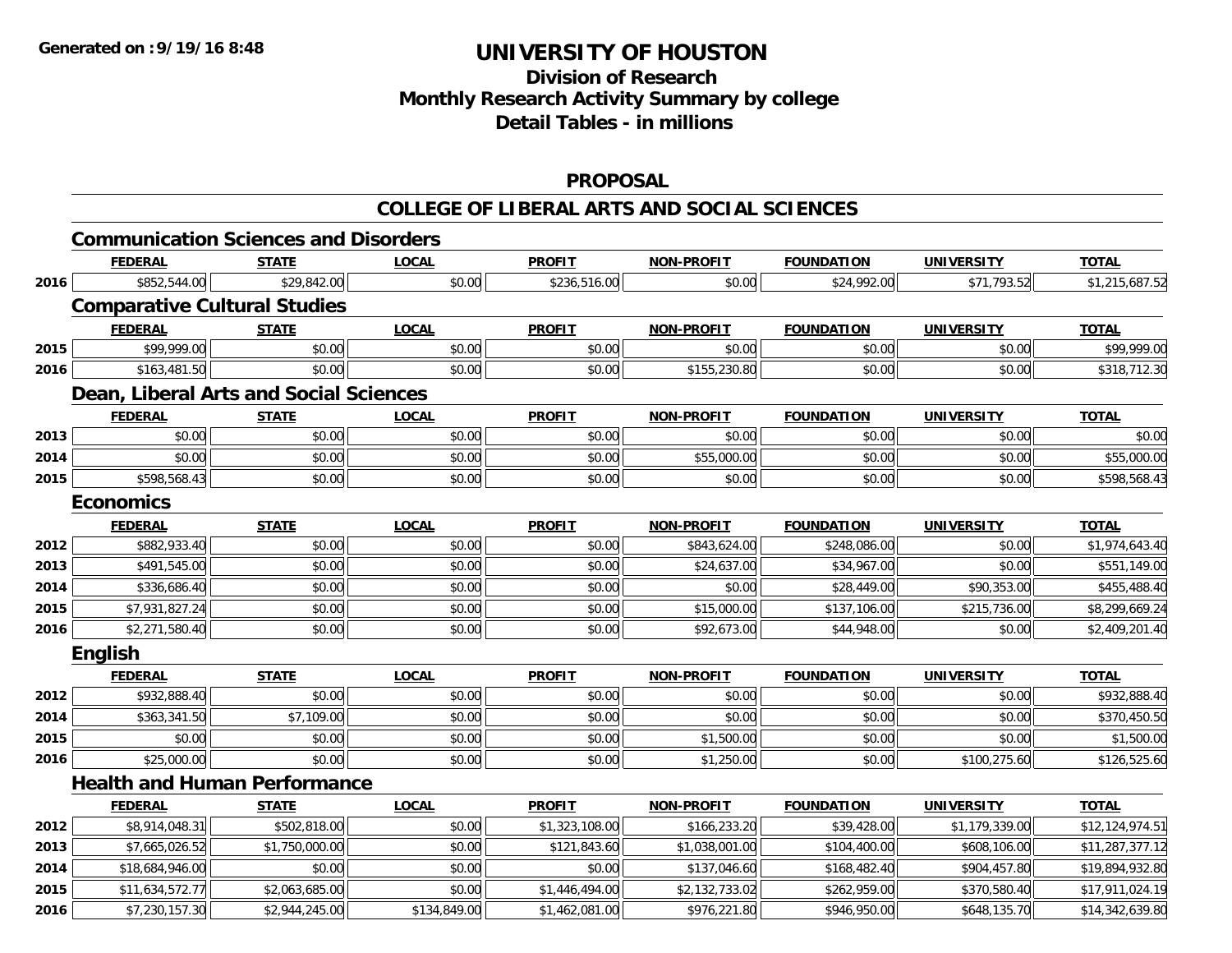# **Division of ResearchMonthly Research Activity Summary by college Detail Tables - in millions**

#### **PROPOSAL**

#### **COLLEGE OF LIBERAL ARTS AND SOCIAL SCIENCES**

|      | <b>Hispanic Studies</b>               |              |              |               |                   |                   |                   |                |
|------|---------------------------------------|--------------|--------------|---------------|-------------------|-------------------|-------------------|----------------|
|      | <b>FEDERAL</b>                        | <b>STATE</b> | <b>LOCAL</b> | <b>PROFIT</b> | <b>NON-PROFIT</b> | <b>FOUNDATION</b> | <b>UNIVERSITY</b> | <b>TOTAL</b>   |
| 2012 | \$38,419.59                           | \$0.00       | \$0.00       | \$0.00        | \$0.00            | \$0.00            | \$0.00            | \$38,419.59    |
| 2013 | \$100,000.00                          | \$0.00       | \$0.00       | \$0.00        | \$0.00            | \$0.00            | \$11,992.50       | \$111,992.50   |
| 2014 | \$1,048,315.27                        | \$0.00       | \$0.00       | \$0.00        | \$0.00            | \$0.00            | \$0.00            | \$1,048,315.27 |
| 2015 | \$1,655,345.60                        | \$0.00       | \$0.00       | \$0.00        | \$0.00            | \$0.00            | \$0.00            | \$1,655,345.60 |
| 2016 | \$246,999.50                          | \$0.00       | \$0.00       | \$0.00        | \$0.00            | \$0.00            | \$0.00            | \$246,999.50   |
|      | <b>History</b>                        |              |              |               |                   |                   |                   |                |
|      | <b>FEDERAL</b>                        | <b>STATE</b> | <b>LOCAL</b> | <b>PROFIT</b> | <b>NON-PROFIT</b> | <b>FOUNDATION</b> | <b>UNIVERSITY</b> | <b>TOTAL</b>   |
| 2012 | \$136,664.82                          | \$0.00       | \$0.00       | \$0.00        | \$0.00            | \$0.00            | \$0.00            | \$136,664.82   |
| 2013 | \$100,000.00                          | \$0.00       | \$0.00       | \$0.00        | \$0.00            | \$0.00            | \$0.00            | \$100,000.00   |
| 2016 | \$289,381.80                          | \$0.00       | \$0.00       | \$0.00        | \$124,708.00      | \$0.00            | \$0.00            | \$414,089.80   |
|      | <b>Hobby Center for Public Policy</b> |              |              |               |                   |                   |                   |                |
|      | <b>FEDERAL</b>                        | <b>STATE</b> | <b>LOCAL</b> | <b>PROFIT</b> | <b>NON-PROFIT</b> | <b>FOUNDATION</b> | <b>UNIVERSITY</b> | <b>TOTAL</b>   |
| 2013 | \$164,250.00                          | \$0.00       | \$0.00       | \$0.00        | \$0.00            | \$0.00            | \$26,400.00       | \$190,650.00   |
| 2014 | \$1,800.00                            | \$0.00       | \$0.00       | \$0.00        | \$0.00            | \$28,780.00       | \$0.00            | \$30,580.00    |
| 2015 | \$518,077.89                          | \$0.00       | \$0.00       | \$0.00        | \$0.00            | \$15,000.00       | \$0.00            | \$533,077.89   |
| 2016 | \$18,060.00                           | \$0.00       | \$0.00       | \$0.00        | \$0.00            | \$0.00            | \$51,397.50       | \$69,457.50    |
|      | <b>Modern/Classical Languages</b>     |              |              |               |                   |                   |                   |                |
|      | <b>FEDERAL</b>                        | <b>STATE</b> | <b>LOCAL</b> | <b>PROFIT</b> | <b>NON-PROFIT</b> | <b>FOUNDATION</b> | <b>UNIVERSITY</b> | <b>TOTAL</b>   |
| 2012 | \$396,977.00                          | \$0.00       | \$0.00       | \$0.00        | \$0.00            | \$0.00            | \$0.00            | \$396,977.00   |
| 2013 | \$99,251.00                           | \$0.00       | \$0.00       | \$0.00        | \$0.00            | \$0.00            | \$0.00            | \$99,251.00    |
| 2015 | \$89,835.00                           | \$0.00       | \$0.00       | \$0.00        | \$0.00            | \$29,771.00       | \$0.00            | \$119,606.00   |
| 2016 | \$0.00                                | \$0.00       | \$0.00       | \$0.00        | \$0.00            | \$28,460.00       | \$0.00            | \$28,460.00    |
|      | Philosophy                            |              |              |               |                   |                   |                   |                |
|      | <b>FEDERAL</b>                        | <b>STATE</b> | <b>LOCAL</b> | <b>PROFIT</b> | <b>NON-PROFIT</b> | <b>FOUNDATION</b> | <b>UNIVERSITY</b> | <b>TOTAL</b>   |
| 2012 | \$23,229.00                           | \$0.00       | \$0.00       | \$0.00        | \$0.00            | \$0.00            | \$0.00            | \$23,229.00    |
| 2013 | \$83,949.42                           | \$0.00       | \$0.00       | \$0.00        | \$0.00            | \$0.00            | \$0.00            | \$83,949.42    |
| 2014 | \$62,985.51                           | \$0.00       | \$0.00       | \$0.00        | \$0.00            | \$0.00            | \$0.00            | \$62,985.51    |
| 2015 | \$63,000.00                           | \$0.00       | \$0.00       | \$0.00        | \$0.00            | \$0.00            | \$19,170.00       | \$82,170.00    |
| 2016 | \$49,684.85                           | \$0.00       | \$0.00       | \$0.00        | \$0.00            | \$0.00            | \$0.00            | \$49,684.85    |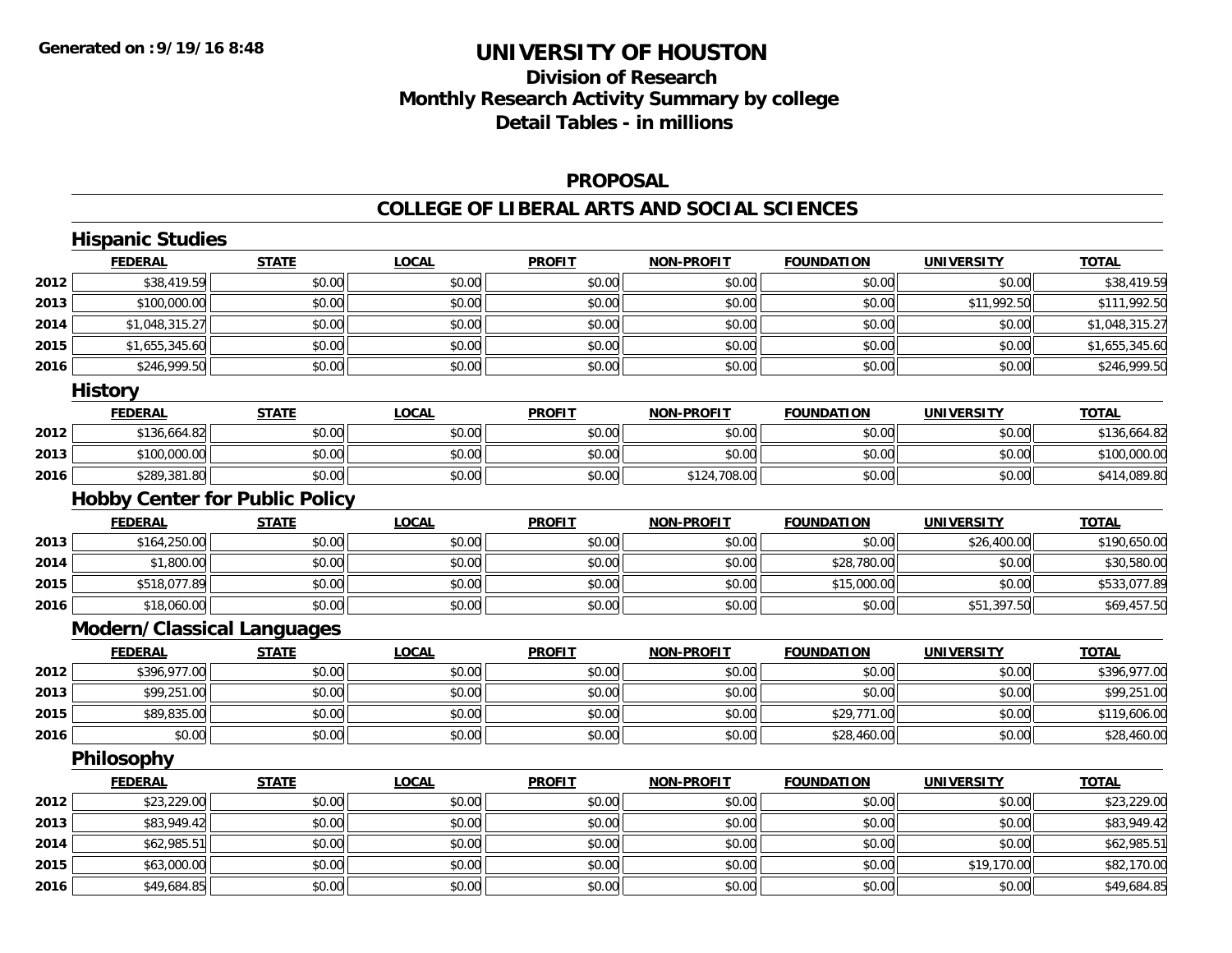# **Division of Research Monthly Research Activity Summary by college Detail Tables - in millions**

#### **PROPOSAL**

#### **COLLEGE OF LIBERAL ARTS AND SOCIAL SCIENCES**

|       | <b>Political Science</b> |                 |              |                |                   |                   |                   |                  |
|-------|--------------------------|-----------------|--------------|----------------|-------------------|-------------------|-------------------|------------------|
|       | <b>FEDERAL</b>           | <b>STATE</b>    | <b>LOCAL</b> | <b>PROFIT</b>  | <b>NON-PROFIT</b> | <b>FOUNDATION</b> | <b>UNIVERSITY</b> | <b>TOTAL</b>     |
| 2012  | \$962,484.00             | \$77,296.00     | \$0.00       | \$0.00         | \$0.00            | \$2,000.00        | \$0.00            | \$1,041,780.00   |
| 2013  | \$877,697.00             | \$0.00          | \$0.00       | \$0.00         | \$0.00            | \$0.00            | \$0.00            | \$877,697.00     |
| 2014  | \$253,449.00             | \$0.00          | \$0.00       | \$0.00         | \$3,300.00        | \$73,222.00       | \$0.00            | \$329,971.00     |
| 2015  | \$277,127.00             | \$0.00          | \$0.00       | \$45,000.00    | \$63,092.00       | \$59,923.00       | \$108,963.00      | \$554,105.00     |
| 2016  | \$22,575.00              | \$0.00          | \$0.00       | \$0.00         | \$0.00            | \$0.00            | \$50,000.00       | \$72,575.00      |
|       | <b>Psychology</b>        |                 |              |                |                   |                   |                   |                  |
|       | <b>FEDERAL</b>           | <b>STATE</b>    | <b>LOCAL</b> | <b>PROFIT</b>  | <b>NON-PROFIT</b> | <b>FOUNDATION</b> | <b>UNIVERSITY</b> | <b>TOTAL</b>     |
| 2012  | \$13,002,208.47          | \$4,457,427.15  | \$0.00       | \$468,270.00   | \$176,916.00      | \$70,367.00       | \$1,892,402.00    | \$20,067,590.62  |
| 2013  | \$19,807,466.80          | \$1,855,437.40  | \$0.00       | \$164,709.00   | \$260,249.00      | \$264,142.00      | \$2,894,998.50    | \$25,247,002.70  |
| 2014  | \$16,187,019.21          | \$2,728,010.05  | \$0.00       | \$45,507.00    | \$470,921.89      | \$0.00            | \$7,382,578.90    | \$26,814,037.05  |
| 2015  | \$18,964,814.00          | \$3,636,605.00  | \$0.00       | \$23,100.00    | \$1,031,393.25    | \$277,254.00      | \$8,236,617.20    | \$32,169,783.45  |
| 2016  | \$27,170,839.01          | \$1,073,593.00  | \$0.00       | \$1,468,794.00 | \$5,529,212.27    | \$407,617.00      | \$7,135,087.50    | \$42,785,142.78  |
|       | <b>Sociology</b>         |                 |              |                |                   |                   |                   |                  |
|       | <b>FEDERAL</b>           | <b>STATE</b>    | <b>LOCAL</b> | <b>PROFIT</b>  | <b>NON-PROFIT</b> | <b>FOUNDATION</b> | <b>UNIVERSITY</b> | <b>TOTAL</b>     |
| 2012  | \$0.00                   | \$0.00          | \$0.00       | \$0.00         | \$0.00            | \$16,808.00       | \$523,195.30      | \$540,003.30     |
| 2013  | \$160,063.00             | \$0.00          | \$18,000.00  | \$0.00         | \$0.00            | \$0.00            | \$0.00            | \$178,063.00     |
| 2014  | \$0.00                   | \$0.00          | \$31,200.00  | \$0.00         | \$0.00            | \$0.00            | \$0.00            | \$31,200.00      |
| 2015  | \$0.00                   | \$0.00          | \$0.00       | \$0.00         | \$0.00            | \$0.00            | \$9,429.00        | \$9,429.00       |
| Total | \$183,437,026.31         | \$21,476,736.00 | \$184,049.00 | \$6,810,422.60 | \$14,836,216.03   | \$4,253,862.40    | \$33,663,152.42   | \$264,661,464.76 |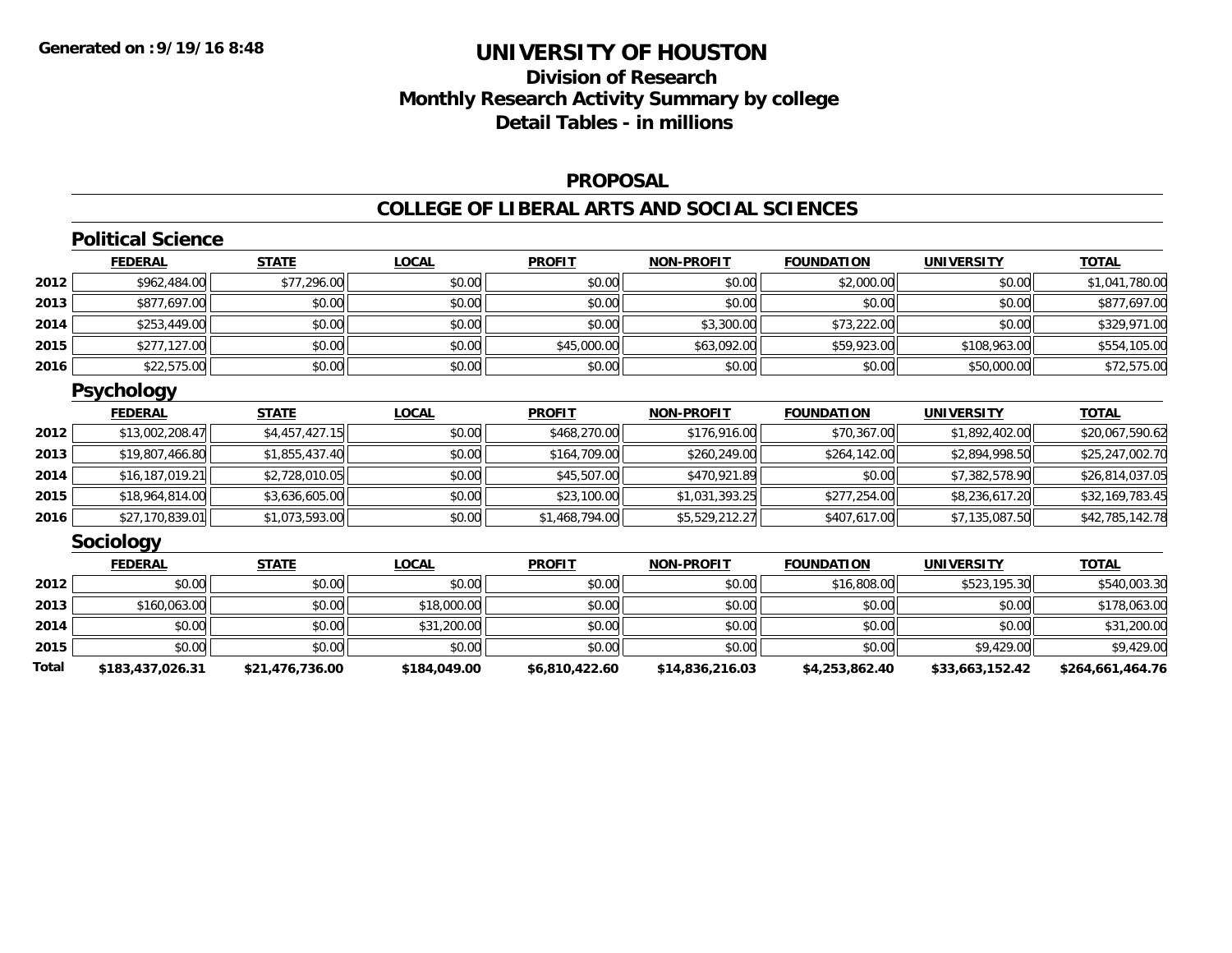# **Division of ResearchMonthly Research Activity Summary by college Detail Tables - in millions**

#### **PROPOSAL**

### **COLLEGE OF NATURAL SCIENCES AND MATHEMATICS**

# **Biology/Biochemistry**

|      | <b>FEDERAL</b>  | <u>STATE</u>    | <u>LOCAL</u> | <b>PROFIT</b>  | <b>NON-PROFIT</b> | <b>FOUNDATION</b> | <b>UNIVERSITY</b> | <b>TOTAL</b>    |
|------|-----------------|-----------------|--------------|----------------|-------------------|-------------------|-------------------|-----------------|
| 2012 | \$42,120,392.61 | \$7,534,296.46  | \$0.00       | \$552,412.00   | \$3,587,527.80    | \$1,932,312.00    | \$2,846,104.58    | \$58,573,045.45 |
| 2013 | \$32,510,586.95 | \$1,754,893.03  | \$0.00       | \$562,171,00   | \$577,307.00      | \$1,901,970.00    | \$1,779,085.00    | \$39,086,012.98 |
| 2014 | \$36,445,149.02 | \$10,915,087.25 | \$0.00       | \$192,411.00   | \$945,759.26      | \$1,874,390.00    | \$1,262,664.00    | \$51,635,460.53 |
| 2015 | \$30,375,042.32 | \$9,483,388.70  | \$0.00       | \$1,322,153.00 | \$2,452,947.89    | \$1,030,000.00    | \$2,422,094.00    | \$47,085,625.91 |
| 2016 | \$56,878,457.06 | \$4,235,390.60  | \$0.00       | \$153,960.00   | \$6,064,148.20    | \$1,740,625.10    | \$675,114.00      | \$69,747,694.96 |

### **Center for Nuclear Receptors and Cell Signaling**

|      | <b>FEDERAL</b>  | <b>STATE</b>    | <b>LOCAL</b> | <b>PROFIT</b> | <b>NON-PROFIT</b> | <b>FOUNDATION</b> | <b>UNIVERSITY</b> | <b>TOTAL</b>    |
|------|-----------------|-----------------|--------------|---------------|-------------------|-------------------|-------------------|-----------------|
| 2012 | \$7,790,884.00  | \$1,380,708.50  | \$0.00       | \$0.00        | \$511,096.00      | \$824,999.00      | \$37,500.00       | \$10,545,187.50 |
| 2013 | \$22,323,457.20 | \$2,445,872.00  | \$0.00       | \$337,414.00  | \$1,361,994.00    | \$1,864,346.00    | \$0.00            | \$28,333,083.20 |
| 2014 | \$25,339,884.10 | \$11,274,192.00 | \$0.00       | \$0.00        | \$1,864,612.00    | \$1,272,623.90    | \$36,000.00       | \$39,787,312.00 |
| 2015 | \$20,400,529.90 | \$13,848,082.50 | \$0.00       | \$99,000.00   | \$5,130,137.20    | \$653,384.00      | \$0.00            | \$40,131,133.60 |
| 2016 | \$9,885,875.45  | \$5,483,740.70  | \$0.00       | \$0.00        | \$1,998,218.00    | \$437,958.00      | \$0.00            | \$17,805,792.15 |

### **Chemistry**

|      | <b>FEDERAL</b>  | <b>STATE</b>   | <b>LOCAL</b> | <b>PROFIT</b> | <b>NON-PROFIT</b> | <b>FOUNDATION</b> | UNIVERSITY     | <b>TOTAL</b>    |
|------|-----------------|----------------|--------------|---------------|-------------------|-------------------|----------------|-----------------|
| 2012 | \$20,592,404.75 | \$4,487,398.04 | \$0.00       | \$594,148.00  | \$1,114,109.00    | \$2,155,000.00    | \$450,581.60   | \$29,393,641.39 |
| 2013 | \$14,569,531.53 | \$3,372,568.80 | \$0.00       | \$135,998.98  | \$160,000.00      | \$2,420,000.00    | \$649,128.00   | \$21,307,227.31 |
| 2014 | \$12,862,347.85 | \$985,816.08   | \$0.00       | \$204,995.00  | \$1,607,000.00    | \$4,875,000.00    | \$511,702.00   | \$21,046,860.93 |
| 2015 | \$18,600,371.19 | \$3,143,068.20 | \$0.00       | \$146,543.50  | \$1,842,500.00    | \$2,470,000.00    | \$1,150,491.00 | \$27,352,973.89 |
| 2016 | \$10,198,821.57 | \$2,337,820.70 | \$4,500.00   | \$0.00        | \$504,518.00      | \$2,470,000.00    | \$630,004.00   | \$16,145,664.27 |

#### **Computer Science**

|      | <b>FEDERAL</b>  | <u>STATE</u>   | <b>LOCAL</b> | <b>PROFIT</b>  | <b>NON-PROFIT</b> | <b>FOUNDATION</b> | <b>UNIVERSITY</b> | <b>TOTAL</b>    |
|------|-----------------|----------------|--------------|----------------|-------------------|-------------------|-------------------|-----------------|
| 2012 | \$26,626,972.89 | \$1,486,949.00 | \$0.00       | \$430,379.00   | \$18,000.00       | \$195,918.20      | \$129,955.00      | \$28,888,174.09 |
| 2013 | \$31,002,197.49 | \$1,024,953.00 | \$0.00       | \$925,368.57   | \$780,000.00      | \$0.00            | \$0.00            | \$33,732,519.06 |
| 2014 | \$50,946,945.70 | \$2,922,905.50 | \$0.00       | \$220,803.41   | \$1,763,722.00    | \$78,646.25       | \$754,666.00      | \$56,687,688.86 |
| 2015 | \$63,606,921.51 | \$1,592,955.50 | \$0.00       | \$870,667.00   | \$816,512.60      | \$134,316.00      | \$831,355.60      | \$67,852,728.21 |
| 2016 | \$19,323,717.58 | \$60,680.00    | \$0.00       | \$3,946,102.40 | \$859,599.00      | \$1,690,001.00    | \$473,353.30      | \$26,353,453.28 |

### **Dean, Natural Sciences and Mathematics**

|      | <b>FEDERAL</b> | <b>STATE</b>                   | _OCAL              | <b>PROFIT</b>  | <b>L-PROFIT</b><br><b>AION'</b> | FOUNDATION | <b>UNIVERSITY</b> | <b>TOTAI</b>                            |
|------|----------------|--------------------------------|--------------------|----------------|---------------------------------|------------|-------------------|-----------------------------------------|
| 2012 | \$499,922.50   | $\sim$                         | $\sim$ 00<br>,,,,, | ***<br>11000   | 0000<br>PU.UU                   | \$0.00     | 0.00<br>\$0.00    | \$78<br>705.52<br>, 765.50              |
| 2013 | 0000<br>DU.UU  | 107.00<br>. 107. VOL<br>24 I V | 0.00<br>JU.UU      | ሐሴ ሰሰ<br>JU.UU | 0000<br>PO.OO                   | \$0.00     | 0.00<br>\$0.00    | 107.00<br>*^ <i>**</i><br>DZ IU. 187.UU |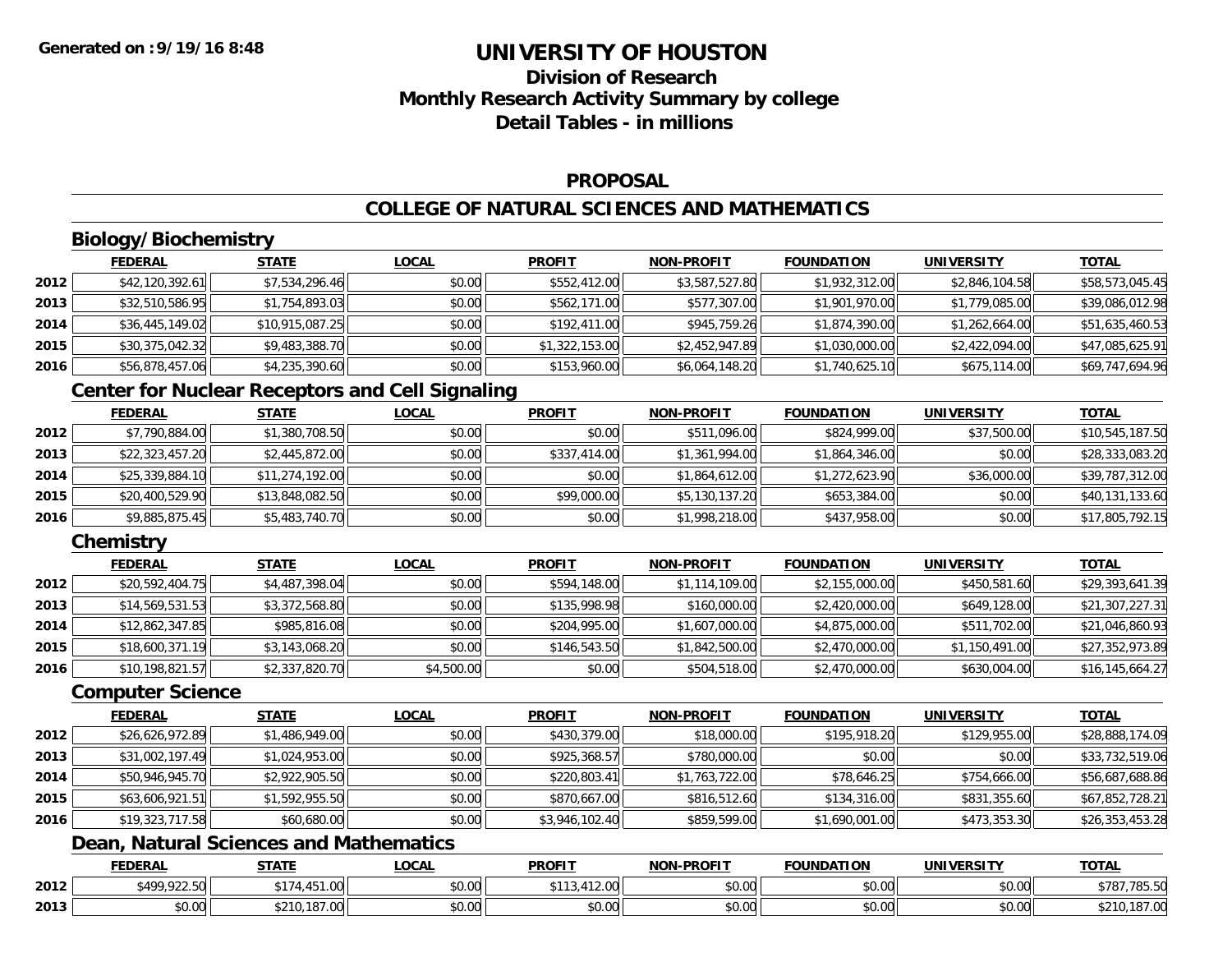## **Division of ResearchMonthly Research Activity Summary by college Detail Tables - in millions**

#### **PROPOSAL**

### **COLLEGE OF NATURAL SCIENCES AND MATHEMATICS**

## **Dean, Natural Sciences and Mathematics**

|      | <u>FEDERAL</u> | <u>STATE</u>   | <u>_OCAL</u> | <b>PROFIT</b> | <b>NON-PROFIT</b> | <b>FOUNDATION</b> | <b>UNIVERSITY</b> | <b>TOTAL</b>   |
|------|----------------|----------------|--------------|---------------|-------------------|-------------------|-------------------|----------------|
| 2014 | \$95,681.25    | \$401,835.00   | \$0.00       | \$76,907.50   | \$375,000.00      | \$0.00            | \$0.00            | \$949,423.75   |
| 2015 | \$735,150.50   | \$0.00         | \$0.00       | \$16,800.00   | \$0.00            | \$0.00            | \$0.00            | \$751,950.50   |
| 2016 | 125,759.60     | \$2,000,000.00 | \$0.00       | \$0.00        | \$0.00            | \$0.00            | \$0.00            | \$3,125,759.60 |

#### **Earth & Atmospheric Sciences**

|      | <b>FEDERAL</b>  | <b>STATE</b>   | <b>LOCAL</b> | <b>PROFIT</b>  | <b>NON-PROFIT</b> | <b>FOUNDATION</b> | <b>UNIVERSITY</b> | <u>TOTAL</u>    |
|------|-----------------|----------------|--------------|----------------|-------------------|-------------------|-------------------|-----------------|
| 2012 | \$8,427,034.10  | \$789,987.20   | \$0.00       | \$1,161,613.00 | \$151,387.00      | \$150,000.00      | \$505,768.00      | \$11,185,789.30 |
| 2013 | \$9,363,070.00  | \$653,818.00   | \$0.00       | \$1,075,090.07 | \$1,000,951.00    | \$180,000.00      | \$754,110.68      | \$13,027,039.75 |
| 2014 | \$24,406,472.48 | \$1,025,266.24 | \$0.00       | \$547,673.02   | \$355,000.00      | \$245,149.00      | \$2,957,597.84    | \$29,537,158.58 |
| 2015 | \$12,117,368.61 | \$1,681,425.00 | \$0.00       | \$490,832.00   | \$2,682,036.25    | \$258,502.00      | \$1,061,742.00    | \$18,291,905.86 |
| 2016 | \$26,284,080.94 | \$3,661,512.00 | \$110,000.00 | \$93,067.00    | \$396,876.00      | \$1,668,899.00    | \$729,575.00      | \$32,944,009.94 |

### **Institute for Climate and Atmospheric Science**

|      | <b>FEDERAL</b> | <b>STATE</b> | LOCAL  | <b>PROFIT</b> | <b>NON-PROFIT</b> | <b>FOUNDATION</b> | UNIVERSITY | <b>TOTAL</b> |
|------|----------------|--------------|--------|---------------|-------------------|-------------------|------------|--------------|
| 2012 | \$0.00         | \$0.00       | \$0.00 | \$0.00        | \$0.00            | \$0.00            | \$0.00     | \$0.00       |
| 2013 | \$0.00         | \$0.00       | \$0.00 | \$0.00        | \$0.00            | \$0.00            | \$0.00     | \$0.00       |
| 2014 | \$0.00         | \$0.00       | \$0.00 | \$0.00        | \$0.00            | \$0.00            | \$0.00     | \$0.00       |

### **Institute for Nanoenergy**

|      |           | -----                                                                          | 001                                          | <b>DDAEIT</b>                                   | <b>DDOFIT</b><br><b>NIONI</b>                                                                                                                                                                                                                                                                                                                                                                                                                                       | .              | $I = R$<br><b>INII</b> | $-0.7$                 |
|------|-----------|--------------------------------------------------------------------------------|----------------------------------------------|-------------------------------------------------|---------------------------------------------------------------------------------------------------------------------------------------------------------------------------------------------------------------------------------------------------------------------------------------------------------------------------------------------------------------------------------------------------------------------------------------------------------------------|----------------|------------------------|------------------------|
| 2012 | .<br>ט. ט | $\begin{array}{c} \hline \text{A} & \text{A} & \text{A} \\ \hline \end{array}$ | $\mathsf{A} \cap \mathsf{A} \cap \mathsf{A}$ |                                                 | $\mathsf{A}\cap\mathsf{A}\cap\mathsf{A}\cap\mathsf{A}\cap\mathsf{A}\cap\mathsf{A}\cap\mathsf{A}\cap\mathsf{A}\cap\mathsf{A}\cap\mathsf{A}\cap\mathsf{A}\cap\mathsf{A}\cap\mathsf{A}\cap\mathsf{A}\cap\mathsf{A}\cap\mathsf{A}\cap\mathsf{A}\cap\mathsf{A}\cap\mathsf{A}\cap\mathsf{A}\cap\mathsf{A}\cap\mathsf{A}\cap\mathsf{A}\cap\mathsf{A}\cap\mathsf{A}\cap\mathsf{A}\cap\mathsf{A}\cap\mathsf{A}\cap\mathsf{A}\cap\mathsf{A}\cap\mathsf{A}\cap\mathsf$<br>ט.טי | $\overline{a}$ | امہ مہ                 | $\sim$ $\sim$<br>,u.uv |
| 2015 | vv.vv     | $\sim$ $\sim$<br>vv.vv                                                         | $\sim$<br>vu.vu                              | $\mathsf{v} \mathsf{v} \mathsf{v} \mathsf{v}$ . | $\cdots$<br>vv.vv                                                                                                                                                                                                                                                                                                                                                                                                                                                   | .<br>pv.uu     | $\sim$ 00<br>PU.UU     | $\sim$ $\sim$<br>PU.UU |

#### **Mathematics**

|      | <b>FEDERAL</b> | <b>STATE</b>   | <u>LOCAL</u> | <b>PROFIT</b> | <b>NON-PROFIT</b> | <b>FOUNDATION</b> | UNIVERSITY     | <u>TOTAL</u>    |
|------|----------------|----------------|--------------|---------------|-------------------|-------------------|----------------|-----------------|
| 2012 | \$5,557,573.26 | \$264,163.50   | \$0.00       | \$210,000.00  | \$167,808.00      | \$222,725.00      | \$710,825,00   | \$7,133,094.76  |
| 2013 | \$6,865,591.05 | \$0.00         | \$0.00       | \$169,348.17  | \$0.00            | \$106,456.00      | \$0.00         | \$7,141,395.22  |
| 2014 | \$9,758,725.12 | \$0.00         | \$0.00       | \$90,000.00   | \$375,000.00      | \$192,924.00      | \$85,112.00    | \$10,501,761.12 |
| 2015 | \$9,875,286.50 | \$514,410.00   | \$0.00       | \$188,000.00  | \$95,719.00       | \$899,294.00      | \$725,266.00   | \$12,297,975.50 |
| 2016 | \$7,150,816.67 | \$1,892,961.00 | \$0.00       | \$119,656.11  | \$47,605.00       | \$2,288,283.00    | \$1,306,699.00 | \$12,806,020.78 |

#### **Physics**

|      | <b>FEDERAL</b>      | STATE                      | LOCAL  | <b>PROFIT</b>               | <b>NON-PROFIT</b>                  | <b>FOUNDATION</b>     | <b>UNIVERSITY</b>            | <b>TOTAL</b>    |
|------|---------------------|----------------------------|--------|-----------------------------|------------------------------------|-----------------------|------------------------------|-----------------|
| 2012 | .069.931<br>16      | 16.00<br>$\bigcap$<br>5501 | \$0.00 | 107.00<br>.187.00<br>.ocu.+ | <b>¢750</b><br>.660.00<br>,758.660 | 331 591<br>.30        | 149.515.00                   | \$23.959.900.77 |
| 2013 | $\sim$<br>$\bigcap$ | .044.50<br>4.5U<br>921     | \$0.00 | .339.00                     | 104.058.60                         | 025 000 00<br>,uuu.uu | $\sim$<br>.616<br>ıэ<br>1.UU | \$50,310,617.62 |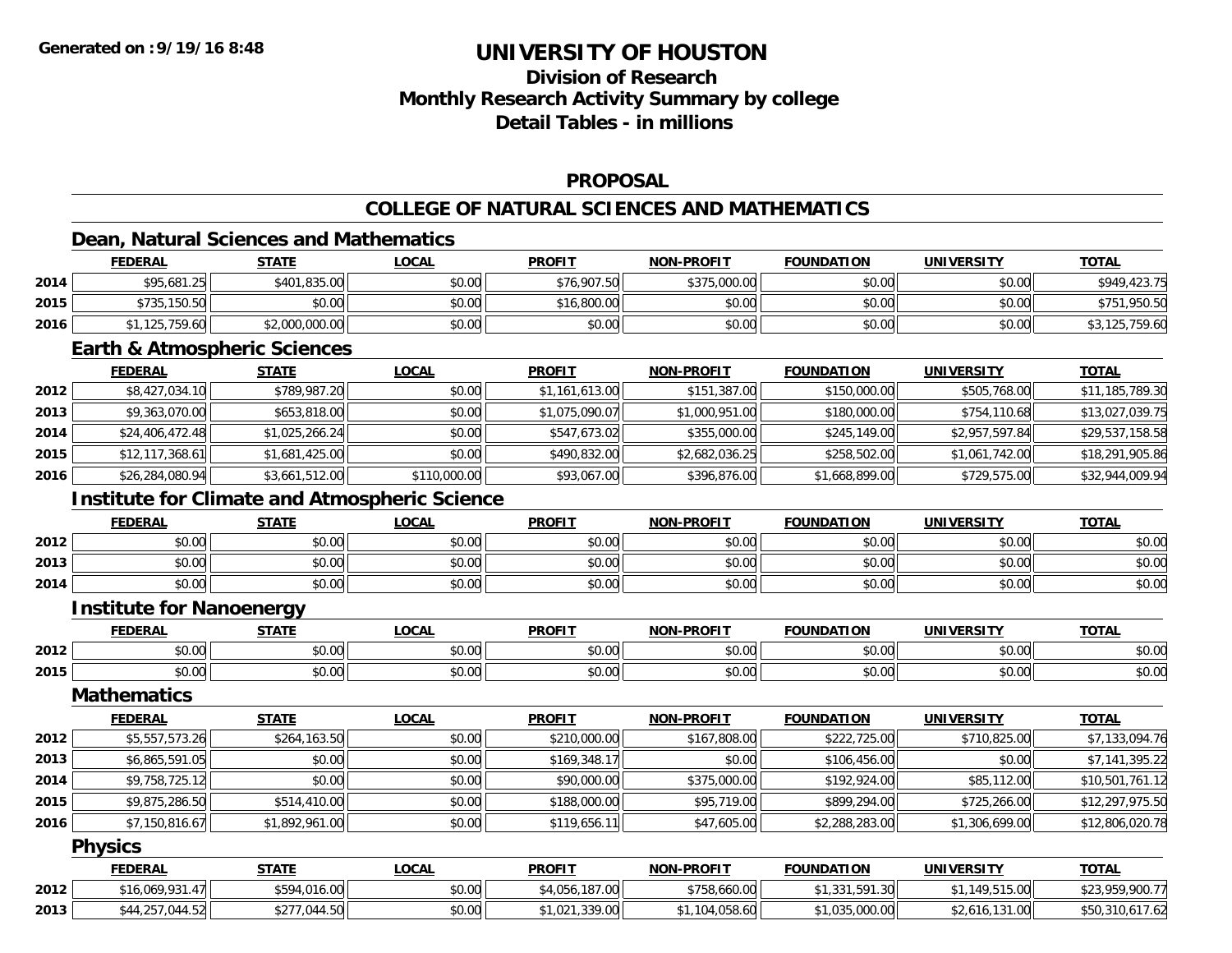# **Division of Research Monthly Research Activity Summary by college Detail Tables - in millions**

#### **PROPOSAL**

#### **COLLEGE OF NATURAL SCIENCES AND MATHEMATICS**

|       | <b>Physics</b>   |                  |              |                 |                   |                   |                 |                    |  |  |  |
|-------|------------------|------------------|--------------|-----------------|-------------------|-------------------|-----------------|--------------------|--|--|--|
|       | <b>FEDERAL</b>   | <b>STATE</b>     | <b>LOCAL</b> | <b>PROFIT</b>   | <b>NON-PROFIT</b> | <b>FOUNDATION</b> | UNIVERSITY      | <b>TOTAL</b>       |  |  |  |
| 2014  | \$37,572,696.87  | \$3,699,308.86   | \$0.00       | \$474,111.50    | \$1,045,500.00    | \$1,023,646.25    | \$4,991,292.00  | \$48,806,555.48    |  |  |  |
| 2015  | \$40,652,524.88  | \$575,810.48     | \$0.00       | \$320,987.00    | \$2,190,162.00    | \$1,448,000.00    | \$1,002,215.00  | \$46,189,699.36    |  |  |  |
| 2016  | \$26,800,138.50  | \$2,304,584.88   | \$4,500.00   | \$708,519.22    | \$826,441.00      | \$1,612,500.00    | \$1,577,804.70  | \$33,834,488.30    |  |  |  |
| Total | \$840,015,359.47 | \$110,491,547.22 | \$119,000.00 | \$21,628,069.45 | \$45,531,911.80   | \$42,684,459.00   | \$34,813,451.30 | \$1,095,283,798.24 |  |  |  |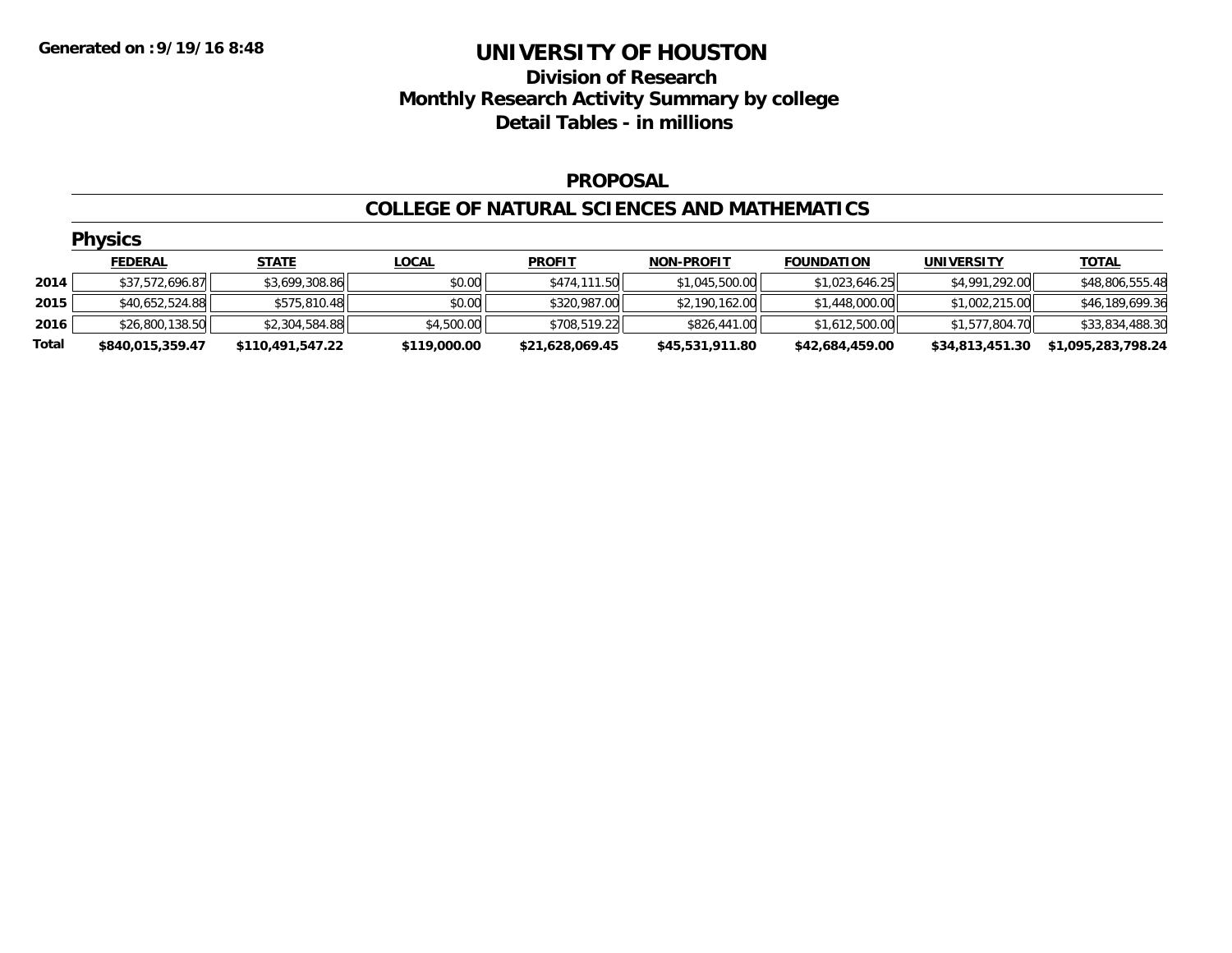# **Division of Research Monthly Research Activity Summary by college Detail Tables - in millions**

#### **PROPOSAL**

#### **COLLEGE OF OPTOMETRY**

## **Optometry Vision Sciences**

|       | <b>FEDERAL</b>  | <b>STATE</b> | <b>LOCAL</b> | <b>PROFIT</b>  | <b>NON-PROFIT</b> | <b>FOUNDATION</b> | <b>UNIVERSITY</b> | <u>TOTAL</u>    |
|-------|-----------------|--------------|--------------|----------------|-------------------|-------------------|-------------------|-----------------|
| 2012  | \$15,365,584.24 | \$140,433.12 | \$0.00       | \$718,097.50   | \$388,952.00      | \$0.00            | \$1,257,311.00    | \$17,870,377.86 |
| 2013  | \$14,334,999.00 | \$65,683.12  | \$0.00       | \$1,676,627.52 | \$6,300.00        | \$25,000.00       | \$752,931.00      | \$16,861,540.64 |
| 2014  | \$9,545,689.05  | \$10,989.00  | \$0.00       | \$1,017,073.32 | \$49,900.00       | \$60,000.00       | \$349,349.00      | \$11,033,000.37 |
| 2015  | \$8,482,543.10  | \$57,804.40  | \$0.00       | \$220,829.00   | \$32,997.00       | \$255,000.00      | \$1,854,295.00    | \$10,903,468.50 |
| 2016  | \$12,715,229.02 | \$119,903.28 | \$0.00       | \$339,080.00   | \$0.00            | \$374,160.00      | \$1,355,646.48    | \$14,904,018.78 |
| Total | \$60,444,044.41 | \$394,812.92 | \$0.00       | \$3,971,707.34 | \$478,149.00      | \$714,160.00      | \$5,569,532.48    | \$71,572,406.15 |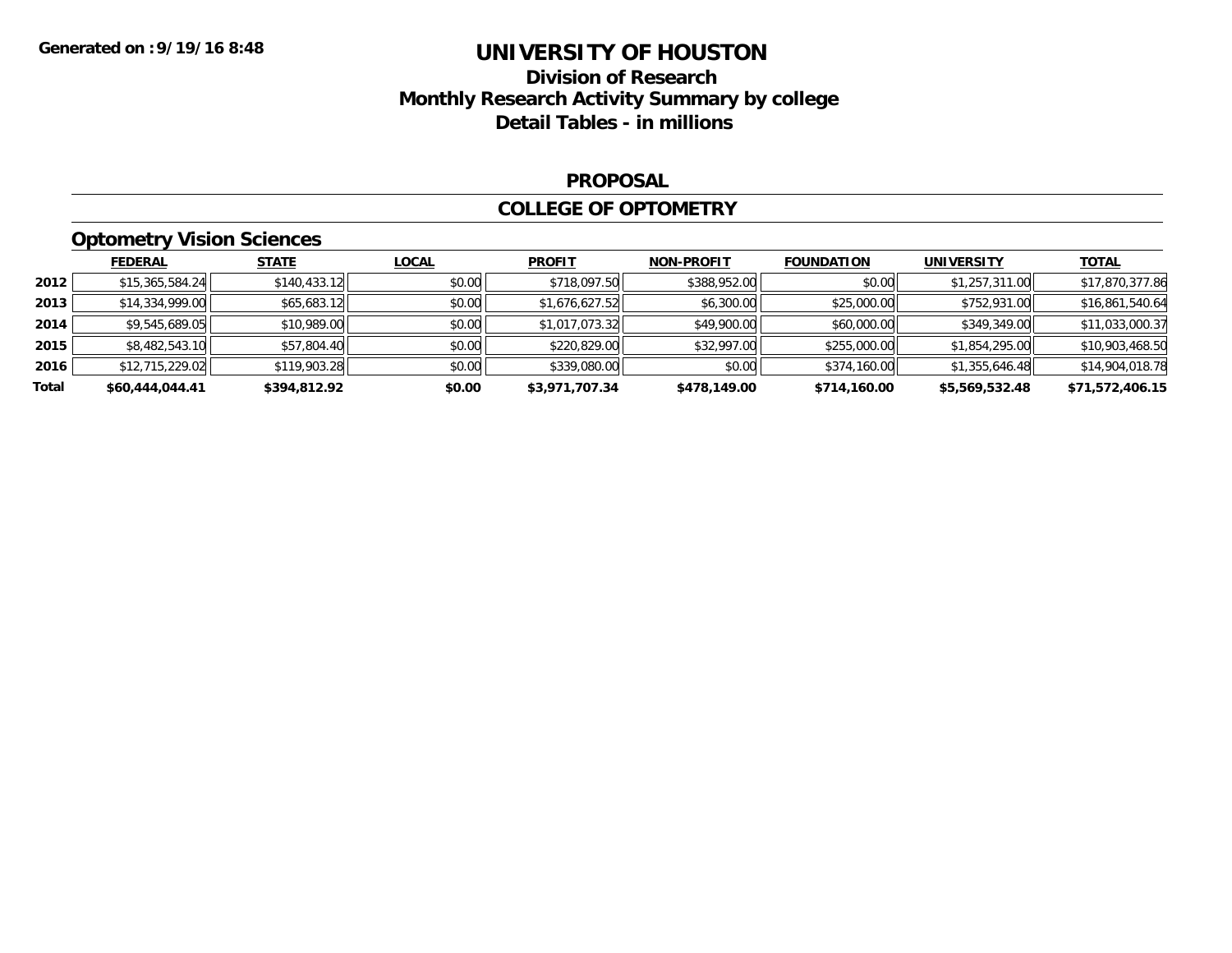# **Division of ResearchMonthly Research Activity Summary by college Detail Tables - in millions**

#### **PROPOSAL**

#### **COLLEGE OF PHARMACY**

## **Center for Experimental Therapeutics and Pharmacoi**

|      | <b>FEDERAL</b> | <b>STATE</b> | <u>LOCAL</u> | <b>PROFIT</b> | <b>NON-PROFIT</b> | <b>FOUNDATION</b> | <b>UNIVERSITY</b> | <b>TOTAL</b> |
|------|----------------|--------------|--------------|---------------|-------------------|-------------------|-------------------|--------------|
| 2012 | \$0.00         | \$0.00       | \$0.00       | \$0.00        | \$0.00            | \$0.00            | \$0.00            | \$0.00       |
| 2013 | \$0.00         | \$0.00       | \$0.00       | \$0.00        | \$0.00            | \$0.00            | \$0.00            | \$0.00       |
| 2014 | \$0.00         | \$0.00       | \$0.00       | \$0.00        | \$0.00            | \$0.00            | \$0.00            | \$0.00       |
| 2015 | \$0.00         | \$0.00       | \$0.00       | \$0.00        | \$0.00            | \$0.00            | \$0.00            | \$0.00       |

#### **Clinical Pharmacy & Administration**

|      | <b>FEDERAL</b> | <b>STATE</b>   | <u>LOCAL</u>   | <b>PROFIT</b> | <b>NON-PROFIT</b> | <b>FOUNDATION</b> | <b>UNIVERSITY</b> | <u>TOTAL</u>   |
|------|----------------|----------------|----------------|---------------|-------------------|-------------------|-------------------|----------------|
| 2012 | \$3,292,793.34 | \$65,047.00    | \$247,391.00   | \$759,780.00  | \$31,000.00       | \$197,630.00      | \$919,265.12      | \$5,512,906.46 |
| 2013 | \$6,172,784.79 | \$145,286.00   | \$144,311,00   | \$913,036.00  | \$620,000.00      | \$0.00            | \$528,418,00      | \$8,523,835.79 |
| 2014 | \$6,387,918.07 | \$1,432,621.90 | \$0.00         | \$553,152.25  | \$483,677,00      | \$0.00            | \$0.00            | \$8,857,369.22 |
| 2015 | \$666,413.38   | \$3,668,742.30 | \$1,611,710.00 | \$812,473.60  | \$263,375,00      | \$0.00            | \$2,471,178,40    | \$9,493,892.67 |
| 2016 | \$2,523,651.64 | \$564,375.00   | \$0.00         | \$618,161.60  | \$130,000.00      | \$443,897.00      | \$137,658.00      | \$4,417,743.24 |

### **Dean, Pharmacy**

|      | <b>FEDERAL</b> | <b>STATE</b> | <u>LOCAL</u> | <b>PROFIT</b> | <b>NON-PROFIT</b> | <b>FOUNDATION</b> | <b>UNIVERSITY</b> | <b>TOTAL</b> |
|------|----------------|--------------|--------------|---------------|-------------------|-------------------|-------------------|--------------|
| 2012 | \$0.00         | \$0.00       | \$0.00       | \$0.00        | \$0.00            | \$0.00            | \$0.00            | \$0.00       |
| 2013 | \$0.00         | \$0.00       | \$0.00       | \$0.00        | \$0.00            | \$0.00            | \$0.00            | \$0.00       |
| 2014 | \$0.00         | \$0.00       | \$0.00       | \$0.00        | \$0.00            | \$0.00            | \$0.00            | \$0.00       |
| 2015 | \$0.00         | \$0.00       | \$0.00       | \$0.00        | \$0.00            | \$0.00            | \$0.00            | \$0.00       |

#### **Pharm Health Outcomes & Policy**

|      | <u>FEDERAL</u> | <b>STATE</b> | <b>LOCAL</b> | <b>PROFIT</b> | <b>NON-PROFIT</b> | <b>FOUNDATION</b> | <b>UNIVERSITY</b> | <u>TOTAL</u>   |
|------|----------------|--------------|--------------|---------------|-------------------|-------------------|-------------------|----------------|
| 2012 | \$2,164,549.50 | \$0.00       | \$0.00       | \$10,000.00   | \$120,000.00      | \$2,500.00        | \$0.00            | \$2,297,049.50 |
| 2013 | \$7,031,706.50 | \$8,000.00   | \$0.00       | \$116,571,00  | \$40,000.00       | \$0.00            | \$154,590.00      | \$7,350,867.50 |
| 2014 | \$3,627,783.90 | \$42,025.10  | \$0.00       | \$79,509.00   | \$240,948.00      | \$0.00            | \$0.00            | \$3,990,266.00 |
| 2015 | \$3,780,687.60 | \$298,111.20 | \$0.00       | \$176,851.00  | \$67,398.00       | \$0.00            | \$0.00            | \$4,323,047.80 |
| 2016 | \$3,008,647.30 | \$371,615.00 | \$0.00       | \$442,556.57  | \$185,000.00      | \$170,939.00      | \$0.00            | \$4,178,757.87 |

### **Pharmacological and Pharmaceutical Sciences**

|      | <b>FEDERAL</b>  | <b>STATE</b>   | <u>LOCAL</u> | <b>PROFIT</b> | <b>NON-PROFIT</b> | <b>FOUNDATION</b> | UNIVERSITY     | <b>TOTAL</b>    |
|------|-----------------|----------------|--------------|---------------|-------------------|-------------------|----------------|-----------------|
| 2012 | \$40,910,464.12 | \$509,889.00   | \$0.00       | \$282,500.00  | \$3,881,982.20    | \$278,976.00      | \$3,718,110.00 | \$49,581,921.32 |
| 2013 | \$32,090,622.50 | \$720,362.00   | \$0.00       | \$421,989.00  | \$1,654,608.00    | \$944,000.00      | \$3,262,893.00 | \$39,094,474.50 |
| 2014 | \$21,174,417.26 | \$130,035.00   | \$0.00       | \$933,706.75  | \$944,890.00      | \$173,919.90      | \$2,576,920.00 | \$25,933,888.91 |
| 2015 | \$26,926,277.62 | \$3,245,644.27 | \$0.00       | \$492,504.00  | \$2,618,838.20    | \$1,300,585.00    | \$4,667,362.60 | \$39,251,211.69 |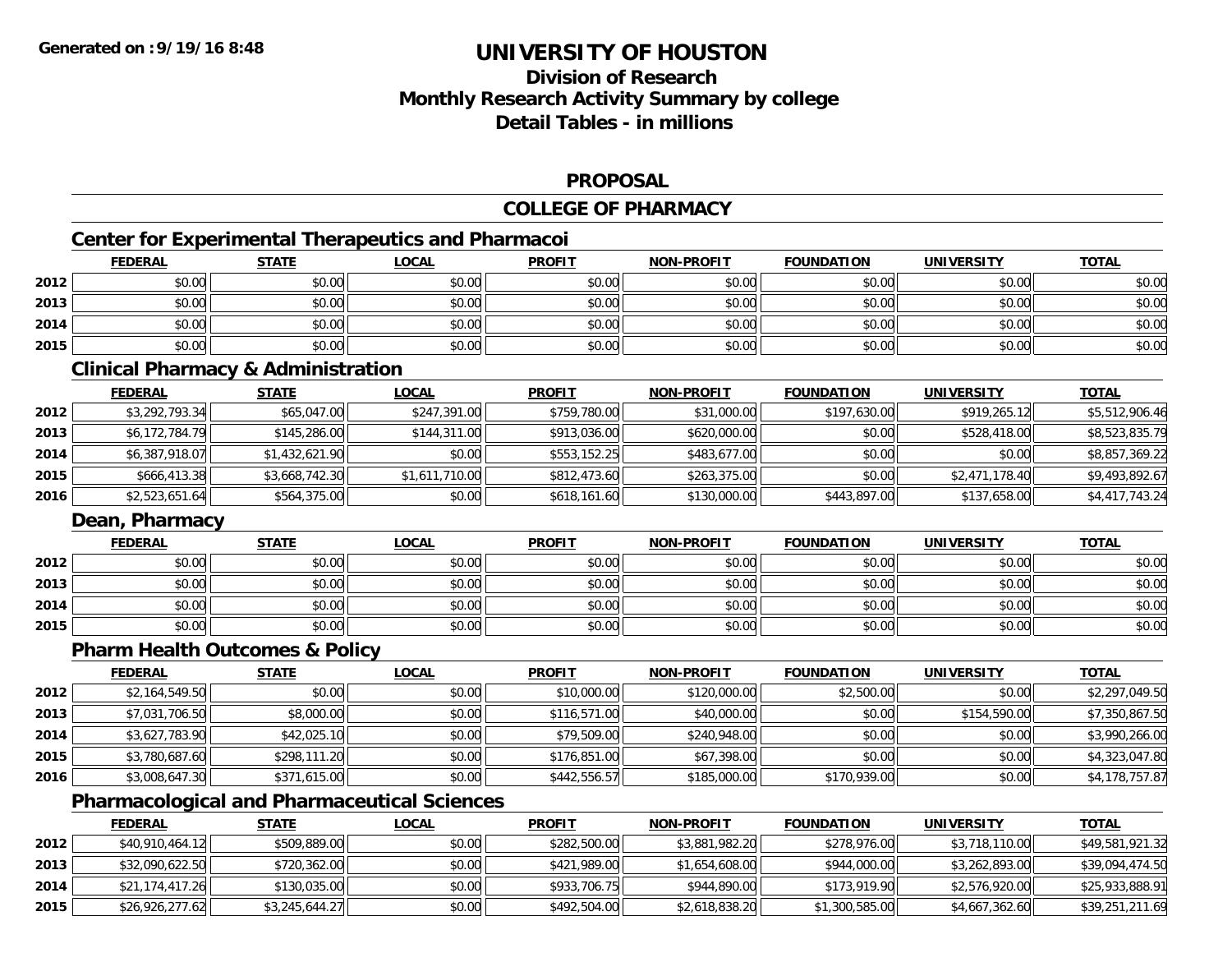## **Division of Research Monthly Research Activity Summary by college Detail Tables - in millions**

#### **PROPOSAL**

#### **COLLEGE OF PHARMACY**

## **Pharmacological and Pharmaceutical Sciences**

|              | <b>FEDERAL</b>   | STATE           | LOCAL          | <b>PROFI</b>   | <b>NON-PROFIT</b> | <b>FOUNDATION</b> | UNIVERSITY      | <u>TOTAL</u>     |
|--------------|------------------|-----------------|----------------|----------------|-------------------|-------------------|-----------------|------------------|
| 2016         | \$19,605,312.00  | 110,115,00      | \$0.00         | \$250,447.00   | \$4,246,978.30    | \$728,800.00      | \$2,256,894.00  | \$28,198,546.30  |
| <b>Total</b> | \$179.364.029.52 | \$12,311,868.77 | \$2,003,412.00 | \$6.863.237.77 | \$15.528.694.70   | \$4,241,246.90    | \$20.693.289.12 | \$241,005,778.78 |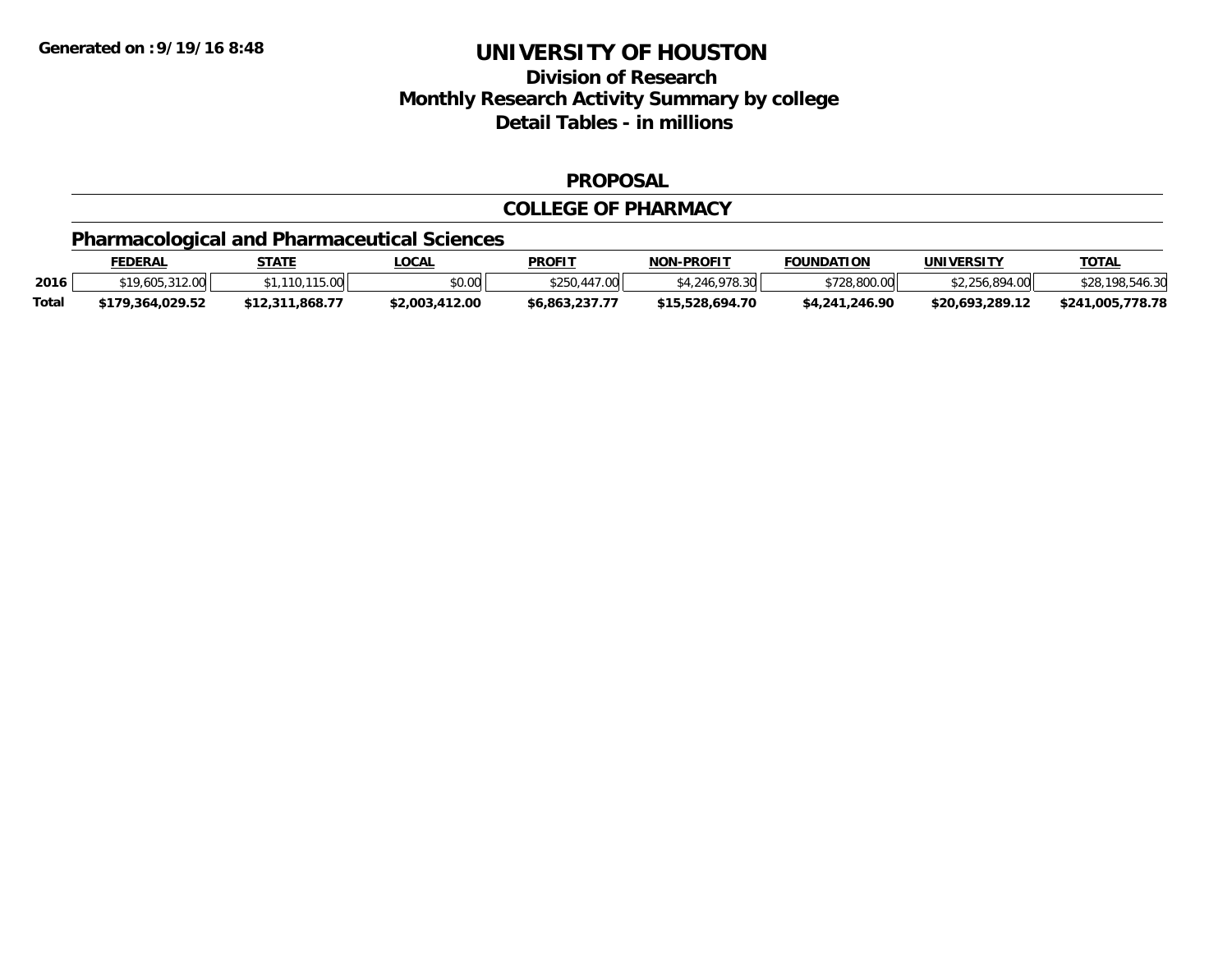# **Division of Research Monthly Research Activity Summary by college Detail Tables - in millions**

#### **PROPOSAL**

#### **COLLEGE OF TECHNOLOGY**

|      | <b>Center for Information Security, Research and Edu</b><br><b>FEDERAL</b> | <b>STATE</b>   | <b>LOCAL</b> | <b>PROFIT</b> | <b>NON-PROFIT</b> | <b>FOUNDATION</b> | <b>UNIVERSITY</b> | <b>TOTAL</b>    |
|------|----------------------------------------------------------------------------|----------------|--------------|---------------|-------------------|-------------------|-------------------|-----------------|
| 2015 | \$0.00                                                                     | \$0.00         | \$0.00       | \$0.00        | \$0.00            | \$265,242.00      | \$0.00            | \$265,242.00    |
| 2016 | \$1,617,629.00                                                             | \$0.00         | \$0.00       | \$0.00        | \$0.00            | \$0.00            | \$0.00            | \$1,617,629.00  |
|      | <b>Center for Technology Literacy</b>                                      |                |              |               |                   |                   |                   |                 |
|      | <b>FEDERAL</b>                                                             | <b>STATE</b>   | <b>LOCAL</b> | <b>PROFIT</b> | <b>NON-PROFIT</b> | <b>FOUNDATION</b> | <b>UNIVERSITY</b> | <b>TOTAL</b>    |
| 2012 | \$0.00                                                                     | \$111,690.00   | \$0.00       | \$0.00        | \$0.00            | \$0.00            | \$0.00            | \$111,690.00    |
| 2013 | \$0.00                                                                     | \$1,151,750.80 | \$752,766.65 | \$0.00        | \$0.00            | \$0.00            | \$0.00            | \$1,904,517.45  |
| 2014 | \$1,157,759.32                                                             | \$931,847.00   | \$0.00       | \$0.00        | \$0.00            | \$62,917.00       | \$0.00            | \$2,152,523.32  |
| 2015 | \$129,893.70                                                               | \$861,965.00   | \$0.00       | \$0.00        | \$0.00            | \$0.00            | \$0.00            | \$991,858.70    |
|      | <b>Construction Management</b>                                             |                |              |               |                   |                   |                   |                 |
|      | <b>FEDERAL</b>                                                             | <b>STATE</b>   | <b>LOCAL</b> | <b>PROFIT</b> | <b>NON-PROFIT</b> | <b>FOUNDATION</b> | <b>UNIVERSITY</b> | <b>TOTAL</b>    |
| 2012 | \$0.00                                                                     | \$515,515.80   | \$0.00       | \$0.00        | \$0.00            | \$44,810.00       | \$0.00            | \$560,325.80    |
| 2013 | \$0.00                                                                     | \$231,436.00   | \$0.00       | \$0.00        | \$0.00            | \$0.00            | \$50,633.00       | \$282,069.00    |
| 2014 | \$813,607.40                                                               | \$29,975.00    | \$0.00       | \$0.00        | \$0.00            | \$0.00            | \$0.00            | \$843,582.40    |
| 2015 | \$322,518.60                                                               | \$637,528.05   | \$0.00       | \$0.00        | \$0.00            | \$747,384.95      | \$0.00            | \$1,707,431.60  |
| 2016 | \$3,697,597.60                                                             | \$657,688.75   | \$0.00       | \$0.00        | \$82,342.80       | \$305,466.00      | \$0.00            | \$4,743,095.15  |
|      | Dean, Technology                                                           |                |              |               |                   |                   |                   |                 |
|      | <b>FEDERAL</b>                                                             | <b>STATE</b>   | <b>LOCAL</b> | <b>PROFIT</b> | <b>NON-PROFIT</b> | <b>FOUNDATION</b> | <b>UNIVERSITY</b> | <b>TOTAL</b>    |
| 2012 | \$514,128.64                                                               | \$342,089.00   | \$0.00       | \$0.00        | \$0.00            | \$0.00            | \$0.00            | \$856,217.64    |
| 2014 | \$346,294.20                                                               | \$29,975.00    | \$0.00       | \$0.00        | \$0.00            | \$0.00            | \$0.00            | \$376,269.20    |
| 2015 | \$44,468.20                                                                | \$18,579.75    | \$0.00       | \$0.00        | \$0.00            | \$111,015.00      | \$0.00            | \$174,062.95    |
| 2016 | \$975,000.00                                                               | \$0.00         | \$0.00       | \$0.00        | \$0.00            | \$1,000,000.00    | \$0.00            | \$1,975,000.00  |
|      | <b>Engineering Technology</b>                                              |                |              |               |                   |                   |                   |                 |
|      | <b>FEDERAL</b>                                                             | <b>STATE</b>   | <b>LOCAL</b> | <b>PROFIT</b> | <b>NON-PROFIT</b> | <b>FOUNDATION</b> | <b>UNIVERSITY</b> | <b>TOTAL</b>    |
| 2012 | \$7,022,789.75                                                             | \$123,310.20   | \$0.00       | \$120,000.00  | \$369,852.00      | \$150,000.00      | \$624,509.00      | \$8,410,460.95  |
| 2013 | \$7,094,051.30                                                             | \$0.00         | \$0.00       | \$804,456.33  | \$342,690.00      | \$179,046.00      | \$3,746,730.00    | \$12,166,973.63 |
| 2014 | \$22,746,451.01                                                            | \$968,337.28   | \$0.00       | \$57,800.00   | \$762,573.75      | \$454,375.50      | \$287,927.80      | \$25,277,465.34 |
| 2015 | \$12,672,682.49                                                            | \$2,520,816.80 | \$0.00       | \$262,432.00  | \$676,684.45      | \$375,000.00      | \$657,180.64      | \$17,164,796.38 |
| 2016 | \$9,204,942.30                                                             | \$1,413,317.00 | \$0.00       | \$637,739.00  | \$347,160.00      | \$501,305.00      | \$196,784.00      | \$12,301,247.30 |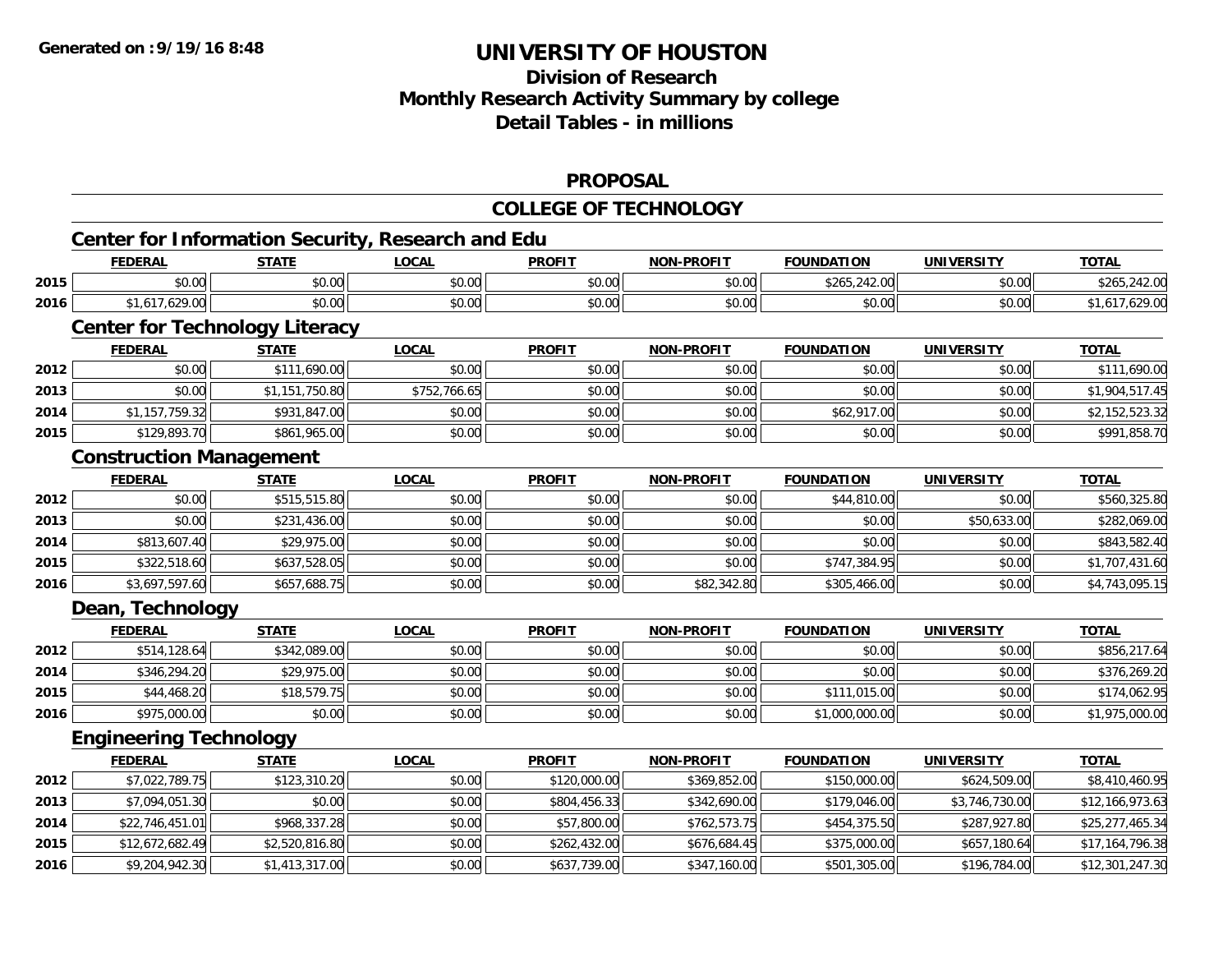# **Division of ResearchMonthly Research Activity Summary by college Detail Tables - in millions**

#### **PROPOSAL**

#### **COLLEGE OF TECHNOLOGY**

### **Human Development and Consumer Science**

|      | <b>FEDERAL</b> | <b>STATE</b> | <b>LOCAL</b> | <b>PROFIT</b> | <b>NON-PROFIT</b> | <b>FOUNDATION</b> | <b>UNIVERSITY</b> | <b>TOTAL</b>   |
|------|----------------|--------------|--------------|---------------|-------------------|-------------------|-------------------|----------------|
| 2012 | \$898,718.00   | \$46,549.08  | \$0.00       | \$0.00        | \$0.00            | \$0.00            | \$0.00            | \$945,267.08   |
| 2013 | \$119,995.20   | \$0.00       | \$224,965.35 | \$0.00        | \$0.00            | \$0.00            | \$0.00            | \$344,960.55   |
| 2014 | \$865,098.80   | \$0.00       | \$0.00       | \$0.00        | \$0.00            | \$336,990.00      | \$0.00            | \$1,202,088.80 |
| 2015 | \$67,608.48    | \$40,333.00  | \$0.00       | \$0.00        | \$0.00            | \$17,567.00       | \$0.00            | \$125,508.48   |
| 2016 | \$0.00         | \$0.00       | \$0.00       | \$0.00        | \$201,813.00      | \$0.00            | \$37,603.35       | \$239,416.35   |

# **Information & Logistics Technology**

|      | <b>FEDERAL</b> | <u>STATE</u> | <b>LOCAL</b> | <b>PROFIT</b>  | <b>NON-PROFIT</b> | <b>FOUNDATION</b> | <b>UNIVERSITY</b> | <b>TOTAL</b>   |
|------|----------------|--------------|--------------|----------------|-------------------|-------------------|-------------------|----------------|
| 2012 | \$15,784.60    | \$81,029.88  | \$0.00       | \$141,250.00   | \$50,000.00       | \$0.00            | \$111,934.00      | \$399,998.48   |
| 2013 | \$348,075.00   | \$0.00       | \$0.00       | \$0.00         | \$50,000.00       | \$0.00            | \$0.00            | \$398,075.00   |
| 2014 | \$7,972,451.34 | \$0.00       | \$0.00       | \$0.00         | \$87,500.00       | \$0.00            | \$0.00            | \$8,059,951.34 |
| 2015 | \$1,568,280.95 | \$40,333.00  | \$0.00       | \$1,065,988.00 | \$500,000.00      | \$0.00            | \$798,613.76      | \$3,973,215.71 |
| 2016 | \$4,525,891.25 | \$172,122.50 | \$74,088.00  | \$300,897.00   | \$395,131.20      | \$0.00            | \$37,603.35       | \$5,505,733.30 |

## **Texas Manufacturing Assistance Center**

|       | <b>FEDERAL</b>  | <u>STATE</u>    | <b>LOCAL</b>   | <b>PROFIT</b>  | <b>NON-PROFIT</b> | <b>FOUNDATION</b> | <b>UNIVERSITY</b> | <b>TOTAL</b>     |
|-------|-----------------|-----------------|----------------|----------------|-------------------|-------------------|-------------------|------------------|
| 2012  | \$0.00          | \$0.00          | \$0.00         | \$0.00         | \$0.00            | \$0.00            | \$0.00            | \$0.00           |
| 2013  | \$0.00          | \$0.00          | \$0.00         | \$0.00         | \$0.00            | \$0.00            | \$0.00            | \$0.00           |
| 2014  | \$0.00          | \$0.00          | \$0.00         | \$0.00         | \$0.00            | \$0.00            | \$0.00            | \$0.00           |
| 2015  | \$0.00          | \$0.00          | \$0.00         | \$0.00         | \$0.00            | \$0.00            | \$0.00            | \$0.00           |
| Total | \$84,741,717.12 | \$10,926,188.89 | \$1,051,820.00 | \$3,390,562.33 | \$3,865,747.20    | \$4,551,118.45    | \$6,549,518.90    | \$115,076,672.89 |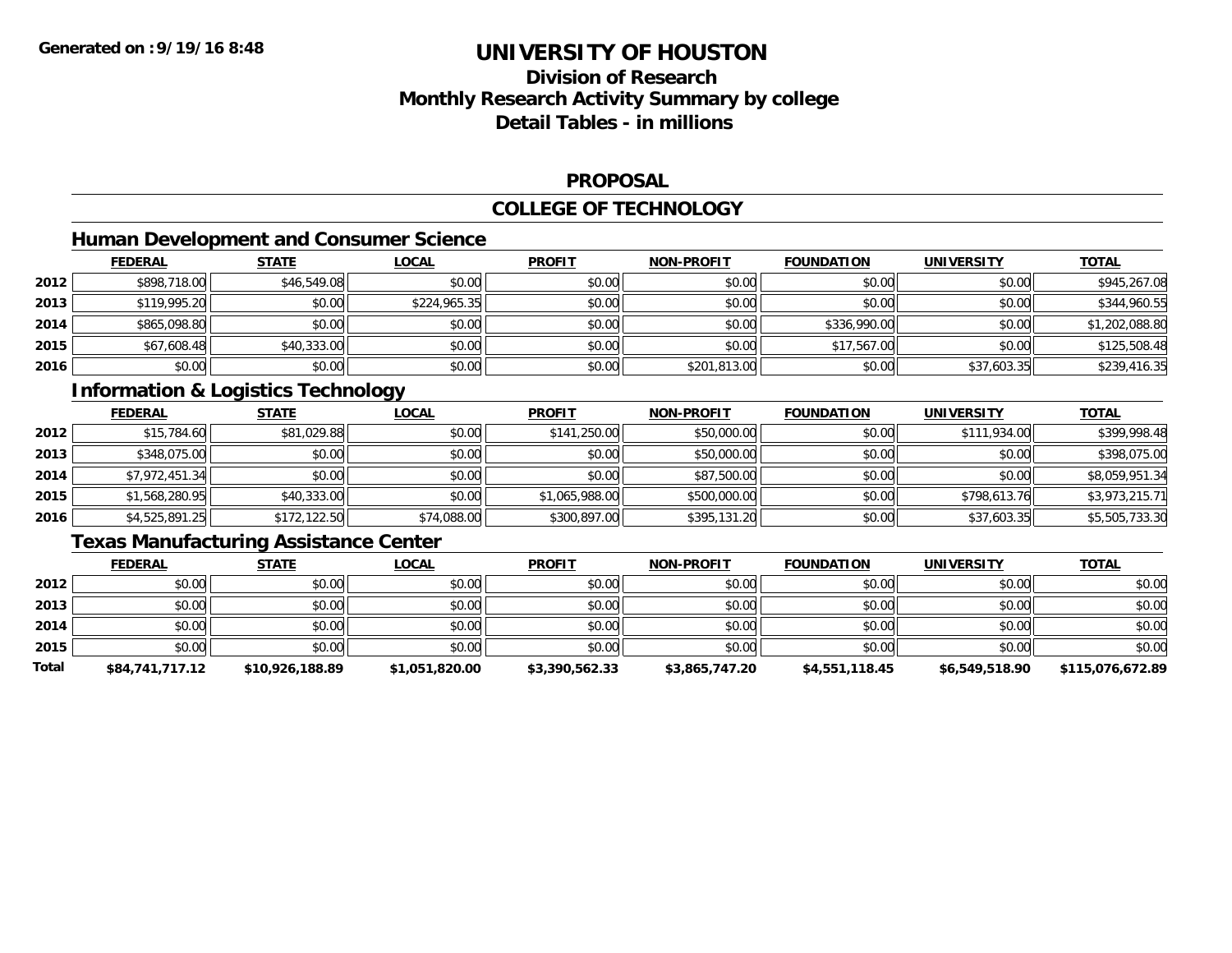# **Division of ResearchMonthly Research Activity Summary by college Detail Tables - in millions**

#### **PROPOSAL**

#### **COLLEGE OF THE ARTS**

|       | <b>Blaffer Gallery</b>                            |              |              |               |                   |                   |                   |                |
|-------|---------------------------------------------------|--------------|--------------|---------------|-------------------|-------------------|-------------------|----------------|
|       | <b>FEDERAL</b>                                    | <b>STATE</b> | <b>LOCAL</b> | <b>PROFIT</b> | <b>NON-PROFIT</b> | <b>FOUNDATION</b> | <b>UNIVERSITY</b> | <b>TOTAL</b>   |
| 2012  | \$67,500.00                                       | \$5,132.00   | \$0.00       | \$0.00        | \$85,759.00       | \$0.00            | \$0.00            | \$158,391.00   |
| 2013  | \$50,000.00                                       | \$10,000.00  | \$0.00       | \$0.00        | \$91,160.00       | \$0.00            | \$0.00            | \$151,160.00   |
| 2014  | \$50,000.00                                       | \$14,000.00  | \$0.00       | \$0.00        | \$80,000.00       | \$0.00            | \$0.00            | \$144,000.00   |
| 2015  | \$50,000.00                                       | \$4,000.00   | \$0.00       | \$0.00        | \$40,000.00       | \$70,000.00       | \$0.00            | \$164,000.00   |
| 2016  | \$250,675.05                                      | \$5,000.00   | \$0.00       | \$0.00        | \$48,000.00       | \$111,500.00      | \$0.00            | \$415,175.05   |
|       | <b>Cynthia Woods Mitchell Center for the Arts</b> |              |              |               |                   |                   |                   |                |
|       | <b>FEDERAL</b>                                    | <b>STATE</b> | <b>LOCAL</b> | <b>PROFIT</b> | <b>NON-PROFIT</b> | <b>FOUNDATION</b> | <b>UNIVERSITY</b> | <b>TOTAL</b>   |
| 2012  | \$0.00                                            | \$6,000.00   | \$0.00       | \$0.00        | \$0.00            | \$0.00            | \$0.00            | \$6,000.00     |
| 2013  | \$0.00                                            | \$154,500.00 | \$0.00       | \$200,000.00  | \$35,000.00       | \$15,000.00       | \$0.00            | \$404,500.00   |
| 2014  | \$0.00                                            | \$8,000.00   | \$0.00       | \$240,000.00  | \$500.00          | \$1,400.00        | \$0.00            | \$249,900.00   |
| 2015  | \$100,000.00                                      | \$0.00       | \$0.00       | \$0.00        | \$10,000.00       | \$10,000.00       | \$0.00            | \$120,000.00   |
| 2016  | \$100,000.00                                      | \$273,800.00 | \$0.00       | \$0.00        | \$0.00            | \$0.00            | \$0.00            | \$373,800.00   |
|       | <b>School of Music</b>                            |              |              |               |                   |                   |                   |                |
|       | <b>FEDERAL</b>                                    | <b>STATE</b> | <b>LOCAL</b> | <b>PROFIT</b> | <b>NON-PROFIT</b> | <b>FOUNDATION</b> | <b>UNIVERSITY</b> | <b>TOTAL</b>   |
| 2012  | \$0.00                                            | \$3,347.00   | \$0.00       | \$0.00        | \$0.00            | \$0.00            | \$0.00            | \$3,347.00     |
| 2013  | \$0.00                                            | \$5,000.00   | \$0.00       | \$0.00        | \$10,000.00       | \$24,500.00       | \$0.00            | \$39,500.00    |
| 2014  | \$0.00                                            | \$9,000.00   | \$0.00       | \$0.00        | \$0.00            | \$3,919.00        | \$0.00            | \$12,919.00    |
| 2015  | \$0.00                                            | \$9,000.00   | \$0.00       | \$0.00        | \$10,000.00       | \$18,000.00       | \$0.00            | \$37,000.00    |
|       | <b>Theatre</b>                                    |              |              |               |                   |                   |                   |                |
|       | <b>FEDERAL</b>                                    | <b>STATE</b> | <b>LOCAL</b> | <b>PROFIT</b> | <b>NON-PROFIT</b> | <b>FOUNDATION</b> | <b>UNIVERSITY</b> | <b>TOTAL</b>   |
| 2013  | \$43,187.00                                       | \$0.00       | \$0.00       | \$0.00        | \$220,027.00      | \$0.00            | \$0.00            | \$263,214.00   |
| 2014  | \$187,811.00                                      | \$0.00       | \$0.00       | \$0.00        | \$110,000.00      | \$0.00            | \$0.00            | \$297,811.00   |
| 2015  | \$0.00                                            | \$0.00       | \$0.00       | \$0.00        | \$120,000.00      | \$0.00            | \$0.00            | \$120,000.00   |
| Total | \$899,173.05                                      | \$506,779.00 | \$0.00       | \$440,000.00  | \$860,446.00      | \$254,319.00      | \$0.00            | \$2,960,717.05 |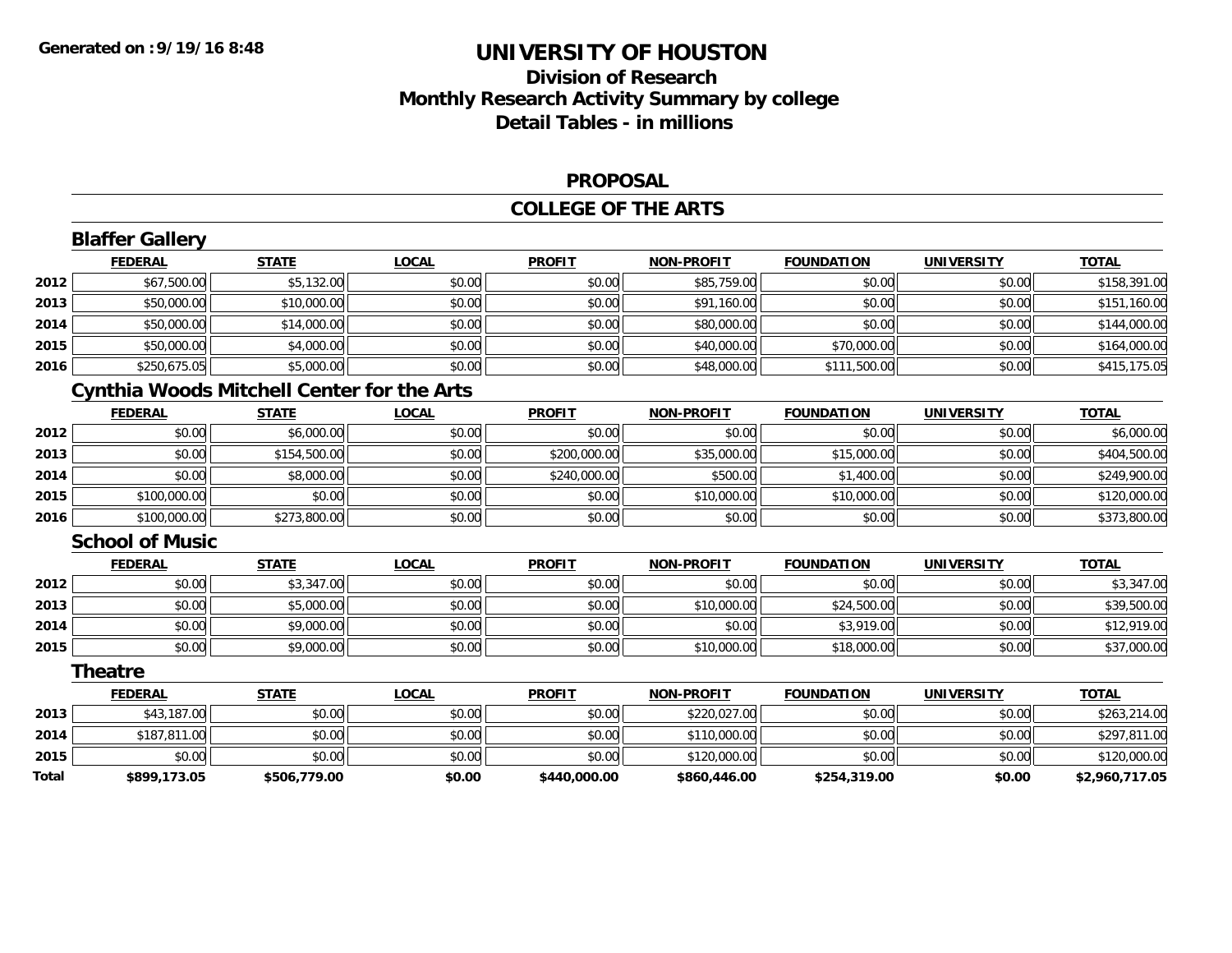# **Division of ResearchMonthly Research Activity Summary by college Detail Tables - in millions**

#### **PROPOSAL**

# **CULLEN COLLEGE OF ENGINEERING**

|      | <b>Biomedical Engineering</b>                            |                 |              |                |                   |                   |                   |                 |
|------|----------------------------------------------------------|-----------------|--------------|----------------|-------------------|-------------------|-------------------|-----------------|
|      | <b>FEDERAL</b>                                           | <b>STATE</b>    | <b>LOCAL</b> | <b>PROFIT</b>  | <b>NON-PROFIT</b> | <b>FOUNDATION</b> | <b>UNIVERSITY</b> | <b>TOTAL</b>    |
| 2012 | \$15,008,613.10                                          | \$872,750.00    | \$0.00       | \$185,731.00   | \$0.00            | \$0.00            | \$1,403,125.00    | \$17,470,219.10 |
| 2013 | \$15,340,658.08                                          | \$202,500.00    | \$0.00       | \$66,477.00    | \$622,000.00      | \$495,836.34      | \$921,081.00      | \$17,648,552.42 |
| 2014 | \$63,148,639.18                                          | \$1,017,982.00  | \$0.00       | \$664,412.00   | \$1,171,364.00    | \$829,250.00      | \$4,115,133.00    | \$70,946,780.18 |
| 2015 | \$41,852,927.40                                          | \$88,136.25     | \$0.00       | \$111,131.00   | \$4,782,693.00    | \$2,612,396.00    | \$3,346,067.00    | \$52,793,350.65 |
| 2016 | \$54,100,133.27                                          | \$1,871,795.00  | \$0.00       | \$293,871.00   | \$4,229,257.50    | \$3,574,914.90    | \$1,601,551.00    | \$65,671,522.67 |
|      | <b>Center for Innovative Grouting Materials and Tech</b> |                 |              |                |                   |                   |                   |                 |
|      | <b>FEDERAL</b>                                           | <b>STATE</b>    | <b>LOCAL</b> | <b>PROFIT</b>  | <b>NON-PROFIT</b> | <b>FOUNDATION</b> | <b>UNIVERSITY</b> | <b>TOTAL</b>    |
| 2012 | \$0.00                                                   | \$0.00          | \$0.00       | \$0.00         | \$0.00            | \$0.00            | \$0.00            | \$0.00          |
|      | <b>Chemical Engineering</b>                              |                 |              |                |                   |                   |                   |                 |
|      | <b>FEDERAL</b>                                           | <b>STATE</b>    | <b>LOCAL</b> | <b>PROFIT</b>  | <b>NON-PROFIT</b> | <b>FOUNDATION</b> | <b>UNIVERSITY</b> | <b>TOTAL</b>    |
| 2012 | \$16,568,647.01                                          | \$4,490,373.60  | \$0.00       | \$2,704,251.00 | \$1,493,238.75    | \$3,282,448.00    | \$1,168,316.86    | \$29,707,275.22 |
| 2013 | \$20,682,014.36                                          | \$2,531,023.70  | \$0.00       | \$2,562,361.00 | \$1,523,550.00    | \$1,898,663.00    | \$4,510,493.00    | \$33,708,105.06 |
| 2014 | \$19,497,539.16                                          | \$4,195,268.80  | \$0.00       | \$4,572,508.00 | \$0.00            | \$3,835,578.20    | \$732,472.00      | \$32,833,366.16 |
| 2015 | \$32,086,318.44                                          | \$2,489,123.00  | \$0.00       | \$1,741,146.50 | \$3,354,344.00    | \$3,673,000.00    | \$5,550,146.00    | \$48,894,077.94 |
| 2016 | \$56,771,790.86                                          | \$11,224,864.00 | \$4,500.00   | \$529,921.00   | \$649,662.40      | \$2,397,111.42    | \$1,555,262.00    | \$73,133,111.68 |
|      | <b>Civil Engineering</b>                                 |                 |              |                |                   |                   |                   |                 |
|      | <b>FEDERAL</b>                                           | <b>STATE</b>    | <b>LOCAL</b> | <b>PROFIT</b>  | <b>NON-PROFIT</b> | <b>FOUNDATION</b> | <b>UNIVERSITY</b> | <b>TOTAL</b>    |
| 2012 | \$9,393,431.45                                           | \$2,489,252.60  | \$0.00       | \$2,263,602.90 | \$3,131,498.65    | \$701,202.70      | \$2,083,106.50    | \$20,062,094.80 |
| 2013 | \$12,421,318.28                                          | \$2,631,676.80  | \$0.00       | \$633,602.40   | \$1,318,473.40    | \$2,985,570.00    | \$1,479,857.85    | \$21,470,498.73 |
| 2014 | \$31,888,603.61                                          | \$2,516,185.84  | \$0.00       | \$408,850.00   | \$185,000.00      | \$3,700,738.54    | \$362,041.80      | \$39,061,419.79 |
| 2015 | \$31,729,781.98                                          | \$2,045,867.50  | \$99,998.00  | \$122,314.50   | \$3,159,947.00    | \$1,540,897.05    | \$1,429,553.00    | \$40,128,359.03 |
| 2016 | \$12,837,921.10                                          | \$4,565,095.39  | \$0.00       | \$578,467.38   | \$499,000.00      | \$175,000.00      | \$468,729.73      | \$19,124,213.60 |
|      | Dean, Engineering                                        |                 |              |                |                   |                   |                   |                 |
|      | <b>FEDERAL</b>                                           | <b>STATE</b>    | <b>LOCAL</b> | <b>PROFIT</b>  | <b>NON-PROFIT</b> | <b>FOUNDATION</b> | <b>UNIVERSITY</b> | <b>TOTAL</b>    |
| 2012 | \$882,933.40                                             | \$0.00          | \$0.00       | \$0.00         | \$0.00            | \$0.00            | \$0.00            | \$882,933.40    |
| 2013 | \$0.00                                                   | \$0.00          | \$0.00       | \$0.00         | \$0.00            | \$0.00            | \$0.00            | \$0.00          |
| 2014 | \$0.00                                                   | \$0.00          | \$0.00       | \$0.00         | \$0.00            | \$0.00            | \$0.00            | \$0.00          |
| 2015 | \$150,000.00                                             | \$2,000,000.00  | \$0.00       | \$0.00         | \$0.00            | \$150,000.00      | \$0.00            | \$2,300,000.00  |
| 2016 | \$1,109,805.00                                           | \$225,000.00    | \$0.00       | \$0.00         | \$0.00            | \$0.00            | \$0.00            | \$1,334,805.00  |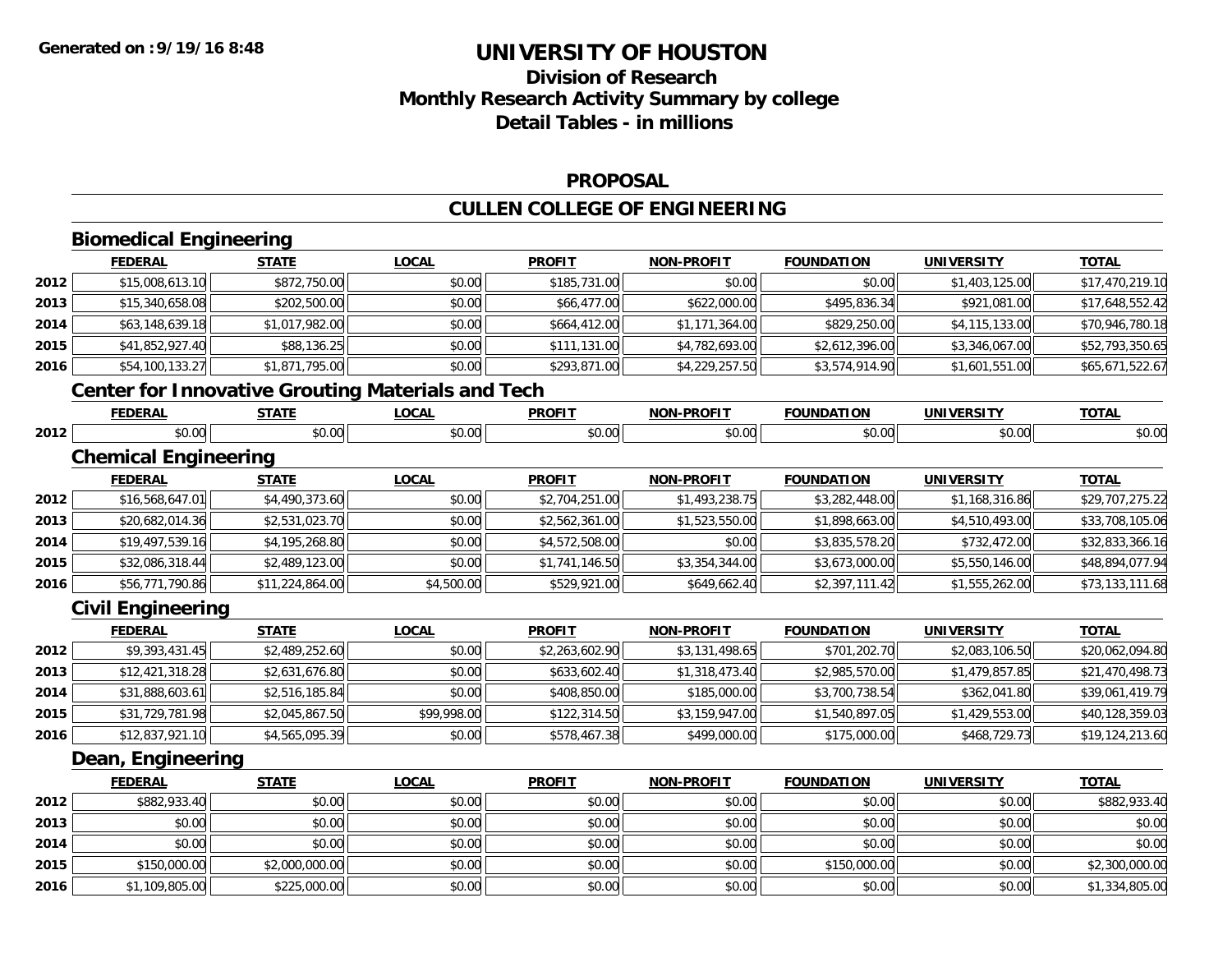# **Division of ResearchMonthly Research Activity Summary by college Detail Tables - in millions**

#### **PROPOSAL**

### **CULLEN COLLEGE OF ENGINEERING**

## **Electrical & Computer Engineering**

|      | <b>FEDERAL</b>  | <b>STATE</b>   | <b>LOCAL</b> | <b>PROFIT</b>  | <b>NON-PROFIT</b> | <b>FOUNDATION</b> | UNIVERSITY     | <b>TOTAL</b>    |
|------|-----------------|----------------|--------------|----------------|-------------------|-------------------|----------------|-----------------|
| 2012 | \$28,760,687.77 | \$1,784,905.03 | \$0.00       | \$1,850,100.00 | \$1,073,562.25    | \$1,485,800.00    | \$3,405,425.00 | \$38,360,480.05 |
| 2013 | \$26,517,650.12 | \$1,209,528.40 | \$0.00       | \$1,220,814.00 | \$1,753,872.00    | \$1,014,395.00    | \$4,322,978.00 | \$36,039,237.52 |
| 2014 | \$34,632,552.73 | \$3,395,101.50 | \$0.00       | \$980,485.00   | \$1,481,511.25    | \$976,945.00      | \$5,320,168.80 | \$46,786,764.28 |
| 2015 | \$24,921,318.51 | \$3,594,130.27 | \$0.00       | \$1,797,598.00 | \$2,716,691.00    | \$922,000.00      | \$1,561,626.40 | \$35,513,364.18 |
| 2016 | \$22,015,042.34 | \$2,646,029.80 | \$4,500.00   | \$1,387,505.11 | \$80,000.00       | \$1,366,114.58    | \$59,280.00    | \$27,558,471.83 |

### **Industrial Engineering**

|      | <b>FEDERAL</b>  | <b>STATE</b>   | <u>LOCAL</u> | <b>PROFIT</b> | <b>NON-PROFIT</b> | <b>FOUNDATION</b> | <b>UNIVERSITY</b> | <b>TOTAL</b>    |
|------|-----------------|----------------|--------------|---------------|-------------------|-------------------|-------------------|-----------------|
| 2012 | \$4,621,172.80  | \$460,544.60   | \$32,326.00  | \$127,143.50  | \$0.00            | \$0.00            | \$0.00            | \$5,241,186.90  |
| 2013 | \$560,968.25    | \$284,050,00   | \$0.00       | \$0.00        | \$24,714.50       | \$413,072,00      | \$0.00            | \$1,282,804.75  |
| 2014 | \$21,152,109.77 | \$800,014.00   | \$0.00       | \$0.00        | \$29,887.80       | \$779,564,00      | \$2,211,000.00    | \$24,972,575.57 |
| 2015 | \$1,414,578.50  | \$159,401.00   | \$0.00       | \$47,832.00   | \$0.00            | \$619,162.00      | \$0.00            | \$2,240,973.50  |
| 2016 | \$1,154,991.20  | \$3,395,721.44 | \$0.00       | \$0.00        | \$306,501.00      | \$0.00            | \$0.00            | \$4,857,213.64  |

### **Mechanical Engineering**

|      | <b>FEDERAL</b>  | <b>STATE</b>   | <b>LOCAL</b> | <b>PROFIT</b>  | <b>NON-PROFIT</b> | <b>FOUNDATION</b> | UNIVERSITY     | <u>TOTAL</u>    |
|------|-----------------|----------------|--------------|----------------|-------------------|-------------------|----------------|-----------------|
| 2012 | \$33,330,195.09 | \$530,790.14   | \$0.00       | \$2,188,666.10 | \$1,765,748.76    | \$975,274.60      | \$2,199,380.00 | \$40,990,054.69 |
| 2013 | \$6,002,375.30  | \$720,580.00   | \$0.00       | \$4,175,585.27 | \$174,372.00      | \$814,713.16      | \$567,007.00   | \$12,454,632.73 |
| 2014 | \$16,832,422.24 | \$521,050.00   | \$0.00       | \$1,834,594.00 | \$735,000.00      | \$482,228.76      | \$224,963.00   | \$20,630,258.00 |
| 2015 | \$17,767,977.40 | \$100,300.00   | \$0.00       | \$2,840,899.50 | \$499,746.00      | \$2,154,612.00    | \$1,135,135.00 | \$24,498,669.90 |
| 2016 | \$90,556,448.64 | \$3,683,503.00 | \$0.00       | \$3,329,425.40 | \$220,000.00      | \$1,487,154.00    | \$649,000.67   | \$99,925,531.71 |

### **National Center for Airborne Laser Mapping**

|      | <b>FEDERAL</b> | <b>STATE</b> | <b>LOCAL</b> | <b>PROFIT</b> | <b>NON-PROFIT</b> | <b>FOUNDATION</b> | <b>UNIVERSITY</b> | <b>TOTAL</b>   |
|------|----------------|--------------|--------------|---------------|-------------------|-------------------|-------------------|----------------|
| 2012 | \$444,083.30   | \$0.00       | \$0.00       | \$0.00        | \$425,504.85      | \$0.00            | \$469,029.50      | \$1,338,617.65 |
| 2013 | \$2,703,394.80 | \$0.00       | \$0.00       | \$0.00        | \$0.00            | \$0.00            | \$1,556,631.15    | \$4,260,025.95 |
| 2014 | \$1,758,538.05 | \$48,896.00  | \$0.00       | \$0.00        | \$0.00            | \$0.00            | \$431,856.20      | \$2,239,290.25 |
| 2015 | \$816,084.35   | \$62,506.50  | \$0.00       | \$0.00        | \$0.00            | \$0.00            | \$485,503.00      | \$1,364,093.85 |
| 2016 | \$0.00         | \$0.00       | \$0.00       | \$0.00        | \$0.00            | \$0.00            | \$40,395.60       | \$40,395.60    |

### **Petroleum Engineering**

|      | <b>FEDERAL</b>            | STATE  | _OCAL              | <b>PROFIT</b>      | <b>J-PROFIT</b><br><b>MON</b> | <b>FOUNDATION</b> | <b>UNIVERSITY</b>                | <b>TOTAL</b>                 |
|------|---------------------------|--------|--------------------|--------------------|-------------------------------|-------------------|----------------------------------|------------------------------|
| 2012 | 0.100,000,00<br>TUU.UUU.U | \$0.00 | ሶስ ሰሰ<br>JU.UU     | $\sim$ 00<br>JU.UU | $\sim$ $\sim$<br>vv.vv        | \$0.00            | 00074<br>\$169.                  | <b>¢ንራዐ</b><br>000.71<br>ט∠ש |
| 2013 | $\sim$<br>4 ا د<br>UUU.UU | \$0.00 | $\sim$ 00<br>PU.UU | $\sim$<br>.430.00  | 0000<br>JU.UU                 | \$0.00            | 0.101<br>00000<br>- 172,000.0011 | $\sim$ $\sim$<br>132,430.00  |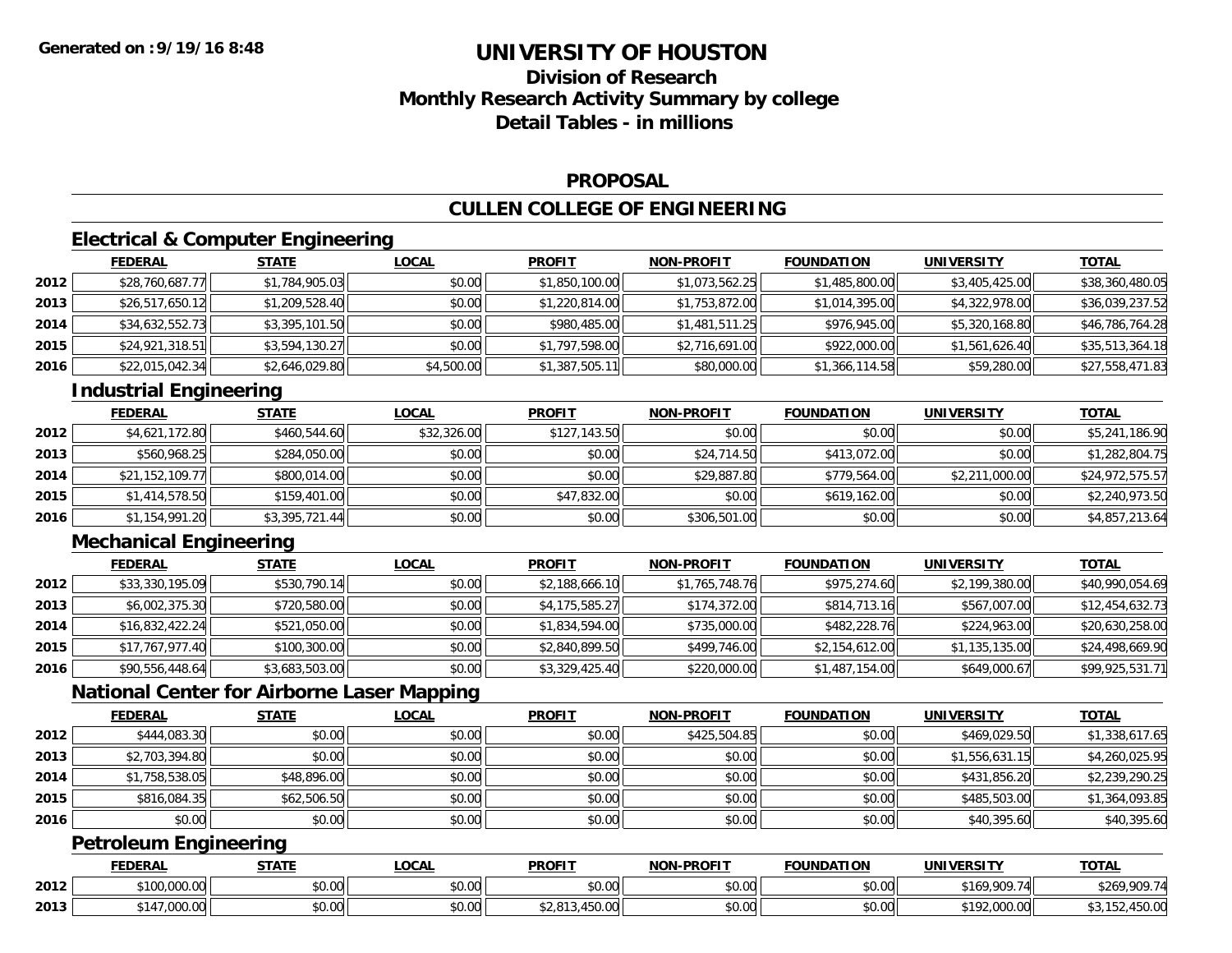# **Division of ResearchMonthly Research Activity Summary by college Detail Tables - in millions**

#### **PROPOSAL**

# **CULLEN COLLEGE OF ENGINEERING**

### **Petroleum Engineering**

|      | <u>FEDERAL</u> | <b>STATE</b>   | LOCAL  | <b>PROFIT</b> | <b>NON-PROFIT</b> | <b>FOUNDATION</b> | <b>UNIVERSITY</b> | <b>TOTAL</b>    |
|------|----------------|----------------|--------|---------------|-------------------|-------------------|-------------------|-----------------|
| 2014 | 713.674.00     | \$0.00         | \$0.00 | \$420,895.00  | \$0.00            | \$0.00            | \$0.00            | \$3,134,569.00  |
| 2015 | \$8,000,000.00 | \$0.00         | \$0.00 | \$0.00        | \$0.00            | \$0.00            | \$0.00            | \$8,000,000.00  |
| 2016 | \$158,886.00   | \$3,044,350.00 | \$0.00 | .143.00       | \$0.00            | \$0.00            | \$0.00            | .379.00<br>7.UU |

#### **Wind Energy Center**

|       | <u>FEDERAL</u>   | <u>STATE</u>    | <u>LOCAL</u> | <b>PROFIT</b>   | <b>NON-PROFIT</b> | <b>FOUNDATION</b> | <b>UNIVERSITY</b> | <b>TOTAL</b>       |
|-------|------------------|-----------------|--------------|-----------------|-------------------|-------------------|-------------------|--------------------|
| 2013  | \$0.00           | \$0.00          | \$0.00       | \$0.00          | \$0.00            | \$0.00            | \$0.00            | \$0.00             |
| 2014  | \$0.00           | \$0.00          | \$0.00       | \$0.00          | \$0.00            | \$0.00            | \$0.00            | \$0.00             |
| Total | \$782,553,226.83 | \$71,898,296.16 | \$141.324.00 | \$44,170,782.56 | \$37,407,140.11   | \$45,343,641.25   | \$55,728,224.80   | \$1,037,242,635.71 |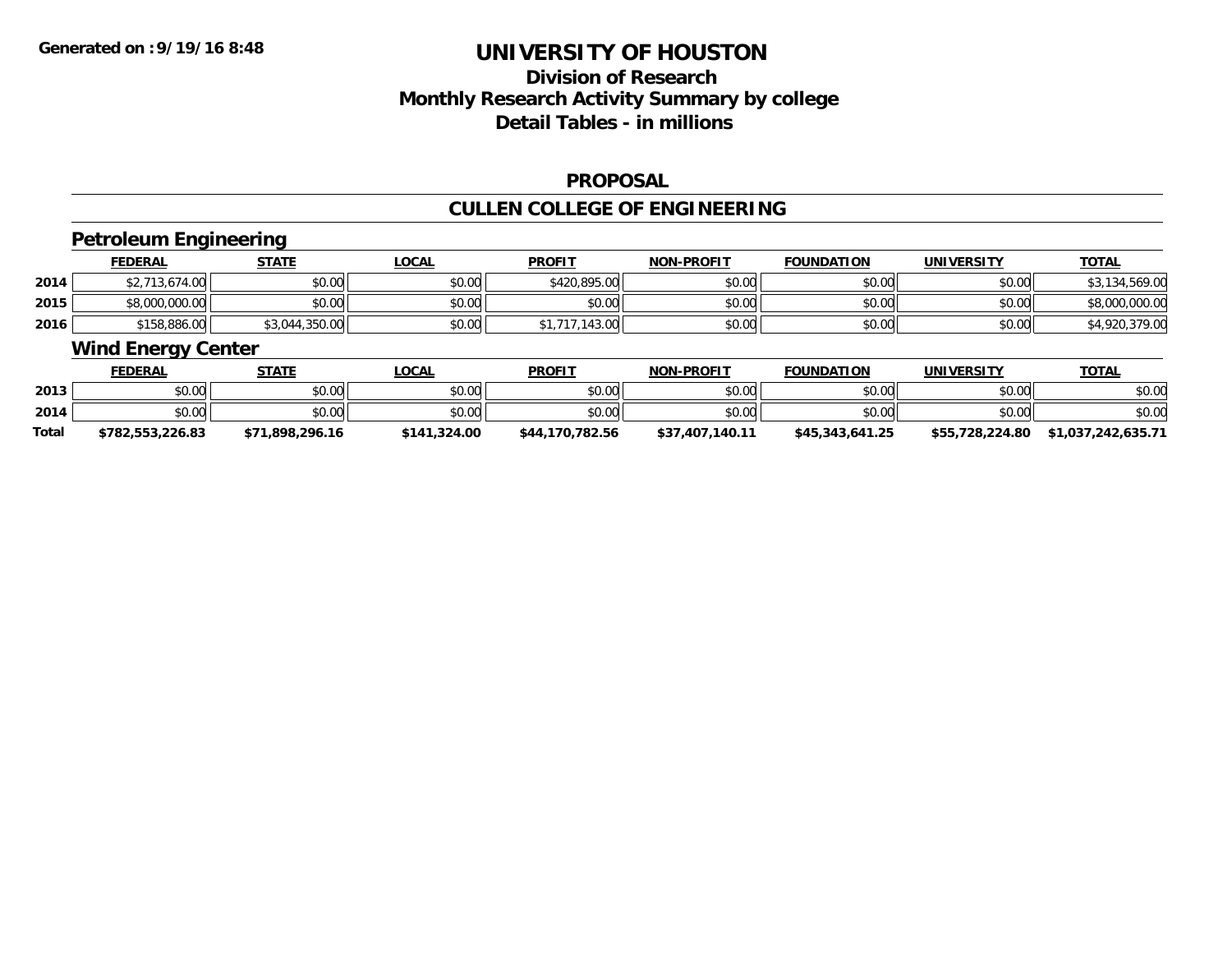# **Division of ResearchMonthly Research Activity Summary by college Detail Tables - in millions**

#### **PROPOSAL**

### **DIVISION OF RESEARCH**

# **Center for Advanced Computing and Data Systems**

|      | <b>FEDERAL</b>                                            | <b>STATE</b>   | <b>LOCAL</b> | <b>PROFIT</b> | <b>NON-PROFIT</b> | <b>FOUNDATION</b> | <b>UNIVERSITY</b> | <b>TOTAL</b>   |
|------|-----------------------------------------------------------|----------------|--------------|---------------|-------------------|-------------------|-------------------|----------------|
| 2012 | \$578,097.11                                              | \$0.00         | \$0.00       | \$120,000.00  | \$1,397,357.00    | \$0.00            | \$1,064,253.70    | \$3,159,707.81 |
| 2013 | \$199,698.00                                              | \$0.00         | \$0.00       | \$80,000.00   | \$1,381,700.00    | \$0.00            | \$14,474.00       | \$1,675,872.00 |
| 2014 | \$374,005.00                                              | \$0.00         | \$0.00       | \$19,061.00   | \$0.00            | \$0.00            | \$0.00            | \$393,066.00   |
| 2015 | \$0.00                                                    | \$0.00         | \$0.00       | \$0.00        | \$0.00            | \$0.00            | \$69,683.00       | \$69,683.00    |
| 2016 | \$854,521.95                                              | \$0.00         | \$0.00       | \$0.00        | \$0.00            | \$0.00            | \$78,000.00       | \$932,521.95   |
|      | <b>Center for Advanced Materials</b>                      |                |              |               |                   |                   |                   |                |
|      | <b>FEDERAL</b>                                            | <b>STATE</b>   | <b>LOCAL</b> | <b>PROFIT</b> | <b>NON-PROFIT</b> | <b>FOUNDATION</b> | <b>UNIVERSITY</b> | <b>TOTAL</b>   |
| 2012 | \$1,494,569.02                                            | \$0.00         | \$0.00       | \$0.00        | \$0.00            | \$291,259.20      | \$0.00            | \$1,785,828.22 |
| 2013 | \$151,114.00                                              | \$0.00         | \$0.00       | \$0.00        | \$1,293,106.00    | \$0.00            | \$0.00            | \$1,444,220.00 |
| 2014 | \$0.00                                                    | \$0.00         | \$0.00       | \$74,000.00   | \$0.00            | \$0.00            | \$0.00            | \$74,000.00    |
|      | <b>Center for Biomedical &amp; Environmental Genomics</b> |                |              |               |                   |                   |                   |                |
|      | <b>FEDERAL</b>                                            | <b>STATE</b>   | <b>LOCAL</b> | <b>PROFIT</b> | <b>NON-PROFIT</b> | <b>FOUNDATION</b> | <b>UNIVERSITY</b> | <b>TOTAL</b>   |
| 2012 | \$0.00                                                    | \$0.00         | \$0.00       | \$0.00        | \$0.00            | \$0.00            | \$0.00            | \$0.00         |
| 2013 | \$0.00                                                    | \$0.00         | \$0.00       | \$0.00        | \$0.00            | \$0.00            | \$0.00            | \$0.00         |
|      | <b>Division of Research</b>                               |                |              |               |                   |                   |                   |                |
|      | <b>FEDERAL</b>                                            | <b>STATE</b>   | <b>LOCAL</b> | <b>PROFIT</b> | <b>NON-PROFIT</b> | <b>FOUNDATION</b> | <b>UNIVERSITY</b> | <b>TOTAL</b>   |
| 2012 | \$0.00                                                    | \$0.00         | \$0.00       | \$0.00        | \$0.00            | \$0.00            | \$0.00            | \$0.00         |
| 2013 | \$0.00                                                    | \$7,877,932.00 | \$0.00       | \$0.00        | \$0.00            | \$0.00            | \$0.00            | \$7,877,932.00 |
| 2015 | \$10,000.00                                               | \$491,311.00   | \$0.00       | \$0.00        | \$0.00            | \$0.00            | \$500.00          | \$501,811.00   |
| 2016 | \$0.00                                                    | \$0.00         | \$0.00       | \$0.00        | \$0.00            | \$0.00            | \$5,765,276.00    | \$5,765,276.00 |
|      | <b>TcSUH</b>                                              |                |              |               |                   |                   |                   |                |
|      | <b>FEDERAL</b>                                            | <b>STATE</b>   | <b>LOCAL</b> | <b>PROFIT</b> | NON-PROFIT        | <b>FOUNDATION</b> | <b>UNIVERSITY</b> | <b>TOTAL</b>   |
| 2012 | \$2,304,745.15                                            | \$0.00         | \$0.00       | \$90,000.00   | \$37,926.00       | \$0.00            | \$80,077.00       | \$2,512,748.15 |
| 2013 | \$713,400.48                                              | \$50,000.00    | \$0.00       | \$178,821.00  | \$0.00            | \$0.00            | \$0.00            | \$942,221.48   |
| 2014 | \$5,122,003.56                                            | \$0.00         | \$4,500.00   | \$183,200.00  | \$0.00            | \$0.00            | \$848,356.00      | \$6,158,059.56 |
| 2015 | \$1,349,912.45                                            | \$0.00         | \$0.00       | \$88,000.00   | \$0.00            | \$0.00            | \$0.00            | \$1,437,912.45 |
| 2016 | \$1,141,814.76                                            | \$0.00         | \$4,500.00   | \$256,157.00  | \$0.00            | \$0.00            | \$0.00            | \$1,402,471.76 |
|      | <b>Texas Obesity Research Center</b>                      |                |              |               |                   |                   |                   |                |
|      | <b>FEDERAL</b>                                            | <b>STATE</b>   | <b>LOCAL</b> | <b>PROFIT</b> | <b>NON-PROFIT</b> | <b>FOUNDATION</b> | <b>UNIVERSITY</b> | <b>TOTAL</b>   |
| 2012 | \$0.00                                                    | \$0.00         | \$0.00       | \$0.00        | \$0.00            | \$0.00            | \$0.00            | \$0.00         |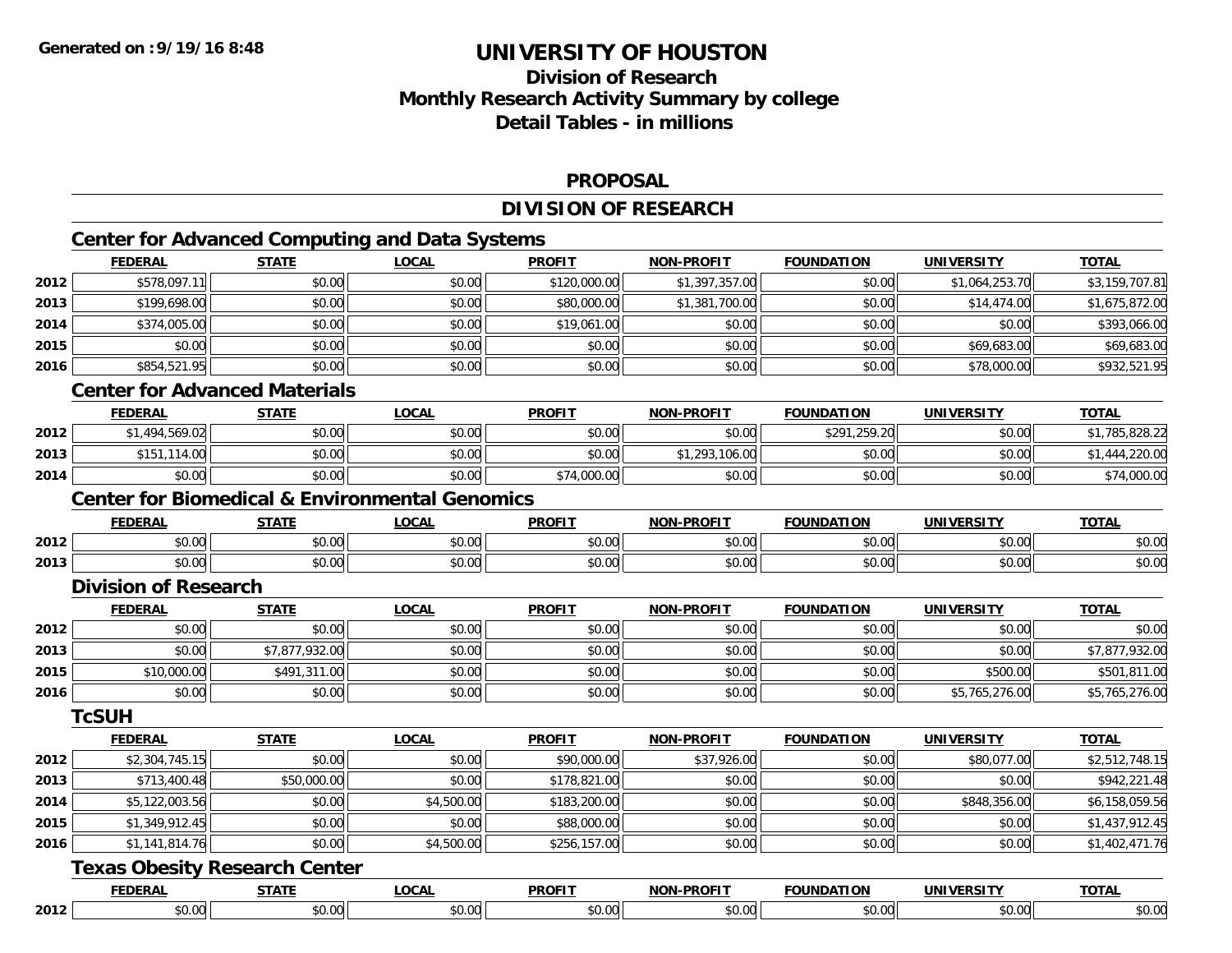# **Division of ResearchMonthly Research Activity Summary by college Detail Tables - in millions**

#### **PROPOSAL**

### **DIVISION OF RESEARCH**

#### **Texas Obesity Research Center**

|      | <b>FEDERAL</b> | <b>STATE</b>       | 0 <sub>n</sub><br>.UUAI | <b>PROFIT</b>           | <b>-PROFIT</b><br><b>NON</b> | <b>FOUNDATION</b> | UNIVERSITY     | <b>TOTAL</b> |
|------|----------------|--------------------|-------------------------|-------------------------|------------------------------|-------------------|----------------|--------------|
| 2013 | 0.00<br>pu.uu  | 0000<br>vu.uu      | 0.00<br>J∪.∪u           | $\mathbb{R}^n$<br>vv.vv | nn nn<br>PU.UU               | nn nn<br>JU.UU    | \$0.00         | \$0.00       |
| 2016 | 0000<br>DU.UG  | $\sim$ 00<br>JU.UU | 0.00<br>JU.UU           | 0000<br><b>DU.UU</b>    | $- - - -$<br>DU.PSC.CCS      | UU.UCC. I<br>∽د.د | 0.00<br>\$U.UU | . UV         |

### **TIMES**

|       | <b>FEDERAL</b>  | <b>STATE</b>   | <b>LOCAL</b> | <b>PROFIT</b>  | <b>NON-PROFIT</b> | <b>FOUNDATION</b> | <b>UNIVERSITY</b> | <b>TOTAL</b>    |
|-------|-----------------|----------------|--------------|----------------|-------------------|-------------------|-------------------|-----------------|
| 2012  | \$1,194,418.00  | \$72,831.00    | \$0.00       | \$869,316.00   | \$119,028.00      | \$0.00            | \$929,450.00      | \$3,185,043.00  |
| 2013  | \$5,701,575.80  | \$335,681.60   | \$0.00       | \$0.00         | \$0.00            | \$0.00            | \$787,559.00      | \$6,824,816.40  |
| 2014  | \$15,490,971.55 | \$98,197.00    | \$0.00       | \$1,006,321.00 | \$8,724.89        | \$0.00            | \$2,682,029.50    | \$19,286,243.94 |
| 2015  | \$2,307,966.00  | \$360,178,00   | \$0.00       | \$0.00         | \$76,188.00       | \$0.00            | \$2,826,942.00    | \$5,571,274.00  |
| 2016  | \$7,934,668.75  | \$438,154.00   | \$0.00       | \$0.00         | \$3,000.00        | \$13,838.00       | \$2,298,546.00    | \$10,688,206.75 |
| Total | \$46,923,481.57 | \$9,724,284.60 | \$9,000.00   | \$2,964,876.00 | \$4,572,553.89    | \$646,647.20      | \$17,445,146.20   | \$82,285,989.46 |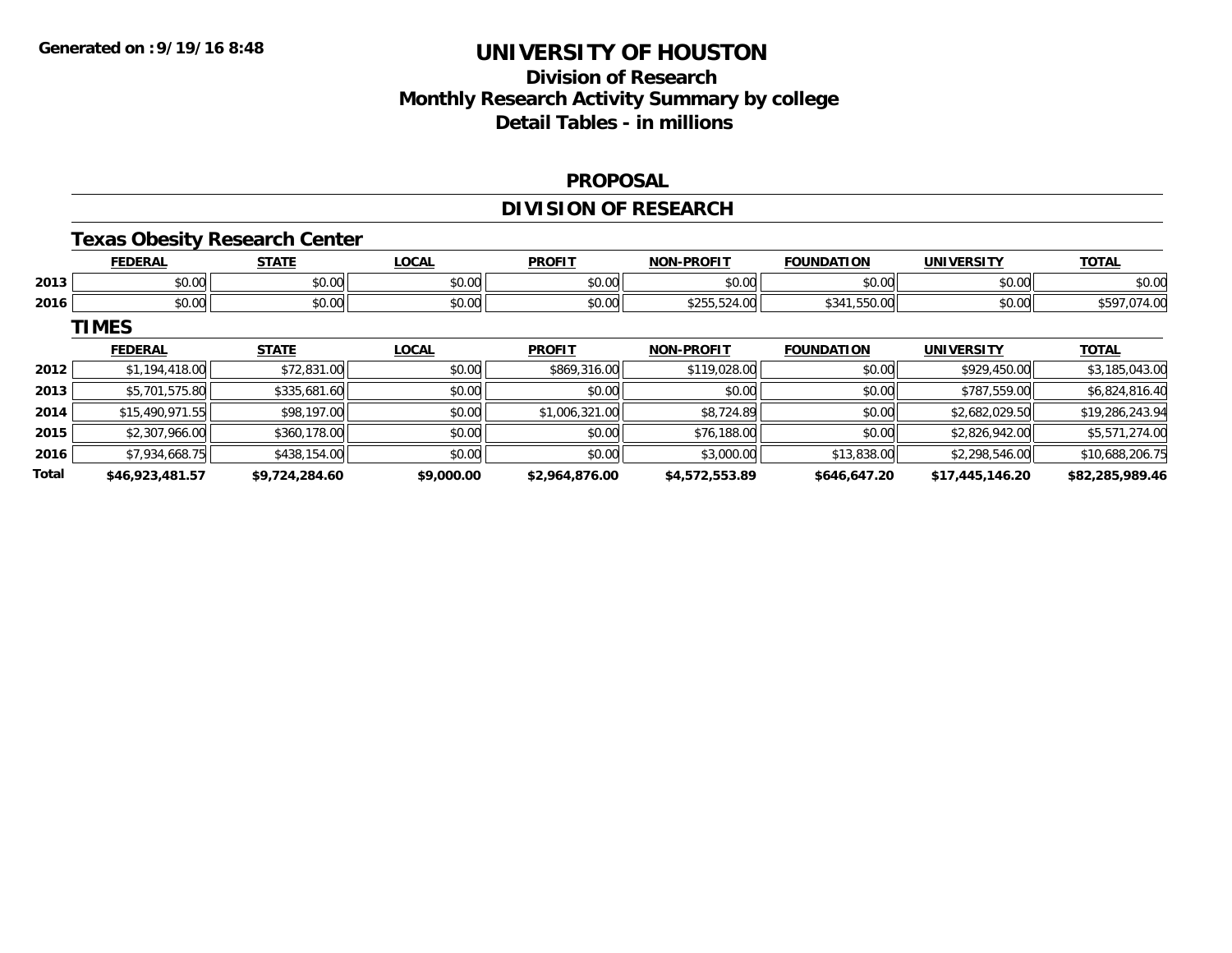# **Division of ResearchMonthly Research Activity Summary by college Detail Tables - in millions**

#### **PROPOSAL**

### **GRADUATE COLLEGE OF SOCIAL WORK**

### **Center for Drug and Social Policy Research**

|      | <b>FEDERAL</b> | <b>STATE</b> | <u>LOCAL</u> | <b>PROFIT</b> | <b>NON-PROFIT</b> | <b>FOUNDATION</b> | <b>UNIVERSITY</b> | <b>TOTAL</b>   |
|------|----------------|--------------|--------------|---------------|-------------------|-------------------|-------------------|----------------|
| 2012 | \$127,438.94   | \$0.00       | \$0.00       | \$192,378.00  | \$0.00            | \$0.00            | \$0.00            | \$319,816.94   |
| 2013 | \$3,943,207.96 | \$0.00       | \$0.00       | \$0.00        | \$45,910.00       | \$0.00            | \$0.00            | \$3,989,117.96 |
| 2014 | \$0.00         | \$0.00       | \$0.00       | \$45,050.00   | \$0.00            | \$0.00            | \$356,205.00      | \$401,255.00   |
| 2015 | \$956,700.00   | \$0.00       | \$0.00       | \$0.00        | \$1,500,000.00    | \$0.00            | \$0.00            | \$2,456,700.00 |
| 2016 | \$99,250.50    | \$0.00       | \$0.00       | \$0.00        | \$0.00            | \$0.00            | \$0.00            | \$99,250.50    |

### **Center for Health Equities & Evaluation Research**

|      | <b>FEDERAL</b> | <u>STATE</u> | <u>LOCAL</u> | <b>PROFIT</b> | <b>NON-PROFIT</b> | <b>FOUNDATION</b> | <b>UNIVERSITY</b> | <b>TOTAL</b>   |
|------|----------------|--------------|--------------|---------------|-------------------|-------------------|-------------------|----------------|
| 2012 | \$592,827.00   | \$0.00       | \$0.00       | \$0.00        | \$0.00            | \$0.00            | \$464,380,00      | \$1,057,207.00 |
| 2013 | \$0.00         | \$0.00       | \$0.00       | \$39,755.90   | \$0.00            | \$0.00            | \$0.00            | \$39,755.90    |
| 2015 | \$430,954.00   | \$0.00       | \$0.00       | \$0.00        | \$0.00            | \$0.00            | \$0.00            | \$430,954.00   |
| 2016 | \$0.00         | \$0.00       | \$0.00       | \$0.00        | \$0.00            | \$0.00            | \$0.00            | \$0.00         |

## **Child & Family for Innovative Research**

|      | <b>FEDERAL</b> | <u>STATE</u>   | <u>LOCAL</u> | <b>PROFIT</b> | <b>NON-PROFIT</b> | <b>FOUNDATION</b> | <b>UNIVERSITY</b> | <b>TOTAL</b>   |
|------|----------------|----------------|--------------|---------------|-------------------|-------------------|-------------------|----------------|
| 2012 | \$5,224,984.18 | \$1,118,698.00 | \$56,704.00  | \$175,681.00  | \$127,352.80      | \$28,560.00       | \$299,421.00      | \$7,031,400.98 |
| 2013 | \$3,366,107.84 | \$3,038,533.00 | \$0.00       | \$182,765.40  | \$505,932.20      | \$79,250.00       | \$0.00            | \$7,172,588.44 |
| 2014 | \$1,864,783.26 | \$1,104,718.00 | \$0.00       | \$0.00        | \$24,977.00       | \$146,836.70      | \$91,666.36       | \$3,232,981.32 |
| 2015 | \$757,797.70   | \$1,101,997.00 | \$0.00       | \$0.00        | \$853,298.00      | \$99,730.00       | \$107,213.00      | \$2,920,035.70 |
| 2016 | \$2,279,618.30 | \$1,208,899.41 | \$0.00       | \$0.00        | \$133,806.00      | \$514,999.00      | \$75,077.00       | \$4,212,399.71 |

#### **Dean, Social Work**

|              | <b>FEDERAL</b>  | <b>STATE</b>   | <b>LOCAL</b> | <b>PROFIT</b> | <b>NON-PROFIT</b> | <b>FOUNDATION</b> | <b>UNIVERSITY</b> | <u>TOTAL</u>    |
|--------------|-----------------|----------------|--------------|---------------|-------------------|-------------------|-------------------|-----------------|
| 2012         | \$68,430.00     | \$0.00         | \$0.00       | \$0.00        | \$0.00            | \$0.00            | \$0.00            | \$68,430.00     |
| 2013         | \$0.00          | \$0.00         | \$0.00       | \$0.00        | \$4,912.00        | \$0.00            | \$0.00            | \$4,912.00      |
| 2014         | \$31,299.00     | \$0.00         | \$0.00       | \$0.00        | \$0.00            | \$0.00            | \$0.00            | \$31,299.00     |
| 2015         | \$0.00          | \$0.00         | \$0.00       | \$81,750.00   | \$34,500.00       | \$114,180.00      | \$25,000.00       | \$255,430.00    |
| 2016         | \$2,800,000.00  | \$626,318.00   | \$0.00       | \$0.00        | \$2,494,422.00    | \$50,000.00       | \$78,257.00       | \$6,048,997.00  |
| <b>Total</b> | \$22,543,398.68 | \$8,199,163.41 | \$56,704.00  | \$717,380.30  | \$5,725,110.00    | \$1,033,555.70    | \$1,497,219.36    | \$39,772,531.45 |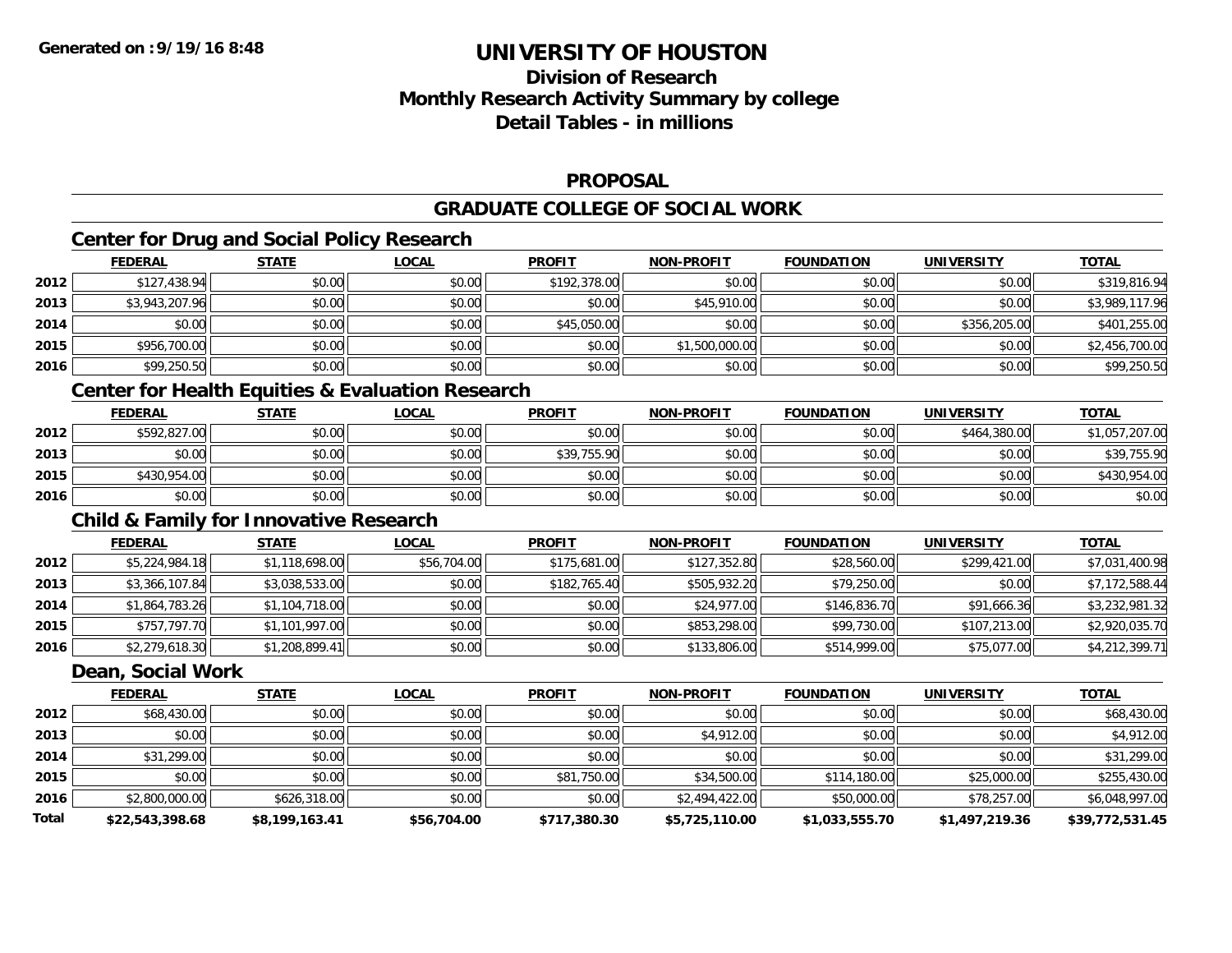## **Division of Research Monthly Research Activity Summary by college Detail Tables - in millions**

#### **PROPOSAL**

#### **HILTON COLLEGE OF HOTEL AND RESTAURANT MANAGEMENT**

#### **Hotel and Restaurant Management**

|       | <b>FEDERAL</b> | <b>STATE</b>   | <b>LOCAL</b> | <b>PROFIT</b> | <b>NON-PROFIT</b> | <b>FOUNDATION</b> | <b>UNIVERSITY</b> | <b>TOTAL</b>   |
|-------|----------------|----------------|--------------|---------------|-------------------|-------------------|-------------------|----------------|
| 2012  | \$85,444.00    | \$174,830.00   | \$49,847.00  | \$0.00        | \$118,422.00      | \$0.00            | \$37,354.00       | \$465,897.00   |
| 2013  | \$553,755.00   | \$73,774.00    | \$16,154.00  | \$0.00        | \$10,987.00       | \$111,711.00      | \$143,232.00      | \$909,613.00   |
| 2014  | \$999,586.40   | \$0.00         | \$0.00       | \$0.00        | \$5,000.00        | \$0.00            | \$0.00            | \$1,004,586.40 |
| 2015  | \$604,073.70   | \$0.00         | \$0.00       | \$0.00        | \$0.00            | \$0.00            | \$0.00            | \$604,073.70   |
| 2016  | \$183,147.60   | \$1,148,390.00 | \$167,331.00 | \$12,000.00   | \$14,207.00       | \$49,538.00       | \$35,000.00       | \$1,609,613.60 |
| Total | \$2,426,006.70 | \$1,396,994.00 | \$233,332.00 | \$12,000.00   | \$148,616.00      | \$161,249.00      | \$215,586.00      | \$4,593,783.70 |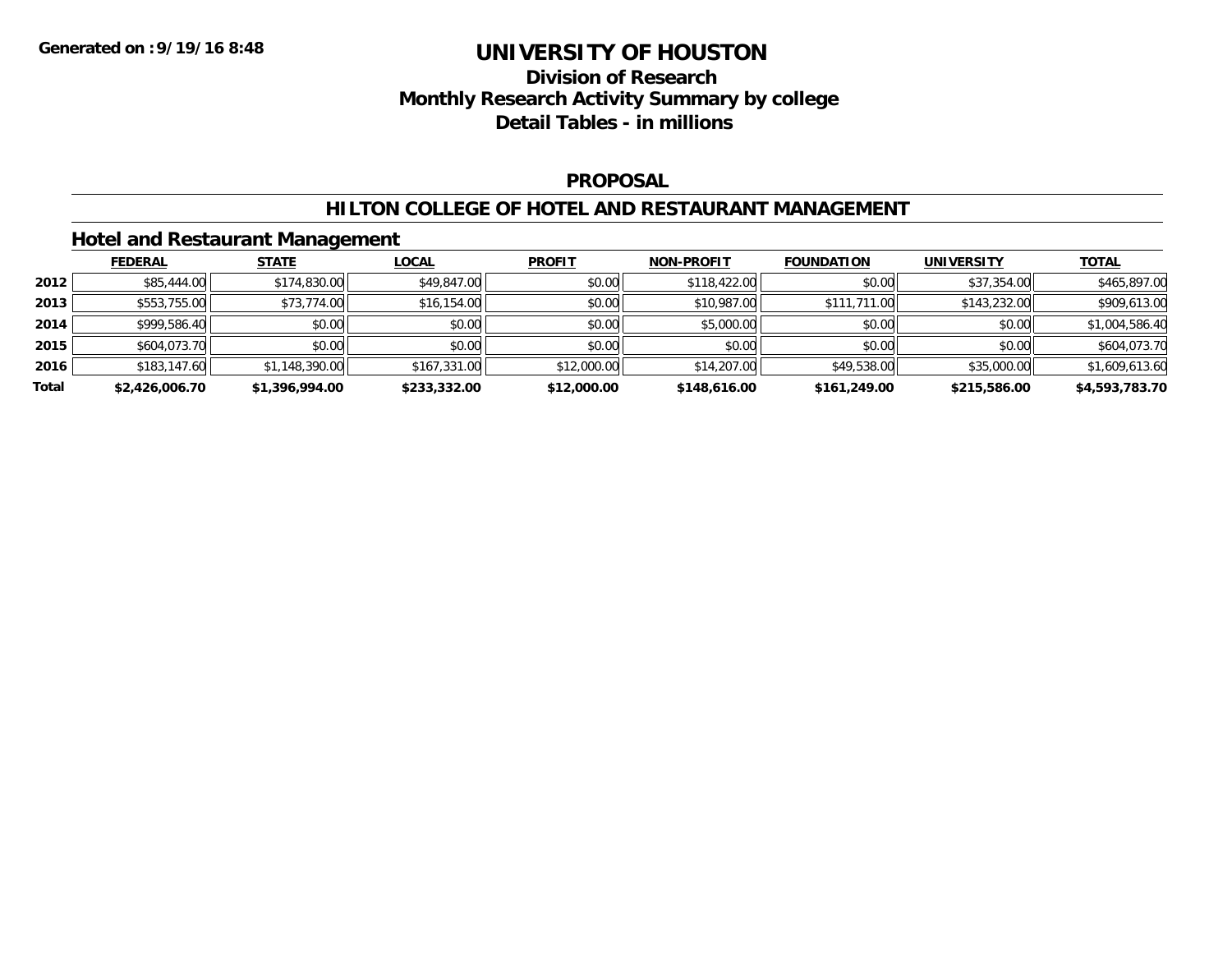## **Division of Research Monthly Research Activity Summary by college Detail Tables - in millions**

#### **PROPOSAL**

#### **HONORS COLLEGE**

# **Dean, Honors College**

|       | <b>FEDERAL</b> | <b>STATE</b> | <b>LOCAL</b> | <b>PROFIT</b> | <b>NON-PROFIT</b> | <b>FOUNDATION</b> | <b>UNIVERSITY</b> | <b>TOTAL</b>   |
|-------|----------------|--------------|--------------|---------------|-------------------|-------------------|-------------------|----------------|
| 2013  | \$0.00         | \$0.00       | \$0.00       | \$341,900.74  | \$0.00            | \$100,000.00      | \$9,150.32        | \$451,051.06   |
| 2014  | \$448,806.00   | \$457,985.75 | \$0.00       | \$19,061.00   | \$1,495.00        | \$0.00            | \$129,028.40      | \$1,056,376.15 |
| 2015  | \$177,242.82   | \$0.00       | \$0.00       | \$0.00        | \$367,989.75      | \$0.00            | \$0.00            | \$545,232.57   |
| 2016  | \$3,569,059.90 | \$0.00       | \$0.00       | \$0.00        | \$0.00            | \$0.00            | \$0.00            | \$3,569,059.90 |
| Total | \$4,195,108.72 | \$457,985.75 | \$0.00       | \$360,961.74  | \$369,484.75      | \$100,000.00      | \$138,178.72      | \$5,621,719.68 |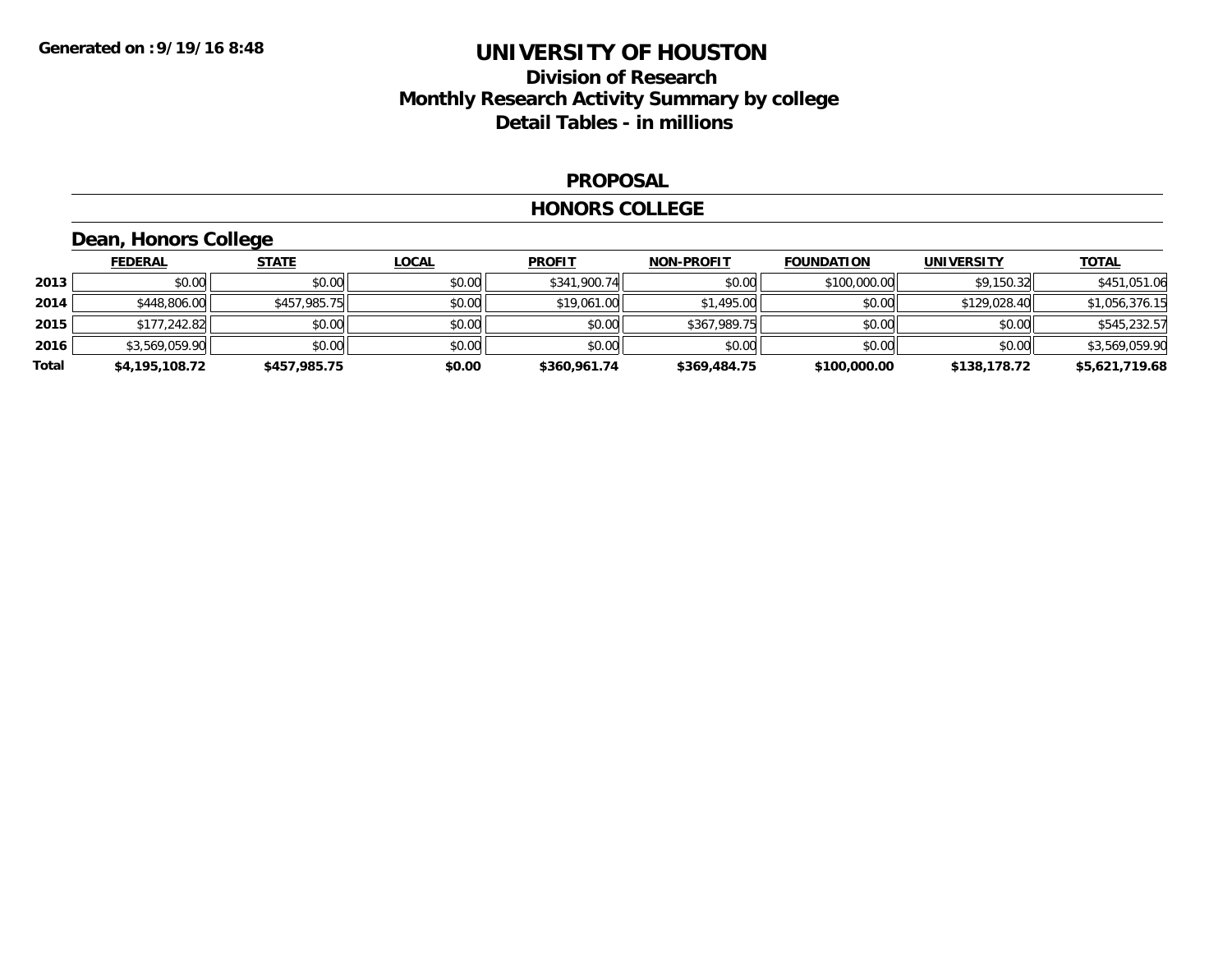# **Division of Research Monthly Research Activity Summary by college Detail Tables - in millions**

#### **PROPOSAL**

#### **LIBRARY**

#### **Administration, Library**

|       | <b>FEDERAL</b>                | STATE       | LOCAL  | <b>PROFIT</b> | <b>NON-PROFIT</b> | <b>FOUNDATION</b> | <b>UNIVERSITY</b> | <u>TOTAL</u>   |
|-------|-------------------------------|-------------|--------|---------------|-------------------|-------------------|-------------------|----------------|
| 2013  | \$187<br>17100<br>ີ * 174.∪ພ. | \$0.00      | \$0.00 | \$0.00        | \$0.00            | \$0.00            | \$0.00            | .174.00<br>ነ18 |
| 2016  | \$35,000.00                   | .508.00     | \$0.00 | \$0.00        | \$0.00            | \$0.00            | \$0.00            | \$96,508.00    |
| Total | \$222,174.00                  | \$61,508.00 | \$0.00 | \$0.00        | \$0.00            | \$0.00            | \$0.00            | \$283,682.00   |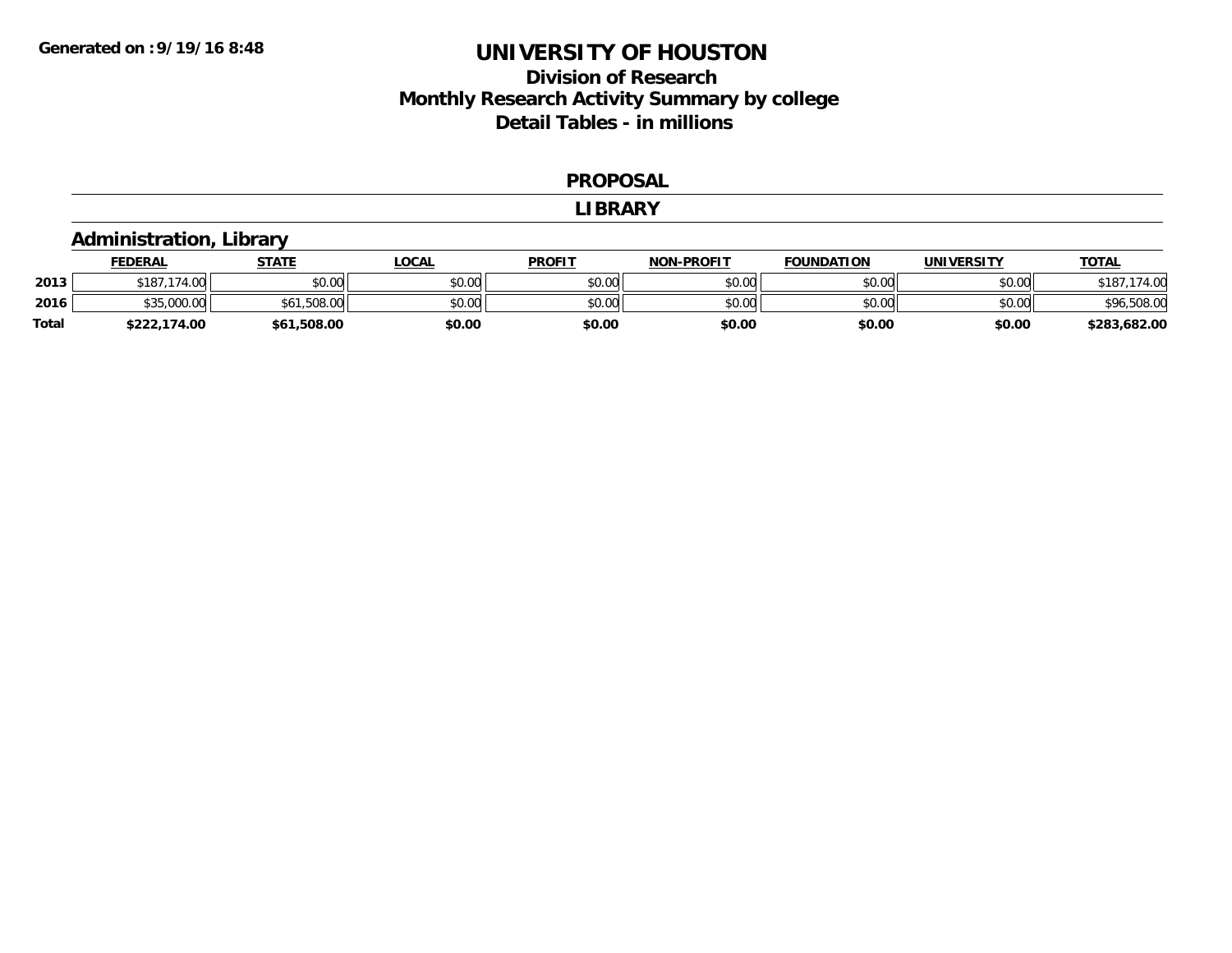# **Division of Research Monthly Research Activity Summary by college Detail Tables - in millions**

#### **PROPOSAL**

#### **OTHER OUTSIDE ORGANIZATIONS USED FOR CPHS LOGINS**

|              | $J$ oolth.<br>Center |              |        |               |                   |                   |            |              |  |  |  |
|--------------|----------------------|--------------|--------|---------------|-------------------|-------------------|------------|--------------|--|--|--|
|              | <b>FEDERAL</b>       | <u>STATI</u> | _OCAI  | <b>PROFIT</b> | <b>NON-PROFIT</b> | <b>FOUNDATION</b> | UNIVERSITY | <b>TOTAL</b> |  |  |  |
| 2013         | \$0.00               | \$0.00       | \$0.00 | \$0.00        | \$0.00            | \$0.00            | \$0.00     | \$0.00       |  |  |  |
| <b>Total</b> | \$0.00               | \$0.00       | \$0.00 | \$0.00        | \$0.00            | \$0.00            | \$0.00     | \$0.00       |  |  |  |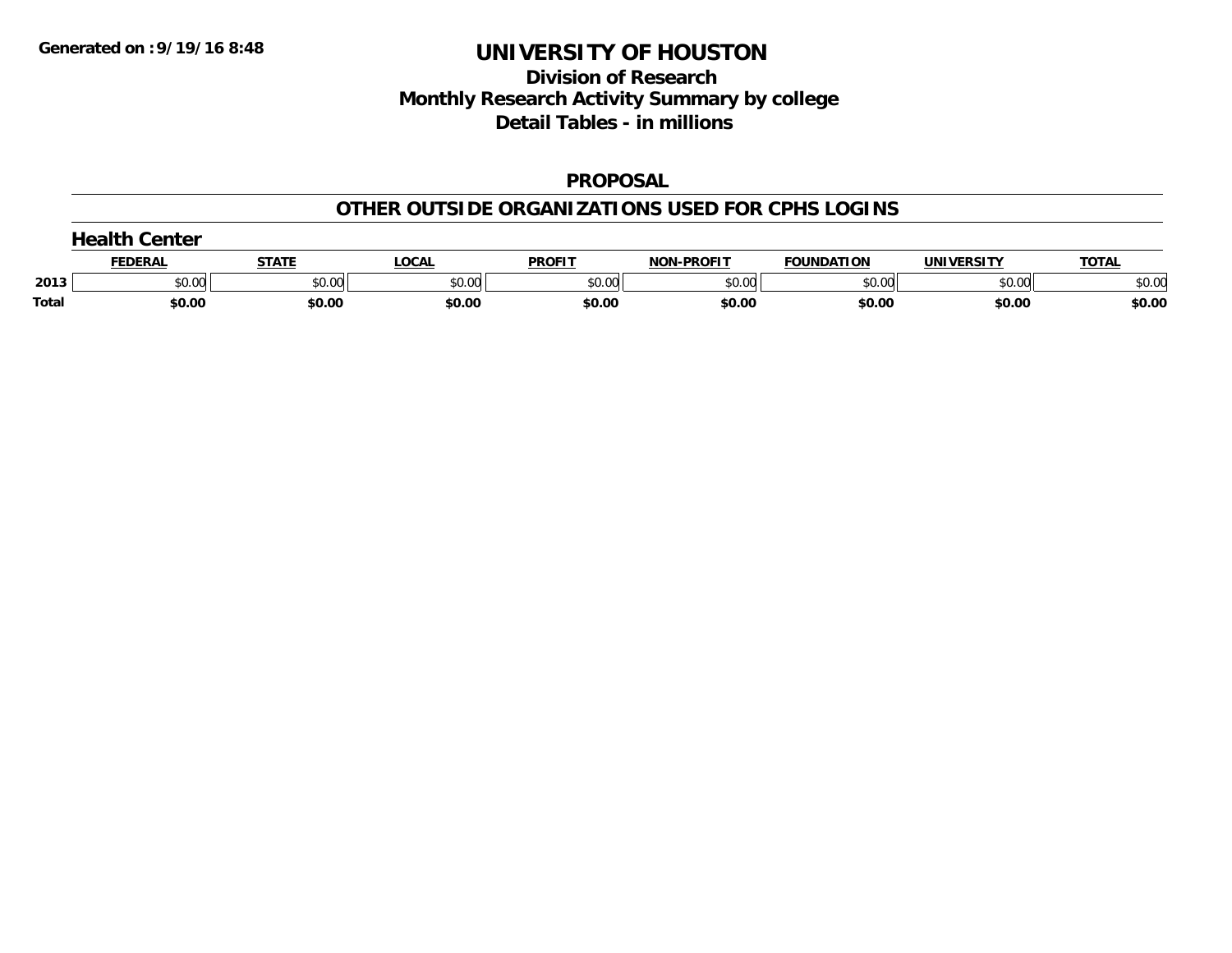# **Division of Research Monthly Research Activity Summary by college Detail Tables - in millions**

#### **PROPOSAL**

#### **PRESIDENT**

#### **Office of the President**

|              | <b>FEDERA</b>  | CTATE         | .OCAL          | <b>PROFIT</b>          | -PROFIT<br><b>NON</b> | ומחווווה-<br>חסו־ | <b>IINIVERSIT\</b> | <b>TOTA</b>   |
|--------------|----------------|---------------|----------------|------------------------|-----------------------|-------------------|--------------------|---------------|
| 2014         | ტი იი<br>JU.UU | 0000<br>JU.UU | 0.00<br>DU.UU. | 0 <sub>n</sub><br>JU.U | 0000<br>JU.UU         | 0000<br>w         | ልስ ባህ<br>DU.UU     | 0000<br>JU.UU |
| <b>Total</b> | \$0.00         | \$0.00        | \$0.00         | \$0.00                 | \$0.00                | \$0.00            | \$0.00             | \$0.00        |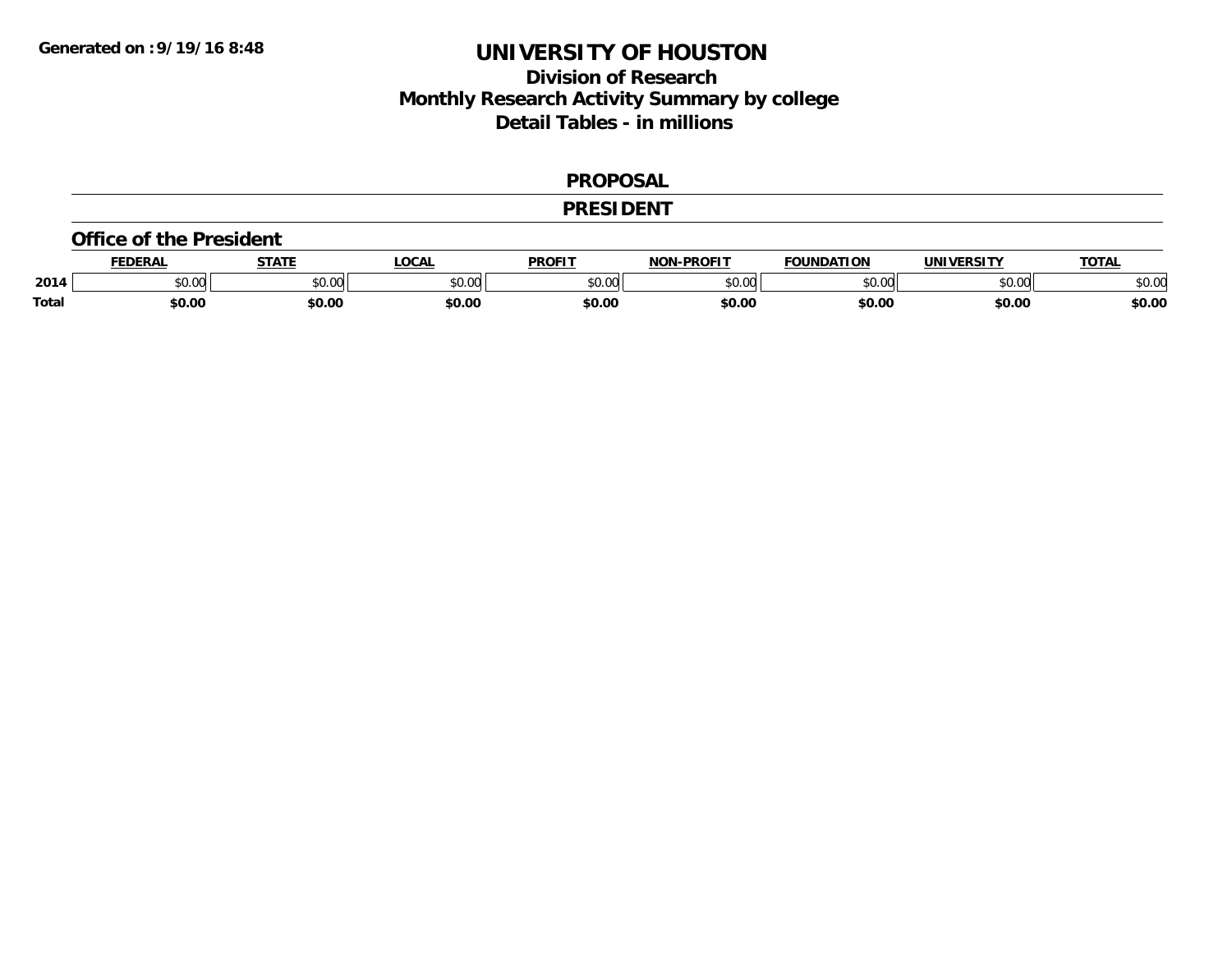# **Division of Research Monthly Research Activity Summary by college Detail Tables - in millions**

#### **PROPOSAL**

### **SCHOOL OF NURSING**

### **Dean, School of Nursing**

|              | <b>FEDERAL</b>           | <b>СТАТЕ</b>    | LOCAL  | <b>PROFIT</b> | <b>NON-PROFIT</b> | <b>FOUNDATION</b> | UNIVERSITY | <b>TOTAL</b>  |
|--------------|--------------------------|-----------------|--------|---------------|-------------------|-------------------|------------|---------------|
| 2016         | $,$ ann an<br>DU.UUL.ZCC | 21000<br>0.02   | \$0.00 | \$0.00        | \$500.00          | 4.0202<br>.UZY.35 | \$0.00     | <b>U30 31</b> |
| <b>Total</b> | \$52,200.00              | .310.00<br>5367 | \$0.00 | \$0.00        | \$500.00          | \$344,029.35      | \$0.00     | \$764.039.35  |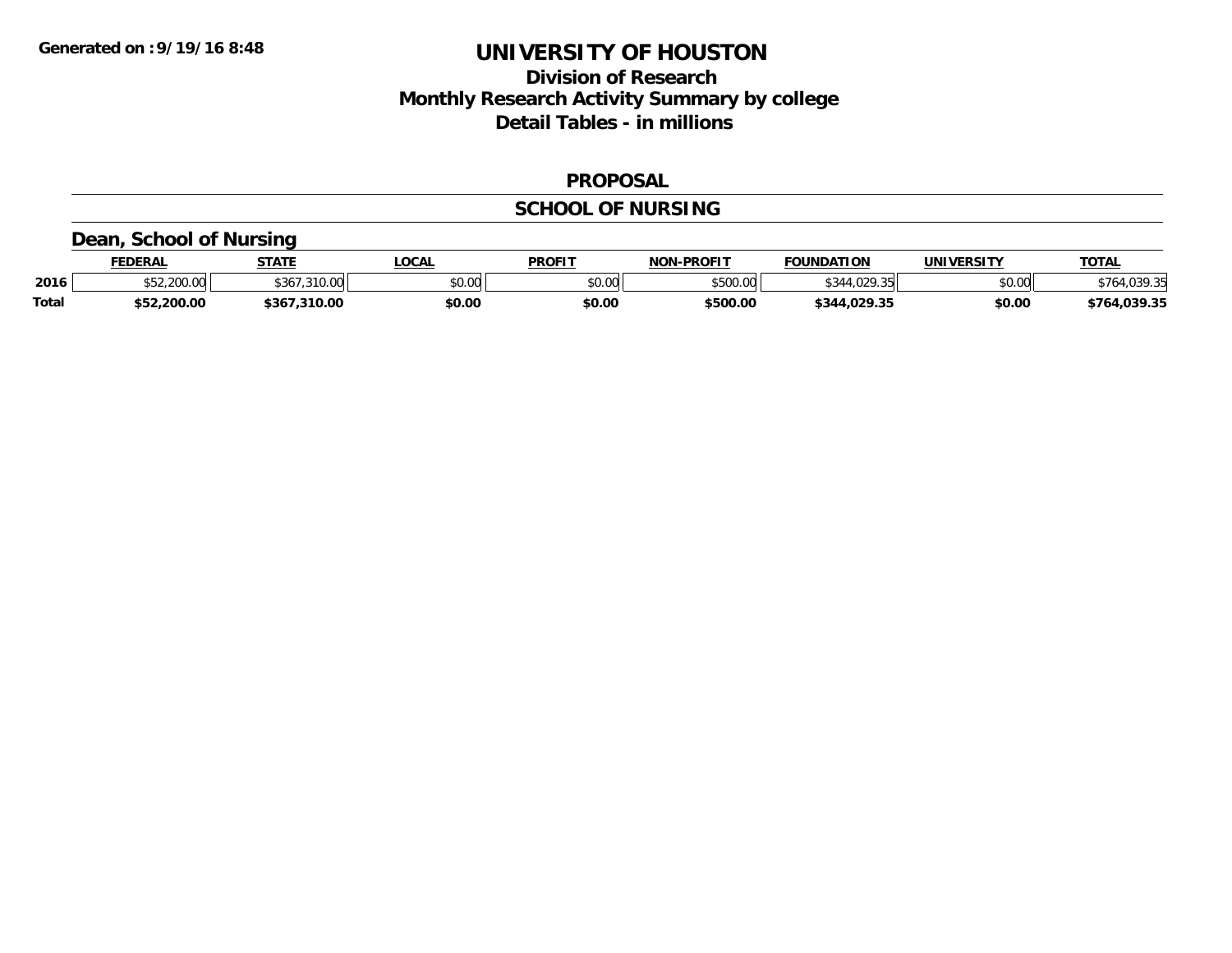# **Division of ResearchMonthly Research Activity Summary by college Detail Tables - in millions**

### **PROPOSAL**

#### **SENIOR V.P. FOR ACADEMIC AFFAIRS AND PROVOST**

|              | <b>Pre-Health Advising</b>                          |              |              |               |                   |                   |                   |                |
|--------------|-----------------------------------------------------|--------------|--------------|---------------|-------------------|-------------------|-------------------|----------------|
|              | <b>FEDERAL</b>                                      | <b>STATE</b> | <b>LOCAL</b> | <b>PROFIT</b> | <b>NON-PROFIT</b> | <b>FOUNDATION</b> | <b>UNIVERSITY</b> | <b>TOTAL</b>   |
| 2015         | \$0.00                                              | \$0.00       | \$0.00       | \$0.00        | \$0.00            | \$0.00            | \$0.00            | \$0.00         |
|              | <b>Senior V.P. for Academic Affairs and Provost</b> |              |              |               |                   |                   |                   |                |
|              | <b>FEDERAL</b>                                      | <b>STATE</b> | <b>LOCAL</b> | <b>PROFIT</b> | <b>NON-PROFIT</b> | <b>FOUNDATION</b> | <b>UNIVERSITY</b> | <b>TOTAL</b>   |
| 2012         | \$0.00                                              | \$75,000.00  | \$0.00       | \$0.00        | \$0.00            | \$0.00            | \$0.00            | \$75,000.00    |
| 2013         | \$0.00                                              | \$0.00       | \$0.00       | \$0.00        | \$149,488.00      | \$0.00            | \$0.00            | \$149,488.00   |
| 2014         | \$2,997,422.25                                      | \$0.00       | \$0.00       | \$0.00        | \$0.00            | \$0.00            | \$0.00            | \$2,997,422.25 |
| 2015         | \$2,248,559.25                                      | \$0.00       | \$0.00       | \$0.00        | \$0.00            | \$0.00            | \$0.00            | \$2,248,559.25 |
|              | <b>Student Support Services</b>                     |              |              |               |                   |                   |                   |                |
|              | <b>FEDERAL</b>                                      | <b>STATE</b> | <b>LOCAL</b> | <b>PROFIT</b> | <b>NON-PROFIT</b> | <b>FOUNDATION</b> | <b>UNIVERSITY</b> | <b>TOTAL</b>   |
| 2012         | \$198,944.00                                        | \$0.00       | \$0.00       | \$0.00        | \$0.00            | \$0.00            | \$0.00            | \$198,944.00   |
|              | <b>UH Energy</b>                                    |              |              |               |                   |                   |                   |                |
|              | <b>FEDERAL</b>                                      | <b>STATE</b> | <b>LOCAL</b> | <b>PROFIT</b> | <b>NON-PROFIT</b> | <b>FOUNDATION</b> | <b>UNIVERSITY</b> | <b>TOTAL</b>   |
| 2015         | \$0.00                                              | \$0.00       | \$0.00       | \$0.00        | \$0.00            | \$0.00            | \$0.00            | \$0.00         |
|              | <b>Undergraduate Scholars</b>                       |              |              |               |                   |                   |                   |                |
|              | <b>FEDERAL</b>                                      | <b>STATE</b> | <b>LOCAL</b> | <b>PROFIT</b> | <b>NON-PROFIT</b> | <b>FOUNDATION</b> | <b>UNIVERSITY</b> | <b>TOTAL</b>   |
| 2012         | \$0.00                                              | \$38,101.00  | \$0.00       | \$0.00        | \$0.00            | \$0.00            | \$0.00            | \$38,101.00    |
| 2014         | \$0.00                                              | \$20,330.00  | \$0.00       | \$0.00        | \$0.00            | \$0.00            | \$0.00            | \$20,330.00    |
|              | <b>Undergraduate Student Success</b>                |              |              |               |                   |                   |                   |                |
|              | <b>FEDERAL</b>                                      | <b>STATE</b> | <b>LOCAL</b> | <b>PROFIT</b> | <b>NON-PROFIT</b> | <b>FOUNDATION</b> | <b>UNIVERSITY</b> | <b>TOTAL</b>   |
| 2013         | \$0.00                                              | \$30,000.00  | \$0.00       | \$0.00        | \$0.00            | \$0.00            | \$0.00            | \$30,000.00    |
| 2014         | \$999,140.75                                        | \$268,000.00 | \$0.00       | \$0.00        | \$0.00            | \$0.00            | \$0.00            | \$1,267,140.75 |
| 2015         | \$1,047,098.75                                      | \$9,759.30   | \$0.00       | \$0.00        | \$0.00            | \$0.00            | \$0.00            | \$1,056,858.05 |
|              | <b>Undergraduate Student Success Center</b>         |              |              |               |                   |                   |                   |                |
|              | <b>FEDERAL</b>                                      | <b>STATE</b> | <b>LOCAL</b> | <b>PROFIT</b> | <b>NON-PROFIT</b> | <b>FOUNDATION</b> | <b>UNIVERSITY</b> | <b>TOTAL</b>   |
| 2012         | \$0.00                                              | \$0.00       | \$0.00       | \$0.00        | \$38,579.00       | \$0.00            | \$0.00            | \$38,579.00    |
| 2013         | \$0.00                                              | \$0.00       | \$0.00       | \$0.00        | \$39,250.00       | \$0.00            | \$0.00            | \$39,250.00    |
| 2014         | \$0.00                                              | \$0.00       | \$0.00       | \$0.00        | \$0.00            | \$0.00            | \$0.00            | \$0.00         |
| 2015         | \$0.00                                              | \$0.00       | \$0.00       | \$0.00        | \$39,250.00       | \$0.00            | \$0.00            | \$39,250.00    |
| <b>Total</b> | \$7,491,165.00                                      | \$441,190.30 | \$0.00       | \$0.00        | \$266,567.00      | \$0.00            | \$0.00            | \$8,198,922.30 |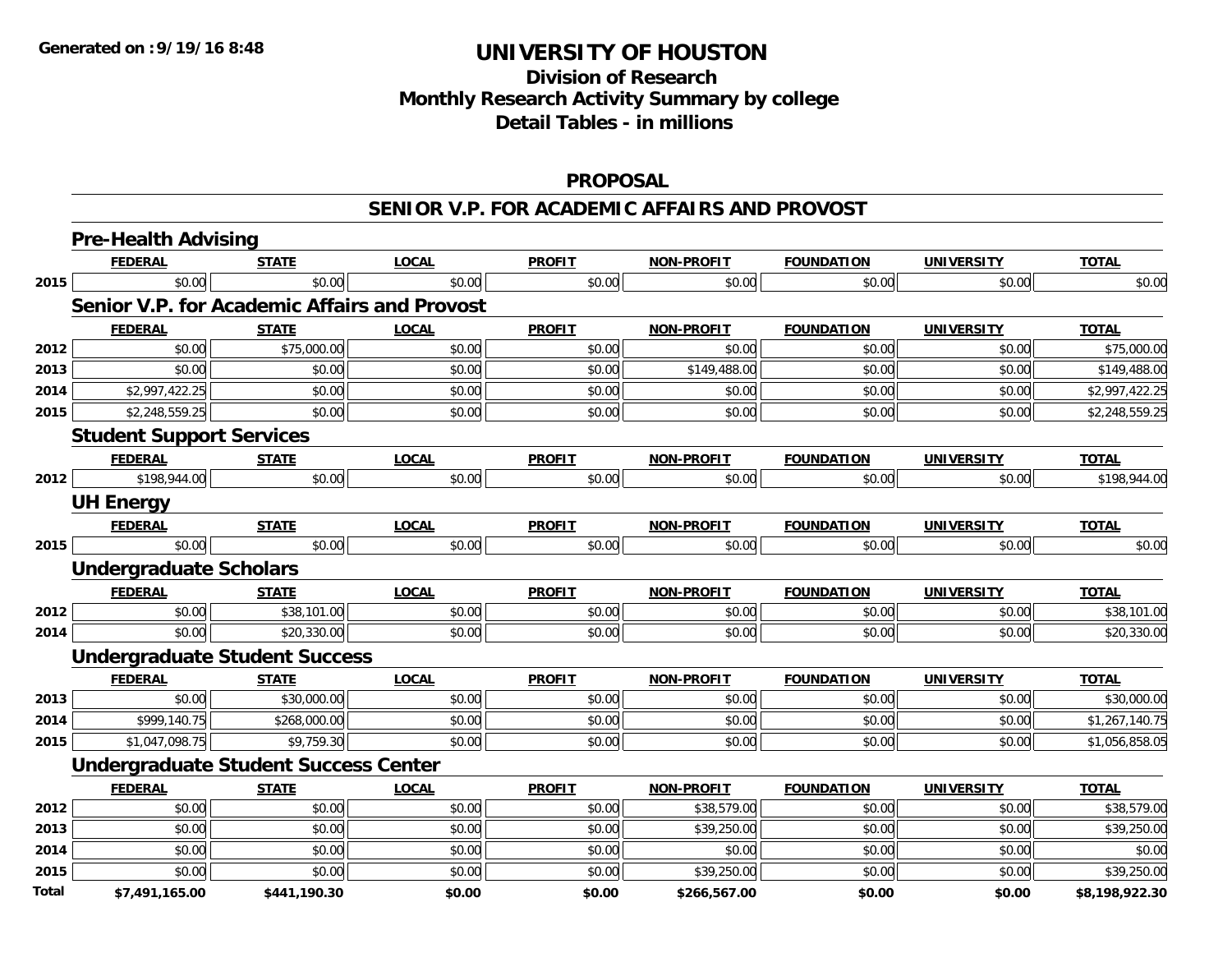# **Division of Research Monthly Research Activity Summary by college Detail Tables - in millions**

#### **PROPOSAL**

#### **UH LAW CENTER**

|      | Dean, Law      |              |              |               |                   |                   |                   |                |
|------|----------------|--------------|--------------|---------------|-------------------|-------------------|-------------------|----------------|
|      | <b>FEDERAL</b> | <b>STATE</b> | <b>LOCAL</b> | <b>PROFIT</b> | <b>NON-PROFIT</b> | <b>FOUNDATION</b> | <b>UNIVERSITY</b> | <b>TOTAL</b>   |
| 2012 | \$0.00         | \$0.00       | \$0.00       | \$303,629.00  | \$0.00            | \$0.00            | \$0.00            | \$303,629.00   |
| 2013 | \$0.00         | \$0.00       | \$0.00       | \$71,560.62   | \$0.00            | \$47,656.00       | \$0.00            | \$119,216.62   |
| 2015 | \$601,568.43   | \$228,000.00 | \$0.00       | \$0.00        | \$0.00            | \$0.00            | \$0.00            | \$829,568.43   |
| 2016 | \$0.00         | \$219,786.00 | \$0.00       | \$0.00        | \$82,500.00       | \$0.00            | \$0.00            | \$302,286.00   |
|      | Law-UH         |              |              |               |                   |                   |                   |                |
|      |                |              |              |               |                   |                   |                   |                |
|      | <b>FEDERAL</b> | <b>STATE</b> | <b>LOCAL</b> | <b>PROFIT</b> | <b>NON-PROFIT</b> | <b>FOUNDATION</b> | <b>UNIVERSITY</b> | <b>TOTAL</b>   |
| 2012 | \$0.00         | \$360,386.00 | \$0.00       | \$0.00        | \$0.00            | \$0.00            | \$0.00            | \$360,386.00   |
| 2013 | \$1,000,000.00 | \$114,000.00 | \$0.00       | \$0.00        | \$90,378.80       | \$0.00            | \$0.00            | \$1,204,378.80 |
| 2014 | \$0.00         | \$200,000.00 | \$0.00       | \$0.00        | \$158,038.00      | \$0.00            | \$54,689.00       | \$412,727.00   |
| 2015 | \$0.00         | \$114,000.00 | \$0.00       | \$0.00        | \$100,000.00      | \$322,841.00      | \$474,892.00      | \$1,011,733.00 |
| 2016 | \$0.00         | \$200,000.00 | \$0.00       | \$0.00        | \$67,500.00       | \$222,906.00      | \$179,047.00      | \$669,453.00   |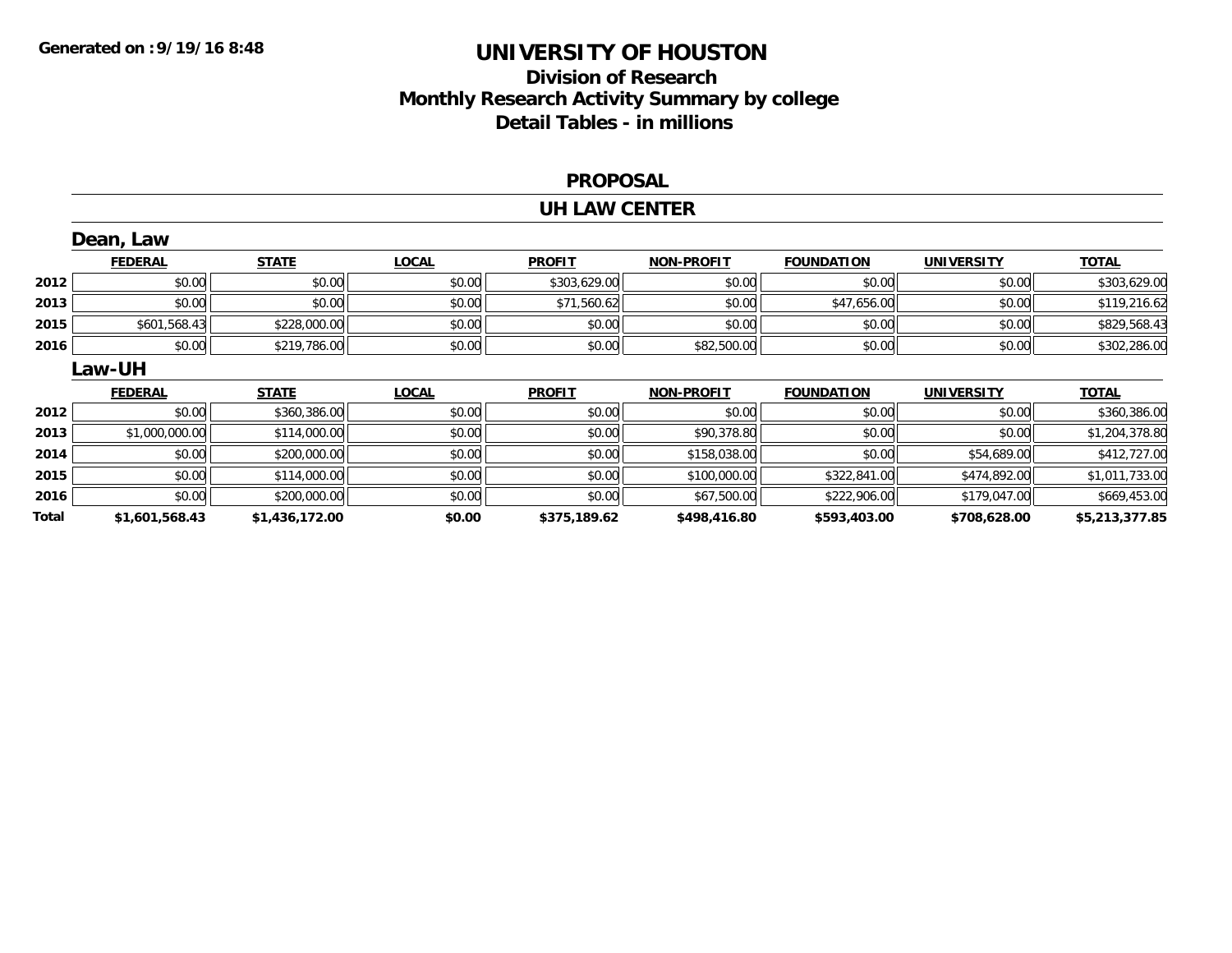## **Division of ResearchMonthly Research Activity Summary by college Detail Tables - in millions**

#### **PROPOSAL**

#### **UKNOWN COLLEGE**

#### **Unknown Department**

|      | -nr                                          | $- - - - -$            | 0 <sup>n</sup><br>איט                     | <b>PROFIT</b>                | <b>DDAEIT</b><br><b>NON</b> | rion<br>חוחומ         | 'ININ<br>-neitu | <b>TOTAL</b> |
|------|----------------------------------------------|------------------------|-------------------------------------------|------------------------------|-----------------------------|-----------------------|-----------------|--------------|
| 2014 | $\triangle$ $\triangle$ $\triangle$<br>שט.טע | $\sim$ 00<br>, U . U J | $\sim$ $\sim$<br>pu.uu                    | $\sim$ $\sim$ $\sim$<br>J∪ J | 0000<br>vu.vu               | $\sim$ $\sim$<br>u.uu | \$0.00          | \$0.00       |
| 2016 | ง∪.∪บ                                        | 0.00<br>00.UC          | $\uparrow$ $\uparrow$ $\uparrow$<br>pu.uu | JU.                          | 0000<br>PO.OO               | 0000<br>∪.∪∪          | \$0.00          | \$0.00       |

### **Wrong Department - Please Dont Select It**

|              | <b>FEDERAL</b> | <b>STATE</b> | <b>LOCAL</b> | <b>PROFIT</b> | <b>NON-PROFIT</b> | <b>FOUNDATION</b> | UNIVERSITY     | <b>TOTAL</b> |
|--------------|----------------|--------------|--------------|---------------|-------------------|-------------------|----------------|--------------|
| 2012         | 0.00<br>งบ.บบ  | \$0.00       | \$0.00       | \$0.00        | \$0.00            | \$0.00            | ぐっに<br>.730.00 | .15,730.00   |
| 2013         | 0000<br>JU.UU  | \$0.00       | \$0.00       | \$0.00        | \$0.00            | \$0.00            | \$0.00         | \$0.00       |
| <b>Total</b> | \$0.00         | \$0.00       | \$0.00       | \$0.00        | \$0.00            | \$0.00            | \$15,730.00    | 730.00<br>¢1 |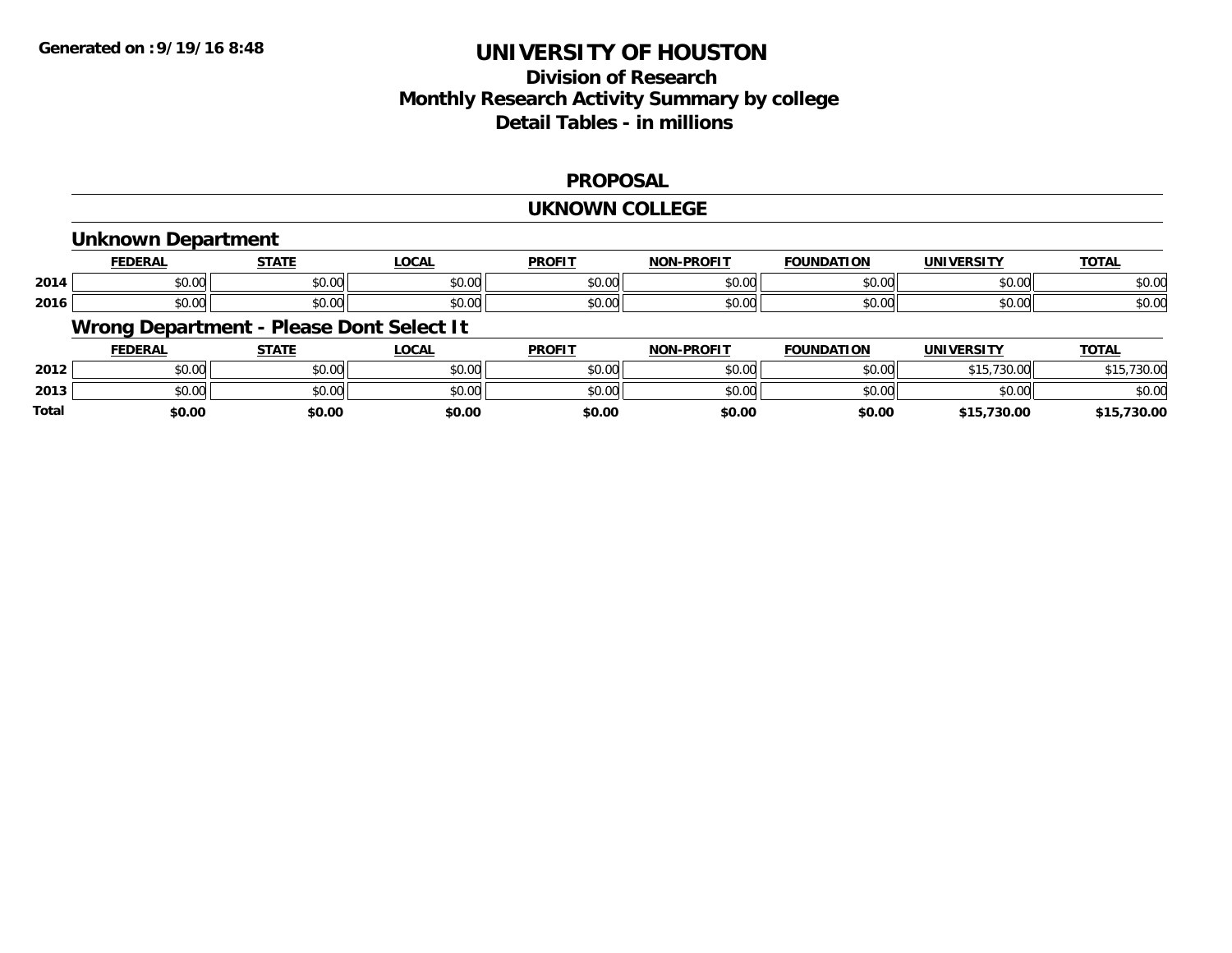# **Division of Research Monthly Research Activity Summary by college Detail Tables - in millions**

#### **PROPOSAL**

# **VICE PRESIDENT FOR ADMINISTRATION**

|       | <b>KUHF - Radio</b>         |              |              |               |                   |                   |                   |                 |
|-------|-----------------------------|--------------|--------------|---------------|-------------------|-------------------|-------------------|-----------------|
|       | <b>FEDERAL</b>              | <b>STATE</b> | <b>LOCAL</b> | <b>PROFIT</b> | <b>NON-PROFIT</b> | <b>FOUNDATION</b> | <b>UNIVERSITY</b> | <b>TOTAL</b>    |
| 2012  | \$24,500.00                 | \$0.00       | \$0.00       | \$0.00        | \$2,261,596.00    | \$0.00            | \$0.00            | \$2,286,096.00  |
| 2013  | \$0.00                      | \$0.00       | \$0.00       | \$0.00        | \$2,193,199.00    | \$0.00            | \$0.00            | \$2,193,199.00  |
| 2014  | \$0.00                      | \$0.00       | \$0.00       | \$0.00        | \$2,147,877.00    | \$0.00            | \$0.00            | \$2,147,877.00  |
| 2015  | \$0.00                      | \$0.00       | \$0.00       | \$0.00        | \$2,363,344.00    | \$0.00            | \$0.00            | \$2,363,344.00  |
| 2016  | \$0.00                      | \$0.00       | \$0.00       | \$0.00        | \$2,338,322.00    | \$0.00            | \$0.00            | \$2,338,322.00  |
|       | <b>KUHT-TV</b>              |              |              |               |                   |                   |                   |                 |
|       | <b>FEDERAL</b>              | <b>STATE</b> | <b>LOCAL</b> | <b>PROFIT</b> | <b>NON-PROFIT</b> | <b>FOUNDATION</b> | <b>UNIVERSITY</b> | <b>TOTAL</b>    |
| 2012  | \$0.00                      | \$0.00       | \$0.00       | \$0.00        | \$14,132.00       | \$0.00            | \$0.00            | \$14,132.00     |
|       | <b>Physical Plant</b>       |              |              |               |                   |                   |                   |                 |
|       | <b>FEDERAL</b>              | <b>STATE</b> | <b>LOCAL</b> | <b>PROFIT</b> | <b>NON-PROFIT</b> | <b>FOUNDATION</b> | <b>UNIVERSITY</b> | <b>TOTAL</b>    |
| 2012  | \$0.00                      | \$0.00       | \$0.00       | \$0.00        | \$0.00            | \$0.00            | \$0.00            | \$0.00          |
|       | <b>UH Police Department</b> |              |              |               |                   |                   |                   |                 |
|       | <b>FEDERAL</b>              | <b>STATE</b> | <b>LOCAL</b> | <b>PROFIT</b> | <b>NON-PROFIT</b> | <b>FOUNDATION</b> | <b>UNIVERSITY</b> | <b>TOTAL</b>    |
| 2014  | \$0.00                      | \$3,000.00   | \$0.00       | \$0.00        | \$0.00            | \$0.00            | \$0.00            | \$3,000.00      |
| 2015  | \$335,584.00                | \$49,642.00  | \$0.00       | \$0.00        | \$0.00            | \$0.00            | \$0.00            | \$385,226.00    |
| 2016  | \$389,400.00                | \$3,000.00   | \$0.00       | \$0.00        | \$0.00            | \$0.00            | \$0.00            | \$392,400.00    |
| Total | \$749,484.00                | \$55,642.00  | \$0.00       | \$0.00        | \$11,318,470.00   | \$0.00            | \$0.00            | \$12,123,596.00 |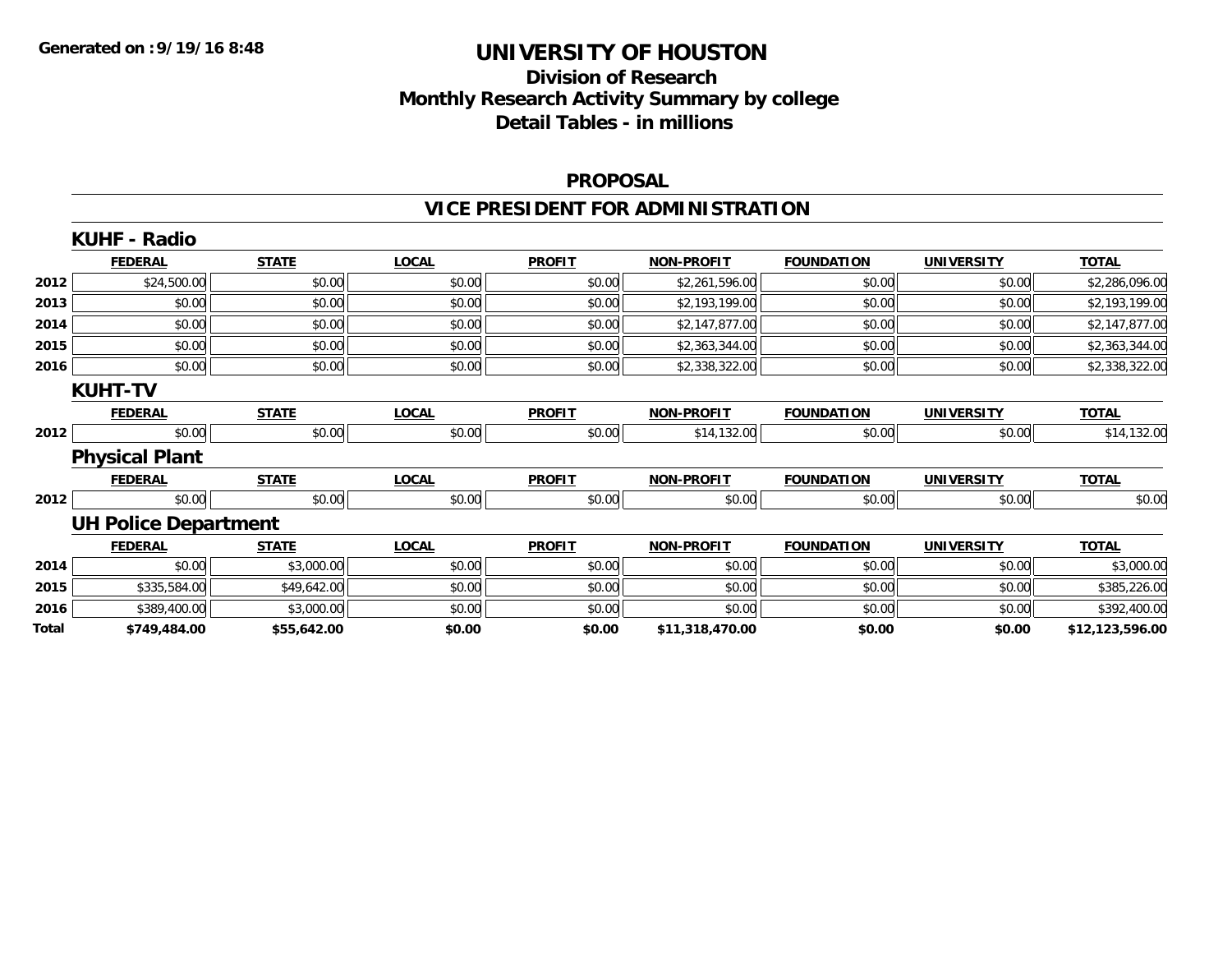# **Division of ResearchMonthly Research Activity Summary by college Detail Tables - in millions**

#### **PROPOSAL**

#### **VICE PRESIDENT FOR STUDENT AFFAIRS**

|              | <b>Childrens Learning Centers</b>      |              |              |               |                   |                   |                   |                |
|--------------|----------------------------------------|--------------|--------------|---------------|-------------------|-------------------|-------------------|----------------|
|              | <b>FEDERAL</b>                         | <b>STATE</b> | <b>LOCAL</b> | <b>PROFIT</b> | <b>NON-PROFIT</b> | <b>FOUNDATION</b> | <b>UNIVERSITY</b> | <b>TOTAL</b>   |
| 2012         | \$0.00                                 | \$75,000.00  | \$0.00       | \$0.00        | \$0.00            | \$0.00            | \$0.00            | \$75,000.00    |
| 2013         | \$2,182,848.00                         | \$0.00       | \$0.00       | \$0.00        | \$0.00            | \$0.00            | \$0.00            | \$2,182,848.00 |
|              | <b>Dean, Student Affairs</b>           |              |              |               |                   |                   |                   |                |
|              | <b>FEDERAL</b>                         | <b>STATE</b> | <b>LOCAL</b> | <b>PROFIT</b> | <b>NON-PROFIT</b> | <b>FOUNDATION</b> | <b>UNIVERSITY</b> | <b>TOTAL</b>   |
| 2012         | \$58,828.50                            | \$0.00       | \$0.00       | \$0.00        | \$0.00            | \$0.00            | \$0.00            | \$58,828.50    |
|              | <b>Vice President, Student Affairs</b> |              |              |               |                   |                   |                   |                |
|              | <b>FEDERAL</b>                         | <b>STATE</b> | <b>LOCAL</b> | <b>PROFIT</b> | <b>NON-PROFIT</b> | <b>FOUNDATION</b> | <b>UNIVERSITY</b> | <b>TOTAL</b>   |
| 2012         | \$0.00                                 | \$149,837.00 | \$0.00       | \$0.00        | \$0.00            | \$0.00            | \$0.00            | \$149,837.00   |
| 2013         | \$0.00                                 | \$0.00       | \$0.00       | \$0.00        | \$0.00            | \$10,000.00       | \$0.00            | \$10,000.00    |
| <b>Total</b> | \$2,241,676.50                         | \$224.837.00 | \$0.00       | \$0.00        | \$0.00            | \$10,000.00       | \$0.00            | \$2,476,513.50 |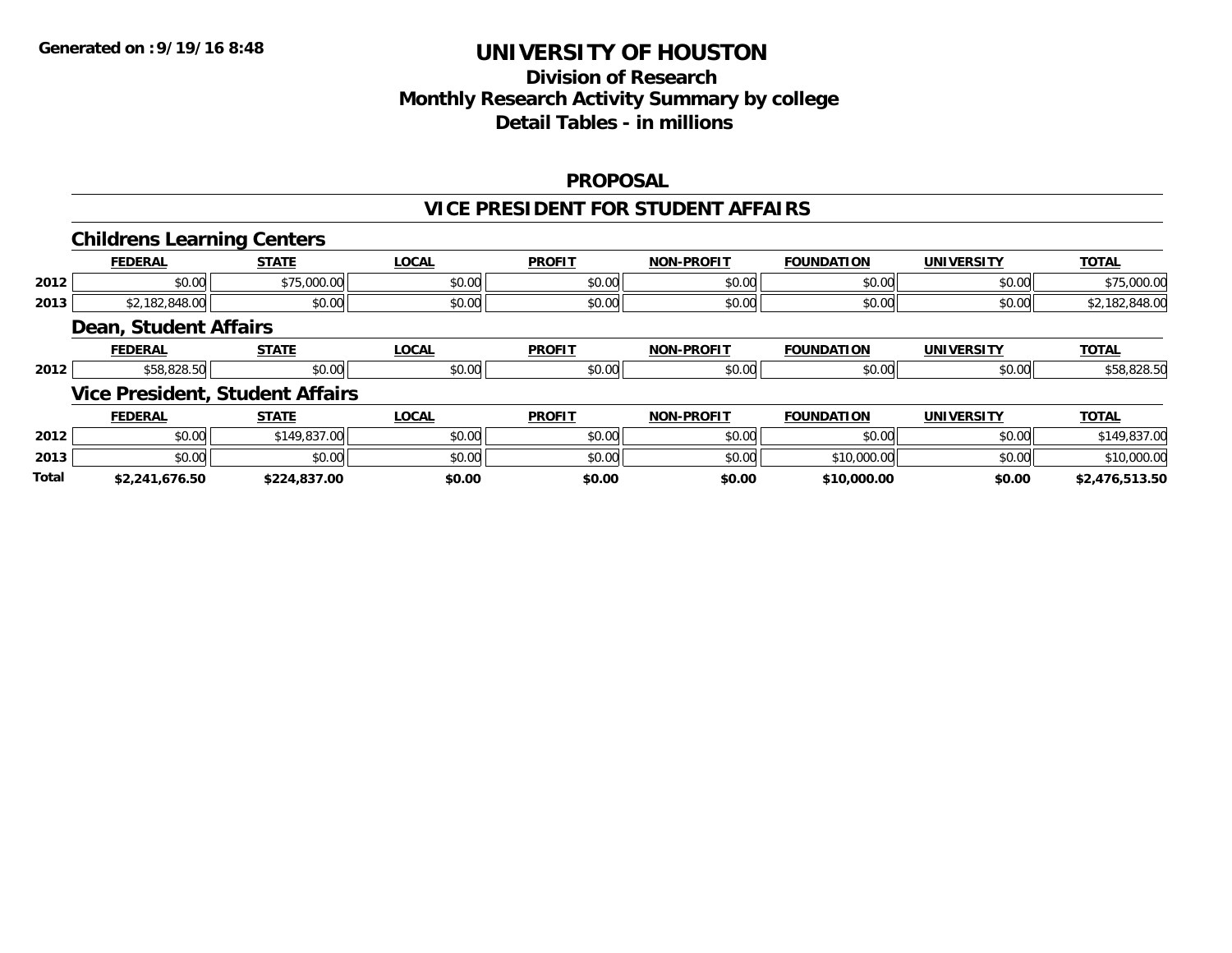# **Division of ResearchMonthly Research Activity Summary by college Detail Tables - in millions**

#### **AWARD**

#### **C.T. BAUER COLLEGE OF BUSINESS**

|      | <b>Accountancy &amp; Taxation</b> |                                          |              |               |                   |                   |                   |                |
|------|-----------------------------------|------------------------------------------|--------------|---------------|-------------------|-------------------|-------------------|----------------|
|      | <b>FEDERAL</b>                    | <b>STATE</b>                             | <b>LOCAL</b> | <b>PROFIT</b> | NON-PROFIT        | <b>FOUNDATION</b> | <b>UNIVERSITY</b> | <b>TOTAL</b>   |
| 2013 | \$0.00                            | \$0.00                                   | \$0.00       | \$0.00        | \$0.00            | \$0.00            | \$0.00            | \$0.00         |
| 2014 | \$0.00                            | \$0.00                                   | \$0.00       | \$0.00        | \$0.00            | \$19,260.00       | \$0.00            | \$19,260.00    |
|      |                                   | Dean, Business Administration            |              |               |                   |                   |                   |                |
|      | <b>FEDERAL</b>                    | <b>STATE</b>                             | <b>LOCAL</b> | <b>PROFIT</b> | <b>NON-PROFIT</b> | <b>FOUNDATION</b> | <b>UNIVERSITY</b> | <b>TOTAL</b>   |
| 2012 | \$0.00                            | \$1,375,000.00                           | \$0.00       | \$0.00        | \$0.00            | \$0.00            | \$0.00            | \$1,375,000.00 |
| 2013 | \$0.00                            | \$1,500,000.00                           | \$0.00       | \$0.00        | \$0.00            | \$0.00            | \$0.00            | \$1,500,000.00 |
| 2014 | \$0.00                            | \$121,250.00                             | \$0.00       | \$0.00        | \$0.00            | \$0.00            | \$0.00            | \$121,250.00   |
| 2015 | \$0.00                            | \$900,000.00                             | \$0.00       | \$0.00        | \$0.00            | \$5,000.00        | \$0.00            | \$905,000.00   |
| 2016 | \$0.00                            | \$1,725,000.00                           | \$0.00       | \$0.00        | \$0.00            | \$0.00            | \$0.00            | \$1,725,000.00 |
|      |                                   | <b>Decision and Information Sciences</b> |              |               |                   |                   |                   |                |
|      | <b>FEDERAL</b>                    | <b>STATE</b>                             | <b>LOCAL</b> | <b>PROFIT</b> | <b>NON-PROFIT</b> | <b>FOUNDATION</b> | <b>UNIVERSITY</b> | <b>TOTAL</b>   |
| 2013 | \$0.00                            | \$0.00                                   | \$0.00       | \$0.00        | \$0.00            | \$0.00            | \$0.00            | \$0.00         |
|      | <b>Finance</b>                    |                                          |              |               |                   |                   |                   |                |
|      | <b>FEDERAL</b>                    | <b>STATE</b>                             | <b>LOCAL</b> | <b>PROFIT</b> | <b>NON-PROFIT</b> | <b>FOUNDATION</b> | <b>UNIVERSITY</b> | <b>TOTAL</b>   |
| 2013 | \$0.00                            | \$0.00                                   | \$0.00       | \$0.00        | \$0.00            | \$0.00            | \$0.00            | \$0.00         |
|      | Management                        |                                          |              |               |                   |                   |                   |                |
|      | <b>FEDERAL</b>                    | <b>STATE</b>                             | <b>LOCAL</b> | <b>PROFIT</b> | <b>NON-PROFIT</b> | <b>FOUNDATION</b> | <b>UNIVERSITY</b> | <b>TOTAL</b>   |
| 2013 | \$0.00                            | \$0.00                                   | \$0.00       | \$0.00        | \$0.00            | \$0.00            | \$0.00            | \$0.00         |
|      | <b>Marketing</b>                  |                                          |              |               |                   |                   |                   |                |
|      | <b>FEDERAL</b>                    | <b>STATE</b>                             | <b>LOCAL</b> | <b>PROFIT</b> | <b>NON-PROFIT</b> | <b>FOUNDATION</b> | <b>UNIVERSITY</b> | <b>TOTAL</b>   |
| 2012 | \$0.00                            | \$0.00                                   | \$0.00       | \$0.00        | \$0.00            | \$0.00            | \$0.00            | \$0.00         |
| 2013 | \$0.00                            | \$0.00                                   | \$0.00       | \$0.00        | \$0.00            | \$0.00            | \$0.00            | \$0.00         |
| 2014 | \$0.00                            | \$0.00                                   | \$0.00       | \$0.00        | \$0.00            | \$0.00            | \$0.00            | \$0.00         |
| 2015 | \$0.00                            | \$0.00                                   | \$0.00       | \$0.00        | \$0.00            | \$0.00            | \$0.00            | \$0.00         |
| 2016 | \$0.00                            | \$0.00                                   | \$0.00       | \$0.00        | \$0.00            | \$0.00            | \$0.00            | \$0.00         |
|      |                                   | <b>Small Business Development Center</b> |              |               |                   |                   |                   |                |
|      | <b>FEDERAL</b>                    | <b>STATE</b>                             | <b>LOCAL</b> | <b>PROFIT</b> | <b>NON-PROFIT</b> | <b>FOUNDATION</b> | <b>UNIVERSITY</b> | <b>TOTAL</b>   |
| 2012 | \$3,847,748.95                    | \$0.00                                   | \$0.00       | \$0.00        | \$0.00            | \$117,242.00      | \$0.00            | \$3,964,990.95 |
| 2013 | \$2,491,968.00                    | \$0.00                                   | \$0.00       | \$0.00        | \$0.00            | \$0.00            | \$0.00            | \$2,491,968.00 |
| 2014 | \$2,819,543.00                    | \$0.00                                   | \$0.00       | \$0.00        | \$0.00            | \$89,145.00       | \$0.00            | \$2,908,688.00 |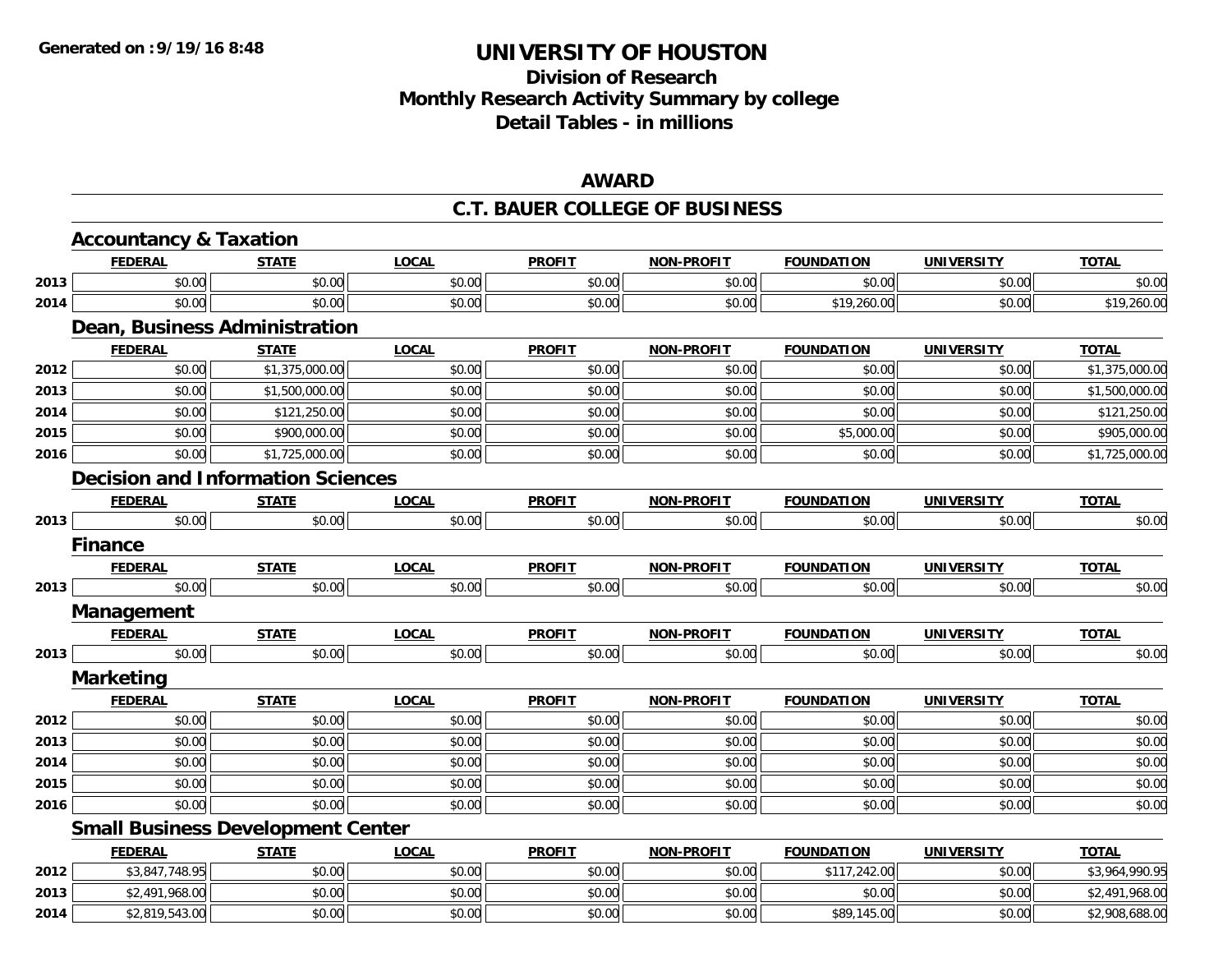### **Division of Research Monthly Research Activity Summary by college Detail Tables - in millions**

### **AWARD**

### **C.T. BAUER COLLEGE OF BUSINESS**

### **Small Business Development Center**

|              | <b>FEDERAL</b>  | <b>STATE</b>   | _OCAL  | <b>PROFIT</b> | <b>NON-PROFIT</b> | <b>FOUNDATION</b> | UNIVERSITY | <b>TOTAL</b>    |
|--------------|-----------------|----------------|--------|---------------|-------------------|-------------------|------------|-----------------|
| 2015         | \$2,992,889.00  | \$0.00         | \$0.00 | \$0.00        | \$0.00            | \$0.00            | \$0.00     | \$2,992,889.00  |
| 2016         | .020.00<br>784  | \$0.00         | \$0.00 | \$0.00        | \$0.00            | \$0.00            | \$0.00     | 1.020.00        |
| <b>Total</b> | \$14,936,168,95 | \$5,621,250.00 | \$0.00 | \$0.00        | \$0.00            | \$230,647.00      | \$0.00     | \$20,788,065.95 |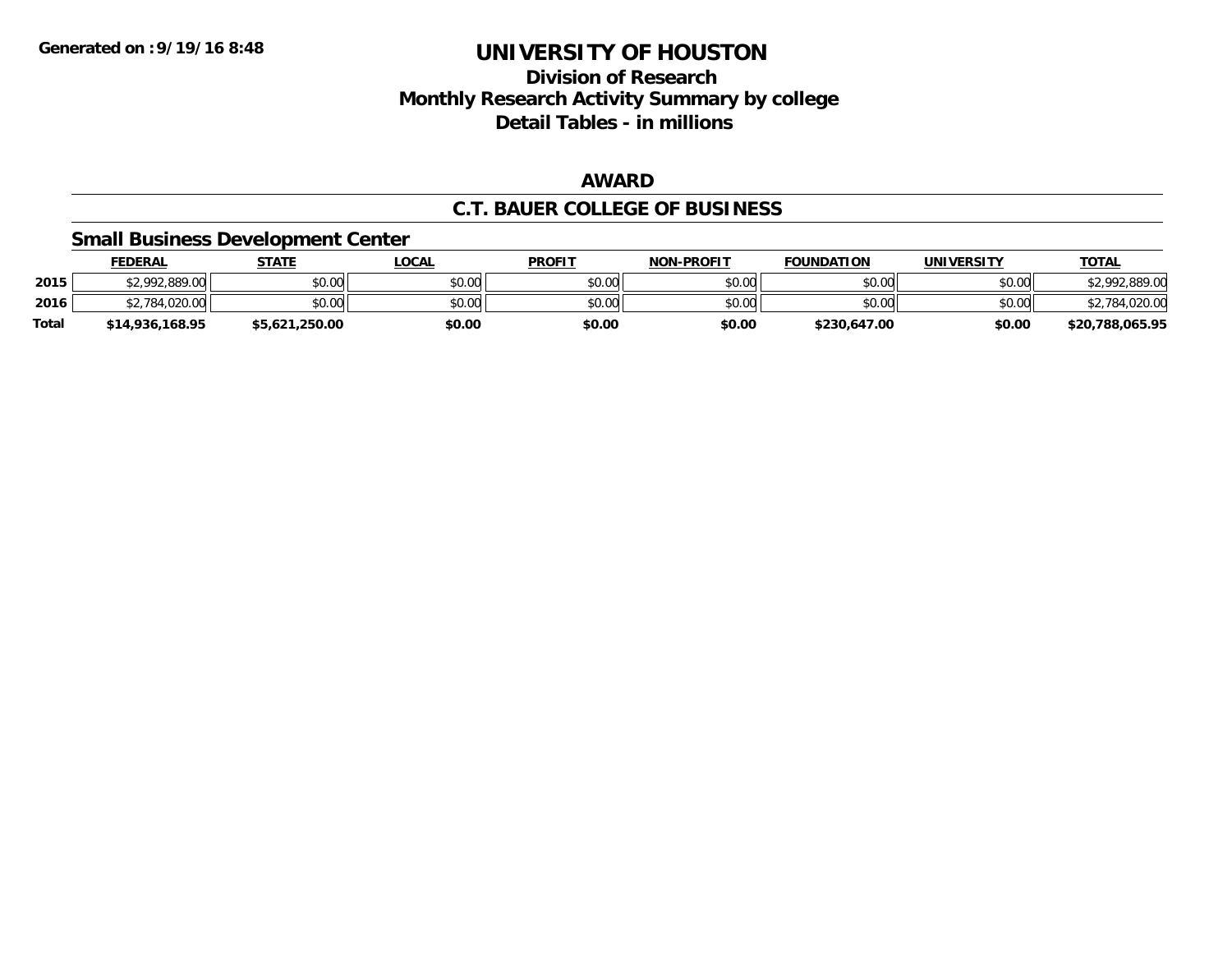**Total**

# **UNIVERSITY OF HOUSTON**

# **Division of ResearchMonthly Research Activity Summary by college Detail Tables - in millions**

### **AWARD**

### **COLLEGE OF ARCHITECTURE**

|      | Architecture       |              |              |               |                   |                   |                   |              |  |  |  |  |
|------|--------------------|--------------|--------------|---------------|-------------------|-------------------|-------------------|--------------|--|--|--|--|
|      | <b>FEDERAL</b>     | <b>STATE</b> | <b>LOCAL</b> | <b>PROFIT</b> | <b>NON-PROFIT</b> | <b>FOUNDATION</b> | <b>UNIVERSITY</b> | <b>TOTAL</b> |  |  |  |  |
| 2012 | \$0.00             | \$0.00       | \$0.00       | \$0.00        | \$0.00            | \$0.00            | \$2,500.00        | \$2,500.00   |  |  |  |  |
| 2013 | \$0.00             | \$0.00       | \$0.00       | \$0.00        | \$0.00            | \$0.00            | \$0.00            | \$0.00       |  |  |  |  |
| 2014 | \$0.00             | \$0.00       | \$0.00       | \$0.00        | \$0.00            | \$0.00            | \$0.00            | \$0.00       |  |  |  |  |
| 2016 | \$50,000.00        | \$0.00       | \$0.00       | \$0.00        | \$0.00            | \$0.00            | \$0.00            | \$50,000.00  |  |  |  |  |
|      | Dean, Architecture |              |              |               |                   |                   |                   |              |  |  |  |  |
|      | <b>FEDERAL</b>     | <b>STATE</b> | <b>LOCAL</b> | <b>PROFIT</b> | <b>NON-PROFIT</b> | <b>FOUNDATION</b> | <b>UNIVERSITY</b> | <b>TOTAL</b> |  |  |  |  |
| 2012 | \$0.00             | \$0.00       | \$0.00       | \$0.00        | \$5,000.00        | \$0.00            | \$0.00            | \$5,000.00   |  |  |  |  |
| 2013 | \$25,000.00        | \$50,000.00  | \$0.00       | \$0.00        | \$0.00            | \$0.00            | \$0.00            | \$75,000.00  |  |  |  |  |
| 2014 | \$0.00             |              |              | \$0.00        | \$0.00            | \$50,000.00       | \$0.00            | \$50,000.00  |  |  |  |  |
|      |                    | \$0.00       | \$0.00       |               |                   |                   |                   |              |  |  |  |  |

**\$100,000.00 \$50,000.00 \$0.00 \$0.00 \$5,000.00 \$50,000.00 \$2,500.00 \$207,500.00**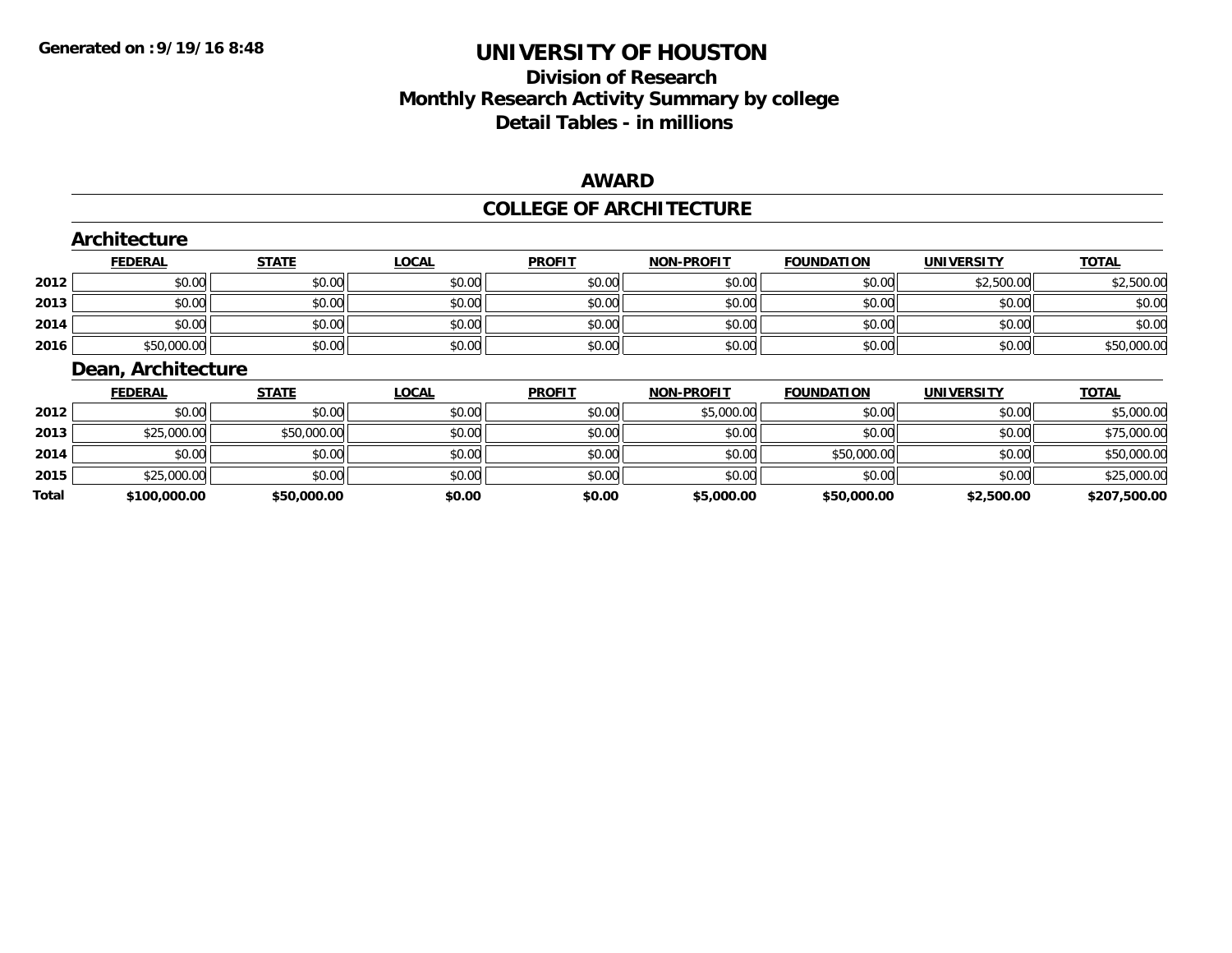# **Division of ResearchMonthly Research Activity Summary by college Detail Tables - in millions**

### **AWARD**

### **COLLEGE OF EDUCATION**

### **Consistency Mgmt and Coop Disc**

|      | <b>FEDERAL</b> | <b>STATE</b> | <b>LOCAL</b> | <b>PROFIT</b> | <b>NON-PROFIT</b> | <b>FOUNDATION</b> | <b>UNIVERSITY</b> | <b>TOTAL</b>   |
|------|----------------|--------------|--------------|---------------|-------------------|-------------------|-------------------|----------------|
| 2012 | \$30,000.00    | \$0.00       | \$0.00       | \$0.00        | \$84,725.00       | \$0.00            | \$0.00            | \$114,725.00   |
| 2013 | \$34,766.94    | \$0.00       | \$0.00       | \$4.26        | \$7,000.00        | \$0.00            | \$0.00            | \$41,771.20    |
| 2014 | \$634,042.34   | \$0.00       | \$379,591.00 | \$0.00        | \$0.00            | \$0.00            | \$0.00            | \$1,013,633.34 |
| 2015 | \$599,271.24   | \$0.00       | \$254,460.00 | \$0.00        | \$0.00            | \$0.00            | \$0.00            | \$853,731.24   |
| 2016 | \$636,751.43   | \$0.00       | \$0.00       | \$0.00        | \$0.00            | \$0.00            | \$0.00            | \$636,751.43   |

#### **Curriculum and Instruction**

|      | <b>FEDERAL</b> | <b>STATE</b> | <b>LOCAL</b> | <b>PROFIT</b> | <b>NON-PROFIT</b> | <b>FOUNDATION</b> | <b>UNIVERSITY</b> | <b>TOTAL</b>   |
|------|----------------|--------------|--------------|---------------|-------------------|-------------------|-------------------|----------------|
| 2012 | \$447,729.30   | \$17,500.00  | \$0.00       | \$0.00        | \$100,000.00      | \$18,400.00       | \$0.00            | \$583,629.30   |
| 2013 | \$1,212,404.60 | \$15,999.00  | \$0.00       | \$0.00        | \$192,273,00      | \$3,997.75        | \$0.00            | \$1,424,674.35 |
| 2014 | \$583,965.90   | \$0.00       | \$0.00       | \$0.00        | \$118,700.00      | \$0.00            | \$0.00            | \$702,665.90   |
| 2015 | \$723,522.10   | \$0.00       | \$0.00       | \$0.00        | \$112,645.00      | \$31,671.00       | \$0.00            | \$867,838.10   |
| 2016 | \$501,750.00   | \$0.00       | \$0.00       | \$0.00        | \$20,979.49       | \$0.00            | \$0.00            | \$522,729.49   |

### **Dean, Education**

|      | <b>FEDERAL</b> | <u>STATE</u> | <u>LOCAL</u> | <b>PROFIT</b> | <b>NON-PROFIT</b> | <b>FOUNDATION</b> | <b>UNIVERSITY</b> | <b>TOTAL</b>   |
|------|----------------|--------------|--------------|---------------|-------------------|-------------------|-------------------|----------------|
| 2012 | \$0.00         | \$0.00       | \$0.00       | \$0.00        | \$0.00            | \$0.00            | \$0.00            | \$0.00         |
| 2013 | \$0.00         | \$0.00       | \$0.00       | \$0.00        | \$0.00            | \$0.00            | \$0.00            | \$0.00         |
| 2014 | \$0.00         | \$421,500.00 | \$0.00       | \$0.00        | \$5,700.00        | \$0.00            | \$0.00            | \$427,200.00   |
| 2015 | \$0.00         | \$0.00       | \$0.00       | \$0.00        | \$0.00            | \$0.00            | \$0.00            | \$0.00         |
| 2016 | \$1,300,000.00 | \$0.00       | \$0.00       | \$0.00        | \$3,780.00        | \$0.00            | \$0.00            | \$1,303,780.00 |

### **Educational Leadership & Policy Studies**

|      | <b>FEDERAL</b> | <b>STATE</b> | <u>LOCAL</u> | <b>PROFIT</b> | <b>NON-PROFIT</b> | <b>FOUNDATION</b> | <b>UNIVERSITY</b> | <b>TOTAL</b> |
|------|----------------|--------------|--------------|---------------|-------------------|-------------------|-------------------|--------------|
| 2012 | \$36,130.90    | \$0.00       | \$0.00       | \$0.00        | \$0.00            | \$0.00            | \$0.00            | \$36,130.90  |
| 2013 | \$311,917.60   | \$0.00       | \$0.00       | \$0.00        | \$15,825.00       | \$29,218.00       | \$0.00            | \$356,960.60 |
| 2014 | \$392,285.30   | \$5,000.00   | \$27,400.00  | \$0.00        | \$31,350.00       | \$0.00            | \$0.00            | \$456,035.30 |
| 2015 | \$169,791.00   | \$0.00       | \$0.00       | \$0.00        | \$66,550.00       | \$122,726.00      | \$0.00            | \$359,067.00 |
| 2016 | \$282,723.59   | \$5,000.00   | \$0.00       | \$0.00        | \$82,599.00       | \$28,770.00       | \$0.00            | \$399,092.59 |

# **Institute for Urban Education**

|      | <b>FEDERAL</b>            | <b>CTATE</b><br>. .<br>. | LOCAL         | <b>PROFIT</b>                       | J-PROFIT<br>NON- | <b>FOUNDATION</b> | <b>UNIVERSITY</b>         | <b>TOTAL</b> |
|------|---------------------------|--------------------------|---------------|-------------------------------------|------------------|-------------------|---------------------------|--------------|
| 2012 | $*1055800$<br>,,,,,,,,,,, | 0000<br>JU.UU            | 0000<br>DU.UU | ሖጣ<br>JU.UU                         | 0.00<br>JU.UU    | 0000<br>DU.UU     | $\sim$ 00<br><b>JU.UU</b> | 19,558.00    |
| 2013 | 0000<br>JU.UU             | 0000<br>PO.OO            | \$0.00        | <b>↑∩</b><br>$\sim$ $\sim$<br>vu.uu | 0000<br>JU.UU    | 0000<br>JU.UU     | 0000<br><b>JU.UU</b>      | \$0.00       |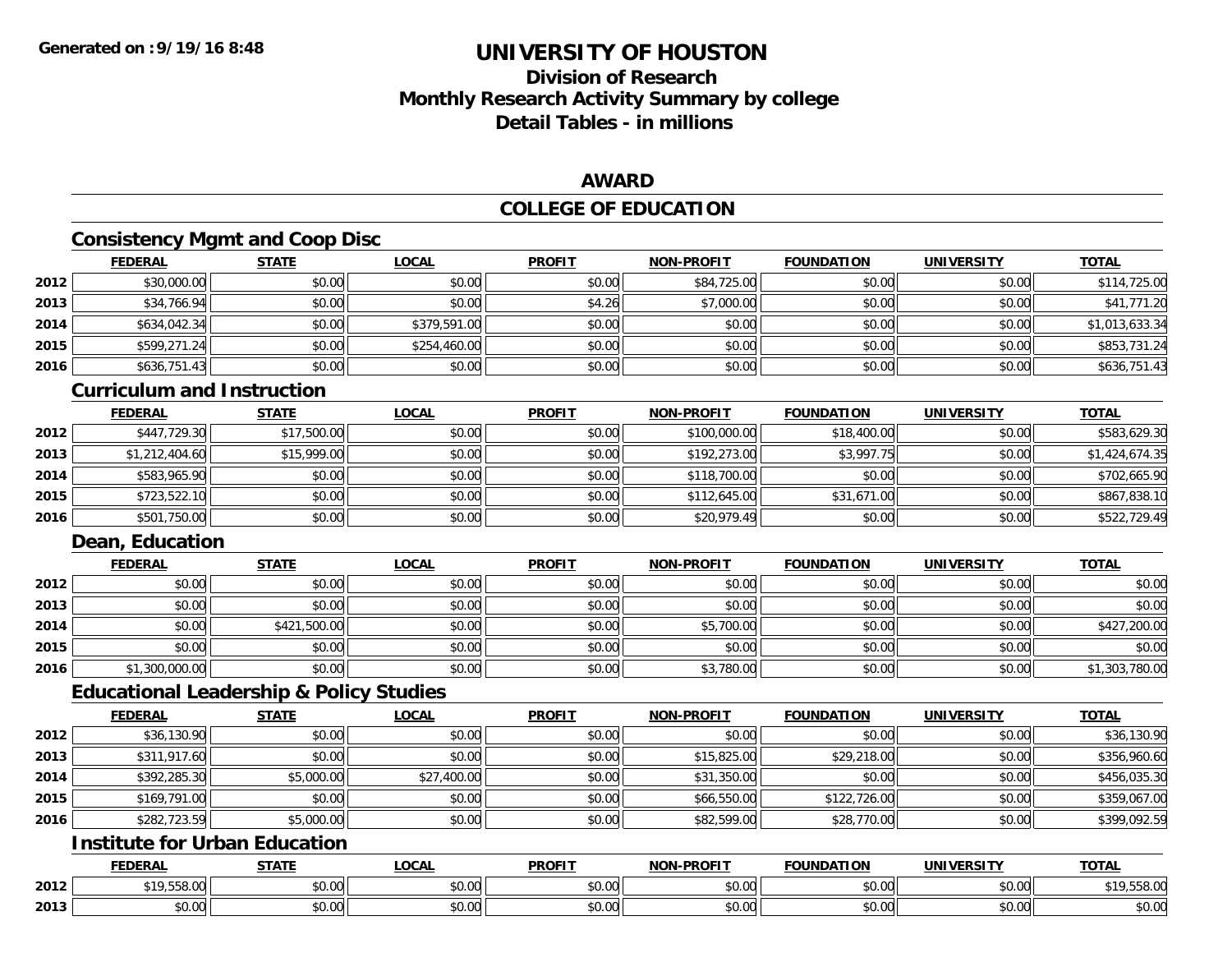# **Division of ResearchMonthly Research Activity Summary by college Detail Tables - in millions**

### **AWARD**

### **COLLEGE OF EDUCATION**

|       | <b>Institute for Urban Education</b>         |                |              |               |                   |                   |                   |                 |
|-------|----------------------------------------------|----------------|--------------|---------------|-------------------|-------------------|-------------------|-----------------|
|       | <b>FEDERAL</b>                               | <b>STATE</b>   | <b>LOCAL</b> | <b>PROFIT</b> | <b>NON-PROFIT</b> | <b>FOUNDATION</b> | <b>UNIVERSITY</b> | <b>TOTAL</b>    |
| 2014  | \$0.00                                       | \$0.00         | \$0.00       | \$0.00        | \$0.00            | \$0.00            | \$0.00            | \$0.00          |
|       | Psychological, Health, and Learning Sciences |                |              |               |                   |                   |                   |                 |
|       | <b>FEDERAL</b>                               | <b>STATE</b>   | <b>LOCAL</b> | <b>PROFIT</b> | NON-PROFIT        | <b>FOUNDATION</b> | <b>UNIVERSITY</b> | <b>TOTAL</b>    |
| 2012  | \$314,655.90                                 | \$17,595.00    | \$0.00       | \$0.00        | \$22,262.04       | \$0.00            | \$930.00          | \$355,442.94    |
| 2013  | \$668,671.00                                 | \$134,767.00   | \$0.00       | \$0.00        | \$34,960.00       | \$0.00            | \$23,378.00       | \$861,776.00    |
| 2014  | \$1,314,893.45                               | \$190,300.00   | \$0.00       | \$0.00        | \$81,316.53       | \$0.00            | \$0.00            | \$1,586,509.98  |
| 2015  | \$2,409,460.42                               | \$238,691.00   | \$0.00       | \$0.00        | \$85,993.00       | \$19,196.00       | \$0.00            | \$2,753,340.42  |
| 2016  | \$1,099,989.54                               | \$216,276.00   | \$0.00       | \$0.00        | \$193,759.00      | \$47,569.00       | \$0.00            | \$1,557,593.54  |
|       | <b>UH Charter School</b>                     |                |              |               |                   |                   |                   |                 |
|       | <b>FEDERAL</b>                               | <b>STATE</b>   | <b>LOCAL</b> | <b>PROFIT</b> | <b>NON-PROFIT</b> | <b>FOUNDATION</b> | <b>UNIVERSITY</b> | <b>TOTAL</b>    |
| 2012  | \$22,932.00                                  | \$1,001,765.01 | \$0.00       | \$0.00        | \$0.00            | \$0.00            | \$0.00            | \$1,024,697.01  |
| 2013  | \$3,084.60                                   | \$986,335.61   | \$0.00       | \$0.00        | \$0.00            | \$0.00            | \$0.00            | \$989,420.21    |
| 2014  | \$34,062.00                                  | \$1,095,338.00 | \$0.00       | \$0.00        | \$0.00            | \$0.00            | \$0.00            | \$1,129,400.00  |
| 2015  | \$30,827.00                                  | \$1,058,129.92 | \$0.00       | \$0.00        | \$0.00            | \$0.00            | \$0.00            | \$1,088,956.92  |
| 2016  | \$21,017.00                                  | \$1,110,231.00 | \$0.00       | \$0.00        | \$0.00            | \$0.00            | \$0.00            | \$1,131,248.00  |
| Total | \$13,836,203.15                              | \$6,514,427.54 | \$661,451.00 | \$4.26        | \$1,260,417.06    | \$301,547.75      | \$24,308.00       | \$22,598,358.76 |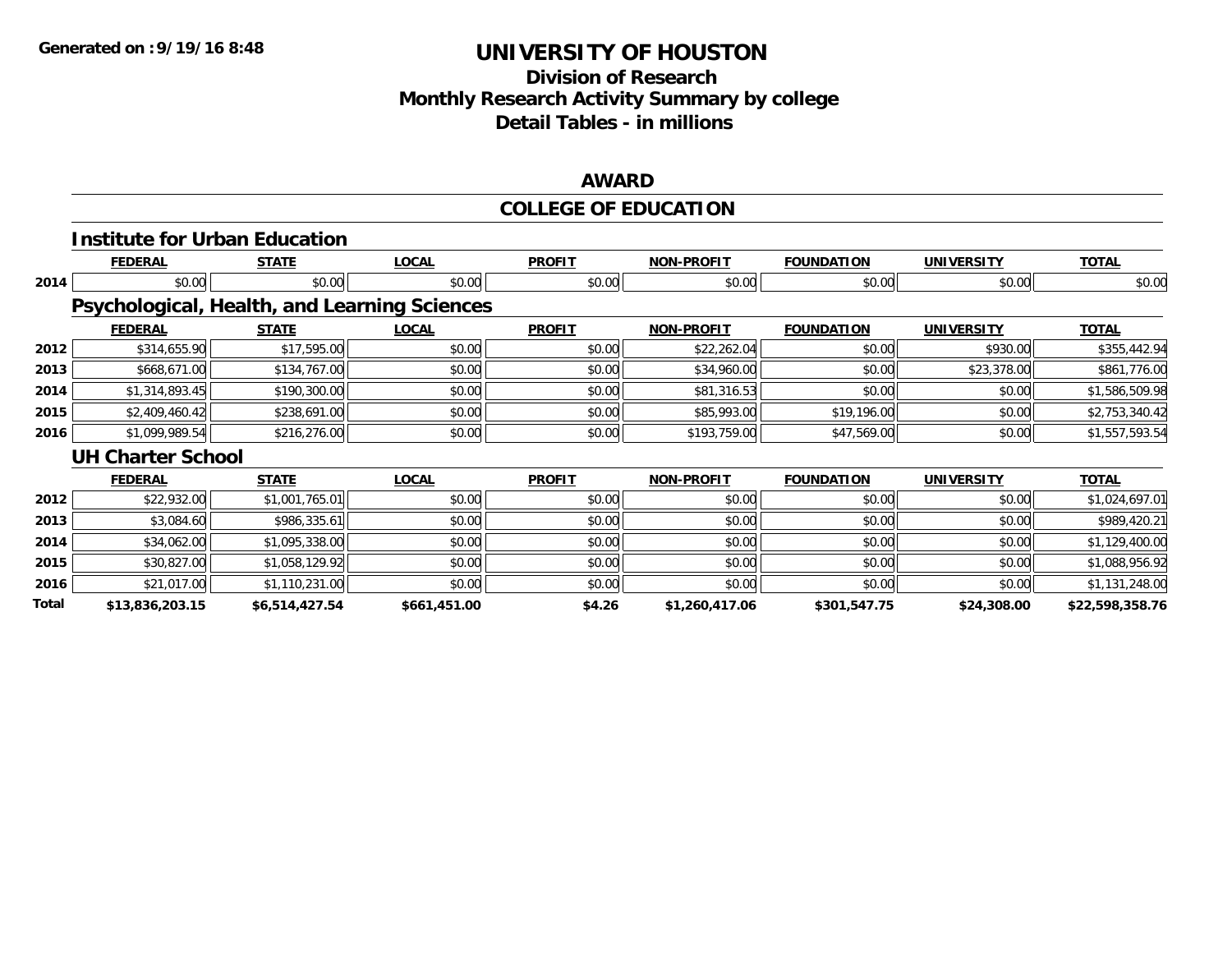# **Division of ResearchMonthly Research Activity Summary by college Detail Tables - in millions**

### **AWARD**

|      | <b>African-American Studies</b>             |              |              |               |                   |                   |                   |              |
|------|---------------------------------------------|--------------|--------------|---------------|-------------------|-------------------|-------------------|--------------|
|      | <b>FEDERAL</b>                              | <b>STATE</b> | <b>LOCAL</b> | <b>PROFIT</b> | <b>NON-PROFIT</b> | <b>FOUNDATION</b> | <b>UNIVERSITY</b> | <b>TOTAL</b> |
| 2013 | \$0.00                                      | \$0.00       | \$0.00       | \$0.00        | \$1,800.00        | \$0.00            | \$0.00            | \$1,800.00   |
| 2014 | \$5,500.00                                  | \$0.00       | \$0.00       | \$0.00        | \$4,000.00        | \$0.00            | \$0.00            | \$9,500.00   |
|      | Art                                         |              |              |               |                   |                   |                   |              |
|      | <b>FEDERAL</b>                              | <b>STATE</b> | <b>LOCAL</b> | <b>PROFIT</b> | <b>NON-PROFIT</b> | <b>FOUNDATION</b> | <b>UNIVERSITY</b> | <b>TOTAL</b> |
| 2012 | \$14,979.30                                 | \$0.00       | \$0.00       | \$0.00        | \$0.00            | \$0.00            | \$0.00            | \$14,979.30  |
| 2014 | \$1,400.00                                  | \$0.00       | \$0.00       | \$0.00        | \$0.00            | \$0.00            | \$0.00            | \$1,400.00   |
| 2016 | \$7,784.00                                  | \$0.00       | \$0.00       | \$0.00        | \$0.00            | \$0.00            | \$0.00            | \$7,784.00   |
|      | <b>Arte Publico Press</b>                   |              |              |               |                   |                   |                   |              |
|      | <b>FEDERAL</b>                              | <b>STATE</b> | <b>LOCAL</b> | <b>PROFIT</b> | <b>NON-PROFIT</b> | <b>FOUNDATION</b> | <b>UNIVERSITY</b> | <b>TOTAL</b> |
| 2012 | \$6,000.00                                  | \$3,000.00   | \$0.00       | \$0.00        | \$39,100.00       | \$400,000.00      | \$0.00            | \$448,100.00 |
| 2013 | \$25,000.00                                 | \$2,535.00   | \$0.00       | \$0.00        | \$33,200.00       | \$150,000.00      | \$0.00            | \$210,735.00 |
| 2014 | \$0.00                                      | \$10,000.00  | \$0.00       | \$0.00        | \$147,941.00      | \$225,000.00      | \$0.00            | \$382,941.00 |
| 2015 | \$40,000.00                                 | \$8,500.00   | \$0.00       | \$0.00        | \$0.00            | \$0.00            | \$0.00            | \$48,500.00  |
| 2016 | \$35,000.00                                 | \$11,500.00  | \$0.00       | \$0.00        | \$133,492.00      | \$0.00            | \$0.00            | \$179,992.00 |
|      | <b>Center for Public History</b>            |              |              |               |                   |                   |                   |              |
|      | <b>FEDERAL</b>                              | <b>STATE</b> | <b>LOCAL</b> | <b>PROFIT</b> | <b>NON-PROFIT</b> | <b>FOUNDATION</b> | <b>UNIVERSITY</b> | <b>TOTAL</b> |
| 2012 | \$100,000.00                                | \$0.00       | \$0.00       | \$0.00        | \$0.00            | \$0.00            | \$0.00            | \$100,000.00 |
|      | Communication                               |              |              |               |                   |                   |                   |              |
|      | <b>FEDERAL</b>                              | <b>STATE</b> | <b>LOCAL</b> | <b>PROFIT</b> | <b>NON-PROFIT</b> | <b>FOUNDATION</b> | <b>UNIVERSITY</b> | <b>TOTAL</b> |
| 2012 | \$0.00                                      | \$0.00       | \$0.00       | \$0.00        | \$0.00            | \$0.00            | \$0.00            | \$0.00       |
| 2013 | \$0.00                                      | \$0.00       | \$0.00       | \$0.00        | \$9,800.00        | \$0.00            | \$0.00            | \$9,800.00   |
| 2014 | \$0.00                                      | \$115,000.00 | \$0.00       | \$0.00        | \$1,500.00        | \$0.00            | \$6,000.00        | \$122,500.00 |
| 2015 | \$0.00                                      | \$0.00       | \$0.00       | \$0.00        | \$0.00            | \$10,000.00       | \$1,200.40        | \$11,200.40  |
| 2016 | \$0.00                                      | \$0.00       | \$0.00       | \$5,000.00    | \$0.00            | \$0.00            | \$0.00            | \$5,000.00   |
|      | <b>Communication Sciences and Disorders</b> |              |              |               |                   |                   |                   |              |
|      | <b>FEDERAL</b>                              | <b>STATE</b> | LOCAL        | <b>PROFIT</b> | <b>NON-PROFIT</b> | <b>FOUNDATION</b> | <b>UNIVERSITY</b> | <b>TOTAL</b> |
| 2012 | \$2,942.90                                  | \$0.00       | \$0.00       | \$0.00        | \$233,712.00      | \$0.00            | \$0.00            | \$236,654.90 |
| 2013 | \$146,809.32                                | \$0.00       | \$0.00       | \$0.00        | \$219,689.00      | \$10,000.00       | \$0.00            | \$376,498.32 |
| 2014 | \$145,749.75                                | \$0.00       | \$0.00       | \$0.00        | \$224,419.98      | \$1,880.00        | \$0.00            | \$372,049.73 |
| 2015 | \$147,175.25                                | \$0.00       | \$0.00       | \$0.00        | \$191,644.00      | \$0.00            | \$0.00            | \$338,819.25 |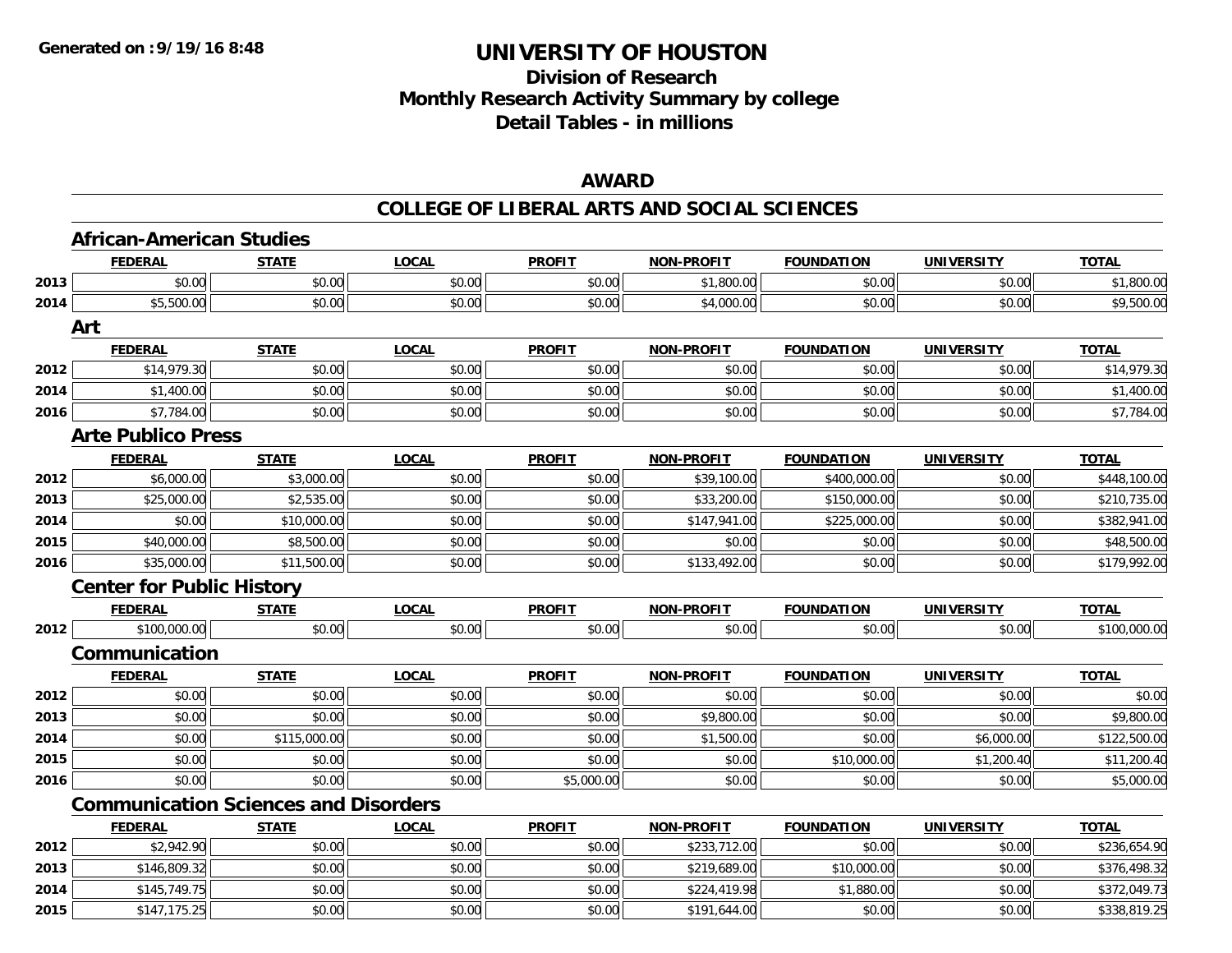# **Division of ResearchMonthly Research Activity Summary by college Detail Tables - in millions**

### **AWARD**

|      | <b>Communication Sciences and Disorders</b> |                |              |               |                   |                   |                   |                |
|------|---------------------------------------------|----------------|--------------|---------------|-------------------|-------------------|-------------------|----------------|
|      | <b>FEDERAL</b>                              | <b>STATE</b>   | <b>LOCAL</b> | <b>PROFIT</b> | <b>NON-PROFIT</b> | <b>FOUNDATION</b> | <b>UNIVERSITY</b> | <b>TOTAL</b>   |
| 2016 | \$68,319.00                                 | \$0.00         | \$0.00       | \$0.00        | \$196,431.00      | \$0.00            | \$0.00            | \$264,750.00   |
|      | <b>Comparative Cultural Studies</b>         |                |              |               |                   |                   |                   |                |
|      | <b>FEDERAL</b>                              | <b>STATE</b>   | <b>LOCAL</b> | <b>PROFIT</b> | <b>NON-PROFIT</b> | <b>FOUNDATION</b> | <b>UNIVERSITY</b> | <b>TOTAL</b>   |
| 2016 | \$0.00                                      | \$50,000.00    | \$0.00       | \$0.00        | \$0.00            | \$0.00            | \$0.00            | \$50,000.00    |
|      | Dean, Liberal Arts and Social Sciences      |                |              |               |                   |                   |                   |                |
|      | <b>FEDERAL</b>                              | <b>STATE</b>   | <b>LOCAL</b> | <b>PROFIT</b> | <b>NON-PROFIT</b> | <b>FOUNDATION</b> | <b>UNIVERSITY</b> | <b>TOTAL</b>   |
| 2012 | \$0.00                                      | \$0.00         | \$0.00       | \$0.00        | \$0.00            | \$0.00            | \$0.00            | \$0.00         |
| 2013 | \$0.00                                      | \$0.00         | \$0.00       | \$0.00        | \$0.00            | \$0.00            | \$0.00            | \$0.00         |
| 2014 | \$0.00                                      | \$1,180,001.00 | \$0.00       | \$0.00        | \$0.00            | \$0.00            | \$0.00            | \$1,180,001.00 |
| 2015 | \$0.00                                      | \$0.00         | \$0.00       | \$0.00        | \$0.00            | \$0.00            | \$0.00            | \$0.00         |
|      | <b>Economics</b>                            |                |              |               |                   |                   |                   |                |
|      | <b>FEDERAL</b>                              | <b>STATE</b>   | <b>LOCAL</b> | <b>PROFIT</b> | <b>NON-PROFIT</b> | <b>FOUNDATION</b> | <b>UNIVERSITY</b> | <b>TOTAL</b>   |
| 2012 | \$0.00                                      | \$0.00         | \$0.00       | \$0.00        | \$422,781.00      | \$38,500.00       | \$0.00            | \$461,281.00   |
| 2013 | \$144,046.00                                | \$0.00         | \$0.00       | \$0.00        | \$141,899.60      | \$30,000.00       | \$0.00            | \$315,945.60   |
| 2014 | \$24,995.00                                 | \$0.00         | \$0.00       | \$0.00        | \$0.00            | \$18,354.00       | \$0.00            | \$43,349.00    |
| 2015 | \$0.00                                      | \$0.00         | \$0.00       | \$0.00        | \$15,000.00       | \$18,009.00       | \$0.00            | \$33,009.00    |
| 2016 | \$0.00                                      | \$0.00         | \$0.00       | \$0.00        | \$0.00            | \$5,000.00        | \$0.00            | \$5,000.00     |
|      | <b>English</b>                              |                |              |               |                   |                   |                   |                |
|      | <b>FEDERAL</b>                              | <b>STATE</b>   | <b>LOCAL</b> | <b>PROFIT</b> | <b>NON-PROFIT</b> | <b>FOUNDATION</b> | <b>UNIVERSITY</b> | <b>TOTAL</b>   |
| 2012 | \$49,955.00                                 | \$0.00         | \$0.00       | \$0.00        | \$0.00            | \$0.00            | \$0.00            | \$49,955.00    |
| 2013 | \$0.00                                      | \$0.00         | \$0.00       | \$0.00        | \$0.00            | \$0.00            | \$0.00            | \$0.00         |
| 2014 | \$53,951.86                                 | \$0.00         | \$0.00       | \$0.00        | \$0.00            | \$0.00            | \$7,109.00        | \$61,060.86    |
| 2015 | \$110,690.06                                | \$0.00         | \$0.00       | \$0.00        | \$0.00            | \$0.00            | \$0.00            | \$110,690.06   |
| 2016 | \$55,979.95                                 | \$0.00         | \$0.00       | \$0.00        | \$0.00            | \$0.00            | \$0.00            | \$55,979.95    |
|      | <b>Health and Human Performance</b>         |                |              |               |                   |                   |                   |                |
|      | <b>FEDERAL</b>                              | <b>STATE</b>   | <b>LOCAL</b> | <b>PROFIT</b> | <b>NON-PROFIT</b> | <b>FOUNDATION</b> | <b>UNIVERSITY</b> | <b>TOTAL</b>   |
| 2012 | \$2,080,149.78                              | \$0.00         | \$0.00       | \$643,969.00  | \$0.00            | \$0.00            | \$0.00            | \$2,724,118.78 |
| 2013 | \$3,168,627.06                              | \$0.00         | \$0.00       | \$6,759.60    | \$0.00            | \$38,628.00       | \$0.00            | \$3,214,014.66 |
| 2014 | \$2,372,828.42                              | \$0.00         | \$0.00       | \$0.00        | \$30,505.00       | \$50,000.00       | \$0.00            | \$2,453,333.42 |
| 2015 | \$2,855,932.85                              | \$0.00         | \$0.00       | \$465,000.00  | \$59,984.64       | \$42,057.00       | \$5,000.00        | \$3,427,974.49 |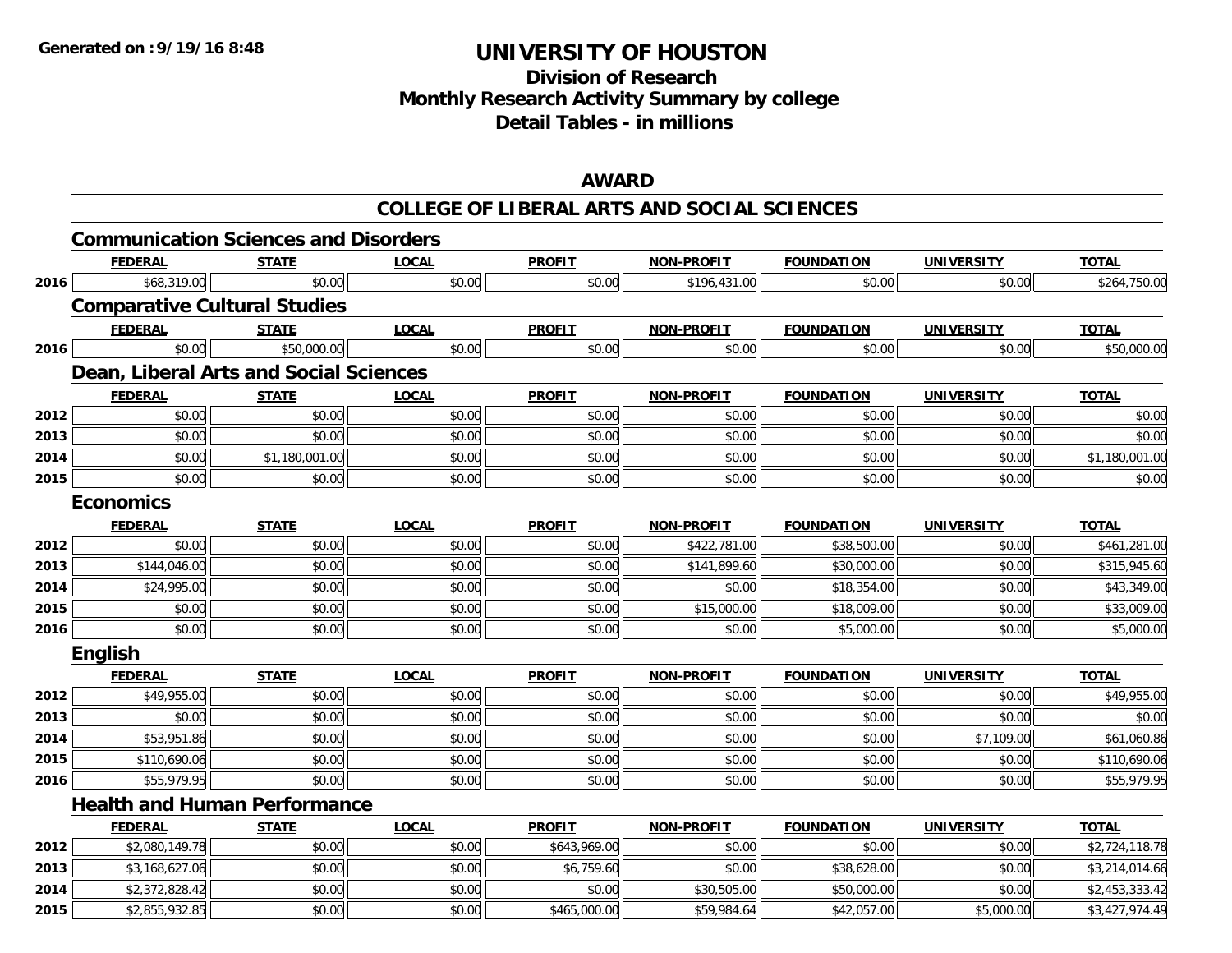# **Division of ResearchMonthly Research Activity Summary by college Detail Tables - in millions**

### **AWARD**

|      | <b>Health and Human Performance</b>   |              |              |               |                   |                   |                   |                |
|------|---------------------------------------|--------------|--------------|---------------|-------------------|-------------------|-------------------|----------------|
|      | <b>FEDERAL</b>                        | <b>STATE</b> | <b>LOCAL</b> | <b>PROFIT</b> | <b>NON-PROFIT</b> | <b>FOUNDATION</b> | <b>UNIVERSITY</b> | <b>TOTAL</b>   |
| 2016 | \$1,789,593.49                        | \$0.00       | \$0.00       | \$21,500.00   | \$38,088.05       | \$135,908.00      | \$0.00            | \$1,985,089.54 |
|      | <b>Hispanic Studies</b>               |              |              |               |                   |                   |                   |                |
|      | <b>FEDERAL</b>                        | <b>STATE</b> | <b>LOCAL</b> | <b>PROFIT</b> | <b>NON-PROFIT</b> | <b>FOUNDATION</b> | <b>UNIVERSITY</b> | <b>TOTAL</b>   |
| 2012 | \$0.00                                | \$0.00       | \$0.00       | \$0.00        | \$0.00            | \$55,200.00       | \$0.00            | \$55,200.00    |
| 2013 | \$0.00                                | \$0.00       | \$0.00       | \$0.00        | \$0.00            | \$11,993.25       | \$0.00            | \$11,993.25    |
| 2014 | \$0.00                                | \$0.00       | \$0.00       | \$0.00        | \$0.00            | \$0.00            | \$0.00            | \$0.00         |
| 2015 | \$0.00                                | \$0.00       | \$0.00       | \$0.00        | \$0.00            | \$0.00            | \$0.00            | \$0.00         |
|      | <b>History</b>                        |              |              |               |                   |                   |                   |                |
|      | <b>FEDERAL</b>                        | <b>STATE</b> | <b>LOCAL</b> | <b>PROFIT</b> | <b>NON-PROFIT</b> | <b>FOUNDATION</b> | <b>UNIVERSITY</b> | <b>TOTAL</b>   |
| 2012 | \$0.00                                | \$0.00       | \$0.00       | \$16,965.60   | \$0.00            | \$0.00            | \$0.00            | \$16,965.60    |
| 2013 | \$0.00                                | \$0.00       | \$0.00       | \$73,662.21   | \$0.00            | \$0.00            | \$0.00            | \$73,662.21    |
| 2014 | \$100,000.00                          | \$0.00       | \$0.00       | \$78,388.66   | \$0.00            | \$0.00            | \$0.00            | \$178,388.66   |
| 2015 | \$0.00                                | \$0.00       | \$0.00       | \$65,586.00   | \$0.00            | \$0.00            | \$0.00            | \$65,586.00    |
| 2016 | \$0.00                                | \$0.00       | \$0.00       | \$104,256.66  | \$0.00            | \$0.00            | \$0.00            | \$104,256.66   |
|      | <b>Hobby Center for Public Policy</b> |              |              |               |                   |                   |                   |                |
|      | <b>FEDERAL</b>                        | <b>STATE</b> | <b>LOCAL</b> | <b>PROFIT</b> | <b>NON-PROFIT</b> | <b>FOUNDATION</b> | <b>UNIVERSITY</b> | <b>TOTAL</b>   |
| 2014 | \$2,709.00                            | \$19,298.00  | \$0.00       | \$0.00        | \$0.00            | \$27,780.00       | \$0.00            | \$49,787.00    |
| 2015 | \$164,250.00                          | \$0.00       | \$0.00       | \$0.00        | \$0.00            | \$12,500.00       | \$0.00            | \$176,750.00   |
| 2016 | \$0.00                                | \$0.00       | \$0.00       | \$0.00        | \$0.00            | \$51,397.00       | \$0.00            | \$51,397.00    |
|      | <b>Modern/Classical Languages</b>     |              |              |               |                   |                   |                   |                |
|      | <b>FEDERAL</b>                        | <b>STATE</b> | <b>LOCAL</b> | <b>PROFIT</b> | <b>NON-PROFIT</b> | <b>FOUNDATION</b> | <b>UNIVERSITY</b> | <b>TOTAL</b>   |
| 2012 | \$120,862.20                          | \$0.00       | \$0.00       | \$0.00        | \$0.00            | \$0.00            | \$0.00            | \$120,862.20   |
| 2013 | \$368,165.80                          | \$0.00       | \$0.00       | \$0.00        | \$0.00            | \$0.00            | \$0.00            | \$368,165.80   |
| 2015 | \$89,835.00                           | \$0.00       | \$0.00       | \$0.00        | \$0.00            | \$0.00            | \$0.00            | \$89,835.00    |
|      | <b>Philosophy</b>                     |              |              |               |                   |                   |                   |                |
|      | <b>FEDERAL</b>                        | <b>STATE</b> | <b>LOCAL</b> | <b>PROFIT</b> | <b>NON-PROFIT</b> | <b>FOUNDATION</b> | <b>UNIVERSITY</b> | <b>TOTAL</b>   |
| 2012 | \$29,932.50                           | \$0.00       | \$0.00       | \$0.00        | \$0.00            | \$0.00            | \$0.00            | \$29,932.50    |
| 2015 | \$0.00                                | \$0.00       | \$0.00       | \$0.00        | \$19,199.00       | \$0.00            | \$0.00            | \$19,199.00    |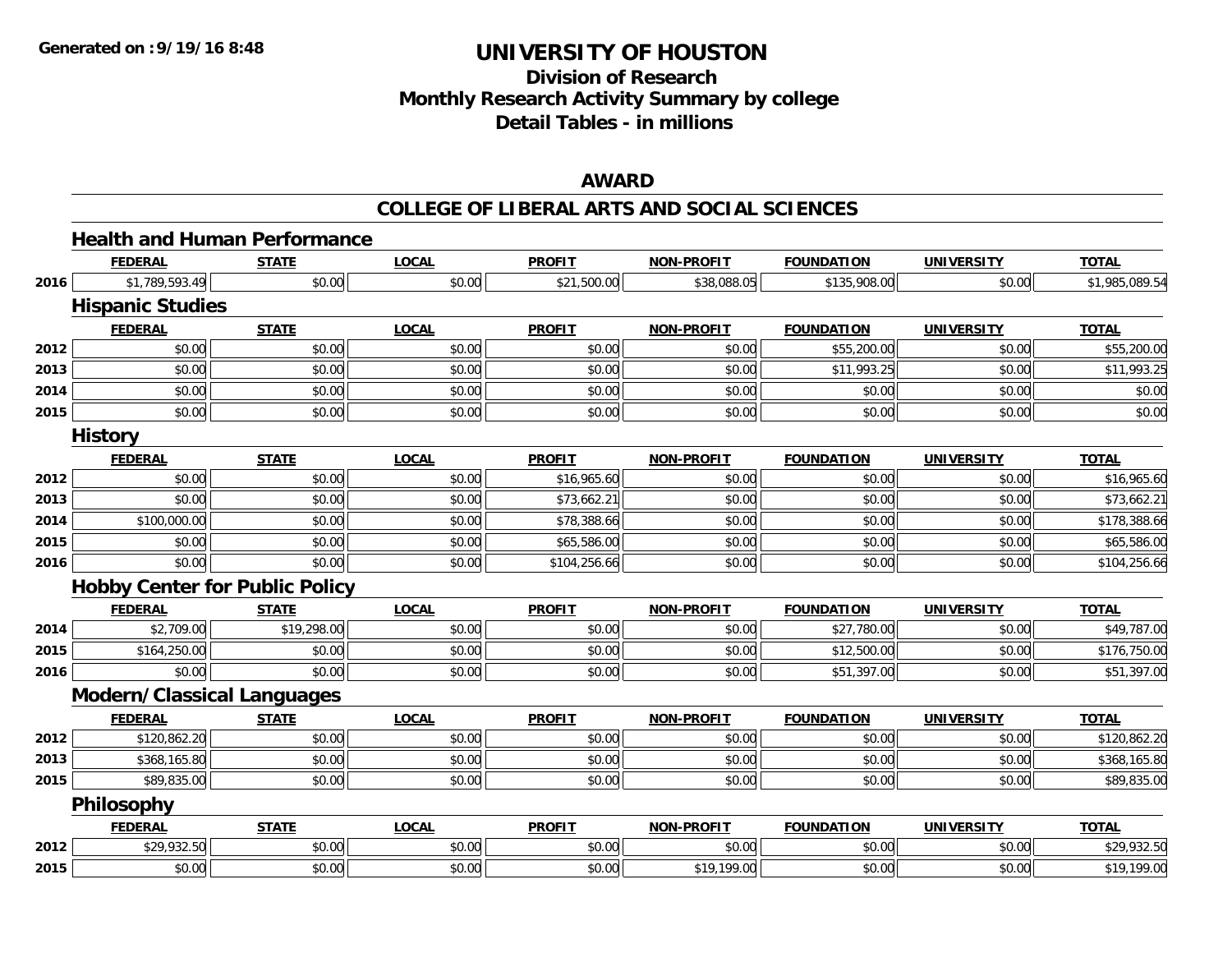# **Division of ResearchMonthly Research Activity Summary by college Detail Tables - in millions**

### **AWARD**

|              | <b>Political Science</b> |                |              |                |                   |                   |                   |                 |
|--------------|--------------------------|----------------|--------------|----------------|-------------------|-------------------|-------------------|-----------------|
|              | <b>FEDERAL</b>           | <b>STATE</b>   | <b>LOCAL</b> | <b>PROFIT</b>  | <b>NON-PROFIT</b> | <b>FOUNDATION</b> | <b>UNIVERSITY</b> | <b>TOTAL</b>    |
| 2012         | \$47,783.00              | \$0.00         | \$0.00       | \$0.00         | \$0.00            | \$2,000.00        | \$0.00            | \$49,783.00     |
| 2013         | \$0.00                   | \$75,000.00    | \$0.00       | \$0.00         | \$0.00            | \$0.00            | \$0.00            | \$75,000.00     |
| 2014         | \$264,796.00             | \$0.00         | \$0.00       | \$0.00         | \$0.00            | \$0.00            | \$0.00            | \$264,796.00    |
| 2016         | \$0.00                   | \$0.00         | \$0.00       | \$0.00         | \$30,046.00       | \$0.00            | \$0.00            | \$30,046.00     |
|              | <b>Psychology</b>        |                |              |                |                   |                   |                   |                 |
|              | <u>FEDERAL</u>           | <b>STATE</b>   | <u>LOCAL</u> | <b>PROFIT</b>  | <b>NON-PROFIT</b> | <b>FOUNDATION</b> | <b>UNIVERSITY</b> | <b>TOTAL</b>    |
| 2012         | \$6,271,478.84           | \$62,984.97    | \$0.00       | \$38,168.00    | \$342,015.00      | \$124,165.00      | \$36,531.00       | \$6,875,342.81  |
| 2013         | \$5,432,039.51           | \$18,758.00    | \$0.00       | \$75,255.00    | \$265,085.48      | \$61,218.00       | \$0.00            | \$5,852,355.99  |
| 2014         | \$5,930,185.31           | \$102,892.25   | \$0.00       | \$86,123.92    | \$422,368.72      | \$0.00            | \$23,691.00       | \$6,565,261.20  |
| 2015         | \$6,728,524.78           | \$1,655,483.75 | \$0.00       | \$46,027.96    | \$107,298.92      | \$5,400.00        | \$23,898.00       | \$8,566,633.41  |
| 2016         | \$5,649,173.02           | \$488,294.00   | \$0.00       | \$1,036,812.04 | \$134,801.36      | \$11,500.00       | \$189,423.00      | \$7,510,003.42  |
|              | <b>Sociology</b>         |                |              |                |                   |                   |                   |                 |
|              | <b>FEDERAL</b>           | <b>STATE</b>   | <u>LOCAL</u> | <b>PROFIT</b>  | <b>NON-PROFIT</b> | <b>FOUNDATION</b> | <b>UNIVERSITY</b> | <b>TOTAL</b>    |
| 2012         | \$54,502.40              | \$0.00         | \$0.00       | \$0.00         | \$0.00            | \$0.00            | \$0.00            | \$54,502.40     |
| 2013         | \$95,565.00              | \$0.00         | \$18,000.00  | \$0.00         | \$0.00            | \$0.00            | \$0.00            | \$113,565.00    |
| 2014         | \$77,008.00              | \$0.00         | \$31,200.00  | \$0.00         | \$0.00            | \$0.00            | \$0.00            | \$108,208.00    |
| 2016         | \$9,429.00               | \$0.00         | \$0.00       | \$0.00         | \$0.00            | \$0.00            | \$0.00            | \$9,429.00      |
| <b>Total</b> | \$44,889,648.33          | \$3,803,246.97 | \$49,200.00  | \$2,763,474.65 | \$3,465,801.74    | \$1,536,489.25    | \$292,852.40      | \$56,800,713.34 |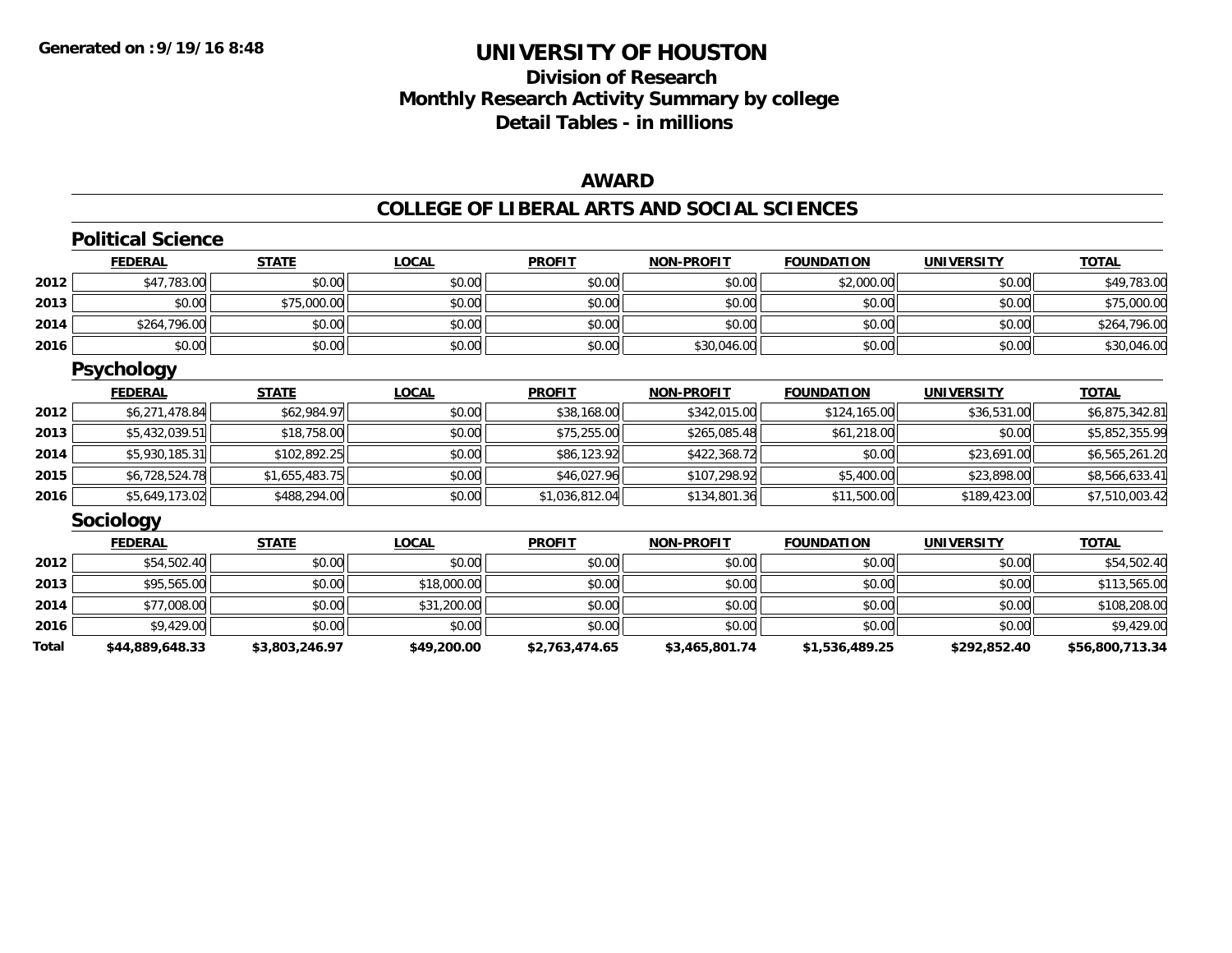**2014**

# **UNIVERSITY OF HOUSTON**

# **Division of ResearchMonthly Research Activity Summary by college Detail Tables - in millions**

### **AWARD**

#### **COLLEGE OF NATURAL SCIENCES AND MATHEMATICS**

|      | <b>Biology/Biochemistry</b> |                                                        |              |               |                   |                   |                   |                |
|------|-----------------------------|--------------------------------------------------------|--------------|---------------|-------------------|-------------------|-------------------|----------------|
|      | <b>FEDERAL</b>              | <b>STATE</b>                                           | <b>LOCAL</b> | <b>PROFIT</b> | <b>NON-PROFIT</b> | <b>FOUNDATION</b> | <b>UNIVERSITY</b> | <b>TOTAL</b>   |
| 2012 | \$3,121,191.79              | \$343,840.00                                           | \$0.00       | \$30,000.00   | \$483,830.75      | \$260,800.00      | \$0.00            | \$4,239,662.54 |
| 2013 | \$2,054,822.69              | \$329,914.00                                           | \$0.00       | \$543,413.00  | \$932,187.00      | \$304,734.00      | \$0.00            | \$4,165,070.69 |
| 2014 | \$3,776,458.70              | \$1,375,779.63                                         | \$0.00       | \$135,000.00  | \$521,510.00      | \$384,665.84      | \$0.00            | \$6,193,414.17 |
| 2015 | \$3,747,805.07              | \$1,063,864.50                                         | \$0.00       | \$150,025.58  | \$339,061.90      | \$388,416.48      | \$68,572.00       | \$5,757,745.53 |
| 2016 | \$4,124,662.06              | \$2,478,113.70                                         | \$0.00       | \$0.00        | \$838,328.16      | \$265,112.00      | \$0.00            | \$7,706,215.92 |
|      |                             | <b>Center for Applied Geoscience Excellence</b>        |              |               |                   |                   |                   |                |
|      | <b>FEDERAL</b>              | <b>STATE</b>                                           | <b>LOCAL</b> | <b>PROFIT</b> | <b>NON-PROFIT</b> | <b>FOUNDATION</b> | <b>UNIVERSITY</b> | <b>TOTAL</b>   |
| 2013 | \$0.00                      | \$0.00                                                 | \$0.00       | \$0.00        | \$0.00            | \$0.00            | \$0.00            | \$0.00         |
| 2014 | \$0.00                      | \$0.00                                                 | \$0.00       | \$0.00        | \$0.00            | \$0.00            | \$0.00            | \$0.00         |
| 2015 | \$0.00                      | \$0.00                                                 | \$0.00       | \$0.00        | \$0.00            | \$0.00            | \$0.00            | \$0.00         |
| 2016 | \$0.00                      | \$0.00                                                 | \$0.00       | \$0.00        | \$0.00            | \$0.00            | \$0.00            | \$0.00         |
|      |                             | <b>Center for Nuclear Receptors and Cell Signaling</b> |              |               |                   |                   |                   |                |
|      | <b>FEDERAL</b>              | <b>STATE</b>                                           | <b>LOCAL</b> | <b>PROFIT</b> | <b>NON-PROFIT</b> | <b>FOUNDATION</b> | <b>UNIVERSITY</b> | <b>TOTAL</b>   |
| 2012 | \$855,394.00                | \$1,035,286.00                                         | \$0.00       | \$0.00        | \$20,000.00       | \$50,000.00       | \$0.00            | \$1,960,680.00 |
| 2013 | \$834,668.00                | \$0.00                                                 | \$0.00       | \$187,990.17  | \$14,000.00       | \$100,000.00      | \$0.00            | \$1,136,658.17 |
| 2014 | \$547,515.00                | \$414,715.50                                           | \$0.00       | \$0.00        | \$15,000.00       | \$100,000.00      | \$0.00            | \$1,077,230.50 |
| 2015 | \$1,653,356.00              | \$193,109.50                                           | \$0.00       | \$0.00        | \$25,000.00       | \$100,000.00      | \$0.00            | \$1,971,465.50 |
| 2016 | \$1,769,319.03              | \$0.49                                                 | \$0.00       | \$0.00        | \$258,000.00      | \$200,000.00      | \$0.00            | \$2,227,319.52 |
|      | Chemistry                   |                                                        |              |               |                   |                   |                   |                |
|      | <b>FEDERAL</b>              | <b>STATE</b>                                           | <b>LOCAL</b> | <b>PROFIT</b> | <b>NON-PROFIT</b> | <b>FOUNDATION</b> | <b>UNIVERSITY</b> | <b>TOTAL</b>   |
| 2012 | \$3,181,792.94              | \$0.00                                                 | \$0.00       | \$0.00        | \$30,000.00       | \$2,028,096.46    | \$0.00            | \$5,239,889.40 |
| 2013 | \$1,747,342.29              | \$0.00                                                 | \$0.00       | \$0.00        | \$30,000.00       | \$1,366,039.62    | \$29,030.00       | \$3,172,411.91 |
| 2014 | \$3,492,777.70              | \$0.00                                                 | \$0.00       | \$0.00        | \$55,000.00       | \$2,597,500.00    | \$0.00            | \$6,145,277.70 |
| 2015 | \$3,634,484.18              | \$320,162.00                                           | \$0.00       | \$32,606.00   | \$305,000.00      | \$1,877,500.00    | \$0.00            | \$6,169,752.18 |
| 2016 | \$2,759,897.38              | \$250,019.00                                           | \$0.00       | \$0.00        | \$155,000.00      | \$2,173,202.98    | \$0.00            | \$5,338,119.36 |
|      | <b>Computer Science</b>     |                                                        |              |               |                   |                   |                   |                |
|      | <b>FEDERAL</b>              | <b>STATE</b>                                           | <b>LOCAL</b> | <b>PROFIT</b> | <b>NON-PROFIT</b> | <b>FOUNDATION</b> | <b>UNIVERSITY</b> | <b>TOTAL</b>   |
| 2012 | \$2,891,580.63              | \$61,050.00                                            | \$0.00       | \$356,843.00  | \$9,000.00        | \$65,940.00       | \$25,000.00       | \$3,409,413.63 |
| 2013 | \$3,409,249.01              | \$0.00                                                 | \$0.00       | \$317,680.00  | \$9,000.00        | \$0.00            | \$25,000.00       | \$3,760,929.01 |

4 \$2,647,064.76 \$10.00 \$0.00 \$0.00 \$0.00 \$0.00 \$711,627.25 \$120,000.00 \$120,000.00 \$0.00 \$25,000.00 \$3,503,692.01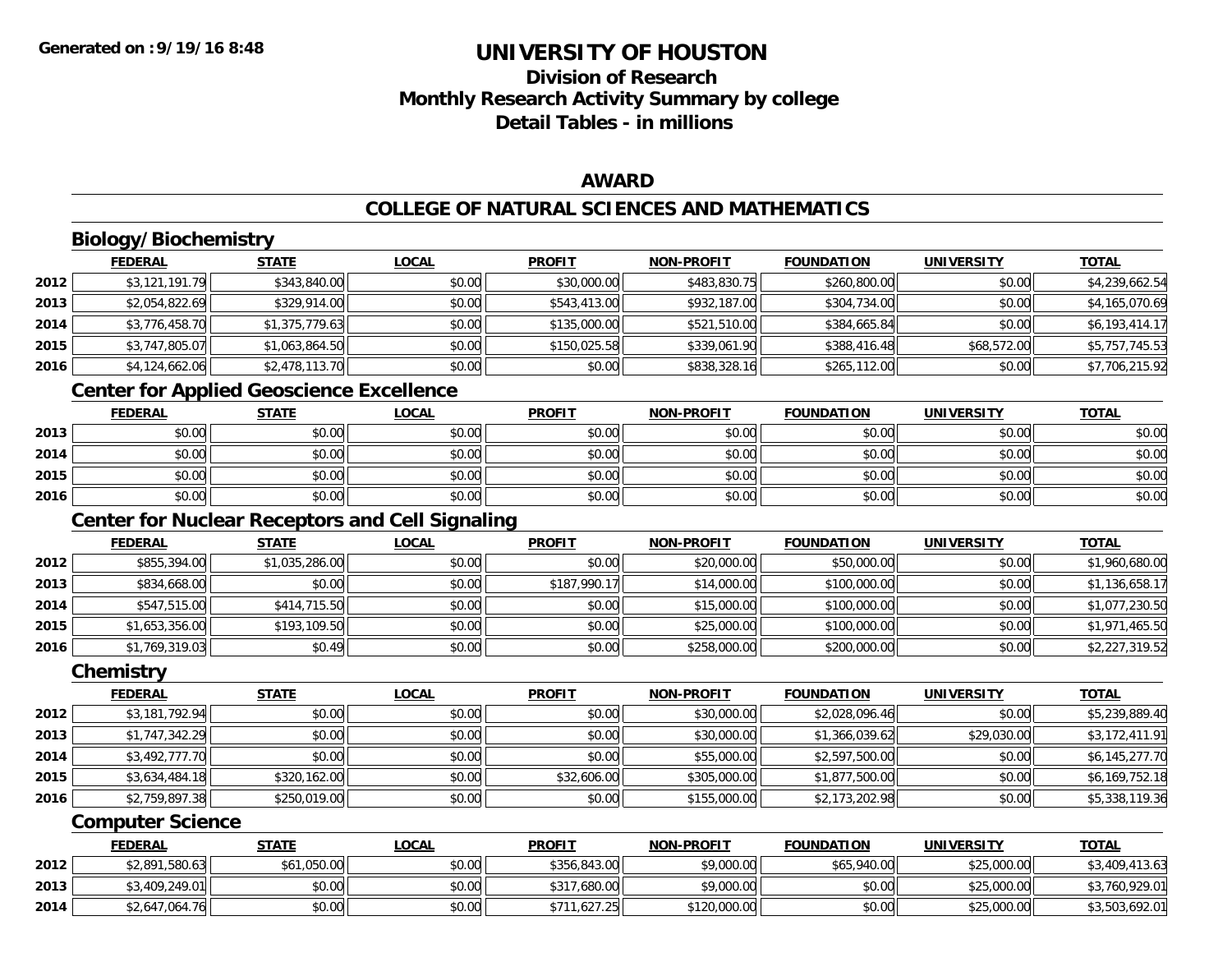**2015**

# **UNIVERSITY OF HOUSTON**

# **Division of ResearchMonthly Research Activity Summary by college Detail Tables - in millions**

### **AWARD**

#### **COLLEGE OF NATURAL SCIENCES AND MATHEMATICS**

|      | <b>Computer Science</b>         |                                         |                                                      |                |                   |                   |                   |                |
|------|---------------------------------|-----------------------------------------|------------------------------------------------------|----------------|-------------------|-------------------|-------------------|----------------|
|      | <b>FEDERAL</b>                  | <b>STATE</b>                            | <b>LOCAL</b>                                         | <b>PROFIT</b>  | <b>NON-PROFIT</b> | <b>FOUNDATION</b> | <b>UNIVERSITY</b> | <b>TOTAL</b>   |
| 2015 | \$4,878,224.67                  | \$36,815.00                             | \$0.00                                               | \$340,198.00   | \$400,000.00      | \$15,312.00       | \$21,000.00       | \$5,691,549.67 |
| 2016 | \$6,322,892.03                  | \$0.00                                  | \$0.00                                               | \$305,707.00   | \$204,917.00      | \$0.00            | \$0.00            | \$6,833,516.03 |
|      |                                 | Dean, Natural Sciences and Mathematics  |                                                      |                |                   |                   |                   |                |
|      | <b>FEDERAL</b>                  | <b>STATE</b>                            | <b>LOCAL</b>                                         | <b>PROFIT</b>  | <b>NON-PROFIT</b> | <b>FOUNDATION</b> | <b>UNIVERSITY</b> | <b>TOTAL</b>   |
| 2012 | \$877,104.00                    | \$0.00                                  | \$0.00                                               | \$0.00         | \$0.00            | \$0.00            | \$0.00            | \$877,104.00   |
| 2013 | \$313,599.00                    | \$0.00                                  | \$0.00                                               | \$0.00         | \$0.00            | \$0.00            | \$0.00            | \$313,599.00   |
| 2014 | \$700,000.00                    | \$892,187.50                            | \$0.00                                               | \$0.00         | \$0.00            | \$0.00            | \$0.00            | \$1,592,187.50 |
| 2015 | \$79,439.00                     | \$403,854.25                            | \$0.00                                               | \$0.00         | \$45,000.00       | \$0.00            | \$0.00            | \$528,293.25   |
| 2016 | \$373,878.00                    | \$2,490,625.00                          | \$0.00                                               | \$14,240.00    | \$45,000.00       | \$0.00            | \$0.00            | \$2,923,743.00 |
|      |                                 | <b>Earth &amp; Atmospheric Sciences</b> |                                                      |                |                   |                   |                   |                |
|      | <b>FEDERAL</b>                  | <b>STATE</b>                            | <b>LOCAL</b>                                         | <b>PROFIT</b>  | <b>NON-PROFIT</b> | <b>FOUNDATION</b> | <b>UNIVERSITY</b> | <b>TOTAL</b>   |
| 2012 | \$1,157,455.00                  | \$328,434.00                            | \$0.00                                               | \$4,450,950.53 | \$262,752.00      | \$0.00            | \$0.00            | \$6,199,591.53 |
| 2013 | \$1,889,727.53                  | \$602,484.00                            | \$0.00                                               | \$2,983,857.65 | \$289,640.00      | \$145,695.36      | \$0.00            | \$5,911,404.54 |
| 2014 | \$783,756.83                    | \$563,473.99                            | \$0.00                                               | \$1,495,974.00 | \$325,275.00      | \$67,388.16       | \$0.00            | \$3,235,867.98 |
| 2015 | \$770,493.25                    | \$1,036,711.00                          | \$0.00                                               | \$2,304,617.00 | \$277,219.00      | \$30,000.00       | \$86,172.00       | \$4,505,212.25 |
| 2016 | \$1,373,417.00                  | \$924,305.00                            | \$30,000.00                                          | \$1,455,098.26 | \$304,757.00      | \$0.00            | \$110,969.34      | \$4,198,546.60 |
|      |                                 |                                         | <b>Institute for Climate and Atmospheric Science</b> |                |                   |                   |                   |                |
|      | <b>FEDERAL</b>                  | <b>STATE</b>                            | <b>LOCAL</b>                                         | <b>PROFIT</b>  | <b>NON-PROFIT</b> | <b>FOUNDATION</b> | <b>UNIVERSITY</b> | <b>TOTAL</b>   |
| 2012 | \$0.00                          | \$0.00                                  | \$0.00                                               | \$0.00         | \$0.00            | \$0.00            | \$0.00            | \$0.00         |
| 2013 | \$0.00                          | \$0.00                                  | \$0.00                                               | \$0.00         | \$0.00            | \$0.00            | \$0.00            | \$0.00         |
| 2014 | \$0.00                          | \$0.00                                  | \$0.00                                               | \$0.00         | \$0.00            | \$0.00            | \$0.00            | \$0.00         |
| 2015 | \$0.00                          | \$0.00                                  | \$0.00                                               | \$0.00         | \$0.00            | \$0.00            | \$0.00            | \$0.00         |
| 2016 | \$0.00                          | \$0.00                                  | \$0.00                                               | \$0.00         | \$0.00            | \$0.00            | \$0.00            | \$0.00         |
|      | <b>Institute for Nanoenergy</b> |                                         |                                                      |                |                   |                   |                   |                |
|      | <b>FEDERAL</b>                  | <b>STATE</b>                            | <b>LOCAL</b>                                         | <b>PROFIT</b>  | <b>NON-PROFIT</b> | <b>FOUNDATION</b> | <b>UNIVERSITY</b> | <b>TOTAL</b>   |
| 2012 | \$0.00                          | \$0.00                                  | \$0.00                                               | \$0.00         | \$0.00            | \$0.00            | \$0.00            | \$0.00         |
| 2013 | \$0.00                          | \$0.00                                  | \$0.00                                               | \$0.00         | \$0.00            | \$0.00            | \$0.00            | \$0.00         |
| 2014 | \$0.00                          | \$0.00                                  | \$0.00                                               | \$0.00         | \$0.00            | \$0.00            | \$0.00            | \$0.00         |

5 | \$0.00 \$0.00 \$0.00 \$0.00 \$0.00 \$0.00 \$0.00 \$0.00 \$0.00 \$0.00 \$0.00 \$0.00 \$0.00 \$0.00 \$0.00 \$0.00 \$0.00 \$0.00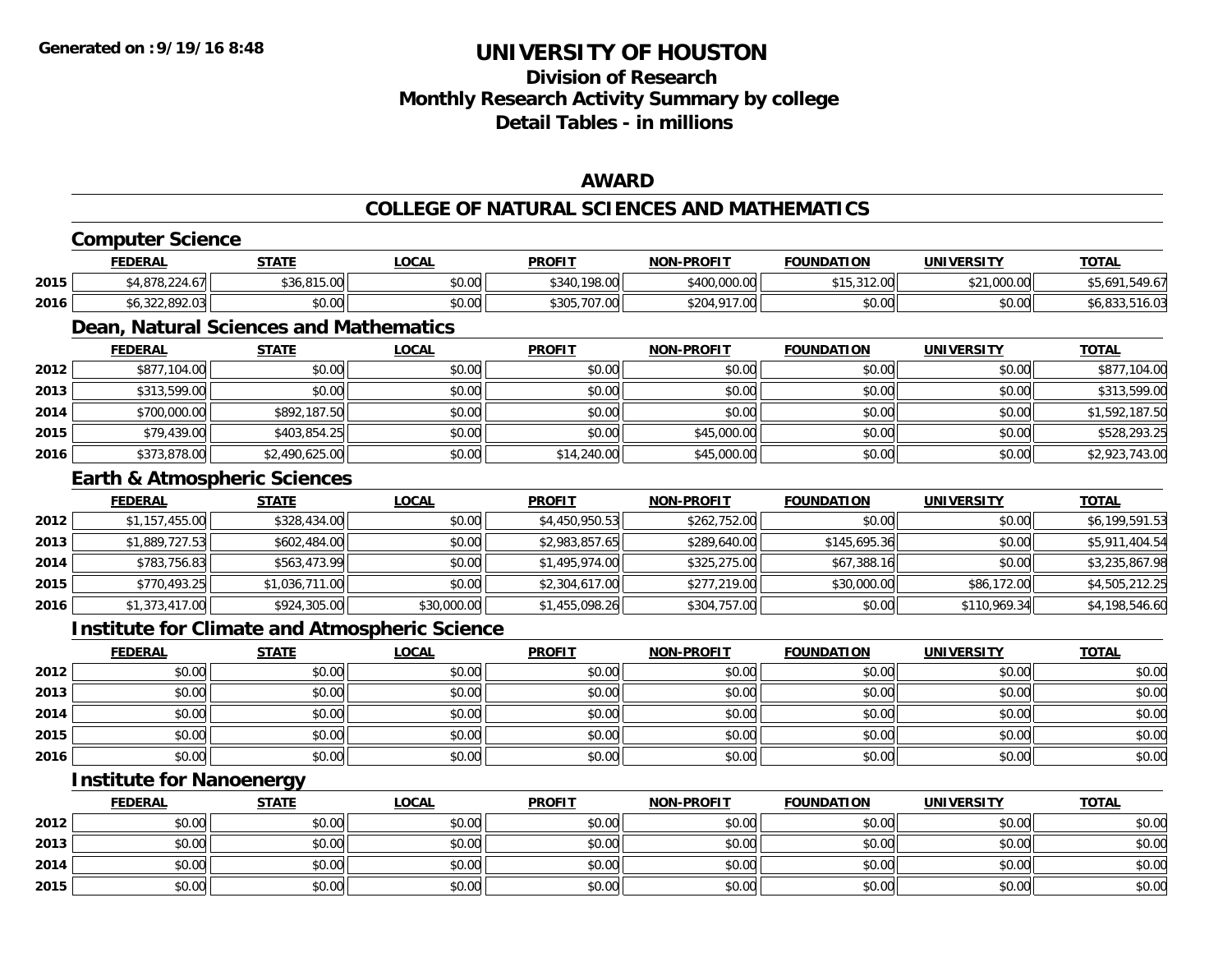# **Division of Research Monthly Research Activity Summary by college Detail Tables - in millions**

### **AWARD**

### **COLLEGE OF NATURAL SCIENCES AND MATHEMATICS**

|       | <b>Mathematics</b> |                 |              |                 |                   |                   |                   |                  |
|-------|--------------------|-----------------|--------------|-----------------|-------------------|-------------------|-------------------|------------------|
|       | <b>FEDERAL</b>     | <b>STATE</b>    | <b>LOCAL</b> | <b>PROFIT</b>   | <b>NON-PROFIT</b> | <b>FOUNDATION</b> | <b>UNIVERSITY</b> | <b>TOTAL</b>     |
| 2012  | \$2,218,487.92     | \$147,407.00    | \$0.00       | \$210,000.00    | \$99,312.00       | \$80,000.00       | \$10,000.00       | \$2,765,206.92   |
| 2013  | \$1,683,447.64     | \$0.00          | \$0.00       | \$90,000.00     | \$0.00            | \$108,000.00      | \$0.00            | \$1,881,447.64   |
| 2014  | \$1,802,533.94     | \$0.00          | \$0.00       | \$140,000.00    | \$0.00            | \$87,024.29       | \$0.00            | \$2,029,558.23   |
| 2015  | \$1,835,398.08     | \$0.00          | \$0.00       | \$90,000.00     | \$50,500.00       | \$173,840.00      | \$0.00            | \$2,149,738.08   |
| 2016  | \$2,127,197.77     | \$0.00          | \$0.00       | \$102,000.00    | \$93,374.00       | \$71,000.00       | \$18,656.11       | \$2,412,227.88   |
|       | <b>Physics</b>     |                 |              |                 |                   |                   |                   |                  |
|       | <b>FEDERAL</b>     | <b>STATE</b>    | <b>LOCAL</b> | <b>PROFIT</b>   | <b>NON-PROFIT</b> | <b>FOUNDATION</b> | <b>UNIVERSITY</b> | <b>TOTAL</b>     |
| 2012  | \$4,219,589.84     | \$0.00          | \$0.00       | \$4,760,107.00  | \$49,225.00       | \$235,000.00      | \$0.00            | \$9,263,921.84   |
| 2013  | \$5,550,922.82     | \$0.00          | \$0.00       | \$1,121,573.00  | \$107,264.56      | \$235,000.00      | \$0.00            | \$7,014,760.38   |
| 2014  | \$5,992,815.76     | \$69,755.66     | \$0.00       | \$711,400.00    | \$115,000.00      | \$235,000.00      | \$0.00            | \$7,123,971.42   |
| 2015  | \$4,704,402.10     | \$37,120.00     | \$0.00       | \$646,700.00    | \$127,422.00      | \$245,000.00      | \$0.00            | \$5,760,644.10   |
| 2016  | \$5,931,825.29     | \$37,120.00     | \$0.00       | \$451,959.00    | \$37,720.00       | \$245,000.00      | \$0.00            | \$6,703,624.29   |
| Total | \$101,835,988.71   | \$15,436,146.72 | \$30,000.00  | \$24,139,566.44 | \$6,994,295.37    | \$14,235,267.19   | \$419,399.45      | \$163,090,663.87 |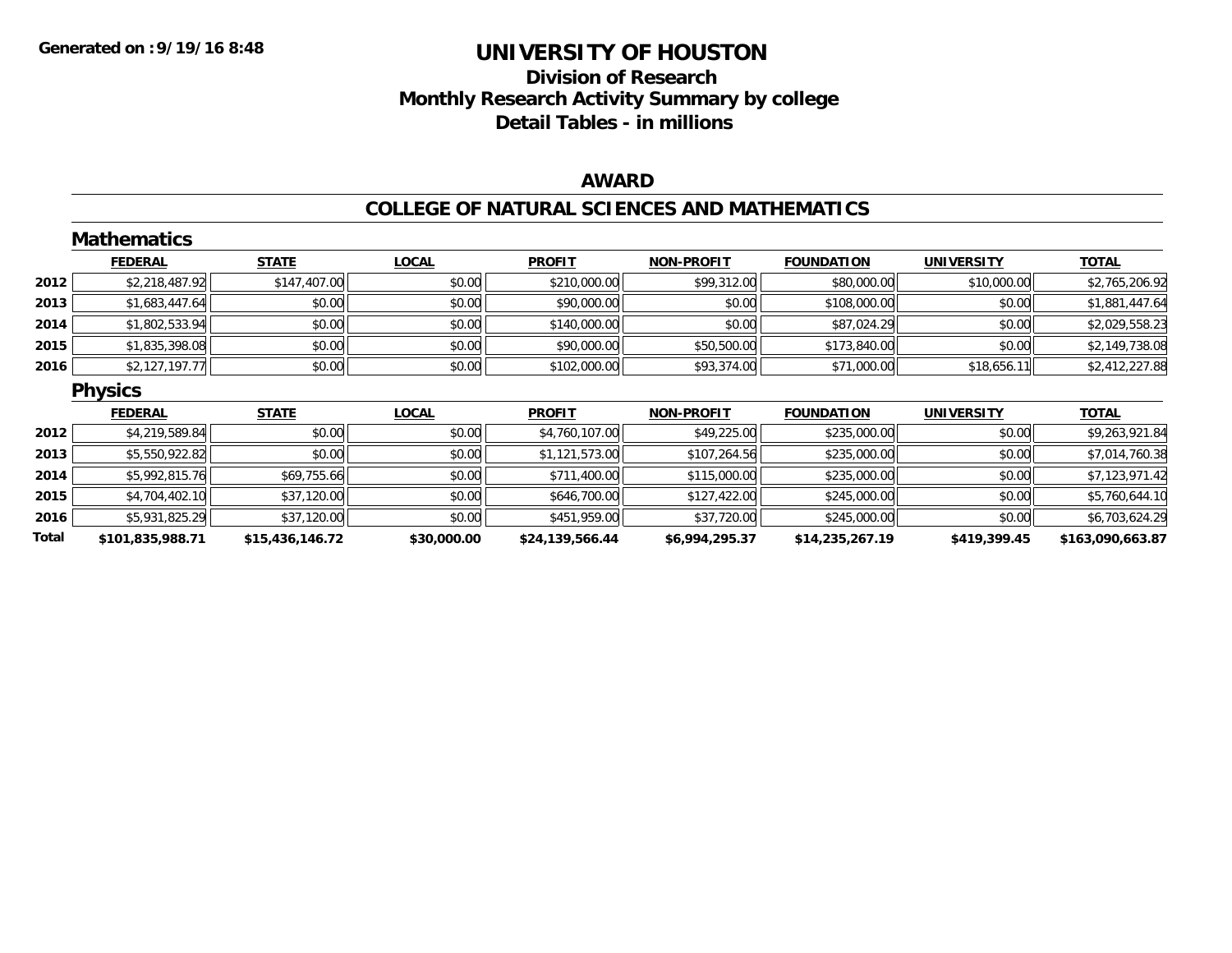# **Division of Research Monthly Research Activity Summary by college Detail Tables - in millions**

### **AWARD**

#### **COLLEGE OF OPTOMETRY**

### **Optometry Vision Sciences**

|       | <b>FEDERAL</b>  | <b>STATE</b>   | <b>LOCAL</b> | <b>PROFIT</b>  | <b>NON-PROFIT</b> | <b>FOUNDATION</b> | <b>UNIVERSITY</b> | <u>TOTAL</u>    |
|-------|-----------------|----------------|--------------|----------------|-------------------|-------------------|-------------------|-----------------|
| 2012  | \$5,504,000.94  | \$0.00         | \$0.00       | \$668,252.54   | \$0.00            | \$40,000.00       | \$402,970.00      | \$6,615,223.48  |
| 2013  | \$3,383,174.60  | \$0.00         | \$0.00       | \$1,931,840.90 | \$6,300.00        | \$0.00            | \$710,650.00      | \$6,031,965.50  |
| 2014  | \$5,969,824.74  | \$25,000.00    | \$0.00       | \$776,804.59   | \$0.00            | \$0.00            | \$558,020.00      | \$7,329,649.33  |
| 2015  | \$6,768,718.65  | \$0.00         | \$0.00       | \$121,505.00   | \$2,500.00        | \$0.00            | \$452,398.85      | \$7,345,122.50  |
| 2016  | \$4,152,495.48  | \$2,015,060.00 | \$0.00       | \$127,247.19   | \$0.00            | \$12,500.00       | \$105,796.00      | \$6,413,098.67  |
| Total | \$25,778,214.41 | \$2,040,060.00 | \$0.00       | \$3,625,650.22 | \$8,800.00        | \$52,500.00       | \$2,229,834.85    | \$33,735,059.48 |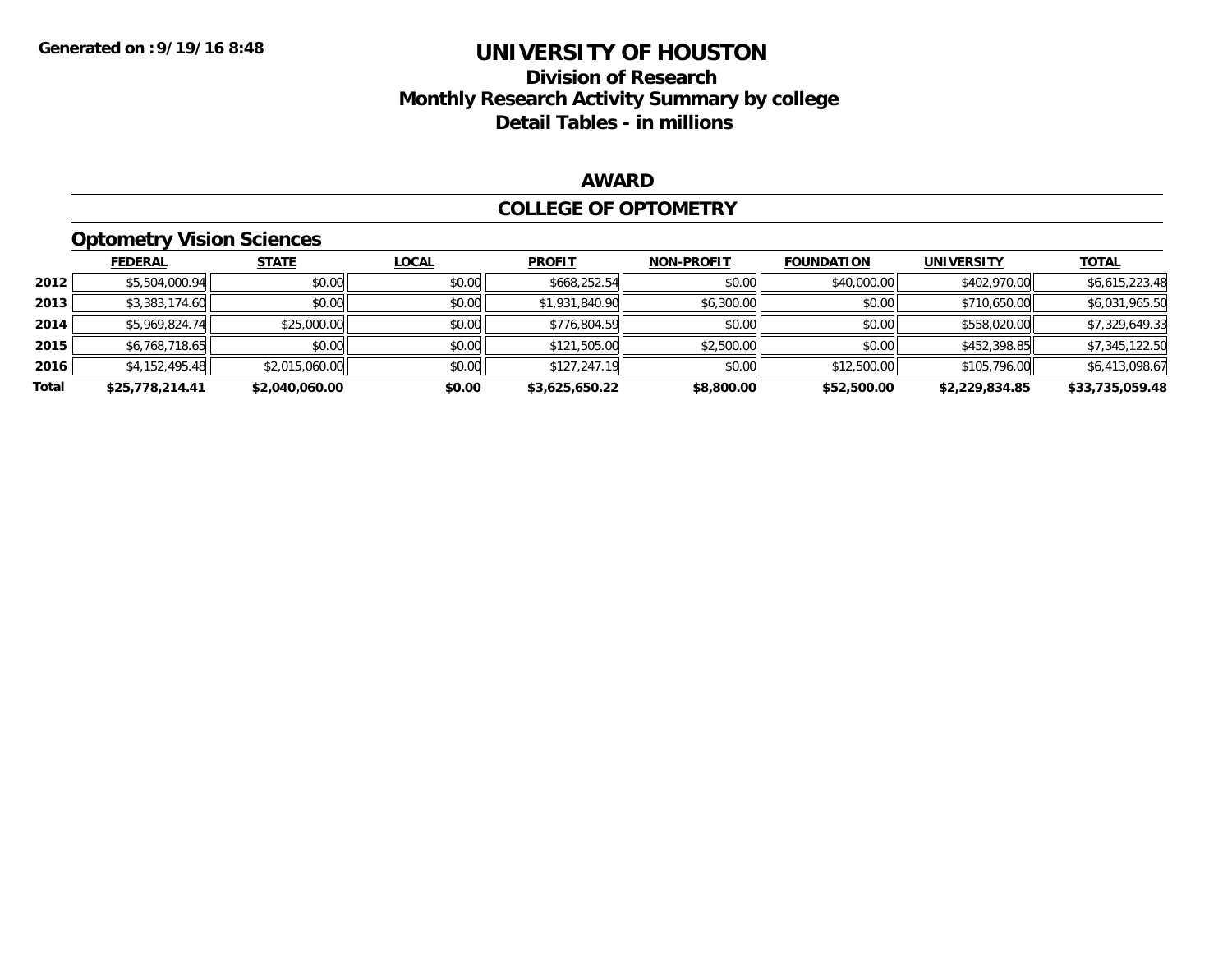# **Division of ResearchMonthly Research Activity Summary by college Detail Tables - in millions**

### **AWARD**

### **COLLEGE OF PHARMACY**

# **Center for Experimental Therapeutics and Pharmacoi**

|      | <b>FEDERAL</b> | <b>STATE</b> | <b>LOCAL</b> | <b>PROFIT</b> | <b>NON-PROFIT</b> | <b>FOUNDATION</b> | <b>UNIVERSITY</b> | <b>TOTAL</b> |
|------|----------------|--------------|--------------|---------------|-------------------|-------------------|-------------------|--------------|
| 2012 | \$0.00         | \$0.00       | \$0.00       | \$0.00        | \$0.00            | \$0.00            | \$0.00            | \$0.00       |
| 2013 | \$0.00         | \$0.00       | \$0.00       | \$0.00        | \$0.00            | \$0.00            | \$0.00            | \$0.00       |
| 2014 | \$0.00         | \$0.00       | \$0.00       | \$0.00        | \$0.00            | \$0.00            | \$0.00            | \$0.00       |
| 2015 | \$0.00         | \$0.00       | \$0.00       | \$0.00        | \$0.00            | \$0.00            | \$0.00            | \$0.00       |
| 2016 | \$0.00         | \$0.00       | \$0.00       | \$0.00        | \$0.00            | \$0.00            | \$0.00            | \$0.00       |

### **Clinical Pharmacy & Administration**

|      | <b>FEDERAL</b> | <b>STATE</b> | <b>LOCAL</b> | <b>PROFIT</b> | <b>NON-PROFIT</b> | <b>FOUNDATION</b> | <b>UNIVERSITY</b> | <b>TOTAL</b>   |
|------|----------------|--------------|--------------|---------------|-------------------|-------------------|-------------------|----------------|
| 2012 | \$312,300.30   | \$9,618.62   | \$0.00       | \$352,770.00  | \$17,081.95       | \$0.00            | \$0.00            | \$691,770.87   |
| 2013 | \$0.00         | \$0.00       | \$0.00       | \$807,415.46  | \$30,000.00       | \$0.00            | \$0.00            | \$837,415.46   |
| 2014 | \$394,257.60   | \$158,117.60 | \$0.00       | \$733,762.50  | \$545,894,00      | \$0.00            | \$0.00            | \$1,832,031.70 |
| 2015 | \$224,400.00   | \$347,343.80 | \$0.00       | \$272,865.00  | \$34,710.00       | \$0.00            | \$4,378.00        | \$883,696.80   |
| 2016 | \$577,473.00   | \$225,000.00 | \$0.00       | \$238,090.08  | \$40,000.00       | \$0.00            | \$0.00            | \$1,080,563.08 |

### **Dean, Pharmacy**

|      | <b>FEDERAL</b> | <b>STATE</b> | <b>LOCAL</b> | <b>PROFIT</b> | <b>NON-PROFIT</b> | <b>FOUNDATION</b> | <b>UNIVERSITY</b> | <b>TOTAL</b> |
|------|----------------|--------------|--------------|---------------|-------------------|-------------------|-------------------|--------------|
| 2012 | \$0.00         | \$0.00       | \$0.00       | \$0.00        | \$0.00            | \$0.00            | \$0.00            | \$0.00       |
| 2013 | \$0.00         | \$0.00       | \$0.00       | \$0.00        | \$0.00            | \$0.00            | \$0.00            | \$0.00       |
| 2014 | \$0.00         | \$0.00       | \$0.00       | \$0.00        | \$0.00            | \$0.00            | \$0.00            | \$0.00       |
| 2015 | \$0.00         | \$0.00       | \$0.00       | \$0.00        | \$0.00            | \$0.00            | \$0.00            | \$0.00       |
| 2016 | \$0.00         | \$0.00       | \$0.00       | \$0.00        | \$0.00            | \$0.00            | \$0.00            | \$0.00       |

### **Pharm Health Outcomes & Policy**

|      | <b>FEDERAL</b> | <b>STATE</b> | <u>LOCAL</u> | <b>PROFIT</b> | <b>NON-PROFIT</b> | <b>FOUNDATION</b> | <b>UNIVERSITY</b> | <b>TOTAL</b> |
|------|----------------|--------------|--------------|---------------|-------------------|-------------------|-------------------|--------------|
| 2012 | \$0.00         | \$8,000.00   | \$0.00       | \$10,000.00   | \$0.00            | \$0.00            | \$0.00            | \$18,000.00  |
| 2013 | \$442,430.00   | \$0.00       | \$0.00       | \$0.00        | \$0.00            | \$2,500.00        | \$0.00            | \$444,930.00 |
| 2014 | \$215,069.00   | \$3,886.40   | \$0.00       | \$23,811.50   | \$0.00            | \$0.00            | \$0.00            | \$242,766.90 |
| 2015 | \$215,069.00   | \$15,927.20  | \$0.00       | \$193,667.00  | \$110,000.00      | \$0.00            | \$0.00            | \$534,663.20 |
| 2016 | \$0.00         | \$0.00       | \$0.00       | \$28,290.13   | \$5,000.00        | \$0.00            | \$0.00            | \$33,290.13  |

### **Pharmacological and Pharmaceutical Sciences**

|      | <b>FEDERAL</b>                                      | <b>STATE</b><br>. | LOCAL  | <b>PROFIT</b>     | -PROFIT<br><b>NIONI</b> | <b>FOUNDATION</b> | UNIVERSITY | <b>TOTAL</b> |
|------|-----------------------------------------------------|-------------------|--------|-------------------|-------------------------|-------------------|------------|--------------|
| 2012 | $\overline{\phantom{a}}$<br>$*2.836$<br>, , , , , , | 0000<br>DU.UU     | \$0.00 | nnn nn<br>.uuu.uu | .<br>00000<br>JUU.UU    | \$88,961.00       | \$0.00     | 2777<br>.    |
| 2013 | 2.204<br>U.4                                        | 0000<br>DU.UU     | \$0.00 | .684.00           | ZU.UUU.UU               | \$0.00            | \$0.00     |              |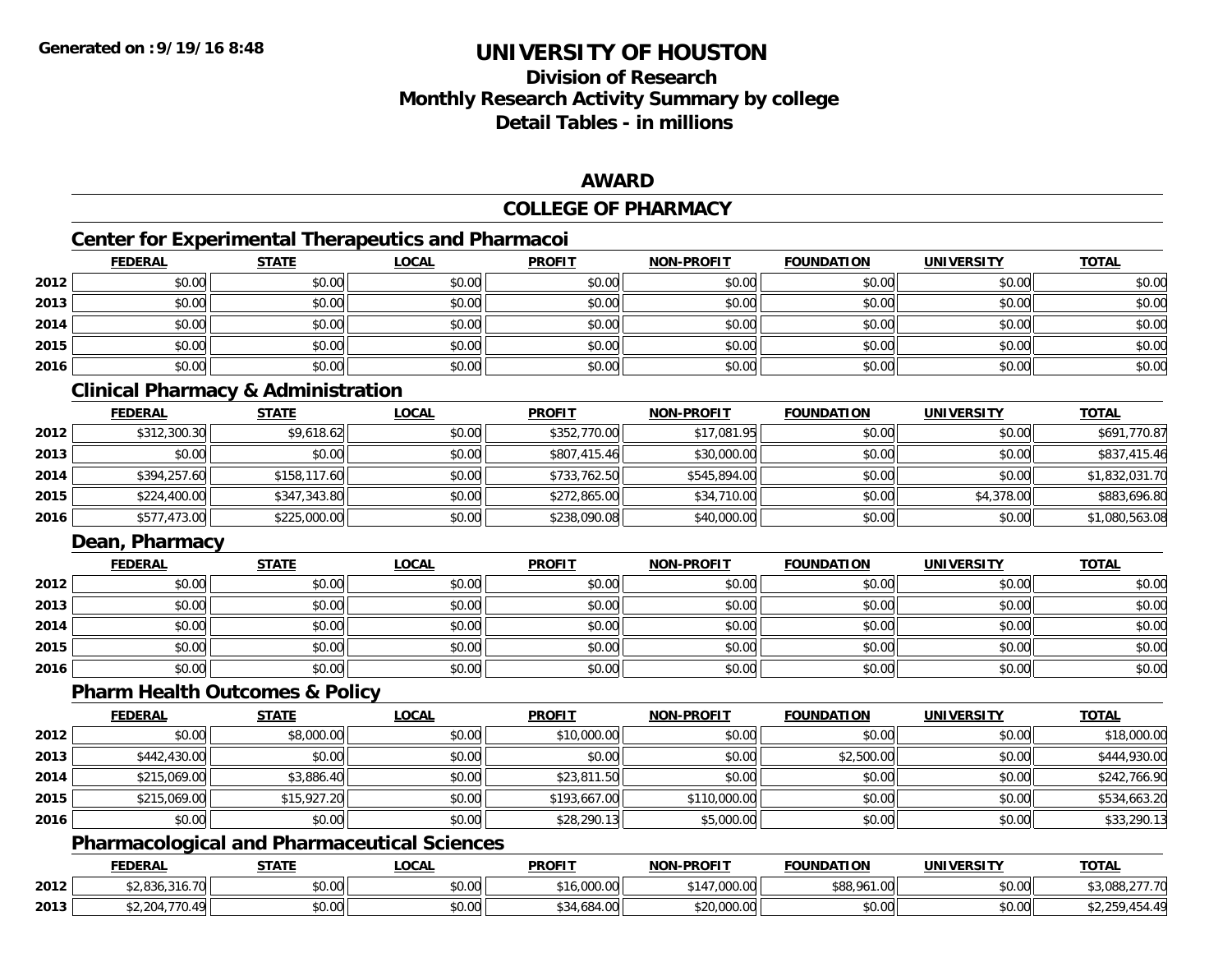### **Division of Research Monthly Research Activity Summary by college Detail Tables - in millions**

### **AWARD**

#### **COLLEGE OF PHARMACY**

# **Pharmacological and Pharmaceutical Sciences**

|       | <u>FEDERAL</u>  | <u>STATE</u>   | <u>LOCAL</u> | <b>PROFIT</b>  | <b>NON-PROFIT</b> | <b>FOUNDATION</b> | <b>UNIVERSITY</b> | <b>TOTAL</b>    |
|-------|-----------------|----------------|--------------|----------------|-------------------|-------------------|-------------------|-----------------|
| 2014  | \$2,012,847,00  | \$0.00         | \$0.00       | \$70,174.00    | \$70,000.00       | \$134,417.00      | \$0.00            | \$2,287,438.00  |
| 2015  | \$5,581,780.33  | \$735,629.13   | \$0.00       | \$8,700.00     | \$140,000.00      | \$0.00            | \$0.00            | \$6,466,109.46  |
| 2016  | \$3,816,588.00  | \$45,072.00    | \$0.00       | \$0.00         | \$70,000.00       | \$150,000.00      | \$0.00            | \$4,081,660.00  |
| Total | \$18,833,301.42 | \$1,548,594.75 | \$0.00       | \$2,790,229.67 | \$1,229,685.95    | \$375,878.00      | \$4,378.00        | \$24,782,067.79 |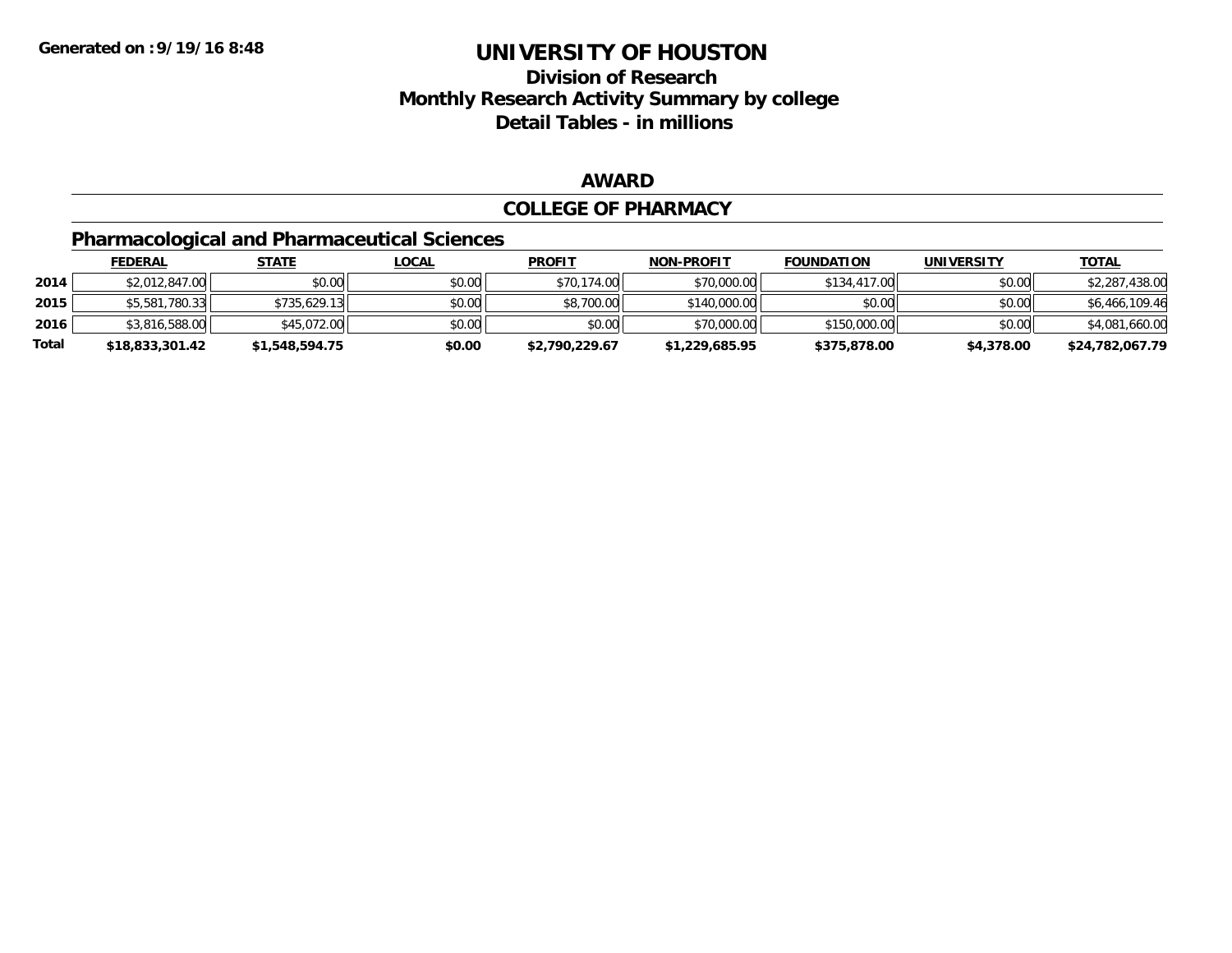# **Division of ResearchMonthly Research Activity Summary by college Detail Tables - in millions**

### **AWARD**

|      |                                                   |              |              | <b>COLLEGE OF TECHNOLOGY</b> |                   |                   |                   |                |
|------|---------------------------------------------------|--------------|--------------|------------------------------|-------------------|-------------------|-------------------|----------------|
|      | Center for Information Security, Research and Edu |              |              |                              |                   |                   |                   |                |
|      | <b>FEDERAL</b>                                    | <b>STATE</b> | <b>LOCAL</b> | <b>PROFIT</b>                | <b>NON-PROFIT</b> | <b>FOUNDATION</b> | <b>UNIVERSITY</b> | <b>TOTAL</b>   |
| 2014 | \$0.00                                            | \$0.00       | \$0.00       | \$0.00                       | \$0.00            | \$0.00            | \$0.00            | \$0.00         |
|      | <b>Center for Technology Literacy</b>             |              |              |                              |                   |                   |                   |                |
|      | <b>FEDERAL</b>                                    | <b>STATE</b> | <b>LOCAL</b> | <b>PROFIT</b>                | <b>NON-PROFIT</b> | <b>FOUNDATION</b> | <b>UNIVERSITY</b> | <b>TOTAL</b>   |
| 2012 | \$111,690.00                                      | \$0.00       | \$0.00       | \$0.00                       | \$0.00            | \$0.00            | \$0.00            | \$111,690.00   |
| 2013 | \$203,427.00                                      | \$0.00       | \$0.00       | \$0.00                       | \$0.00            | \$0.00            | \$0.00            | \$203,427.00   |
| 2014 | \$368,974.20                                      | \$0.00       | \$0.00       | \$218,376.17                 | \$0.00            | \$0.00            | \$0.00            | \$587,350.37   |
| 2015 | \$321,784.80                                      | \$0.00       | \$0.00       | \$113,757.17                 | \$0.00            | \$0.00            | \$0.00            | \$435,541.97   |
| 2016 | \$126,391.60                                      | \$0.00       | \$0.00       | \$0.00                       | \$0.00            | \$0.00            | \$0.00            | \$126,391.60   |
|      | <b>Construction Management</b>                    |              |              |                              |                   |                   |                   |                |
|      | <b>FEDERAL</b>                                    | <b>STATE</b> | <b>LOCAL</b> | <b>PROFIT</b>                | <b>NON-PROFIT</b> | <b>FOUNDATION</b> | <b>UNIVERSITY</b> | <b>TOTAL</b>   |
| 2012 | \$0.00                                            | \$21,144.00  | \$0.00       | \$0.00                       | \$0.00            | \$44,810.00       | \$0.00            | \$65,954.00    |
| 2013 | \$0.00                                            | \$74,568.00  | \$0.00       | \$0.00                       | \$0.00            | \$0.00            | \$0.00            | \$74,568.00    |
| 2014 | \$0.00                                            | \$74,922.00  | \$0.00       | \$0.00                       | \$0.00            | \$0.00            | \$0.00            | \$74,922.00    |
| 2016 | \$0.00                                            | \$148,282.00 | \$0.00       | \$0.00                       | \$0.00            | \$0.00            | \$0.00            | \$148,282.00   |
|      | Dean, Technology                                  |              |              |                              |                   |                   |                   |                |
|      | <b>FEDERAL</b>                                    | <b>STATE</b> | <b>LOCAL</b> | <b>PROFIT</b>                | <b>NON-PROFIT</b> | <b>FOUNDATION</b> | <b>UNIVERSITY</b> | <b>TOTAL</b>   |
| 2012 | \$342,089.00                                      | \$0.00       | \$0.00       | \$0.00                       | \$0.00            | \$0.00            | \$0.00            | \$342,089.00   |
| 2013 | \$0.00                                            | \$0.00       | \$0.00       | \$0.00                       | \$0.00            | \$0.00            | \$0.00            | \$0.00         |
| 2014 | \$13,011.15                                       | \$0.00       | \$0.00       | \$0.00                       | \$0.00            | \$0.00            | \$0.00            | \$13,011.15    |
|      | <b>Engineering Technology</b>                     |              |              |                              |                   |                   |                   |                |
|      | <b>FEDERAL</b>                                    | <b>STATE</b> | <b>LOCAL</b> | <b>PROFIT</b>                | <b>NON-PROFIT</b> | <b>FOUNDATION</b> | <b>UNIVERSITY</b> | <b>TOTAL</b>   |
| 2012 | \$257,393.31                                      | \$0.00       | \$0.00       | \$0.00                       | \$48,974.00       | \$18,400.00       | \$0.00            | \$324,767.31   |
| 2013 | \$488,884.42                                      | \$0.00       | \$0.00       | \$153,760.00                 | \$0.00            | \$0.00            | \$0.00            | \$642,644.42   |
| 2014 | \$1,159,284.23                                    | \$67,500.00  | \$0.00       | \$125,000.00                 | \$20,000.00       | \$0.00            | \$0.00            | \$1,371,784.23 |
| 2015 | \$1,699,548.00                                    | \$0.00       | \$0.00       | \$0.00                       | \$0.00            | \$0.00            | \$0.00            | \$1,699,548.00 |
| 2016 | \$808,003.78                                      | \$0.00       | \$0.00       | \$0.00                       | \$15,581.48       | \$0.00            | \$0.00            | \$823,585.26   |
|      | <b>Human Development and Consumer Science</b>     |              |              |                              |                   |                   |                   |                |
|      | <b>FEDERAL</b>                                    | <b>STATE</b> | <b>LOCAL</b> | <b>PROFIT</b>                | <b>NON-PROFIT</b> | <b>FOUNDATION</b> | <b>UNIVERSITY</b> | <b>TOTAL</b>   |
| 2013 | \$5,000.00                                        | \$0.00       | \$0.00       | \$0.00                       | \$0.00            | \$0.00            | \$0.00            | \$5,000.00     |
| 2014 | \$133,456.80                                      | \$0.00       | \$0.00       | \$0.00                       | \$0.00            | \$153,000.00      | \$0.00            | \$286,456.80   |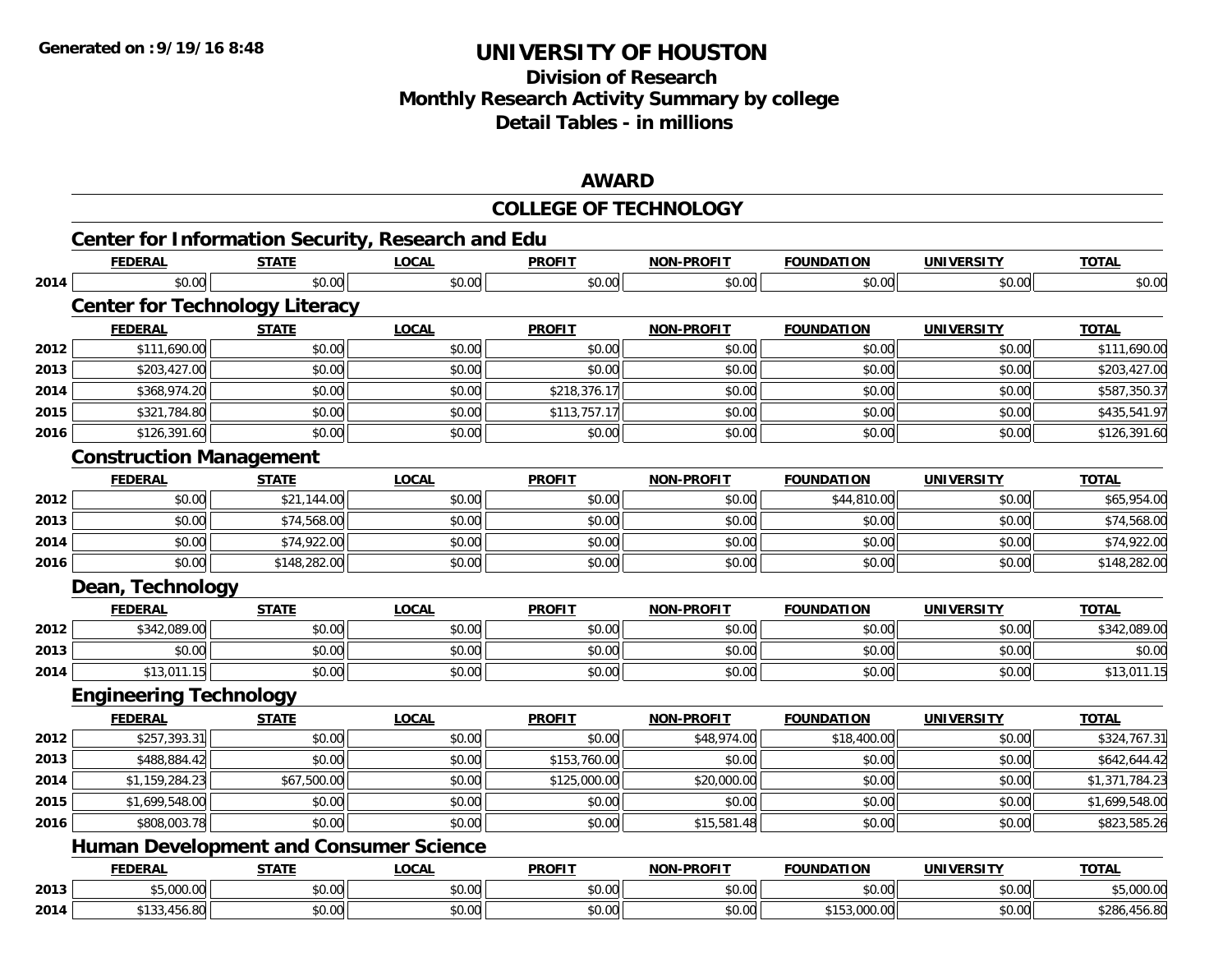# **Division of ResearchMonthly Research Activity Summary by college Detail Tables - in millions**

### **AWARD**

#### **COLLEGE OF TECHNOLOGY**

### **Human Development and Consumer Science**

|      | <b>FEDERAL</b>            | <b>CTATE</b><br><u> SIAI</u> | .OCAI          | <b>PROFIT</b> | <b>NON-PROFIT</b> | FOUNDATION         | UNIVERSITY | TOTAL        |
|------|---------------------------|------------------------------|----------------|---------------|-------------------|--------------------|------------|--------------|
| 2015 | \$285.<br>$\sim$<br>40.ZC | 0.001<br>vv.vv               | 0000<br>vu.vu  | \$0.00        | \$0.00            | 0000<br>u.uu<br>טע | \$0.00     |              |
| 2016 | \$160,325.60              | $\sim$<br>JU.UU              | ሶስ ሰሰ<br>PO.OO | \$0.00        | \$0.00            | \$0.00             | \$0.00     | D 10U.325.0U |

<u> 1980 - Johann Barbara, martxa alemaniar amerikan basar da a</u>

### **Information & Logistics Technology**

|      | <b>FEDERAL</b> | <b>STATE</b> | <u>LOCAL</u> | <b>PROFIT</b> | <b>NON-PROFIT</b> | <b>FOUNDATION</b> | <b>UNIVERSITY</b> | <b>TOTAL</b> |
|------|----------------|--------------|--------------|---------------|-------------------|-------------------|-------------------|--------------|
| 2012 | \$5,000.00     | \$0.00       | \$0.00       | \$0.00        | \$0.00            | \$0.00            | \$0.00            | \$5,000.00   |
| 2013 | \$0.00         | \$62,500.00  | \$0.00       | \$0.00        | \$0.00            | \$0.00            | \$0.00            | \$62,500.00  |
| 2014 | \$87,500.00    | \$0.00       | \$0.00       | \$0.00        | \$0.00            | \$0.00            | \$0.00            | \$87,500.00  |
| 2015 | \$286,819.00   | \$0.00       | \$0.00       | \$5,000.00    | \$0.00            | \$0.00            | \$0.00            | \$291,819.00 |
| 2016 | \$568,846.22   | \$0.00       | \$8,127.00   | \$52,589.00   | \$0.00            | \$0.00            | \$0.00            | \$629,562.22 |

### **Texas Manufacturing Assistance Center**

|       | <b>FEDERAL</b> | <u>STATE</u> | <b>LOCAL</b> | <b>PROFIT</b> | <b>NON-PROFIT</b> | <b>FOUNDATION</b> | <b>UNIVERSITY</b> | <b>TOTAL</b>   |
|-------|----------------|--------------|--------------|---------------|-------------------|-------------------|-------------------|----------------|
| 2012  | \$0.00         | \$0.00       | \$0.00       | \$0.00        | \$0.00            | \$0.00            | \$0.00            | \$0.00         |
| 2013  | \$0.00         | \$0.00       | \$0.00       | \$0.00        | \$0.00            | \$0.00            | \$0.00            | \$0.00         |
| 2014  | \$0.00         | \$0.00       | \$0.00       | \$0.00        | \$0.00            | \$0.00            | \$0.00            | \$0.00         |
| 2015  | \$0.00         | \$0.00       | \$0.00       | \$0.00        | \$0.00            | \$0.00            | \$0.00            | \$0.00         |
| Total | \$7,432,875.40 | \$448,916.00 | \$8,127.00   | \$668,482.34  | \$84,555.48       | \$222,690.00      | \$0.00            | \$8,865,646.21 |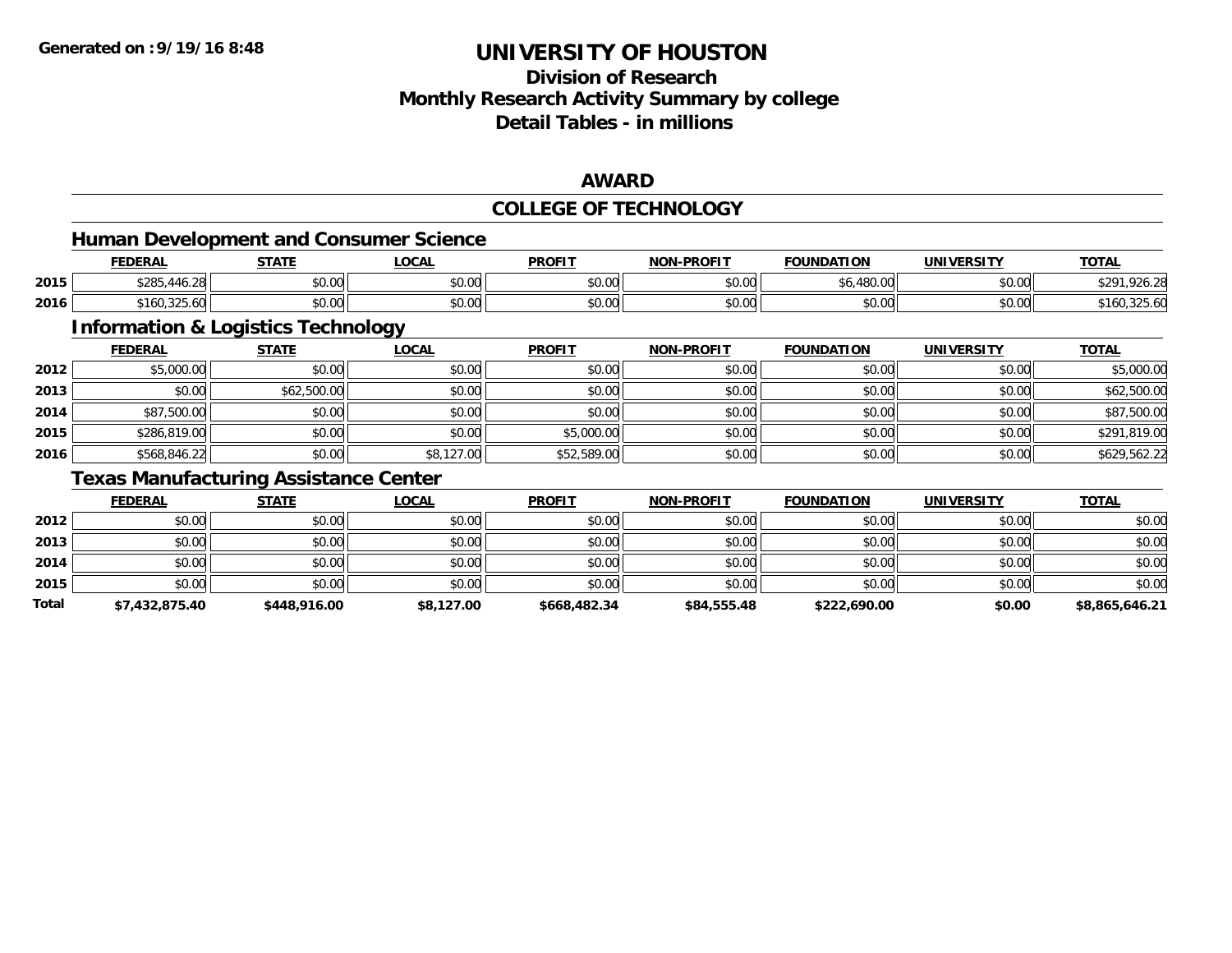# **Division of ResearchMonthly Research Activity Summary by college Detail Tables - in millions**

### **AWARD**

#### **COLLEGE OF THE ARTS**

|       | <b>Blaffer Gallery</b>                            |              |              |               |                   |                   |                   |                |
|-------|---------------------------------------------------|--------------|--------------|---------------|-------------------|-------------------|-------------------|----------------|
|       | <b>FEDERAL</b>                                    | <b>STATE</b> | <b>LOCAL</b> | <b>PROFIT</b> | <b>NON-PROFIT</b> | <b>FOUNDATION</b> | <b>UNIVERSITY</b> | <b>TOTAL</b>   |
| 2012  | \$20,000.00                                       | \$5,132.00   | \$0.00       | \$0.00        | \$50,800.00       | \$0.00            | \$0.00            | \$75,932.00    |
| 2013  | \$51,500.00                                       | \$5,132.00   | \$0.00       | \$0.00        | \$38,500.00       | \$0.00            | \$0.00            | \$95,132.00    |
| 2014  | \$0.00                                            | \$14,000.00  | \$0.00       | \$0.00        | \$76,731.00       | \$0.00            | \$0.00            | \$90,731.00    |
| 2015  | \$25,000.00                                       | \$18,000.00  | \$0.00       | \$0.00        | \$0.00            | \$50,000.00       | \$0.00            | \$93,000.00    |
| 2016  | \$0.00                                            | \$2,125.00   | \$0.00       | \$0.00        | \$47,997.00       | \$0.00            | \$0.00            | \$50,122.00    |
|       | <b>Cynthia Woods Mitchell Center for the Arts</b> |              |              |               |                   |                   |                   |                |
|       | <b>FEDERAL</b>                                    | <b>STATE</b> | <b>LOCAL</b> | <b>PROFIT</b> | <b>NON-PROFIT</b> | <b>FOUNDATION</b> | <b>UNIVERSITY</b> | <b>TOTAL</b>   |
| 2013  | \$0.00                                            | \$6,000.00   | \$0.00       | \$0.00        | \$10,000.00       | \$0.00            | \$0.00            | \$16,000.00    |
| 2014  | \$0.00                                            | \$12,500.00  | \$0.00       | \$245,000.00  | \$6,504.19        | \$16,400.00       | \$0.00            | \$280,404.19   |
| 2015  | \$0.00                                            | \$8,000.00   | \$0.00       | \$0.00        | \$10,000.00       | \$10,000.00       | \$0.00            | \$28,000.00    |
| 2016  | \$35,000.00                                       | \$2,975.00   | \$0.00       | \$22,000.00   | \$0.00            | \$0.00            | \$0.00            | \$59,975.00    |
|       | <b>School of Music</b>                            |              |              |               |                   |                   |                   |                |
|       | <b>FEDERAL</b>                                    | <b>STATE</b> | <b>LOCAL</b> | <b>PROFIT</b> | <b>NON-PROFIT</b> | <b>FOUNDATION</b> | <b>UNIVERSITY</b> | <b>TOTAL</b>   |
| 2012  | \$0.00                                            | \$3,347.00   | \$0.00       | \$0.00        | \$0.00            | \$0.00            | \$0.00            | \$3,347.00     |
| 2013  | \$0.00                                            | \$3,347.00   | \$0.00       | \$0.00        | \$0.00            | \$0.00            | \$0.00            | \$3,347.00     |
| 2014  | \$0.00                                            | \$9,000.00   | \$0.00       | \$0.00        | \$4,955.19        | \$0.00            | \$0.00            | \$13,955.19    |
| 2015  | \$0.00                                            | \$9,000.00   | \$0.00       | \$0.00        | \$0.00            | \$18,000.00       | \$0.00            | \$27,000.00    |
| 2016  | \$0.00                                            | \$402,268.00 | \$0.00       | \$0.00        | \$10,000.00       | \$0.00            | \$0.00            | \$412,268.00   |
|       | Theatre                                           |              |              |               |                   |                   |                   |                |
|       | <b>FEDERAL</b>                                    | <b>STATE</b> | <b>LOCAL</b> | <b>PROFIT</b> | <b>NON-PROFIT</b> | <b>FOUNDATION</b> | <b>UNIVERSITY</b> | <b>TOTAL</b>   |
| 2012  | \$0.00                                            | \$0.00       | \$0.00       | \$0.00        | \$86,520.00       | \$0.00            | \$0.00            | \$86,520.00    |
| 2014  | \$0.00                                            | \$0.00       | \$0.00       | \$0.00        | \$137,500.00      | \$0.00            | \$0.00            | \$137,500.00   |
| 2015  | \$0.00                                            | \$0.00       | \$0.00       | \$0.00        | \$47,500.00       | \$0.00            | \$0.00            | \$47,500.00    |
| 2016  | \$0.00                                            | \$0.00       | \$0.00       | \$0.00        | \$47,500.00       | \$0.00            | \$0.00            | \$47,500.00    |
| Total | \$131.500.00                                      | \$500.826.00 | \$0.00       | \$267.000.00  | \$574.507.38      | \$94.400.00       | \$0.00            | \$1.568.233.38 |

**\$131,500.00 \$500,826.00 \$0.00 \$267,000.00 \$574,507.38 \$94,400.00 \$0.00 \$1,568,233.38**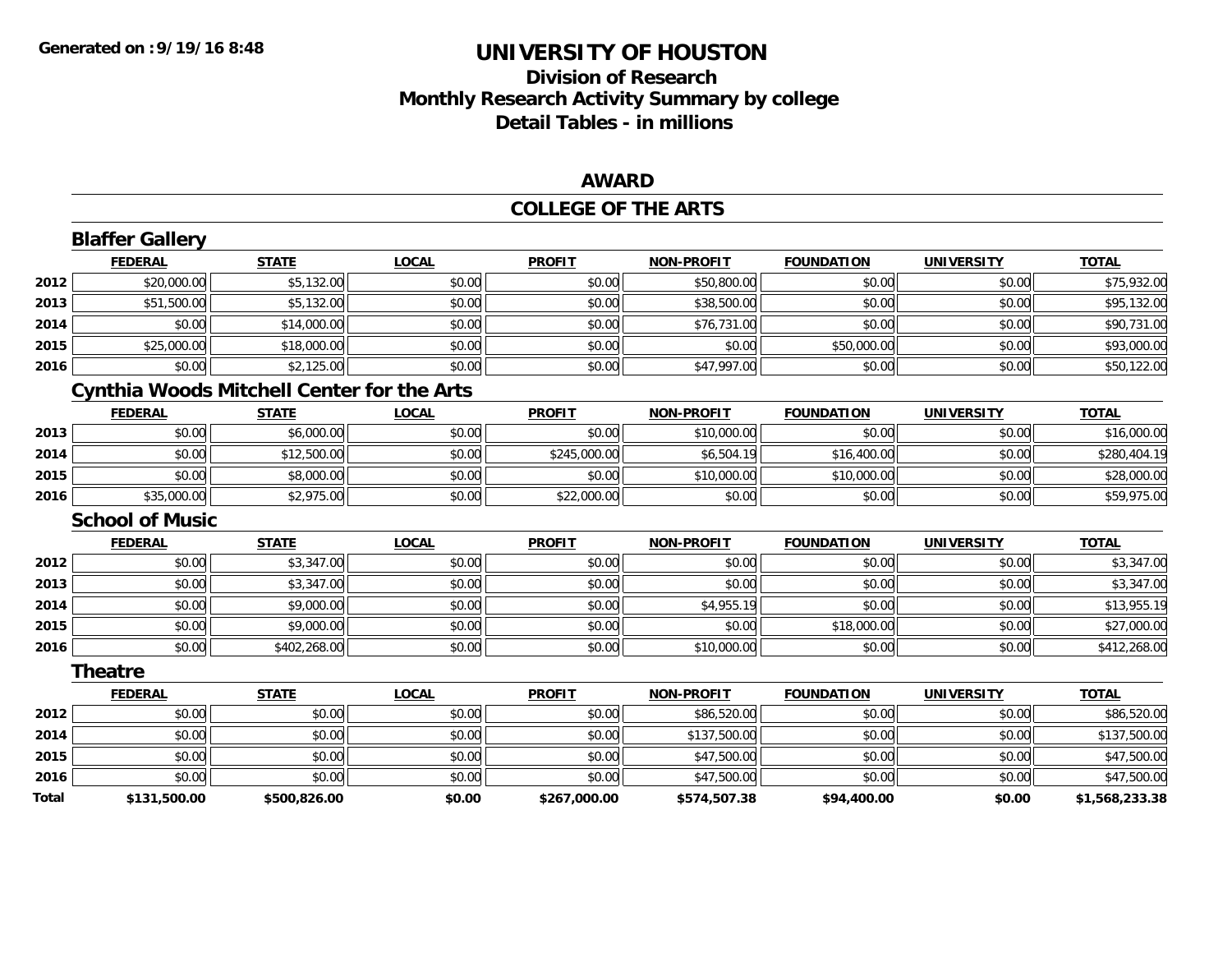**2015**

# **UNIVERSITY OF HOUSTON**

# **Division of ResearchMonthly Research Activity Summary by college Detail Tables - in millions**

### **AWARD**

# **CULLEN COLLEGE OF ENGINEERING**

|      | <b>Biomedical Engineering</b>                            |                |              |                |                   |                   |                   |                 |
|------|----------------------------------------------------------|----------------|--------------|----------------|-------------------|-------------------|-------------------|-----------------|
|      | <b>FEDERAL</b>                                           | <b>STATE</b>   | <b>LOCAL</b> | <b>PROFIT</b>  | <b>NON-PROFIT</b> | <b>FOUNDATION</b> | <b>UNIVERSITY</b> | <b>TOTAL</b>    |
| 2012 | \$2,755,537.86                                           | \$0.00         | \$0.00       | \$0.00         | \$0.00            | \$0.00            | \$0.00            | \$2,755,537.86  |
| 2013 | \$1,866,286.00                                           | \$0.00         | \$0.00       | \$0.00         | \$2,000.00        | \$0.00            | \$0.00            | \$1,868,286.00  |
| 2014 | \$3,355,470.75                                           | \$0.00         | \$0.00       | \$250,000.00   | \$351,875.31      | \$45,833.34       | \$0.00            | \$4,003,179.40  |
| 2015 | \$1,235,361.40                                           | \$0.00         | \$0.00       | \$0.00         | \$50,000.00       | \$20,000.00       | \$0.00            | \$1,305,361.40  |
| 2016 | \$3,618,470.25                                           | \$0.00         | \$0.00       | \$137,000.00   | \$191,000.00      | \$60,212.00       | \$100,400.00      | \$4,107,082.25  |
|      | <b>Center for Innovative Grouting Materials and Tech</b> |                |              |                |                   |                   |                   |                 |
|      | <b>FEDERAL</b>                                           | <b>STATE</b>   | <b>LOCAL</b> | <b>PROFIT</b>  | <b>NON-PROFIT</b> | <b>FOUNDATION</b> | <b>UNIVERSITY</b> | <b>TOTAL</b>    |
| 2012 | \$0.00                                                   | \$0.00         | \$0.00       | \$0.00         | \$0.00            | \$0.00            | \$0.00            | \$0.00          |
| 2013 | \$0.00                                                   | \$0.00         | \$0.00       | \$0.00         | \$0.00            | \$0.00            | \$0.00            | \$0.00          |
| 2014 | \$0.00                                                   | \$0.00         | \$0.00       | \$0.00         | \$0.00            | \$0.00            | \$0.00            | \$0.00          |
|      | <b>Chemical Engineering</b>                              |                |              |                |                   |                   |                   |                 |
|      | <b>FEDERAL</b>                                           | <b>STATE</b>   | <b>LOCAL</b> | <b>PROFIT</b>  | <b>NON-PROFIT</b> | <b>FOUNDATION</b> | <b>UNIVERSITY</b> | <b>TOTAL</b>    |
| 2012 | \$4,077,216.96                                           | \$294,969.00   | \$0.00       | \$1,351,246.57 | \$100,000.00      | \$250,900.00      | \$12,628.00       | \$6,086,960.53  |
| 2013 | \$3,281,559.20                                           | \$215,813.00   | \$0.00       | \$1,510,006.00 | \$425,000.00      | \$220,000.00      | \$39,444.00       | \$5,691,822.20  |
| 2014 | \$3,873,566.58                                           | \$755,245.30   | \$8,871.11   | \$2,768,410.00 | \$0.00            | \$1,099,750.00    | \$30,183.00       | \$8,536,025.99  |
| 2015 | \$6,252,452.72                                           | \$2,870,537.80 | \$0.00       | \$1,464,682.00 | \$0.00            | \$862,929.20      | \$0.00            | \$11,450,601.72 |
| 2016 | \$4,226,273.32                                           | \$442,623.00   | \$0.00       | \$1,480,473.00 | \$580,206.00      | \$279,025.45      | \$0.00            | \$7,008,600.77  |
|      | <b>Civil Engineering</b>                                 |                |              |                |                   |                   |                   |                 |
|      | <b>FEDERAL</b>                                           | <b>STATE</b>   | <b>LOCAL</b> | <b>PROFIT</b>  | <b>NON-PROFIT</b> | <b>FOUNDATION</b> | <b>UNIVERSITY</b> | <b>TOTAL</b>    |
| 2012 | \$4,736,181.71                                           | \$732,680.00   | \$0.00       | \$410,859.40   | \$186,885.00      | \$133,334.00      | \$16,002.00       | \$6,215,942.11  |
| 2013 | \$3,752,780.77                                           | \$367,006.00   | \$0.00       | \$287,535.40   | \$114,953.70      | \$144,118.00      | \$0.00            | \$4,666,393.87  |
| 2014 | \$3,351,499.60                                           | \$555,648.00   | \$0.00       | \$447,425.50   | \$136,679.95      | \$187,538.68      | \$0.00            | \$4,678,791.73  |
| 2015 | \$3,011,447.98                                           | \$375,576.00   | \$0.00       | \$151,190.50   | \$35,972.55       | \$25,000.00       | \$307,469.20      | \$3,906,656.23  |
| 2016 | \$3,191,072.20                                           | \$842,401.00   | \$100,000.00 | \$29,034.90    | \$110,000.00      | \$92,936.42       | \$1,600.00        | \$4,367,044.52  |
|      | Dean, Engineering                                        |                |              |                |                   |                   |                   |                 |
|      | <b>FEDERAL</b>                                           | <b>STATE</b>   | <b>LOCAL</b> | <b>PROFIT</b>  | <b>NON-PROFIT</b> | <b>FOUNDATION</b> | <b>UNIVERSITY</b> | <b>TOTAL</b>    |
| 2012 | \$0.00                                                   | \$0.00         | \$0.00       | \$0.00         | \$0.00            | \$0.00            | \$0.00            | \$0.00          |
| 2013 | \$39,999.10                                              | \$0.00         | \$0.00       | \$0.00         | \$0.00            | \$0.00            | \$0.00            | \$39,999.10     |
| 2014 | \$0.00                                                   | \$0.00         | \$0.00       | \$0.00         | \$0.00            | \$0.00            | \$0.00            | \$0.00          |

5 \$1,009,059.50 \$1,009,059.50 \$0.00 \$0.00 \$0.00 \$0.00 \$0.00 \$0.00 \$0.00 \$0.00 \$0.00 \$1,009,059.50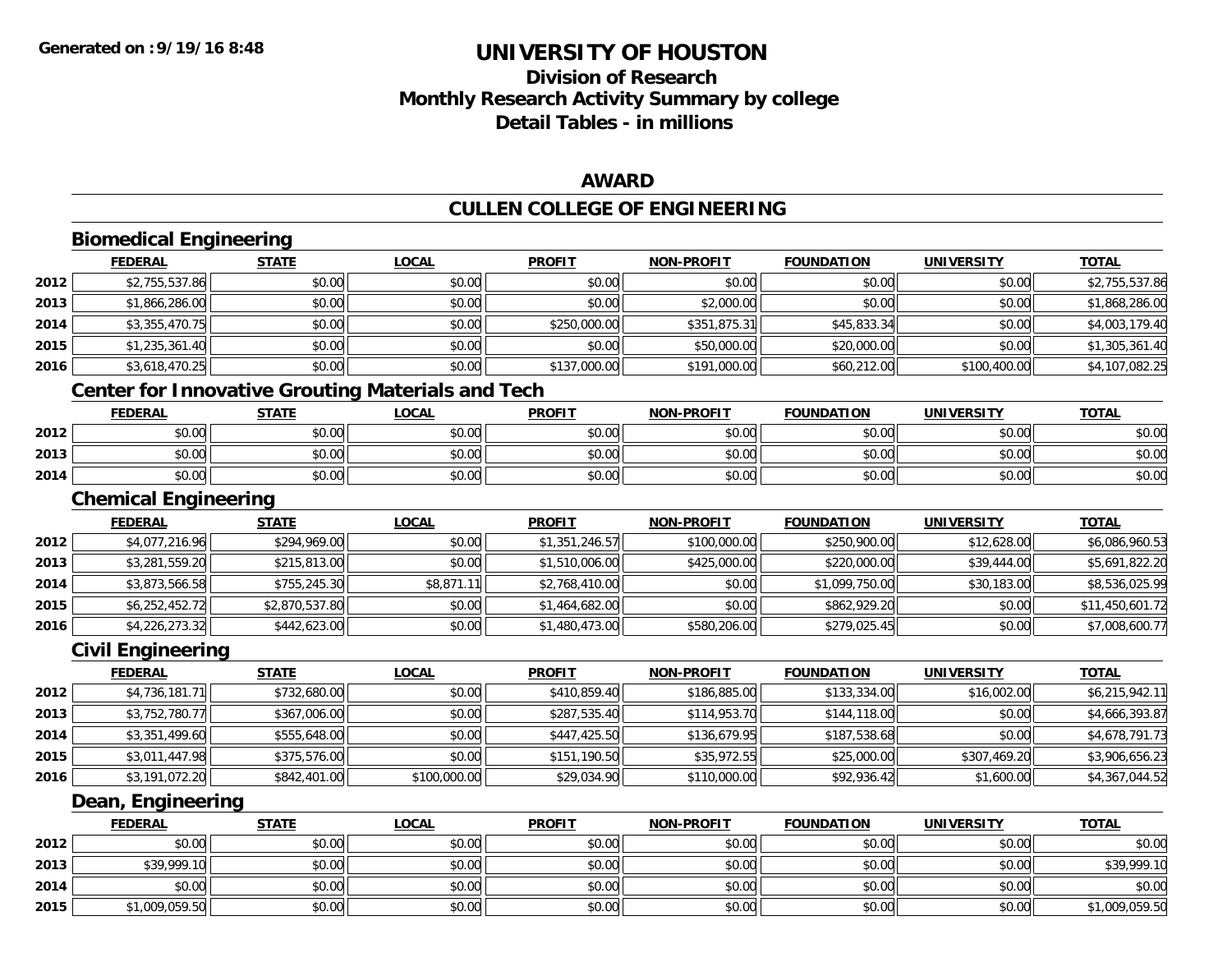### **Division of Research Monthly Research Activity Summary by college Detail Tables - in millions**

#### **AWARD**

# **CULLEN COLLEGE OF ENGINEERING**

|      | Dean, Engineering                                 |                |              |                |                   |                   |                   |                |
|------|---------------------------------------------------|----------------|--------------|----------------|-------------------|-------------------|-------------------|----------------|
|      | <b>FEDERAL</b>                                    | <b>STATE</b>   | <b>LOCAL</b> | <b>PROFIT</b>  | <b>NON-PROFIT</b> | <b>FOUNDATION</b> | <b>UNIVERSITY</b> | <b>TOTAL</b>   |
| 2016 | \$46,000.00                                       | \$0.00         | \$0.00       | \$0.00         | \$0.00            | \$0.00            | \$0.00            | \$46,000.00    |
|      | <b>Electrical &amp; Computer Engineering</b>      |                |              |                |                   |                   |                   |                |
|      | <b>FEDERAL</b>                                    | <b>STATE</b>   | <b>LOCAL</b> | <b>PROFIT</b>  | <b>NON-PROFIT</b> | <b>FOUNDATION</b> | <b>UNIVERSITY</b> | <b>TOTAL</b>   |
| 2012 | \$5,966,470.59                                    | \$44,704.20    | \$0.00       | \$605,157.50   | \$27,500.00       | \$60,000.00       | \$0.00            | \$6,703,832.29 |
| 2013 | \$3,242,040.46                                    | \$35,263.20    | \$0.00       | \$904,798.00   | \$228,367.30      | \$165,582.00      | \$5,000.00        | \$4,581,050.96 |
| 2014 | \$4,052,863.98                                    | \$58,776.70    | \$0.00       | \$883,154.00   | \$203,416.05      | \$247,500.00      | \$0.00            | \$5,445,710.73 |
| 2015 | \$4,888,265.34                                    | \$1,521,284.20 | \$0.00       | \$589,838.66   | \$203,844.45      | \$213,391.00      | \$0.00            | \$7,416,623.65 |
| 2016 | \$4,090,440.48                                    | \$761,892.00   | \$0.00       | \$366,000.00   | \$80,862.00       | \$297,500.00      | \$0.00            | \$5,596,694.48 |
|      | <b>Industrial Engineering</b>                     |                |              |                |                   |                   |                   |                |
|      | <b>FEDERAL</b>                                    | <b>STATE</b>   | <b>LOCAL</b> | <b>PROFIT</b>  | <b>NON-PROFIT</b> | <b>FOUNDATION</b> | <b>UNIVERSITY</b> | <b>TOTAL</b>   |
| 2012 | \$220,000.00                                      | \$0.00         | \$0.00       | \$0.00         | \$0.00            | \$0.00            | \$0.00            | \$220,000.00   |
| 2013 | \$120,000.00                                      | \$57,221.00    | \$0.00       | \$0.00         | \$0.00            | \$40,218.65       | \$0.00            | \$217,439.65   |
| 2014 | \$186,655.00                                      | \$159,104.00   | \$0.00       | \$0.00         | \$0.00            | \$201,275.73      | \$0.00            | \$547,034.73   |
| 2015 | \$40,179.84                                       | \$77,825.60    | \$0.00       | \$22,184.00    | \$0.00            | \$12,000.00       | \$0.00            | \$152,189.44   |
| 2016 | \$220,000.00                                      | \$175,413.83   | \$0.00       | \$25,648.00    | \$48,542.93       | \$0.00            | \$0.00            | \$469,604.76   |
|      | <b>Mechanical Engineering</b>                     |                |              |                |                   |                   |                   |                |
|      | <b>FEDERAL</b>                                    | <b>STATE</b>   | <b>LOCAL</b> | <b>PROFIT</b>  | NON-PROFIT        | <b>FOUNDATION</b> | <b>UNIVERSITY</b> | <b>TOTAL</b>   |
| 2012 | \$4,331,528.40                                    | \$0.00         | \$0.00       | \$177,410.13   | \$0.00            | \$258,945.64      | \$0.00            | \$4,767,884.17 |
| 2013 | \$4,136,589.55                                    | \$122,500.00   | \$0.00       | \$1,099,248.60 | \$22,000.00       | \$305,905.17      | \$0.00            | \$5,686,243.32 |
| 2014 | \$1,594,689.01                                    | \$0.00         | \$0.00       | \$638,654.61   | \$11,600.00       | \$242,299.40      | \$0.00            | \$2,487,243.02 |
| 2015 | \$2,732,817.00                                    | \$37,500.00    | \$0.00       | \$1,228,812.46 | \$96,719.00       | \$626,908.21      | \$0.00            | \$4,722,756.67 |
| 2016 | \$2,110,404.00                                    | \$85,000.00    | \$0.00       | \$651,015.08   | \$155,873.00      | \$319,972.65      | \$0.00            | \$3,322,264.73 |
|      | <b>National Center for Airborne Laser Mapping</b> |                |              |                |                   |                   |                   |                |
|      | <b>FEDERAL</b>                                    | <b>STATE</b>   | <b>LOCAL</b> | <b>PROFIT</b>  | <b>NON-PROFIT</b> | <b>FOUNDATION</b> | <b>UNIVERSITY</b> | <b>TOTAL</b>   |
| 2012 | \$618,915.20                                      | \$0.00         | \$0.00       | \$0.00         | \$0.00            | \$0.00            | \$0.00            | \$618,915.20   |
| 2013 | \$733,512.50                                      | \$0.00         | \$0.00       | \$0.00         | \$0.00            | \$216,177.00      | \$0.00            | \$949,689.50   |
| 2014 | \$1,915,463.30                                    | \$0.00         | \$0.00       | \$0.00         | \$0.00            | \$0.00            | \$0.00            | \$1,915,463.30 |
| 2015 | \$454,926.00                                      | \$0.00         | \$0.00       | \$0.00         | \$300,354.00      | \$0.00            | \$240,691.00      | \$995,971.00   |
| 2016 | \$482,621.40                                      | \$0.00         | \$0.00       | \$0.00         | \$0.00            | \$0.00            | \$0.00            | \$482,621.40   |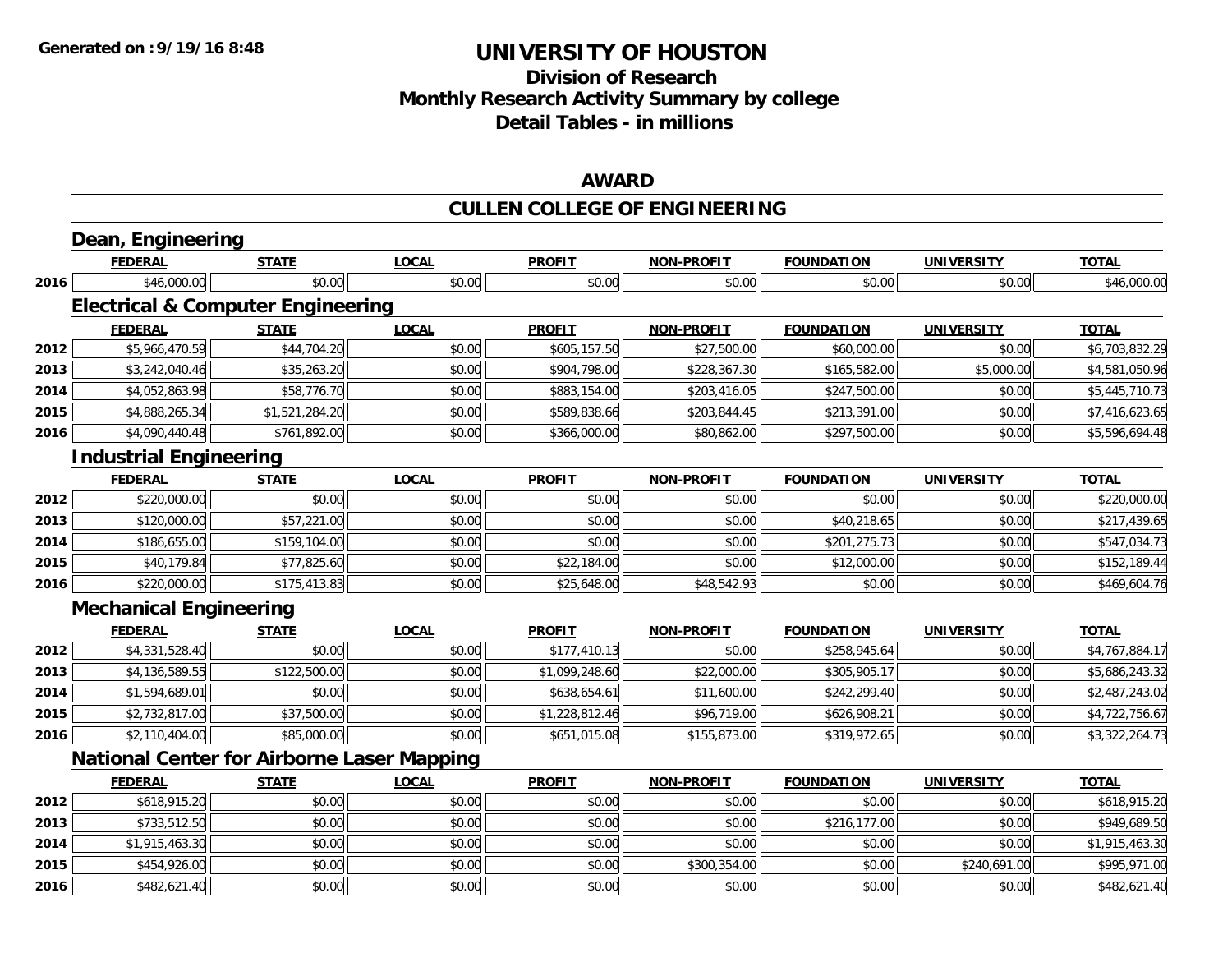# **Division of ResearchMonthly Research Activity Summary by college Detail Tables - in millions**

### **AWARD**

# **CULLEN COLLEGE OF ENGINEERING**

### **Petroleum Engineering**

|      | <b>FEDERAL</b> | <b>STATE</b> | <u>LOCAL</u> | <b>PROFIT</b>  | <b>NON-PROFIT</b> | <b>FOUNDATION</b> | <b>UNIVERSITY</b> | <b>TOTAL</b>   |
|------|----------------|--------------|--------------|----------------|-------------------|-------------------|-------------------|----------------|
| 2012 | \$0.00         | \$0.00       | \$0.00       | \$0.00         | \$0.00            | \$0.00            | \$113,652.00      | \$113,652.00   |
| 2013 | \$72,180.00    | \$0.00       | \$0.00       | \$1,291,205.00 | \$0.00            | \$0.00            | \$195,940.00      | \$1,559,325.00 |
| 2014 | \$27,820.00    | \$375,000.00 | \$0.00       | \$616,963.00   | \$0.00            | \$0.00            | \$0.00            | \$1,019,783.00 |
| 2015 | \$0.00         | \$0.00       | \$0.00       | \$447,980.00   | \$0.00            | \$0.00            | \$0.00            | \$447,980.00   |
| 2016 | \$0.00         | \$0.00       | \$0.00       | \$308,030.00   | \$0.00            | \$0.00            | \$0.00            | \$308,030.00   |

# **Wind Energy Center**

|       | <b>FEDERAL</b>  | STATE           | <b>LOCAL</b> | <b>PROFIT</b>   | <b>NON-PROFIT</b> | <b>FOUNDATION</b> | <b>UNIVERSITY</b> | <b>TOTAL</b>     |
|-------|-----------------|-----------------|--------------|-----------------|-------------------|-------------------|-------------------|------------------|
| 2013  | \$0.00          | \$0.00          | \$0.00       | \$0.00          | \$0.00            | \$0.00            | \$0.00            | \$0.00           |
| 2014  | \$0.00          | \$0.00          | \$0.00       | \$0.00          | \$0.00            | \$0.00            | \$0.00            | \$0.00           |
| Total | \$95,918,617.92 | \$10,963,983.83 | \$108,871.11 | \$20.143.962.31 | \$3,663,651.24    | \$6,629,252.54    | \$1,063,009.20    | \$138,491,348.15 |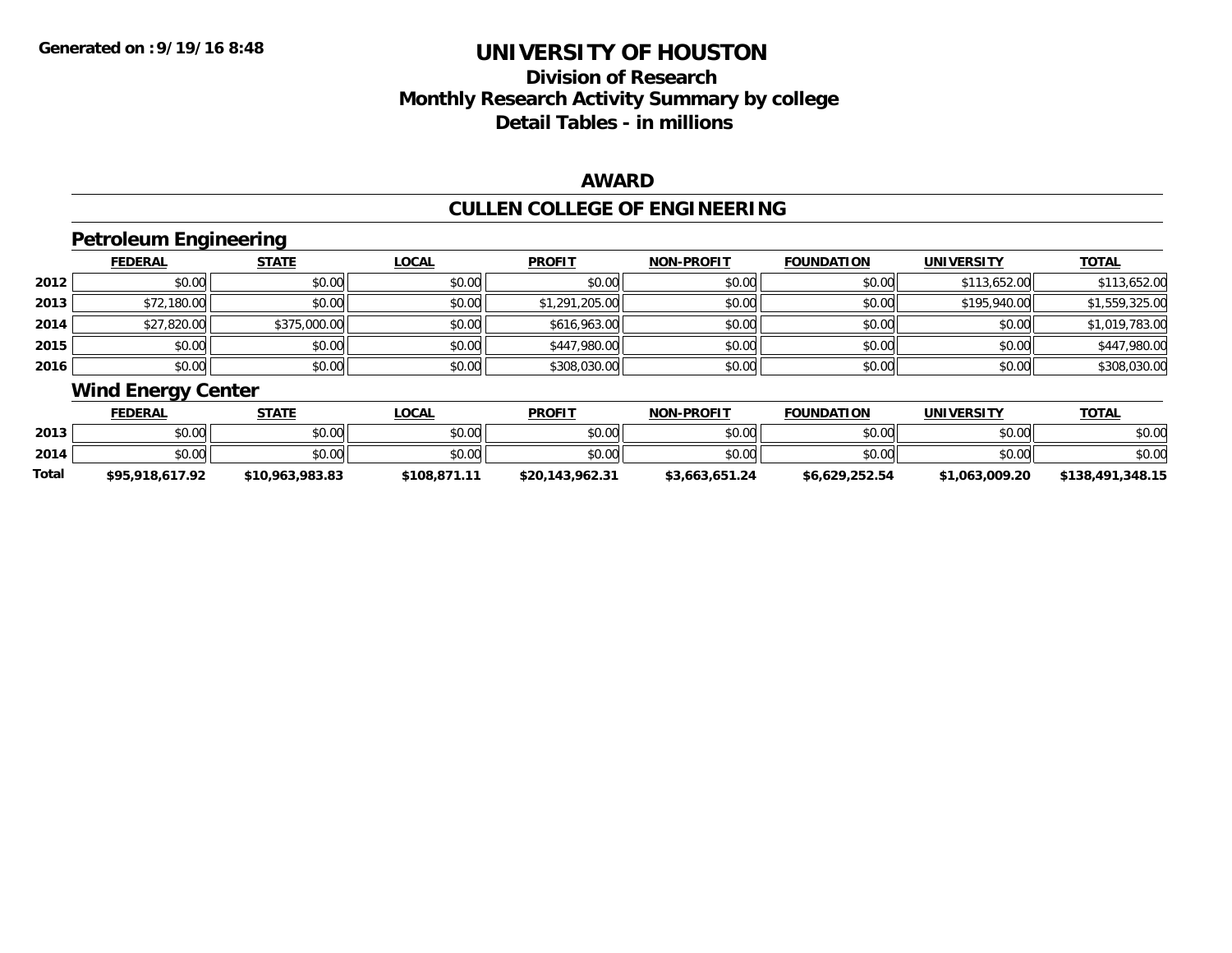# **Division of ResearchMonthly Research Activity Summary by college Detail Tables - in millions**

### **AWARD**

### **DIVISION OF RESEARCH**

<u> 1980 - Johann Barbara, martxa amerikan bashkar (</u>

### **Center for Advanced Computing and Data Systems**

|      | <b>FEDERAL</b> | <b>STATE</b> | <u>LOCAL</u> | <b>PROFIT</b> | <b>NON-PROFIT</b> | <b>FOUNDATION</b> | <b>UNIVERSITY</b> | <b>TOTAL</b> |
|------|----------------|--------------|--------------|---------------|-------------------|-------------------|-------------------|--------------|
| 2012 | \$298,984.65   | \$0.00       | \$0.00       | \$120,000.00  | \$1,000.00        | \$0.00            | \$0.00            | \$419,984.65 |
| 2013 | \$109,700.00   | \$0.00       | \$0.00       | \$45,000.00   | \$1,000.00        | \$0.00            | \$0.00            | \$155,700.00 |
| 2014 | \$14,474.00    | \$0.00       | \$0.00       | \$0.00        | \$0.00            | \$0.00            | \$0.00            | \$14,474.00  |
| 2015 | \$0.00         | \$0.00       | \$0.00       | \$0.00        | \$0.00            | \$0.00            | \$0.00            | \$0.00       |
| 2016 | \$0.00         | \$0.00       | \$0.00       | \$0.00        | \$0.00            | \$0.00            | \$0.00            | \$0.00       |

### **Center for Advanced Materials**

|      | <b>FEDERAL</b> | <b>STATE</b> | <b>LOCAL</b> | <b>PROFIT</b> | NON-PROFIT | <b>FOUNDATION</b> | <b>UNIVERSITY</b> | <b>TOTAL</b> |
|------|----------------|--------------|--------------|---------------|------------|-------------------|-------------------|--------------|
| 2012 | \$0.00         | \$0.00       | \$0.00       | \$0.00        | \$0.00     | \$0.00            | \$0.00            | \$0.00       |
| 2013 | \$0.00         | \$0.00       | \$0.00       | \$0.00        | \$0.00     | \$0.00            | \$0.00            | \$0.00       |
| 2014 | \$0.00         | \$0.00       | \$0.00       | \$74,000.00   | \$0.00     | \$0.00            | \$0.00            | \$74,000.00  |
| 2015 | \$0.00         | \$0.00       | \$0.00       | \$0.00        | \$0.00     | \$0.00            | \$0.00            | \$0.00       |
| 2016 | \$0.00         | \$0.00       | \$0.00       | \$0.00        | \$0.00     | \$0.00            | \$0.00            | \$0.00       |

#### **Center for Biomedical & Environmental Genomics**

|      | <b>FEDERAL</b>           | <b>STATE</b>   | .OCAI                                 | <b>PROFIT</b>              | <b>NON-PROFIT</b> | <b>FOUNDATION</b> | UNIVERSITY<br>331 | <b>TOTAL</b> |
|------|--------------------------|----------------|---------------------------------------|----------------------------|-------------------|-------------------|-------------------|--------------|
| 2012 | $n \cap \Omega$<br>ט.טע  | 40.00<br>JU.UL | $\sim$ 00<br>JU.UU                    | $\epsilon$ 0.00<br>→ v∪.vu | 0000<br>ง∪.∪เ     | \$0.00            | \$0.00            | \$0.00       |
| 2013 | $n \cap \Omega$<br>,u.uu | \$0.00         | $\uparrow$ $\wedge$ $\wedge$<br>JU.UU | \$0.00                     | \$0.00            | \$0.00            | \$0.00            | \$0.00       |
| 2014 | \$0.00                   | \$0.00         | 0000<br>JU.UU                         | \$0.00                     | \$0.00            | \$0.00            | \$0.00            | \$0.00       |

#### **Division of Research**

|      | <b>FEDERAL</b> | <b>STATE</b>    | <u>LOCAL</u> | <b>PROFIT</b> | <b>NON-PROFIT</b> | <b>FOUNDATION</b> | <b>UNIVERSITY</b> | <b>TOTAL</b>    |
|------|----------------|-----------------|--------------|---------------|-------------------|-------------------|-------------------|-----------------|
| 2012 | \$0.00         | \$6,677,743.45  | \$0.00       | \$0.00        | \$0.00            | \$0.00            | \$0.00            | \$6,677,743.45  |
| 2013 | \$0.00         | \$26,603,154.79 | \$0.00       | \$0.00        | \$0.00            | \$0.00            | \$0.00            | \$26,603,154.79 |
| 2014 | \$0.00         | \$14,434,701.00 | \$0.00       | \$0.00        | \$0.00            | \$0.00            | \$0.00            | \$14,434,701.00 |
| 2015 | \$500.00       | \$14,394,302.73 | \$0.00       | \$0.00        | \$0.00            | \$0.00            | \$0.00            | \$14,394,802.73 |
| 2016 | \$0.00         | \$11,077,000.00 | \$0.00       | \$0.00        | \$0.00            | \$0.00            | \$0.00            | \$11,077,000.00 |

### **Office of Contracts and Grants**

|      | EEDEDA<br>LDLINAI                 | C T A T C           | $\sim$<br>. uun    | <b>PROFIT</b>        | <b>DDAFIT</b><br><b>AIABI</b> | <b>CAUSIBATIAN</b><br>( )P | $\blacksquare$<br>JN                      | ΤΩΤΑ<br>IAI |
|------|-----------------------------------|---------------------|--------------------|----------------------|-------------------------------|----------------------------|-------------------------------------------|-------------|
| 2012 | $\sim$<br>$\sim$ $\sim$<br>,,,,,, | ሐሴ ሰሰ<br>טט.טע      | $\sim$ 00<br>וטטוע | 0.00<br>NU.UU        | $\cdots$<br>JU.UU             | z.u                        | 0.00<br>JU.UU                             | ⊶∠.o∪       |
| 2013 | ,,,,,,                            | $\sim$ 00<br>17. VI | $\sim$ 00<br>וטטוע | $n \cap \neg$<br>ww. | 0.00<br>vu.vu                 | .101<br>.                  | $\uparrow$ $\uparrow$ $\uparrow$<br>JU.UU | . JU        |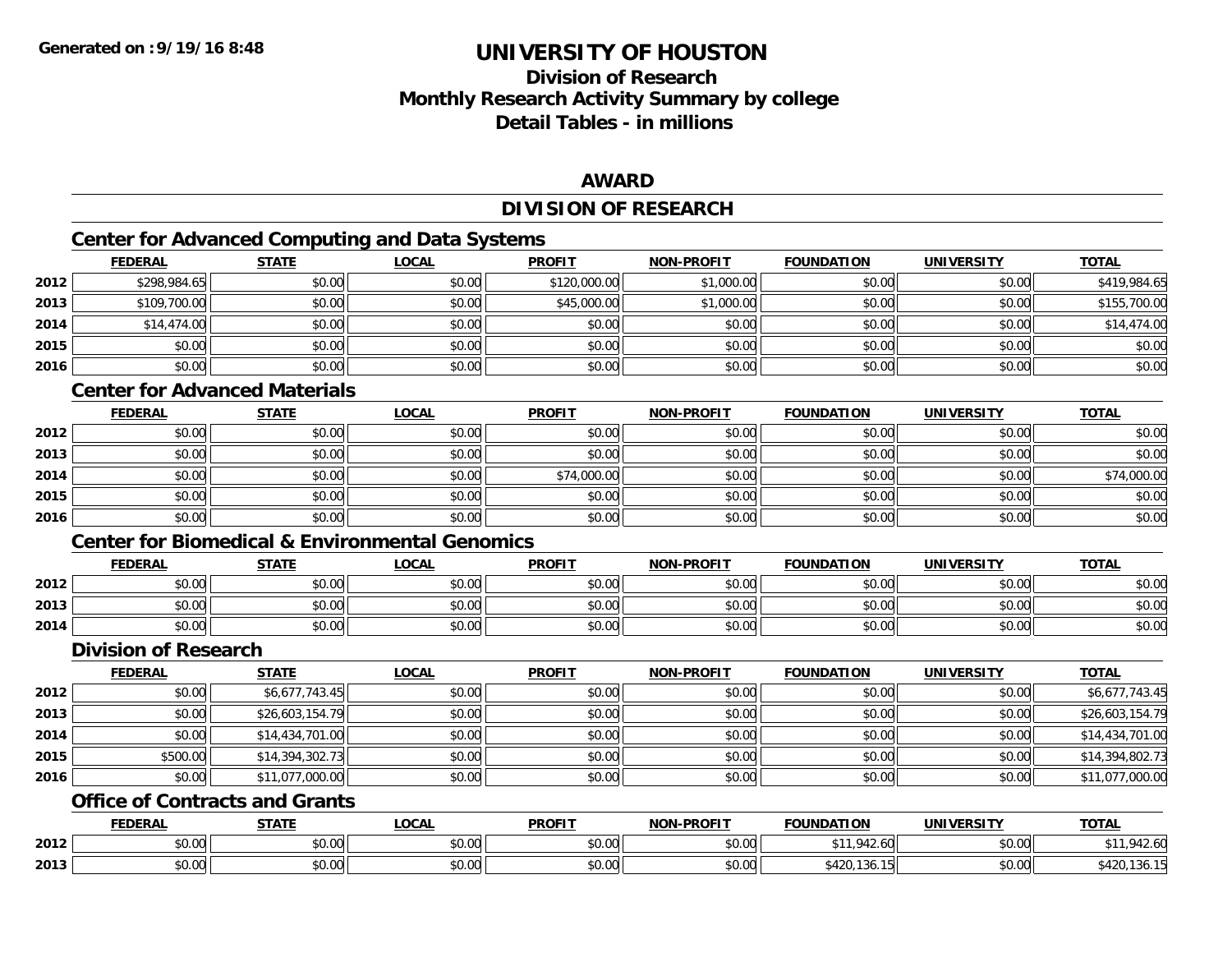# **Division of Research Monthly Research Activity Summary by college Detail Tables - in millions**

### **AWARD**

# **DIVISION OF RESEARCH**

|       | <b>TcSUH</b>    |                                      |              |               |                   |                   |                   |                 |
|-------|-----------------|--------------------------------------|--------------|---------------|-------------------|-------------------|-------------------|-----------------|
|       | <b>FEDERAL</b>  | <b>STATE</b>                         | <b>LOCAL</b> | <b>PROFIT</b> | <b>NON-PROFIT</b> | <b>FOUNDATION</b> | <b>UNIVERSITY</b> | <b>TOTAL</b>    |
| 2012  | \$70,000.00     | \$37,894.80                          | \$0.00       | \$100,554.00  | \$0.00            | \$0.00            | \$0.00            | \$208,448.80    |
| 2013  | \$195,000.00    | \$37,894.80                          | \$0.00       | \$99,321.00   | \$0.00            | \$0.00            | \$0.00            | \$332,215.80    |
| 2014  | \$380,671.15    | \$0.00                               | \$0.00       | \$49,995.00   | \$0.00            | \$0.00            | \$0.00            | \$430,666.15    |
| 2015  | \$225,000.00    | \$0.00                               | \$0.00       | \$16,000.00   | \$0.00            | \$0.00            | \$0.00            | \$241,000.00    |
| 2016  | \$651,817.00    | \$0.00                               | \$0.00       | \$65,973.00   | \$0.00            | \$0.00            | \$0.00            | \$717,790.00    |
|       |                 | <b>Texas Obesity Research Center</b> |              |               |                   |                   |                   |                 |
|       | <b>FEDERAL</b>  | <b>STATE</b>                         | <b>LOCAL</b> | <b>PROFIT</b> | <b>NON-PROFIT</b> | <b>FOUNDATION</b> | <b>UNIVERSITY</b> | <b>TOTAL</b>    |
| 2012  | \$0.00          | \$0.00                               | \$0.00       | \$0.00        | \$0.00            | \$0.00            | \$0.00            | \$0.00          |
| 2013  | \$0.00          | \$0.00                               | \$0.00       | \$0.00        | \$0.00            | \$0.00            | \$0.00            | \$0.00          |
| 2014  | \$0.00          | \$0.00                               | \$0.00       | \$0.00        | \$0.00            | \$0.00            | \$0.00            | \$0.00          |
| 2015  | \$0.00          | \$0.00                               | \$0.00       | \$0.00        | \$0.00            | \$0.00            | \$0.00            | \$0.00          |
| 2016  | \$0.00          | \$0.00                               | \$0.00       | \$0.00        | \$377,762.00      | \$0.00            | \$0.00            | \$377,762.00    |
|       | <b>TIMES</b>    |                                      |              |               |                   |                   |                   |                 |
|       | <b>FEDERAL</b>  | <b>STATE</b>                         | <b>LOCAL</b> | <b>PROFIT</b> | <b>NON-PROFIT</b> | <b>FOUNDATION</b> | <b>UNIVERSITY</b> | <b>TOTAL</b>    |
| 2012  | \$2,344,051.51  | \$28,831.00                          | \$0.00       | \$0.00        | \$0.00            | \$0.00            | \$0.00            | \$2,372,882.51  |
| 2013  | \$2,411,559.20  | \$29,908.05                          | \$0.00       | \$0.00        | \$0.00            | \$0.00            | \$0.00            | \$2,441,467.25  |
| 2014  | \$2,458,496.80  | \$98,197.00                          | \$0.00       | \$0.00        | \$8,724.89        | \$0.00            | \$0.00            | \$2,565,418.69  |
| 2015  | \$1,669,611.55  | \$99,999.00                          | \$0.00       | \$0.00        | \$0.00            | \$0.00            | \$0.00            | \$1,769,610.55  |
| 2016  | \$463,320.60    | \$94,938.00                          | \$0.00       | \$0.00        | \$3,000.00        | \$0.00            | \$0.00            | \$561,258.60    |
| Total | \$11,293,186.46 | \$73,614,564.62                      | \$0.00       | \$570,843.00  | \$391,486.89      | \$432,078.75      | \$0.00            | \$86,302,159.72 |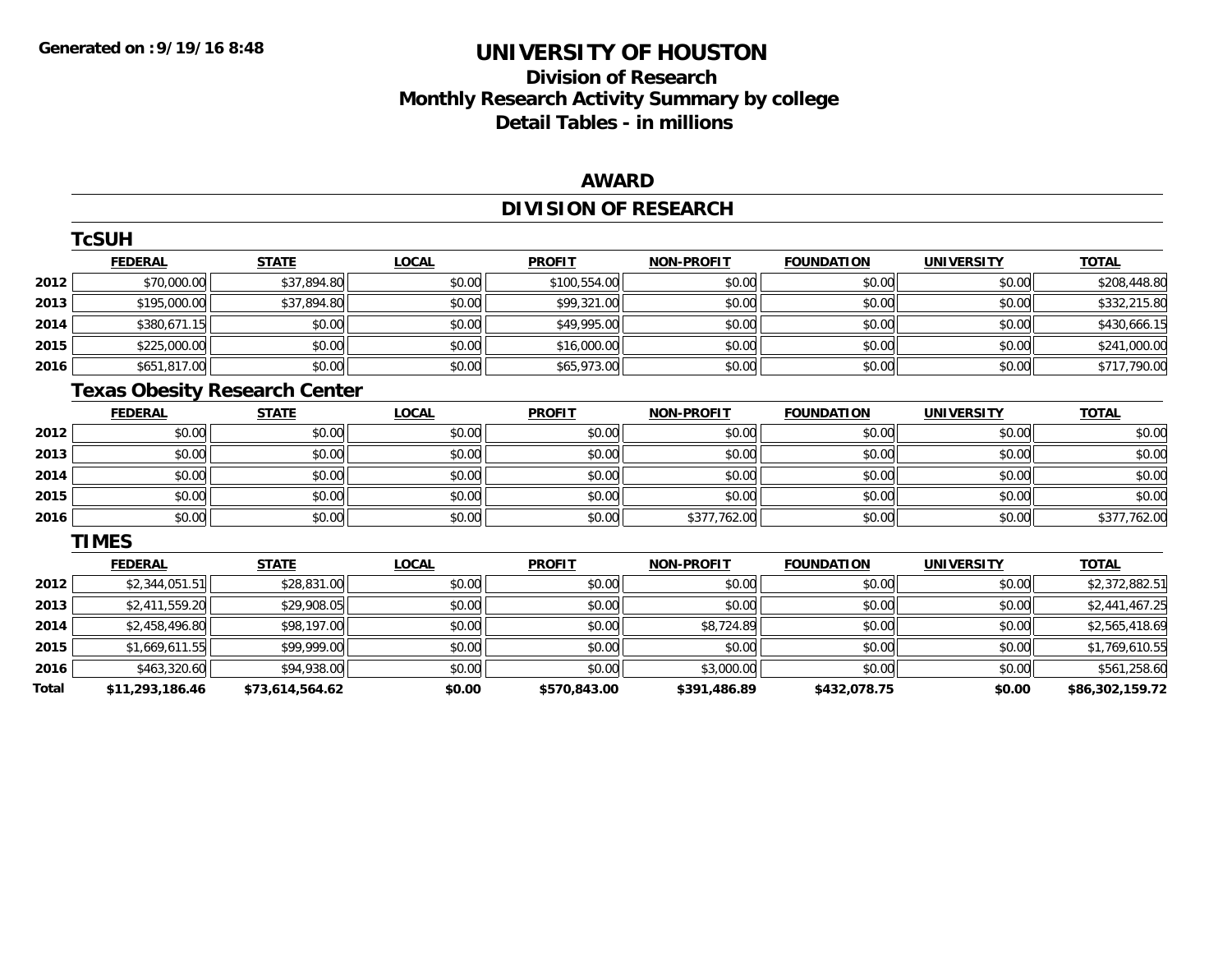# **Division of ResearchMonthly Research Activity Summary by college Detail Tables - in millions**

### **AWARD**

### **GRADUATE COLLEGE OF SOCIAL WORK**

### **Center for Drug and Social Policy Research**

|      | <b>FEDERAL</b> | <b>STATE</b> | <b>LOCAL</b> | <b>PROFIT</b> | <b>NON-PROFIT</b> | <b>FOUNDATION</b> | <b>UNIVERSITY</b> | <b>TOTAL</b> |
|------|----------------|--------------|--------------|---------------|-------------------|-------------------|-------------------|--------------|
| 2012 | \$64,167.00    | \$0.00       | \$0.00       | \$0.00        | \$0.00            | \$0.00            | \$0.00            | \$64,167.00  |
| 2013 | \$52,007.29    | \$0.00       | \$0.00       | \$0.00        | \$0.00            | \$0.00            | \$0.00            | \$52,007.29  |
| 2014 | \$668,097.08   | \$0.00       | \$0.00       | \$0.00        | \$0.00            | \$0.00            | \$0.00            | \$668,097.08 |
| 2015 | \$979,443.52   | \$0.00       | \$0.00       | \$0.00        | \$0.00            | \$0.00            | \$0.00            | \$979,443.52 |
| 2016 | \$594,409.52   | \$0.00       | \$0.00       | \$0.00        | \$0.00            | \$0.00            | \$0.00            | \$594,409.52 |

### **Center for Health Equities & Evaluation Research**

|      | <u>FEDERAL</u> | <b>STATE</b> | <b>LOCAL</b> | <b>PROFIT</b> | <b>NON-PROFIT</b> | <b>FOUNDATION</b> | <b>UNIVERSITY</b> | <b>TOTAL</b> |
|------|----------------|--------------|--------------|---------------|-------------------|-------------------|-------------------|--------------|
| 2012 | \$406,926.57   | \$0.00       | \$0.00       | \$0.00        | \$0.00            | \$0.00            | \$42,000.00       | \$448,926.57 |
| 2013 | \$249,359.00   | \$0.00       | \$0.00       | \$0.00        | \$0.00            | \$0.00            | \$0.00            | \$249,359.00 |
| 2014 | \$206,260.00   | \$0.00       | \$0.00       | \$0.00        | \$0.00            | \$0.00            | \$0.00            | \$206,260.00 |
| 2015 | \$149,652.00   | \$0.00       | \$0.00       | \$0.00        | \$0.00            | \$0.00            | \$0.00            | \$149,652.00 |
| 2016 | \$430,941.00   | \$0.00       | \$0.00       | \$0.00        | \$0.00            | \$0.00            | \$0.00            | \$430,941.00 |

### **Child & Family for Innovative Research**

|      | <b>FEDERAL</b> | <b>STATE</b> | <u>LOCAL</u> | <b>PROFIT</b> | <b>NON-PROFIT</b> | <b>FOUNDATION</b> | <b>UNIVERSITY</b> | <b>TOTAL</b>   |
|------|----------------|--------------|--------------|---------------|-------------------|-------------------|-------------------|----------------|
| 2012 | \$1,196,884.79 | \$0.00       | \$56,704.00  | \$176,507.00  | \$5,000.00        | \$0.00            | \$0.00            | \$1,435,095.79 |
| 2013 | \$1.615.713.59 | \$120,342.00 | \$0.00       | \$100,000.00  | \$13,855.00       | \$57,749.00       | \$0.00            | \$1,907,659.59 |
| 2014 | \$1,708,208.04 | \$88,274.00  | \$0.00       | \$0.00        | \$80,000.00       | \$167,851.00      | \$0.00            | \$2,044,333.04 |
| 2015 | \$1,394,207.05 | \$0.00       | \$0.00       | \$0.00        | \$0.00            | \$44,647.00       | \$0.00            | \$1,438,854.05 |
| 2016 | \$1,360,209.70 | \$220,000.00 | \$12,470.00  | \$0.00        | \$0.00            | \$32,972.56       | \$2,500.00        | \$1,628,152.26 |

#### **Community Projects - Social Work**

|      | ---            | $C = A$         | $\sim$         | <b>PROFIT</b> | $\mathbf{A}$  | 17. נוח |                | <b>TOTAL</b> |
|------|----------------|-----------------|----------------|---------------|---------------|---------|----------------|--------------|
| 2012 |                | $\sim$<br>vv.vv | 30.00<br>ง∪.∪ฯ | 0000<br>vu.vu | 0.00<br>וט.טי | 40.00   | 0.00<br>$\sim$ |              |
|      | $\blacksquare$ |                 |                |               |               |         |                |              |

#### **Dean, Social Work**

|       | <b>FEDERAL</b>  | <b>STATE</b> | <u>LOCAL</u> | <b>PROFIT</b> | <b>NON-PROFIT</b> | <b>FOUNDATION</b> | <b>UNIVERSITY</b> | <b>TOTAL</b>    |
|-------|-----------------|--------------|--------------|---------------|-------------------|-------------------|-------------------|-----------------|
| 2012  | \$16,568.50     | \$0.00       | \$0.00       | \$0.00        | \$0.00            | \$0.00            | \$0.00            | \$16,568.50     |
| 2013  | \$0.00          | \$0.00       | \$0.00       | \$0.00        | \$0.00            | \$0.00            | \$0.00            | \$0.00          |
| 2014  | \$4,500.00      | \$0.00       | \$0.00       | \$0.00        | \$0.00            | \$0.00            | \$0.00            | \$4,500.00      |
| 2015  | \$9,000.00      | \$0.00       | \$0.00       | \$0.00        | \$34,500.00       | \$0.00            | \$0.00            | \$43,500.00     |
| 2016  | \$142,262.00    | \$0.00       | \$0.00       | \$75,000.00   | \$0.00            | \$108,963.00      | \$0.00            | \$326,225.00    |
| Total | \$11,251,759.55 | \$428,616.00 | \$69,174.00  | \$351,507.00  | \$133,355.00      | \$412,182.56      | \$44,500.00       | \$12.691.094.11 |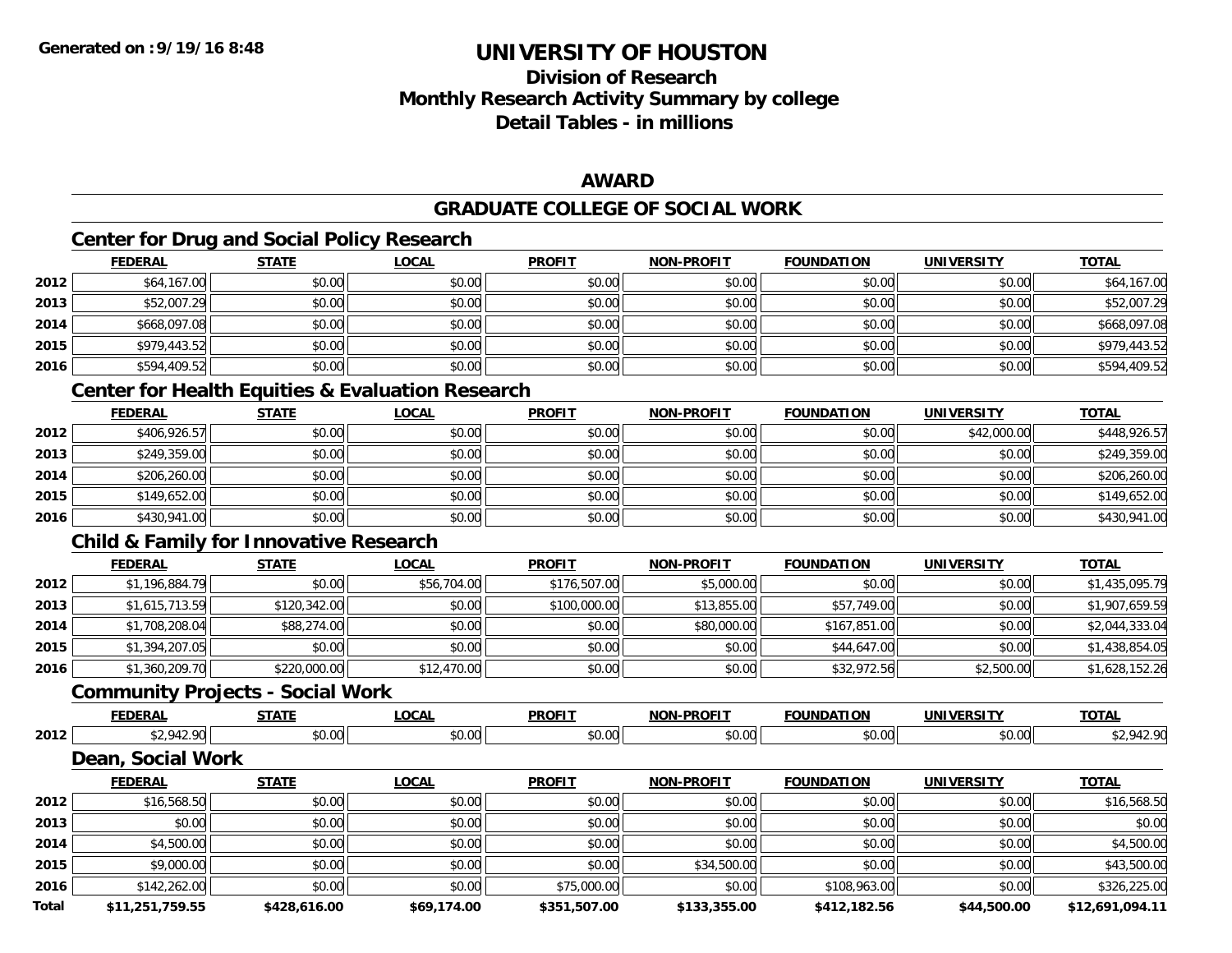### **Division of Research Monthly Research Activity Summary by college Detail Tables - in millions**

### **AWARD**

### **HILTON COLLEGE OF HOTEL AND RESTAURANT MANAGEMENT**

### **Hotel and Restaurant Management**

|       | <b>FEDERAL</b> | <u>STATE</u> | <b>LOCAL</b> | <b>PROFIT</b> | <b>NON-PROFIT</b> | <b>FOUNDATION</b> | <b>UNIVERSITY</b> | <u>TOTAL</u>   |
|-------|----------------|--------------|--------------|---------------|-------------------|-------------------|-------------------|----------------|
| 2012  | \$58,837.68    | \$103,763.44 | \$0.00       | \$1,500.00    | \$10,887.00       | \$0.00            | \$0.00            | \$174,988.12   |
| 2013  | \$106,747.00   | \$0.00       | \$0.00       | \$0.00        | \$0.00            | \$0.00            | \$0.00            | \$106,747.00   |
| 2014  | \$689,012.00   | \$0.00       | \$0.00       | \$0.00        | \$0.00            | \$58,902.00       | \$0.00            | \$747,914.00   |
| 2016  | \$223,304.40   | \$0.00       | \$0.00       | \$0.00        | \$14,207.00       | \$0.00            | \$0.00            | \$237,511.40   |
| Total | \$1,077,901.08 | \$103,763.44 | \$0.00       | \$1,500.00    | \$25,094.00       | \$58,902.00       | \$0.00            | \$1,267,160.52 |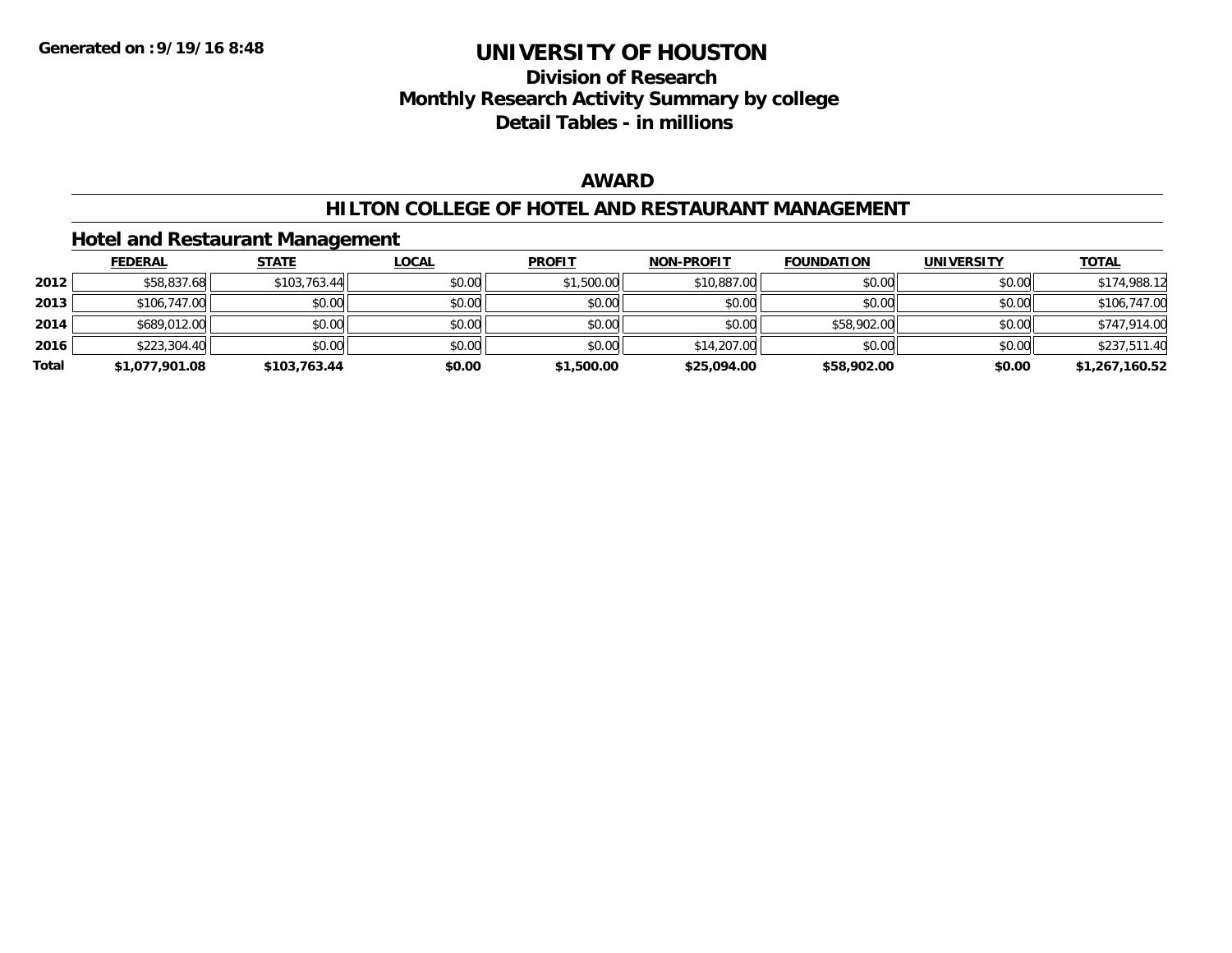# **Division of Research Monthly Research Activity Summary by college Detail Tables - in millions**

#### **AWARD**

#### **HONORS COLLEGE**

# **Dean, Honors College**

|       | <b>FEDERAL</b> | <u>STATE</u> | <b>LOCAL</b> | <b>PROFIT</b> | <b>NON-PROFIT</b> | <b>FOUNDATION</b> | <b>UNIVERSITY</b> | <b>TOTAL</b> |
|-------|----------------|--------------|--------------|---------------|-------------------|-------------------|-------------------|--------------|
| 2012  | \$34,951.70    | \$0.00       | \$0.00       | \$0.00        | \$0.00            | \$0.00            | \$0.00            | \$34,951.70  |
| 2013  | \$0.00         | \$0.00       | \$0.00       | \$0.00        | \$0.00            | \$6,070.64        | \$0.00            | \$6,070.64   |
| 2014  | \$0.00         | \$0.00       | \$0.00       | \$0.00        | \$0.00            | \$2,807.84        | \$0.00            | \$2,807.84   |
| Total | \$34,951.70    | \$0.00       | \$0.00       | \$0.00        | \$0.00            | \$8,878.48        | \$0.00            | \$43,830.18  |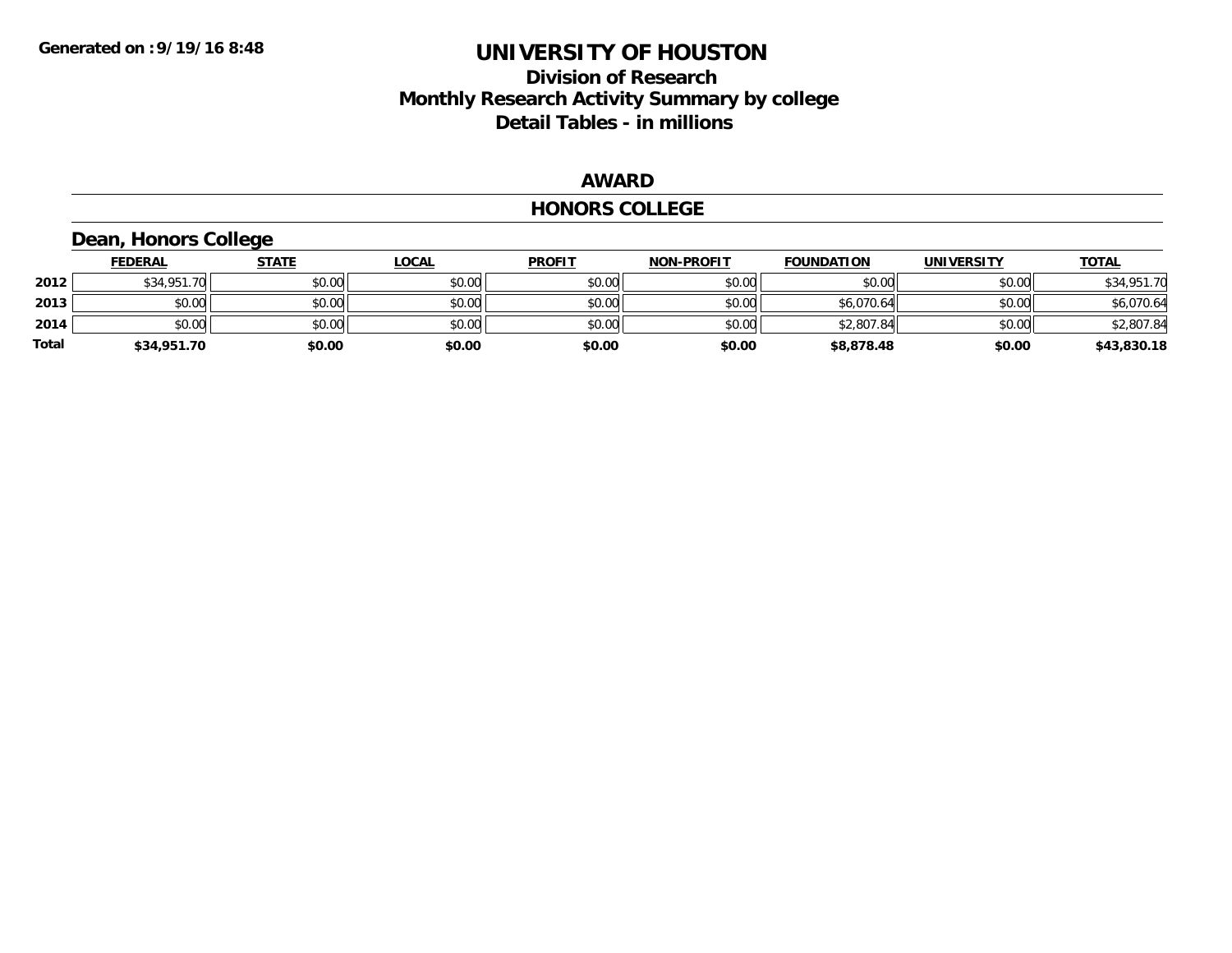### **Division of Research Monthly Research Activity Summary by college Detail Tables - in millions**

|       |                                |              |              | <b>AWARD</b>   |                   |                   |                   |              |  |  |  |
|-------|--------------------------------|--------------|--------------|----------------|-------------------|-------------------|-------------------|--------------|--|--|--|
|       |                                |              |              | <b>LIBRARY</b> |                   |                   |                   |              |  |  |  |
|       | <b>Administration, Library</b> |              |              |                |                   |                   |                   |              |  |  |  |
|       | <u>FEDERAL</u>                 | <b>STATE</b> | <b>LOCAL</b> | <b>PROFIT</b>  | <b>NON-PROFIT</b> | <b>FOUNDATION</b> | <b>UNIVERSITY</b> | <b>TOTAL</b> |  |  |  |
| 2013  | \$0.00                         | \$0.00       | \$0.00       | \$0.00         | \$0.00            | \$0.00            | \$0.00            | \$0.00       |  |  |  |
| Total | \$0.00                         | \$0.00       | \$0.00       | \$0.00         | \$0.00            | \$0.00            | \$0.00            | \$0.00       |  |  |  |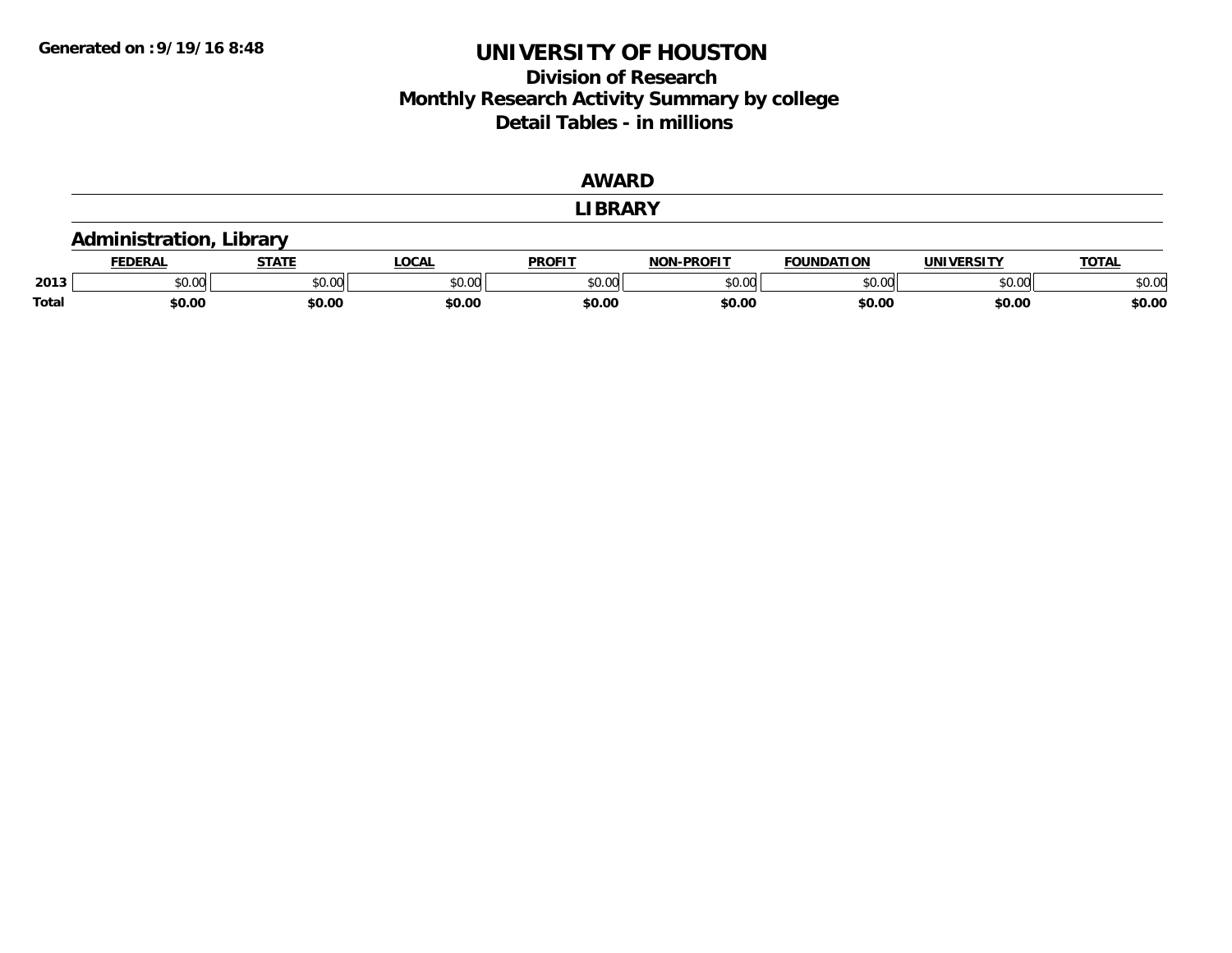# **Division of Research Monthly Research Activity Summary by college Detail Tables - in millions**

### **AWARD**

### **OTHER OUTSIDE ORGANIZATIONS USED FOR CPHS LOGINS**

|       | $\sim$ alth $\sim$<br>Center |              |        |               |                   |                   |                   |              |  |  |  |
|-------|------------------------------|--------------|--------|---------------|-------------------|-------------------|-------------------|--------------|--|--|--|
|       | FEDERAI                      | <u>STATI</u> | _OCAI  | <b>PROFIT</b> | <b>NON-PROFIT</b> | <b>FOUNDATION</b> | <b>UNIVERSITY</b> | <u>TOTAL</u> |  |  |  |
| 2014  | \$0.00                       | \$0.00       | \$0.00 | \$0.00        | \$0.00            | \$0.00            | \$0.00            | \$0.00       |  |  |  |
| Total | \$0.00                       | \$0.00       | \$0.00 | \$0.00        | \$0.00            | \$0.00            | \$0.00            | \$0.00       |  |  |  |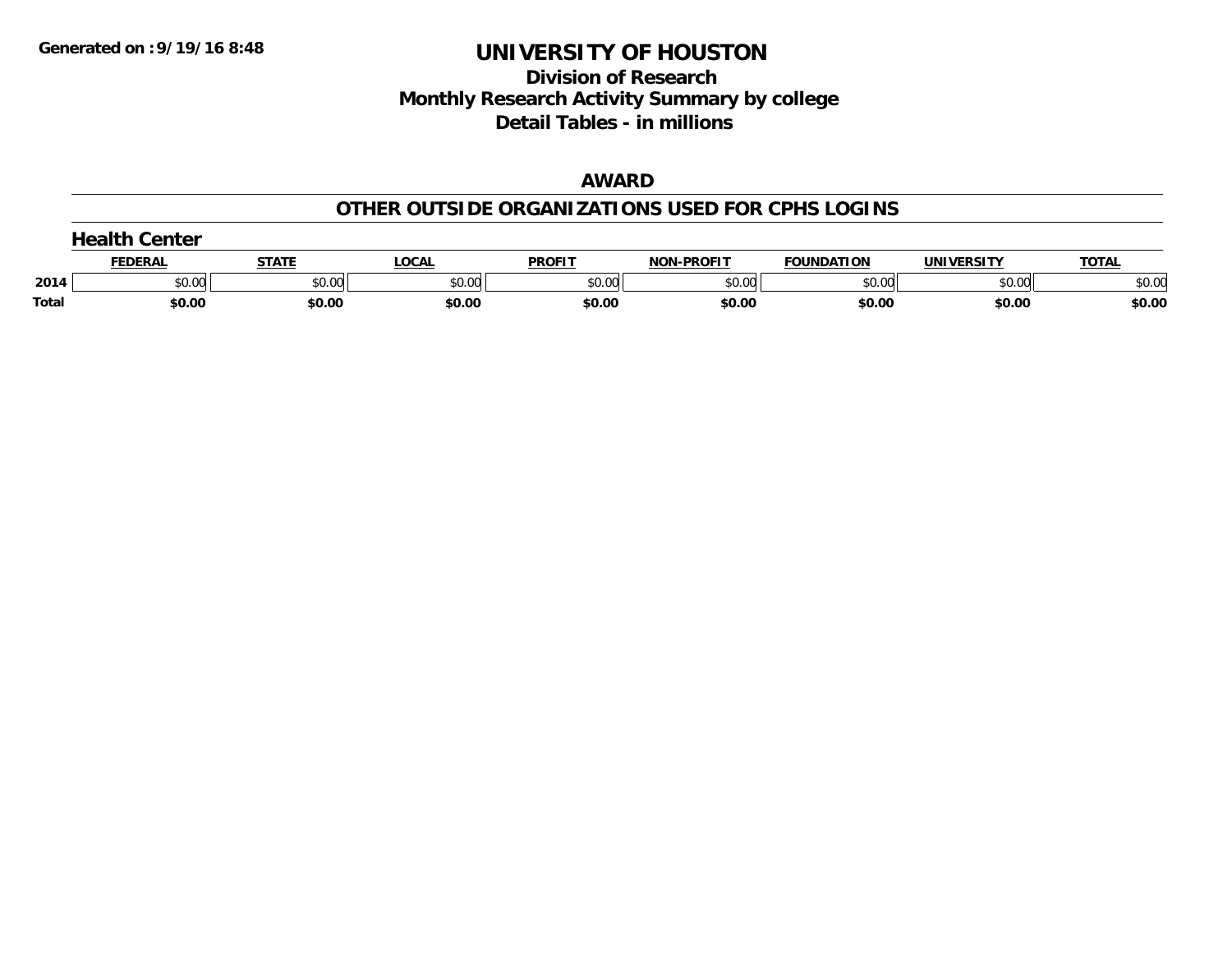# **Division of Research Monthly Research Activity Summary by college Detail Tables - in millions**

### **AWARD**

#### **PRESIDENT**

### **Office of the President**

|       | <u>FEDERAL</u> | <u>STATE</u> | <b>LOCAL</b> | <b>PROFIT</b> | <b>NON-PROFIT</b> | <b>FOUNDATION</b> | <b>UNIVERSITY</b> | <b>TOTAL</b> |
|-------|----------------|--------------|--------------|---------------|-------------------|-------------------|-------------------|--------------|
| 2012  | \$0.00         | \$0.00       | \$0.00       | \$0.00        | \$0.00            | \$0.00            | \$0.00            | \$0.00       |
| 2014  | \$0.00         | \$0.00       | \$0.00       | \$0.00        | \$0.00            | \$0.00            | \$0.00            | \$0.00       |
| 2015  | \$0.00         | \$0.00       | \$0.00       | \$0.00        | \$0.00            | \$0.00            | \$0.00            | \$0.00       |
| 2016  | \$0.00         | \$0.00       | \$0.00       | \$0.00        | \$0.00            | \$0.00            | \$0.00            | \$0.00       |
| Total | \$0.00         | \$0.00       | \$0.00       | \$0.00        | \$0.00            | \$0.00            | \$0.00            | \$0.00       |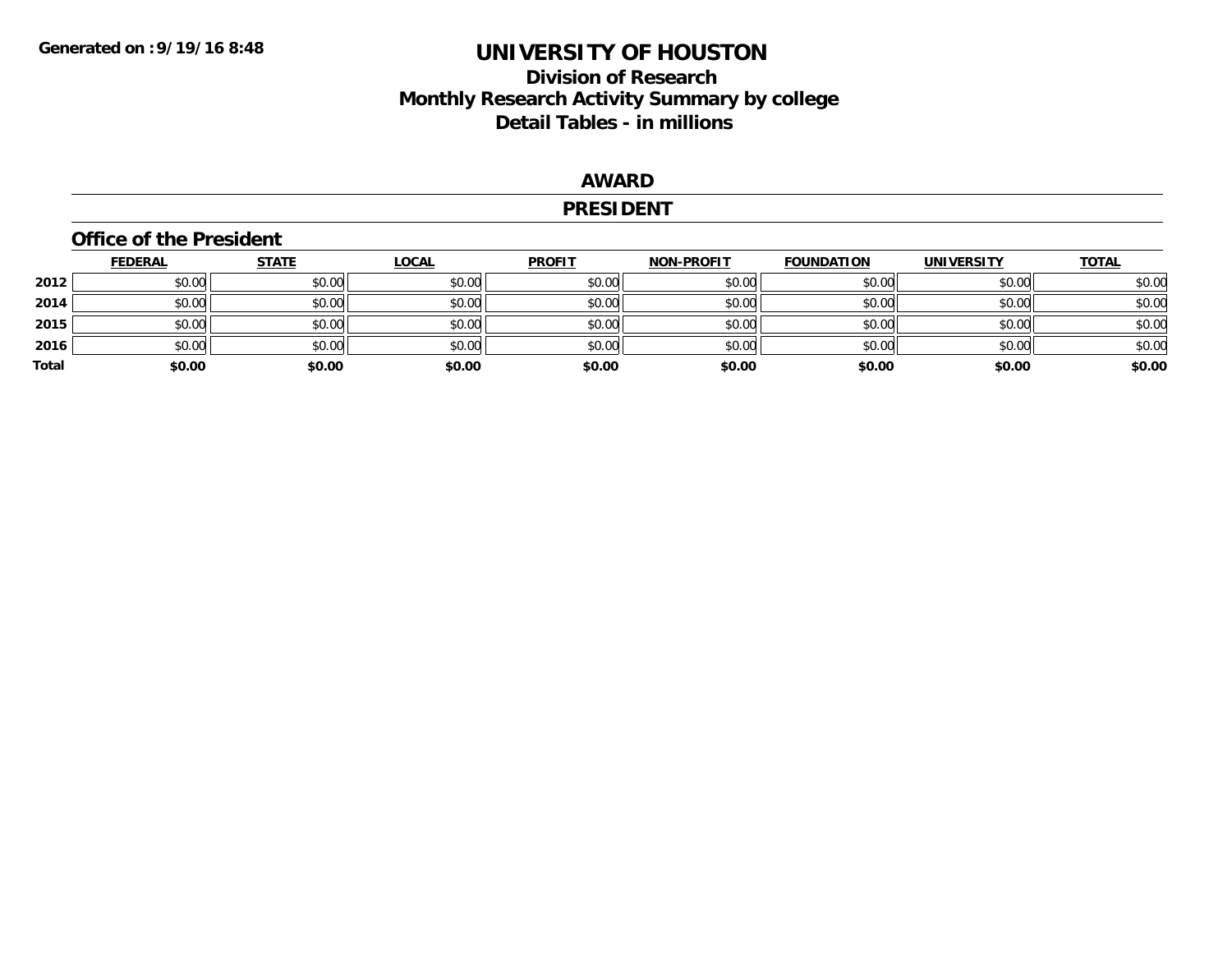# **Division of Research Monthly Research Activity Summary by college Detail Tables - in millions**

### **AWARD**

# **SCHOOL OF NURSING**

### **Dean, School of Nursing**

|              | <b>FEDERAL</b>     | <b>STATE</b> | <b>OCAL</b> | <b>PROFIT</b> | <b>NON-PROFIT</b>        | <b>FOUNDATION</b> | UNIVERSITY | <b>TOTAL</b>          |
|--------------|--------------------|--------------|-------------|---------------|--------------------------|-------------------|------------|-----------------------|
| 2016         | $\sim$ 00<br>vu.vu | \$70,000.00  | JU.UU       | \$0.00        | $\epsilon$ n nn<br>vv.vv | \$341.699.35      | \$0.00     | $\sim$ $\sim$<br>.nyv |
| <b>Total</b> | \$0.00             | \$70,000.00  | \$0.00      | \$0.00        | \$0.00                   | \$341,699.35      | \$0.00     | 1.699.35<br>\$41'     |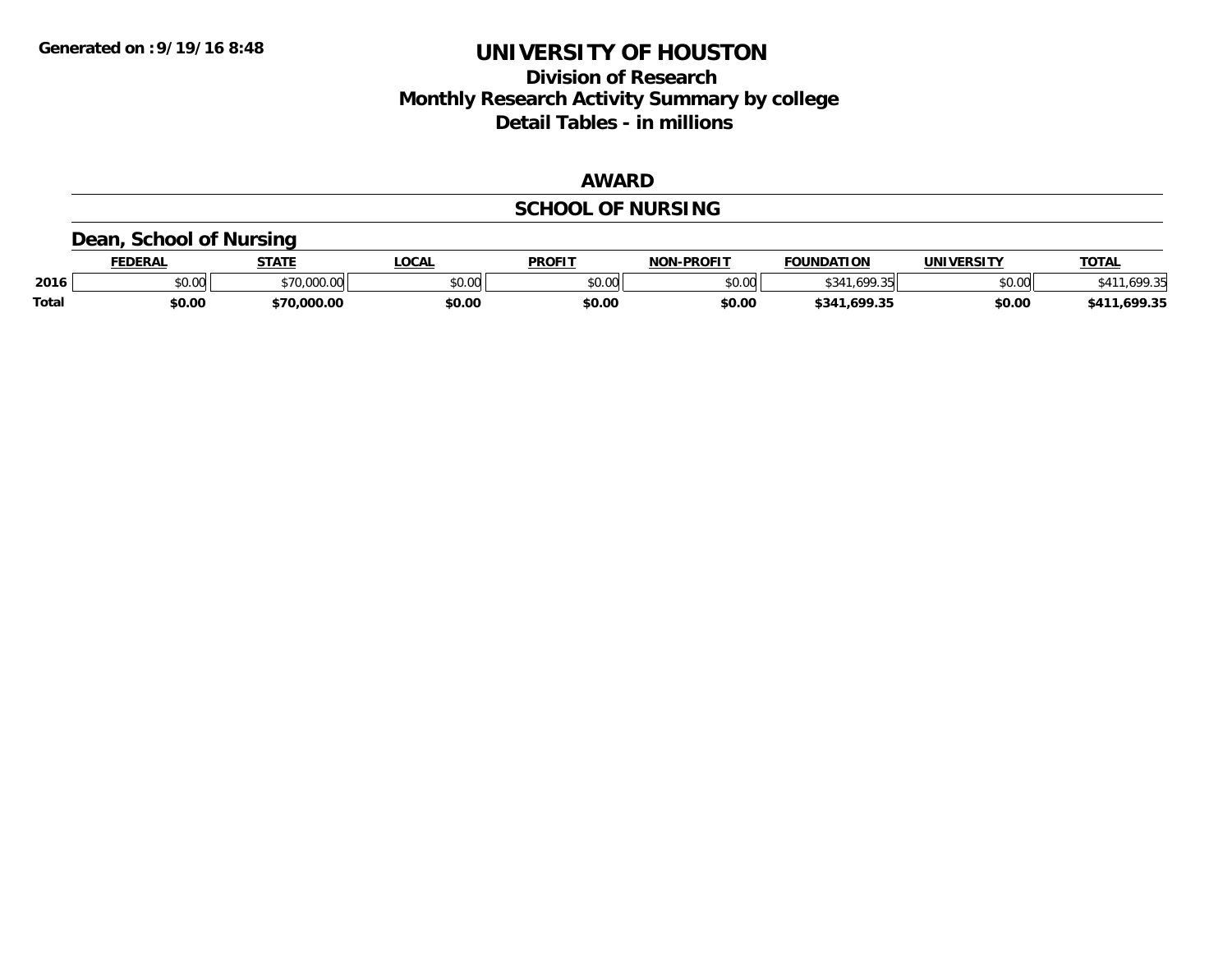# **Division of ResearchMonthly Research Activity Summary by college Detail Tables - in millions**

### **AWARD**

#### **SENIOR V.P. FOR ACADEMIC AFFAIRS AND PROVOST**

|      | <b>Challenger Program</b>                    |              |              |               |                   |                   |                   |              |
|------|----------------------------------------------|--------------|--------------|---------------|-------------------|-------------------|-------------------|--------------|
|      | <b>FEDERAL</b>                               | <b>STATE</b> | <b>LOCAL</b> | <b>PROFIT</b> | NON-PROFIT        | <b>FOUNDATION</b> | <b>UNIVERSITY</b> | <b>TOTAL</b> |
| 2012 | \$0.00                                       | \$0.00       | \$0.00       | \$0.00        | \$0.00            | \$0.00            | \$0.00            | \$0.00       |
| 2013 | \$0.00                                       | \$0.00       | \$0.00       | \$0.00        | \$0.00            | \$0.00            | \$0.00            | \$0.00       |
| 2014 | \$0.00                                       | \$0.00       | \$0.00       | \$0.00        | \$0.00            | \$0.00            | \$0.00            | \$0.00       |
| 2015 | \$0.00                                       | \$0.00       | \$0.00       | \$0.00        | \$0.00            | \$0.00            | \$0.00            | \$0.00       |
|      | <b>Learning Support Services</b>             |              |              |               |                   |                   |                   |              |
|      | <b>FEDERAL</b>                               | <b>STATE</b> | <b>LOCAL</b> | <b>PROFIT</b> | NON-PROFIT        | <b>FOUNDATION</b> | <b>UNIVERSITY</b> | <b>TOTAL</b> |
| 2012 | \$0.00                                       | \$0.00       | \$0.00       | \$0.00        | \$0.00            | \$0.00            | \$0.00            | \$0.00       |
|      | <b>Pre-Health Advising</b>                   |              |              |               |                   |                   |                   |              |
|      | <b>FEDERAL</b>                               | <b>STATE</b> | <b>LOCAL</b> | <b>PROFIT</b> | NON-PROFIT        | <b>FOUNDATION</b> | <b>UNIVERSITY</b> | <b>TOTAL</b> |
| 2015 | \$0.00                                       | \$0.00       | \$0.00       | \$0.00        | \$0.00            | \$0.00            | \$0.00            | \$0.00       |
|      | Senior V.P. for Academic Affairs and Provost |              |              |               |                   |                   |                   |              |
|      | <b>FEDERAL</b>                               | <b>STATE</b> | <b>LOCAL</b> | <b>PROFIT</b> | NON-PROFIT        | <b>FOUNDATION</b> | <b>UNIVERSITY</b> | <b>TOTAL</b> |
| 2012 | \$0.00                                       | \$0.00       | \$0.00       | \$75,000.00   | \$0.00            | \$0.00            | \$0.00            | \$75,000.00  |
| 2013 | \$0.00                                       | \$0.00       | \$0.00       | \$0.00        | \$0.00            | \$0.00            | \$0.00            | \$0.00       |
| 2014 | \$0.00                                       | \$0.00       | \$0.00       | \$0.00        | \$0.00            | \$0.00            | \$0.00            | \$0.00       |
| 2015 | \$0.00                                       | \$0.00       | \$0.00       | \$0.00        | \$0.00            | \$0.00            | \$0.00            | \$0.00       |
| 2016 | \$0.00                                       | \$0.00       | \$0.00       | \$0.00        | \$0.00            | \$0.00            | \$0.00            | \$0.00       |
|      | <b>Student Support Services</b>              |              |              |               |                   |                   |                   |              |
|      | <b>FEDERAL</b>                               | <b>STATE</b> | <b>LOCAL</b> | <b>PROFIT</b> | <b>NON-PROFIT</b> | <b>FOUNDATION</b> | <b>UNIVERSITY</b> | <b>TOTAL</b> |
| 2014 | \$0.00                                       | \$0.00       | \$0.00       | \$0.00        | \$0.00            | \$0.00            | \$0.00            | \$0.00       |
|      | <b>UH Energy</b>                             |              |              |               |                   |                   |                   |              |
|      | <b>FEDERAL</b>                               | <b>STATE</b> | <b>LOCAL</b> | <b>PROFIT</b> | <b>NON-PROFIT</b> | <b>FOUNDATION</b> | <b>UNIVERSITY</b> | <b>TOTAL</b> |
| 2015 | \$0.00                                       | \$0.00       | \$0.00       | \$0.00        | \$0.00            | \$0.00            | \$0.00            | \$0.00       |
| 2016 | \$0.00                                       | \$0.00       | \$0.00       | \$0.00        | \$0.00            | \$0.00            | \$0.00            | \$0.00       |
|      | <b>Undergraduate Scholars</b>                |              |              |               |                   |                   |                   |              |
|      | <b>FEDERAL</b>                               | <b>STATE</b> | <b>LOCAL</b> | <b>PROFIT</b> | <b>NON-PROFIT</b> | <b>FOUNDATION</b> | <b>UNIVERSITY</b> | <b>TOTAL</b> |
| 2012 | \$0.00                                       | \$19,051.00  | \$0.00       | \$0.00        | \$0.00            | \$0.00            | \$0.00            | \$19,051.00  |
| 2013 | \$0.00                                       | \$19,050.00  | \$0.00       | \$0.00        | \$0.00            | \$0.00            | \$0.00            | \$19,050.00  |
| 2014 | \$0.00                                       | \$20,330.00  | \$0.00       | \$0.00        | \$0.00            | \$0.00            | \$0.00            | \$20,330.00  |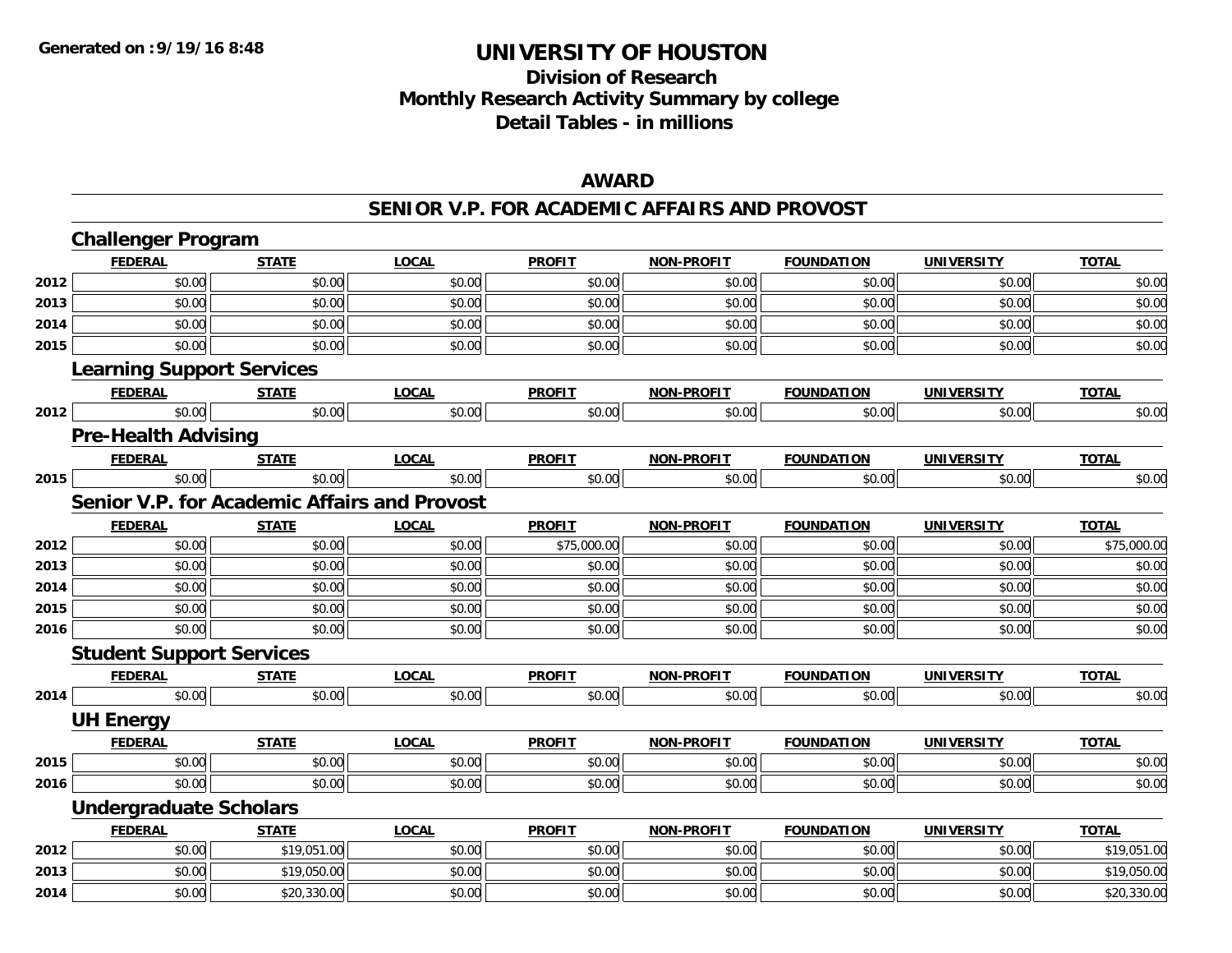# **Division of ResearchMonthly Research Activity Summary by college Detail Tables - in millions**

### **AWARD**

### **SENIOR V.P. FOR ACADEMIC AFFAIRS AND PROVOST**

### **Undergraduate Student Success**

|      | <b>FEDERAL</b> | <b>STATE</b> | <u>LOCAL</u> | <b>PROFIT</b> | <b>NON-PROFIT</b> | <b>FOUNDATION</b> | <b>UNIVERSITY</b> | <b>TOTAL</b> |
|------|----------------|--------------|--------------|---------------|-------------------|-------------------|-------------------|--------------|
| 2013 | \$0.00         | \$330,000.00 | \$0.00       | \$0.00        | \$0.00            | \$0.00            | \$0.00            | \$330,000.00 |
| 2014 | \$0.00         | \$23,000.00  | \$0.00       | \$0.00        | \$0.00            | \$0.00            | \$0.00            | \$23,000.00  |
| 2015 | \$0.00         | \$0.00       | \$0.00       | \$0.00        | \$0.00            | \$0.00            | \$0.00            | \$0.00       |
| 2016 | \$0.00         | \$10,159.30  | \$0.00       | \$0.00        | \$0.00            | \$0.00            | \$0.00            | \$10,159.30  |

### **Undergraduate Student Success Center**

|       | <b>FEDERAL</b> | <b>STATE</b> | <b>LOCAL</b> | <b>PROFIT</b> | <b>NON-PROFIT</b> | <b>FOUNDATION</b> | <b>UNIVERSITY</b> | <b>TOTAL</b>   |
|-------|----------------|--------------|--------------|---------------|-------------------|-------------------|-------------------|----------------|
| 2012  | \$301,376.00   | \$134,767.00 | \$0.00       | \$0.00        | \$77,158.00       | \$0.00            | \$0.00            | \$513,301.00   |
| 2013  | \$339,955.00   | \$0.00       | \$0.00       | \$0.00        | \$0.00            | \$0.00            | \$0.00            | \$339,955.00   |
| 2014  | \$324,864.00   | \$0.00       | \$0.00       | \$0.00        | \$0.00            | \$0.00            | \$0.00            | \$324,864.00   |
| 2015  | \$301,376.00   | \$0.00       | \$0.00       | \$0.00        | \$39,250.00       | \$0.00            | \$0.00            | \$340,626.00   |
| Total | \$1,267,571.00 | \$556,357.30 | \$0.00       | \$75,000.00   | \$116,408.00      | \$0.00            | \$0.00            | \$2,015,336.30 |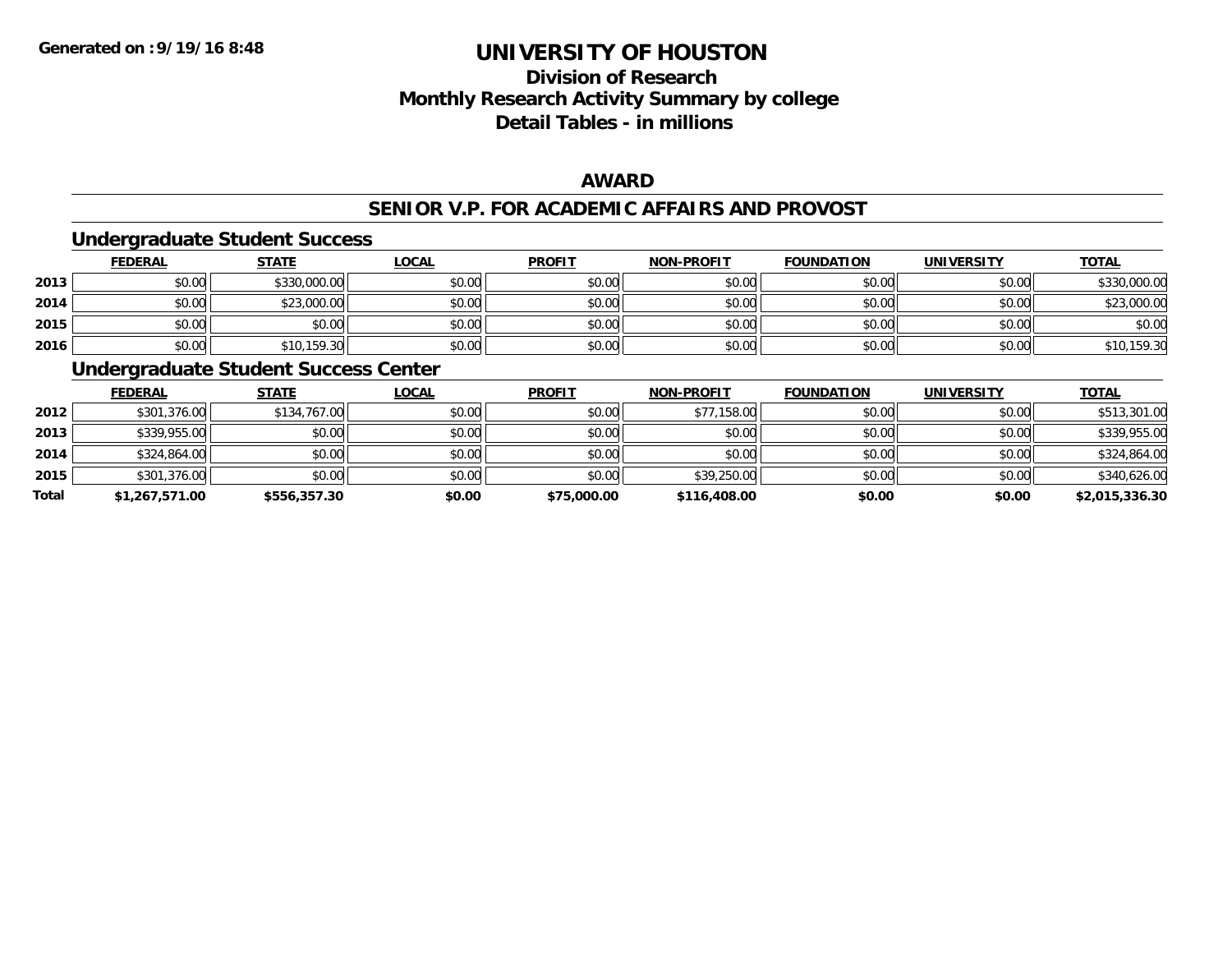# **Division of Research Monthly Research Activity Summary by college Detail Tables - in millions**

### **AWARD**

#### **UH LAW CENTER**

|       | Dean, Law      |                |              |               |                   |                   |                   |                |
|-------|----------------|----------------|--------------|---------------|-------------------|-------------------|-------------------|----------------|
|       | <b>FEDERAL</b> | <b>STATE</b>   | <b>LOCAL</b> | <b>PROFIT</b> | <b>NON-PROFIT</b> | <b>FOUNDATION</b> | <b>UNIVERSITY</b> | <b>TOTAL</b>   |
| 2012  | \$0.00         | \$0.00         | \$0.00       | \$0.00        | \$0.00            | \$0.00            | \$0.00            | \$0.00         |
| 2013  | \$0.00         | \$0.00         | \$0.00       | \$0.00        | \$0.00            | \$0.00            | \$0.00            | \$0.00         |
| 2016  | \$0.00         | \$321,343.00   | \$0.00       | \$0.00        | \$0.00            | \$0.00            | \$0.00            | \$321,343.00   |
|       | Law-UH         |                |              |               |                   |                   |                   |                |
|       | <b>FEDERAL</b> | <b>STATE</b>   | <b>LOCAL</b> | <b>PROFIT</b> | <b>NON-PROFIT</b> | <b>FOUNDATION</b> | <b>UNIVERSITY</b> | <b>TOTAL</b>   |
| 2012  | \$109,507.90   | \$160,000.00   | \$0.00       | \$0.00        | \$0.00            | \$0.00            | \$0.00            | \$269,507.90   |
| 2013  | \$126,266.60   | \$114,000.00   | \$0.00       | \$0.00        | \$0.00            | \$0.00            | \$0.00            | \$240,266.60   |
| 2014  | \$28,145.65    | \$314,000.00   | \$0.00       | \$0.00        | \$0.00            | \$0.00            | \$0.00            | \$342,145.65   |
| 2015  | \$159,530.10   | \$114,000.00   | \$0.00       | \$0.00        | \$0.00            | \$322,841.00      | \$0.00            | \$596,371.10   |
| 2016  | \$13,379.00    | \$100,000.00   | \$0.00       | \$0.00        | \$2,297.00        | \$0.00            | \$0.00            | \$115,676.00   |
| Total | \$436,829.25   | \$1,123,343.00 | \$0.00       | \$0.00        | \$2,297.00        | \$322,841.00      | \$0.00            | \$1,885,310.25 |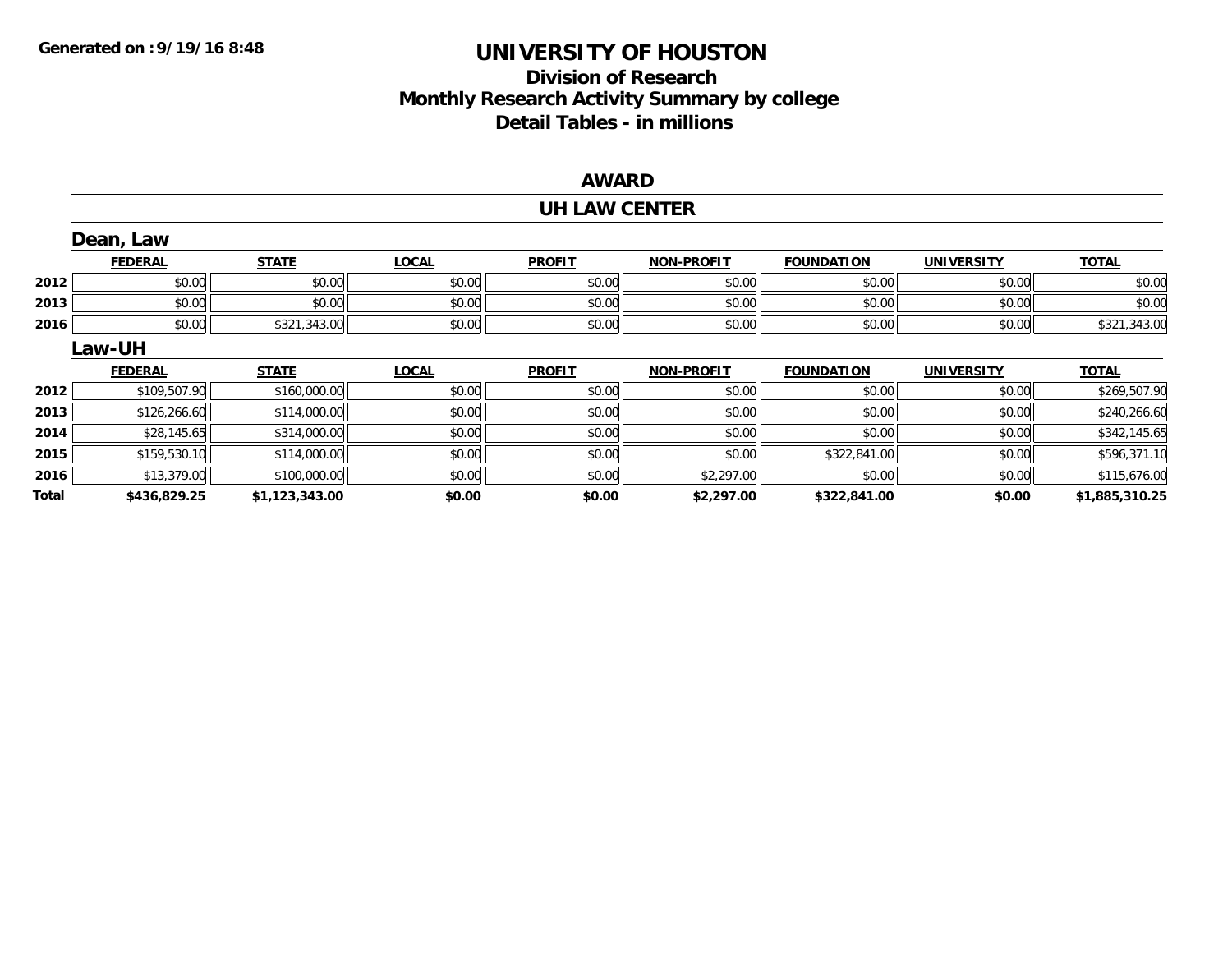# **Division of ResearchMonthly Research Activity Summary by college Detail Tables - in millions**

### **AWARD**

#### **UKNOWN COLLEGE**

### **Unknown Department**

|      | <b>NED AI</b><br>ERA | $C = A + I$                                                            | $\sim$ $\sim$<br>.vuni                       | <b>PROFIT</b>               | <b>L-PROFIT</b><br>NON. | ΠΟΝ<br><b>COUNIDAT</b> | 1000171<br>JNI V | <u>TOTAL</u>  |
|------|----------------------|------------------------------------------------------------------------|----------------------------------------------|-----------------------------|-------------------------|------------------------|------------------|---------------|
| 2014 | 0000<br>יט.טי        | $\begin{array}{c} \uparrow \\ \uparrow \\ \uparrow \end{array}$<br>ט.ט | $\sim$ $\sim$<br>00.00                       | $\sim$ $\sim$ $\sim$<br>ΨU. | 0 <sub>n</sub><br>vv.vv | \$0.00                 | 0.00             | 0000<br>DU.UU |
| 2016 | $\sim$<br>0.00       | $\sim$ 00<br>JU.U'                                                     | $\triangle$ $\triangle$ $\triangle$<br>pu.uu | JU.                         | 0000<br>PO.OO           | \$0.00                 | 0000<br>יוטט.ע,  | \$0.00        |

### **Wrong Department - Please Dont Select It**

|              | <b>FEDERAL</b> | <b>STATE</b> | <b>LOCAL</b> | <b>PROFIT</b> | <b>NON-PROFIT</b> | <b>FOUNDATION</b> | <b>UNIVERSITY</b> | <b>TOTAL</b> |
|--------------|----------------|--------------|--------------|---------------|-------------------|-------------------|-------------------|--------------|
| 2013         | \$15,730.00    | \$0.00       | \$0.00       | \$0.00        | \$0.00            | \$0.00            | \$0.00            | \$15,730.00  |
| 2014         | \$0.00         | \$0.00       | \$0.00       | \$0.00        | \$0.00            | \$0.00            | \$0.00            | \$0.00       |
| 2015         | \$0.00         | \$0.00       | \$0.00       | \$0.00        | \$0.00            | \$0.00            | \$0.00            | \$0.00       |
| <b>Total</b> | \$15,730.00    | \$0.00       | \$0.00       | \$0.00        | \$0.00            | \$0.00            | \$0.00            | \$15,730.00  |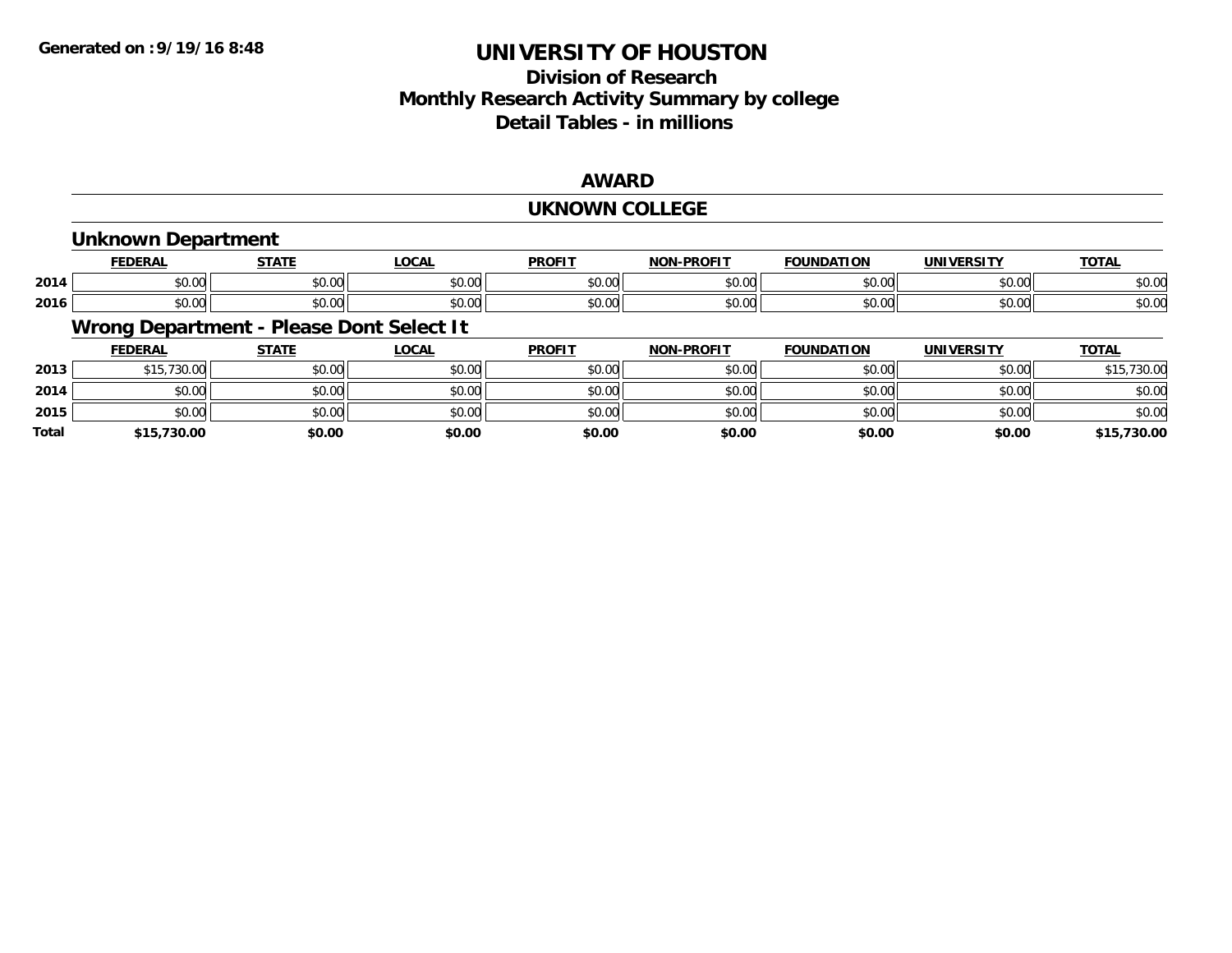# **Division of Research Monthly Research Activity Summary by college Detail Tables - in millions**

### **AWARD**

# **VICE PRESIDENT FOR ADMINISTRATION**

|       | <b>KUHF - Radio</b>         |              |              |               |                   |                   |                   |                 |
|-------|-----------------------------|--------------|--------------|---------------|-------------------|-------------------|-------------------|-----------------|
|       | <b>FEDERAL</b>              | <b>STATE</b> | <b>LOCAL</b> | <b>PROFIT</b> | <b>NON-PROFIT</b> | <b>FOUNDATION</b> | <b>UNIVERSITY</b> | <b>TOTAL</b>    |
| 2012  | \$0.00                      | \$0.00       | \$0.00       | \$0.00        | \$2,266,596.00    | \$0.00            | \$0.00            | \$2,266,596.00  |
| 2013  | \$0.00                      | \$0.00       | \$0.00       | \$0.00        | \$2,123,324.00    | \$0.00            | \$0.00            | \$2,123,324.00  |
| 2014  | \$191,489.00                | \$0.00       | \$0.00       | \$0.00        | \$2,269,553.00    | \$0.00            | \$0.00            | \$2,461,042.00  |
| 2015  | \$0.00                      | \$0.00       | \$0.00       | \$0.00        | \$2,363,344.00    | \$0.00            | \$0.00            | \$2,363,344.00  |
| 2016  | \$0.00                      | \$0.00       | \$0.00       | \$0.00        | \$2,338,322.00    | \$0.00            | \$0.00            | \$2,338,322.00  |
|       | <b>KUHT-TV</b>              |              |              |               |                   |                   |                   |                 |
|       | <b>FEDERAL</b>              | <b>STATE</b> | <b>LOCAL</b> | <b>PROFIT</b> | <b>NON-PROFIT</b> | <b>FOUNDATION</b> | <b>UNIVERSITY</b> | <b>TOTAL</b>    |
| 2012  | \$0.00                      | \$0.00       | \$0.00       | \$0.00        | \$14,132.00       | \$0.00            | \$0.00            | \$14,132.00     |
|       | <b>Physical Plant</b>       |              |              |               |                   |                   |                   |                 |
|       | <b>FEDERAL</b>              | <b>STATE</b> | <b>LOCAL</b> | <b>PROFIT</b> | <b>NON-PROFIT</b> | <b>FOUNDATION</b> | <b>UNIVERSITY</b> | <b>TOTAL</b>    |
| 2013  | \$0.00                      | \$0.00       | \$0.00       | \$0.00        | \$0.00            | \$0.00            | \$0.00            | \$0.00          |
|       | <b>UH Police Department</b> |              |              |               |                   |                   |                   |                 |
|       | <b>FEDERAL</b>              | <b>STATE</b> | <b>LOCAL</b> | <b>PROFIT</b> | <b>NON-PROFIT</b> | <b>FOUNDATION</b> | <b>UNIVERSITY</b> | <b>TOTAL</b>    |
| 2014  | \$3,000.00                  | \$0.00       | \$0.00       | \$0.00        | \$0.00            | \$0.00            | \$0.00            | \$3,000.00      |
| 2016  | \$3,000.00                  | \$0.00       | \$0.00       | \$0.00        | \$0.00            | \$0.00            | \$0.00            | \$3,000.00      |
| Total | \$197,489.00                | \$0.00       | \$0.00       | \$0.00        | \$11,375,271.00   | \$0.00            | \$0.00            | \$11,572,760.00 |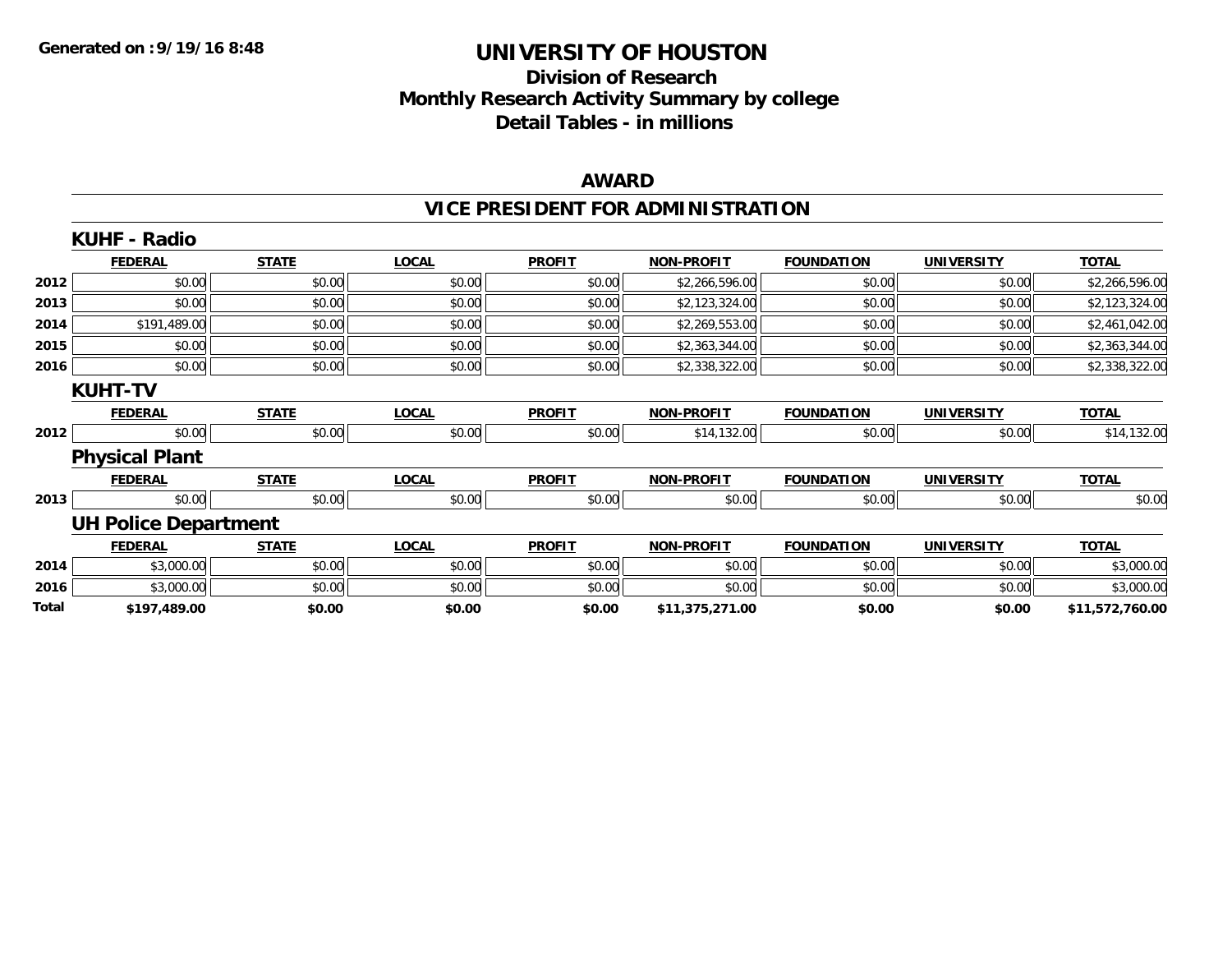# **Division of ResearchMonthly Research Activity Summary by college Detail Tables - in millions**

### **AWARD**

### **VICE PRESIDENT FOR STUDENT AFFAIRS**

### **Childrens Learning Centers**

|      | <b>FEDERAL</b> | <b>STATE</b> | <u>LOCAL</u> | <b>PROFIT</b> | <b>NON-PROFIT</b> | <b>FOUNDATION</b> | <b>UNIVERSITY</b> | <b>TOTAL</b> |
|------|----------------|--------------|--------------|---------------|-------------------|-------------------|-------------------|--------------|
| 2013 | \$15,000.00    | \$0.00       | \$0.00       | \$0.00        | \$0.00            | \$0.00            | \$0.00            | \$15,000.00  |
| 2014 | \$235,891.00   | \$0.00       | \$0.00       | \$0.00        | \$0.00            | \$0.00            | \$0.00            | \$235,891.00 |
| 2015 | \$375,000.00   | \$0.00       | \$0.00       | \$0.00        | \$0.00            | \$0.00            | \$0.00            | \$375,000.00 |
| 2016 | \$375,000.00   | \$0.00       | \$0.00       | \$0.00        | \$0.00            | \$0.00            | \$0.00            | \$375,000.00 |

### **Vice President, Student Affairs**

|       | <b>FEDERAL</b> | <u>STATE</u> | <b>LOCAL</b> | <b>PROFIT</b> | <b>NON-PROFIT</b> | <b>FOUNDATION</b> | <b>UNIVERSITY</b> | <b>TOTAL</b>   |
|-------|----------------|--------------|--------------|---------------|-------------------|-------------------|-------------------|----------------|
| 2012  | \$236,559.00   | \$0.00       | \$0.00       | \$0.00        | \$0.00            | \$0.00            | \$0.00            | \$236,559.00   |
| 2013  | \$235,891.00   | \$0.00       | \$0.00       | \$0.00        | \$0.00            | \$0.00            | \$0.00            | \$235,891.00   |
| 2014  | \$0.00         | \$0.00       | \$0.00       | \$0.00        | \$0.00            | \$10,000.00       | \$0.00            | \$10,000.00    |
| Total | \$1,473,341.00 | \$0.00       | \$0.00       | \$0.00        | \$0.00            | \$10,000.00       | \$0.00            | \$1,483,341.00 |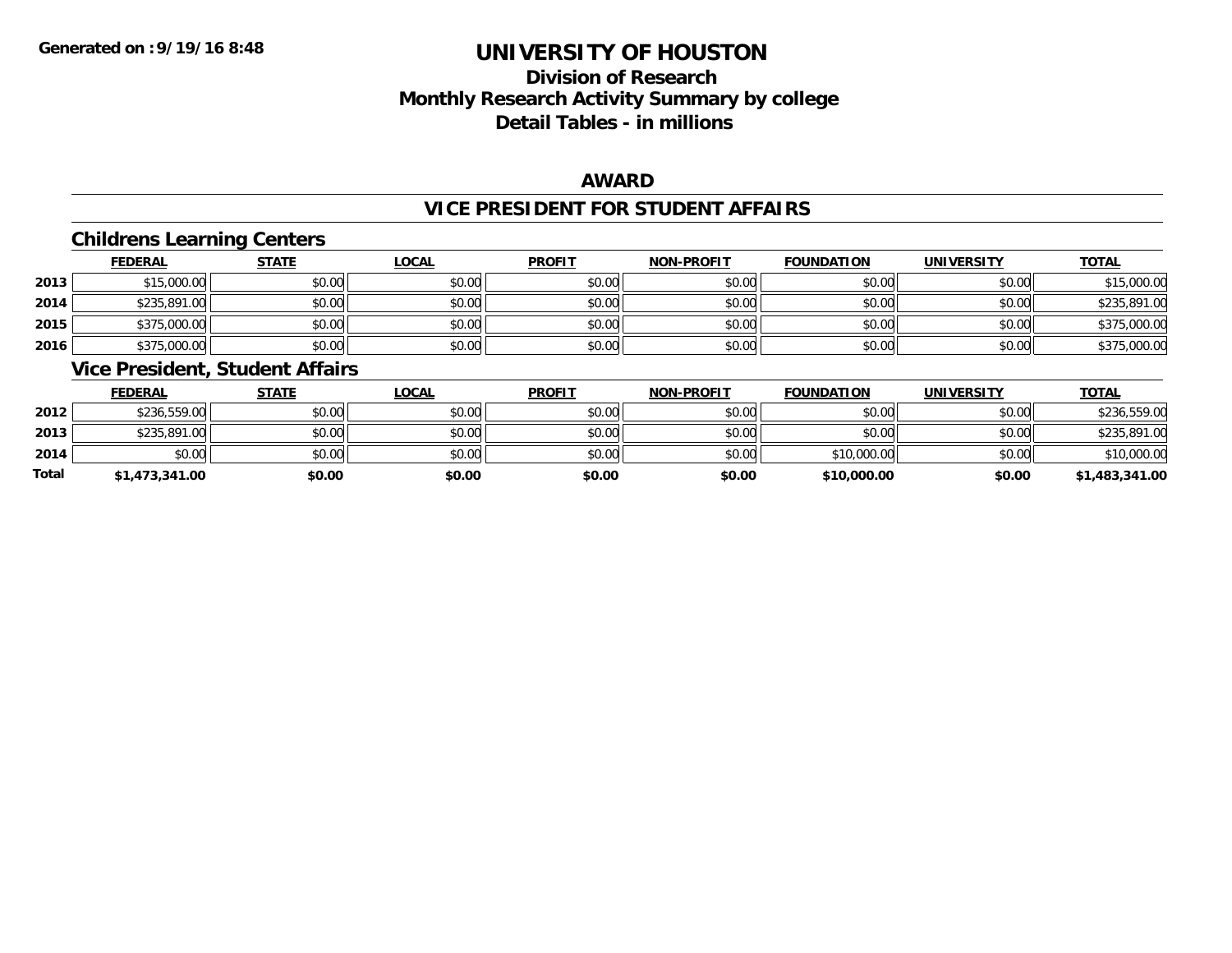# **Division of ResearchMonthly Research Activity Summary by college Detail Tables - in millions**

### **TOTAL EXPENDITURE**

### **C.T. BAUER COLLEGE OF BUSINESS**

# **Accountancy & Taxation**

|      | FEDERAL | <b>STATE</b> | LOCAL  | <b>PROFIT</b> | <b>NON-PROFIT</b><br><b>RUI</b> | <b>FOUNDATION</b> | <b>UNIVERSITY</b> | <b>TOTAL</b> |
|------|---------|--------------|--------|---------------|---------------------------------|-------------------|-------------------|--------------|
| 2014 | \$0.00  | \$0.00       | \$0.00 | \$0.00        | \$0.00                          | \$20,308.78       | \$0.00            | \$20,308.78  |
| 2015 | \$0.00  | \$0.00       | \$0.00 | \$0.00        | \$0.00                          |                   | \$0.00            |              |
| 2016 | \$0.00  | \$0.00       | \$0.00 | \$0.00        | \$0.00                          | \$0.00            | \$0.00            | \$0.00       |

### **Dean, Business Administration**

|      | <u>FEDERAL</u> | <u>STATE</u>   | <u>LOCAL</u> | <b>PROFIT</b> | <b>NON-PROFIT</b> | <b>FOUNDATION</b> | <b>UNIVERSITY</b> | <b>TOTAL</b>   |
|------|----------------|----------------|--------------|---------------|-------------------|-------------------|-------------------|----------------|
| 2012 | \$0.00         | \$0.00         | \$0.00       | \$0.00        | \$0.00            | \$0.00            | \$0.00            | \$0.00         |
| 2013 | \$0.00         | \$0.00         | \$0.00       | \$0.00        | \$0.00            | \$0.00            | \$0.00            | \$0.00         |
| 2014 | \$0.00         | \$1,232,488.70 | \$0.00       | \$0.00        | \$0.00            | \$0.00            | \$0.00            | \$1,232,488.70 |
| 2015 | \$0.00         | \$1,525,427.22 | \$0.00       | \$0.00        | \$0.00            | \$0.00            | \$0.00            | \$1,525,427.22 |
| 2016 | \$0.00         | \$824,883.06   | \$0.00       | \$0.00        | \$0.00            | \$0.00            | \$0.00            | \$824,883.06   |

#### **Decision and Information Sciences**

|      | <b>FEDERAL</b> | <b>STATE</b>   | <b>_OCAL</b> | <b>PROFIT</b>                                            | <b>NON-PROFIT</b> | <b>FOUNDATION</b> | UNIVERSITY | <u>TOTAL</u> |
|------|----------------|----------------|--------------|----------------------------------------------------------|-------------------|-------------------|------------|--------------|
| 2014 | \$0.00         | ≮N UU<br>JU.UU | \$0.00       | <b>AO OO</b><br>JU.UU                                    | \$0.00            | \$0.00            | \$0.00     | \$0.00       |
| 2015 | \$0.00         | \$0.00         | \$0.00       | $\mathsf{A}\cap\mathsf{A}\cap\mathsf{A}$<br><b>JU.UU</b> | \$0.00            | \$0.00            | \$0.00     | \$0.00       |
| 2016 | \$0.00         | \$0.00         | \$0.00       | 40.00<br><b>SU.UU</b>                                    | \$0.00            | \$0.00            | \$0.00     | \$0.00       |

#### **Finance**

|      | <b>FEDERAL</b> | <b>STATE</b> | <b>LOCAL</b> | <b>PROFIT</b> | <b>NON-PROFIT</b> | <b>FOUNDATION</b> | <b>UNIVERSITY</b> | <b>TOTAL</b> |
|------|----------------|--------------|--------------|---------------|-------------------|-------------------|-------------------|--------------|
| 2012 | \$43,326.68    | \$0.00       | \$0.00       | \$0.00        | \$0.00            | \$0.00            | \$0.00            | \$43,326.68  |
| 2013 | \$0.00         | \$0.00       | \$0.00       | \$0.00        | \$0.00            | \$0.00            | \$0.00            | \$0.00       |
| 2014 | \$0.00         | \$0.00       | \$0.00       | \$0.00        | \$0.00            | \$0.00            | \$0.00            | \$0.00       |
| 2015 | \$0.00         | \$0.00       | \$0.00       | \$0.00        | \$0.00            | \$0.00            | \$0.00            | \$0.00       |
| 2016 | \$0.00         | \$0.00       | \$0.00       | \$0.00        | \$0.00            | \$0.00            | \$0.00            | \$0.00       |

**Management**

|      | <b>FEDERAL</b> | <b>STATE</b> | <u>LOCAL</u> | <b>PROFIT</b> | <b>NON-PROFIT</b> | <b>FOUNDATION</b> | <b>UNIVERSITY</b> | <b>TOTAL</b> |
|------|----------------|--------------|--------------|---------------|-------------------|-------------------|-------------------|--------------|
| 2012 | \$813.73       | \$0.00       | \$0.00       | \$0.00        | \$0.00            | \$101,250.00      | \$0.00            | \$102,063.73 |
| 2013 | \$15,840.99    | \$0.00       | \$0.00       | \$0.00        | \$0.00            | \$0.00            | \$0.00            | \$15,840.99  |
| 2014 | \$41,850.00    | \$0.00       | \$0.00       | \$0.00        | \$0.00            | \$0.00            | \$0.00            | \$41,850.00  |
| 2015 | \$20,918.57    | \$0.00       | \$0.00       | \$0.00        | \$0.00            | \$0.00            | \$0.00            | \$20,918.57  |
| 2016 | \$0.00         | \$0.00       | \$0.00       | \$0.00        | \$0.00            | \$0.00            | \$0.00            | \$0.00       |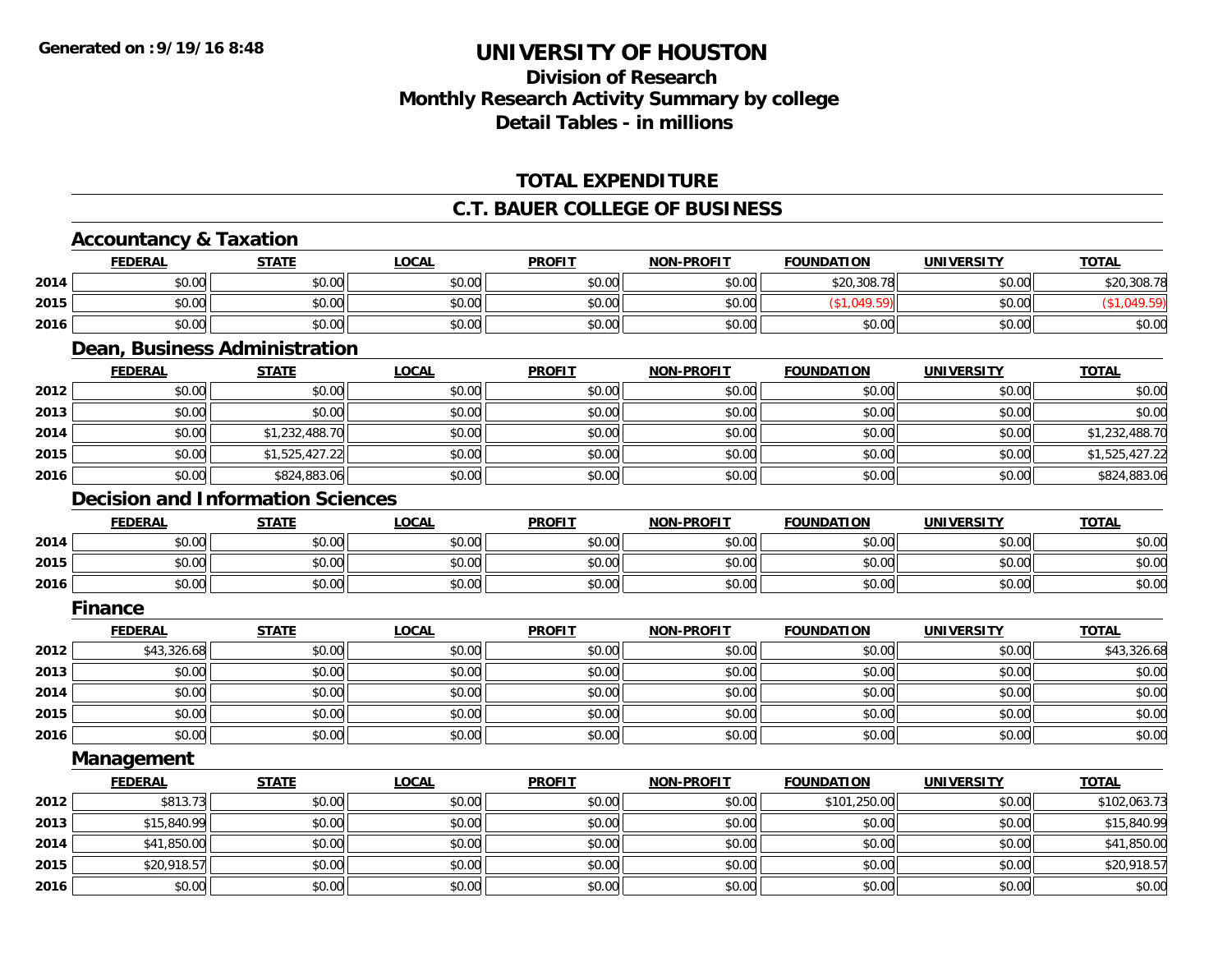### **Division of Research Monthly Research Activity Summary by college Detail Tables - in millions**

#### **TOTAL EXPENDITURE**

#### **C.T. BAUER COLLEGE OF BUSINESS**

|      | <b>FEDERAL</b> | <b>STATE</b>                             | <b>LOCAL</b> | <b>PROFIT</b> | <b>NON-PROFIT</b> | <b>FOUNDATION</b>        | <b>UNIVERSITY</b>   | <b>TOTAL</b> |
|------|----------------|------------------------------------------|--------------|---------------|-------------------|--------------------------|---------------------|--------------|
| 2012 | \$0.00         | \$0.00                                   | \$0.00       | \$0.00        | \$0.00            | \$0.00                   | \$0.00              | \$0.00       |
| 2013 | \$0.00         | \$0.00                                   | \$0.00       | \$0.00        | \$0.00            | \$0.00                   | \$0.00              | \$0.00       |
| 2014 | \$0.00         | \$0.00                                   | \$0.00       | \$0.00        | \$0.00            | \$0.00                   | \$0.00              | \$0.00       |
| 2015 | \$0.00         | \$0.00                                   | \$0.00       | \$0.00        | \$0.00            | \$0.00                   | \$0.00              | \$0.00       |
| 2016 | \$0.00         | \$0.00                                   | \$0.00       | \$0.00        | \$0.00            | \$0.00                   | \$0.00              | \$0.00       |
|      |                | <b>Small Business Development Center</b> |              |               |                   |                          |                     |              |
|      | <b>FEBEDAL</b> | <b>CTATE</b>                             | 10011        | <b>DDOFIT</b> | MOM DDOLLT        | <b><i>FOUNDATION</i></b> | <b>IIMILVEDCITY</b> | <b>TOTAL</b> |

|              | <b>FEDERAL</b>  | STATE          | <u>LOCAL</u> | <b>PROFIT</b> | <b>NON-PROFIT</b> | <b>FOUNDATION</b> | UNIVERSITY | <u>TOTAL</u>    |
|--------------|-----------------|----------------|--------------|---------------|-------------------|-------------------|------------|-----------------|
| 2012         | \$4,732,078.34  | \$788.82       | \$0.00       | \$0.00        | \$0.00            | \$9,466.77        | \$0.00     | \$4,742,333.93  |
| 2013         | \$4,082,936.74  | \$0.00         | \$0.00       | \$0.00        | \$0.00            | \$62,235.54       | \$0.00     | \$4,145,172.28  |
| 2014         | \$2,938,211.75  | \$0.00         | \$0.00       | \$0.00        | \$0.00            | \$101,582.36      | \$0.00     | \$3,039,794.11  |
| 2015         | \$2,907,248.60  | \$0.00         | \$0.00       | \$0.00        | \$0.00            | (\$11.24)         | \$0.00     | \$2,907,237.36  |
| 2016         | \$2,843,093.68  | \$0.00         | \$0.00       | \$0.00        | \$0.00            | \$0.00            | \$0.00     | \$2,843,093.68  |
| <b>Total</b> | \$17,626,319.07 | \$3,583,587.80 | \$0.00       | \$0.00        | \$0.00            | \$293,782.62      | \$0.00     | \$21,503,689.49 |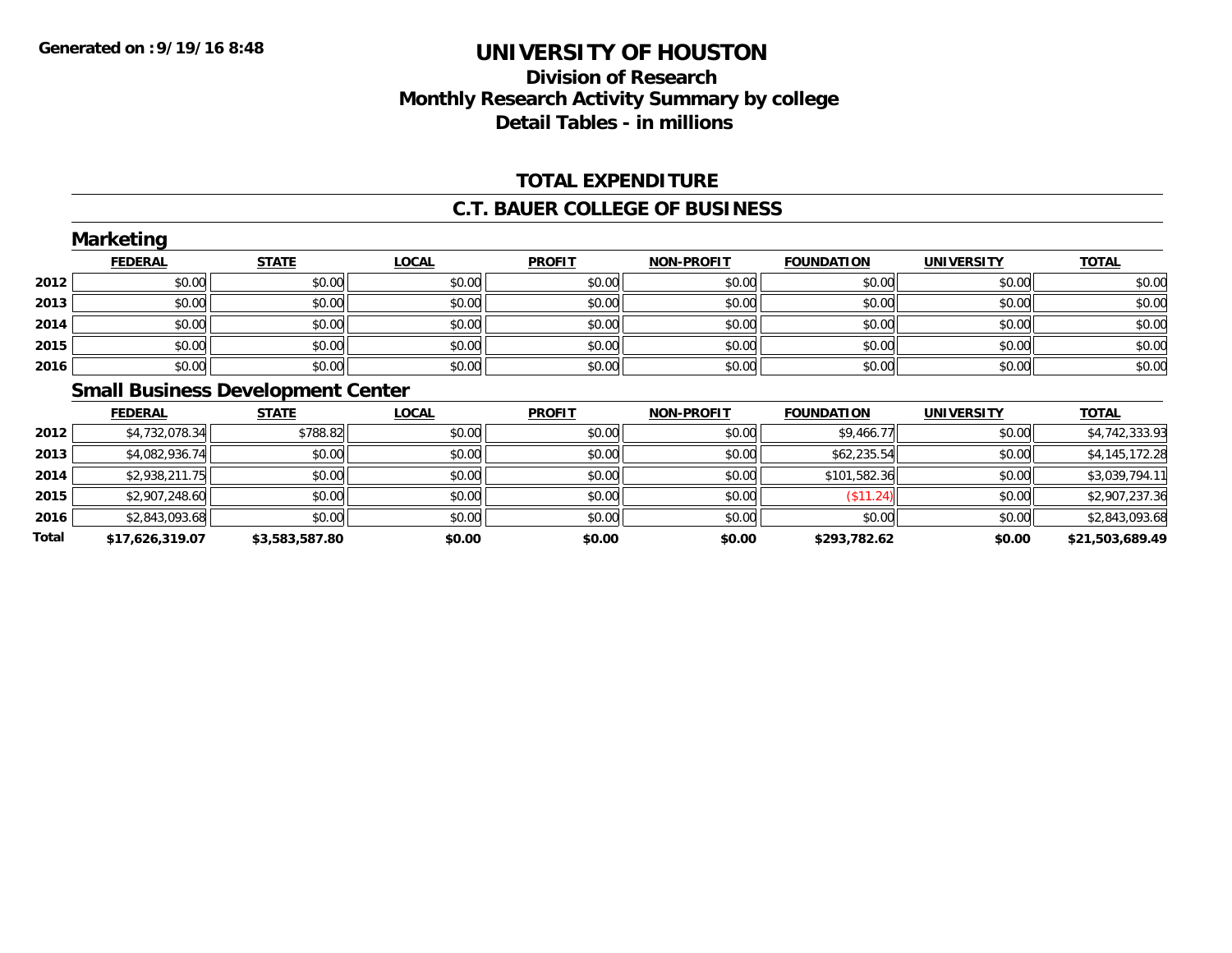### **Division of ResearchMonthly Research Activity Summary by college Detail Tables - in millions**

#### **TOTAL EXPENDITURE**

#### **COLLEGE OF ARCHITECTURE**

|              | <b>Architecture</b> |              |              |               |                   |                   |                   |              |
|--------------|---------------------|--------------|--------------|---------------|-------------------|-------------------|-------------------|--------------|
|              | <b>FEDERAL</b>      | <b>STATE</b> | <b>LOCAL</b> | <b>PROFIT</b> | <b>NON-PROFIT</b> | <b>FOUNDATION</b> | <b>UNIVERSITY</b> | <b>TOTAL</b> |
| 2012         | \$0.00              | \$0.00       | \$0.00       | \$0.00        | \$0.00            | \$0.00            | \$0.00            | \$0.00       |
| 2013         | \$0.00              | \$0.00       | \$0.00       | \$0.00        | \$0.00            | \$0.00            | \$2,498.75        | \$2,498.75   |
| 2014         | \$0.00              | \$0.00       | \$0.00       | \$0.00        | \$0.00            | \$0.00            | \$0.00            | \$0.00       |
| 2015         | \$0.00              | \$0.00       | \$0.00       | \$0.00        | \$0.00            | \$0.00            | \$0.00            | \$0.00       |
| 2016         | \$36,300.29         | \$0.00       | \$0.00       | \$0.00        | \$0.00            | \$0.00            | \$0.00            | \$36,300.29  |
|              | Dean, Architecture  |              |              |               |                   |                   |                   |              |
|              | <b>FEDERAL</b>      | <b>STATE</b> | <b>LOCAL</b> | <b>PROFIT</b> | <b>NON-PROFIT</b> | <b>FOUNDATION</b> | <b>UNIVERSITY</b> | <b>TOTAL</b> |
| 2012         | \$15,988.79         | \$0.00       | \$0.00       | \$0.00        | \$5,000.00        | \$9,604.58        | \$0.00            | \$30,593.37  |
| 2013         | \$0.00              | \$0.00       | \$0.00       | \$0.00        | \$0.00            | \$11,037.59       | \$0.00            | \$11,037.59  |
| 2014         | \$25,000.00         | \$0.00       | \$0.00       | \$0.00        | \$0.00            | \$28,529.88       | \$0.00            | \$53,529.88  |
| 2015         | \$0.00              | \$0.00       | \$0.00       | \$0.00        | \$0.00            | \$19,515.96       | \$0.00            | \$19,515.96  |
| 2016         | \$7,247.63          | \$0.00       | \$0.00       | \$0.00        | \$0.00            | \$0.00            | \$0.00            | \$7,247.63   |
| <b>Total</b> | \$84,536.71         | \$0.00       | \$0.00       | \$0.00        | \$5,000.00        | \$68,688.01       | \$2,498.75        | \$160,723.47 |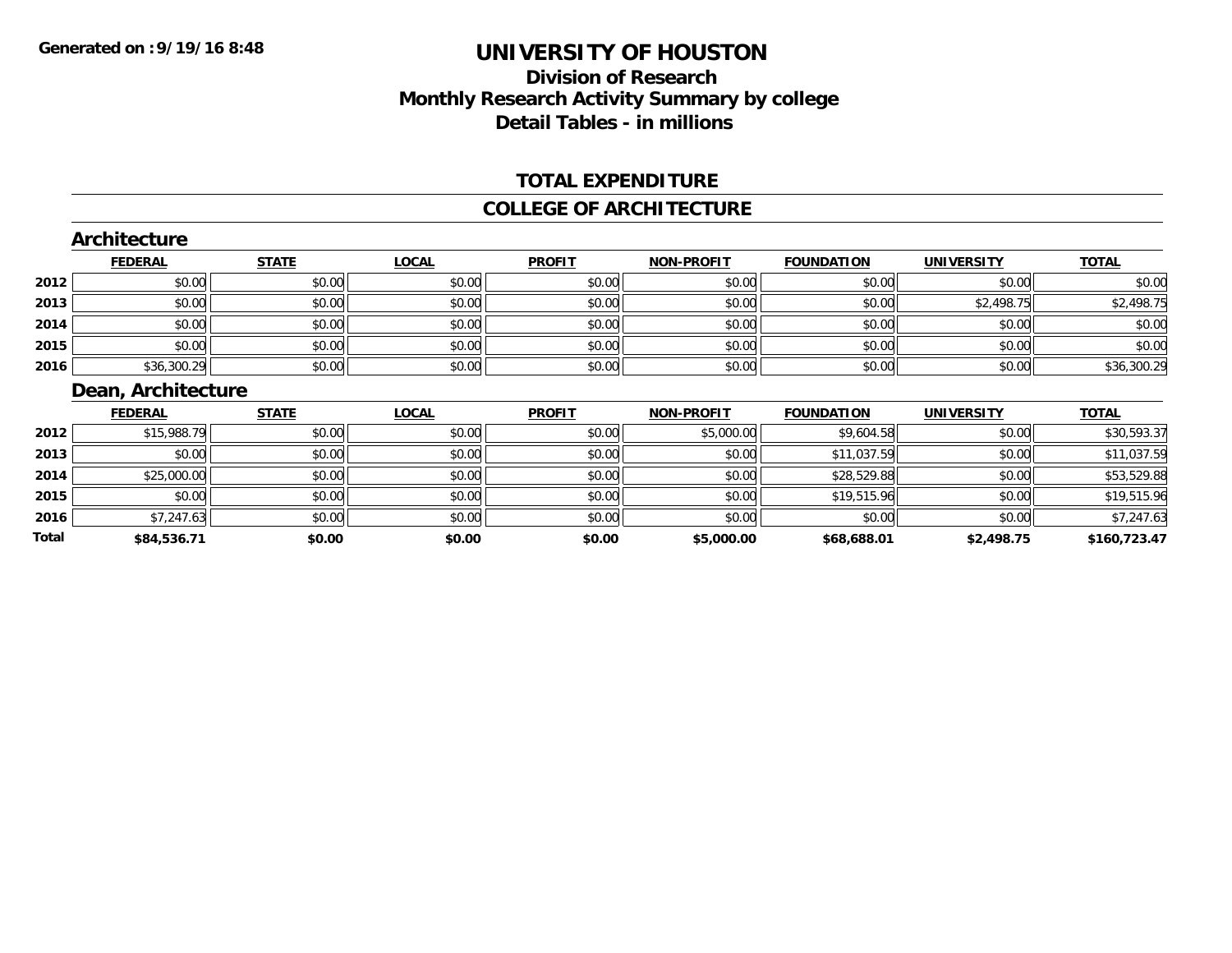## **Division of ResearchMonthly Research Activity Summary by college Detail Tables - in millions**

#### **TOTAL EXPENDITURE**

#### **COLLEGE OF EDUCATION**

### **Consistency Mgmt and Coop Disc**

|      | <b>FEDERAL</b> | <b>STATE</b> | <u>LOCAL</u> | <b>PROFIT</b> | <b>NON-PROFIT</b> | <b>FOUNDATION</b> | <b>UNIVERSITY</b> | <b>TOTAL</b> |
|------|----------------|--------------|--------------|---------------|-------------------|-------------------|-------------------|--------------|
| 2012 | \$2,573.46     | \$0.00       | \$0.00       | \$0.00        | \$80,172.90       | \$0.00            | \$0.00            | \$82,746.36  |
| 2013 | \$2,732.03     | \$0.00       | \$0.00       | \$0.00        | \$46,418.78       | \$0.00            | \$0.00            | \$49,150.81  |
| 2014 | \$42,107.14    | \$0.00       | \$190,403.69 | \$0.00        | \$3,323.08        | \$0.00            | \$0.00            | \$235,833.91 |
| 2015 | \$312,777.47   | \$0.00       | \$126,803.80 | \$0.00        | (\$2,177.90)      | \$0.00            | \$0.00            | \$437,403.37 |
| 2016 | \$478,708.53   | \$0.00       | \$161,309.54 | \$0.00        | \$0.00            | \$0.00            | \$0.00            | \$640,018.07 |

#### **Curriculum and Instruction**

|      | <u>FEDERAL</u> | <b>STATE</b> | <b>LOCAL</b> | <b>PROFIT</b> | <b>NON-PROFIT</b> | <b>FOUNDATION</b> | <b>UNIVERSITY</b> | <b>TOTAL</b>   |
|------|----------------|--------------|--------------|---------------|-------------------|-------------------|-------------------|----------------|
| 2012 | \$1,236,789.66 | \$200,999.16 | \$0.00       | \$0.00        | \$112,505.65      | \$123,894.78      | \$0.00            | \$1,674,189.25 |
| 2013 | \$1,038,353.88 | \$52,200.22  | \$0.00       | \$0.00        | \$99,183.84       | \$121,400.60      | \$0.00            | \$1,311,138.54 |
| 2014 | \$1,044,745.38 | \$0.00       | \$0.00       | \$0.00        | \$147,763.68      | \$380,425.33      | \$0.00            | \$1,572,934.39 |
| 2015 | \$866,349.01   | \$0.00       | \$0.00       | \$0.00        | \$148,756.16      | \$170,275.47      | \$0.00            | \$1,185,380.64 |
| 2016 | \$771,531.80   | \$0.00       | \$0.00       | \$0.00        | \$155,062.96      | \$69,446.62       | \$0.00            | \$996,041.38   |

### **Dean, Education**

|      | <u>FEDERAL</u> | <b>STATE</b> | <b>LOCAL</b> | <b>PROFIT</b> | <b>NON-PROFIT</b> | <b>FOUNDATION</b> | <b>UNIVERSITY</b> | <b>TOTAL</b> |
|------|----------------|--------------|--------------|---------------|-------------------|-------------------|-------------------|--------------|
| 2012 | \$0.00         | \$0.00       | \$0.00       | \$0.00        | \$0.00            | \$0.00            | \$0.00            | \$0.00       |
| 2013 | \$0.00         | \$0.00       | \$0.00       | \$0.00        | \$0.00            | \$0.00            | \$0.00            | \$0.00       |
| 2014 | \$0.00         | \$0.00       | \$0.00       | \$0.00        | \$0.00            | \$0.00            | \$0.00            | \$0.00       |
| 2015 | \$0.00         | \$132,941.43 | \$0.00       | \$0.00        | \$1,410.17        | \$0.00            | \$0.00            | \$134,351.60 |
| 2016 | \$0.00         | \$232,311.91 | \$0.00       | \$0.00        | \$728.47          | \$0.00            | \$0.00            | \$233,040.38 |

#### **Educational Leadership & Policy Studies**

|      | <b>FEDERAL</b> | <b>STATE</b> | <u>LOCAL</u> | <b>PROFIT</b> | <b>NON-PROFIT</b> | <b>FOUNDATION</b> | <b>UNIVERSITY</b> | <b>TOTAL</b> |
|------|----------------|--------------|--------------|---------------|-------------------|-------------------|-------------------|--------------|
| 2012 | \$138,425.20   | \$0.00       | \$0.00       | \$0.00        | \$0.00            | \$443,163.84      | \$0.00            | \$581,589.04 |
| 2013 | \$212,208.30   | \$0.00       | \$0.00       | \$0.00        | \$12,147.91       | \$456,584.13      | \$0.00            | \$680,940.34 |
| 2014 | \$221,002.99   | \$0.00       | \$9.692.55   | \$0.00        | \$2,268.82        | \$108,729.07      | \$0.00            | \$341,693.44 |
| 2015 | \$236,362.21   | \$4,987.06   | \$15,182.29  | \$0.00        | \$31,692.41       | \$96,827.66       | \$0.00            | \$385,051.62 |
| 2016 | \$193,922.42   | (\$30.62)    | \$2,500.00   | \$0.00        | \$82,390.17       | \$68,023.46       | \$0.00            | \$346,805.43 |

## **Institute for Urban Education**

|      | <b>FEDERAL</b>                                 | <b>CTATE</b>             | <b>_OCAL</b>          | <b>PROFIT</b>      | <b>J-PROFIT</b><br><b>BIABI</b> | <b>FOUNDATION</b> | <b>UNIVERSITY</b>    | <b>TOTAL</b>            |
|------|------------------------------------------------|--------------------------|-----------------------|--------------------|---------------------------------|-------------------|----------------------|-------------------------|
| 2012 | $\sim$<br>\$186,005.40                         | $n \cap \Omega$<br>DU.UU | $\sim$<br>0 t<br>וטט. | nn nn<br>DU.UU     | 0.00<br>JU.UU                   | \$0.00            | \$0.00               | \$186.00 <sub>b</sub>   |
| 2013 | (100<br>.<br>.010.<br>$\overline{\phantom{a}}$ | 0000<br>,u.uu            | $\sim$ 00<br>vv.vv    | $\sim$ 00<br>DU.UU | 0.00<br>JU.UU                   | \$0.00            | 0000<br><b>JU.UU</b> | $-1.410$ $-$<br>,010.93 |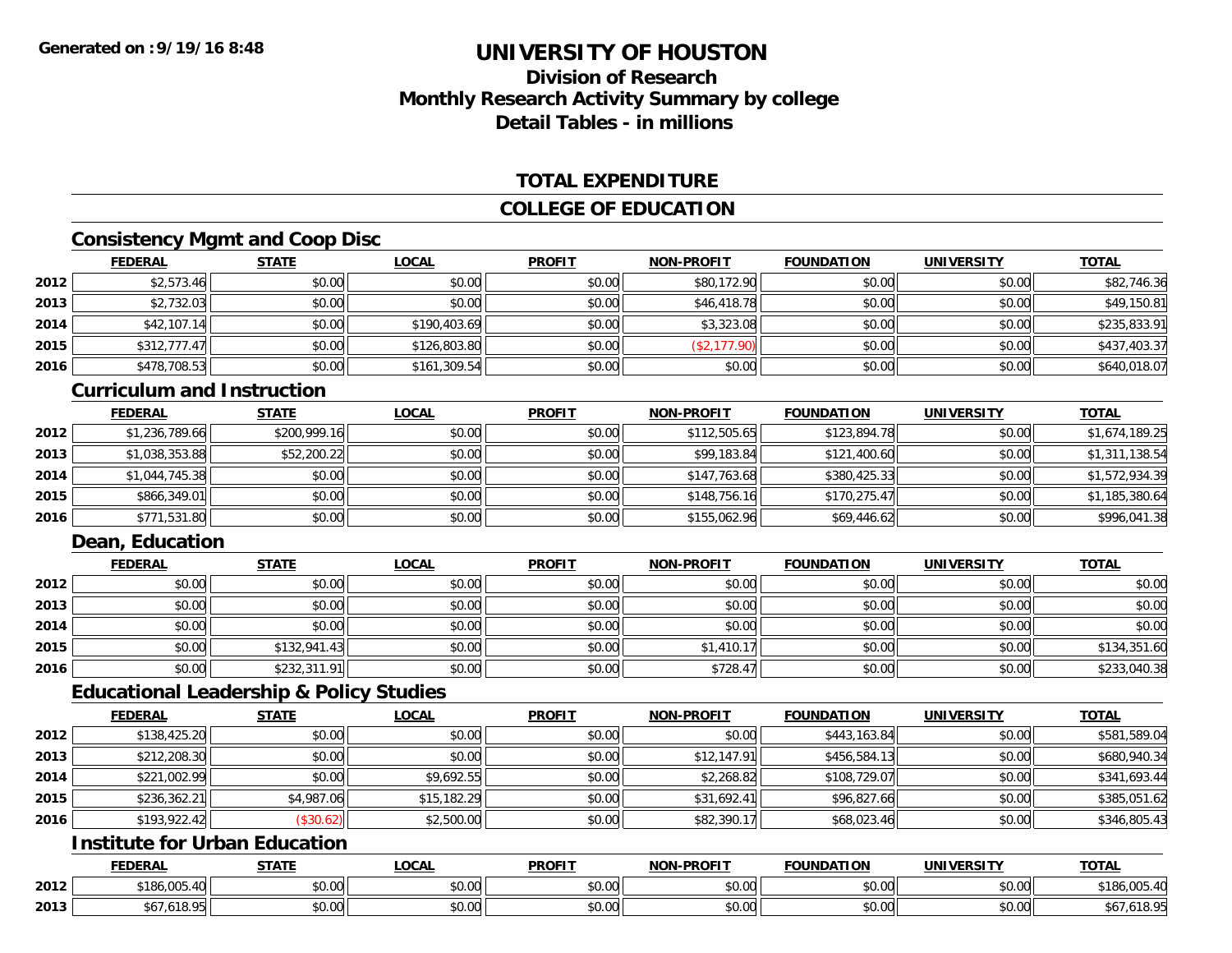### **Division of ResearchMonthly Research Activity Summary by college Detail Tables - in millions**

#### **TOTAL EXPENDITURE**

#### **COLLEGE OF EDUCATION**

#### **Institute for Urban Education**

|      | <b>FEDERAL</b>           | <b>STATE</b> | LOCAL  | <b>PROFIT</b> | <b>NON-PROFIT</b> | <b>FOUNDATION</b> | <b>UNIVERSITY</b> | <u>TOTAL</u>         |
|------|--------------------------|--------------|--------|---------------|-------------------|-------------------|-------------------|----------------------|
| 2014 | $+15.007$ $071$<br>، ، ب | \$0.00       | \$0.00 | \$0.00        | \$0.00            | \$0.00            | \$0.00            | \$15,997.07<br>, , , |
| 2015 | 0000<br>DU.UG            | \$0.00       | \$0.00 | \$0.00        | \$0.00            | \$0.00            | \$0.00            | \$0.00               |
| 2016 | \$0.00                   | \$0.00       | \$0.00 | \$0.00        | \$0.00            | \$0.00            | \$0.00            | \$0.00               |

### **Psychological, Health, and Learning Sciences**

|      | <b>FEDERAL</b> | <b>STATE</b> | <b>LOCAL</b> | <b>PROFIT</b> | <b>NON-PROFIT</b> | <b>FOUNDATION</b> | <b>UNIVERSITY</b> | <b>TOTAL</b>   |
|------|----------------|--------------|--------------|---------------|-------------------|-------------------|-------------------|----------------|
| 2012 | \$278,642.06   | \$119.442.13 | \$0.00       | \$0.00        | \$14,477.69       | \$1,656.63        | \$744.59          | \$414,963.10   |
| 2013 | \$389,266.23   | \$133,547.02 | \$0.00       | \$0.00        | \$36,925.53       | (\$214.71)        | \$10,904.64       | \$570,428.71   |
| 2014 | \$745,688.59   | \$152,204.36 | \$0.00       | \$0.00        | \$34,116.06       | (\$3,294.60)      | \$0.00            | \$928,714.41   |
| 2015 | \$1,089,756.83 | \$179,924.60 | \$0.00       | \$0.00        | \$68,379.99       | \$0.00            | \$0.00            | \$1,338,061.42 |
| 2016 | \$1,976,115.88 | \$217,112.76 | \$0.00       | \$0.00        | \$114,324.40      | \$26,782.64       | \$0.00            | \$2,334,335.68 |

#### **UH Charter School**

|       | <b>FEDERAL</b>  | <b>STATE</b>   | <b>LOCAL</b> | <b>PROFIT</b> | <b>NON-PROFIT</b> | <b>FOUNDATION</b> | <b>UNIVERSITY</b> | <u>TOTAL</u>    |
|-------|-----------------|----------------|--------------|---------------|-------------------|-------------------|-------------------|-----------------|
| 2012  | \$44,044.69     | \$905,233.91   | \$0.00       | \$0.00        | \$0.00            | \$0.00            | \$0.00            | \$949,278.60    |
| 2013  | \$26,104.54     | \$951,591.22   | \$0.00       | \$0.00        | \$0.00            | \$0.00            | \$0.00            | \$977,695.76    |
| 2014  | \$21,562.51     | \$1,058,636.92 | \$0.00       | \$0.00        | \$0.00            | \$0.00            | \$0.00            | \$1,080,199.43  |
| 2015  | \$18,363.74     | \$1,074,521.50 | \$0.00       | \$0.00        | \$0.00            | \$0.00            | \$0.00            | \$1,092,885.24  |
| 2016  | \$27,879.83     | \$1,048,494.75 | \$0.00       | \$0.00        | \$0.00            | \$0.00            | \$0.00            | \$1,076,374.58  |
| Total | \$11,685,635.78 | \$6,464,118.33 | \$505,891.87 | \$0.00        | \$1,189,870.79    | \$2,063,700.92    | \$11,649.23       | \$21,920,866.92 |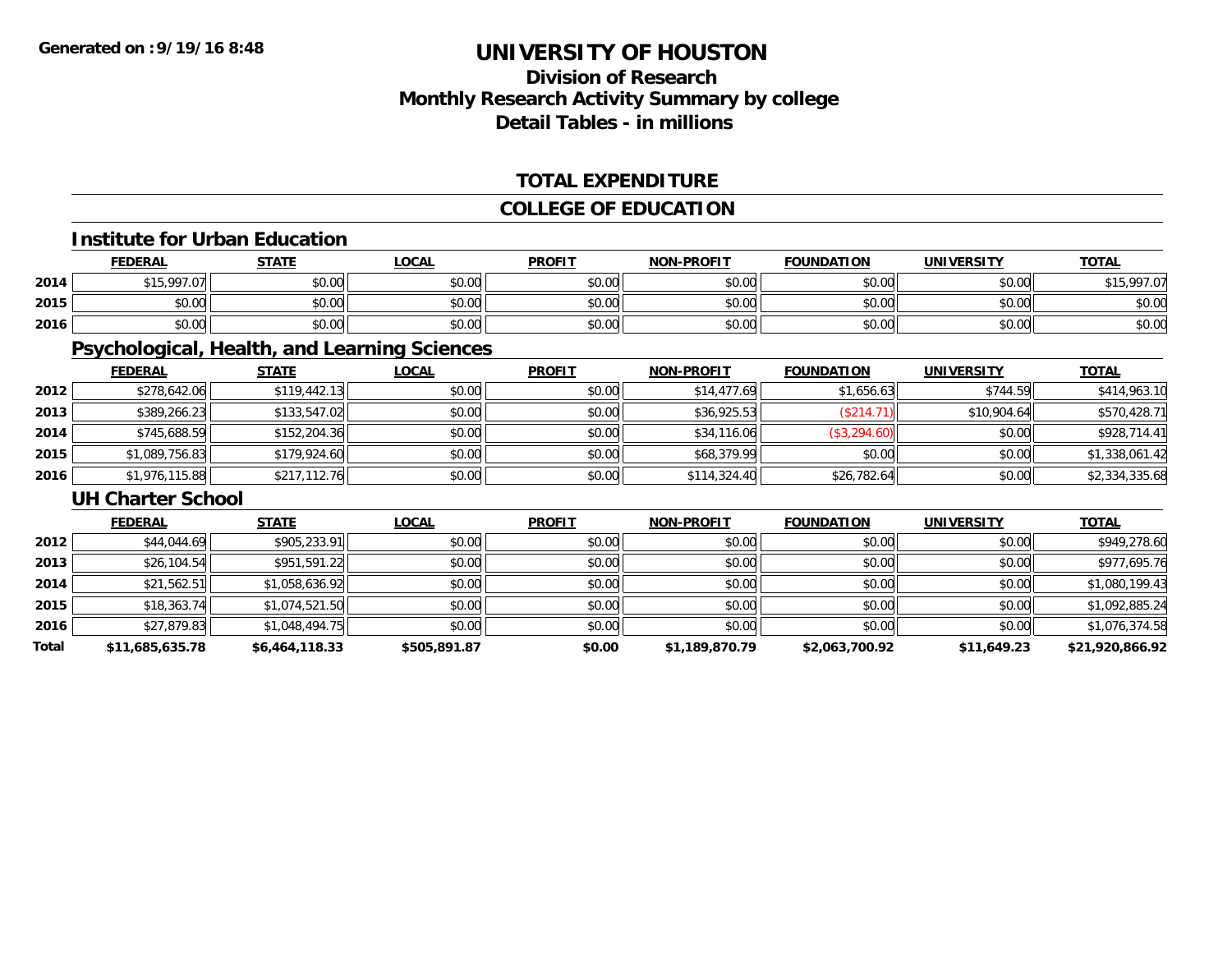## **Division of ResearchMonthly Research Activity Summary by college Detail Tables - in millions**

### **TOTAL EXPENDITURE**

#### **COLLEGE OF LIBERAL ARTS AND SOCIAL SCIENCES**

## **African-American Studies**

|      | <b>FEDERAL</b>                   | <b>STATE</b> | <u>LOCAL</u> | <b>PROFIT</b> | <b>NON-PROFIT</b> | <b>FOUNDATION</b> | <u>UNIVERSITY</u> | <b>TOTAL</b> |
|------|----------------------------------|--------------|--------------|---------------|-------------------|-------------------|-------------------|--------------|
| 2014 | \$1,500.00                       | \$0.00       | \$0.00       | \$0.00        | \$4,783.60        | \$0.00            | \$0.00            | \$6,283.60   |
| 2015 | \$1,250.00                       | \$0.00       | \$0.00       | \$0.00        | \$0.00            | \$0.00            | \$0.00            | \$1,250.00   |
| 2016 | \$1,092.25                       | \$0.00       | \$0.00       | \$0.00        | \$0.00            | \$0.00            | \$0.00            | \$1,092.25   |
|      | Art                              |              |              |               |                   |                   |                   |              |
|      | <b>FEDERAL</b>                   | <b>STATE</b> | <b>LOCAL</b> | <b>PROFIT</b> | <b>NON-PROFIT</b> | <b>FOUNDATION</b> | <b>UNIVERSITY</b> | <b>TOTAL</b> |
| 2012 | \$4,605.36                       | \$0.00       | \$0.00       | \$0.00        | \$0.00            | \$0.00            | \$0.00            | \$4,605.36   |
| 2013 | \$8,782.58                       | \$0.00       | \$0.00       | \$0.00        | \$0.00            | \$0.00            | \$0.00            | \$8,782.58   |
| 2014 | \$2,054.89                       | \$0.00       | \$0.00       | \$0.00        | \$0.00            | \$0.00            | \$0.00            | \$2,054.89   |
| 2015 | \$0.00                           | \$13,279.57  | \$0.00       | \$0.00        | \$0.00            | \$0.00            | \$0.00            | \$13,279.57  |
| 2016 | \$0.00                           | \$7,675.03   | \$0.00       | \$0.00        | \$0.00            | \$0.00            | \$0.00            | \$7,675.03   |
|      | <b>Arte Publico Press</b>        |              |              |               |                   |                   |                   |              |
|      | <b>FEDERAL</b>                   | <b>STATE</b> | <b>LOCAL</b> | <b>PROFIT</b> | <b>NON-PROFIT</b> | <b>FOUNDATION</b> | <b>UNIVERSITY</b> | <b>TOTAL</b> |
| 2012 | \$48,193.24                      | \$3,000.00   | \$0.00       | \$0.00        | \$39,100.00       | \$24,007.15       | \$0.00            | \$114,300.39 |
| 2013 | \$37,083.57                      | \$2,535.00   | \$0.00       | \$0.00        | \$33,200.00       | \$306,747.06      | \$0.00            | \$379,565.63 |
| 2014 | \$0.00                           | \$10,000.00  | \$0.00       | \$0.00        | \$80,074.00       | \$264,931.03      | \$0.00            | \$355,005.03 |
| 2015 | \$27,609.22                      | \$8,500.00   | \$0.00       | \$0.00        | \$67,867.00       | \$103,311.62      | \$0.00            | \$207,287.84 |
| 2016 | \$25,525.85                      | \$11,500.00  | \$0.00       | \$0.00        | \$67,867.00       | \$62,074.02       | \$0.00            | \$166,966.87 |
|      | <b>Center for Public History</b> |              |              |               |                   |                   |                   |              |
|      | <b>FEDERAL</b>                   | <b>STATE</b> | <b>LOCAL</b> | <b>PROFIT</b> | <b>NON-PROFIT</b> | <b>FOUNDATION</b> | <b>UNIVERSITY</b> | <b>TOTAL</b> |
| 2012 | \$51,451.13                      | \$0.00       | \$0.00       | \$0.00        | \$0.00            | \$0.00            | \$0.00            | \$51,451.13  |
| 2013 | \$48,542.50                      | \$0.00       | \$0.00       | \$0.00        | \$0.00            | \$0.00            | \$0.00            | \$48,542.50  |
| 2014 | \$1,117.26                       | \$0.00       | \$0.00       | \$0.00        | \$0.00            | \$0.00            | \$0.00            | \$1,117.26   |
| 2015 | \$681.72                         | \$0.00       | \$0.00       | \$0.00        | \$0.00            | \$0.00            | \$0.00            | \$681.72     |
|      | Communication                    |              |              |               |                   |                   |                   |              |
|      | <b>FEDERAL</b>                   | <b>STATE</b> | <b>LOCAL</b> | <b>PROFIT</b> | <b>NON-PROFIT</b> | <b>FOUNDATION</b> | <b>UNIVERSITY</b> | <b>TOTAL</b> |
| 2012 | \$0.00                           | \$0.00       | \$0.00       | \$0.00        | \$0.00            | \$0.00            | \$0.00            | \$0.00       |
| 2013 | \$0.00                           | \$0.00       | \$0.00       | \$0.00        | \$6,603.71        | \$0.00            | \$0.00            | \$6,603.71   |
| 2014 | \$0.00                           | \$104,228.37 | \$0.00       | \$0.00        | \$2,892.25        | \$0.00            | \$5,999.19        | \$113,119.81 |
| 2015 | \$0.00                           | \$9,786.48   | \$0.00       | \$0.00        | (\$232.09)        | \$3,830.44        | \$1,200.00        | \$14,584.83  |
| 2016 | \$0.00                           | (\$238.60)   | \$0.00       | \$0.00        | \$0.00            | \$3,433.89        | \$0.00            | \$3,195.29   |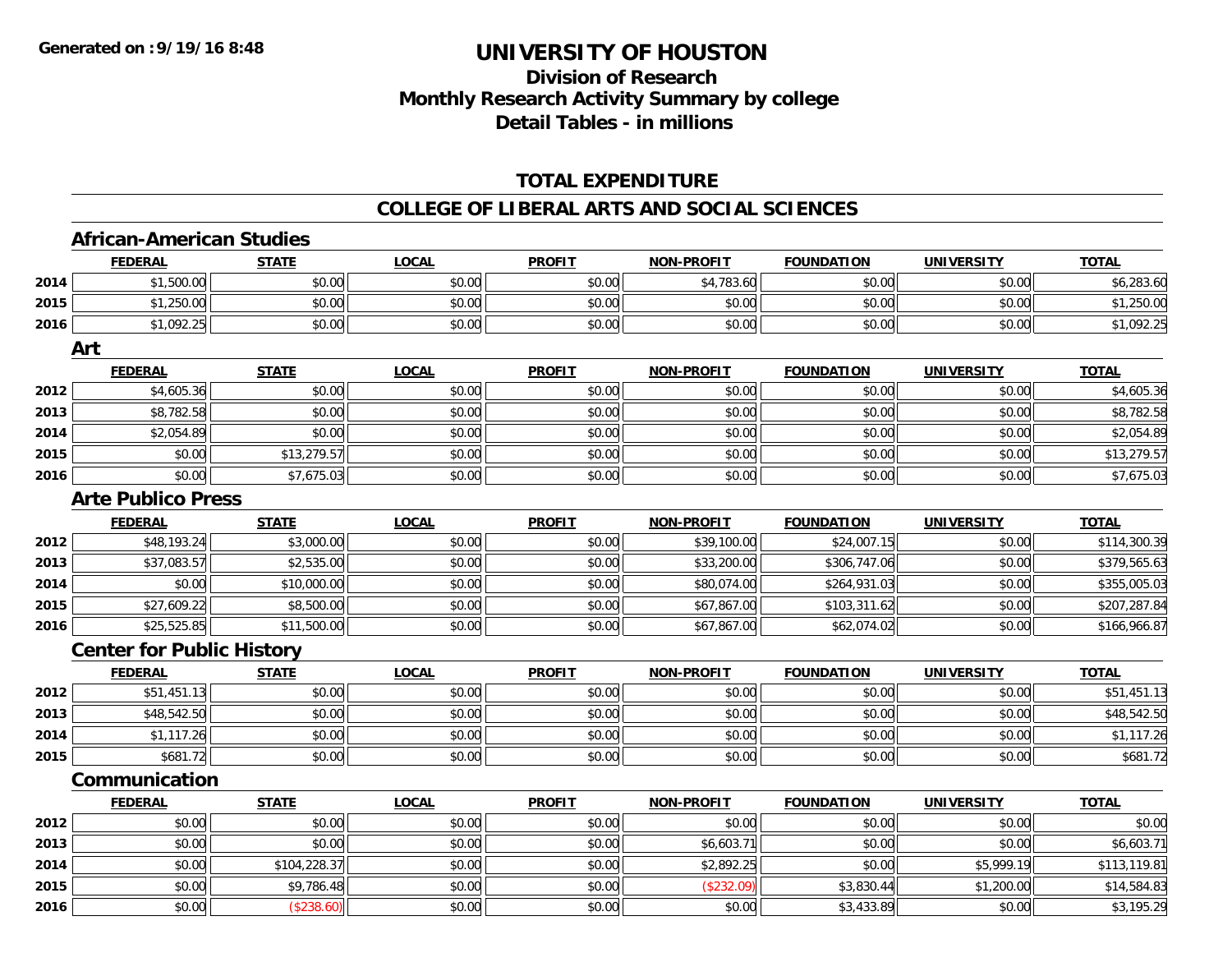**2015**

## **UNIVERSITY OF HOUSTON**

## **Division of ResearchMonthly Research Activity Summary by college Detail Tables - in millions**

### **TOTAL EXPENDITURE**

### **COLLEGE OF LIBERAL ARTS AND SOCIAL SCIENCES**

### **Communication Sciences and Disorders**

|      | <b>FEDERAL</b>                         | <b>STATE</b>   | <b>LOCAL</b> | <b>PROFIT</b> | <b>NON-PROFIT</b> | <b>FOUNDATION</b> | <b>UNIVERSITY</b> | <b>TOTAL</b>   |
|------|----------------------------------------|----------------|--------------|---------------|-------------------|-------------------|-------------------|----------------|
| 2012 | \$7,819.62                             | \$0.00         | \$0.00       | \$0.00        | \$235,198.90      | \$0.00            | \$0.00            | \$243,018.52   |
| 2013 | \$2,461.46                             | \$0.00         | \$0.00       | \$0.00        | \$144,200.98      | \$3,149.53        | \$0.00            | \$149,811.97   |
| 2014 | \$111,663.15                           | \$0.00         | \$0.00       | \$0.00        | \$384,953.18      | \$166.70          | \$0.00            | \$496,783.03   |
| 2015 | \$123,375.28                           | \$0.00         | \$0.00       | \$0.00        | \$112,736.52      | \$2,149.66        | \$0.00            | \$238,261.46   |
| 2016 | \$136,176.58                           | \$0.00         | \$0.00       | \$0.00        | \$169,887.58      | \$0.00            | \$0.00            | \$306,064.16   |
|      | <b>Comparative Cultural Studies</b>    |                |              |               |                   |                   |                   |                |
|      | <b>FEDERAL</b>                         | <b>STATE</b>   | <b>LOCAL</b> | <b>PROFIT</b> | <b>NON-PROFIT</b> | <b>FOUNDATION</b> | <b>UNIVERSITY</b> | <b>TOTAL</b>   |
| 2012 | \$0.00                                 | \$166.38       | \$0.00       | \$0.00        | \$0.00            | \$0.00            | \$0.00            | \$166.38       |
| 2014 | \$0.00                                 | \$158.49       | \$0.00       | \$0.00        | \$0.00            | \$0.00            | \$0.00            | \$158.49       |
| 2015 | \$0.00                                 | \$3,841.51     | \$0.00       | \$0.00        | \$0.00            | \$0.00            | \$0.00            | \$3,841.51     |
|      | Dean, Liberal Arts and Social Sciences |                |              |               |                   |                   |                   |                |
|      | <b>FEDERAL</b>                         | <b>STATE</b>   | <b>LOCAL</b> | <b>PROFIT</b> | <b>NON-PROFIT</b> | <b>FOUNDATION</b> | <b>UNIVERSITY</b> | <b>TOTAL</b>   |
| 2012 | \$2,794.57                             | \$0.00         | \$0.00       | \$0.00        | \$0.00            | \$0.00            | \$0.00            | \$2,794.57     |
| 2013 | \$17.40                                | \$0.00         | \$0.00       | \$0.00        | \$0.00            | \$0.00            | \$0.00            | \$17.40        |
| 2014 | \$0.00                                 | \$0.00         | \$0.00       | \$0.00        | \$0.00            | \$0.00            | \$0.00            | \$0.00         |
| 2015 | \$0.00                                 | \$1,149,850.41 | \$0.00       | \$0.00        | \$0.00            | \$0.00            | \$0.00            | \$1,149,850.41 |
| 2016 | \$0.00                                 | \$0.00         | \$0.00       | \$0.00        | \$0.00            | \$0.00            | \$0.00            | \$0.00         |
|      | <b>Economics</b>                       |                |              |               |                   |                   |                   |                |
|      | <b>FEDERAL</b>                         | <b>STATE</b>   | <b>LOCAL</b> | <b>PROFIT</b> | <b>NON-PROFIT</b> | <b>FOUNDATION</b> | <b>UNIVERSITY</b> | <b>TOTAL</b>   |
| 2012 | \$0.00                                 | \$0.00         | \$0.00       | \$21,270.81   | \$92,420.52       | \$36,864.38       | \$0.00            | \$150,555.71   |
| 2013 | \$115,940.00                           | \$0.00         | \$0.00       | \$0.00        | \$252,690.30      | \$26,863.14       | \$0.00            | \$395,493.44   |
| 2014 | \$18,526.03                            | \$2,000.00     | \$0.00       | \$0.00        | \$39,722.80       | \$19,853.99       | \$0.00            | \$80,102.82    |
| 2015 | \$6,254.68                             | \$2,000.00     | \$0.00       | \$0.00        | \$38,377.60       | \$17,609.00       | \$0.00            | \$64,241.28    |
| 2016 | \$0.00                                 | \$0.00         | \$0.00       | \$0.00        | \$0.00            | \$4,500.00        | \$0.00            | \$4,500.00     |
|      | English                                |                |              |               |                   |                   |                   |                |
|      | <b>FEDERAL</b>                         | <b>STATE</b>   | <b>LOCAL</b> | <b>PROFIT</b> | <b>NON-PROFIT</b> | <b>FOUNDATION</b> | <b>UNIVERSITY</b> | <b>TOTAL</b>   |
| 2012 | \$1,000.00                             | \$0.00         | \$0.00       | \$0.00        | \$0.00            | \$0.00            | \$0.00            | \$1,000.00     |
| 2013 | \$31,395.01                            | \$0.00         | \$0.00       | \$0.00        | \$0.00            | \$0.00            | \$0.00            | \$31,395.01    |
| 2014 | \$12,474.99                            | \$0.00         | \$0.00       | \$0.00        | \$0.00            | \$0.00            | \$0.00            | \$12,474.99    |

4 \$12,474.99 \$0.00 \$0.00 \$0.00 \$0.00 \$0.00 \$0.00 \$0.00 \$0.00 \$0.00 \$0.00 \$0.00 \$0.00 \$12,474.99

5 \$46,355.67 \$46,355.67 \$4,000.00 \$4,000.00 \$0.00 \$0.00 \$0.00 \$0.00 \$0.00 \$0.00 \$0.00 \$7,023.82 \$57,379.49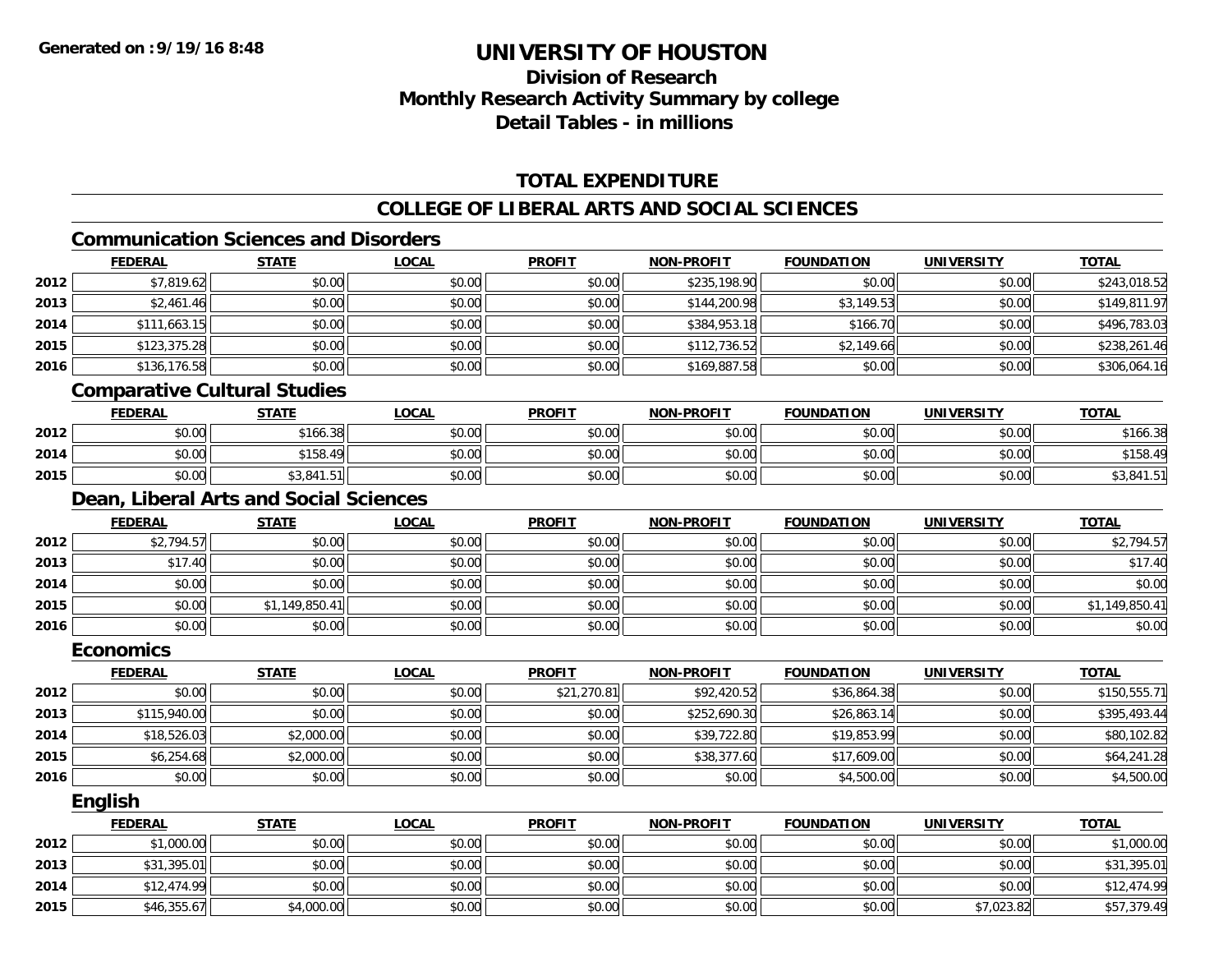## **Division of ResearchMonthly Research Activity Summary by college Detail Tables - in millions**

### **TOTAL EXPENDITURE**

#### **COLLEGE OF LIBERAL ARTS AND SOCIAL SCIENCES**

|      | English                 |                                       |              |               |                   |                   |                   |                |
|------|-------------------------|---------------------------------------|--------------|---------------|-------------------|-------------------|-------------------|----------------|
|      | <b>FEDERAL</b>          | <b>STATE</b>                          | <b>LOCAL</b> | <b>PROFIT</b> | <b>NON-PROFIT</b> | <b>FOUNDATION</b> | <b>UNIVERSITY</b> | <b>TOTAL</b>   |
| 2016 | \$53,746.81             | \$0.00                                | \$0.00       | \$0.00        | \$0.00            | \$0.00            | \$0.00            | \$53,746.81    |
|      |                         | <b>Health and Human Performance</b>   |              |               |                   |                   |                   |                |
|      | <b>FEDERAL</b>          | <b>STATE</b>                          | <b>LOCAL</b> | <b>PROFIT</b> | NON-PROFIT        | <b>FOUNDATION</b> | <b>UNIVERSITY</b> | <b>TOTAL</b>   |
| 2012 | \$1,278,150.95          | \$0.00                                | \$0.00       | \$350,952.80  | \$0.00            | \$16,089.96       | \$0.00            | \$1,645,193.71 |
| 2013 | \$3,005,471.45          | \$0.00                                | \$0.00       | \$98,344.61   | \$0.00            | \$7,502.61        | \$0.00            | \$3,111,318.67 |
| 2014 | \$2,309,363.72          | \$0.00                                | \$0.00       | \$165,305.59  | \$0.00            | \$36,249.89       | \$0.00            | \$2,510,919.20 |
| 2015 | \$2,283,122.41          | \$0.00                                | \$0.00       | \$174,199.50  | \$54,322.12       | \$38,464.21       | \$0.00            | \$2,550,108.24 |
| 2016 | \$2,084,451.83          | \$0.00                                | \$0.00       | \$227,642.94  | \$56,105.65       | \$85,917.70       | \$4,958.85        | \$2,459,076.98 |
|      | <b>Hispanic Studies</b> |                                       |              |               |                   |                   |                   |                |
|      | <b>FEDERAL</b>          | <b>STATE</b>                          | <b>LOCAL</b> | <b>PROFIT</b> | <b>NON-PROFIT</b> | <b>FOUNDATION</b> | <b>UNIVERSITY</b> | <b>TOTAL</b>   |
| 2012 | \$0.00                  | \$0.00                                | \$0.00       | \$0.00        | \$0.00            | \$93,051.50       | \$0.00            | \$93,051.50    |
| 2013 | \$0.00                  | \$0.00                                | \$0.00       | \$0.00        | \$0.00            | \$21,763.70       | \$0.00            | \$21,763.70    |
| 2014 | \$0.00                  | \$0.00                                | \$0.00       | \$0.00        | \$0.00            | \$4,437.02        | \$0.00            | \$4,437.02     |
| 2015 | \$0.00                  | \$0.00                                | \$0.00       | \$0.00        | \$0.00            | \$0.00            | \$0.00            | \$0.00         |
| 2016 | \$0.00                  | \$0.00                                | \$0.00       | \$0.00        | \$0.00            | \$0.00            | \$0.00            | \$0.00         |
|      | <b>History</b>          |                                       |              |               |                   |                   |                   |                |
|      | <b>FEDERAL</b>          | <b>STATE</b>                          | <b>LOCAL</b> | <b>PROFIT</b> | <b>NON-PROFIT</b> | <b>FOUNDATION</b> | <b>UNIVERSITY</b> | <b>TOTAL</b>   |
| 2012 | \$2,879.25              | \$0.00                                | \$0.00       | \$16,124.31   | (\$332.43)        | \$0.00            | \$0.00            | \$18,671.13    |
| 2013 | ( \$6, 738.83)          | \$0.00                                | \$0.00       | \$62,436.49   | (\$13,435.64)     | \$0.00            | \$0.00            | \$42,262.02    |
| 2014 | \$32,070.53             | \$0.00                                | \$0.00       | \$72,391.48   | \$0.00            | \$0.00            | \$0.00            | \$104,462.01   |
| 2015 | \$29,912.43             | \$0.00                                | \$0.00       | \$37,501.97   | \$0.00            | \$0.00            | \$0.00            | \$67,414.40    |
| 2016 | \$10,807.40             | \$0.00                                | \$0.00       | \$69,247.83   | \$0.00            | \$0.00            | \$0.00            | \$80,055.23    |
|      |                         | <b>Hobby Center for Public Policy</b> |              |               |                   |                   |                   |                |
|      | <b>FEDERAL</b>          | <b>STATE</b>                          | <b>LOCAL</b> | <b>PROFIT</b> | <b>NON-PROFIT</b> | <b>FOUNDATION</b> | <b>UNIVERSITY</b> | <b>TOTAL</b>   |
| 2012 | \$95,810.06             | \$0.00                                | \$0.00       | \$0.00        | \$0.00            | \$0.00            | \$0.00            | \$95,810.06    |
| 2013 | \$82,629.38             | \$0.00                                | \$0.00       | \$0.00        | \$0.00            | \$0.00            | \$0.00            | \$82,629.38    |
| 2014 | \$0.00                  | \$19,635.70                           | \$0.00       | \$0.00        | \$0.00            | \$5,524.40        | \$0.00            | \$25,160.10    |
| 2015 | \$18,816.37             | (\$338.78)                            | \$0.00       | \$0.00        | \$0.00            | \$20,366.33       | \$0.00            | \$38,843.92    |
| 2016 | \$69,948.55             | \$0.00                                | \$0.00       | \$0.00        | \$0.00            | \$13,942.28       | \$0.00            | \$83,890.83    |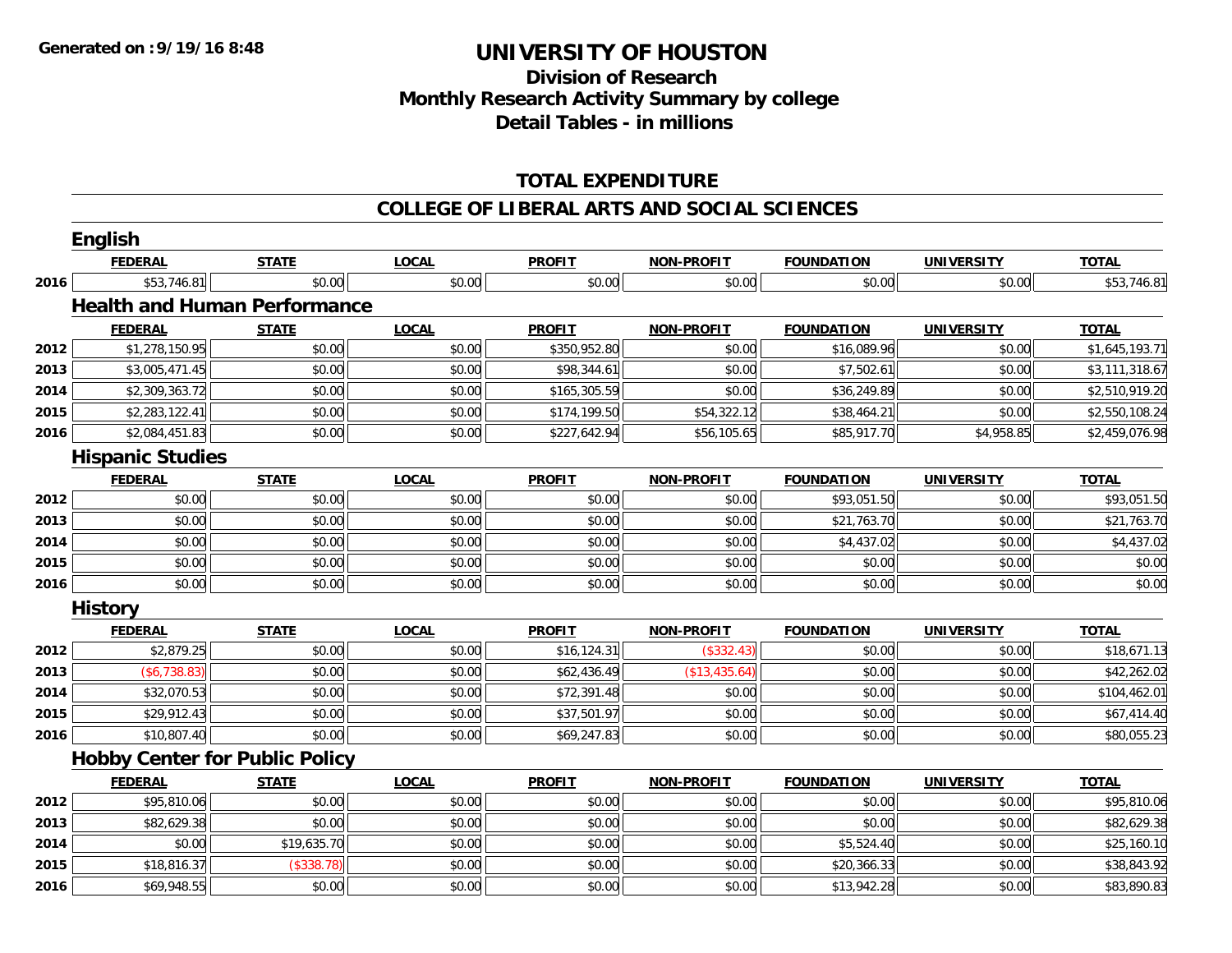## **Division of ResearchMonthly Research Activity Summary by college Detail Tables - in millions**

#### **TOTAL EXPENDITURE**

#### **COLLEGE OF LIBERAL ARTS AND SOCIAL SCIENCES**

### **Modern/Classical Languages**

|      | <b>FEDERAL</b> | <u>STATE</u> | <u>LOCAL</u> | <b>PROFIT</b> | <b>NON-PROFIT</b> | <b>FOUNDATION</b> | <b>UNIVERSITY</b> | <b>TOTAL</b> |
|------|----------------|--------------|--------------|---------------|-------------------|-------------------|-------------------|--------------|
| 2012 | \$108,900.72   | \$0.00       | \$0.00       | \$0.00        | \$0.00            | \$0.00            | \$0.00            | \$108,900.72 |
| 2013 | \$135,417.58   | \$0.00       | \$0.00       | \$0.00        | \$0.00            | \$0.00            | \$0.00            | \$135,417.58 |
| 2014 | \$95,531.52    | \$3,000.00   | \$0.00       | \$0.00        | \$0.00            | \$0.00            | \$0.00            | \$98,531.52  |
| 2015 | \$164,713.58   | \$0.00       | \$0.00       | \$0.00        | \$0.00            | \$0.00            | \$0.00            | \$164,713.58 |
| 2016 | \$61,221.84    | \$0.00       | \$0.00       | \$0.00        | \$0.00            | \$0.00            | \$0.00            | \$61,221.84  |

### **Philosophy**

|      | <b>FEDERAL</b> | <b>STATE</b> | <b>LOCAL</b> | <b>PROFIT</b> | <b>NON-PROFIT</b> | <b>FOUNDATION</b> | <b>UNIVERSITY</b> | <b>TOTAL</b> |
|------|----------------|--------------|--------------|---------------|-------------------|-------------------|-------------------|--------------|
| 2012 | \$8,380.76     | \$0.00       | \$0.00       | \$0.00        | \$0.00            | \$0.00            | \$0.00            | \$8,380.76   |
| 2013 | \$7,551.59     | \$0.00       | \$0.00       | \$0.00        | \$0.00            | \$0.00            | \$0.00            | \$7,551.59   |
| 2014 | \$12,270.36    | \$3,558.45   | \$0.00       | \$0.00        | \$0.00            | \$0.00            | \$0.00            | \$15,828.81  |
| 2015 | \$1,615.38     | \$330.45     | \$0.00       | \$0.00        | \$669.00          | \$0.00            | \$0.00            | \$2,614.83   |
| 2016 | \$91.75        | \$0.00       | \$0.00       | \$0.00        | \$2,123.73        | \$0.00            | \$0.00            | \$2,215.48   |

#### **Political Science**

|      | <u>FEDERAL</u> | <b>STATE</b> | <u>LOCAL</u> | <b>PROFIT</b> | <b>NON-PROFIT</b> | <b>FOUNDATION</b> | <b>UNIVERSITY</b> | <b>TOTAL</b> |
|------|----------------|--------------|--------------|---------------|-------------------|-------------------|-------------------|--------------|
| 2012 | \$0.00         | \$0.00       | \$0.00       | \$0.00        | \$0.00            | \$0.00            | \$0.00            | \$0.00       |
| 2013 | \$29,077.12    | \$0.00       | \$0.00       | \$0.00        | \$0.00            | \$2,000.00        | \$0.00            | \$31,077.12  |
| 2014 | \$0.00         | \$3,641.19   | \$0.00       | \$0.00        | \$0.00            | \$0.00            | \$0.00            | \$3,641.19   |
| 2015 | \$93,378.49    | \$35,183.04  | \$0.00       | \$0.00        | \$0.00            | \$0.00            | \$0.00            | \$128,561.53 |
| 2016 | \$41,778.42    | \$30,673.63  | \$0.00       | \$0.00        | \$24,129.34       | \$0.00            | \$0.00            | \$96,581.39  |

#### **Psychology**

|      | <b>FEDERAL</b> | <b>STATE</b> | <b>LOCAL</b> | <b>PROFIT</b> | <b>NON-PROFIT</b> | <b>FOUNDATION</b> | <b>UNIVERSITY</b> | <b>TOTAL</b>   |
|------|----------------|--------------|--------------|---------------|-------------------|-------------------|-------------------|----------------|
| 2012 | \$6,461,868.41 | \$86,532.38  | \$0.00       | \$111,024.84  | \$235,516.62      | \$186,089.35      | (\$9,680.69)      | \$7,071,350.91 |
| 2013 | \$6,470,179.33 | \$41,262.83  | \$0.00       | \$63,294.15   | \$302,389.71      | \$78,980.95       | \$0.00            | \$6,956,106.97 |
| 2014 | \$4,921,317.79 | \$14,221.54  | \$0.00       | \$21,962.48   | \$337,435.74      | (\$3,779.05)      | \$15,929.98       | \$5,307,088.48 |
| 2015 | \$5,386,074.96 | \$162,474.89 | \$0.00       | \$49,970.66   | \$519,153.94      | \$16,562.02       | \$21,003.27       | \$6,155,239.74 |
| 2016 | \$7,040,534.49 | \$192,256.39 | \$0.00       | \$5,906.53    | \$572,836.86      | \$8,332.83        | \$26,953.06       | \$7,846,820.16 |

#### **Sociology**

|      | ___<br><b>FEDERAL</b>       | <b>STATE</b> | .OCAL          | <b>PROFIT</b>         | $LDD$ $N$<br><b>NIONI</b> | <b>FOUNDATION</b> | UNIVERSITY                | <b>TOTAL</b>              |
|------|-----------------------------|--------------|----------------|-----------------------|---------------------------|-------------------|---------------------------|---------------------------|
| 2012 | $\cdots$<br>$\cdot$ $\cdot$ | \$0.00       | ሶስ ሰሰ<br>JU.UU | ልስ ስስ<br>JU.UU        | $\sim$ $\sim$<br>pu.uu    | \$0.00            | $\sim$ 00<br>PO.OO        | .<br>.                    |
| 2013 |                             | \$0.00       |                | ტი იი<br><b>JU.UU</b> | 0000<br>JU.UU             | \$0.00            | $\sim$ 00<br><b>JU.UU</b> | $\cap$<br><b>12,040.9</b> |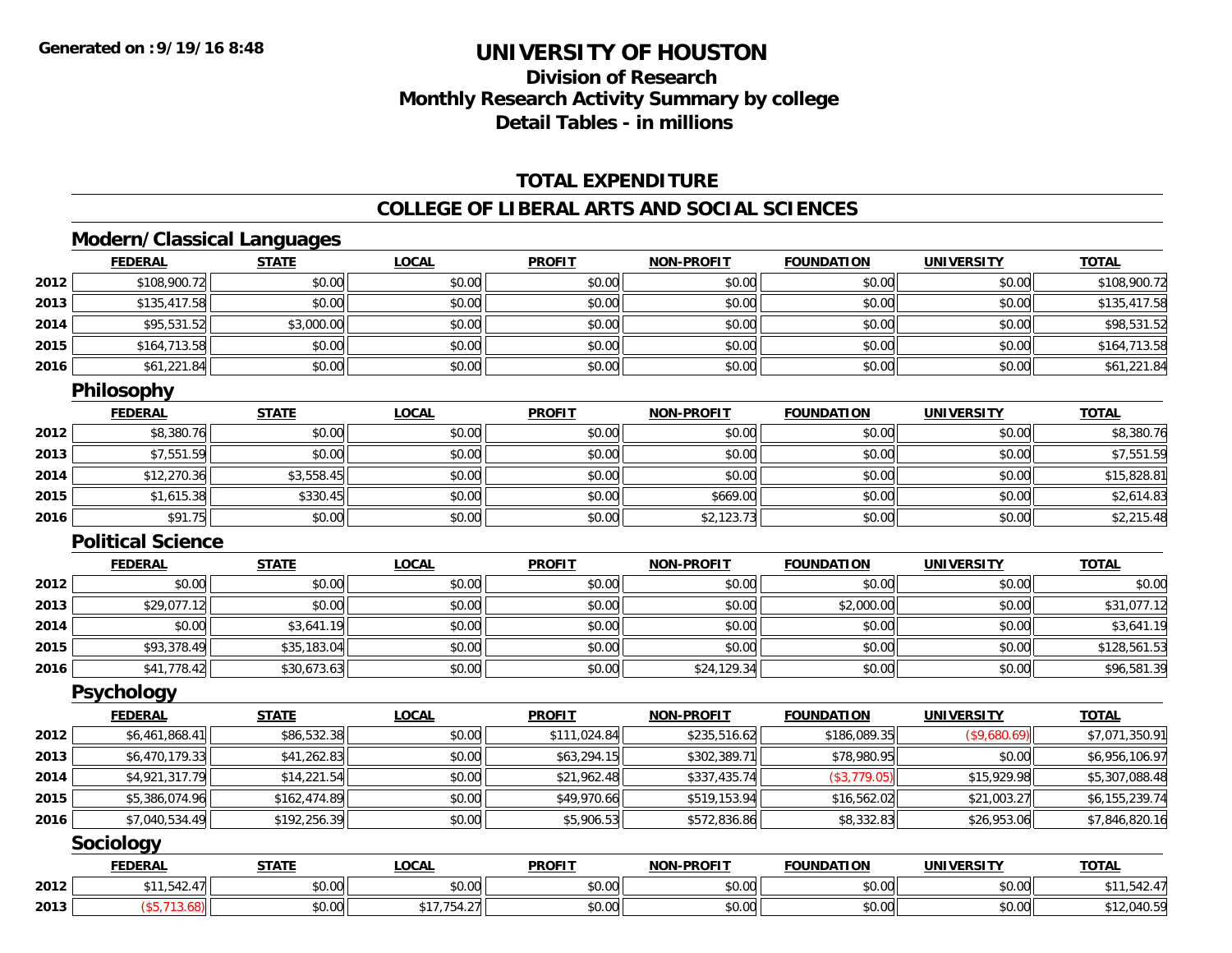### **Division of Research Monthly Research Activity Summary by college Detail Tables - in millions**

#### **TOTAL EXPENDITURE**

#### **COLLEGE OF LIBERAL ARTS AND SOCIAL SCIENCES**

|       | <b>Sociology</b> |                |              |                |                   |                   |                   |                 |
|-------|------------------|----------------|--------------|----------------|-------------------|-------------------|-------------------|-----------------|
|       | <b>FEDERAL</b>   | <b>STATE</b>   | <b>LOCAL</b> | <b>PROFIT</b>  | <b>NON-PROFIT</b> | <b>FOUNDATION</b> | <b>UNIVERSITY</b> | <b>TOTAL</b>    |
| 2014  | \$66,782.39      | \$0.00         | \$31,974.38  | \$0.00         | \$0.00            | \$0.00            | \$0.00            | \$98,756.77     |
| 2015  | \$21,124.32      | \$1,650.00     | (S774.38)    | \$0.00         | \$0.00            | \$0.00            | \$0.00            | \$21,999.94     |
| 2016  | \$8,338.63       | \$500.00       | \$0.00       | \$0.00         | \$0.00            | \$0.00            | \$0.00            | \$8,838.63      |
| Total | \$43,368,164.52  | \$1,926,864.35 | \$48,954.27  | \$1,547,576.99 | \$3,863,258.50    | \$1,510,987.31    | \$73,387.48       | \$52,339,193.42 |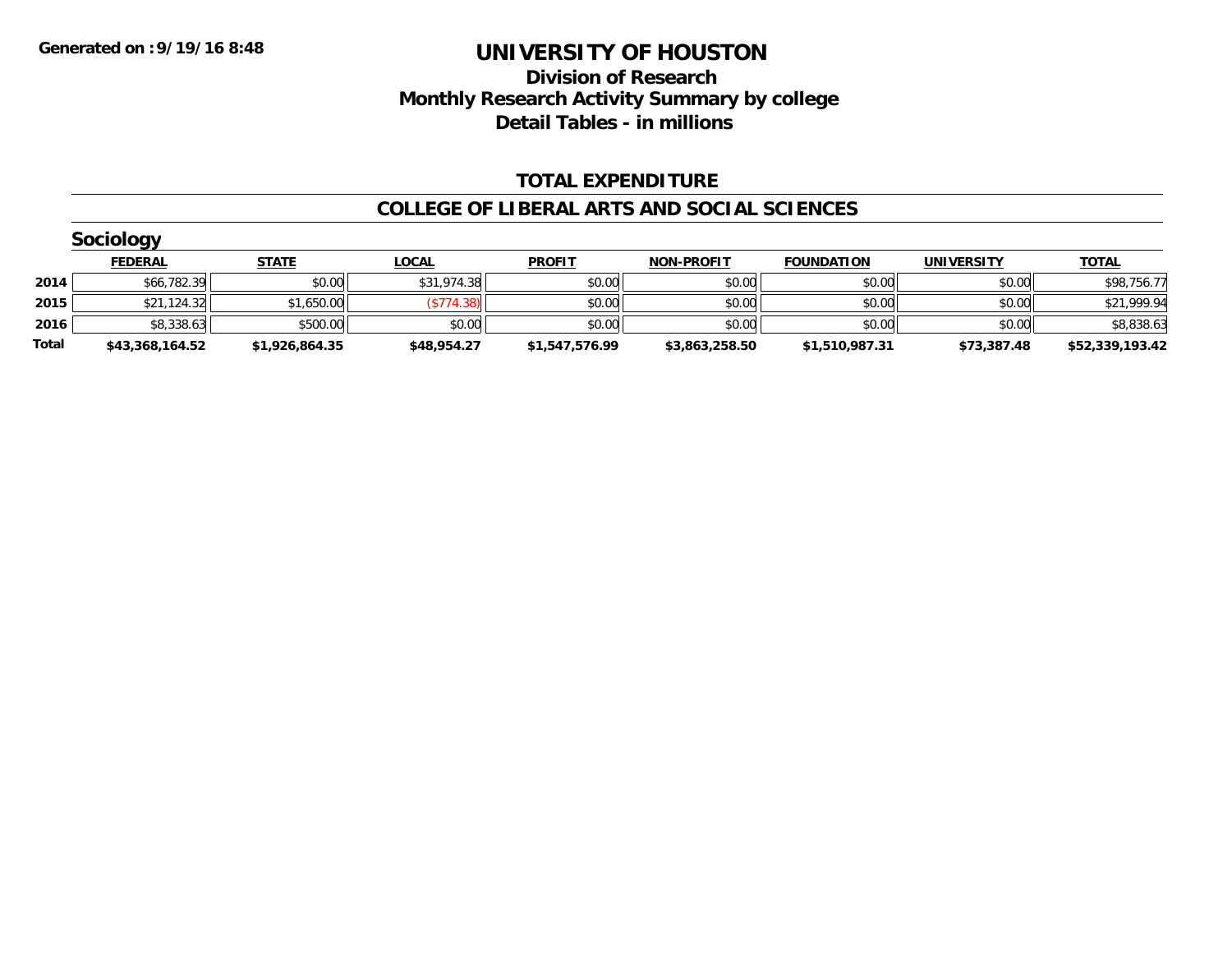### **Division of ResearchMonthly Research Activity Summary by college Detail Tables - in millions**

### **TOTAL EXPENDITURE**

#### **COLLEGE OF NATURAL SCIENCES AND MATHEMATICS**

### **Biology/Biochemistry**

|      | <b>FEDERAL</b> | <b>STATE</b>   | <b>LOCAL</b> | <b>PROFIT</b> | <b>NON-PROFIT</b> | <b>FOUNDATION</b> | <b>UNIVERSITY</b> | <b>TOTAL</b>   |
|------|----------------|----------------|--------------|---------------|-------------------|-------------------|-------------------|----------------|
| 2012 | \$3,557,202.08 | \$1,236,848.39 | \$0.00       | \$14,303.56   | \$927,078.30      | \$245,323.00      | \$0.00            | \$5,980,755.32 |
| 2013 | \$3,025,779.11 | \$937,266.84   | \$0.00       | \$263,954.02  | \$902,918.00      | \$188,516.75      | \$0.00            | \$5,318,434.73 |
| 2014 | \$2,314,560.64 | \$737,151.01   | \$0.00       | \$339,641.92  | \$739,529.09      | \$225,155.62      | \$0.00            | \$4,356,038.28 |
| 2015 | \$3,139,095.97 | \$866,097.41   | \$0.00       | \$122,630.66  | \$452,600.08      | \$488,186.95      | \$69,026.37       | \$5,137,637.44 |
| 2016 | \$3,056,064.88 | \$2,154,515.16 | \$0.00       | \$91,009.47   | \$463,273.60      | \$313,722.01      | \$12,036.02       | \$6,090,621.13 |

### **Center for Applied Geoscience Excellence**

|      | <b>FEDERAL</b> | <b>STATE</b> | <u>LOCAL</u> | <b>PROFIT</b> | <b>NON-PROFIT</b> | <b>FOUNDATION</b> | <b>UNIVERSITY</b> | <b>TOTAL</b> |
|------|----------------|--------------|--------------|---------------|-------------------|-------------------|-------------------|--------------|
| 2013 | \$0.00         | \$0.00       | \$0.00       | \$0.00        | \$0.00            | \$0.00            | \$0.00            | \$0.00       |
| 2014 | \$0.00         | \$0.00       | \$0.00       | \$0.00        | \$0.00            | \$0.00            | \$0.00            | \$0.00       |
| 2015 | \$0.00         | \$0.00       | \$0.00       | \$0.00        | \$0.00            | \$0.00            | \$0.00            | \$0.00       |
| 2016 | \$0.00         | \$0.00       | \$0.00       | \$0.00        | \$0.00            | \$0.00            | \$0.00            | \$0.00       |

### **Center for Nuclear Receptors and Cell Signaling**

|      | <b>FEDERAL</b> | <b>STATE</b>   | <b>LOCAL</b> | <b>PROFIT</b> | <b>NON-PROFIT</b> | <b>FOUNDATION</b> | <b>UNIVERSITY</b> | <u>TOTAL</u>   |
|------|----------------|----------------|--------------|---------------|-------------------|-------------------|-------------------|----------------|
| 2012 | \$2,050,219.66 | \$1,497,216.72 | \$0.00       | \$221,366.20  | \$964.34          | \$333,259.73      | \$0.00            | \$4,103,026.64 |
| 2013 | \$1,546,068.28 | \$752,647.65   | \$0.00       | \$3,626.63    | \$7,949.56        | \$26,980.75       | \$0.00            | \$2,337,272.86 |
| 2014 | \$1,136,348.23 | \$1,175,520.46 | \$0.00       | \$47,990.17   | \$39,097.59       | \$156,352.34      | \$0.00            | \$2,555,308.78 |
| 2015 | \$773,429.21   | \$1,098,750.16 | \$0.00       | \$0.00        | \$294.69          | \$470,206.42      | \$0.00            | \$2,342,680.48 |
| 2016 | \$1,215,437.10 | \$778,595.68   | \$0.00       | \$0.00        | \$67,731.97       | \$215,952.20      | \$0.00            | \$2,277,716.95 |

#### **Chemistry**

|      | <b>FEDERAL</b> | <b>STATE</b> | <b>LOCAL</b> | <b>PROFIT</b> | <b>NON-PROFIT</b> | <b>FOUNDATION</b> | <b>UNIVERSITY</b> | <b>TOTAL</b>   |
|------|----------------|--------------|--------------|---------------|-------------------|-------------------|-------------------|----------------|
| 2012 | \$3,043,910.04 | \$980,796.05 | \$0.00       | \$25,652.72   | \$74,520.58       | \$1,698,310.80    | \$125,037.94      | \$5,948,228.13 |
| 2013 | \$2,736,911.69 | \$715,829.84 | \$0.00       | \$32,207.03   | \$10,156.58       | \$1,262,059.68    | $($ \$43,851.79)  | \$4,713,313.03 |
| 2014 | \$2,847,646.68 | \$540,551.03 | \$0.00       | \$400.95      | \$11,578.07       | \$2,198,496.17    | \$16,022.37       | \$5,614,695.26 |
| 2015 | \$2,183,483.08 | \$224,569.35 | \$0.00       | \$34,542.96   | \$88,963.50       | \$1,517,938.46    | \$0.00            | \$4,049,497.35 |
| 2016 | \$3,056,157.07 | \$188,079.89 | \$0.00       | \$902.14      | \$245,870.27      | \$1,169,072.91    | \$0.00            | \$4,660,082.27 |

#### **Computer Science**

|      | <b>FEDERAL</b> | STATE       | <u>LOCAL</u> | <b>PROFIT</b> | <b>NON-PROFIT</b> | <b>FOUNDATION</b> | <b>UNIVERSITY</b> | <b>TOTAL</b>   |
|------|----------------|-------------|--------------|---------------|-------------------|-------------------|-------------------|----------------|
| 2012 | \$2,613,125.86 | \$53,705.90 | \$0.00       | \$404,509.37  | \$80,179.70       | \$0.00            | \$685.70          | \$3,152,206.54 |
| 2013 | \$2,745,053.28 | \$27,590.06 | \$0.00       | \$322,578.24  | \$15,834.92       | \$30,912.41       | \$31,742.81       | \$3,173        |
| 2014 | \$2,292,842.41 | \$0.00      | \$0.00       | \$686,841.14  | \$391,440.74      | \$35,343.60       | \$20,629.78       | \$3,427,097.68 |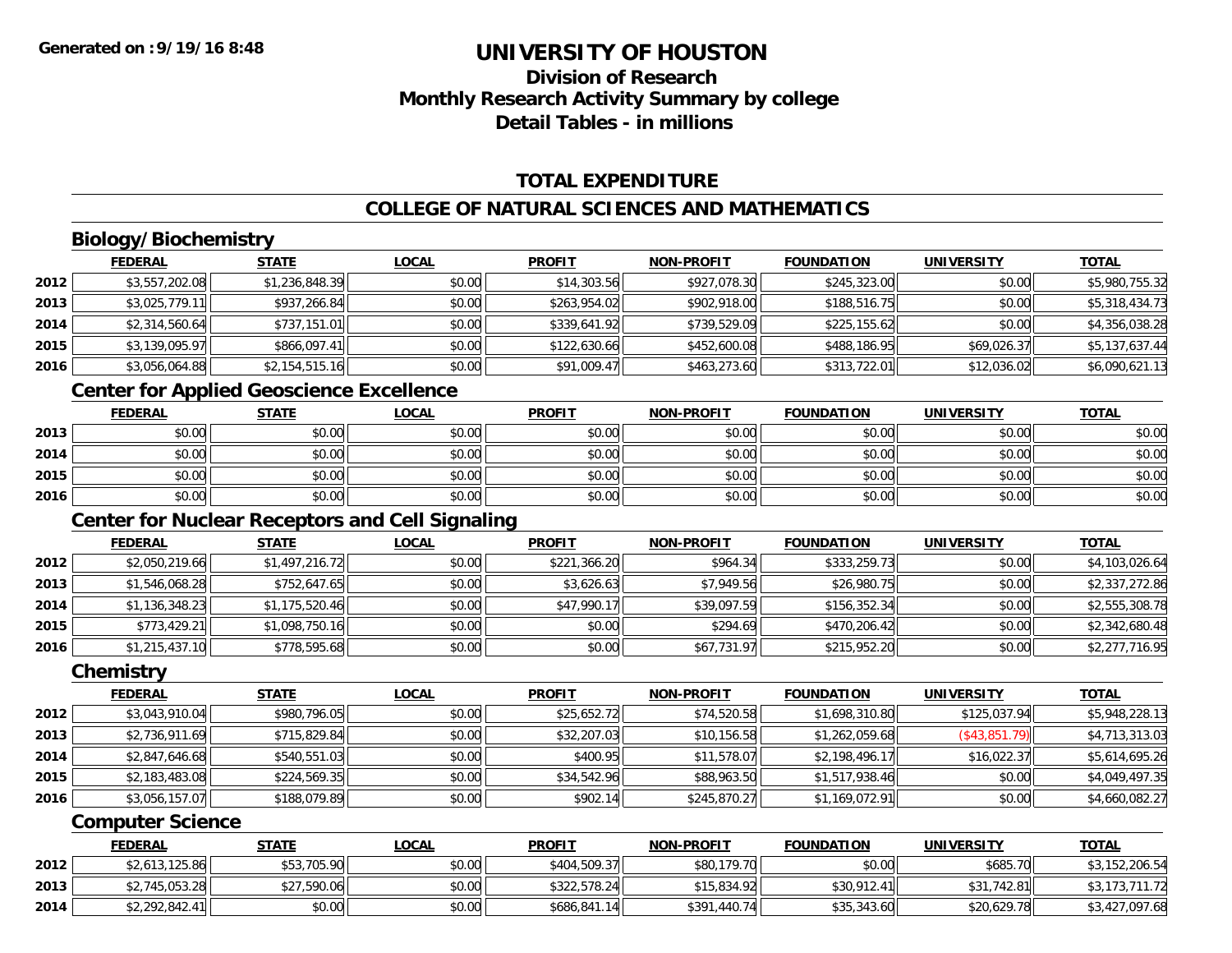### **Division of ResearchMonthly Research Activity Summary by college Detail Tables - in millions**

### **TOTAL EXPENDITURE**

#### **COLLEGE OF NATURAL SCIENCES AND MATHEMATICS**

#### **Computer Science FEDERAL STATE LOCAL PROFIT NON-PROFIT FOUNDATION UNIVERSITY TOTALTOTAL 2015** \$2,534,153.50 \$33,531.80 \$0.00 \$514,358.55 \$248,406.86 \$14,562.31 \$20,397.41 \$3,365,410.42 **2016** \$4,462,185.37 \$20,853.17 \$0.00 \$330,866.85 \$173,446.60 \$0.00 \$21,000.00 \$5,008,351.97 **Dean, Natural Sciences and Mathematics FEDERAL STATE LOCAL PROFIT NON-PROFIT FOUNDATION UNIVERSITY TOTALTOTAL 2012** \$795,329.31 \$0.00 \$7,488.83 \$0.00 \$0.00 \$0.00 \$0.00 \$802,818.14 **2013**3 \$1,196,159.97 \$0.00 \$0.00 \$0.00 \$0.00 \$0.00 \$0.00 \$0.00 \$0.00 \$0.00 \$0.00 \$0.00 \$1,196,159.97 **2014**4 \$994,055.10| \$193,408.37| \$0.00| \$0.00| \$0.00| \$0.00| \$0.00| \$0.00| \$0.00| \$0.00| \$1,187,463.47 **2015** \$216,290.04 \$107,206.99 \$0.00 \$0.00 \$23,516.46 \$0.00 \$0.00 \$347,013.49 **2016** \$141,771.83 \$41,829.72 \$0.00 \$12,795.01 \$41,965.97 \$0.00 \$0.00 \$238,362.53 **Earth & Atmospheric Sciences FEDERAL STATE LOCAL PROFIT NON-PROFIT FOUNDATION UNIVERSITY TOTAL2012**2 \$1,757,267.79|| \$545,611.82|| \$0.00|| \$2,122,808.11|| \$190,706.69|| \$0.00|| \$0.00|| \$4,616,394.41 **2013**3 \$1,651,838.04 \$367,597.32 \$0.00 \$2,000 \$2,606,283.41 \$179,260.36 \$2,590.52 \$2,590.52 \$0.00 \$4,807,569.65 **2014**4 \$1,284,740.43|| \$440,277.66|| \$0.00|| \$2,910,385.31|| \$350,913.64| \$174,031.30|| \$0.00|| \$5,160,348.33| **2015** \$1,202,154.42 \$581,003.03 \$0.00 \$1,592,264.86 \$199,320.84 \$25,617.18 \$76,041.95 \$3,676,402.28 **2016**6 \$1,217,391.91|| \$979,370.93|| \$0.00|| \$1,118,381.62|| \$238,620.45|| \$1,291.89|| \$101,278.12|| \$3,676,334.91 **Institute for Climate and Atmospheric Science FEDERAL STATE LOCAL PROFIT NON-PROFIT FOUNDATION UNIVERSITY TOTALTOTAL 2012**2 | \$0.00 \$0.00 \$0.00 \$0.00 \$0.00 \$0.00 \$0.00 \$0.00 \$0.00 \$0.00 \$0.00 \$0.00 \$0.00 \$0.00 \$0.00 \$0.00 \$0.00 **2013**\$0.00 \$0.00 \$0.00 \$0.00 \$0.00 \$0.00 \$0.00 \$0.00

| 2016 | \$0.00 | \$0.00 | \$0.00 | \$0.00 | \$0.00 | \$0.00 | \$0.00 | \$0.00 |
|------|--------|--------|--------|--------|--------|--------|--------|--------|
| 2015 | \$0.00 | \$0.00 | \$0.00 | \$0.00 | \$0.00 | \$0.00 | \$0.00 | \$0.00 |
| 2014 | \$0.00 | \$0.00 | \$0.00 | \$0.00 | \$0.00 | \$0.00 | \$0.00 | \$0.00 |
| 2013 | \$0.00 | \$0.00 | \$0.00 | \$0.00 | \$0.00 | \$0.00 | \$0.00 | \$0.00 |

#### **Institute for Nanoenergy**

|      | <u>FEDERAL</u> | <b>STATE</b> | <u>LOCAL</u> | <b>PROFIT</b> | <b>NON-PROFIT</b> | <b>FOUNDATION</b> | <b>UNIVERSITY</b> | <b>TOTAL</b> |
|------|----------------|--------------|--------------|---------------|-------------------|-------------------|-------------------|--------------|
| 2012 | \$0.00         | \$0.00       | \$0.00       | \$0.00        | \$0.00            | \$0.00            | \$0.00            | \$0.00       |
| 2013 | \$0.00         | \$0.00       | \$0.00       | \$0.00        | \$0.00            | \$0.00            | \$0.00            | \$0.00       |
| 2014 | \$0.00         | \$0.00       | \$0.00       | \$0.00        | \$0.00            | \$0.00            | \$0.00            | \$0.00       |
| 2015 | \$0.00         | \$0.00       | \$0.00       | \$0.00        | \$0.00            | \$0.00            | \$0.00            | \$0.00       |
| 2016 | \$0.00         | \$0.00       | \$0.00       | \$0.00        | \$0.00            | \$0.00            | \$0.00            | \$0.00       |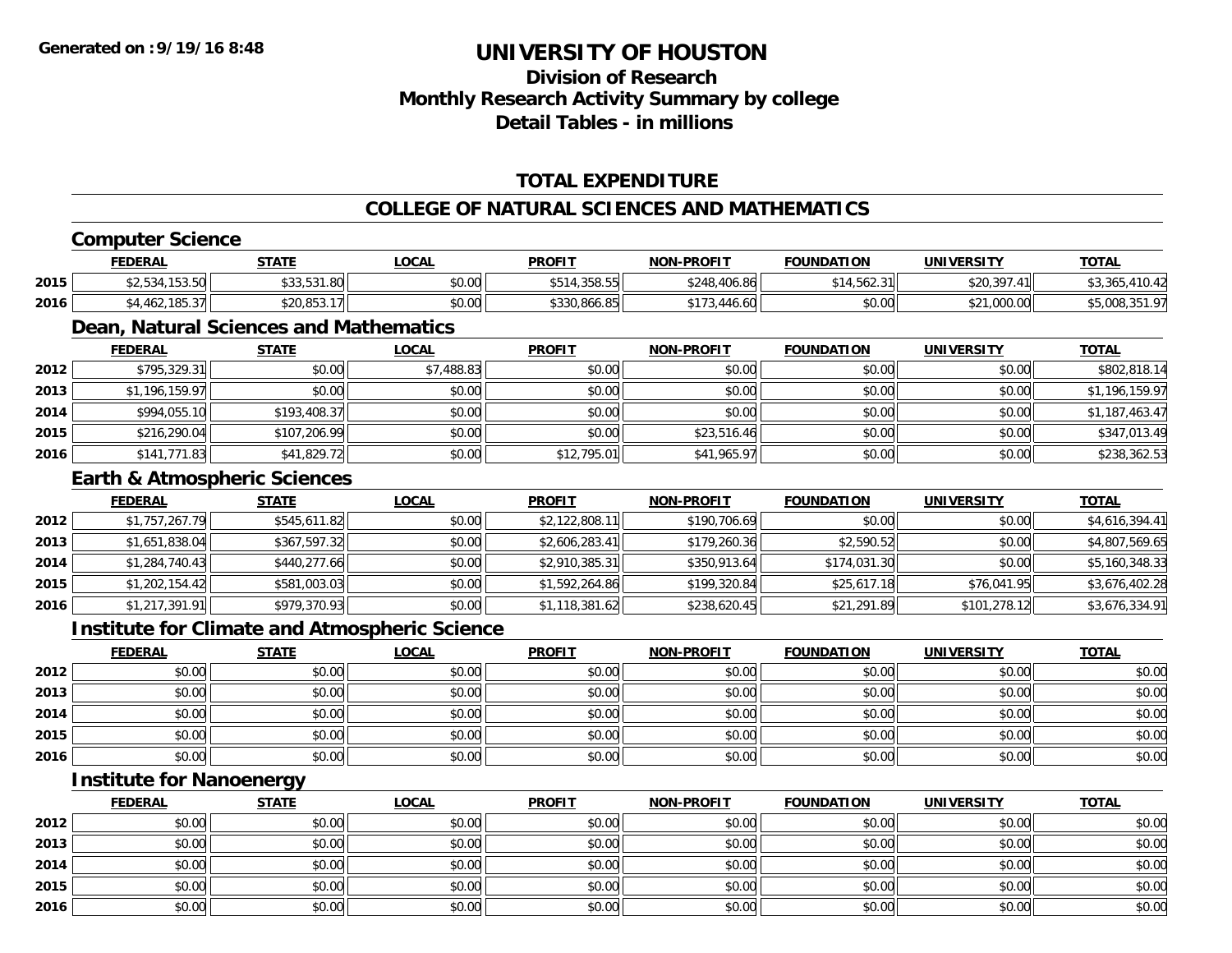### **Division of Research Monthly Research Activity Summary by college Detail Tables - in millions**

#### **TOTAL EXPENDITURE**

#### **COLLEGE OF NATURAL SCIENCES AND MATHEMATICS**

|       | <b>Mathematics</b> |                 |              |                 |                   |                   |                   |                  |
|-------|--------------------|-----------------|--------------|-----------------|-------------------|-------------------|-------------------|------------------|
|       | <b>FEDERAL</b>     | <b>STATE</b>    | <b>LOCAL</b> | <b>PROFIT</b>   | <b>NON-PROFIT</b> | <b>FOUNDATION</b> | <b>UNIVERSITY</b> | <b>TOTAL</b>     |
| 2012  | \$1,288,488.54     | \$312,092.85    | \$0.00       | \$264,631.45    | \$95,781.99       | \$85,644.54       | \$19,647.32       | \$2,066,286.69   |
| 2013  | \$1,784,993.39     | \$89,443.77     | \$0.00       | \$195,630.09    | \$467.88          | \$110,863.29      | \$21,338.70       | \$2,202,737.12   |
| 2014  | \$1,932,666.76     | (\$1,561.96)    | \$0.00       | \$123,778.10    | \$0.00            | \$79,450.63       | \$0.00            | \$2,134,333.53   |
| 2015  | \$1,712,154.46     | \$0.00          | \$0.00       | \$55,167.01     | \$25,639.90       | \$85,164.32       | \$0.00            | \$1,878,125.69   |
| 2016  | \$1,799,713.84     | \$0.00          | \$0.00       | \$122,521.34    | \$58,728.11       | \$166,999.23      | \$17,394.07       | \$2,165,356.58   |
|       | <b>Physics</b>     |                 |              |                 |                   |                   |                   |                  |
|       | <b>FEDERAL</b>     | <b>STATE</b>    | <b>LOCAL</b> | <b>PROFIT</b>   | <b>NON-PROFIT</b> | <b>FOUNDATION</b> | <b>UNIVERSITY</b> | <b>TOTAL</b>     |
| 2012  | \$4,146,201.53     | ( \$2,933.99)   | \$0.00       | \$1,464,270.94  | \$46,283.58       | \$334,481.87      | \$0.00            | \$5,988,303.93   |
| 2013  | \$4,690,193.22     | \$0.00          | \$0.00       | \$1,889,779.69  | \$56,188.92       | \$201,366.81      | \$0.00            | \$6,837,528.64   |
| 2014  | \$5,420,854.36     | \$8,854.26      | \$0.00       | \$1,738,125.59  | \$54,814.92       | \$233,893.31      | \$0.00            | \$7,456,542.44   |
| 2015  | \$4,807,777.74     | \$36,670.66     | \$0.00       | \$1,650,394.44  | \$24,654.64       | \$187,118.19      | \$0.00            | \$6,706,615.67   |
| 2016  | \$4,469,063.14     | \$41,656.92     | \$0.00       | \$1,198,408.69  | \$52,826.53       | \$360,985.53      | \$0.00            | \$6,122,940.81   |
| Total | \$92,838,779.93    | \$17,760,644.88 | \$7,488.83   | \$22,523,008.24 | \$6,581,525.90    | \$12,659,850.71   | \$508,426.77      | \$152,879,725.26 |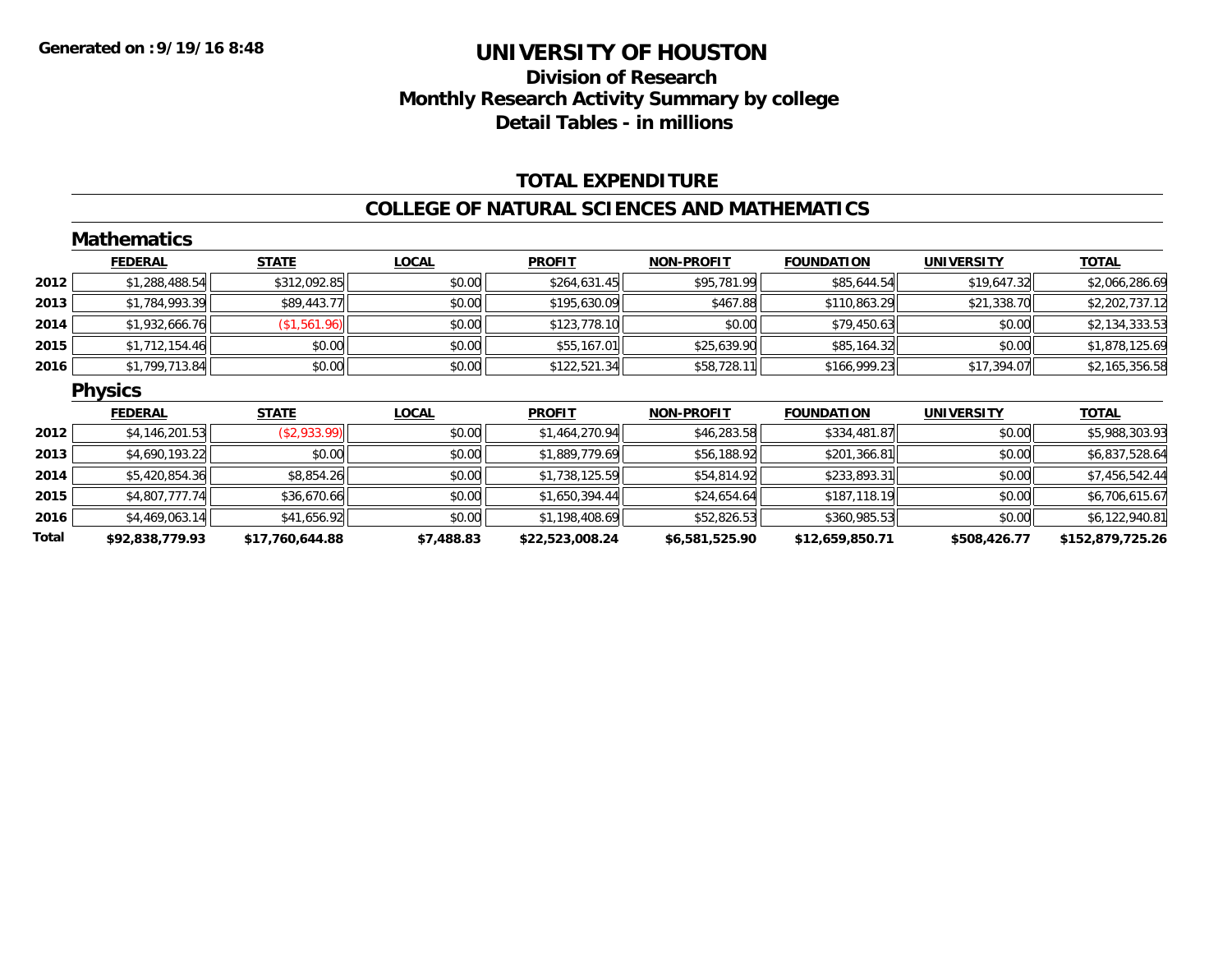### **Division of Research Monthly Research Activity Summary by college Detail Tables - in millions**

#### **TOTAL EXPENDITURE**

#### **COLLEGE OF OPTOMETRY**

### **Optometry Vision Sciences**

|       | <b>FEDERAL</b>  | <b>STATE</b>  | <b>LOCAL</b> | <b>PROFIT</b>  | <b>NON-PROFIT</b> | <b>FOUNDATION</b> | <b>UNIVERSITY</b> | <b>TOTAL</b>    |
|-------|-----------------|---------------|--------------|----------------|-------------------|-------------------|-------------------|-----------------|
| 2012  | \$4,570,116.86  | (S14, 899.82) | \$0.00       | \$349,325.89   | (\$105.00)        | \$37,534.31       | \$302,734.70      | \$5,244,706.94  |
| 2013  | \$4,727,011.87  | \$0.00        | \$0.00       | \$1,016,715.51 | \$0.00            | \$23,632.58       | \$474,496.42      | \$6,241,856.38  |
| 2014  | \$5,227,649.05  | \$0.00        | \$0.00       | \$962,376.22   | \$6,300.00        | (\$1,392.67)      | \$386,234.95      | \$6,581,167.55  |
| 2015  | \$5,007,108.80  | \$23,436.12   | \$0.00       | \$414,607.19   | \$2,500.00        | \$0.00            | \$548,685.15      | \$5,996,337.26  |
| 2016  | \$5,405,906.54  | \$222,410.14  | \$0.00       | \$190,704.28   | \$0.00            | \$0.00            | \$300.647.99      | \$6,119,668.95  |
| Total | \$24,937,793.12 | \$230,946.44  | \$0.00       | \$2,933,729.09 | \$8,695.00        | \$59,774.22       | \$2,012,799.21    | \$30,183,737.08 |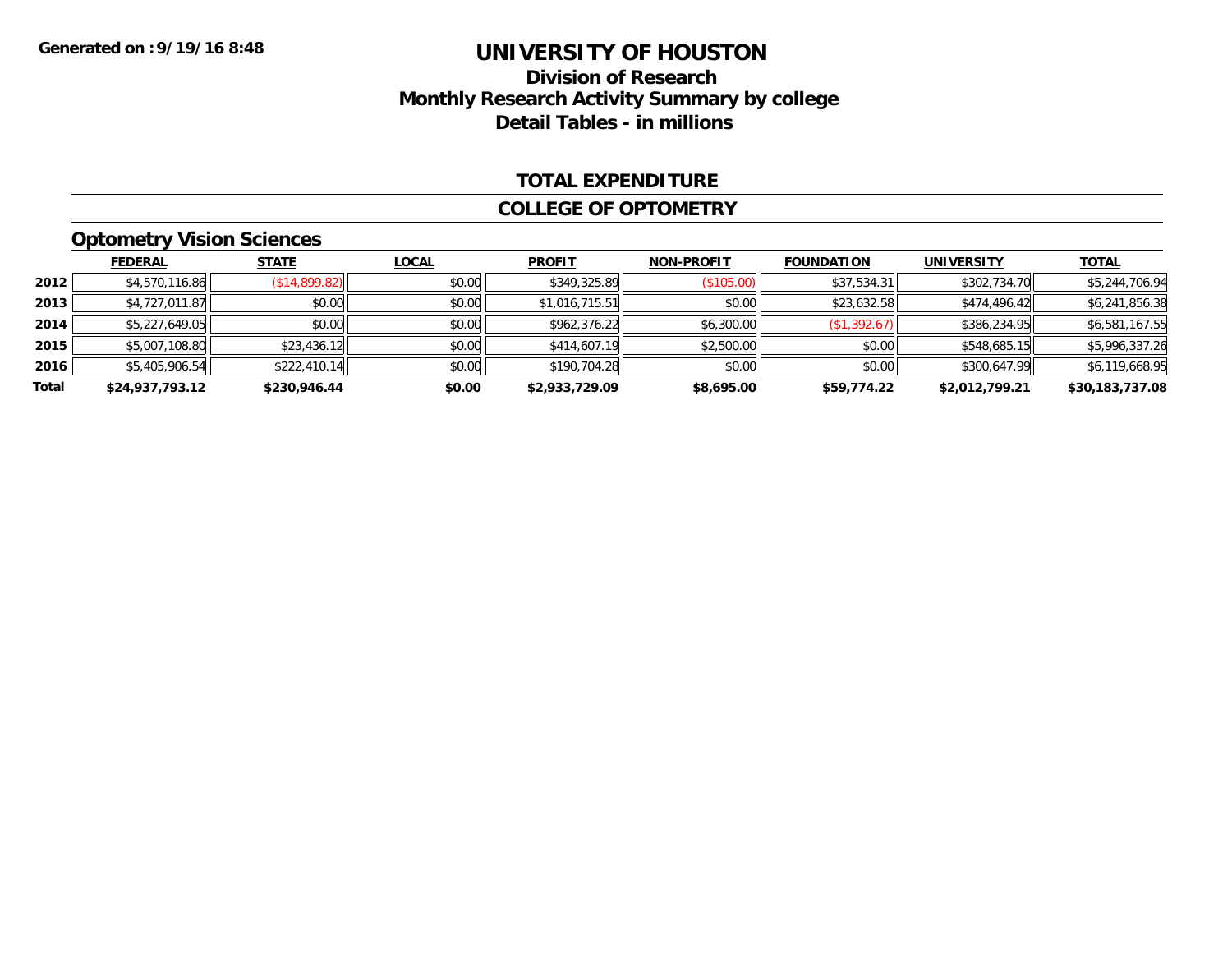## **Division of ResearchMonthly Research Activity Summary by college Detail Tables - in millions**

#### **TOTAL EXPENDITURE**

#### **COLLEGE OF PHARMACY**

### **Center for Experimental Therapeutics and Pharmacoi**

|      | <b>FEDERAL</b> | <b>STATE</b> | <u>LOCAL</u> | <b>PROFIT</b> | <b>NON-PROFIT</b> | <b>FOUNDATION</b> | <b>UNIVERSITY</b> | <b>TOTAL</b> |
|------|----------------|--------------|--------------|---------------|-------------------|-------------------|-------------------|--------------|
| 2012 | \$0.00         | \$0.00       | \$0.00       | \$0.00        | \$0.00            | \$0.00            | \$0.00            | \$0.00       |
| 2013 | \$0.00         | \$0.00       | \$0.00       | \$0.00        | \$0.00            | \$0.00            | \$0.00            | \$0.00       |
| 2014 | \$0.00         | \$0.00       | \$0.00       | \$0.00        | \$0.00            | \$0.00            | \$0.00            | \$0.00       |
| 2015 | \$0.00         | \$0.00       | \$0.00       | \$0.00        | \$0.00            | \$0.00            | \$0.00            | \$0.00       |
| 2016 | \$0.00         | \$0.00       | \$0.00       | \$0.00        | \$0.00            | \$0.00            | \$0.00            | \$0.00       |

#### **Clinical Pharmacy & Administration**

|      | <b>FEDERAL</b> | <b>STATE</b> | <b>LOCAL</b> | <b>PROFIT</b> | <b>NON-PROFIT</b> | <b>FOUNDATION</b> | <b>UNIVERSITY</b> | <b>TOTAL</b>   |
|------|----------------|--------------|--------------|---------------|-------------------|-------------------|-------------------|----------------|
| 2012 | \$248,966.15   | \$9,577.30   | \$0.00       | \$337,403.74  | \$23,640.59       | \$18,320.86       | \$0.00            | \$637,908.64   |
| 2013 | \$218,989.60   | \$0.00       | \$0.00       | \$501,353.71  | \$37,247.95       | \$4,103.00        | \$0.00            | \$761,694.26   |
| 2014 | \$18,114.04    | \$22,197.44  | \$0.00       | \$555,292.26  | \$158,892.08      | \$0.00            | \$0.00            | \$754,495.82   |
| 2015 | \$354,169.06   | \$346,544.66 | \$0.00       | \$313,122.89  | \$129,840.08      | \$0.00            | \$0.00            | \$1,143,676.68 |
| 2016 | \$326,311.36   | \$265,049.68 | \$0.00       | \$611,263.37  | \$169,265.02      | \$0.00            | \$4,376.20        | \$1,376,265.62 |

#### **Dean, Pharmacy**

|      | <b>FEDERAL</b> | <b>STATE</b> | <u>LOCAL</u> | <b>PROFIT</b> | <b>NON-PROFIT</b> | <b>FOUNDATION</b> | <b>UNIVERSITY</b> | <b>TOTAL</b> |
|------|----------------|--------------|--------------|---------------|-------------------|-------------------|-------------------|--------------|
| 2012 | \$0.00         | \$0.00       | \$0.00       | \$0.00        | \$0.00            | \$0.00            | \$0.00            | \$0.00       |
| 2013 | \$0.00         | \$0.00       | \$0.00       | \$0.00        | \$0.00            | \$0.00            | \$0.00            | \$0.00       |
| 2014 | \$0.00         | \$0.00       | \$0.00       | \$0.00        | \$0.00            | \$0.00            | \$0.00            | \$0.00       |
| 2015 | \$0.00         | \$0.00       | \$0.00       | \$0.00        | \$0.00            | \$0.00            | \$0.00            | \$0.00       |
| 2016 | \$0.00         | \$0.00       | \$0.00       | \$0.00        | \$0.00            | \$0.00            | \$0.00            | \$0.00       |

#### **Pharm Health Outcomes & Policy**

|      | <b>FEDERAL</b> | <b>STATE</b> | <u>LOCAL</u> | <b>PROFIT</b> | <b>NON-PROFIT</b> | <b>FOUNDATION</b> | <b>UNIVERSITY</b> | <b>TOTAL</b> |
|------|----------------|--------------|--------------|---------------|-------------------|-------------------|-------------------|--------------|
| 2012 | \$17,994.34    | \$10,654.20  | \$0.00       | \$0.00        | \$33,219.95       | \$0.00            | \$0.00            | \$61,868.49  |
| 2013 | \$142,497.56   | \$8,636.03   | \$0.00       | \$683.50      | \$0.00            | \$0.00            | \$0.00            | \$151,817.09 |
| 2014 | \$200,251.34   | (\$336.65)   | \$0.00       | \$0.00        | \$0.00            | \$2,435.82        | \$0.00            | \$202,350.51 |
| 2015 | \$159,617.80   | \$16,244.26  | \$0.00       | \$80,531.32   | \$21,938.83       | \$0.00            | \$0.00            | \$278,332.20 |
| 2016 | \$128,441.78   | (\$935.28)   | \$0.00       | \$65,227.57   | \$83,375.82       | \$0.00            | \$0.00            | \$276,109.90 |

#### **Pharmacological and Pharmaceutical Sciences**

|      | <b>FEDERAL</b>                                         | <b>STATE</b> | <u>LOCAL</u>   | <b>PROFIT</b> | <b>J-PROFIT</b><br><b>NIONI</b>       | <b>FOUNDATION</b>                                 | UNIVERSITY | <b>TOTAL</b>            |
|------|--------------------------------------------------------|--------------|----------------|---------------|---------------------------------------|---------------------------------------------------|------------|-------------------------|
| 2012 | 770<br>$\sim$ $\sim$ $\sim$ $\sim$<br>--<br>$-1.00011$ | 60.01<br>D.U | ≮∩ ∩∩<br>PU.UU | \$9,584.      | <b>COE 075 40</b><br>75.68<br>. ، ب ب | <b>COO 071 50</b><br>90,871.58                    | \$0.00     | <b>PL, LUG, LUG, 19</b> |
| 2013 | 2.570.352.50                                           | \$0.00       | \$0.00         | ט שי          | 0.40<br>70.3<br>10. LC                | $\sim$ $\sim$ $\sim$ $\sim$<br>69ء<br>ا ان 14.375 | \$0.00     | 10.27<br>33,349.3.      |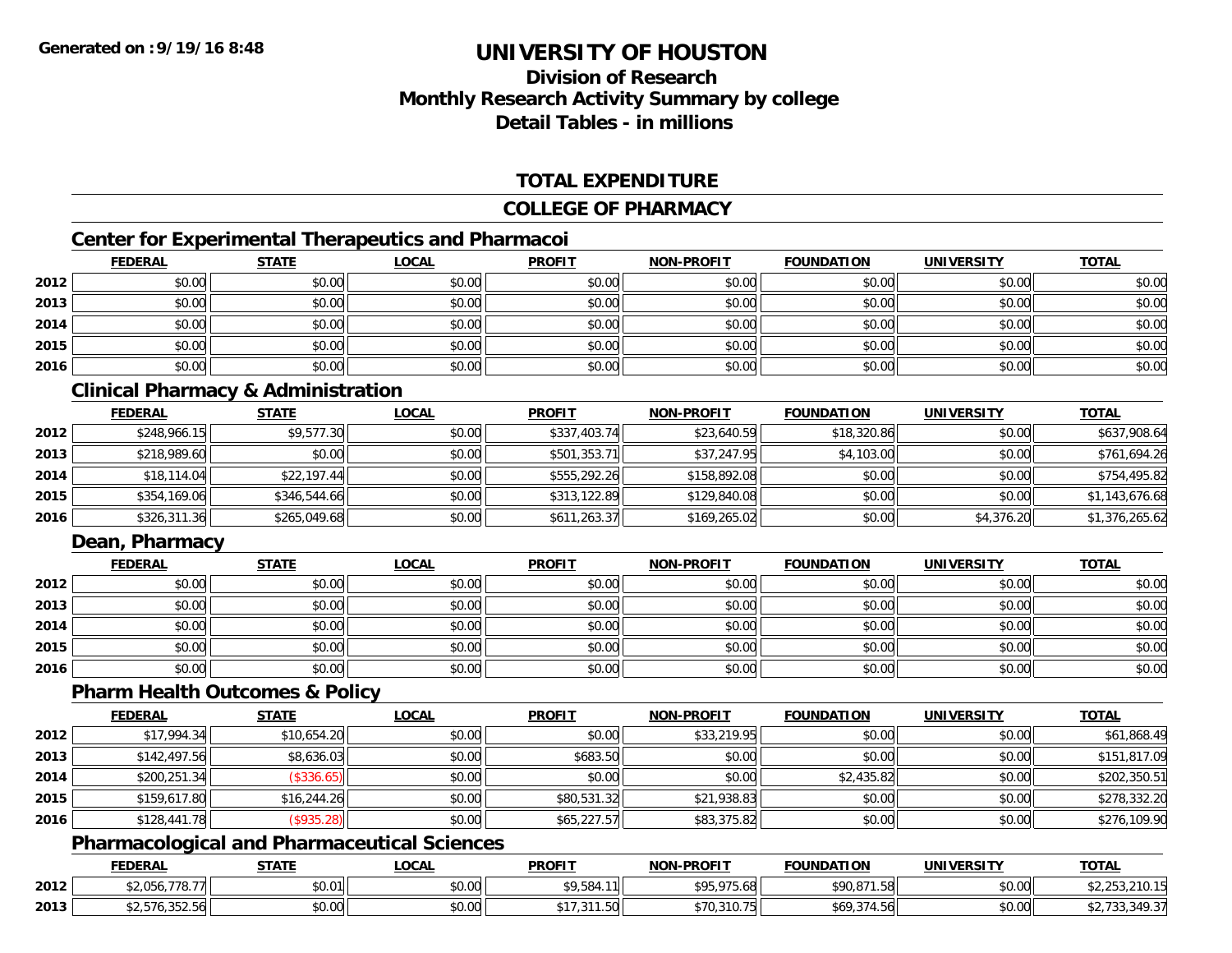### **Division of ResearchMonthly Research Activity Summary by college Detail Tables - in millions**

#### **TOTAL EXPENDITURE**

#### **COLLEGE OF PHARMACY**

### **Pharmacological and Pharmaceutical Sciences**

|       | <b>FEDERAL</b>  | <u>STATE</u>   | <u>LOCAL</u> | <b>PROFIT</b>  | <b>NON-PROFIT</b> | <b>FOUNDATION</b> | <b>UNIVERSITY</b> | <b>TOTAL</b>    |
|-------|-----------------|----------------|--------------|----------------|-------------------|-------------------|-------------------|-----------------|
| 2014  | \$1.989.491.10  | \$0.00         | \$0.00       | \$76,318.81    | \$37,045.66       | \$73,536.88       | \$0.00            | \$2,176,392.45  |
| 2015  | \$2,384,315.53  | \$143,004.68   | \$0.00       | \$17,581.10    | \$48,285.77       | \$24,883.37       | \$0.00            | \$2,618,070.45  |
| 2016  | \$4,023,329.45  | \$417,975.97   | \$0.00       | \$0.00         | \$113,791.56      | \$10,219.58       | \$0.00            | \$4,565,316.56  |
| Total | \$14,845,620.44 | \$1,238,612.29 | \$0.00       | \$2,585,673.87 | \$1,022,829.74    | \$293,745.65      | \$4,376.20        | \$19,990,858.19 |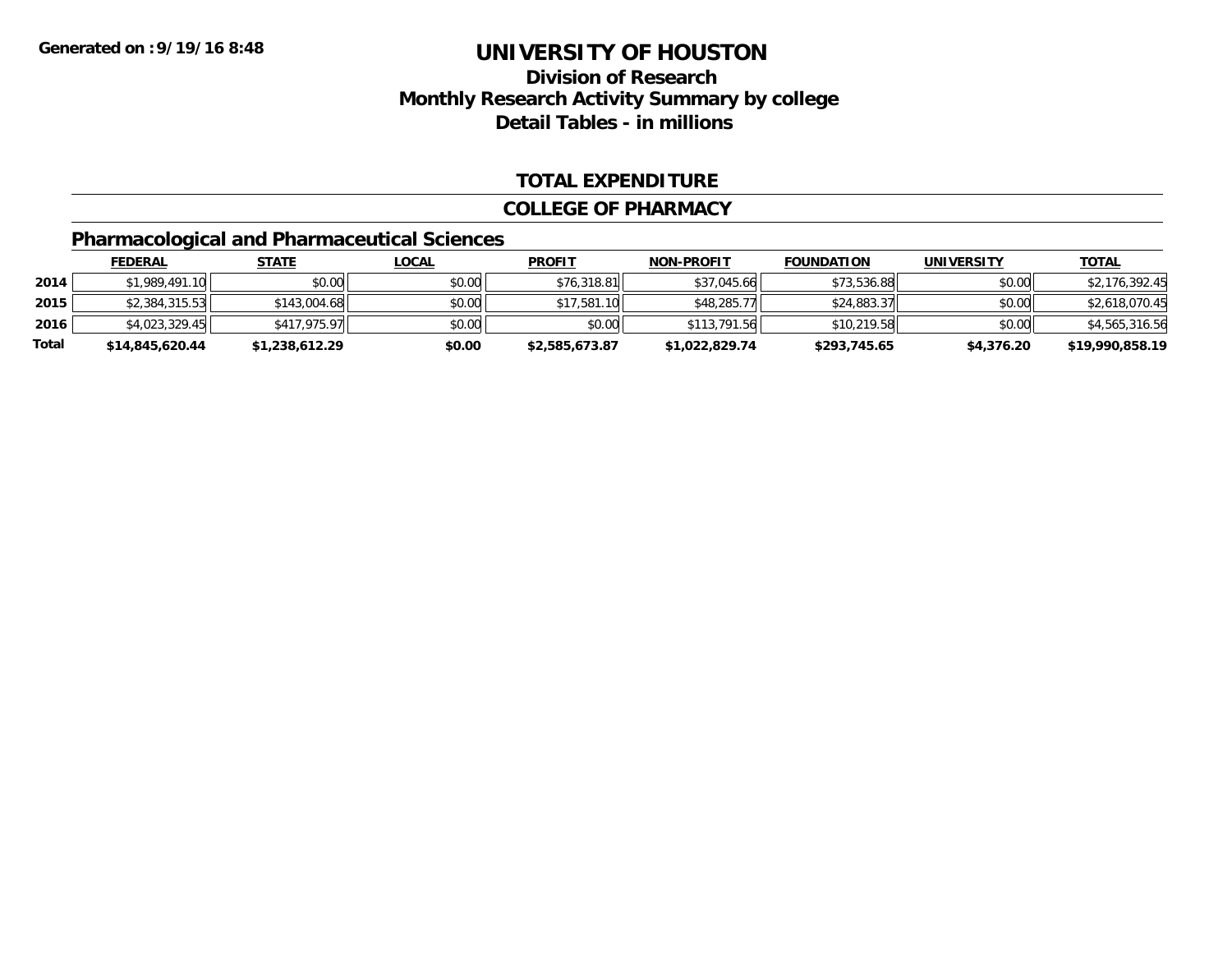## **Division of Research Monthly Research Activity Summary by college Detail Tables - in millions**

#### **TOTAL EXPENDITURE**

#### **COLLEGE OF TECHNOLOGY**

|      | <b>FEDERAL</b>                             | <b>STATE</b> | <b>LOCAL</b> | <b>PROFIT</b> | <b>NON-PROFIT</b> | <b>FOUNDATION</b> | <b>UNIVERSITY</b> | <b>TOTAL</b>   |
|------|--------------------------------------------|--------------|--------------|---------------|-------------------|-------------------|-------------------|----------------|
| 2014 | \$0.00                                     | \$0.00       | \$0.00       | \$0.00        | \$0.00            | \$0.00            | \$0.00            | \$0.00         |
| 2015 | \$0.00                                     | \$0.00       | \$0.00       | \$0.00        | \$0.00            | \$0.00            | \$0.00            | \$0.00         |
|      | <b>Center for Life Sciences Technology</b> |              |              |               |                   |                   |                   |                |
|      | <b>FEDERAL</b>                             | <b>STATE</b> | <b>LOCAL</b> | <b>PROFIT</b> | <b>NON-PROFIT</b> | <b>FOUNDATION</b> | <b>UNIVERSITY</b> | <b>TOTAL</b>   |
| 2012 | \$0.00                                     | \$0.00       | \$0.00       | \$0.00        | \$0.00            | \$0.00            | \$0.00            | \$0.00         |
|      | <b>Center for Technology Literacy</b>      |              |              |               |                   |                   |                   |                |
|      | <b>FEDERAL</b>                             | <b>STATE</b> | <b>LOCAL</b> | <b>PROFIT</b> | <b>NON-PROFIT</b> | <b>FOUNDATION</b> | <b>UNIVERSITY</b> | <b>TOTAL</b>   |
| 2012 | \$811,817.26                               | \$0.00       | \$0.00       | \$0.00        | \$0.00            | \$0.00            | \$0.00            | \$811,817.26   |
| 2013 | \$383,717.24                               | \$0.00       | \$0.00       | \$0.00        | \$0.00            | \$0.00            | \$0.00            | \$383,717.24   |
| 2014 | \$848,236.00                               | \$0.00       | \$0.00       | \$174,597.70  | \$0.00            | \$0.00            | \$0.00            | \$1,022,833.70 |
| 2015 | \$277,678.26                               | \$0.00       | \$0.00       | \$111,449.84  | \$0.00            | \$0.00            | \$0.00            | \$389,128.10   |
| 2016 | \$55,737.14                                | \$0.00       | \$0.00       | \$0.00        | \$0.00            | \$0.00            | \$0.00            | \$55,737.14    |
|      | <b>Construction Management</b>             |              |              |               |                   |                   |                   |                |
|      | <b>FEDERAL</b>                             | <b>STATE</b> | <b>LOCAL</b> | <b>PROFIT</b> | <b>NON-PROFIT</b> | <b>FOUNDATION</b> | <b>UNIVERSITY</b> | <b>TOTAL</b>   |
| 2012 | \$0.00                                     | \$20,354.40  | \$0.00       | \$0.00        | \$0.00            | \$1,254.92        | \$0.00            | \$21,609.32    |
| 2013 | \$0.00                                     | \$56,605.35  | \$0.00       | \$0.00        | \$0.00            | \$33,590.11       | \$0.00            | \$90,195.46    |
| 2014 | \$0.00                                     | \$70,555.90  | \$0.00       | \$0.00        | \$0.00            | \$8,945.87        | \$0.00            | \$79,501.77    |
| 2015 | \$0.00                                     | \$844.62     | \$0.00       | \$0.00        | \$0.00            | \$0.00            | \$0.00            | \$844.62       |
| 2016 | \$0.00                                     | \$142,506.16 | \$0.00       | \$0.00        | \$0.00            | \$0.00            | \$0.00            | \$142,506.16   |
|      | Dean, Technology                           |              |              |               |                   |                   |                   |                |
|      | <b>FEDERAL</b>                             | <b>STATE</b> | <b>LOCAL</b> | <b>PROFIT</b> | <b>NON-PROFIT</b> | <b>FOUNDATION</b> | <b>UNIVERSITY</b> | <b>TOTAL</b>   |
| 2012 | \$183,630.59                               | \$0.00       | \$0.00       | \$0.00        | \$0.00            | \$0.00            | \$0.00            | \$183,630.59   |
| 2013 | \$45,660.36                                | \$0.00       | \$0.00       | \$0.00        | \$0.00            | \$0.00            | \$0.00            | \$45,660.36    |
| 2014 | \$25,294.39                                | \$0.00       | \$0.00       | \$0.00        | \$0.00            | \$0.00            | \$0.00            | \$25,294.39    |
| 2015 | \$0.00                                     | \$0.00       | \$0.00       | \$0.00        | \$0.00            | \$0.00            | \$0.00            | \$0.00         |
| 2016 | \$0.00                                     | \$0.00       | \$0.00       | \$0.00        | \$0.00            | \$0.00            | \$0.00            | \$0.00         |
|      | <b>Engineering Technology</b>              |              |              |               |                   |                   |                   |                |
|      | <b>FEDERAL</b>                             | <b>STATE</b> | <b>LOCAL</b> | <b>PROFIT</b> | <b>NON-PROFIT</b> | <b>FOUNDATION</b> | <b>UNIVERSITY</b> | <b>TOTAL</b>   |
| 2012 | \$545,309.56                               | \$0.00       | \$0.00       | \$51,684.40   | \$28,672.78       | \$40,646.98       | \$0.00            | \$666,313.72   |
| 2013 | \$457,252.14                               | \$0.00       | \$0.00       | \$108,722.88  | \$9,405.05        | \$8,222.33        | \$0.00            | \$583,602.40   |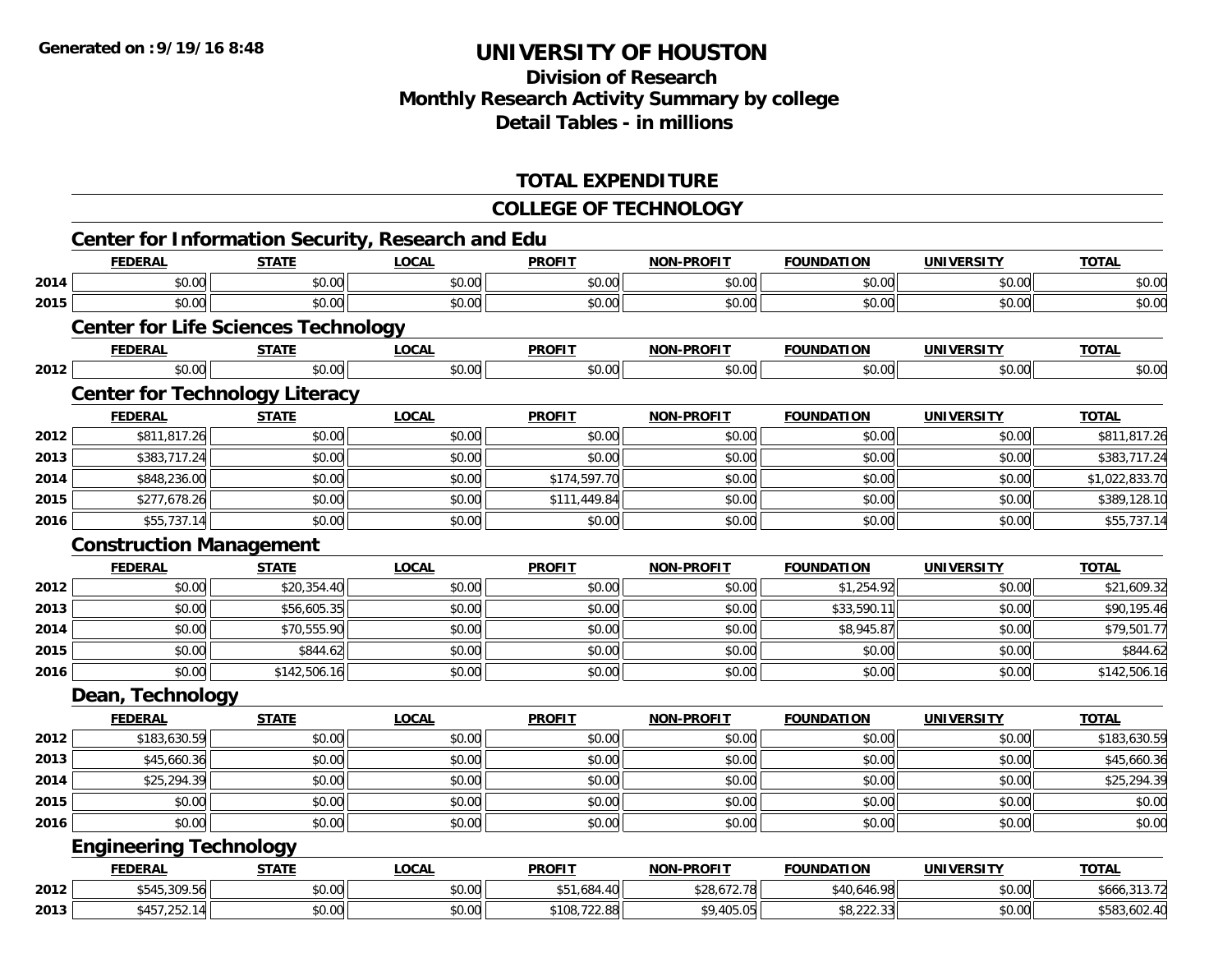### **Division of ResearchMonthly Research Activity Summary by college Detail Tables - in millions**

#### **TOTAL EXPENDITURE**

#### **COLLEGE OF TECHNOLOGY**

## **Engineering Technology**

|      | <b>Engineering Technology</b> |              |              |               |                   |                   |                   |                |  |  |  |
|------|-------------------------------|--------------|--------------|---------------|-------------------|-------------------|-------------------|----------------|--|--|--|
|      | <u>FEDERAL</u>                | <u>STATE</u> | <u>LOCAL</u> | <b>PROFIT</b> | <b>NON-PROFIT</b> | <b>FOUNDATION</b> | <b>UNIVERSITY</b> | <b>TOTAL</b>   |  |  |  |
| 2014 | \$386,063.41                  | \$0.00       | \$0.00       | \$119,835.44  | \$14,553.38       | \$0.00            | \$0.00            | \$520,452.23   |  |  |  |
| 2015 | \$1,336,930.79                | \$0.03       | \$0.00       | \$52,988.20   | \$0.00            | \$0.00            | \$0.00            | \$1,389,919.02 |  |  |  |
| 2016 | \$1,023,974.09                | \$18,964.50  | \$0.00       | \$10,188.36   | \$9,033.70        | \$0.00            | \$0.00            | \$1,062,160.65 |  |  |  |

### **Human Development and Consumer Science**

|      | <u>FEDERAL</u> | <b>STATE</b> | <b>LOCAL</b> | <b>PROFIT</b> | <b>NON-PROFIT</b> | <b>FOUNDATION</b> | <b>UNIVERSITY</b> | <b>TOTAL</b> |
|------|----------------|--------------|--------------|---------------|-------------------|-------------------|-------------------|--------------|
| 2012 | \$241.00       | (\$4,514.53) | \$0.00       | (\$2,566.74)  | \$0.00            | \$0.00            | \$0.00            | (\$6,840.27) |
| 2013 | \$460.68       | \$0.00       | \$0.00       | \$0.00        | \$0.00            | \$0.00            | \$0.00            | \$460.68     |
| 2014 | \$7,718.61     | \$0.00       | \$0.00       | \$0.00        | \$0.00            | \$125,656.63      | \$0.00            | \$133,375.24 |
| 2015 | \$130,195.73   | \$0.00       | \$0.00       | \$0.00        | \$0.00            | \$16,363.14       | \$0.00            | \$146,558.87 |
| 2016 | \$127,968.59   | \$0.00       | \$0.00       | \$0.00        | \$0.00            | \$9,000.00        | \$0.00            | \$136,968.59 |

#### **Information & Logistics Technology**

|      | <b>FEDERAL</b> | <b>STATE</b> | <b>LOCAL</b> | <b>PROFIT</b> | <b>NON-PROFIT</b> | <b>FOUNDATION</b> | <b>UNIVERSITY</b> | <b>TOTAL</b>  |
|------|----------------|--------------|--------------|---------------|-------------------|-------------------|-------------------|---------------|
| 2012 | \$68,745.21    | (\$7,298.05) | \$0.00       | \$0.00        | \$0.00            | \$0.00            | \$0.00            | \$61,447.15   |
| 2013 | (\$10,735.08)  | \$0.00       | \$0.00       | \$0.00        | \$0.00            | \$0.00            | \$0.00            | (\$10,735.08) |
| 2014 | \$63,674.62    | \$4,596.09   | \$0.00       | \$0.00        | \$0.00            | \$0.00            | \$0.00            | \$68,270.71   |
| 2015 | \$53,129.66    | \$0.00       | \$0.00       | \$0.00        | \$0.00            | \$0.00            | \$0.00            | \$53,129.66   |
| 2016 | \$473,807.14   | \$7,236.36   | \$0.00       | \$16,346.17   | \$0.00            | \$0.00            | \$0.00            | \$497,389.67  |

#### **Texas Manufacturing Assistance Center**

|              | <b>FEDERAL</b> | <b>STATE</b> | <b>LOCAL</b> | <b>PROFIT</b> | <b>NON-PROFIT</b> | <b>FOUNDATION</b> | <b>UNIVERSITY</b> | <b>TOTAL</b>   |
|--------------|----------------|--------------|--------------|---------------|-------------------|-------------------|-------------------|----------------|
| 2012         | \$0.00         | \$0.00       | \$0.00       | \$0.00        | \$0.00            | \$0.00            | \$0.00            | \$0.00         |
| 2013         | \$0.00         | \$0.00       | \$0.00       | \$0.00        | \$0.00            | \$0.00            | \$0.00            | \$0.00         |
| 2014         | \$0.00         | \$0.00       | \$0.00       | \$0.00        | \$0.00            | \$0.00            | \$0.00            | \$0.00         |
| 2015         | \$0.00         | \$0.00       | \$0.00       | \$0.00        | \$0.00            | \$0.00            | \$0.00            | \$0.00         |
| <b>Total</b> | \$7,296,507.40 | \$309,850.83 | \$0.00       | \$643,246.25  | \$61,664.91       | \$243,679.98      | \$0.00            | \$8,554,949.37 |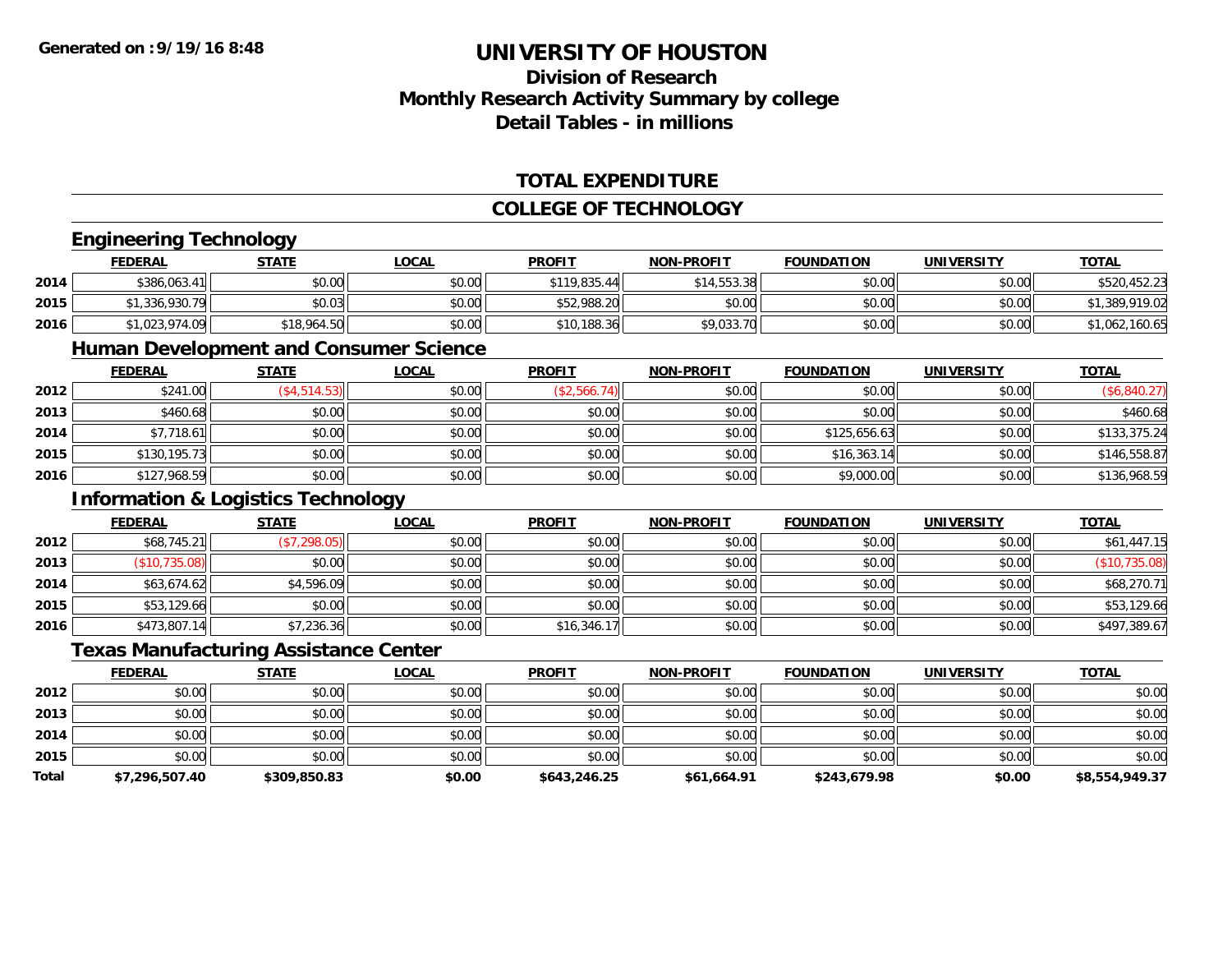### **Division of ResearchMonthly Research Activity Summary by college Detail Tables - in millions**

#### **TOTAL EXPENDITURE**

#### **COLLEGE OF THE ARTS**

|       | <b>Blaffer Gallery</b> |                                                   |              |               |                   |                   |                   |              |
|-------|------------------------|---------------------------------------------------|--------------|---------------|-------------------|-------------------|-------------------|--------------|
|       | <b>FEDERAL</b>         | <b>STATE</b>                                      | <b>LOCAL</b> | <b>PROFIT</b> | <b>NON-PROFIT</b> | <b>FOUNDATION</b> | <b>UNIVERSITY</b> | <b>TOTAL</b> |
| 2012  | \$14,552.86            | \$6,091.97                                        | \$0.00       | \$0.00        | \$50,800.00       | \$0.00            | \$0.00            | \$71,444.83  |
| 2013  | \$6,647.16             | \$4,674.45                                        | \$0.00       | \$0.00        | \$7,442.94        | \$0.00            | \$0.00            | \$18,764.55  |
| 2014  | \$50,000.00            | \$14,457.55                                       | \$0.00       | \$0.00        | \$45,430.75       | \$0.00            | \$0.00            | \$109,888.30 |
| 2015  | \$0.00                 | \$8,701.00                                        | \$0.00       | \$0.00        | \$27,185.21       | \$10,000.00       | \$0.00            | \$45,886.21  |
| 2016  | \$25,000.00            | \$4,598.00                                        | \$0.00       | \$0.00        | \$59,255.79       | \$41,209.17       | \$0.00            | \$130,062.96 |
|       |                        | <b>Cynthia Woods Mitchell Center for the Arts</b> |              |               |                   |                   |                   |              |
|       | <b>FEDERAL</b>         | <b>STATE</b>                                      | <b>LOCAL</b> | <b>PROFIT</b> | <b>NON-PROFIT</b> | <b>FOUNDATION</b> | <b>UNIVERSITY</b> | <b>TOTAL</b> |
| 2013  | \$0.00                 | \$6,000.00                                        | \$0.00       | \$0.00        | \$10,000.00       | \$0.00            | \$0.00            | \$16,000.00  |
| 2014  | \$0.00                 | \$4,500.00                                        | \$0.00       | \$5,000.00    | \$6,063.33        | \$16,400.00       | \$0.00            | \$31,963.33  |
| 2015  | \$0.00                 | \$16,000.00                                       | \$0.00       | \$27,806.57   | \$10,000.00       | \$10,000.00       | \$0.00            | \$63,806.57  |
| 2016  | \$34,999.80            | \$0.00                                            | \$0.00       | \$152,804.77  | \$440.86          | \$0.00            | \$0.00            | \$188,245.43 |
|       | <b>School of Music</b> |                                                   |              |               |                   |                   |                   |              |
|       | <b>FEDERAL</b>         | <b>STATE</b>                                      | <b>LOCAL</b> | <b>PROFIT</b> | <b>NON-PROFIT</b> | <b>FOUNDATION</b> | <b>UNIVERSITY</b> | <b>TOTAL</b> |
| 2014  | \$0.00                 | \$9,028.12                                        | \$0.00       | \$0.00        | \$4,955.19        | \$0.00            | \$0.00            | \$13,983.31  |
| 2015  | \$0.00                 | \$8,971.88                                        | \$0.00       | \$0.00        | \$0.00            | \$17,826.76       | \$0.00            | \$26,798.64  |
| 2016  | \$0.00                 | \$7,500.00                                        | \$0.00       | \$0.00        | \$10,000.00       | \$173.24          | \$0.00            | \$17,673.24  |
|       | Theatre                |                                                   |              |               |                   |                   |                   |              |
|       | <b>FEDERAL</b>         | <b>STATE</b>                                      | <b>LOCAL</b> | <b>PROFIT</b> | <b>NON-PROFIT</b> | <b>FOUNDATION</b> | <b>UNIVERSITY</b> | <b>TOTAL</b> |
| 2012  | \$0.00                 | \$0.00                                            | \$0.00       | \$0.00        | \$32,435.73       | \$0.00            | \$0.00            | \$32,435.73  |
| 2013  | \$0.00                 | \$0.00                                            | \$0.00       | \$0.00        | \$0.00            | \$0.00            | \$0.00            | \$0.00       |
| 2014  | \$0.00                 | \$0.00                                            | \$0.00       | \$0.00        | \$83,823.59       | \$0.00            | \$0.00            | \$83,823.59  |
| 2015  | \$0.00                 | \$0.00                                            | \$0.00       | \$0.00        | (\$4,209.05)      | \$0.00            | \$0.00            | (\$4,209.05) |
| 2016  | \$0.00                 | \$0.00                                            | \$0.00       | \$0.00        | \$88,064.93       | \$0.00            | \$0.00            | \$88,064.93  |
| Total | \$131,199.82           | \$90,522.97                                       | \$0.00       | \$185,611.34  | \$431,689.27      | \$95,609.17       | \$0.00            | \$934,632.57 |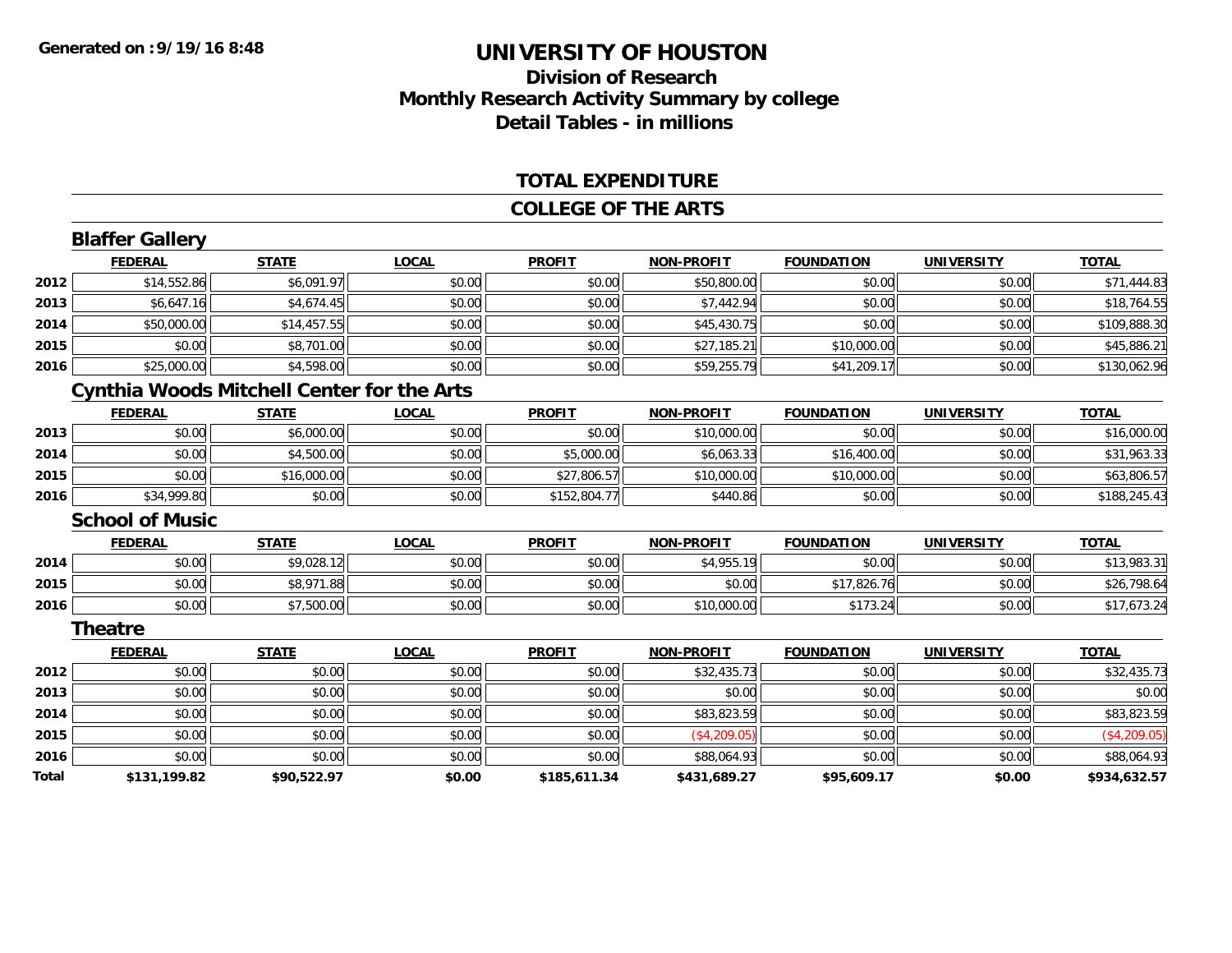## **Division of ResearchMonthly Research Activity Summary by college Detail Tables - in millions**

### **TOTAL EXPENDITURE**

#### **CULLEN COLLEGE OF ENGINEERING**

### **Biomedical Engineering**

|      | <b>FEDERAL</b> | <b>STATE</b> | <u>LOCAL</u> | <b>PROFIT</b> | <b>NON-PROFIT</b> | <b>FOUNDATION</b> | <b>UNIVERSITY</b> | <b>TOTAL</b>   |
|------|----------------|--------------|--------------|---------------|-------------------|-------------------|-------------------|----------------|
| 2012 | \$587,046.79   | \$0.00       | \$0.00       | \$0.00        | \$0.00            | \$0.00            | \$0.00            | \$587,046.79   |
| 2013 | \$1,456,218.15 | \$0.00       | \$0.00       | \$0.00        | \$2,000.00        | \$0.00            | \$0.00            | \$1,458,218.15 |
| 2014 | \$2,660,121.41 | \$0.00       | \$0.00       | \$0.00        | \$78,360.04       | \$61,075.45       | \$0.00            | \$2,799,556.90 |
| 2015 | \$2,548,682.38 | \$0.00       | \$0.00       | \$0.00        | \$175,636.24      | (\$15,389.04)     | \$0.00            | \$2,708,929.58 |
| 2016 | \$1,968,260.06 | \$0.00       | \$0.00       | \$127,651.04  | \$169,502.28      | \$40,308.28       | \$51,964.67       | \$2,357,686.32 |

### **Center for Innovative Grouting Materials and Tech**

|      | <b>FEDERAL</b> | <b>STATE</b> | <u>LOCAL</u> | <b>PROFIT</b> | <b>NON-PROFIT</b> | <b>FOUNDATION</b> | <b>UNIVERSITY</b> | <b>TOTAL</b> |
|------|----------------|--------------|--------------|---------------|-------------------|-------------------|-------------------|--------------|
| 2012 | \$0.00         | \$0.00       | \$0.00       | \$0.00        | \$0.00            | \$0.00            | \$0.00            | \$0.00       |
| 2013 | \$0.00         | \$0.00       | \$0.00       | \$0.00        | \$0.00            | \$0.00            | \$0.00            | \$0.00       |
| 2014 | \$0.00         | \$0.00       | \$0.00       | \$0.00        | \$0.00            | \$0.00            | \$0.00            | \$0.00       |
| 2015 | \$0.00         | \$0.00       | \$0.00       | \$0.00        | \$0.00            | \$0.00            | \$0.00            | \$0.00       |
| 2016 | \$0.00         | \$0.00       | \$0.00       | \$0.00        | \$0.00            | \$0.00            | \$0.00            | \$0.00       |

### **Chemical Engineering**

|      | <b>FEDERAL</b> | <b>STATE</b> | <b>LOCAL</b> | <b>PROFIT</b>  | <b>NON-PROFIT</b> | <b>FOUNDATION</b> | <b>UNIVERSITY</b> | <b>TOTAL</b>   |
|------|----------------|--------------|--------------|----------------|-------------------|-------------------|-------------------|----------------|
| 2012 | \$4,685,271.11 | \$263,386.40 | \$6,322.40   | \$893,295.90   | \$0.00            | \$152,789.55      | \$6,400.64        | \$6,007,466.00 |
| 2013 | \$4,246,611.28 | \$246,882.13 | \$0.00       | \$704,289.61   | \$149,101.83      | \$236,687.42      | \$14,200.65       | \$5,597,772.92 |
| 2014 | \$3,732,237.65 | \$285,789.86 | \$0.00       | \$1,307,834.51 | \$206,401.04      | \$202,398.89      | \$25,409.01       | \$5,760,070.96 |
| 2015 | \$3,233,505.82 | \$315,053.95 | \$0.00       | \$1,542,510.63 | \$123,936.19      | \$184,350.19      | \$10,803.04       | \$5,410,159.82 |
| 2016 | \$3,797,499.03 | \$841,618.63 | \$0.00       | \$1,862,752.70 | \$165,529.29      | \$243,839.08      | (\$267.17)        | \$6,910,971.55 |

#### **Civil Engineering**

|      | <b>FEDERAL</b> | <b>STATE</b> | <b>LOCAL</b> | <b>PROFIT</b> | <b>NON-PROFIT</b> | <b>FOUNDATION</b> | <b>UNIVERSITY</b> | <b>TOTAL</b>   |
|------|----------------|--------------|--------------|---------------|-------------------|-------------------|-------------------|----------------|
| 2012 | \$2,074,472.54 | \$730,221.01 | \$55,724.35  | \$190,705.48  | \$59,936.33       | \$29,876.36       | (\$490.00)        | \$3,140,446.07 |
| 2013 | \$2,891,838.67 | \$405,457.36 | \$7,961.18   | \$245,837.05  | \$135,704.07      | \$46,869.50       | \$15,139.49       | \$3,748,807.31 |
| 2014 | \$3,600,329.01 | \$361,145.60 | (\$3,925.97) | \$124,248.16  | \$135,664.07      | \$55,651.25       | \$862.50          | \$4,273,974.61 |
| 2015 | \$3,847,851.94 | \$459,696.86 | \$0.00       | \$145,048.64  | \$48,671.32       | \$106,369.26      | \$16,713.94       | \$4,624,351.96 |
| 2016 | \$3,216,197.27 | \$508,033.43 | \$0.00       | \$112,858.28  | \$90,309.60       | \$57,967.80       | \$45,914.03       | \$4,031,280.40 |

## **Composites Engineering and Applications Center**

|      | DERAI  | CTATI     | .OCAL     | <b>PROFIT</b> | <b>DDOEL1</b><br><b>ארות</b> | ΓΙΟΝ    | UNIVERSITY                                   | <b>TOTAL</b> |
|------|--------|-----------|-----------|---------------|------------------------------|---------|----------------------------------------------|--------------|
| 2012 | $\sim$ | $\sim$    | $\sim$    | $\cdots$      | 0000                         | 0.00    | $\mathsf{A} \cap \mathsf{A} \cap \mathsf{A}$ | 0000         |
|      | וט.טי  | JU.UU     | vv.vv     | vu.vu         | J∪.∪∪                        | - JU.UU | PO.OO                                        | <b>JU.UU</b> |
|      | 0.00   | $\sim$ 00 | $\sim$ 00 | $\cdots$      | 0.00                         | 0.00    | $\sim$ 00                                    | $\cdots$     |
| 2013 | וט.טי  | JU.L      | JU.UU     | vv.vv         | JU.UU                        | ww.uu   | <b>JU.UU</b>                                 | <b>JU.UU</b> |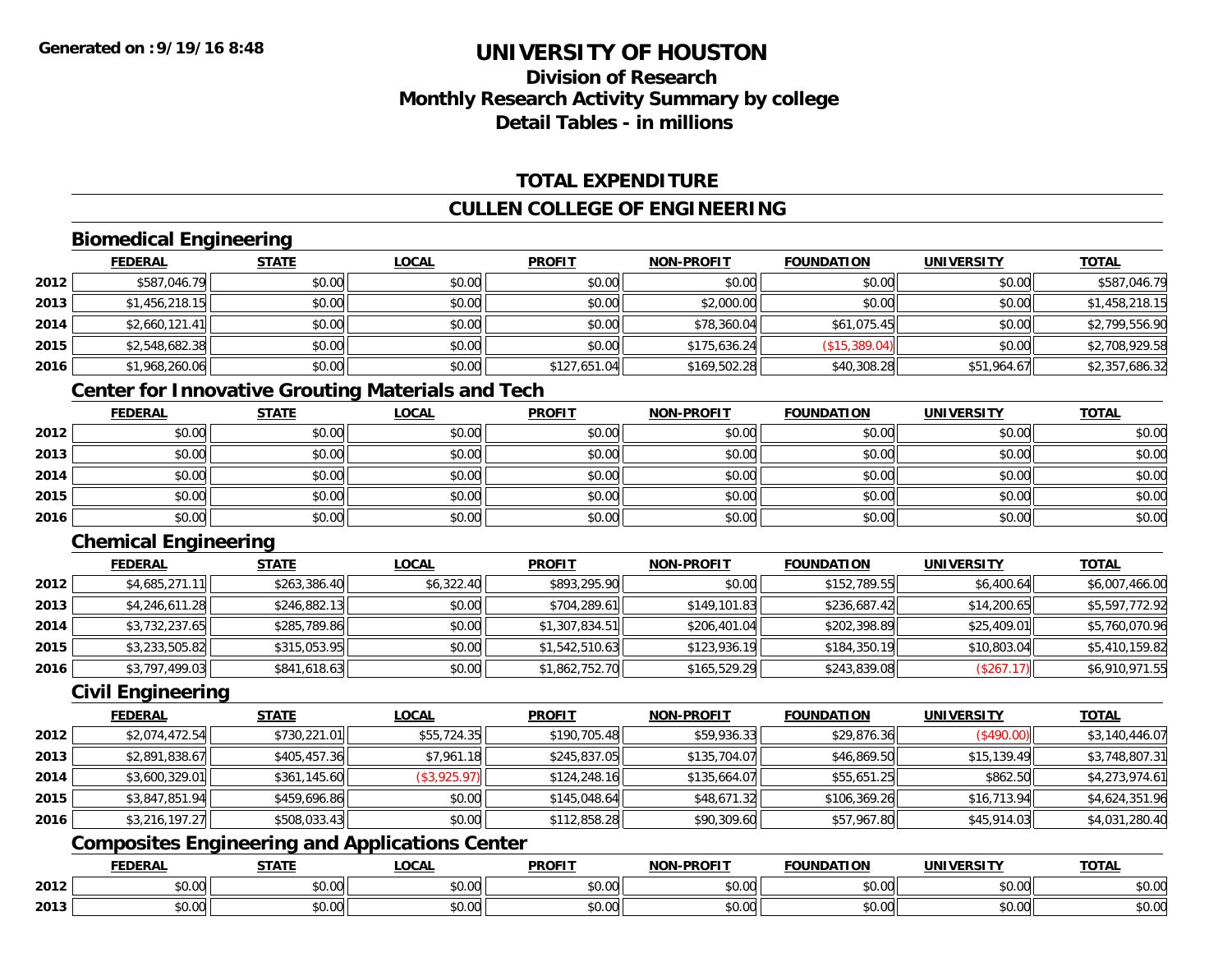## **Division of ResearchMonthly Research Activity Summary by college Detail Tables - in millions**

#### **TOTAL EXPENDITURE**

#### **CULLEN COLLEGE OF ENGINEERING**

### **Composites Engineering and Applications Center**

|      | <b>FEDERAL</b>                               | <b>STATE</b>   | <b>LOCAL</b> | <b>PROFIT</b> | <b>NON-PROFIT</b> | <b>FOUNDATION</b> | <b>UNIVERSITY</b> | <b>TOTAL</b>   |
|------|----------------------------------------------|----------------|--------------|---------------|-------------------|-------------------|-------------------|----------------|
| 2014 | \$0.00                                       | \$0.00         | \$0.00       | \$0.00        | \$0.00            | \$0.00            | \$0.00            | \$0.00         |
| 2015 | \$0.00                                       | \$0.00         | \$0.00       | \$0.00        | \$0.00            | \$0.00            | \$0.00            | \$0.00         |
| 2016 | \$0.00                                       | \$0.00         | \$0.00       | \$0.00        | \$0.00            | \$0.00            | \$0.00            | \$0.00         |
|      | Dean, Engineering                            |                |              |               |                   |                   |                   |                |
|      | <b>FEDERAL</b>                               | <u>STATE</u>   | <b>LOCAL</b> | <b>PROFIT</b> | <b>NON-PROFIT</b> | <b>FOUNDATION</b> | <b>UNIVERSITY</b> | <b>TOTAL</b>   |
| 2012 | \$198,356.02                                 | \$0.00         | \$0.00       | \$0.00        | \$0.00            | \$0.00            | \$0.00            | \$198,356.02   |
| 2013 | \$59,170.64                                  | \$0.00         | \$0.00       | \$0.00        | \$0.00            | \$0.00            | \$0.00            | \$59,170.64    |
| 2014 | \$38,143.77                                  | \$0.00         | \$0.00       | \$0.00        | \$0.00            | \$0.00            | \$0.00            | \$38,143.77    |
| 2015 | \$26,328.68                                  | \$0.00         | \$0.00       | \$0.00        | \$0.00            | \$0.00            | \$0.00            | \$26,328.68    |
| 2016 | \$160,725.57                                 | \$0.00         | \$0.00       | \$0.00        | \$0.00            | \$0.00            | \$0.00            | \$160,725.57   |
|      | <b>Electrical &amp; Computer Engineering</b> |                |              |               |                   |                   |                   |                |
|      | <b>FEDERAL</b>                               | <b>STATE</b>   | <b>LOCAL</b> | <b>PROFIT</b> | <b>NON-PROFIT</b> | <b>FOUNDATION</b> | <b>UNIVERSITY</b> | <b>TOTAL</b>   |
| 2012 | \$4,746,376.59                               | \$83,572.81    | \$0.00       | \$617,658.88  | (\$21,056.77)     | \$16,076.14       | \$0.21            | \$5,442,627.85 |
| 2013 | \$4,258,598.06                               | \$68,265.04    | \$0.00       | \$618,027.66  | \$131,904.37      | \$138,798.46      | \$1,110.01        | \$5,216,703.60 |
| 2014 | \$4,207,007.74                               | \$13,222.51    | \$0.00       | \$785,586.01  | \$184,657.21      | \$120,231.64      | \$3,423.86        | \$5,314,128.97 |
| 2015 | \$4,798,768.58                               | \$52,430.09    | \$0.00       | \$456,448.04  | \$89,962.96       | \$300,862.00      | \$0.00            | \$5,698,471.68 |
| 2016 | \$4,320,712.43                               | \$1,360,588.68 | \$0.00       | \$596,198.79  | \$297,886.09      | \$255,757.78      | \$0.00            | \$6,831,143.76 |
|      | <b>Industrial Engineering</b>                |                |              |               |                   |                   |                   |                |
|      | <b>FEDERAL</b>                               | <b>STATE</b>   | <b>LOCAL</b> | <b>PROFIT</b> | <b>NON-PROFIT</b> | <b>FOUNDATION</b> | <b>UNIVERSITY</b> | <b>TOTAL</b>   |
| 2012 | \$255,587.71                                 | \$4,181.60     | \$56,084.83  | \$0.00        | \$0.00            | \$0.00            | \$0.00            | \$315,854.14   |
| 2013 | \$206,929.58                                 | \$73,011.16    | \$12,229.79  | \$0.00        | \$0.00            | \$30,969.60       | \$0.00            | \$323,140.13   |

| 2013 | \$206,929.58 | \$73,011.16  | \$12,229.79 | \$0.00      | \$0.00      | \$30,969.60 | \$0.00 | <b>↑∩∩^</b><br>.140.13<br>\$323, |
|------|--------------|--------------|-------------|-------------|-------------|-------------|--------|----------------------------------|
| 2014 | \$248,917.68 | \$107,454.11 | \$70,934.84 | \$0.00      | \$0.00      | \$51,556.92 | \$0.00 | \$478,863.55                     |
| 2015 | \$274,911.07 | \$96,201.96  | \$40.447.87 | \$6,596.45  | \$0.00      | \$91,629.69 | \$0.00 | \$509,787.04                     |
| 2016 | \$90,891.07  | \$112,302.20 | \$95.99     | \$22,224.82 | \$25,433.83 | \$38,894.24 | \$0.00 | \$289,842.15                     |

#### **Mechanical Engineering**

|      | <b>FEDERAL</b> | <b>STATE</b> | <u>LOCAL</u> | <b>PROFIT</b>  | <b>NON-PROFIT</b> | <b>FOUNDATION</b> | UNIVERSITY | <b>TOTAL</b>   |
|------|----------------|--------------|--------------|----------------|-------------------|-------------------|------------|----------------|
| 2012 | \$3,236,364.62 | \$536,590.50 | \$0.00       | \$392,299.56   | \$70,451.84       | \$111,213.89      | \$0.00     | \$4,346,920.42 |
| 2013 | \$4,138,550.74 | \$650,823.49 | \$0.00       | \$420,890.89   | \$19,690.29       | \$251,261.14      | \$0.00     | \$5,481,216.55 |
| 2014 | \$3,898,599.53 | \$46,249.62  | \$0.00       | \$901,010.28   | \$7,348.43        | \$373,414.66      | \$0.00     | \$5,226,622.52 |
| 2015 | \$3,306,944.63 | \$71,183.32  | \$0.00       | \$1,318,804.93 | \$55,912.17       | \$187,777.69      | \$0.00     | \$4,940,622.74 |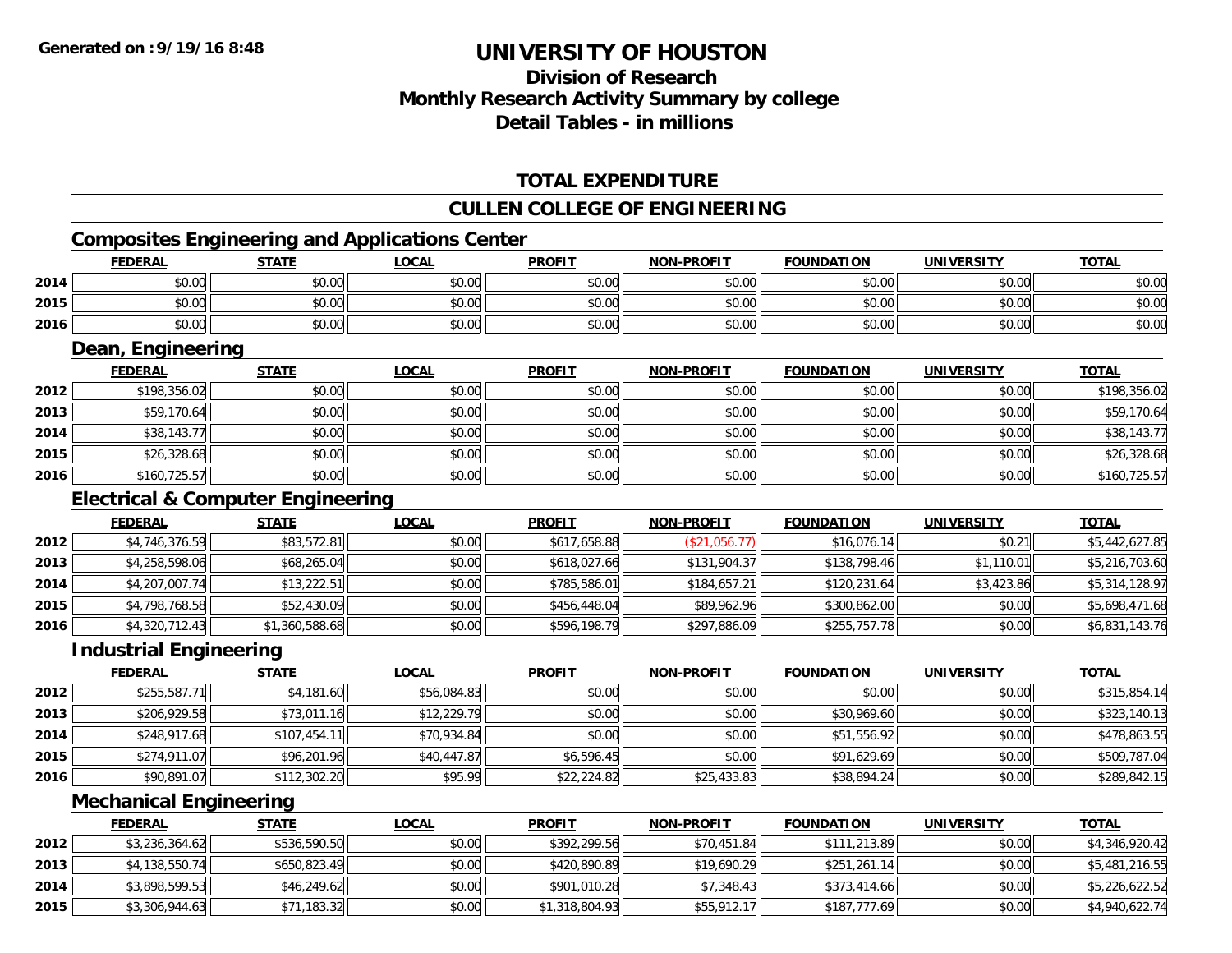## **Division of Research Monthly Research Activity Summary by college Detail Tables - in millions**

#### **TOTAL EXPENDITURE**

#### **CULLEN COLLEGE OF ENGINEERING**

|       | <b>Mechanical Engineering</b>                     |                |              |                 |                   |                   |                   |                  |
|-------|---------------------------------------------------|----------------|--------------|-----------------|-------------------|-------------------|-------------------|------------------|
|       | <b>FEDERAL</b>                                    | <b>STATE</b>   | <b>LOCAL</b> | <b>PROFIT</b>   | <b>NON-PROFIT</b> | <b>FOUNDATION</b> | <b>UNIVERSITY</b> | <b>TOTAL</b>     |
| 2016  | \$2,538,091.20                                    | (\$55,587.16)  | \$0.00       | \$545,938.55    | \$87,161.35       | \$351,364.37      | \$0.00            | \$3,466,968.31   |
|       | <b>National Center for Airborne Laser Mapping</b> |                |              |                 |                   |                   |                   |                  |
|       | <b>FEDERAL</b>                                    | <b>STATE</b>   | <b>LOCAL</b> | <b>PROFIT</b>   | <b>NON-PROFIT</b> | <b>FOUNDATION</b> | <b>UNIVERSITY</b> | <b>TOTAL</b>     |
| 2012  | \$972,493.06                                      | \$0.00         | \$0.00       | \$0.00          | \$0.00            | \$0.00            | (\$392.51)        | \$972,100.55     |
| 2013  | \$648,010.85                                      | \$0.00         | \$0.00       | \$0.00          | \$0.00            | \$50,813.85       | \$0.00            | \$698,824.70     |
| 2014  | \$951,896.16                                      | \$0.00         | \$0.00       | \$0.00          | \$0.00            | \$17,987.96       | \$0.00            | \$969,884.12     |
| 2015  | \$1,107,666.85                                    | \$0.00         | \$0.00       | \$0.00          | \$0.00            | \$0.00            | \$229,795.84      | \$1,337,462.69   |
| 2016  | \$959,073.67                                      | \$0.00         | \$0.00       | \$0.00          | \$174,271.16      | \$0.00            | \$0.00            | \$1,133,344.83   |
|       | <b>Petroleum Engineering</b>                      |                |              |                 |                   |                   |                   |                  |
|       | <b>FEDERAL</b>                                    | <b>STATE</b>   | <b>LOCAL</b> | <b>PROFIT</b>   | <b>NON-PROFIT</b> | <b>FOUNDATION</b> | <b>UNIVERSITY</b> | <b>TOTAL</b>     |
| 2012  | \$0.00                                            | \$0.00         | \$0.00       | \$0.00          | \$0.00            | \$0.00            | \$50,405.54       | \$50,405.54      |
| 2013  | \$57,792.33                                       | \$0.00         | \$0.00       | \$21,775.57     | \$0.00            | \$0.00            | \$103,685.07      | \$183,252.97     |
| 2014  | \$62,450.25                                       | \$0.00         | \$0.00       | \$591,235.54    | \$0.00            | \$0.00            | \$2,970.64        | \$656,656.43     |
| 2015  | \$23,222.07                                       | \$0.00         | \$0.00       | \$683,053.84    | \$0.00            | \$0.00            | \$0.00            | \$706,275.91     |
| 2016  | $(*43,383.39)$                                    | \$0.00         | \$0.00       | \$418,846.39    | \$0.00            | \$0.00            | \$0.00            | \$375,463.00     |
|       | <b>Wind Energy Center</b>                         |                |              |                 |                   |                   |                   |                  |
|       | <b>FEDERAL</b>                                    | <b>STATE</b>   | <b>LOCAL</b> | <b>PROFIT</b>   | <b>NON-PROFIT</b> | <b>FOUNDATION</b> | <b>UNIVERSITY</b> | <b>TOTAL</b>     |
| 2012  | \$0.00                                            | \$0.00         | \$0.00       | \$0.00          | \$0.00            | \$0.00            | \$0.00            | \$0.00           |
| 2013  | \$0.00                                            | \$0.00         | \$0.00       | \$0.00          | \$0.00            | \$0.00            | \$0.00            | \$0.00           |
| 2014  | \$0.00                                            | \$0.00         | \$0.00       | \$0.00          | \$0.00            | \$0.00            | \$0.00            | \$0.00           |
| 2015  | \$0.00                                            | \$0.00         | \$0.00       | \$0.00          | \$0.00            | \$0.00            | \$0.00            | \$0.00           |
| 2016  | \$0.00                                            | \$0.00         | \$0.00       | \$0.00          | \$0.00            | \$0.00            | \$0.00            | \$0.00           |
| Total | \$90,295,340.88                                   | \$7,637,775.14 | \$245,875.28 | \$15,653,628.19 | \$2,664,375.23    | \$3,791,404.02    | \$577,649.46      | \$120,866,048.19 |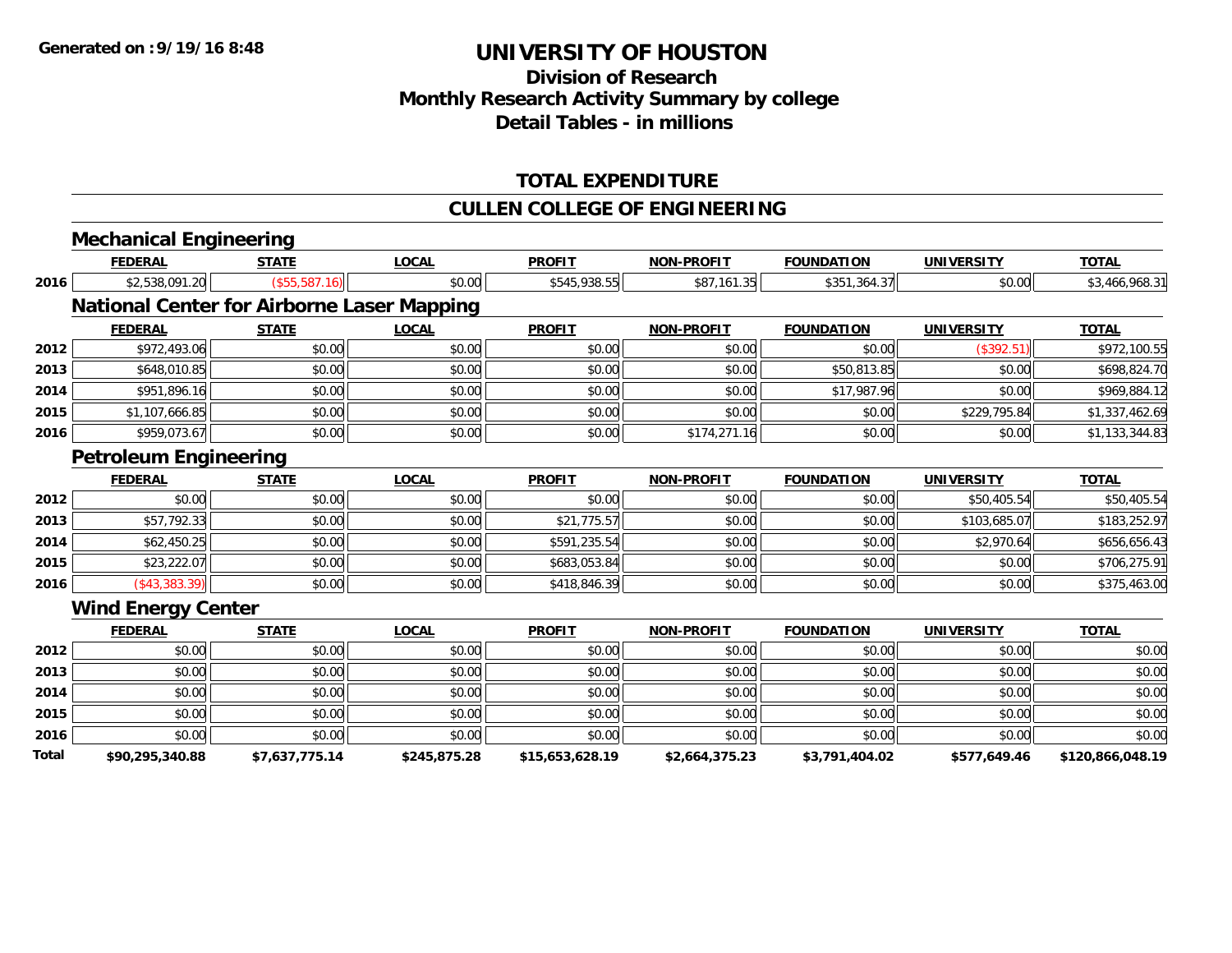**2016**

## **UNIVERSITY OF HOUSTON**

## **Division of ResearchMonthly Research Activity Summary by college Detail Tables - in millions**

#### **TOTAL EXPENDITURE**

#### **DIVISION OF RESEARCH**

|      | <b>FEDERAL</b>                                            | <b>STATE</b>   | <b>LOCAL</b> | <b>PROFIT</b> | <b>NON-PROFIT</b> | <b>FOUNDATION</b> | <b>UNIVERSITY</b> | <b>TOTAL</b>   |
|------|-----------------------------------------------------------|----------------|--------------|---------------|-------------------|-------------------|-------------------|----------------|
| 2012 | \$0.00                                                    | \$0.00         | \$0.00       | \$28,952.17   | \$0.00            | \$0.00            | \$0.00            | \$28,952.17    |
| 2013 | \$0.00                                                    | \$0.00         | \$0.00       | \$14,909.15   | \$0.00            | \$0.00            | \$0.00            | \$14,909.15    |
|      | <b>Center for Advanced Computing and Data Systems</b>     |                |              |               |                   |                   |                   |                |
|      | <b>FEDERAL</b>                                            | <b>STATE</b>   | <b>LOCAL</b> | <b>PROFIT</b> | <b>NON-PROFIT</b> | <b>FOUNDATION</b> | <b>UNIVERSITY</b> | <b>TOTAL</b>   |
| 2012 | \$557,583.52                                              | \$0.00         | \$0.00       | \$124,226.84  | \$1,979.77        | \$0.00            | \$0.00            | \$683,790.13   |
| 2013 | \$109,622.36                                              | \$0.00         | \$0.00       | \$99,820.26   | \$3.57            | \$0.00            | \$0.00            | \$209,446.19   |
| 2014 | (\$8,149.08)                                              | \$0.00         | \$0.00       | \$0.00        | (\$3.76)          | \$0.00            | \$0.00            | (\$8,152.84)   |
| 2015 | \$6,788.28                                                | \$0.00         | \$0.00       | \$0.00        | \$0.00            | \$0.00            | \$0.00            | \$6,788.28     |
| 2016 | \$1,766.60                                                | \$0.00         | \$0.00       | \$0.00        | \$0.00            | \$0.00            | \$0.00            | \$1,766.60     |
|      | <b>Center for Advanced Materials</b>                      |                |              |               |                   |                   |                   |                |
|      | <b>FEDERAL</b>                                            | <b>STATE</b>   | <b>LOCAL</b> | <b>PROFIT</b> | <b>NON-PROFIT</b> | <b>FOUNDATION</b> | <b>UNIVERSITY</b> | <b>TOTAL</b>   |
| 2012 | (\$482.91)                                                | \$0.00         | \$0.00       | \$9,149.55    | \$0.00            | \$0.00            | \$0.00            | \$8,666.64     |
| 2013 | \$0.00                                                    | \$0.00         | \$0.00       | \$0.00        | \$0.00            | \$0.00            | \$0.00            | \$0.00         |
| 2014 | \$0.00                                                    | \$0.00         | \$0.00       | \$0.00        | \$0.00            | \$0.00            | \$0.00            | \$0.00         |
| 2015 | \$0.00                                                    | \$0.00         | \$0.00       | \$73,999.81   | \$0.00            | \$0.00            | \$0.00            | \$73,999.81    |
| 2016 | \$0.00                                                    | \$0.00         | \$0.00       | \$0.00        | \$0.00            | \$0.00            | \$0.00            | \$0.00         |
|      | <b>Center for Biomedical &amp; Environmental Genomics</b> |                |              |               |                   |                   |                   |                |
|      | <b>FEDERAL</b>                                            | <b>STATE</b>   | <b>LOCAL</b> | <b>PROFIT</b> | <b>NON-PROFIT</b> | <b>FOUNDATION</b> | <b>UNIVERSITY</b> | <b>TOTAL</b>   |
| 2012 | \$0.00                                                    | \$0.00         | \$0.00       | \$0.00        | \$0.00            | \$0.00            | \$0.00            | \$0.00         |
| 2013 | \$0.00                                                    | \$0.00         | \$0.00       | \$0.00        | \$0.00            | \$0.00            | \$0.00            | \$0.00         |
| 2014 | \$0.00                                                    | \$0.00         | \$0.00       | \$0.00        | \$0.00            | \$0.00            | \$0.00            | \$0.00         |
| 2015 | \$0.00                                                    | \$0.00         | \$0.00       | \$0.00        | \$0.00            | \$0.00            | \$0.00            | \$0.00         |
| 2016 | \$0.00                                                    | \$0.00         | \$0.00       | \$0.00        | \$0.00            | \$0.00            | \$0.00            | \$0.00         |
|      | <b>Division of Research</b>                               |                |              |               |                   |                   |                   |                |
|      | <b>FEDERAL</b>                                            | <b>STATE</b>   | <b>LOCAL</b> | <b>PROFIT</b> | <b>NON-PROFIT</b> | <b>FOUNDATION</b> | <b>UNIVERSITY</b> | <b>TOTAL</b>   |
| 2012 | (\$0.00)                                                  | \$0.00         | \$0.00       | \$0.00        | \$0.00            | \$0.00            | \$0.00            | (\$0.00)       |
| 2013 | (\$206.22)                                                | \$0.00         | \$0.00       | \$0.00        | \$0.00            | \$0.00            | \$0.00            | (\$206.22)     |
| 2014 | \$0.00                                                    | \$3,397,371.34 | \$0.00       | \$0.00        | \$0.00            | \$0.00            | \$0.00            | \$3,397,371.34 |
| 2015 | \$500.00                                                  | \$69.12        | \$0.00       | \$0.00        | \$0.00            | \$0.00            | \$0.00            | \$569.12       |

6 \$0.00 \$0.00 \$0.00 \$0.00 \$0.00 \$0.00 \$0.00 \$0.00 \$0.00 \$0.00 \$0.00 \$0.00 \$0.00 \$0.00 \$2,241,952.55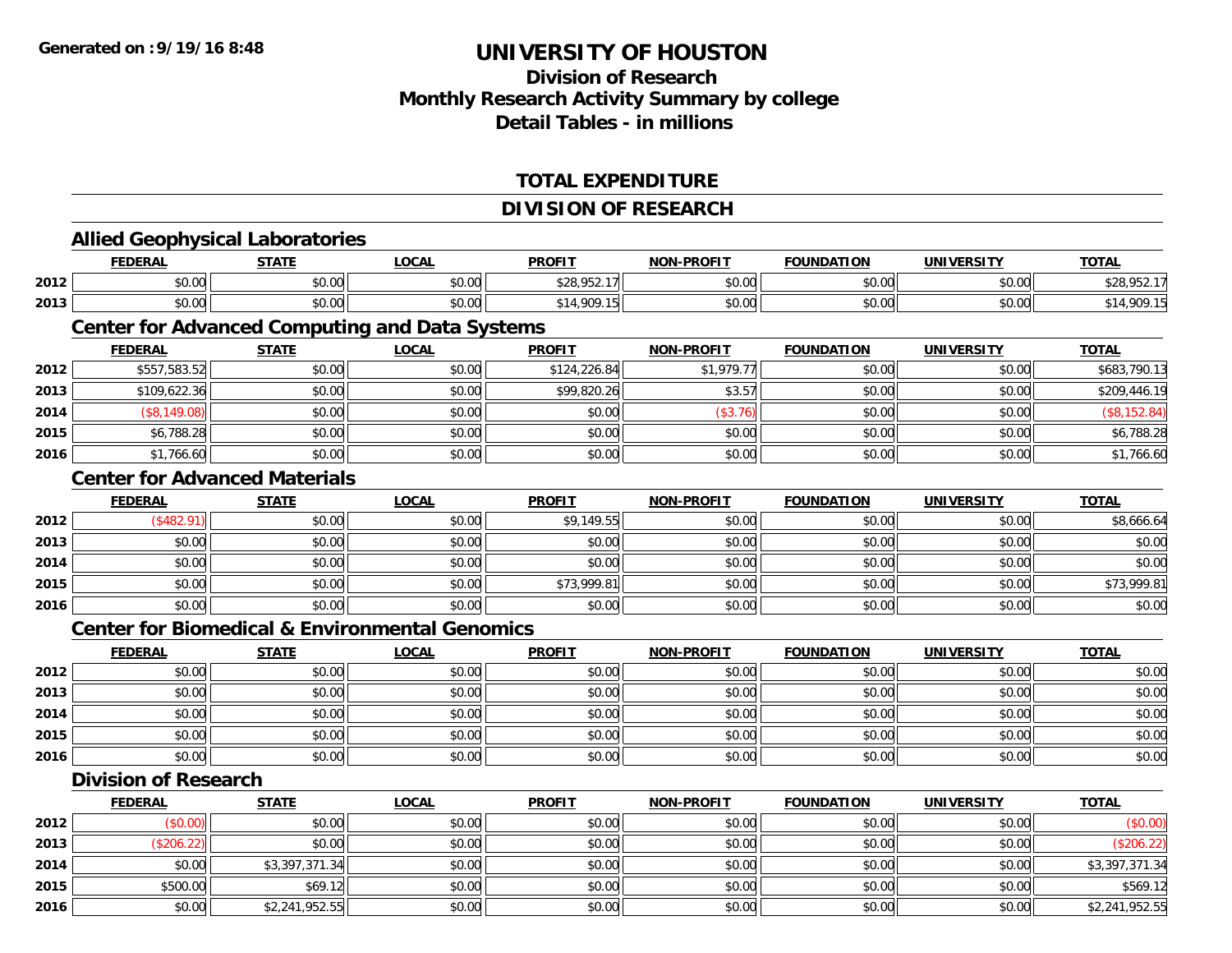### **Division of Research Monthly Research Activity Summary by college Detail Tables - in millions**

#### **TOTAL EXPENDITURE**

#### **DIVISION OF RESEARCH**

|      | <b>Institute for Molecular Design</b> |              |              |               |                   |                   |                   |                |
|------|---------------------------------------|--------------|--------------|---------------|-------------------|-------------------|-------------------|----------------|
|      | <b>FEDERAL</b>                        | <b>STATE</b> | <b>LOCAL</b> | <b>PROFIT</b> | <b>NON-PROFIT</b> | <b>FOUNDATION</b> | <b>UNIVERSITY</b> | <b>TOTAL</b>   |
| 2012 | \$0.00                                | \$0.00       | \$0.00       | \$0.00        | \$0.00            | \$0.00            | \$0.00            | \$0.00         |
|      | <b>Office of Contracts and Grants</b> |              |              |               |                   |                   |                   |                |
|      | <b>FEDERAL</b>                        | <b>STATE</b> | <b>LOCAL</b> | <b>PROFIT</b> | NON-PROFIT        | <b>FOUNDATION</b> | <b>UNIVERSITY</b> | <b>TOTAL</b>   |
| 2012 | \$0.00                                | \$0.00       | \$0.00       | \$0.00        | \$0.00            | \$0.00            | \$0.00            | \$0.00         |
| 2013 | \$0.00                                | \$0.00       | \$0.00       | \$0.00        | \$0.00            | \$0.00            | \$0.00            | \$0.00         |
| 2014 | \$0.00                                | \$0.00       | \$0.00       | \$0.00        | \$0.00            | \$0.00            | \$0.00            | \$0.00         |
|      | <b>TcSAM</b>                          |              |              |               |                   |                   |                   |                |
|      | <b>FEDERAL</b>                        | <b>STATE</b> | <b>LOCAL</b> | <b>PROFIT</b> | <b>NON-PROFIT</b> | <b>FOUNDATION</b> | <b>UNIVERSITY</b> | <b>TOTAL</b>   |
| 2012 | \$0.00                                | \$0.00       | \$0.00       | \$0.00        | \$0.00            | \$0.00            | \$0.00            | \$0.00         |
|      | <b>TcSUH</b>                          |              |              |               |                   |                   |                   |                |
|      | <b>FEDERAL</b>                        | <b>STATE</b> | <b>LOCAL</b> | <b>PROFIT</b> | <b>NON-PROFIT</b> | <b>FOUNDATION</b> | <b>UNIVERSITY</b> | <b>TOTAL</b>   |
| 2012 | \$86,402.64                           | \$68,508.11  | \$0.00       | \$91,087.89   | \$0.00            | \$0.00            | \$0.00            | \$245,998.64   |
| 2013 | \$129,994.66                          | \$34,082.12  | \$0.00       | \$69,104.62   | \$0.00            | \$0.00            | \$0.00            | \$233,181.40   |
| 2014 | \$226,854.09                          | \$9,551.59   | \$0.00       | \$61,058.27   | \$0.00            | \$0.00            | \$0.00            | \$297,463.95   |
| 2015 | \$280,572.30                          | \$0.00       | \$0.00       | \$17,108.82   | \$0.00            | \$0.00            | \$0.00            | \$297,681.12   |
| 2016 | \$271,649.73                          | \$0.00       | \$0.00       | \$93,020.40   | \$0.00            | \$0.00            | \$0.00            | \$364,670.13   |
|      | <b>Texas Obesity Research Center</b>  |              |              |               |                   |                   |                   |                |
|      | <b>FEDERAL</b>                        | <b>STATE</b> | <b>LOCAL</b> | <b>PROFIT</b> | <b>NON-PROFIT</b> | <b>FOUNDATION</b> | <b>UNIVERSITY</b> | <b>TOTAL</b>   |
| 2012 | \$0.00                                | \$0.00       | \$0.00       | \$0.00        | \$0.00            | \$0.00            | \$0.00            | \$0.00         |
| 2013 | \$0.00                                | \$0.00       | \$0.00       | \$0.00        | \$0.00            | \$0.00            | \$0.00            | \$0.00         |
| 2014 | \$0.00                                | \$0.00       | \$0.00       | \$0.00        | \$0.00            | \$0.00            | \$0.00            | \$0.00         |
| 2015 | \$0.00                                | \$0.00       | \$0.00       | \$0.00        | \$0.00            | \$0.00            | \$0.00            | \$0.00         |
| 2016 | \$0.00                                | \$0.00       | \$0.00       | \$0.00        | \$268,608.23      | \$0.00            | \$0.00            | \$268,608.23   |
|      | <b>TIMES</b>                          |              |              |               |                   |                   |                   |                |
|      | <b>FEDERAL</b>                        | <b>STATE</b> | <b>LOCAL</b> | <b>PROFIT</b> | <b>NON-PROFIT</b> | <b>FOUNDATION</b> | <b>UNIVERSITY</b> | <b>TOTAL</b>   |
| 2012 | \$1,930,800.38                        | \$29,356.87  | \$0.00       | \$0.00        | \$0.00            | \$0.00            | \$0.00            | \$1,960,157.25 |
| 2013 | \$2,320,294.30                        | \$30,409.17  | \$0.00       | \$0.00        | \$0.00            | \$0.00            | \$0.00            | \$2,350,703.47 |
| 2014 | \$2,049,663.70                        | \$94,381.36  | \$0.00       | \$0.00        | \$3,542.84        | \$0.00            | \$0.00            | \$2,147,587.90 |
| 2015 | \$1,678,753.11                        | \$100,325.67 | \$0.00       | \$0.00        | \$3,324.86        | \$0.00            | \$0.00            | \$1,782,403.63 |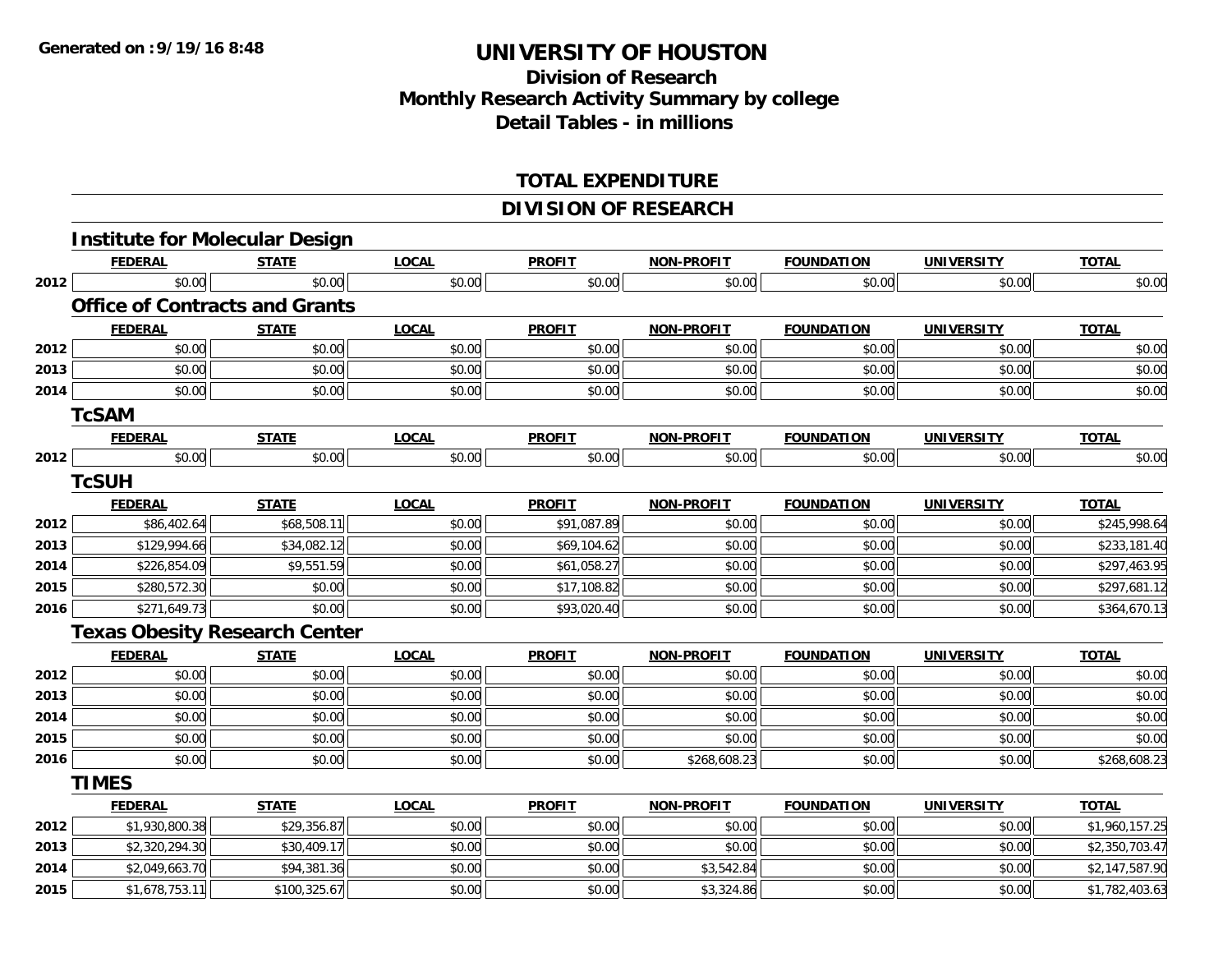### **Division of Research Monthly Research Activity Summary by college Detail Tables - in millions**

#### **TOTAL EXPENDITURE**

#### **DIVISION OF RESEARCH**

|              | <b>TIMES</b>    |                |              |               |                   |                   |                   |                 |  |  |  |  |
|--------------|-----------------|----------------|--------------|---------------|-------------------|-------------------|-------------------|-----------------|--|--|--|--|
|              | <u>FEDERAL</u>  | <u>STATE</u>   | <u>LOCAL</u> | <b>PROFIT</b> | <b>NON-PROFIT</b> | <b>FOUNDATION</b> | <b>UNIVERSITY</b> | <b>TOTAL</b>    |  |  |  |  |
| 2016         | \$1,449,667.13  | \$93,334.36    | \$0.00       | \$0.00        | \$1,974.90        | \$0.00            | \$0.00            | \$1,544,976.39  |  |  |  |  |
| <b>Total</b> | \$11,092,074.60 | \$6,099,342.26 | \$0.00       | \$682,437.78  | \$279,430.41      | \$0.00            | \$0.00            | \$18,153,285.04 |  |  |  |  |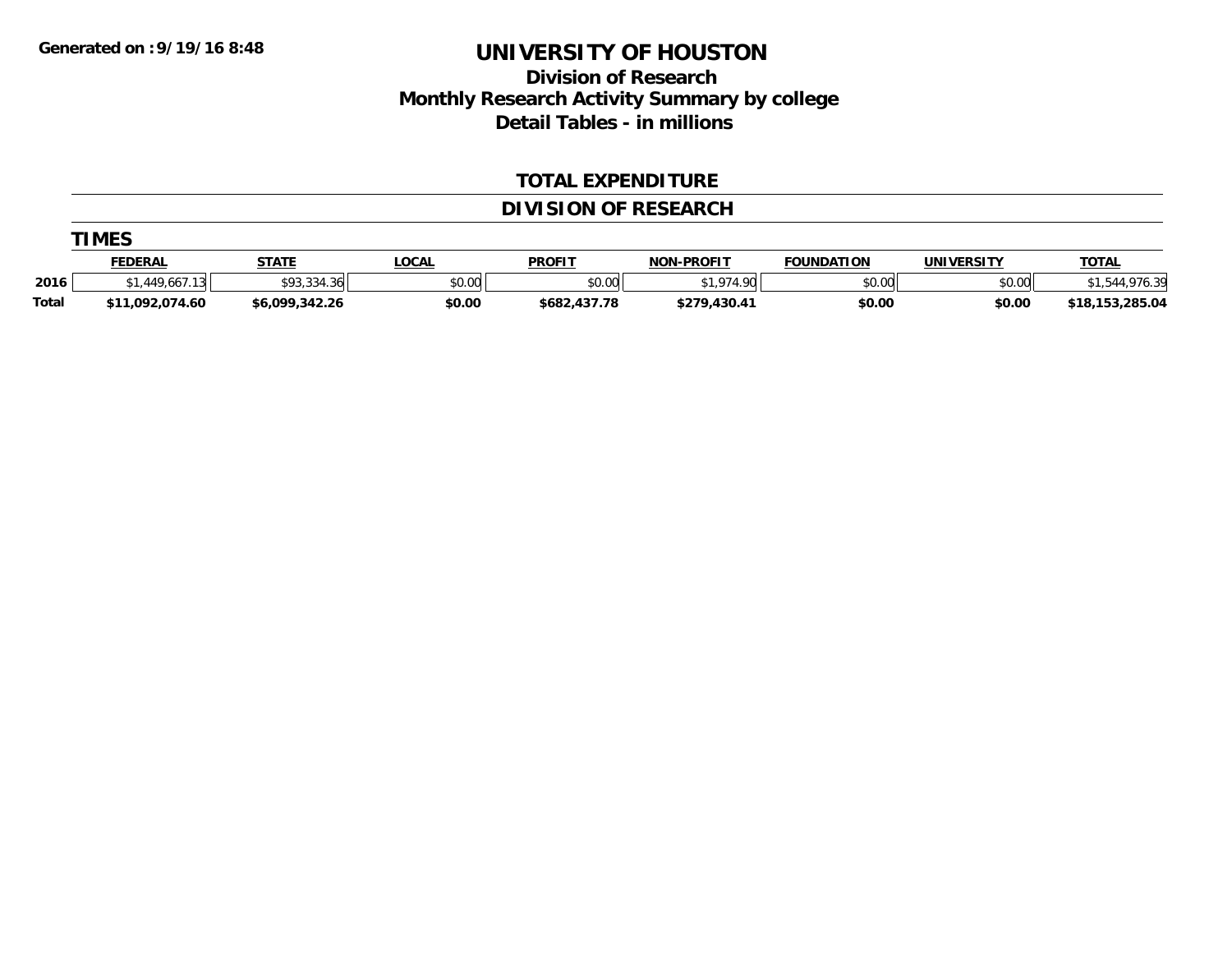### **Division of ResearchMonthly Research Activity Summary by college Detail Tables - in millions**

### **TOTAL EXPENDITURE**

#### **GRADUATE COLLEGE OF SOCIAL WORK**

### **Center for Drug and Social Policy Research**

|      | <b>FEDERAL</b> | <b>STATE</b> | <b>LOCAL</b> | <b>PROFIT</b> | <b>NON-PROFIT</b> | <b>FOUNDATION</b> | <b>UNIVERSITY</b> | <b>TOTAL</b> |
|------|----------------|--------------|--------------|---------------|-------------------|-------------------|-------------------|--------------|
| 2012 | \$159,463.58   | \$0.00       | \$0.00       | \$0.00        | \$0.00            | \$0.00            | \$0.00            | \$159,463.58 |
| 2013 | \$35,150.20    | \$0.00       | \$0.00       | \$0.00        | \$0.00            | \$0.00            | \$0.00            | \$35,150.20  |
| 2014 | \$314,530.39   | \$0.00       | \$0.00       | \$0.00        | \$0.00            | \$0.00            | \$0.00            | \$314,530.39 |
| 2015 | \$424,648.73   | \$0.00       | \$0.00       | \$0.00        | \$0.00            | \$0.00            | \$0.00            | \$424,648.73 |
| 2016 | \$747,533.44   | \$0.00       | \$0.00       | \$0.00        | \$0.00            | \$0.00            | \$0.00            | \$747,533.44 |

### **Center for Health Equities & Evaluation Research**

|      | <b>FEDERAL</b> | <b>STATE</b> | <b>LOCAL</b> | <b>PROFIT</b> | <b>NON-PROFIT</b> | <b>FOUNDATION</b> | <b>UNIVERSITY</b> | <b>TOTAL</b> |
|------|----------------|--------------|--------------|---------------|-------------------|-------------------|-------------------|--------------|
| 2012 | \$251,911.63   | \$0.00       | \$0.00       | \$0.00        | \$0.00            | \$0.00            | \$0.00            | \$251,911.63 |
| 2013 | \$290,824.27   | \$0.00       | \$0.00       | \$0.00        | \$0.00            | \$0.00            | \$42,000.00       | \$332,824.27 |
| 2014 | \$184,572.93   | \$0.00       | \$0.00       | \$0.00        | \$0.00            | \$0.00            | \$0.00            | \$184,572.93 |
| 2015 | \$135,886.83   | \$0.00       | \$0.00       | \$0.00        | \$0.00            | \$0.00            | \$0.00            | \$135,886.83 |
| 2016 | \$115,266.02   | \$0.00       | \$0.00       | \$0.00        | \$0.00            | \$0.00            | \$0.00            | \$115,266.02 |

### **Child & Family for Innovative Research**

|      | <b>FEDERAL</b> | <b>STATE</b> | <b>LOCAL</b> | <b>PROFIT</b> | <b>NON-PROFIT</b> | <b>FOUNDATION</b> | <b>UNIVERSITY</b> | <b>TOTAL</b>   |
|------|----------------|--------------|--------------|---------------|-------------------|-------------------|-------------------|----------------|
| 2012 | \$1,421,386.95 | (\$107.66)   | \$0.00       | \$40,464.73   | \$0.00            | \$60,213.87       | \$2,978.52        | \$1,524,936.41 |
| 2013 | \$1,400,015.13 | \$118,281.01 | \$35,957.63  | \$14,480.31   | \$322.88          | \$9,763.34        | \$1,021.48        | \$1,579,841.78 |
| 2014 | \$1,019,874.92 | \$68,270.87  | \$14,136.06  | \$71,423.98   | \$23,278.03       | \$71,673.94       | \$0.00            | \$1,268,657.80 |
| 2015 | \$1,734,702.40 | \$21,483.92  | \$0.00       | \$7,873.84    | (\$5,073.66)      | \$115,094.29      | \$0.00            | \$1,874,080.79 |
| 2016 | \$1,246,362.53 | \$40,203.47  | \$0.00       | \$0.00        | \$5,063.45        | \$67,667.64       | \$1,094.31        | \$1,360,391.40 |

#### **Community Projects - Social Work**

|      | <u>FEDERAL</u> | <b>STATE</b> | <u>LOCAL</u> | <b>PROFIT</b> | <b>NON-PROFIT</b> | <b>FOUNDATION</b> | <b>UNIVERSITY</b> | <b>TOTAL</b> |
|------|----------------|--------------|--------------|---------------|-------------------|-------------------|-------------------|--------------|
| 2012 | \$2,776.46     | \$0.00       | \$0.00       | \$0.00        | \$0.00            | \$0.00            | \$0.00            | \$2,776.46   |
| 2013 | \$0.01         | \$0.00       | \$0.00       | \$0.00        | \$0.00            | \$0.00            | \$0.00            | (\$0.01)     |
| 2014 | \$0.00         | \$0.00       | \$0.00       | \$0.00        | \$0.00            | \$0.00            | \$0.00            | \$0.00       |
| 2015 | \$0.00         | \$0.00       | \$0.00       | \$0.00        | \$0.00            | \$0.00            | \$0.00            | \$0.00       |
| 2016 | \$0.00         | \$0.00       | \$0.00       | \$0.00        | \$0.00            | \$0.00            | \$0.00            | \$0.00       |

#### **Dean, Social Work**

|      | <b>LDERAI</b>        | <b>STATI</b>                   | .OCAI              | <b>PROFIT</b>                       | <b>LPROFIT</b><br><b>NON</b> | $\sim$<br>$\sim$ INDA $\sim$ | <b>INIVE</b><br>ne:       | <b>TOTAL</b> |
|------|----------------------|--------------------------------|--------------------|-------------------------------------|------------------------------|------------------------------|---------------------------|--------------|
| 2012 |                      | ÷0.<br>$\sim$<br>₽∪.∪∪         | $\sim$ 00<br>DU.UU | 0000<br>DU.UG                       | \$0.00                       | 0000<br>vv.vv                | $\sim$ $\sim$<br>vu.vu    |              |
| 2013 | <b>707.09</b><br>787 | $\uparrow$ $\uparrow$<br>₽U.UU | ሶስ ሰሰ<br>DU.UG     | $\theta$ $\theta$ $\theta$<br>DU.UG | \$0.00                       | 0000<br>vv.vv                | $\sim$ 00<br><b>DU.UU</b> | 707<br>'01.0 |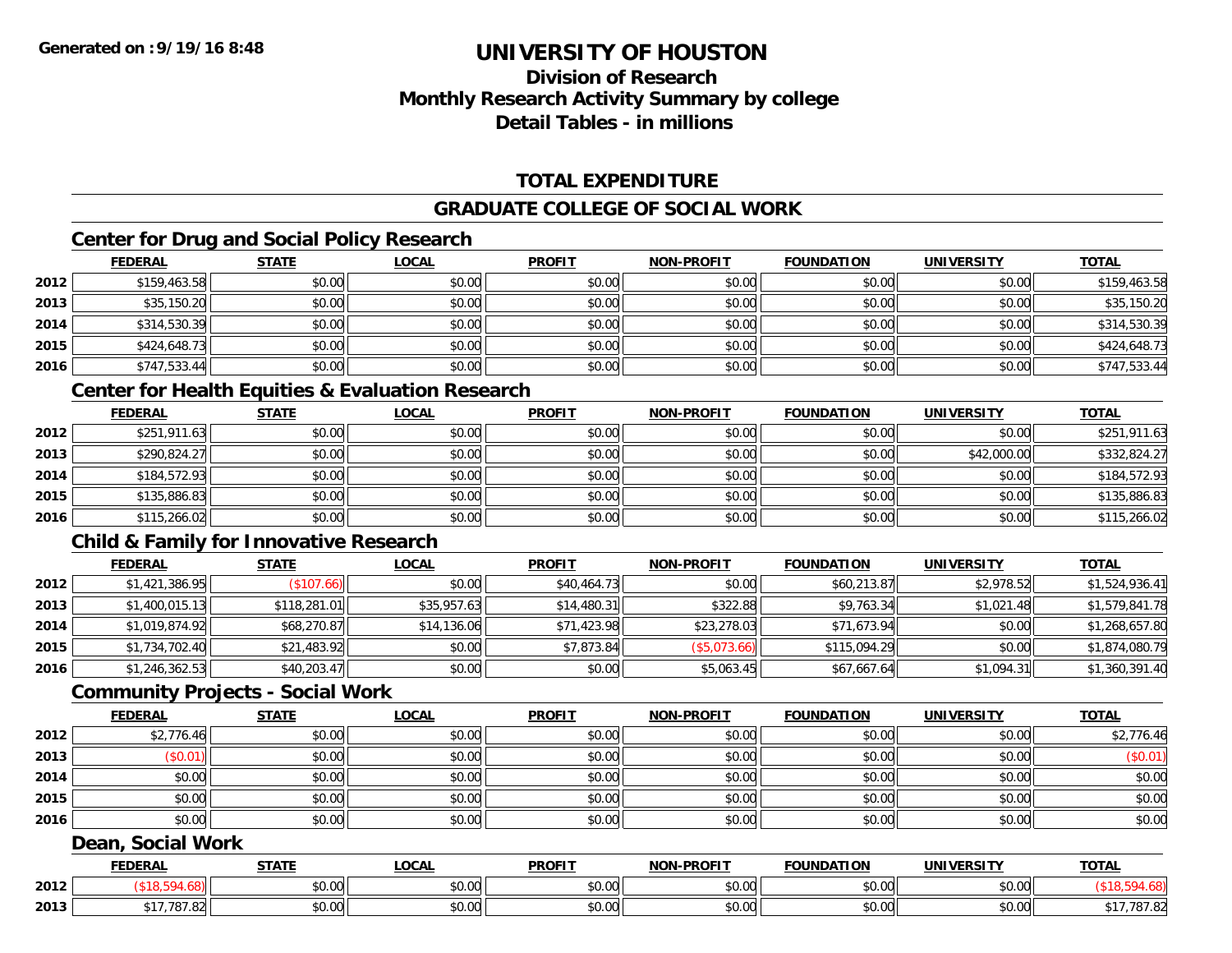### **Division of ResearchMonthly Research Activity Summary by college Detail Tables - in millions**

#### **TOTAL EXPENDITURE**

#### **GRADUATE COLLEGE OF SOCIAL WORK**

### **Dean, Social Work**

|      | <b>FEDERAL</b> | <b>STATE</b> | <u>LOCAL</u> | <b>PROFIT</b> | <b>NON-PROFIT</b> | <b>FOUNDATION</b> | <b>UNIVERSITY</b> | <u>TOTAL</u>     |
|------|----------------|--------------|--------------|---------------|-------------------|-------------------|-------------------|------------------|
| 2014 | \$0.00         | ¢Λ<br>PU.UU  | \$0.00       | \$0.00        | \$0.00            | \$0.00            | \$0.00            | \$0.00           |
| 2015 | \$4,402.       | \$0.00       | \$0.00       | \$0.00        | \$0.00            | \$0.00            | \$0.00            | 4,402.11         |
| 2016 | \$63,899.69    | \$0.00       | \$0.00       | \$67,717.21   | \$33,839.29       | \$102,278.00      | \$0.00            | .734.19<br>\$267 |

#### **Office for Drug SPR**

|       | <u>FEDERAL</u> | <b>STATE</b> | <b>LOCAL</b> | <b>PROFIT</b> | <b>NON-PROFIT</b> | <b>FOUNDATION</b> | <b>UNIVERSITY</b> | <b>TOTAL</b>    |
|-------|----------------|--------------|--------------|---------------|-------------------|-------------------|-------------------|-----------------|
| 2012  | \$0.00         | \$0.00       | \$0.00       | \$0.00        | \$0.00            | \$0.00            | \$0.00            | \$0.00          |
| 2013  | \$0.00         | \$0.00       | \$0.00       | \$0.00        | \$0.00            | \$0.00            | \$0.00            | \$0.00          |
| 2014  | \$0.00         | \$0.00       | \$0.00       | \$0.00        | \$0.00            | \$0.00            | \$0.00            | \$0.00          |
| 2015  | \$0.00         | \$0.00       | \$0.00       | \$0.00        | \$0.00            | \$0.00            | \$0.00            | \$0.00          |
| Total | \$9,552,401.34 | \$248,131.61 | \$50,093.69  | \$201,960.07  | \$57,429.99       | \$426,691.08      | \$47,094.31       | \$10,583,802.09 |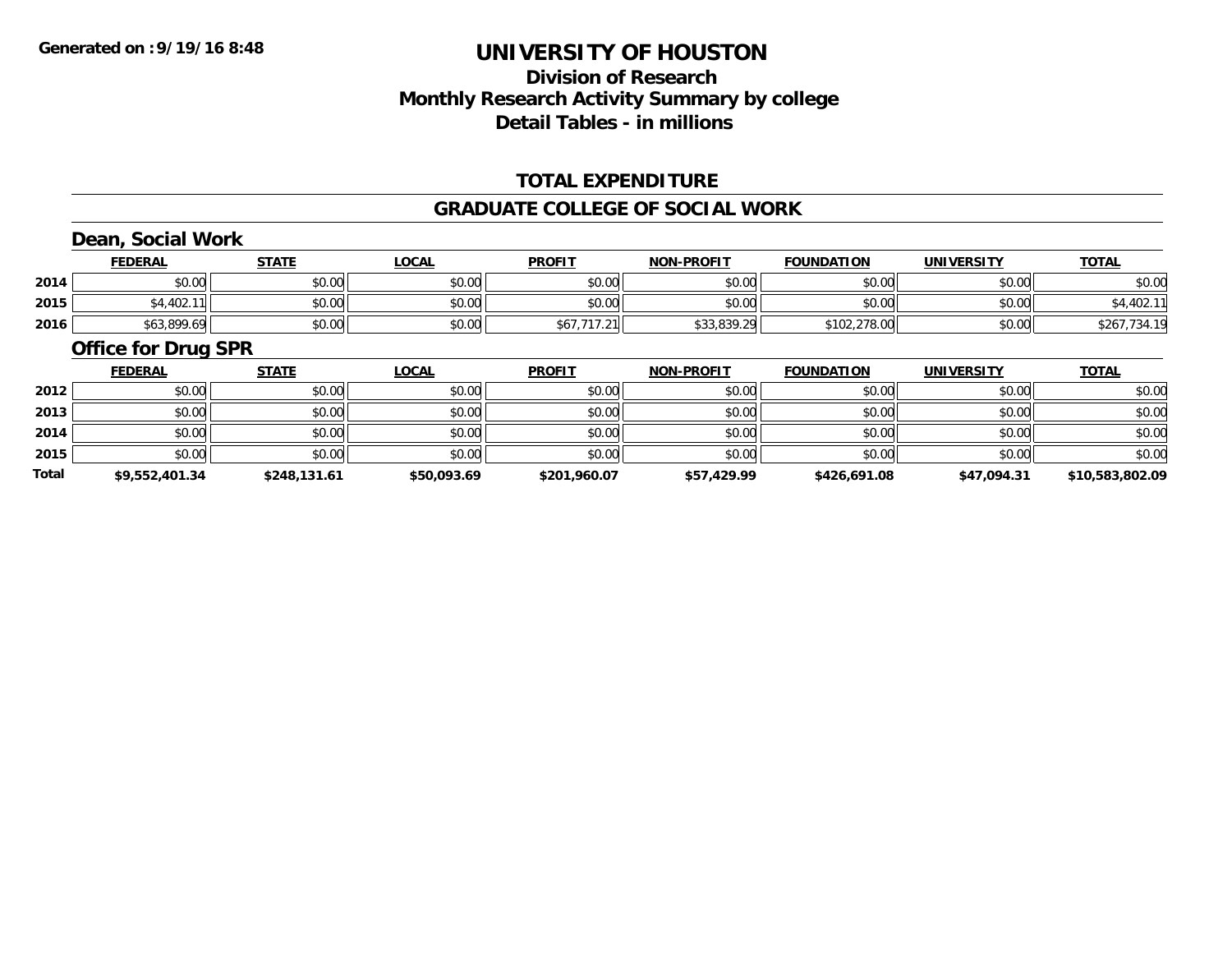### **Division of Research Monthly Research Activity Summary by college Detail Tables - in millions**

#### **TOTAL EXPENDITURE**

#### **HILTON COLLEGE OF HOTEL AND RESTAURANT MANAGEMENT**

#### **Hotel and Restaurant Management**

|       | <b>FEDERAL</b> | <b>STATE</b> | <b>LOCAL</b> | <b>PROFIT</b> | <b>NON-PROFIT</b> | <b>FOUNDATION</b> | <b>UNIVERSITY</b> | <b>TOTAL</b>   |
|-------|----------------|--------------|--------------|---------------|-------------------|-------------------|-------------------|----------------|
| 2012  | \$64,281.62    | \$173,770.22 | \$0.00       | \$25.76       | \$8,813.27        | \$0.00            | \$0.00            | \$246,890.87   |
| 2013  | \$93,015.58    | \$90,610.21  | \$0.00       | \$0.00        | \$0.00            | \$0.00            | \$0.00            | \$183,625.79   |
| 2014  | \$161,531.69   | (\$278.26)   | \$0.00       | \$0.00        | \$0.00            | \$34,395.13       | \$0.00            | \$195,648.56   |
| 2015  | \$173,554.59   | (\$287.27)   | \$0.00       | \$0.00        | \$0.00            | \$10,306.74       | \$0.00            | \$183,574.06   |
| 2016  | \$193,404.95   | \$0.00       | \$0.00       | \$0.00        | \$28,826.15       | \$0.00            | \$0.00            | \$222,231.10   |
| Total | \$685,788.43   | \$263,814.90 | \$0.00       | \$25.76       | \$37,639.42       | \$44,701.87       | \$0.00            | \$1,031,970.38 |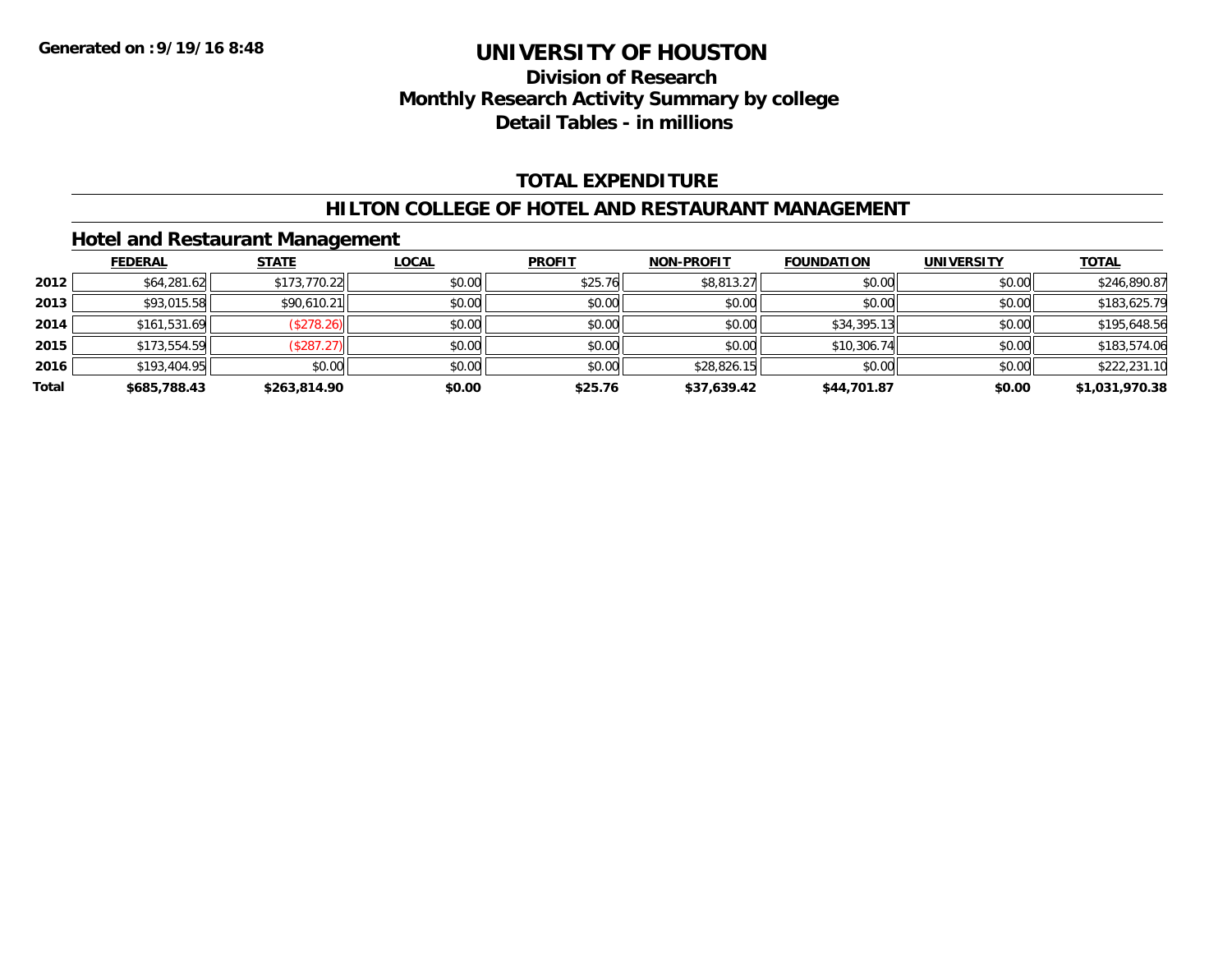### **Division of Research Monthly Research Activity Summary by college Detail Tables - in millions**

#### **TOTAL EXPENDITURE**

#### **HONORS COLLEGE**

## **Dean, Honors College**

|       | <b>FEDERAL</b> | <b>STATE</b> | <b>LOCAL</b> | <b>PROFIT</b> | <b>NON-PROFIT</b> | <b>FOUNDATION</b> | <b>UNIVERSITY</b> | <b>TOTAL</b> |
|-------|----------------|--------------|--------------|---------------|-------------------|-------------------|-------------------|--------------|
| 2012  | \$32,395.15    | \$0.00       | \$0.00       | \$0.00        | \$26,349.66       | \$0.00            | \$0.00            | \$58,744.81  |
| 2013  | \$20,317.24    | \$0.00       | \$0.00       | \$0.00        | \$9,481.67        | \$107.94          | \$0.00            | \$29,906.84  |
| 2014  | \$2,694.74     | \$0.00       | \$0.00       | \$0.00        | \$8,956.69        | \$7,251.30        | \$0.00            | \$18,902.73  |
| 2015  | \$0.00         | \$0.00       | \$0.00       | \$0.00        | (\$17.71)         | \$1,067.38        | \$0.00            | \$1,049.67   |
| 2016  | \$0.00         | \$0.00       | \$0.00       | \$0.00        | \$6.19            | \$315.27          | \$0.00            | \$321.46     |
| Total | \$55,407.13    | \$0.00       | \$0.00       | \$0.00        | \$44,776.49       | \$8,741.90        | \$0.00            | \$108,925.52 |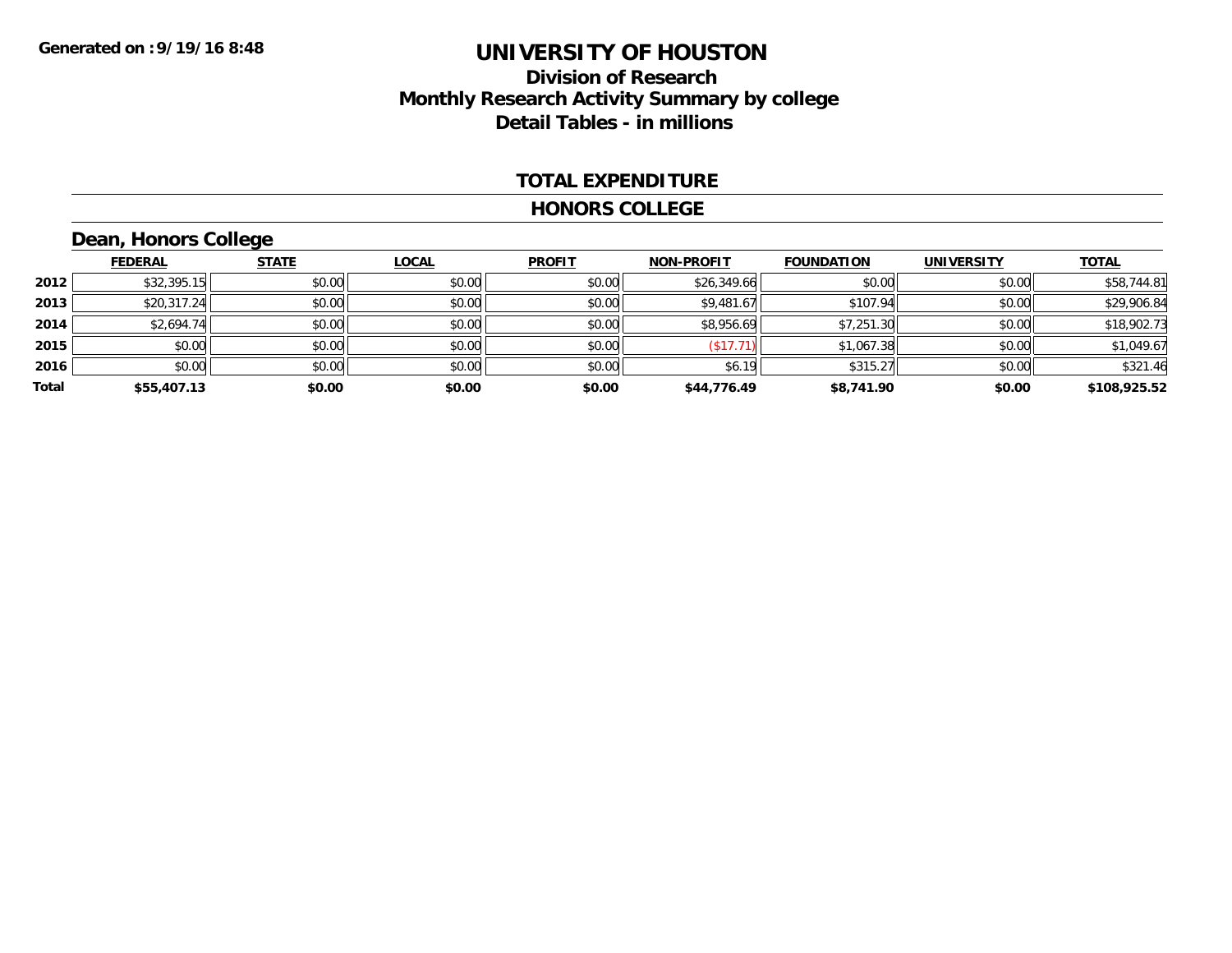### **Division of Research Monthly Research Activity Summary by college Detail Tables - in millions**

#### **TOTAL EXPENDITURE**

#### **LIBRARY**

# **Administration, Library**

|       | <u>FEDERAL</u> | <u>STATE</u> | <b>LOCAL</b> | <b>PROFIT</b> | <b>NON-PROFIT</b> | <b>FOUNDATION</b> | <b>UNIVERSITY</b> | <b>TOTAL</b> |
|-------|----------------|--------------|--------------|---------------|-------------------|-------------------|-------------------|--------------|
| 2012  | \$43.40        | \$0.00       | \$0.00       | \$0.00        | \$0.00            | \$0.00            | \$0.00            | \$43.40      |
| 2013  | \$0.00         | \$0.00       | \$0.00       | \$0.00        | \$0.00            | \$0.00            | \$0.00            | \$0.00       |
| 2014  | \$0.00         | \$0.00       | \$0.00       | \$0.00        | \$0.00            | \$0.00            | \$0.00            | \$0.00       |
| 2016  | \$0.00         | \$0.00       | \$0.00       | \$0.00        | \$0.00            | \$0.00            | \$0.00            | \$0.00       |
| Total | \$43.40        | \$0.00       | \$0.00       | \$0.00        | \$0.00            | \$0.00            | \$0.00            | \$43.40      |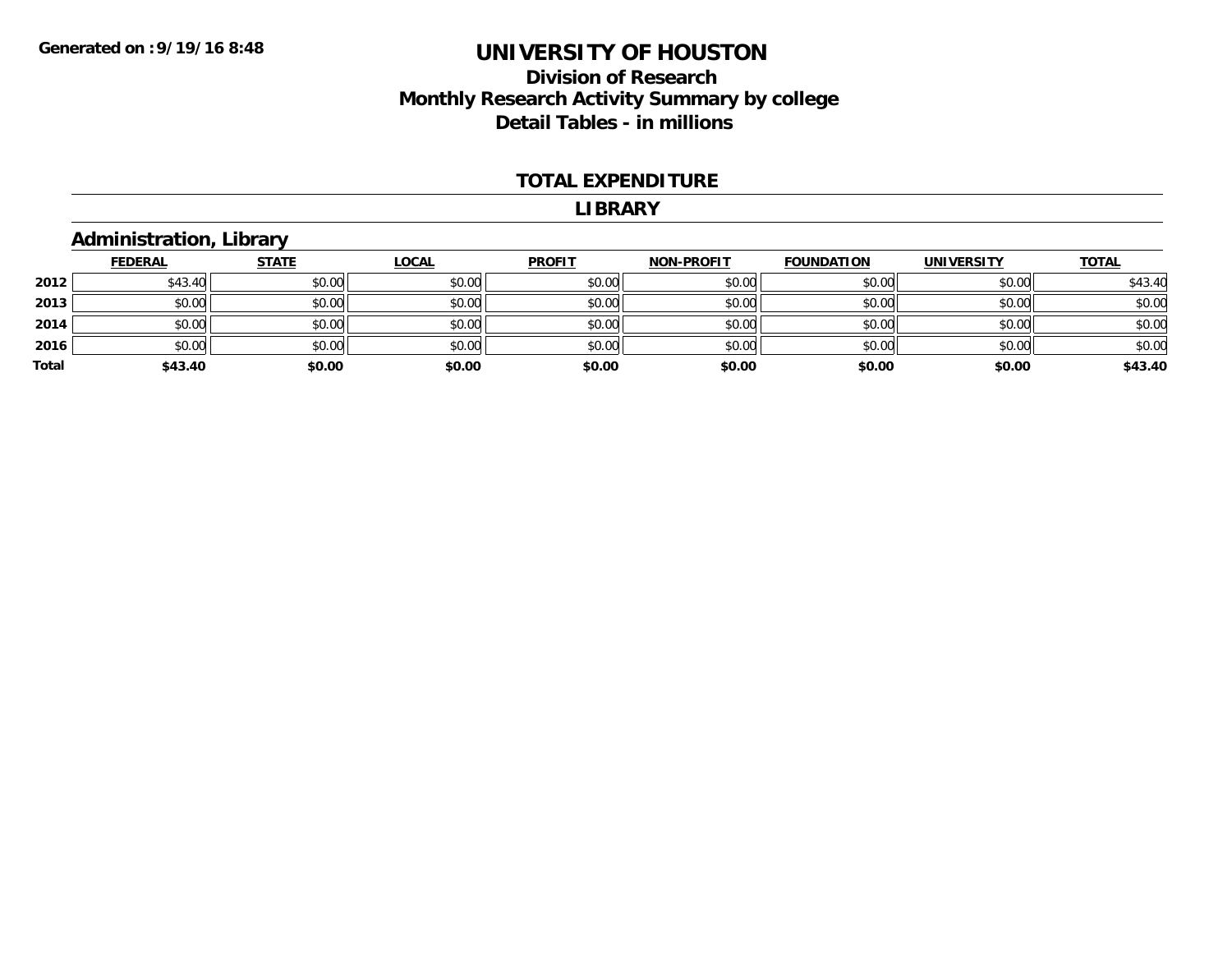### **Division of Research Monthly Research Activity Summary by college Detail Tables - in millions**

### **TOTAL EXPENDITURE**

#### **OTHER OUTSIDE ORGANIZATIONS USED FOR CPHS LOGINS**

|       | $\sim$<br>Center |        |        |               |                   |                   |            |              |  |
|-------|------------------|--------|--------|---------------|-------------------|-------------------|------------|--------------|--|
|       | FEDERAL          | STATE  | LOCAL  | <b>PROFIT</b> | <b>NON-PROFIT</b> | <b>FOUNDATION</b> | UNIVERSITY | <b>TOTAL</b> |  |
| 2015  | \$0.00           | \$0.00 | \$0.00 | \$0.00        | \$0.00            | \$0.00            | \$0.00     | \$0.00       |  |
| Total | \$0.00           | \$0.00 | \$0.00 | \$0.00        | \$0.00            | \$0.00            | \$0.00     | \$0.00       |  |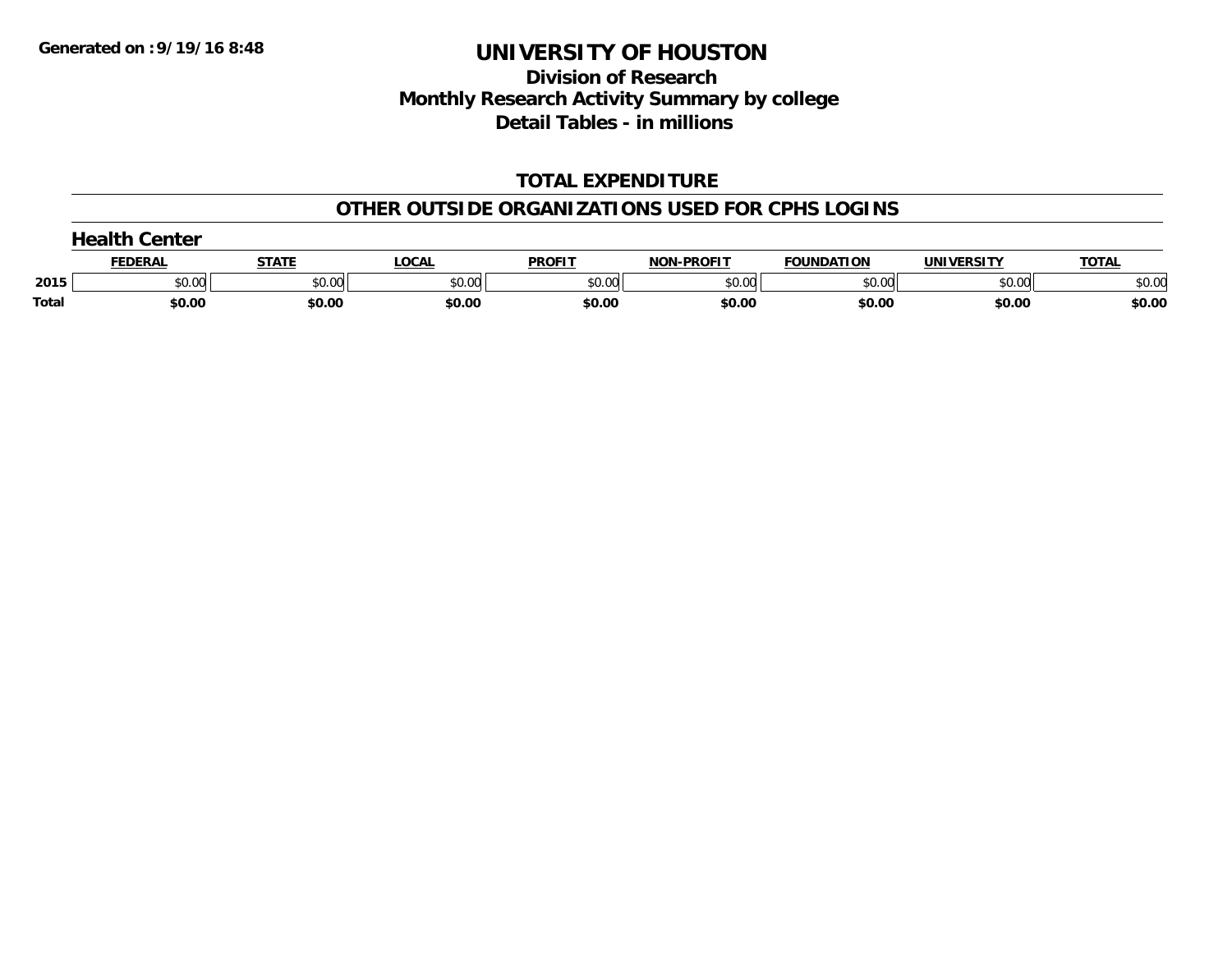### **Division of Research Monthly Research Activity Summary by college Detail Tables - in millions**

#### **TOTAL EXPENDITURE**

#### **PRESIDENT**

#### **Office of the President**

|       | <b>FEDERAL</b> | <b>STATE</b> | <b>LOCAL</b> | <b>PROFIT</b> | <b>NON-PROFIT</b> | <b>FOUNDATION</b> | <b>UNIVERSITY</b> | <b>TOTAL</b> |
|-------|----------------|--------------|--------------|---------------|-------------------|-------------------|-------------------|--------------|
| 2012  | \$0.00         | \$0.00       | \$0.00       | \$0.00        | \$0.00            | \$0.00            | \$0.00            | \$0.00       |
| 2013  | \$0.00         | \$0.00       | \$0.00       | \$0.00        | \$0.00            | \$0.00            | \$0.00            | \$0.00       |
| 2014  | \$0.00         | \$0.00       | \$0.00       | \$0.00        | \$0.00            | \$0.00            | \$0.00            | \$0.00       |
| 2015  | \$0.00         | \$0.00       | \$0.00       | \$0.00        | \$0.00            | \$0.00            | \$0.00            | \$0.00       |
| 2016  | \$0.00         | \$0.00       | \$0.00       | \$0.00        | \$0.00            | \$0.00            | \$0.00            | \$0.00       |
| Total | \$0.00         | \$0.00       | \$0.00       | \$0.00        | \$0.00            | \$0.00            | \$0.00            | \$0.00       |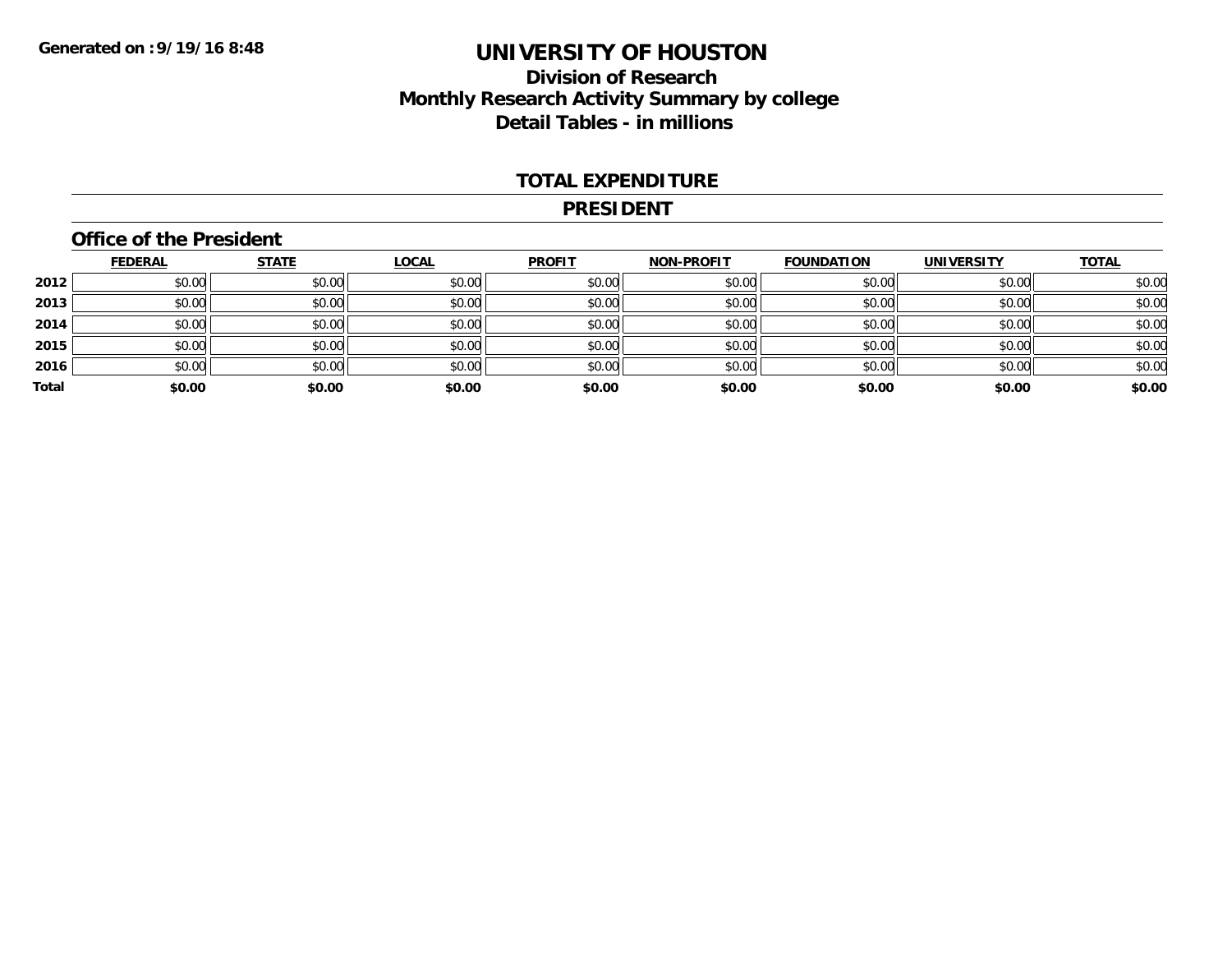### **Division of Research Monthly Research Activity Summary by college Detail Tables - in millions**

#### **TOTAL EXPENDITURE**

#### **SCHOOL OF NURSING**

### **Dean, School of Nursing**

|              | <b>FEDERAL</b>        | <b>CTATE</b>  | <b>OCAL</b> | <b>PROFIT</b> | <b>LPROFIT</b><br><b>MOR</b> | <b>FOUNDATION</b> | <b>'INIVEDSITY</b>                | <b>TOTAL</b> |
|--------------|-----------------------|---------------|-------------|---------------|------------------------------|-------------------|-----------------------------------|--------------|
| 2016         | $\sim$ $\sim$<br>ט.טע | 0.00<br>JU.UU | \$0.00      | 0000<br>JU.UU | 0000<br>o.uu                 | 10.352.45         | $\uparrow$ $\cap$ $\cap$<br>DU.UU |              |
| <b>Total</b> | \$0.00                | \$0.00        | \$0.00      | \$0.00        | \$0.00                       |                   | \$0.00                            | 35245        |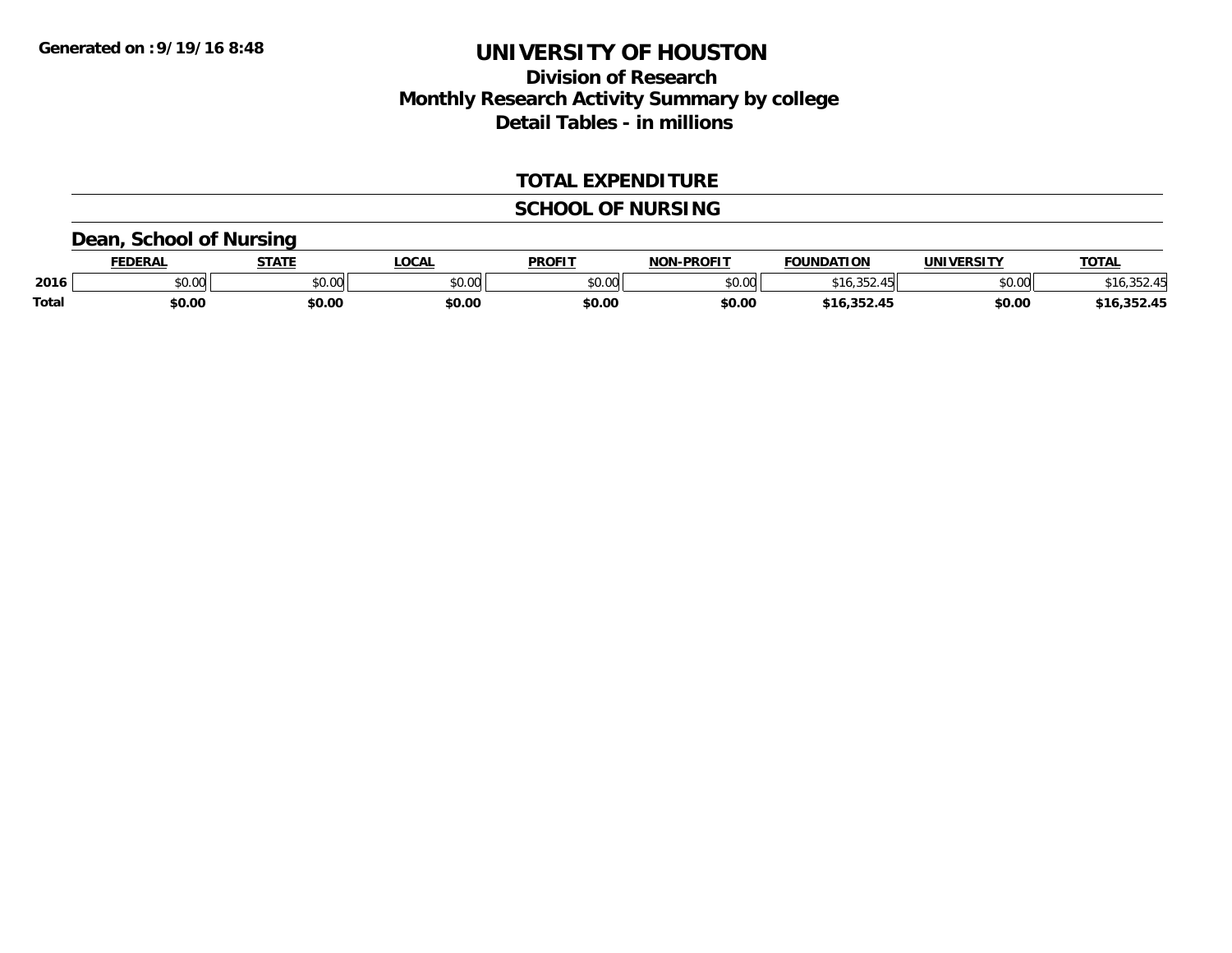## **Division of ResearchMonthly Research Activity Summary by college Detail Tables - in millions**

#### **TOTAL EXPENDITURE**

#### **SENIOR V.P. FOR ACADEMIC AFFAIRS AND PROVOST**

|      | <b>Challenger Program</b>                    |              |              |               |                   |                   |                   |              |
|------|----------------------------------------------|--------------|--------------|---------------|-------------------|-------------------|-------------------|--------------|
|      | <b>FEDERAL</b>                               | <b>STATE</b> | <b>LOCAL</b> | <b>PROFIT</b> | <b>NON-PROFIT</b> | <b>FOUNDATION</b> | <b>UNIVERSITY</b> | <b>TOTAL</b> |
| 2012 | \$0.00                                       | \$0.00       | \$0.00       | \$0.00        | \$0.00            | \$0.00            | \$0.00            | \$0.00       |
| 2013 | \$0.00                                       | \$0.00       | \$0.00       | \$0.00        | \$0.00            | \$0.00            | \$0.00            | \$0.00       |
| 2014 | \$0.00                                       | \$0.00       | \$0.00       | \$0.00        | \$0.00            | \$0.00            | \$0.00            | \$0.00       |
| 2015 | \$0.00                                       | \$0.00       | \$0.00       | \$0.00        | \$0.00            | \$0.00            | \$0.00            | \$0.00       |
| 2016 | \$0.00                                       | \$0.00       | \$0.00       | \$0.00        | \$0.00            | \$0.00            | \$0.00            | \$0.00       |
|      | <b>Learning Support Services</b>             |              |              |               |                   |                   |                   |              |
|      | <b>FEDERAL</b>                               | <b>STATE</b> | <b>LOCAL</b> | <b>PROFIT</b> | <b>NON-PROFIT</b> | <b>FOUNDATION</b> | <b>UNIVERSITY</b> | <b>TOTAL</b> |
| 2012 | \$0.00                                       | \$0.00       | \$0.00       | \$0.00        | \$0.00            | \$0.00            | \$0.00            | \$0.00       |
| 2013 | \$0.00                                       | \$0.00       | \$0.00       | \$0.00        | \$0.00            | \$0.00            | \$0.00            | \$0.00       |
|      | <b>Office of Admissions</b>                  |              |              |               |                   |                   |                   |              |
|      | <b>FEDERAL</b>                               | <b>STATE</b> | <b>LOCAL</b> | <b>PROFIT</b> | <b>NON-PROFIT</b> | <b>FOUNDATION</b> | <b>UNIVERSITY</b> | <b>TOTAL</b> |
| 2012 | \$0.00                                       | \$0.00       | \$0.00       | \$0.00        | \$0.00            | \$0.00            | \$0.00            | \$0.00       |
| 2013 | \$0.00                                       | \$0.00       | \$0.00       | \$0.00        | \$0.00            | \$0.00            | \$0.00            | \$0.00       |
| 2014 | \$0.00                                       | \$0.00       | \$0.00       | \$0.00        | \$0.00            | \$0.00            | \$0.00            | \$0.00       |
| 2015 | \$0.00                                       | \$0.00       | \$0.00       | \$0.00        | \$0.00            | \$0.00            | \$0.00            | \$0.00       |
|      | <b>Pre-Health Advising</b>                   |              |              |               |                   |                   |                   |              |
|      | <b>FEDERAL</b>                               | <b>STATE</b> | <b>LOCAL</b> | <b>PROFIT</b> | <b>NON-PROFIT</b> | <b>FOUNDATION</b> | <b>UNIVERSITY</b> | <b>TOTAL</b> |
| 2015 | \$0.00                                       | \$0.00       | \$0.00       | \$0.00        | \$0.00            | \$0.00            | \$0.00            | \$0.00       |
| 2016 | \$0.00                                       | \$0.00       | \$0.00       | \$0.00        | \$0.00            | \$0.00            | \$0.00            | \$0.00       |
|      | Senior V.P. for Academic Affairs and Provost |              |              |               |                   |                   |                   |              |
|      | <b>FEDERAL</b>                               | <b>STATE</b> | <b>LOCAL</b> | <b>PROFIT</b> | <b>NON-PROFIT</b> | <b>FOUNDATION</b> | <b>UNIVERSITY</b> | <b>TOTAL</b> |
| 2012 | \$0.00                                       | \$0.00       | \$0.00       | \$36,232.62   | \$0.00            | \$0.00            | \$0.00            | \$36,232.62  |
| 2013 | \$0.00                                       | \$0.00       | \$0.00       | \$0.00        | \$0.00            | \$0.00            | \$0.00            | \$0.00       |
| 2014 | \$0.00                                       | \$0.00       | \$0.00       | \$38,767.38   | \$0.00            | \$0.00            | \$0.00            | \$38,767.38  |
| 2015 | \$0.00                                       | \$0.00       | \$0.00       | \$0.00        | \$0.00            | \$0.00            | \$0.00            | \$0.00       |
| 2016 | \$0.00                                       | \$0.00       | \$0.00       | \$0.00        | \$0.00            | \$0.00            | \$0.00            | \$0.00       |
|      | <b>Student Support Services</b>              |              |              |               |                   |                   |                   |              |
|      | <b>FEDERAL</b>                               | <b>STATE</b> | <b>LOCAL</b> | <b>PROFIT</b> | <b>NON-PROFIT</b> | <b>FOUNDATION</b> | <b>UNIVERSITY</b> | <b>TOTAL</b> |
| 2014 | \$0.00                                       | \$0.00       | \$0.00       | \$0.00        | \$0.00            | \$0.00            | \$0.00            | \$0.00       |
| 2015 | \$0.00                                       | \$0.00       | \$0.00       | \$0.00        | \$0.00            | \$0.00            | \$0.00            | \$0.00       |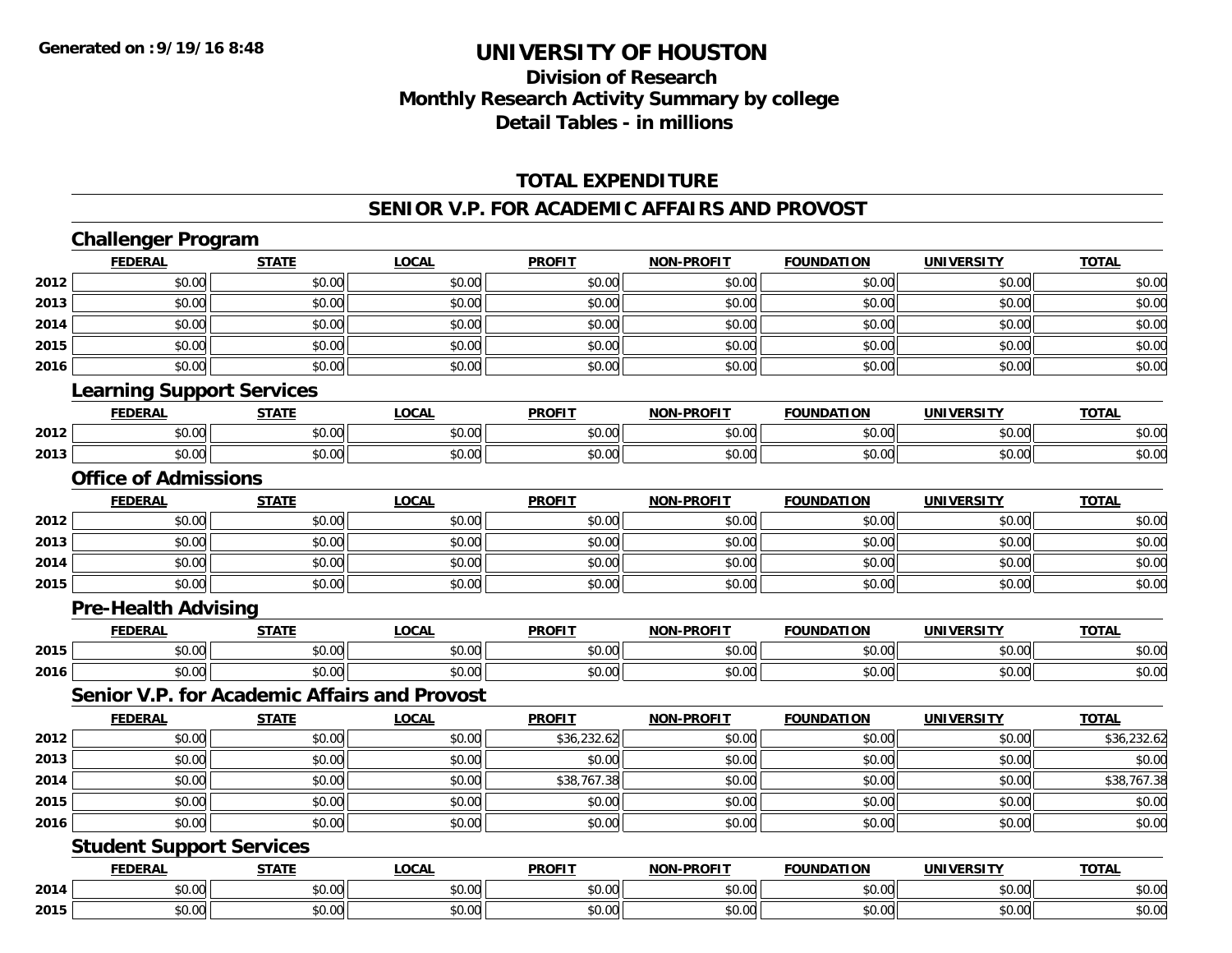### **Division of Research Monthly Research Activity Summary by college Detail Tables - in millions**

### **TOTAL EXPENDITURE**

#### **SENIOR V.P. FOR ACADEMIC AFFAIRS AND PROVOST**

|       | <b>Student Support Services</b>             |              |              |               |                   |                   |                   |                |
|-------|---------------------------------------------|--------------|--------------|---------------|-------------------|-------------------|-------------------|----------------|
|       | <b>FEDERAL</b>                              | <b>STATE</b> | <b>LOCAL</b> | <b>PROFIT</b> | <b>NON-PROFIT</b> | <b>FOUNDATION</b> | <b>UNIVERSITY</b> | <b>TOTAL</b>   |
| 2016  | \$0.00                                      | \$0.00       | \$0.00       | \$0.00        | \$0.00            | \$0.00            | \$0.00            | \$0.00         |
|       | <b>UH Energy</b>                            |              |              |               |                   |                   |                   |                |
|       | <b>FEDERAL</b>                              | <b>STATE</b> | <b>LOCAL</b> | <b>PROFIT</b> | <b>NON-PROFIT</b> | <b>FOUNDATION</b> | <b>UNIVERSITY</b> | <b>TOTAL</b>   |
| 2015  | \$0.00                                      | \$0.00       | \$0.00       | \$0.00        | \$0.00            | \$0.00            | \$0.00            | \$0.00         |
| 2016  | \$0.00                                      | \$0.00       | \$0.00       | \$0.00        | \$0.00            | \$0.00            | \$0.00            | \$0.00         |
|       | <b>Undergraduate Scholars</b>               |              |              |               |                   |                   |                   |                |
|       | <b>FEDERAL</b>                              | <b>STATE</b> | <b>LOCAL</b> | <b>PROFIT</b> | <b>NON-PROFIT</b> | <b>FOUNDATION</b> | <b>UNIVERSITY</b> | <b>TOTAL</b>   |
| 2012  | \$0.00                                      | \$22,659.71  | \$0.00       | \$0.00        | \$0.00            | \$0.00            | \$0.00            | \$22,659.71    |
| 2013  | \$0.00                                      | \$15,350.74  | \$0.00       | \$0.00        | \$0.00            | \$0.00            | \$0.00            | \$15,350.74    |
| 2014  | \$0.00                                      | \$11,463.81  | \$0.00       | \$0.00        | \$0.00            | \$0.00            | \$0.00            | \$11,463.81    |
|       | <b>Undergraduate Student Success</b>        |              |              |               |                   |                   |                   |                |
|       | <b>FEDERAL</b>                              | <b>STATE</b> | <b>LOCAL</b> | <b>PROFIT</b> | <b>NON-PROFIT</b> | <b>FOUNDATION</b> | <b>UNIVERSITY</b> | <b>TOTAL</b>   |
| 2012  | \$0.00                                      | \$66,672.79  | \$0.00       | \$0.00        | \$0.00            | \$0.00            | \$0.00            | \$66,672.79    |
| 2013  | \$0.00                                      | \$40,085.69  | \$0.00       | \$0.00        | \$0.00            | \$0.00            | \$0.00            | \$40,085.69    |
| 2014  | \$0.00                                      | \$190,140.58 | \$0.00       | \$0.00        | \$0.00            | \$0.00            | \$0.00            | \$190,140.58   |
| 2015  | \$256,412.48                                | \$82,985.05  | \$0.00       | \$0.00        | \$0.00            | \$0.00            | \$0.00            | \$339,397.53   |
| 2016  | \$15,333.80                                 | \$42,871.61  | \$0.00       | \$0.00        | \$0.00            | \$0.00            | \$0.00            | \$58,205.41    |
|       | <b>Undergraduate Student Success Center</b> |              |              |               |                   |                   |                   |                |
|       | <b>FEDERAL</b>                              | <b>STATE</b> | <b>LOCAL</b> | <b>PROFIT</b> | <b>NON-PROFIT</b> | <b>FOUNDATION</b> | <b>UNIVERSITY</b> | <b>TOTAL</b>   |
| 2012  | \$299,440.68                                | \$129,924.85 | \$0.00       | \$0.00        | \$75,428.28       | \$0.00            | \$0.00            | \$504,793.81   |
| 2013  | \$323,849.40                                | \$157.25     | \$0.00       | \$0.00        | (\$533.15)        | \$0.00            | \$0.00            | \$323,473.50   |
| 2014  | \$337,549.76                                | (\$157.25)   | \$0.00       | \$0.00        | \$0.00            | \$0.00            | \$0.00            | \$337,392.51   |
| 2015  | \$0.00                                      | (\$157.39)   | \$0.00       | \$0.00        | \$38,894.54       | \$0.00            | \$0.00            | \$38,737.15    |
| 2016  | (\$7,630.02)                                | \$0.00       | \$0.00       | \$0.00        | \$323.67          | \$0.00            | \$0.00            | (\$7,306.35)   |
| Total | \$1,224,956.09                              | \$601,997.44 | \$0.00       | \$75,000.00   | \$114,113.34      | \$0.00            | \$0.00            | \$2,016,066.87 |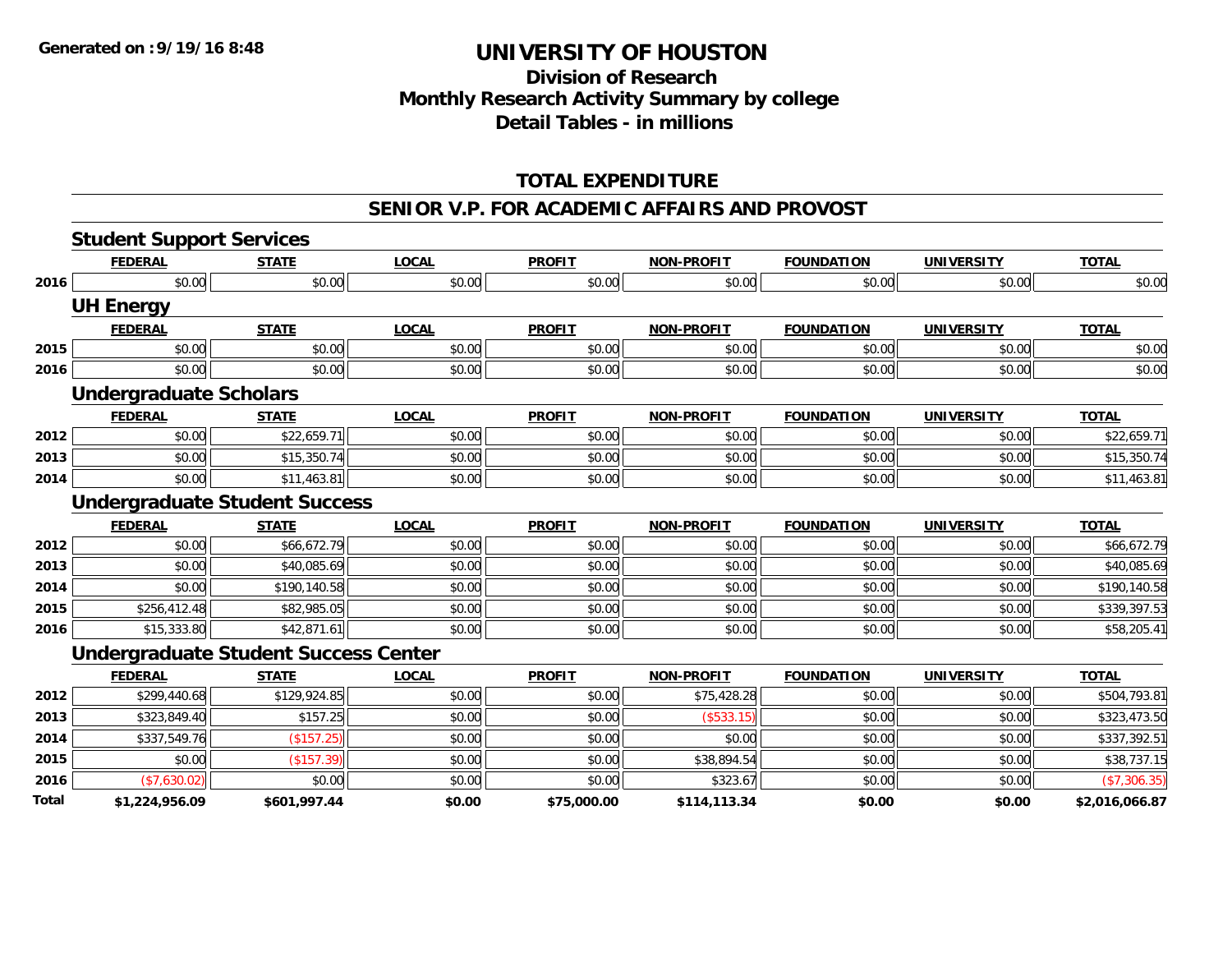### **Division of Research Monthly Research Activity Summary by college Detail Tables - in millions**

#### **TOTAL EXPENDITURE**

#### **UH LAW CENTER**

|       | Dean, Law      |              |              |               |                   |                   |                   |                |
|-------|----------------|--------------|--------------|---------------|-------------------|-------------------|-------------------|----------------|
|       | <b>FEDERAL</b> | <b>STATE</b> | <b>LOCAL</b> | <b>PROFIT</b> | <b>NON-PROFIT</b> | <b>FOUNDATION</b> | <b>UNIVERSITY</b> | <b>TOTAL</b>   |
| 2012  | (\$221,005.68) | \$0.00       | \$0.00       | \$0.00        | \$0.00            | \$0.00            | \$0.00            | (\$221,005.68) |
| 2013  | \$0.00         | \$0.00       | \$0.00       | \$0.00        | \$0.00            | \$0.00            | \$0.00            | \$0.00         |
| 2016  | \$0.00         | \$162,912.59 | \$0.00       | \$0.00        | \$0.00            | \$0.00            | \$0.00            | \$162,912.59   |
|       | Law-UH         |              |              |               |                   |                   |                   |                |
|       | <b>FEDERAL</b> | <b>STATE</b> | <b>LOCAL</b> | <b>PROFIT</b> | <b>NON-PROFIT</b> | <b>FOUNDATION</b> | <b>UNIVERSITY</b> | <b>TOTAL</b>   |
| 2012  | \$66,245.77    | \$132,760.69 | \$0.00       | \$0.00        | \$0.00            | \$88,827.01       | \$0.00            | \$287,833.47   |
| 2013  | \$150,857.56   | \$191,829.59 | \$0.00       | \$0.00        | \$0.00            | \$54,691.24       | \$0.00            | \$397,378.39   |
| 2014  | \$22,287.75    | \$193,054.82 | \$0.00       | \$0.00        | \$0.00            | \$12,948.63       | \$0.00            | \$228,291.20   |
| 2015  | \$72,334.27    | \$196,082.06 | \$0.00       | \$0.00        | \$0.00            | \$4,479.35        | \$0.00            | \$272,895.68   |
| 2016  | \$45,738.75    | \$87,584.63  | \$0.00       | \$0.00        | \$2,460.12        | \$148,939.52      | \$0.00            | \$284,723.02   |
| Total | \$136,458.42   | \$964,224.38 | \$0.00       | \$0.00        | \$2,460.12        | \$309,885.75      | \$0.00            | \$1,413,028.67 |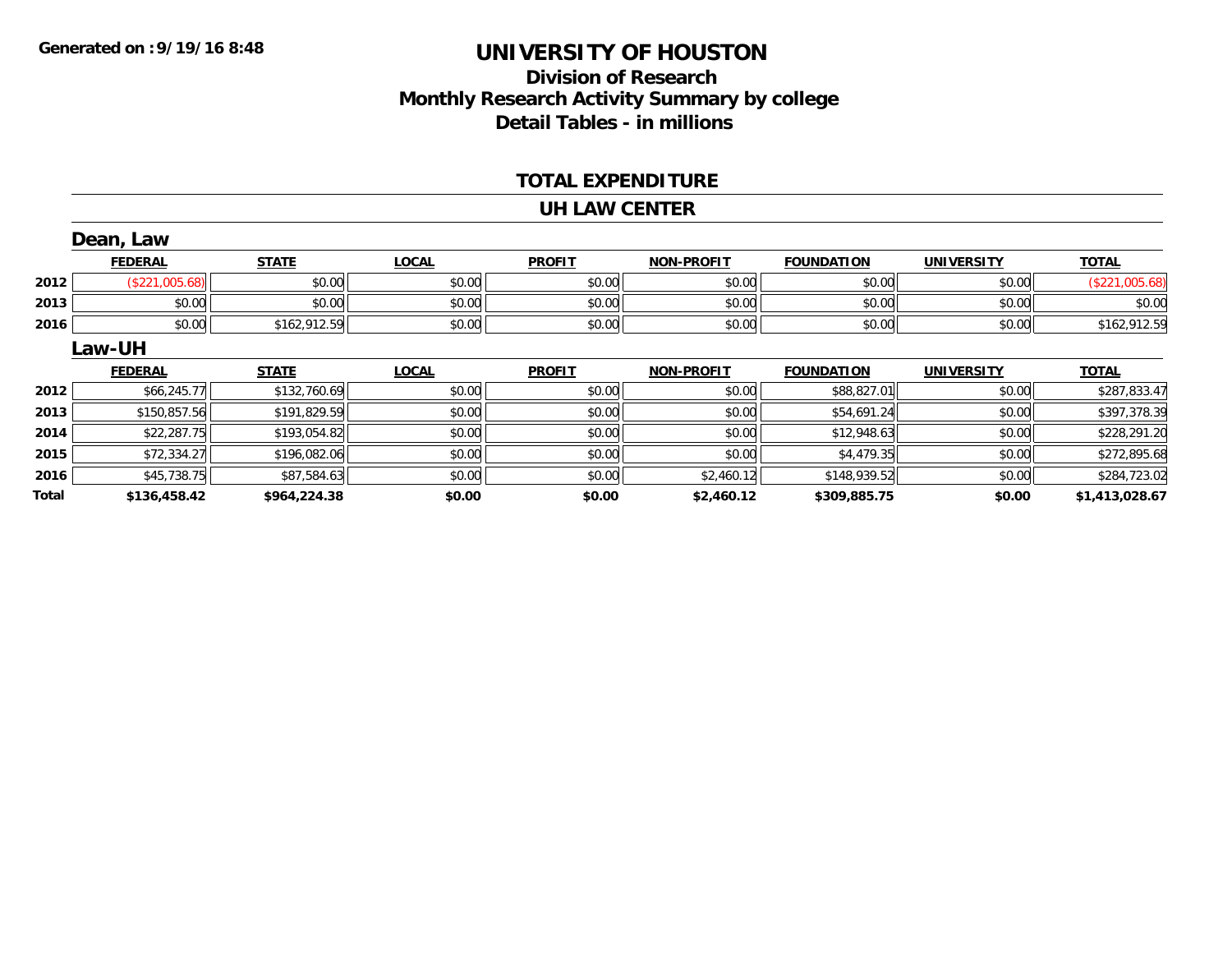### **Division of ResearchMonthly Research Activity Summary by college Detail Tables - in millions**

#### **TOTAL EXPENDITURE**

#### **UKNOWN COLLEGE**

#### **Unknown Department**

|      | <b>FFBFBA</b>                  | $- - - -$                                             | 001<br>้บนค            | <b>DDOEI</b>           | <b>DDAFIT</b><br>ורו | חחו           | IN    | <b>TOTA</b><br>. . |
|------|--------------------------------|-------------------------------------------------------|------------------------|------------------------|----------------------|---------------|-------|--------------------|
| 2015 | $\sim$<br>ט.ט                  | $\sim$ $\sim$<br>JU.UU                                | 0000<br>PU.UU          | 0 <sub>n</sub><br>JU.U | ტი იი<br>vu.ou       | $\sim$ $\sim$ | 60.00 | $\sim$ 00<br>DU.UU |
| 2016 | $\mathbf{A} \mathbf{A}$<br>ט.ט | $\mathsf{A} \cap \mathsf{A} \cap \mathsf{A}$<br>vv.vv | $n \cap \neg$<br>JU.UU | 0 <sub>n</sub><br>JU.U | 0000<br>vv.vv        | $\sim$ 00     | 40.00 | ሶስ ሰሰ<br>DU.UU     |

### **Wrong Department - Please Dont Select It**

|              | <b>FEDERAL</b> | <b>STATE</b> | <b>LOCAL</b> | <b>PROFIT</b> | <b>NON-PROFIT</b> | <b>FOUNDATION</b> | <b>UNIVERSITY</b> | <b>TOTAL</b> |
|--------------|----------------|--------------|--------------|---------------|-------------------|-------------------|-------------------|--------------|
| 2012         | \$0.00         | \$0.00       | \$0.00       | \$0.00        | \$0.00            | \$0.00            | \$0.00            | \$0.00       |
| 2013         | \$15,518.75    | \$0.00       | \$0.00       | \$0.00        | \$0.00            | \$0.00            | \$0.00            | \$15,518.75  |
| 2014         | \$0.00         | \$0.00       | \$0.00       | \$0.00        | \$0.00            | \$0.00            | \$0.00            | \$0.00       |
| 2015         | \$0.00         | \$0.00       | \$0.00       | \$0.00        | \$0.00            | \$0.00            | \$0.00            | \$0.00       |
| 2016         | \$0.00         | \$0.00       | \$0.00       | \$0.00        | \$0.00            | \$0.00            | \$0.00            | \$0.00       |
| <b>Total</b> | \$15,518.75    | \$0.00       | \$0.00       | \$0.00        | \$0.00            | \$0.00            | \$0.00            | \$15,518.75  |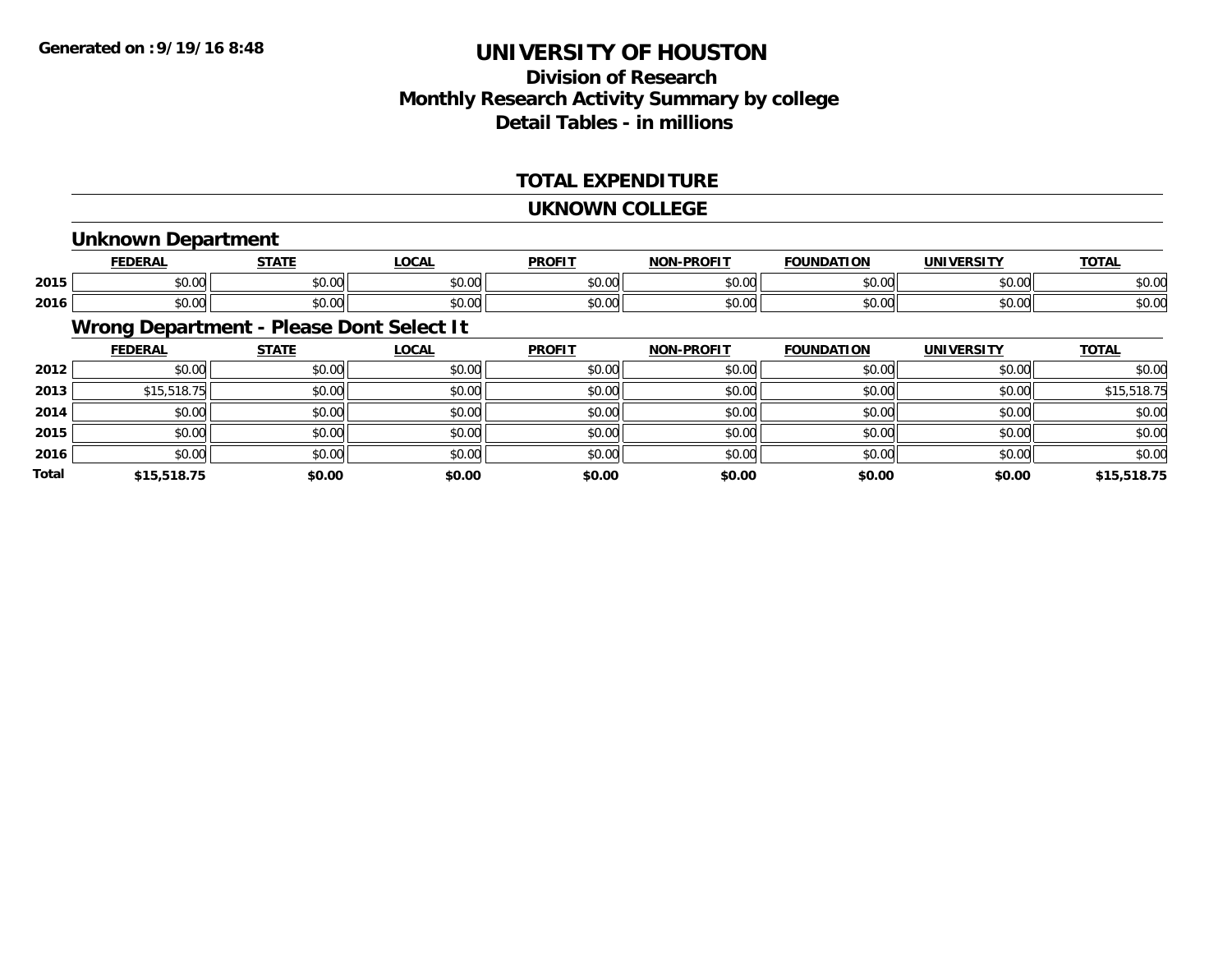## **Division of Research Monthly Research Activity Summary by college Detail Tables - in millions**

### **TOTAL EXPENDITURE**

### **VICE PRESIDENT FOR ADMINISTRATION**

|       | <b>KUHF - Radio</b>         |              |              |               |                   |                   |                   |                 |
|-------|-----------------------------|--------------|--------------|---------------|-------------------|-------------------|-------------------|-----------------|
|       | <b>FEDERAL</b>              | <b>STATE</b> | <b>LOCAL</b> | <b>PROFIT</b> | <b>NON-PROFIT</b> | <b>FOUNDATION</b> | <b>UNIVERSITY</b> | <b>TOTAL</b>    |
| 2012  | (\$758.32)                  | \$10,153.66  | \$0.00       | \$0.00        | \$2,261,362.61    | \$0.00            | \$0.00            | \$2,270,757.95  |
| 2013  | \$0.00                      | (\$153.66)   | \$0.00       | \$0.00        | \$2,123,324.28    | \$0.00            | \$0.00            | \$2,123,170.62  |
| 2014  | \$26,825.30                 | \$0.00       | \$0.00       | \$0.00        | \$2,269,553.00    | \$0.00            | \$0.00            | \$2,296,378.30  |
| 2015  | \$164,663.70                | \$0.00       | \$0.00       | \$0.00        | \$2,362,061.99    | \$0.00            | \$0.00            | \$2,526,725.69  |
| 2016  | \$0.00                      | \$0.00       | \$0.00       | \$0.00        | \$2,338,322.00    | \$0.00            | \$0.00            | \$2,338,322.00  |
|       | <b>KUHT-TV</b>              |              |              |               |                   |                   |                   |                 |
|       | <b>FEDERAL</b>              | <b>STATE</b> | <b>LOCAL</b> | <b>PROFIT</b> | <b>NON-PROFIT</b> | <b>FOUNDATION</b> | <b>UNIVERSITY</b> | <b>TOTAL</b>    |
| 2012  | \$0.00                      | \$0.00       | \$0.00       | \$0.00        | \$0.02            | \$0.00            | \$0.00            | \$0.02          |
|       | <b>Physical Plant</b>       |              |              |               |                   |                   |                   |                 |
|       | <b>FEDERAL</b>              | <b>STATE</b> | <b>LOCAL</b> | <b>PROFIT</b> | <b>NON-PROFIT</b> | <b>FOUNDATION</b> | <b>UNIVERSITY</b> | <b>TOTAL</b>    |
| 2013  | \$0.00                      | \$0.00       | \$0.00       | \$0.00        | \$0.00            | \$0.00            | \$0.00            | \$0.00          |
| 2014  | \$0.00                      | \$0.00       | \$0.00       | \$0.00        | \$0.00            | \$0.00            | \$0.00            | \$0.00          |
| 2015  | \$0.00                      | \$0.00       | \$0.00       | \$0.00        | \$0.00            | \$0.00            | \$0.00            | \$0.00          |
| 2016  | \$0.00                      | \$0.00       | \$0.00       | \$0.00        | \$0.00            | \$0.00            | \$0.00            | \$0.00          |
|       | <b>UH Police Department</b> |              |              |               |                   |                   |                   |                 |
|       | <b>FEDERAL</b>              | <b>STATE</b> | <b>LOCAL</b> | <b>PROFIT</b> | <b>NON-PROFIT</b> | <b>FOUNDATION</b> | <b>UNIVERSITY</b> | <b>TOTAL</b>    |
| 2014  | \$3,000.00                  | \$0.00       | \$0.00       | \$0.00        | \$0.00            | \$0.00            | \$0.00            | \$3,000.00      |
| 2016  | \$2,994.00                  | \$0.00       | \$0.00       | \$0.00        | \$0.00            | \$0.00            | \$0.00            | \$2,994.00      |
| Total | \$196,724.68                | \$10,000.00  | \$0.00       | \$0.00        | \$11,354,623.90   | \$0.00            | \$0.00            | \$11,561,348.58 |
|       |                             |              |              |               |                   |                   |                   |                 |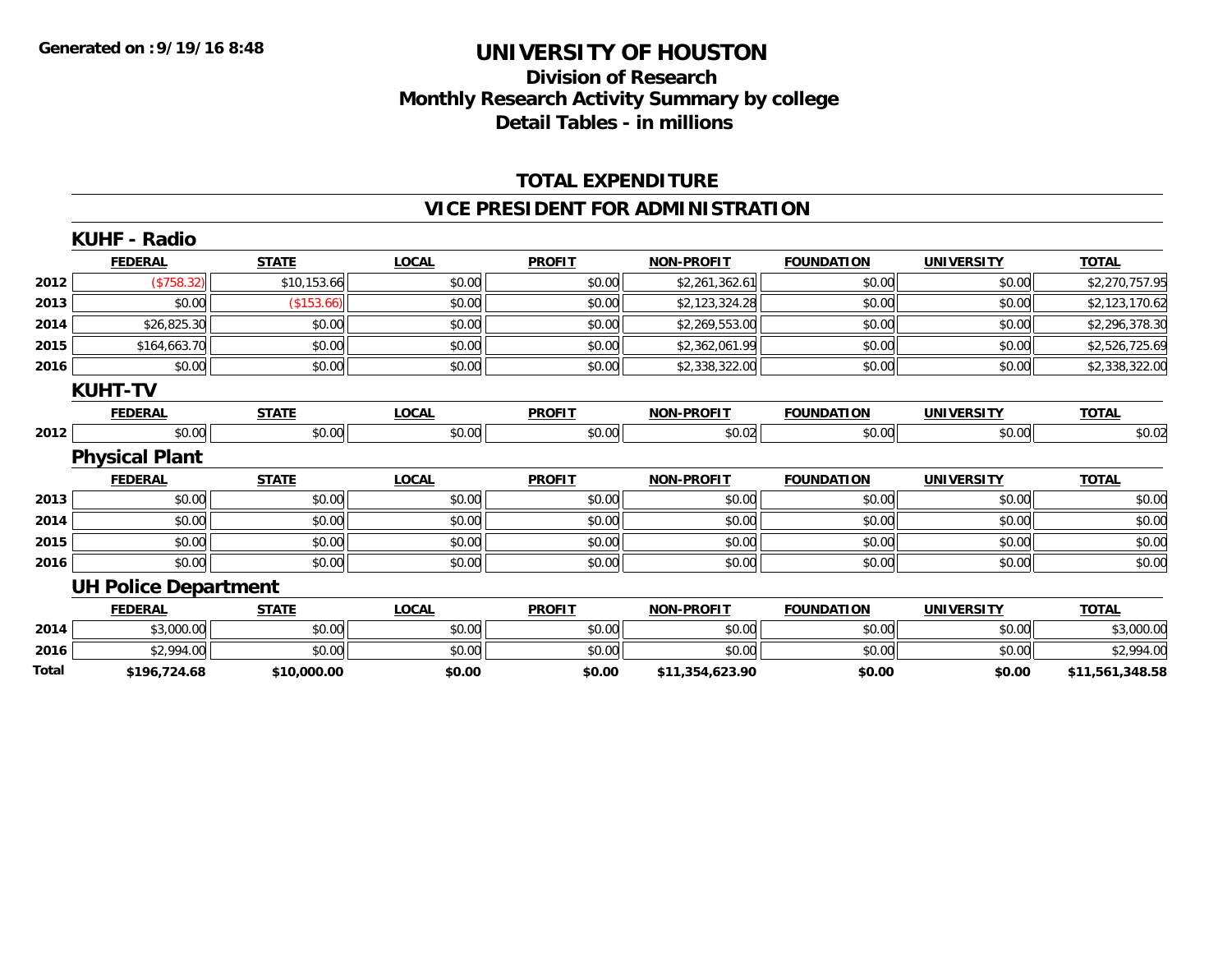## **Division of ResearchMonthly Research Activity Summary by college Detail Tables - in millions**

### **TOTAL EXPENDITURE**

#### **VICE PRESIDENT FOR STUDENT AFFAIRS**

#### **Childrens Learning Centers**

|      | <b>FEDERAL</b> | <b>STATE</b> | <u>LOCAL</u> | <b>PROFIT</b>         | <b>NON-PROFIT</b> | <b>FOUNDATION</b> | UNIVERSITY | <b>TOTAL</b> |
|------|----------------|--------------|--------------|-----------------------|-------------------|-------------------|------------|--------------|
| 2014 | \$293,481.49   | \$0.00       | \$0.00       | \$0.00                | \$0.00            | \$0.00            | \$0.00     | \$293.       |
| 2015 | \$382,669.18   | \$0.00       | \$0.00       | <b>AO OO</b><br>JU.UU | \$0.00            | \$0.00            | \$0.00     | \$382,669.18 |
| 2016 | \$383,859.91   | \$0.00       | \$0.00       | \$0.00                | \$0.00            | \$0.00            | \$0.00     | \$383,859.91 |

#### **Dean, Student Affairs**

|      | <b>FEDERAL</b> | <b>CTATE</b><br>,,,,   | <b>LOCAL</b> | <b>PROFIT</b>           | -PROFIT<br>NON | <b>FOUNDATION</b>       | UNIVERSITY | <b>TOTAL</b>      |
|------|----------------|------------------------|--------------|-------------------------|----------------|-------------------------|------------|-------------------|
| 2012 | $+60,701$ $-$  | $\sim$ $\sim$<br>vu.vu | \$0.00       | 0 <sub>n</sub><br>JU.UL | 0000<br>vv.vv  | $n \cap \Omega$<br>u.uu | \$0.00     | <b>CAO 701 7-</b> |
| 2013 |                | $\cdots$<br>JU.UU      | \$0.00       | 0000<br>JU.UL           | 0000<br>vu.vu  | to oo                   | \$0.00     |                   |

#### **Vice President, Student Affairs**

|              | <b>FEDERAL</b> | <b>STATE</b> | <u>LOCAL</u> | <b>PROFIT</b> | <b>NON-PROFIT</b> | <b>FOUNDATION</b> | <b>UNIVERSITY</b> | <b>TOTAL</b>   |
|--------------|----------------|--------------|--------------|---------------|-------------------|-------------------|-------------------|----------------|
| 2012         | \$168,406.71   | \$0.00       | \$0.00       | \$0.00        | \$0.00            | \$0.00            | \$0.00            | \$168,406.71   |
| 2013         | \$225,202.00   | \$0.00       | \$0.00       | \$0.00        | \$0.00            | \$0.00            | \$0.00            | \$225,202.00   |
| 2014         | \$11,109.39    | \$0.00       | \$0.00       | \$0.00        | \$0.00            | \$0.00            | \$0.00            | \$11,109.39    |
| 2015         | \$0.00         | \$0.00       | \$0.00       | \$0.00        | \$0.00            | \$10,000.00       | \$0.00            | \$10,000.00    |
| <b>Total</b> | \$1,538,241.95 | \$0.00       | \$0.00       | \$0.00        | \$0.00            | \$10,000.00       | \$0.00            | \$1,548,241.95 |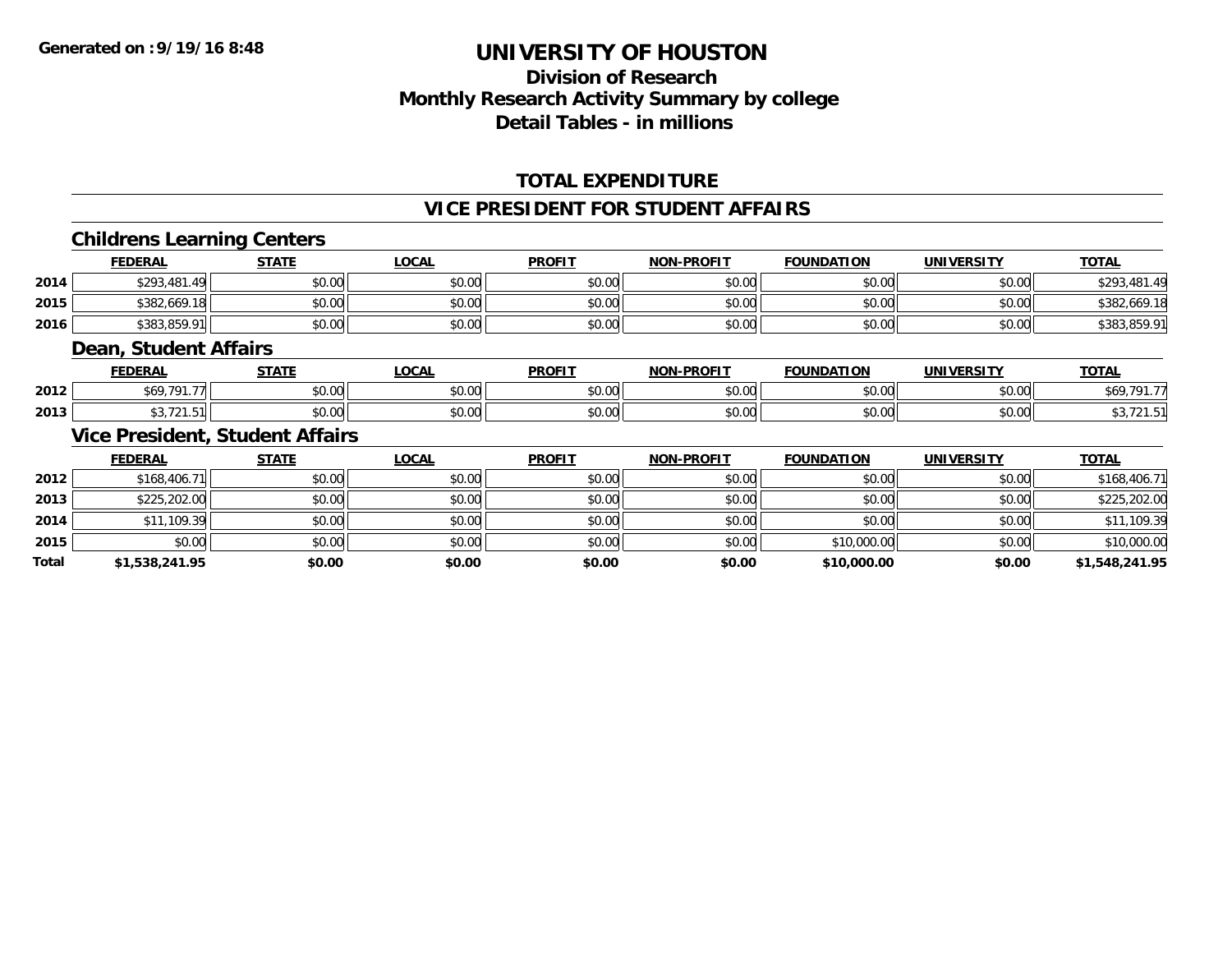## **Division of ResearchMonthly Research Activity Summary by college Detail Tables - in millions**

### **IDC RECOVERY**

#### **C.T. BAUER COLLEGE OF BUSINESS**

|      | <b>Accountancy &amp; Taxation</b>        |              |              |               |                   |                   |                   |              |
|------|------------------------------------------|--------------|--------------|---------------|-------------------|-------------------|-------------------|--------------|
|      | <b>FEDERAL</b>                           | <b>STATE</b> | <b>LOCAL</b> | <b>PROFIT</b> | <b>NON-PROFIT</b> | <b>FOUNDATION</b> | <b>UNIVERSITY</b> | <b>TOTAL</b> |
| 2014 | \$0.00                                   | \$0.00       | \$0.00       | \$0.00        | \$0.00            | \$0.00            | \$0.00            | \$0.00       |
| 2015 | \$0.00                                   | \$0.00       | \$0.00       | \$0.00        | \$0.00            | \$0.00            | \$0.00            | \$0.00       |
|      | Dean, Business Administration            |              |              |               |                   |                   |                   |              |
|      | <b>FEDERAL</b>                           | <b>STATE</b> | <b>LOCAL</b> | <b>PROFIT</b> | <b>NON-PROFIT</b> | <b>FOUNDATION</b> | <b>UNIVERSITY</b> | <b>TOTAL</b> |
| 2012 | \$0.00                                   | \$0.00       | \$0.00       | \$0.00        | \$0.00            | \$0.00            | \$0.00            | \$0.00       |
|      | <b>Finance</b>                           |              |              |               |                   |                   |                   |              |
|      | <b>FEDERAL</b>                           | <b>STATE</b> | <b>LOCAL</b> | <b>PROFIT</b> | <b>NON-PROFIT</b> | <b>FOUNDATION</b> | <b>UNIVERSITY</b> | <b>TOTAL</b> |
| 2012 | \$9,417.09                               | \$0.00       | \$0.00       | \$0.00        | \$0.00            | \$0.00            | \$0.00            | \$9,417.09   |
| 2013 | \$0.00                                   | \$0.00       | \$0.00       | \$0.00        | \$0.00            | \$0.00            | \$0.00            | \$0.00       |
| 2014 | \$0.00                                   | \$0.00       | \$0.00       | \$0.00        | \$0.00            | \$0.00            | \$0.00            | \$0.00       |
| 2015 | \$0.00                                   | \$0.00       | \$0.00       | \$0.00        | \$0.00            | \$0.00            | \$0.00            | \$0.00       |
|      | Management                               |              |              |               |                   |                   |                   |              |
|      | <b>FEDERAL</b>                           | <b>STATE</b> | <b>LOCAL</b> | <b>PROFIT</b> | <b>NON-PROFIT</b> | <b>FOUNDATION</b> | <b>UNIVERSITY</b> | <b>TOTAL</b> |
| 2012 | (\$1,980.84)                             | \$0.00       | \$0.00       | \$0.00        | \$0.00            | \$0.00            | \$0.00            | (\$1,980.84) |
| 2013 | \$2,100.00                               | \$0.00       | \$0.00       | \$0.00        | \$0.00            | \$0.00            | \$0.00            | \$2,100.00   |
| 2014 | \$8,100.00                               | \$0.00       | \$0.00       | \$0.00        | \$0.00            | \$0.00            | \$0.00            | \$8,100.00   |
| 2015 | \$3,600.00                               | \$0.00       | \$0.00       | \$0.00        | \$0.00            | \$0.00            | \$0.00            | \$3,600.00   |
|      | <b>Marketing</b>                         |              |              |               |                   |                   |                   |              |
|      | <b>FEDERAL</b>                           | <b>STATE</b> | <b>LOCAL</b> | <b>PROFIT</b> | <b>NON-PROFIT</b> | <b>FOUNDATION</b> | <b>UNIVERSITY</b> | <b>TOTAL</b> |
| 2012 | \$0.00                                   | \$0.00       | \$0.00       | \$0.00        | \$0.00            | \$0.00            | \$0.00            | \$0.00       |
| 2013 | \$0.00                                   | \$0.00       | \$0.00       | \$0.00        | \$0.00            | \$0.00            | \$0.00            | \$0.00       |
| 2014 | \$0.00                                   | \$0.00       | \$0.00       | \$0.00        | \$0.00            | \$0.00            | \$0.00            | \$0.00       |
| 2015 | \$0.00                                   | \$0.00       | \$0.00       | \$0.00        | \$0.00            | \$0.00            | \$0.00            | \$0.00       |
| 2016 | \$0.00                                   | \$0.00       | \$0.00       | \$0.00        | \$0.00            | \$0.00            | \$0.00            | \$0.00       |
|      | <b>Small Business Development Center</b> |              |              |               |                   |                   |                   |              |
|      | <b>FEDERAL</b>                           | <b>STATE</b> | <b>LOCAL</b> | <b>PROFIT</b> | <b>NON-PROFIT</b> | <b>FOUNDATION</b> | <b>UNIVERSITY</b> | <b>TOTAL</b> |
| 2012 | \$893,119.64                             | \$0.00       | \$0.00       | \$0.00        | \$0.00            | \$1,953.45        | \$0.00            | \$895,073.09 |
| 2013 | \$418,946.52                             | \$0.00       | \$0.00       | \$0.00        | \$0.00            | \$11,746.37       | \$0.00            | \$430,692.89 |
| 2014 | \$181,120.95                             | \$0.00       | \$0.00       | \$0.00        | \$0.00            | \$19,397.85       | \$0.00            | \$200,518.80 |
| 2015 | \$147,820.21                             | \$0.00       | \$0.00       | \$0.00        | \$0.00            | \$139.05          | \$0.00            | \$147,959.26 |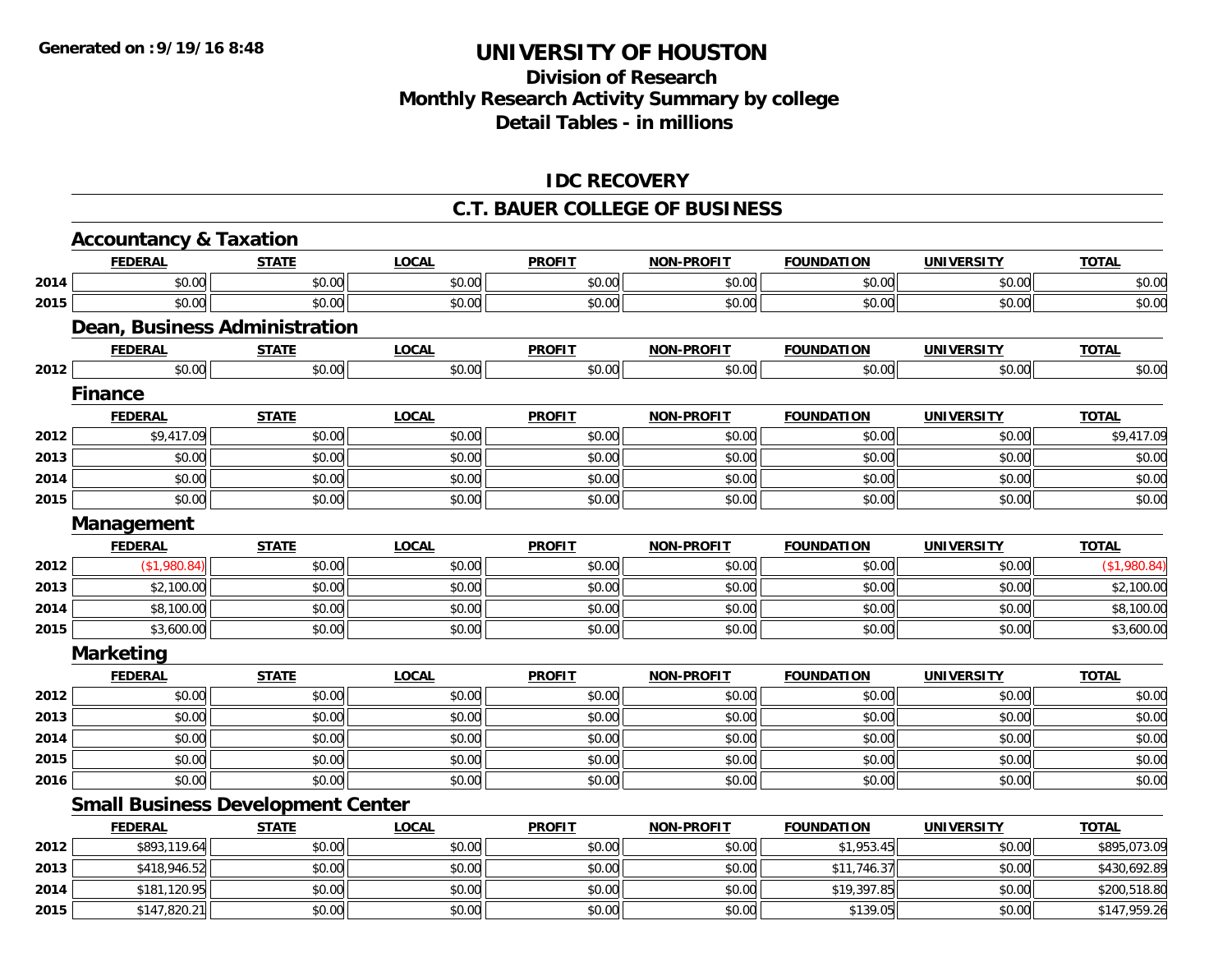## **Division of ResearchMonthly Research Activity Summary by college Detail Tables - in millions**

#### **IDC RECOVERY**

#### **C.T. BAUER COLLEGE OF BUSINESS**

#### **Small Business Development Center**

|       | <b>FEDERAL</b>          | <b>STATE</b> | LOCAL         | <b>PROFIT</b>            | -PROFIT<br><b>NON</b> | <b>FOUNDATION</b> | <b>UNIVERSITY</b> | <b>TOTAL</b>                     |
|-------|-------------------------|--------------|---------------|--------------------------|-----------------------|-------------------|-------------------|----------------------------------|
| 2016  | $\sim$<br>.784<br>* * * | \$0.00       | 0000<br>JU.UU | $\epsilon$ n nn<br>DU.UU | \$0.00                | ልስ ሰሰ<br>וטטוע    | nn no<br>DU.U¢    | 70.<br>- 04                      |
| Total | 77u                     | \$0.00       | \$0.00        | \$0.00                   | \$0.00                | \$33.236.72       | \$0.00            | $2,264.3^{\circ}$<br>- 04<br>. ب |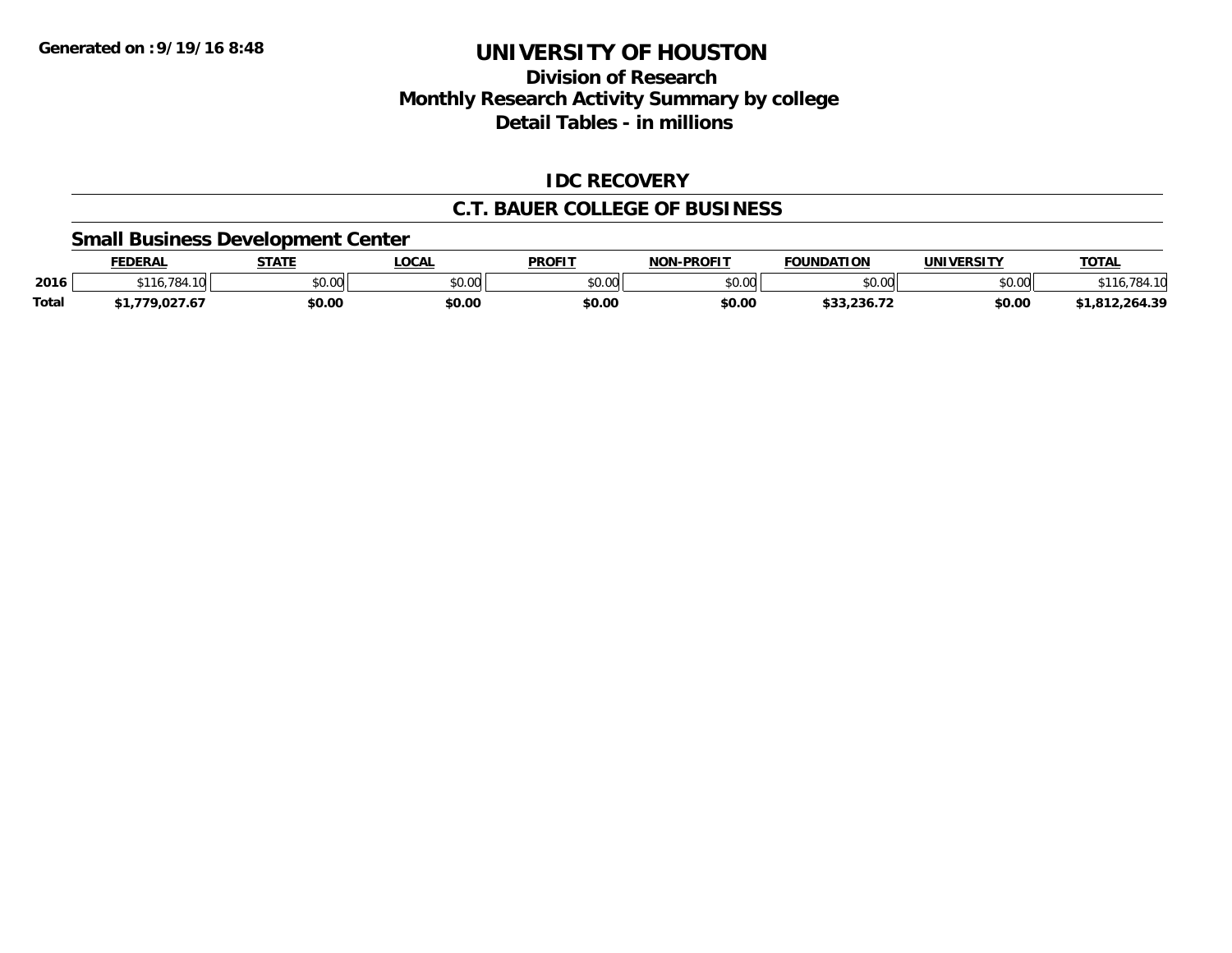### **Division of Research Monthly Research Activity Summary by college Detail Tables - in millions**

#### **IDC RECOVERY**

#### **COLLEGE OF ARCHITECTURE**

|      | Architecture      |              |              |               |                   |                   |                   |              |  |  |  |
|------|-------------------|--------------|--------------|---------------|-------------------|-------------------|-------------------|--------------|--|--|--|
|      | <b>FEDERAL</b>    | <b>STATE</b> | <b>LOCAL</b> | <b>PROFIT</b> | <b>NON-PROFIT</b> | <b>FOUNDATION</b> | <b>UNIVERSITY</b> | <b>TOTAL</b> |  |  |  |
| 2012 | \$0.00            | \$0.00       | \$0.00       | \$0.00        | \$0.00            | \$0.00            | \$0.00            | \$0.00       |  |  |  |
| 2013 | \$0.00            | \$0.00       | \$0.00       | \$0.00        | \$0.00            | \$0.00            | \$0.00            | \$0.00       |  |  |  |
| 2014 | \$0.00            | \$0.00       | \$0.00       | \$0.00        | \$0.00            | \$0.00            | \$0.00            | \$0.00       |  |  |  |
| 2015 | \$0.00            | \$0.00       | \$0.00       | \$0.00        | \$0.00            | \$0.00            | \$0.00            | \$0.00       |  |  |  |
| 2016 | \$3,629.70        | \$0.00       | \$0.00       | \$0.00        | \$0.00            | \$0.00            | \$0.00            | \$3,629.70   |  |  |  |
|      | Doon Arokitooturo |              |              |               |                   |                   |                   |              |  |  |  |

#### **Dean, Architecture**

|       | FEDERAL                | STATE  | <b>LOCAL</b>         | <b>PROFIT</b> | <b>NON-PROFIT</b> | <b>FOUNDATION</b> | <b>UNIVERSITY</b> | <b>TOTAL</b>           |
|-------|------------------------|--------|----------------------|---------------|-------------------|-------------------|-------------------|------------------------|
| 2014  | $\sim$ $\sim$<br>PU.UU | \$0.00 | 4000<br><b>JU.UU</b> | \$0.00        | \$0.00            | . 94<br>4 G       | \$0.00            | QA<br>DO4.             |
| 2015  | $\cdots$<br>DU.UU      | \$0.00 | \$0.00               | \$0.00        | \$0.00            | \$943.47          | \$0.00            | \$943.4<br>$\lambda$   |
| Total | ,კ,629.7ቦ              | \$0.00 | \$0.00               | \$0.00        | \$0.00            | \$998.41          | \$0.00            | \$4,628.1 <sup>.</sup> |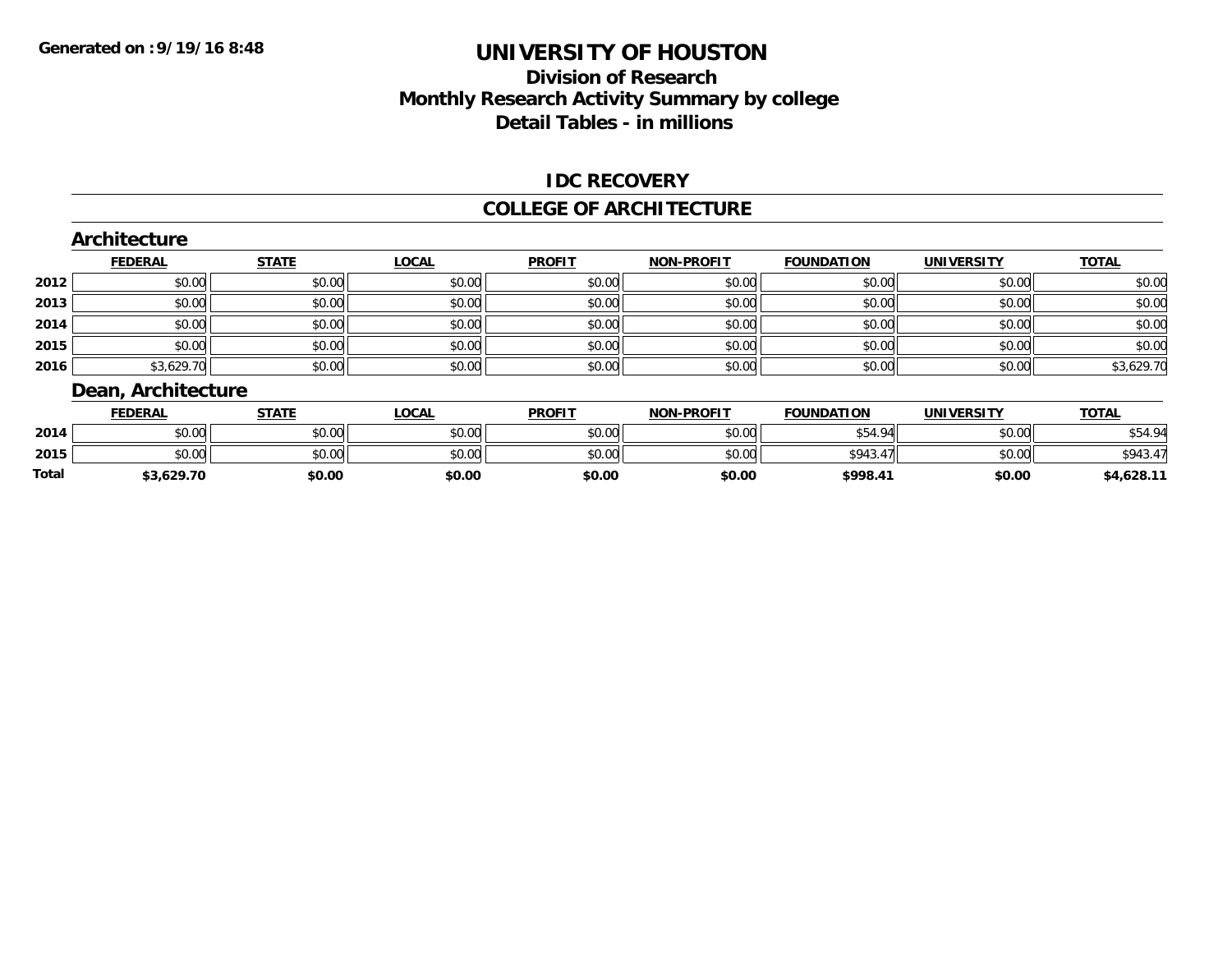## **Division of ResearchMonthly Research Activity Summary by college Detail Tables - in millions**

#### **IDC RECOVERY**

#### **COLLEGE OF EDUCATION**

## **Consistency Mgmt and Coop Disc**

|      | <b>FEDERAL</b> | <b>STATE</b> | <u>LOCAL</u> | <b>PROFIT</b> | <b>NON-PROFIT</b> | <b>FOUNDATION</b> | <b>UNIVERSITY</b> | <b>TOTAL</b> |
|------|----------------|--------------|--------------|---------------|-------------------|-------------------|-------------------|--------------|
| 2012 | \$190.63       | \$0.00       | \$0.00       | \$0.00        | \$5,938.72        | \$0.00            | \$0.00            | \$6,129.35   |
| 2013 | \$0.00         | \$0.00       | \$0.00       | \$0.00        | \$3,438.44        | \$0.00            | \$0.00            | \$3,438.44   |
| 2014 | \$7,786.94     | \$0.00       | \$12,037.11  | \$0.00        | \$246.15          | \$0.00            | \$0.00            | \$20,070.20  |
| 2015 | \$61,955.65    | \$0.00       | \$9,392.90   | \$0.00        | (\$161.33)        | \$0.00            | \$0.00            | \$71,187.22  |
| 2016 | \$96,501.92    | \$0.00       | \$11,948.87  | \$0.00        | \$0.00            | \$0.00            | \$0.00            | \$108,450.79 |

#### **Curriculum and Instruction**

|      | <b>FEDERAL</b> | <b>STATE</b> | <u>LOCAL</u> | <b>PROFIT</b> | <b>NON-PROFIT</b> | <b>FOUNDATION</b> | <b>UNIVERSITY</b> | <b>TOTAL</b> |
|------|----------------|--------------|--------------|---------------|-------------------|-------------------|-------------------|--------------|
| 2012 | \$83,676.19    | \$26,234.88  | \$0.00       | \$0.00        | \$0.00            | \$5,275.76        | \$0.00            | \$115,186.83 |
| 2013 | \$74,442.82    | \$6,808.72   | \$0.00       | \$0.00        | \$0.00            | \$5,435.53        | \$0.00            | \$86,687.06  |
| 2014 | \$104,658.91   | \$0.00       | \$0.00       | \$0.00        | \$0.00            | \$18,045.06       | \$0.00            | \$122,703.98 |
| 2015 | \$99,215.27    | \$0.00       | \$0.00       | \$0.00        | \$0.00            | \$8,096.46        | \$0.00            | \$107,311.73 |
| 2016 | \$73,271.65    | \$0.00       | \$0.00       | \$0.00        | \$0.00            | \$2,128.66        | \$0.00            | \$75,400.31  |

### **Dean, Education**

|      | <b>FEDERAL</b> | <b>STATE</b> | <u>LOCAL</u> | <b>PROFIT</b> | <b>NON-PROFIT</b> | <b>FOUNDATION</b> | <b>UNIVERSITY</b> | <b>TOTAL</b> |
|------|----------------|--------------|--------------|---------------|-------------------|-------------------|-------------------|--------------|
| 2012 | \$0.00         | \$0.00       | \$0.00       | \$0.00        | \$0.00            | \$0.00            | \$0.00            | \$0.00       |
| 2013 | \$0.00         | \$0.00       | \$0.00       | \$0.00        | \$0.00            | \$0.00            | \$0.00            | \$0.00       |
| 2014 | \$0.00         | \$0.00       | \$0.00       | \$0.00        | \$0.00            | \$0.00            | \$0.00            | \$0.00       |
| 2015 | \$0.00         | \$0.00       | \$0.00       | \$0.00        | \$0.00            | \$0.00            | \$0.00            | \$0.00       |
| 2016 | \$0.00         | \$0.00       | \$0.00       | \$0.00        | \$0.00            | \$0.00            | \$0.00            | \$0.00       |

#### **Educational Leadership & Policy Studies**

|      | <b>FEDERAL</b> | <b>STATE</b> | <b>LOCAL</b> | <b>PROFIT</b> | <b>NON-PROFIT</b> | <b>FOUNDATION</b> | <b>UNIVERSITY</b> | <b>TOTAL</b> |
|------|----------------|--------------|--------------|---------------|-------------------|-------------------|-------------------|--------------|
| 2012 | \$205.66       | \$0.00       | \$0.00       | \$0.00        | \$0.00            | \$21,103.04       | \$0.00            | \$21,308.70  |
| 2013 | \$72.00        | \$0.00       | \$0.00       | \$0.00        | \$4,049.31        | \$21,742.10       | \$0.00            | \$25,863.40  |
| 2014 | \$7,620.43     | \$0.00       | \$0.00       | \$0.00        | \$756.28          | \$4,414.42        | \$0.00            | \$12,791.12  |
| 2015 | \$27,440.14    | \$0.00       | \$0.00       | \$0.00        | \$0.00            | \$7,119.75        | \$0.00            | \$34,559.89  |
| 2016 | \$27,465.41    | \$0.00       | \$0.00       | \$0.00        | \$0.00            | \$5,265.75        | \$0.00            | \$32,731.16  |

## **Institute for Urban Education**

|      | <b>FEDERAL</b>                       | <b>STATE</b><br>1711 | LOCAL                               | <b>PROFIT</b> | <b>J-PROFIT</b><br><b>NIONI</b> | <b>FOUNDATION</b> | <b>UNIVERSITY</b>     | <b>TOTAL</b>             |
|------|--------------------------------------|----------------------|-------------------------------------|---------------|---------------------------------|-------------------|-----------------------|--------------------------|
| 2012 | $A \cap$<br>$\overline{\phantom{a}}$ | 0000<br>DU.UU        | 0.00<br>vv.vv                       | 0000<br>JU.UU | 0.00<br>vu.vu                   | \$0.00            | \$0.00                | 13,376.75                |
| 2013 | $\sim$<br><br>,,,,,                  | 0000<br>DU.UU        | $\theta$ $\theta$ $\theta$<br>vu.vu | \$0.00        | 0000<br>PO.OO                   | \$0.00            | 0.001<br><b>JU.UU</b> | <b>003 EQ</b><br>,,,,,,, |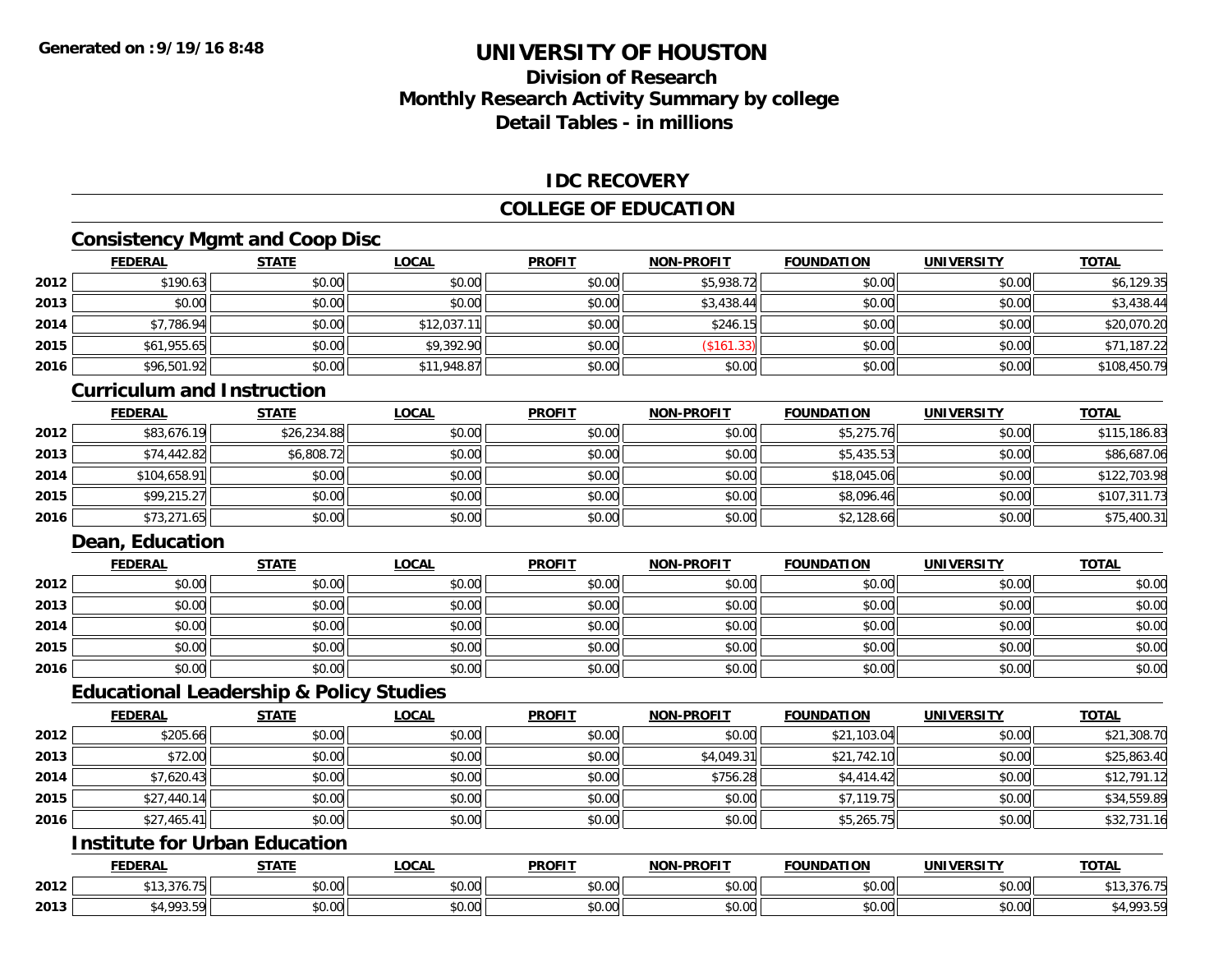## **Division of Research Monthly Research Activity Summary by college Detail Tables - in millions**

#### **IDC RECOVERY**

#### **COLLEGE OF EDUCATION**

|       |                          | <b>Institute for Urban Education</b> |                                              |               |                   |                   |                   |                |
|-------|--------------------------|--------------------------------------|----------------------------------------------|---------------|-------------------|-------------------|-------------------|----------------|
|       | <b>FEDERAL</b>           | <b>STATE</b>                         | <b>LOCAL</b>                                 | <b>PROFIT</b> | <b>NON-PROFIT</b> | <b>FOUNDATION</b> | <b>UNIVERSITY</b> | <b>TOTAL</b>   |
| 2014  | \$1,184.96               | \$0.00                               | \$0.00                                       | \$0.00        | \$0.00            | \$0.00            | \$0.00            | \$1,184.96     |
|       |                          |                                      | Psychological, Health, and Learning Sciences |               |                   |                   |                   |                |
|       | <b>FEDERAL</b>           | <b>STATE</b>                         | <b>LOCAL</b>                                 | <b>PROFIT</b> | <b>NON-PROFIT</b> | <b>FOUNDATION</b> | <b>UNIVERSITY</b> | <b>TOTAL</b>   |
| 2012  | \$43,952.35              | \$1,568.16                           | \$0.00                                       | \$0.00        | \$0.00            | \$0.00            | \$0.00            | \$45,520.51    |
| 2013  | \$70,476.55              | \$9,883.48                           | \$0.00                                       | \$0.00        | \$0.00            | (\$23.00)         | \$0.00            | \$80,337.03    |
| 2014  | \$216,507.16             | \$8,890.69                           | \$0.00                                       | \$0.00        | \$548.77          | (\$3,294.60)      | \$0.00            | \$222,652.02   |
| 2015  | \$340,396.99             | \$10,635.73                          | \$0.00                                       | \$0.00        | \$182.03          | \$0.00            | \$0.00            | \$351,214.75   |
| 2016  | \$433,207.64             | \$13,217.16                          | \$0.00                                       | \$0.00        | \$5,263.77        | \$3,201.06        | \$0.00            | \$454,889.63   |
|       | <b>UH Charter School</b> |                                      |                                              |               |                   |                   |                   |                |
|       | <b>FEDERAL</b>           | <b>STATE</b>                         | <b>LOCAL</b>                                 | <b>PROFIT</b> | <b>NON-PROFIT</b> | <b>FOUNDATION</b> | <b>UNIVERSITY</b> | <b>TOTAL</b>   |
| 2015  | \$0.00                   | \$0.00                               | \$0.00                                       | \$0.00        | \$0.00            | \$0.00            | \$0.00            | \$0.00         |
| Total | \$1,788,599.62           | \$77,238.82                          | \$33,378.88                                  | \$0.00        | \$20,262.13       | \$98,509.99       | \$0.00            | \$2,017,989.44 |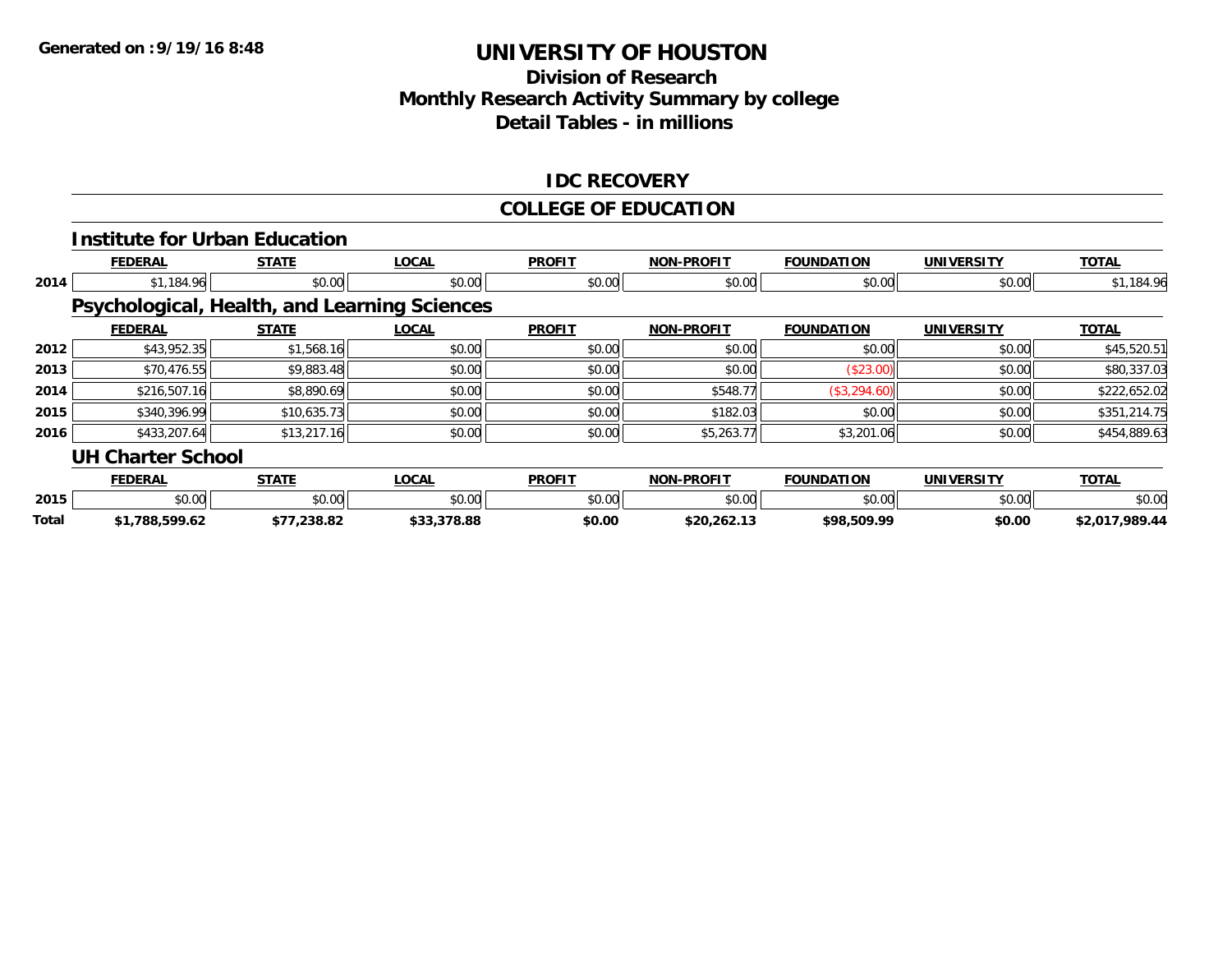## **Division of Research Monthly Research Activity Summary by college Detail Tables - in millions**

### **IDC RECOVERY**

#### **COLLEGE OF LIBERAL ARTS AND SOCIAL SCIENCES**

|      | Art                                         |              |              |               |                   |                   |                   |              |
|------|---------------------------------------------|--------------|--------------|---------------|-------------------|-------------------|-------------------|--------------|
|      | <b>FEDERAL</b>                              | <b>STATE</b> | <b>LOCAL</b> | <b>PROFIT</b> | <b>NON-PROFIT</b> | <b>FOUNDATION</b> | <b>UNIVERSITY</b> | <b>TOTAL</b> |
| 2012 | \$1,524.86                                  | \$0.00       | \$0.00       | \$0.00        | \$0.00            | \$0.00            | \$0.00            | \$1,524.86   |
| 2013 | \$2,907.95                                  | \$0.00       | \$0.00       | \$0.00        | \$0.00            | \$0.00            | \$0.00            | \$2,907.95   |
| 2014 | \$382.39                                    | \$0.00       | \$0.00       | \$0.00        | \$0.00            | \$0.00            | \$0.00            | \$382.39     |
|      | <b>Arte Publico Press</b>                   |              |              |               |                   |                   |                   |              |
|      | <b>FEDERAL</b>                              | <b>STATE</b> | LOCAL        | <b>PROFIT</b> | <b>NON-PROFIT</b> | <b>FOUNDATION</b> | <b>UNIVERSITY</b> | <b>TOTAL</b> |
| 2012 | \$0.00                                      | \$0.00       | \$0.00       | \$0.00        | \$0.00            | \$3,131.37        | \$0.00            | \$3,131.37   |
| 2013 | \$351.52                                    | \$0.00       | \$0.00       | \$0.00        | \$0.00            | \$40,010.49       | \$0.00            | \$40,362.01  |
| 2014 | \$0.00                                      | \$0.00       | \$0.00       | \$0.00        | \$0.00            | \$13,411.92       | \$0.00            | \$13,411.92  |
| 2015 | \$4,807.21                                  | \$0.00       | \$0.00       | \$0.00        | \$0.00            | \$5,536.24        | \$0.00            | \$10,343.45  |
| 2016 | \$0.00                                      | \$0.00       | \$0.00       | \$0.00        | \$0.00            | \$3,759.53        | \$0.00            | \$3,759.53   |
|      | <b>Center for Public History</b>            |              |              |               |                   |                   |                   |              |
|      | <b>FEDERAL</b>                              | <b>STATE</b> | <b>LOCAL</b> | <b>PROFIT</b> | <b>NON-PROFIT</b> | <b>FOUNDATION</b> | <b>UNIVERSITY</b> | <b>TOTAL</b> |
| 2012 | \$10,290.24                                 | \$0.00       | \$0.00       | \$0.00        | \$0.00            | \$0.00            | \$0.00            | \$10,290.24  |
| 2013 | \$9,708.50                                  | \$0.00       | \$0.00       | \$0.00        | \$0.00            | \$0.00            | \$0.00            | \$9,708.50   |
| 2014 | \$223.45                                    | \$0.00       | \$0.00       | \$0.00        | \$0.00            | \$0.00            | \$0.00            | \$223.45     |
| 2015 | \$136.35                                    | \$0.00       | \$0.00       | \$0.00        | \$0.00            | \$0.00            | \$0.00            | \$136.35     |
|      | Communication                               |              |              |               |                   |                   |                   |              |
|      | <b>FEDERAL</b>                              | <b>STATE</b> | <b>LOCAL</b> | <b>PROFIT</b> | <b>NON-PROFIT</b> | <b>FOUNDATION</b> | <b>UNIVERSITY</b> | <b>TOTAL</b> |
| 2012 | \$0.00                                      | \$0.00       | \$0.00       | \$0.00        | \$0.00            | \$0.00            | \$0.00            | \$0.00       |
| 2013 | \$0.00                                      | \$0.00       | \$0.00       | \$0.00        | \$0.00            | \$0.00            | \$0.00            | \$0.00       |
| 2014 | \$0.00                                      | \$33,034.11  | \$0.00       | \$0.00        | \$0.00            | \$0.00            | \$0.00            | \$33,034.11  |
| 2015 | \$0.00                                      | \$3,706.70   | \$0.00       | \$0.00        | \$0.00            | \$0.00            | \$0.00            | \$3,706.70   |
| 2016 | \$0.00                                      | \$0.00       | \$0.00       | \$0.00        | \$0.00            | \$0.00            | \$0.00            | \$0.00       |
|      | <b>Communication Sciences and Disorders</b> |              |              |               |                   |                   |                   |              |
|      | <b>FEDERAL</b>                              | <b>STATE</b> | <b>LOCAL</b> | <b>PROFIT</b> | <b>NON-PROFIT</b> | <b>FOUNDATION</b> | <b>UNIVERSITY</b> | <b>TOTAL</b> |
| 2012 | \$1,887.23                                  | \$0.00       | \$0.00       | \$0.00        | \$0.00            | \$0.00            | \$0.00            | \$1,887.23   |
| 2013 | \$190.44                                    | \$0.00       | \$0.00       | \$0.00        | \$0.00            | \$0.00            | \$0.00            | \$190.44     |
| 2014 | \$36,890.87                                 | \$0.00       | \$0.00       | \$0.00        | \$0.00            | \$0.00            | \$0.00            | \$36,890.87  |
| 2015 | \$41,125.11                                 | \$0.00       | \$0.00       | \$0.00        | \$0.00            | \$0.00            | \$0.00            | \$41,125.11  |
| 2016 | \$44,784.13                                 | \$0.00       | \$0.00       | \$0.00        | \$0.00            | \$0.00            | \$0.00            | \$44,784.13  |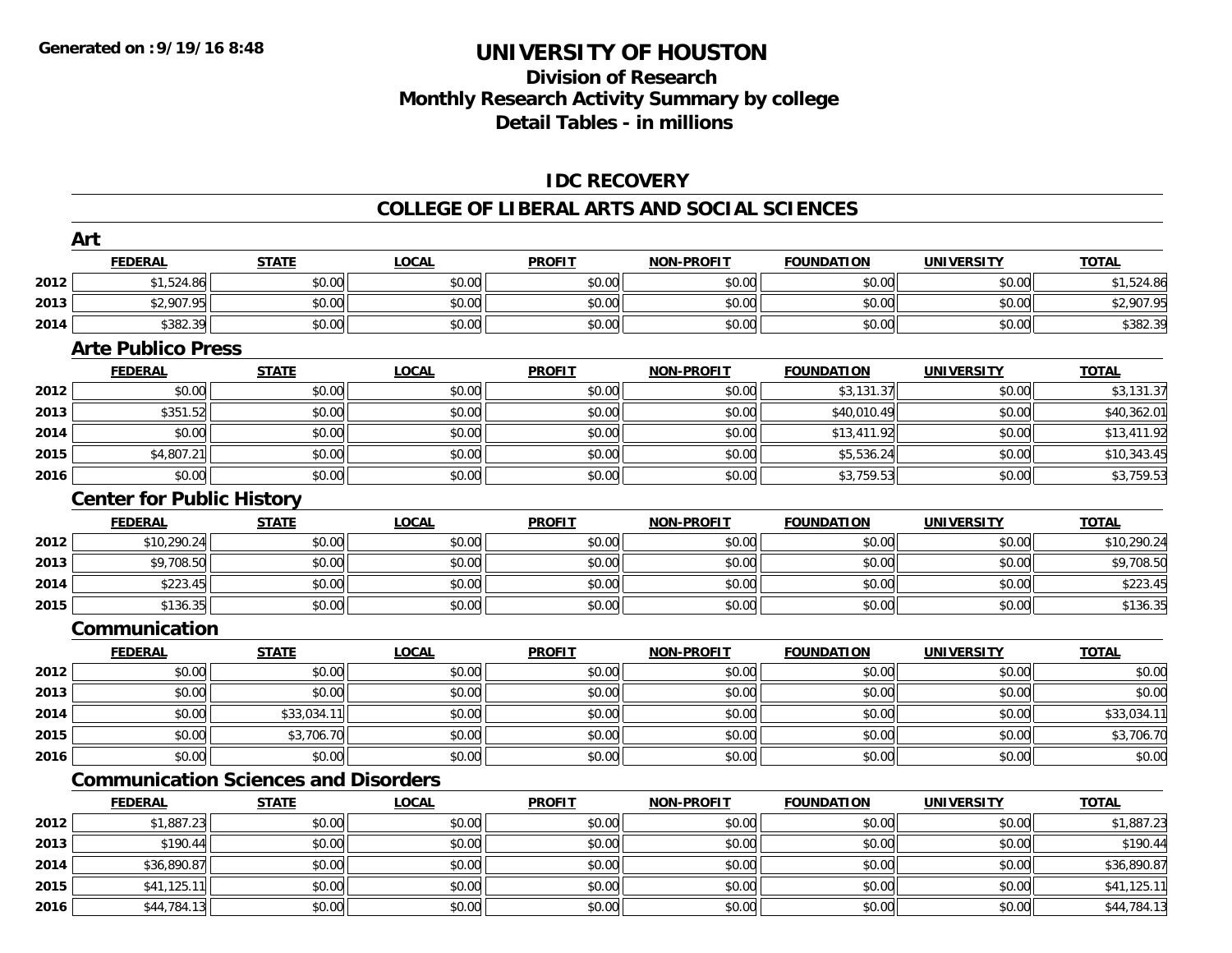## **Division of ResearchMonthly Research Activity Summary by college Detail Tables - in millions**

### **IDC RECOVERY**

#### **COLLEGE OF LIBERAL ARTS AND SOCIAL SCIENCES**

|      | <b>Comparative Cultural Studies</b>    |              |              |               |                   |                   |                   |              |
|------|----------------------------------------|--------------|--------------|---------------|-------------------|-------------------|-------------------|--------------|
|      | <b>FEDERAL</b>                         | <b>STATE</b> | <b>LOCAL</b> | <b>PROFIT</b> | <b>NON-PROFIT</b> | <b>FOUNDATION</b> | <b>UNIVERSITY</b> | <b>TOTAL</b> |
| 2012 | \$0.00                                 | \$32.21      | \$0.00       | \$0.00        | \$0.00            | \$0.00            | \$0.00            | \$32.21      |
|      | Dean, Liberal Arts and Social Sciences |              |              |               |                   |                   |                   |              |
|      | <b>FEDERAL</b>                         | <b>STATE</b> | <b>LOCAL</b> | <b>PROFIT</b> | <b>NON-PROFIT</b> | <b>FOUNDATION</b> | <b>UNIVERSITY</b> | <b>TOTAL</b> |
| 2012 | \$0.00                                 | \$0.00       | \$0.00       | \$0.00        | \$0.00            | \$0.00            | \$0.00            | \$0.00       |
| 2013 | \$0.00                                 | \$0.00       | \$0.00       | \$0.00        | \$0.00            | \$0.00            | \$0.00            | \$0.00       |
| 2014 | \$0.00                                 | \$0.00       | \$0.00       | \$0.00        | \$0.00            | \$0.00            | \$0.00            | \$0.00       |
| 2015 | \$0.00                                 | \$0.00       | \$0.00       | \$0.00        | \$0.00            | \$0.00            | \$0.00            | \$0.00       |
| 2016 | \$0.00                                 | \$0.00       | \$0.00       | \$0.00        | \$0.00            | \$0.00            | \$0.00            | \$0.00       |
|      | <b>Economics</b>                       |              |              |               |                   |                   |                   |              |
|      | <b>FEDERAL</b>                         | <b>STATE</b> | <b>LOCAL</b> | <b>PROFIT</b> | <b>NON-PROFIT</b> | <b>FOUNDATION</b> | <b>UNIVERSITY</b> | <b>TOTAL</b> |
| 2012 | \$0.00                                 | \$0.00       | \$0.00       | \$2,774.44    | \$7,675.17        | \$0.00            | \$0.00            | \$10,449.61  |
| 2013 | \$0.00                                 | \$0.00       | \$0.00       | \$0.00        | \$14,005.09       | \$0.00            | \$0.00            | \$14,005.09  |
| 2014 | \$1,684.19                             | \$0.00       | \$0.00       | \$0.00        | \$0.00            | \$0.00            | \$0.00            | \$1,684.19   |
| 2015 | \$568.61                               | \$0.00       | \$0.00       | \$0.00        | \$1,366.53        | \$0.00            | \$0.00            | \$1,935.14   |
| 2016 | \$0.00                                 | \$0.00       | \$0.00       | \$0.00        | \$0.00            | \$0.00            | \$0.00            | \$0.00       |
|      | <b>English</b>                         |              |              |               |                   |                   |                   |              |
|      | <b>FEDERAL</b>                         | <b>STATE</b> | <b>LOCAL</b> | <b>PROFIT</b> | <b>NON-PROFIT</b> | <b>FOUNDATION</b> | <b>UNIVERSITY</b> | <b>TOTAL</b> |
| 2012 | \$0.00                                 | \$0.00       | \$0.00       | \$0.00        | \$0.00            | \$0.00            | \$0.00            | \$0.00       |
| 2013 | \$10,395.01                            | \$0.00       | \$0.00       | \$0.00        | \$0.00            | \$0.00            | \$0.00            | \$10,395.01  |
| 2014 | \$2,474.99                             | \$0.00       | \$0.00       | \$0.00        | \$0.00            | \$0.00            | \$0.00            | \$2,474.99   |
| 2015 | \$15,219.01                            | \$0.00       | \$0.00       | \$0.00        | \$0.00            | \$0.00            | \$0.00            | \$15,219.01  |
| 2016 | \$18,034.64                            | \$0.00       | \$0.00       | \$0.00        | \$0.00            | \$0.00            | \$0.00            | \$18,034.64  |
|      | <b>Health and Human Performance</b>    |              |              |               |                   |                   |                   |              |
|      | <b>FEDERAL</b>                         | <b>STATE</b> | <b>LOCAL</b> | <b>PROFIT</b> | <b>NON-PROFIT</b> | <b>FOUNDATION</b> | <b>UNIVERSITY</b> | <b>TOTAL</b> |
| 2012 | \$404,114.51                           | \$0.00       | \$0.00       | \$62,616.11   | \$0.00            | \$0.00            | \$0.00            | \$466,730.62 |
| 2013 | \$921,530.98                           | \$0.00       | \$0.00       | \$27,786.55   | \$0.00            | (\$7.67)          | \$0.00            | \$949,309.86 |
| 2014 | \$591,751.26                           | \$0.00       | \$0.00       | \$54,893.60   | \$0.00            | \$1,654.87        | \$0.00            | \$648,299.73 |
| 2015 | \$602,384.14                           | \$0.00       | \$0.00       | \$59,027.43   | \$2,956.15        | \$1,790.59        | \$0.00            | \$666,158.31 |
| 2016 | \$337,574.83                           | \$0.00       | \$0.00       | \$71,543.49   | \$2,007.49        | \$13,210.23       | \$0.00            | \$424,336.05 |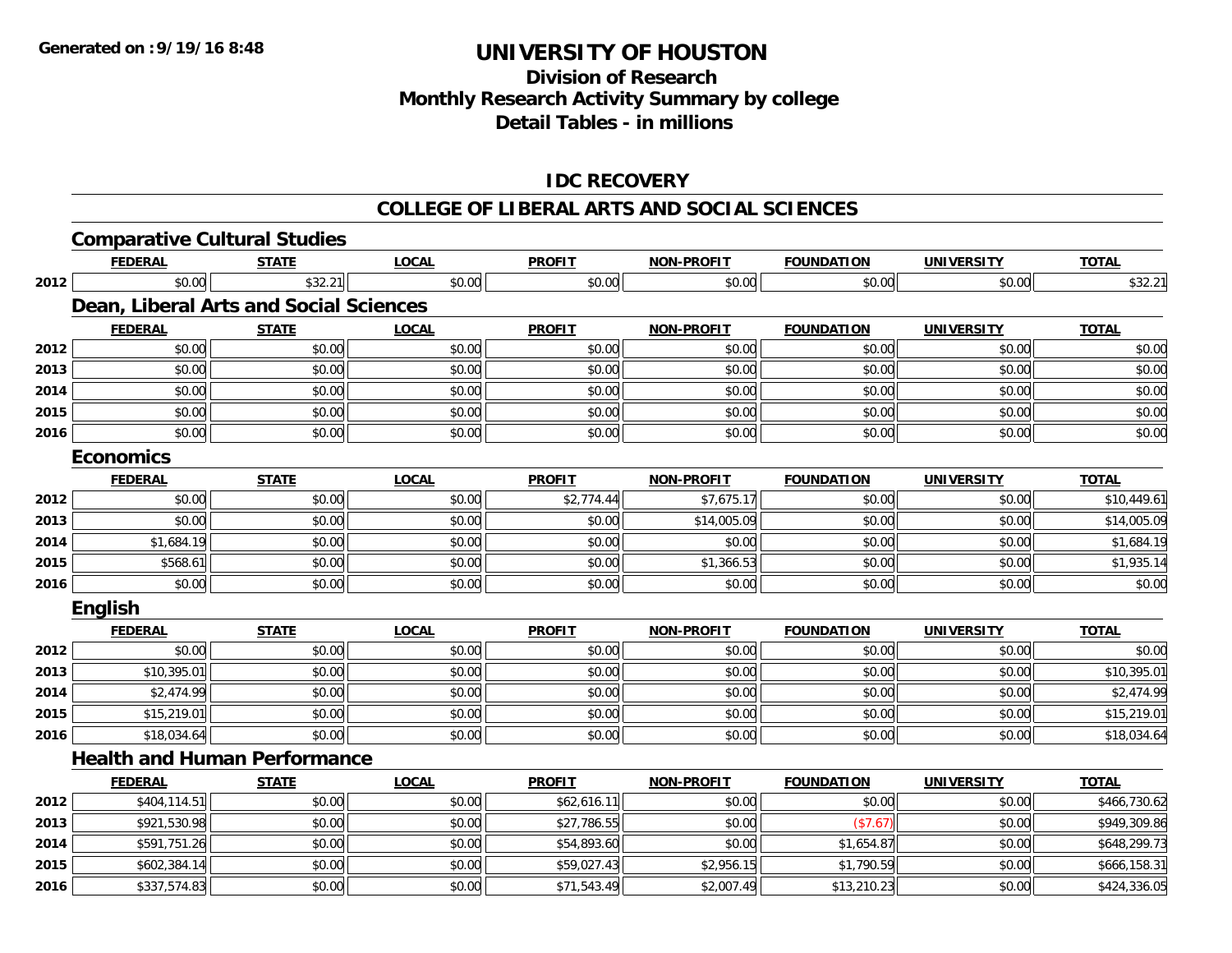## **Division of Research Monthly Research Activity Summary by college Detail Tables - in millions**

#### **IDC RECOVERY**

#### **COLLEGE OF LIBERAL ARTS AND SOCIAL SCIENCES**

|      | <b>Hispanic Studies</b>               |              |              |               |                   |                   |                   |              |
|------|---------------------------------------|--------------|--------------|---------------|-------------------|-------------------|-------------------|--------------|
|      | <b>FEDERAL</b>                        | <b>STATE</b> | <b>LOCAL</b> | <b>PROFIT</b> | <b>NON-PROFIT</b> | <b>FOUNDATION</b> | <b>UNIVERSITY</b> | <b>TOTAL</b> |
| 2012 | \$0.00                                | \$0.00       | \$0.00       | \$0.00        | \$0.00            | \$0.00            | \$0.00            | \$0.00       |
| 2013 | \$0.00                                | \$0.00       | \$0.00       | \$0.00        | \$0.00            | \$0.00            | \$0.00            | \$0.00       |
| 2014 | \$0.00                                | \$0.00       | \$0.00       | \$0.00        | \$0.00            | \$0.00            | \$0.00            | \$0.00       |
| 2015 | \$0.00                                | \$0.00       | \$0.00       | \$0.00        | \$0.00            | \$0.00            | \$0.00            | \$0.00       |
| 2016 | \$0.00                                | \$0.00       | \$0.00       | \$0.00        | \$0.00            | \$0.00            | \$0.00            | \$0.00       |
|      | <b>History</b>                        |              |              |               |                   |                   |                   |              |
|      | <b>FEDERAL</b>                        | <b>STATE</b> | <b>LOCAL</b> | <b>PROFIT</b> | <b>NON-PROFIT</b> | <b>FOUNDATION</b> | <b>UNIVERSITY</b> | <b>TOTAL</b> |
| 2012 | \$0.00                                | \$0.00       | \$0.00       | \$0.00        | \$0.00            | \$0.00            | \$0.00            | \$0.00       |
| 2013 | (\$2,206.75)                          | \$0.00       | \$0.00       | \$0.00        | (\$2,600.45)      | \$0.00            | \$0.00            | (\$4,807.20) |
| 2014 | \$10,761.20                           | \$0.00       | \$0.00       | \$0.00        | \$0.00            | \$0.00            | \$0.00            | \$10,761.20  |
| 2015 | \$10,265.23                           | \$0.00       | \$0.00       | \$0.00        | \$0.00            | \$0.00            | \$0.00            | \$10,265.23  |
| 2016 | \$3,626.40                            | \$0.00       | \$0.00       | \$0.00        | \$0.00            | \$0.00            | \$0.00            | \$3,626.40   |
|      | <b>Hobby Center for Public Policy</b> |              |              |               |                   |                   |                   |              |
|      | <b>FEDERAL</b>                        | <b>STATE</b> | <b>LOCAL</b> | <b>PROFIT</b> | <b>NON-PROFIT</b> | <b>FOUNDATION</b> | <b>UNIVERSITY</b> | <b>TOTAL</b> |
| 2012 | (\$84.85)                             | \$0.00       | \$0.00       | \$0.00        | \$0.00            | \$0.00            | \$0.00            | (\$84.85)    |
| 2014 | \$0.00                                | \$1,785.06   | \$0.00       | \$0.00        | \$0.00            | \$0.00            | \$0.00            | \$1,785.06   |
| 2015 | \$2,287.22                            | (\$30.80)    | \$0.00       | \$0.00        | \$0.00            | \$1,500.00        | \$0.00            | \$3,756.42   |
| 2016 | \$18,773.43                           | \$0.00       | \$0.00       | \$0.00        | \$0.00            | \$479.56          | \$0.00            | \$19,252.99  |
|      | <b>Modern/Classical Languages</b>     |              |              |               |                   |                   |                   |              |
|      | <b>FEDERAL</b>                        | <b>STATE</b> | <b>LOCAL</b> | <b>PROFIT</b> | <b>NON-PROFIT</b> | <b>FOUNDATION</b> | <b>UNIVERSITY</b> | <b>TOTAL</b> |
| 2012 | \$36,115.24                           | \$0.00       | \$0.00       | \$0.00        | \$0.00            | \$0.00            | \$0.00            | \$36,115.24  |
| 2013 | \$18,433.44                           | \$0.00       | \$0.00       | \$0.00        | \$0.00            | \$0.00            | \$0.00            | \$18,433.44  |
| 2014 | \$25,247.18                           | \$0.00       | \$0.00       | \$0.00        | \$0.00            | \$0.00            | \$0.00            | \$25,247.18  |
| 2015 | \$28,211.75                           | \$0.00       | \$0.00       | \$0.00        | \$0.00            | \$0.00            | \$0.00            | \$28,211.75  |
| 2016 | \$7,458.00                            | \$0.00       | \$0.00       | \$0.00        | \$0.00            | \$0.00            | \$0.00            | \$7,458.00   |
|      | <b>Philosophy</b>                     |              |              |               |                   |                   |                   |              |
|      | <b>FEDERAL</b>                        | <b>STATE</b> | <b>LOCAL</b> | <b>PROFIT</b> | <b>NON-PROFIT</b> | <b>FOUNDATION</b> | <b>UNIVERSITY</b> | <b>TOTAL</b> |
| 2012 | \$2,776.68                            | \$0.00       | \$0.00       | \$0.00        | \$0.00            | \$0.00            | \$0.00            | \$2,776.68   |
| 2013 | \$2,443.32                            | \$0.00       | \$0.00       | \$0.00        | \$0.00            | \$0.00            | \$0.00            | \$2,443.32   |
| 2014 | \$4,119.79                            | \$0.00       | \$0.00       | \$0.00        | \$0.00            | \$0.00            | \$0.00            | \$4,119.79   |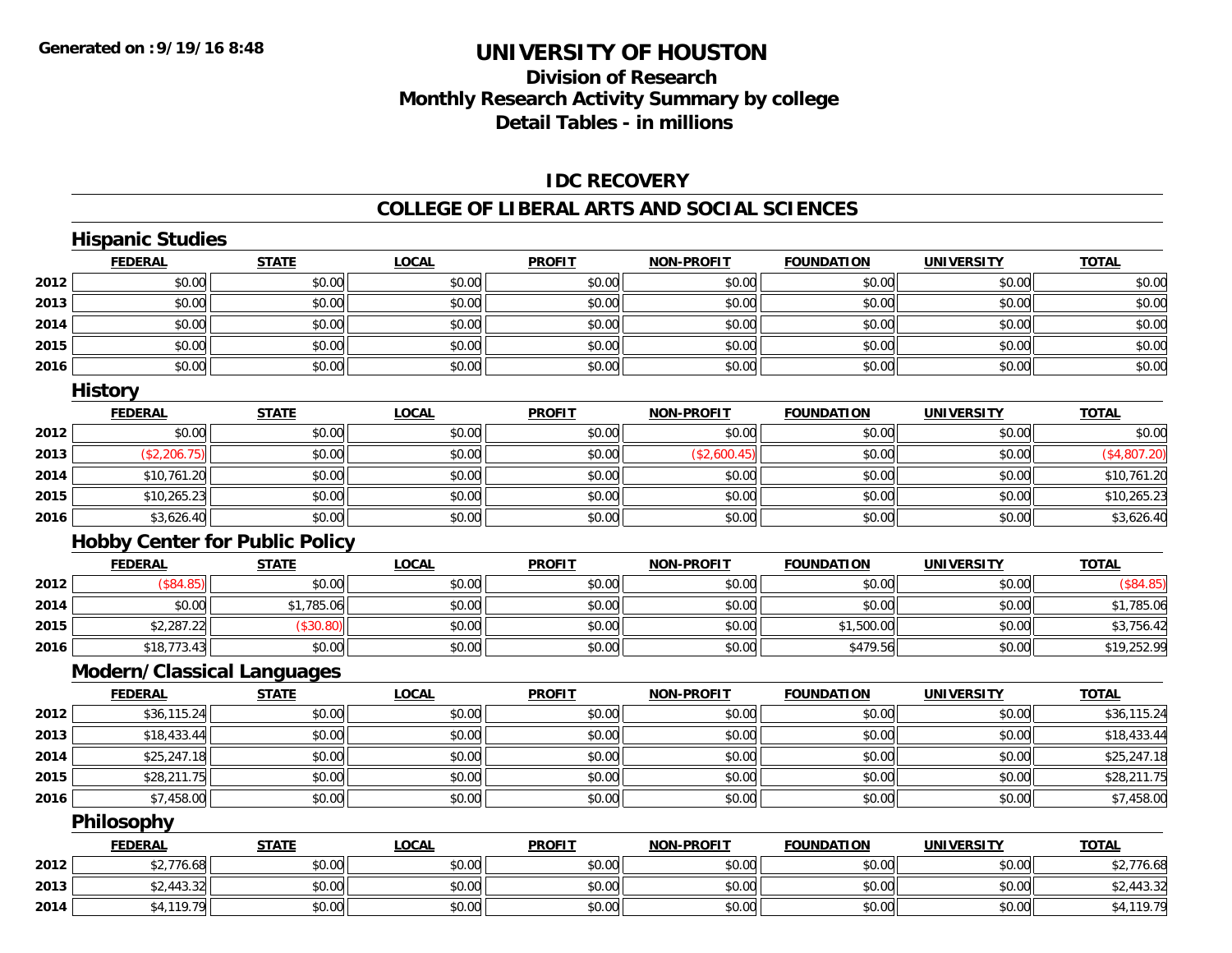## **Division of Research Monthly Research Activity Summary by college Detail Tables - in millions**

### **IDC RECOVERY**

#### **COLLEGE OF LIBERAL ARTS AND SOCIAL SCIENCES**

|       | <b>Philosophy</b>        |              |              |               |                   |                   |                   |                 |
|-------|--------------------------|--------------|--------------|---------------|-------------------|-------------------|-------------------|-----------------|
|       | <b>FEDERAL</b>           | <b>STATE</b> | <b>LOCAL</b> | <b>PROFIT</b> | <b>NON-PROFIT</b> | <b>FOUNDATION</b> | <b>UNIVERSITY</b> | <b>TOTAL</b>    |
| 2015  | (\$185.18)               | \$0.00       | \$0.00       | \$0.00        | \$0.00            | \$0.00            | \$0.00            | (\$185.18)      |
| 2016  | \$30.38                  | \$0.00       | \$0.00       | \$0.00        | \$0.00            | \$0.00            | \$0.00            | \$30.38         |
|       | <b>Political Science</b> |              |              |               |                   |                   |                   |                 |
|       | <b>FEDERAL</b>           | <b>STATE</b> | <b>LOCAL</b> | <b>PROFIT</b> | <b>NON-PROFIT</b> | <b>FOUNDATION</b> | <b>UNIVERSITY</b> | <b>TOTAL</b>    |
| 2012  | \$0.00                   | \$0.00       | \$0.00       | \$0.00        | \$0.00            | \$0.00            | \$0.00            | \$0.00          |
| 2013  | \$10,203.12              | \$0.00       | \$0.00       | \$0.00        | \$0.00            | \$0.00            | \$0.00            | \$10,203.12     |
| 2014  | \$0.00                   | \$0.00       | \$0.00       | \$0.00        | \$0.00            | \$0.00            | \$0.00            | \$0.00          |
| 2015  | \$31,332.99              | \$0.00       | \$0.00       | \$0.00        | \$0.00            | \$0.00            | \$0.00            | \$31,332.99     |
| 2016  | \$14,018.67              | \$0.00       | \$0.00       | \$0.00        | \$1,863.29        | \$0.00            | \$0.00            | \$15,881.96     |
|       | <b>Psychology</b>        |              |              |               |                   |                   |                   |                 |
|       | <b>FEDERAL</b>           | <b>STATE</b> | <b>LOCAL</b> | <b>PROFIT</b> | <b>NON-PROFIT</b> | <b>FOUNDATION</b> | <b>UNIVERSITY</b> | <b>TOTAL</b>    |
| 2012  | \$1,378,687.41           | \$774.03     | \$0.00       | \$8,201.80    | \$13,697.75       | \$23,923.26       | (\$3,117.51)      | \$1,422,166.74  |
| 2013  | \$1,306,722.88           | \$17,550.20  | \$0.00       | \$1,976.85    | \$17,096.95       | \$4,146.10        | \$0.00            | \$1,347,492.97  |
| 2014  | \$988,213.20             | \$14.16      | \$0.00       | \$1,279.37    | \$19,966.92       | (\$4.57)          | \$0.00            | \$1,009,469.08  |
| 2015  | \$1,281,022.22           | \$4,482.36   | \$0.00       | \$0.00        | \$37,756.47       | \$0.00            | \$0.00            | \$1,323,261.05  |
| 2016  | \$1,513,194.83           | \$4,675.37   | \$0.00       | \$0.00        | \$19,863.27       | \$0.00            | \$0.00            | \$1,537,733.47  |
|       | <b>Sociology</b>         |              |              |               |                   |                   |                   |                 |
|       | <b>FEDERAL</b>           | <b>STATE</b> | <b>LOCAL</b> | <b>PROFIT</b> | <b>NON-PROFIT</b> | <b>FOUNDATION</b> | <b>UNIVERSITY</b> | <b>TOTAL</b>    |
| 2012  | \$3,821.43               | \$0.00       | \$0.00       | \$0.00        | \$0.00            | \$0.00            | \$0.00            | \$3,821.43      |
| 2013  | (\$1,878.98)             | \$0.00       | \$1,315.13   | \$0.00        | \$0.00            | \$0.00            | \$0.00            | (\$563.85)      |
| 2014  | \$19,590.77              | \$0.00       | \$2,368.47   | \$0.00        | \$0.00            | \$0.00            | \$0.00            | \$21,959.24     |
| 2015  | \$7,041.39               | \$0.00       | (\$57.36)    | \$0.00        | \$0.00            | \$0.00            | \$0.00            | \$6,984.03      |
| Total | \$9,780,984.85           | \$66,023.40  | \$3,626.24   | \$290,099.64  | \$135,654.63      | \$112,541.92      | (\$3,117.51)      | \$10,385,813.17 |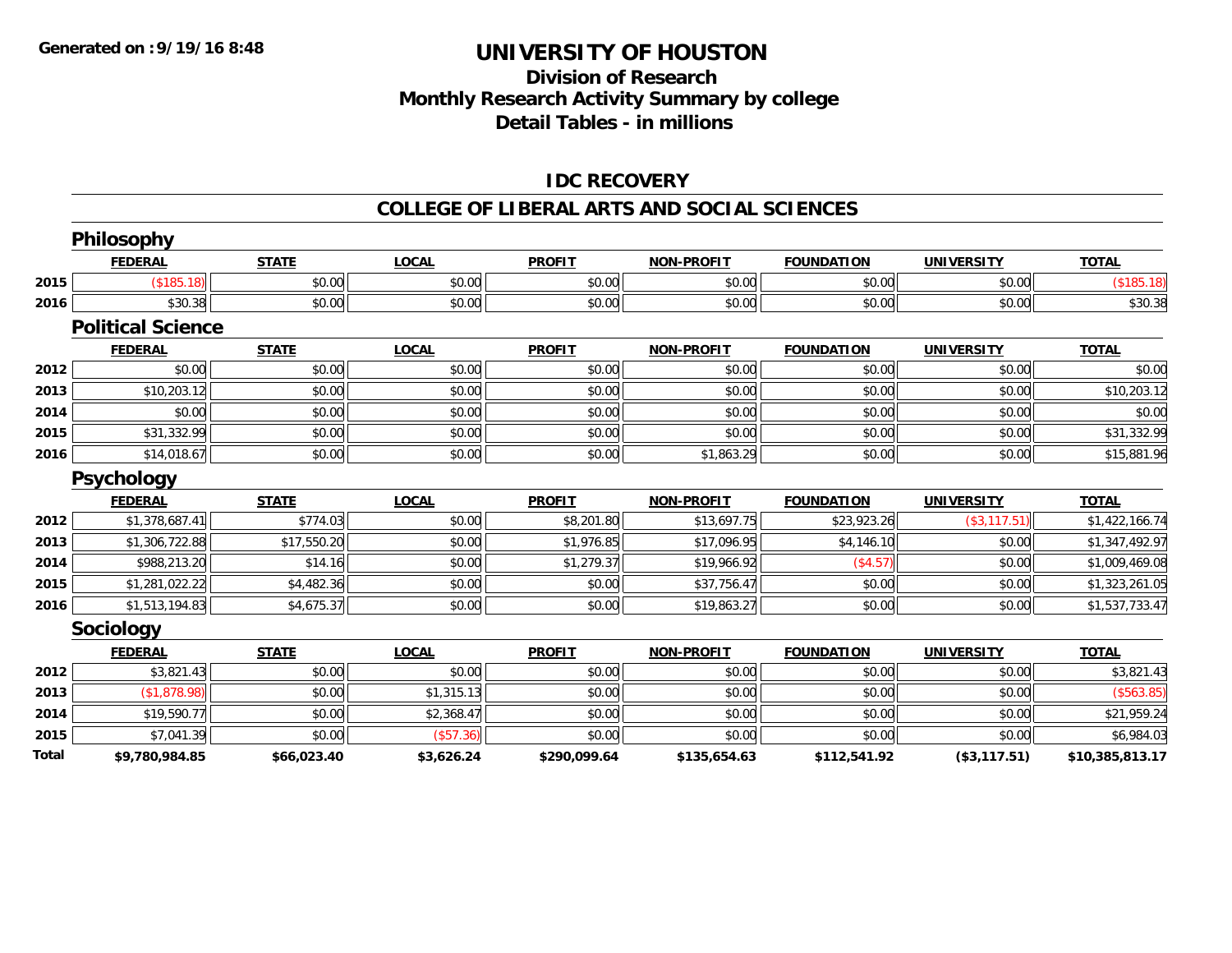## **Division of ResearchMonthly Research Activity Summary by college Detail Tables - in millions**

### **IDC RECOVERY**

### **COLLEGE OF NATURAL SCIENCES AND MATHEMATICS**

## **Biology/Biochemistry**

|      | <b>FEDERAL</b> | <b>STATE</b>  | <u>LOCAL</u> | <b>PROFIT</b> | <b>NON-PROFIT</b> | <b>FOUNDATION</b> | <b>UNIVERSITY</b> | <b>TOTAL</b>   |
|------|----------------|---------------|--------------|---------------|-------------------|-------------------|-------------------|----------------|
| 2012 | \$1,020,135.21 | \$55,722.08   | \$0.00       | \$0.01        | \$47,941.35       | \$4,119.38        | \$0.00            | \$1,127,918.03 |
| 2013 | \$720,997.97   | \$39,251.78   | \$0.00       | \$44,679.73   | \$48,755.02       | \$8,673.79        | \$0.00            | \$862,358.29   |
| 2014 | \$651,336.00   | (\$21,889.82) | \$0.00       | \$51,938.59   | \$33,229.15       | \$9,618.10        | \$0.00            | \$724,232.02   |
| 2015 | \$965,904.32   | (\$8,996.75)  | \$0.00       | \$12,543.40   | \$19,603.41       | \$32,136.01       | \$11,504.40       | \$1,032,694.79 |
| 2016 | \$897,794.53   | \$70,529.55   | \$0.00       | \$8,287.42    | \$5,193.46        | \$20,727.88       | \$2,006.00        | \$1,004,538.84 |

# **Center for Applied Geoscience Excellence**

|      | <b>FEDERAL</b> | <b>STATE</b> | <u>LOCAL</u> | <b>PROFIT</b> | <b>NON-PROFIT</b> | <b>FOUNDATION</b> | <b>UNIVERSITY</b> | <b>TOTAL</b> |
|------|----------------|--------------|--------------|---------------|-------------------|-------------------|-------------------|--------------|
| 2013 | \$0.00         | \$0.00       | \$0.00       | \$0.00        | \$0.00            | \$0.00            | \$0.00            | \$0.00       |
| 2014 | \$0.00         | \$0.00       | \$0.00       | \$0.00        | \$0.00            | \$0.00            | \$0.00            | \$0.00       |
| 2015 | \$0.00         | \$0.00       | \$0.00       | \$0.00        | \$0.00            | \$0.00            | \$0.00            | \$0.00       |
| 2016 | \$0.00         | \$0.00       | \$0.00       | \$0.00        | \$0.00            | \$0.00            | \$0.00            | \$0.00       |

## **Center for Nuclear Receptors and Cell Signaling**

|      | <b>FEDERAL</b> | <b>STATE</b> | <u>LOCAL</u> | <b>PROFIT</b> | <b>NON-PROFIT</b> | <b>FOUNDATION</b> | <b>UNIVERSITY</b> | <b>TOTAL</b> |
|------|----------------|--------------|--------------|---------------|-------------------|-------------------|-------------------|--------------|
| 2012 | \$418,574.43   | \$33,565.06  | \$0.00       | \$73,788.76   | \$0.00            | \$0.00            | \$0.00            | \$525,928.25 |
| 2013 | \$389,376.49   | \$39,426.96  | \$0.00       | \$1,208.88    | \$0.00            | \$0.00            | \$0.00            | \$430,012.33 |
| 2014 | \$401,233.83   | \$8,924.21   | \$0.00       | \$15,996.73   | \$0.00            | \$0.00            | \$0.00            | \$426,154.77 |
| 2015 | \$258,772.01   | \$53,173.62  | \$0.00       | \$0.00        | \$0.00            | \$0.00            | \$0.00            | \$311,945.63 |
| 2016 | \$380,918.76   | \$37,549.99  | \$0.00       | \$0.00        | \$3,178.94        | \$0.00            | \$0.00            | \$421,647.69 |

#### **Chemistry**

|      | <b>FEDERAL</b> | <u>STATE</u> | <b>LOCAL</b> | <b>PROFIT</b> | <b>NON-PROFIT</b> | <b>FOUNDATION</b> | <b>UNIVERSITY</b> | <b>TOTAL</b> |
|------|----------------|--------------|--------------|---------------|-------------------|-------------------|-------------------|--------------|
| 2012 | \$814,766.57   | \$821.98     | \$0.00       | \$8,550.93    | \$0.00            | \$0.00            | \$38,970.62       | \$863,110.10 |
| 2013 | \$773,575.83   | (\$64.32)    | \$0.00       | \$10,732.39   | \$0.00            | \$0.00            | (\$14,421.06)     | \$769,822.84 |
| 2014 | \$795,964.92   | \$0.00       | \$0.00       | \$130.95      | \$0.00            | \$0.00            | \$0.00            | \$796,095.87 |
| 2015 | \$719,003.96   | \$5,884.57   | \$0.00       | \$11,568.40   | \$0.00            | \$0.00            | \$0.00            | \$736,456.93 |
| 2016 | \$900,917.31   | \$9,385.79   | \$0.00       | \$294.64      | \$0.00            | \$0.00            | \$0.00            | \$910,597.74 |

#### **Computer Science**

|      | <b>FEDERAL</b> | <u>STATE</u> | <u>LOCAL</u> | <b>PROFIT</b> | <b>NON-PROFIT</b> | <b>FOUNDATION</b> | <b>UNIVERSITY</b> | <b>TOTAL</b> |
|------|----------------|--------------|--------------|---------------|-------------------|-------------------|-------------------|--------------|
| 2012 | \$659,045.64   | $$5,383.51$  | \$0.00       | \$85,540.09   | \$20,787.29       | \$0.00            | \$0.00            | \$770,756.53 |
| 2013 | \$761,082.28   | \$3,598.70   | \$0.00       | \$94,436.09   | \$5,267.60        | \$0.00            | \$0.00            | \$864,384.67 |
| 2014 | \$649,458.59   | \$0.00       | \$0.00       | \$105,942.73  | \$130,491.55      | \$0.00            | \$0.00            | \$885,892.86 |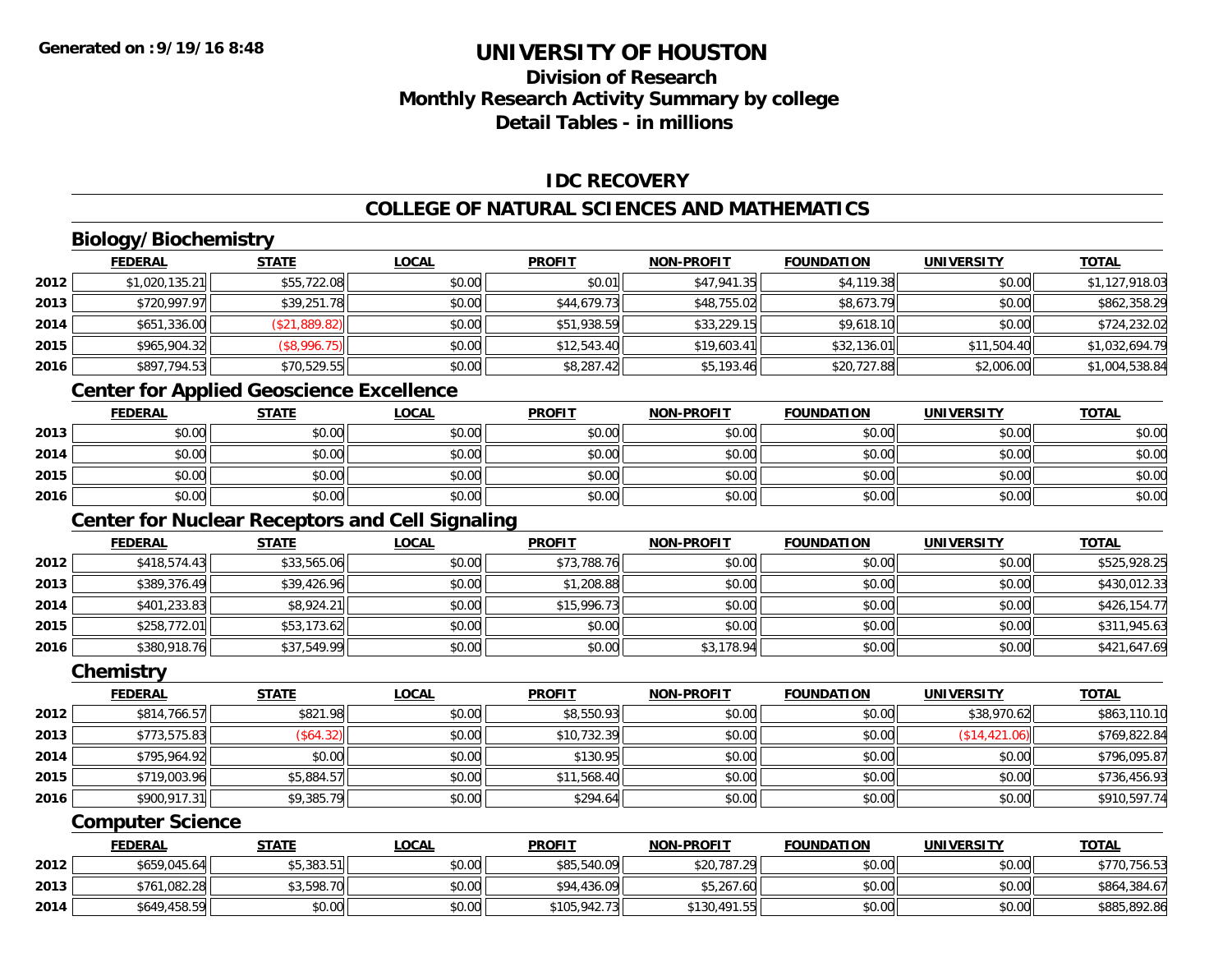## **Division of Research Monthly Research Activity Summary by college Detail Tables - in millions**

### **IDC RECOVERY**

#### **COLLEGE OF NATURAL SCIENCES AND MATHEMATICS**

|      | <b>Computer Science</b>                 |              |                                                      |               |                   |                    |                   |                |
|------|-----------------------------------------|--------------|------------------------------------------------------|---------------|-------------------|--------------------|-------------------|----------------|
|      | <b>FEDERAL</b>                          | <b>STATE</b> | <b>LOCAL</b>                                         | <b>PROFIT</b> | <b>NON-PROFIT</b> | <b>FOUNDATION</b>  | <b>UNIVERSITY</b> | <b>TOTAL</b>   |
| 2015 | \$737,647.28                            | \$621.13     | \$0.00                                               | \$104,154.39  | \$82,802.32       | \$1,941.47         | \$0.00            | \$927,166.59   |
| 2016 | \$1,123,046.79                          | \$1,042.07   | \$0.00                                               | \$79,489.23   | \$11,478.53       | \$0.00             | \$7,046.52        | \$1,222,103.13 |
|      | Dean, Natural Sciences and Mathematics  |              |                                                      |               |                   |                    |                   |                |
|      | <b>FEDERAL</b>                          | <b>STATE</b> | <b>LOCAL</b>                                         | <b>PROFIT</b> | <b>NON-PROFIT</b> | <b>FOUNDATION</b>  | <b>UNIVERSITY</b> | <b>TOTAL</b>   |
| 2012 | \$0.00                                  | \$0.00       | \$0.00                                               | \$0.00        | \$0.00            | \$0.00             | \$0.00            | \$0.00         |
| 2013 | \$37,593.58                             | \$0.00       | \$0.00                                               | \$0.00        | \$0.00            | \$0.00             | \$0.00            | \$37,593.58    |
| 2014 | (\$42.44)                               | \$0.00       | \$0.00                                               | \$0.00        | \$0.00            | \$0.00             | \$0.00            | (\$42.44)      |
| 2015 | \$5,326.90                              | \$0.00       | \$0.00                                               | \$0.00        | \$0.00            | \$0.00             | \$0.00            | \$5,326.90     |
| 2016 | \$25,257.32                             | \$0.00       | \$0.00                                               | \$3,530.21    | \$0.00            | \$0.00             | \$0.00            | \$28,787.53    |
|      | <b>Earth &amp; Atmospheric Sciences</b> |              |                                                      |               |                   |                    |                   |                |
|      | <b>FEDERAL</b>                          | <b>STATE</b> | <b>LOCAL</b>                                         | <b>PROFIT</b> | <b>NON-PROFIT</b> | <b>FOUNDATION</b>  | <b>UNIVERSITY</b> | <b>TOTAL</b>   |
| 2012 | \$480,916.13                            | \$58,102.26  | \$0.00                                               | \$337,765.31  | \$35,208.74       | \$0.00             | \$0.00            | \$911,992.45   |
| 2013 | \$430,975.48                            | \$40,202.12  | \$0.00                                               | \$299,355.86  | \$32,178.43       | \$80.33            | \$0.00            | \$802,792.22   |
| 2014 | \$342,382.06                            | \$40,211.94  | \$0.00                                               | \$398,891.67  | \$63,747.06       | \$3,075.95         | \$0.00            | \$848,308.68   |
| 2015 | \$316,466.99                            | \$60,718.21  | \$0.00                                               | \$242,941.87  | \$33,624.15       | \$734.02           | \$22,827.80       | \$677,313.04   |
| 2016 | \$329,464.48                            | \$89,845.56  | \$0.00                                               | \$34,320.09   | \$27,024.29       | \$370.53           | \$18,981.33       | \$500,006.29   |
|      |                                         |              | <b>Institute for Climate and Atmospheric Science</b> |               |                   |                    |                   |                |
|      | <b>FEDERAL</b>                          | <b>STATE</b> | <b>LOCAL</b>                                         | <b>PROFIT</b> | <b>NON-PROFIT</b> | <b>FOUNDATION</b>  | <b>UNIVERSITY</b> | <b>TOTAL</b>   |
| 2012 | \$0.00                                  | \$0.00       | \$0.00                                               | \$0.00        | \$0.00            | \$0.00             | \$0.00            | \$0.00         |
| 2013 | \$0.00                                  | \$0.00       | \$0.00                                               | \$0.00        | \$0.00            | \$0.00             | \$0.00            | \$0.00         |
| 2014 | \$0.00                                  | \$0.00       | \$0.00                                               | \$0.00        | \$0.00            | \$0.00             | \$0.00            | \$0.00         |
| 2015 | \$0.00                                  | \$0.00       | \$0.00                                               | \$0.00        | \$0.00            | \$0.00             | \$0.00            | \$0.00         |
| 2016 | \$0.00                                  | \$0.00       | \$0.00                                               | \$0.00        | \$0.00            | \$0.00             | \$0.00            | \$0.00         |
|      | <b>Institute for Nanoenergy</b>         |              |                                                      |               |                   |                    |                   |                |
|      | <b>FFBFBAL</b>                          |              | 10001                                                | <b>DDAFIT</b> | NON BROEIT        | <b>COUNIDATION</b> | 1181111FRO1T11    | <b>TOTAL</b>   |

|      | <b>FEDERAL</b> | <b>STATE</b> | <b>LOCAL</b> | <b>PROFIT</b> | <b>NON-PROFIT</b> | <b>FOUNDATION</b> | <b>UNIVERSITY</b> | <u>TOTAL</u> |
|------|----------------|--------------|--------------|---------------|-------------------|-------------------|-------------------|--------------|
| 2012 | \$0.00         | \$0.00       | \$0.00       | \$0.00        | \$0.00            | \$0.00            | \$0.00            | \$0.00       |
| 2013 | \$0.00         | \$0.00       | \$0.00       | \$0.00        | \$0.00            | \$0.00            | \$0.00            | \$0.00       |
| 2014 | \$0.00         | \$0.00       | \$0.00       | \$0.00        | \$0.00            | \$0.00            | \$0.00            | \$0.00       |
| 2015 | \$0.00         | \$0.00       | \$0.00       | \$0.00        | \$0.00            | \$0.00            | \$0.00            | \$0.00       |
| 2016 | \$0.00         | \$0.00       | \$0.00       | \$0.00        | \$0.00            | \$0.00            | \$0.00            | \$0.00       |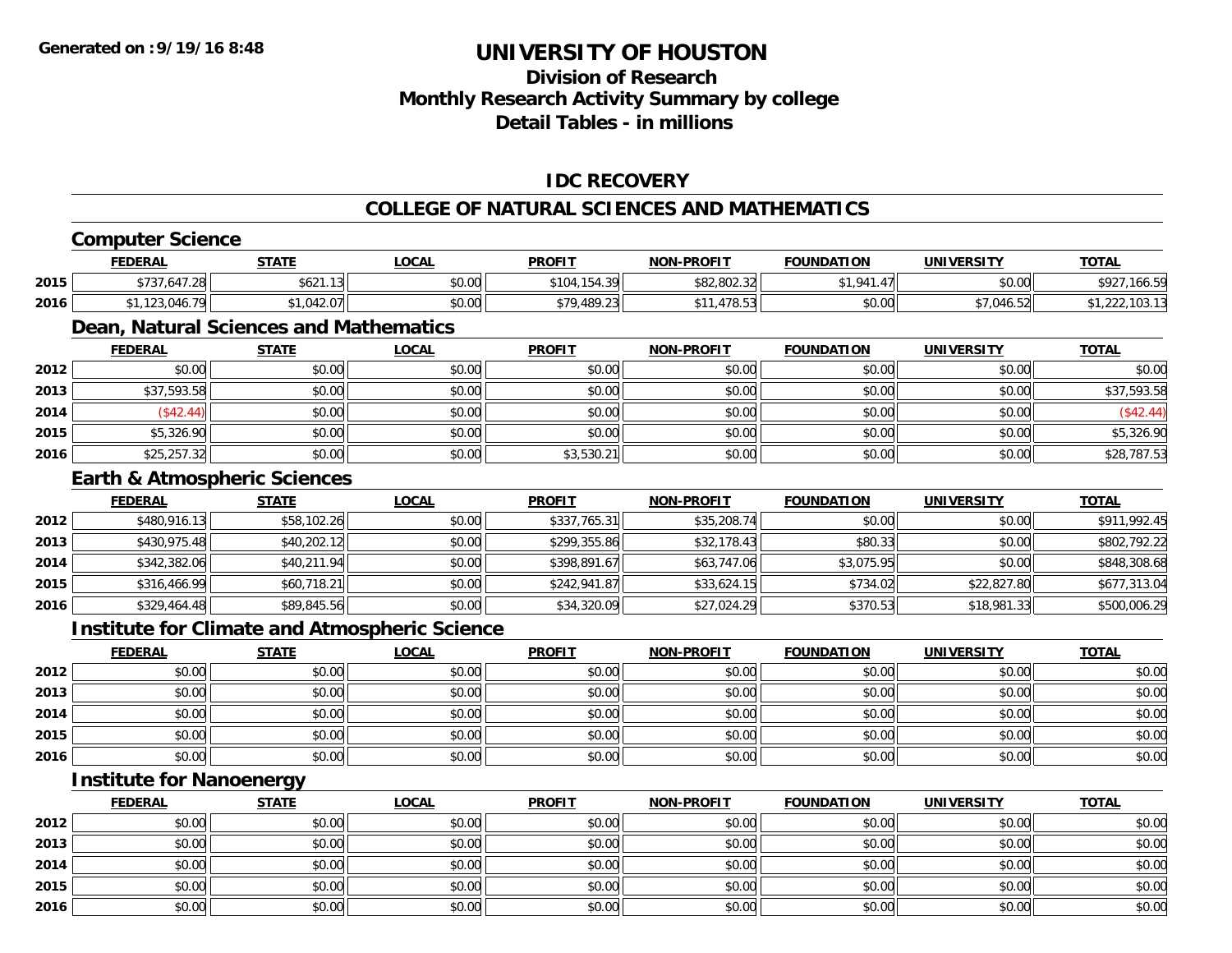## **Division of Research Monthly Research Activity Summary by college Detail Tables - in millions**

#### **IDC RECOVERY**

#### **COLLEGE OF NATURAL SCIENCES AND MATHEMATICS**

|       | <b>Mathematics</b> |                  |              |                |                   |                   |                   |                 |
|-------|--------------------|------------------|--------------|----------------|-------------------|-------------------|-------------------|-----------------|
|       | <b>FEDERAL</b>     | <b>STATE</b>     | <b>LOCAL</b> | <b>PROFIT</b>  | NON-PROFIT        | <b>FOUNDATION</b> | <b>UNIVERSITY</b> | <b>TOTAL</b>    |
| 2012  | \$365,653.49       | \$17,613.53      | \$0.00       | \$83,508.72    | \$13,766.53       | \$442.99          | \$0.00            | \$480,985.25    |
| 2013  | \$547,678.20       | (\$145.36)       | \$0.00       | \$65,125.08    | \$0.00            | \$1,913.60        | \$0.00            | \$614,571.52    |
| 2014  | \$585,052.43       | \$0.00           | \$0.00       | \$41,472.64    | \$0.00            | \$2,540.18        | \$0.00            | \$629,065.25    |
| 2015  | \$537,991.13       | \$0.00           | \$0.00       | \$18,511.18    | \$0.00            | \$1,655.14        | \$0.00            | \$558,157.45    |
| 2016  | \$568,224.39       | \$0.00           | \$0.00       | \$41,111.82    | \$0.00            | \$14,833.25       | \$0.00            | \$624,169.46    |
|       | <b>Physics</b>     |                  |              |                |                   |                   |                   |                 |
|       | <b>FEDERAL</b>     | <b>STATE</b>     | <b>LOCAL</b> | <b>PROFIT</b>  | <b>NON-PROFIT</b> | <b>FOUNDATION</b> | <b>UNIVERSITY</b> | <b>TOTAL</b>    |
| 2012  | \$1,053,743.15     | $($ \$61.33) $ $ | \$0.00       | \$157,502.10   | \$394.22          | \$0.00            | \$0.00            | \$1,211,578.14  |
| 2013  | \$1,192,734.94     | \$0.00           | \$0.00       | \$312,845.97   | \$0.00            | \$0.00            | \$0.00            | \$1,505,580.91  |
| 2014  | \$1,536,710.01     | \$0.00           | \$0.00       | \$297,948.02   | \$6,498.33        | \$0.00            | \$0.00            | \$1,841,156.36  |
| 2015  | \$1,122,156.19     | \$0.00           | \$0.00       | \$306,462.98   | \$6,046.63        | \$0.00            | \$0.00            | \$1,434,665.80  |
| 2016  | \$1,096,781.87     | \$0.00           | \$0.00       | \$262,562.92   | \$0.00            | \$0.00            | \$0.00            | \$1,359,344.79  |
| Total | \$24,614,619.02    | \$640,417.02     | \$0.00       | \$3,613,139.80 | \$627,216.99      | \$102,862.62      | \$86,915.61       | \$29,685,171.06 |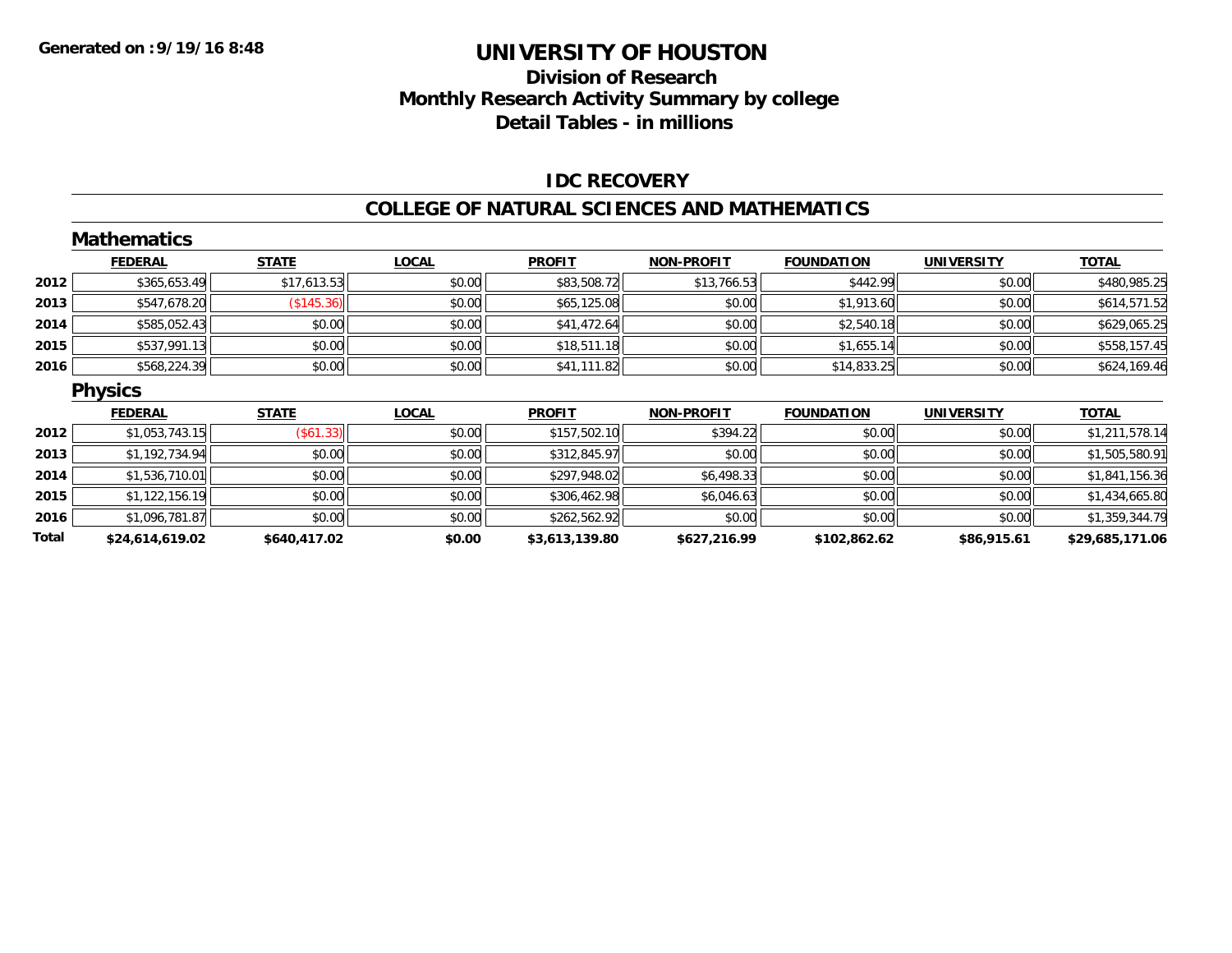### **Division of Research Monthly Research Activity Summary by college Detail Tables - in millions**

#### **IDC RECOVERY**

#### **COLLEGE OF OPTOMETRY**

## **Optometry Vision Sciences**

|       | <b>FEDERAL</b> | <b>STATE</b> | <u>LOCAL</u> | <b>PROFIT</b> | <b>NON-PROFIT</b> | <b>FOUNDATION</b> | <b>UNIVERSITY</b> | <b>TOTAL</b>   |
|-------|----------------|--------------|--------------|---------------|-------------------|-------------------|-------------------|----------------|
| 2012  | \$1,304,535.77 | (\$0.03)     | \$0.00       | \$72,718.49   | \$0.00            | \$0.00            | \$58,593.82       | \$1,435,848.06 |
| 2013  | \$1,342,578.41 | \$0.00       | \$0.00       | \$229,024.86  | \$0.00            | \$0.00            | \$91,838.01       | \$1,663,441.28 |
| 2014  | \$1,519,892.90 | \$0.00       | \$0.00       | \$203,882.21  | \$0.00            | \$0.00            | \$67,270.64       | \$1,791,045.75 |
| 2015  | \$1,412,257.65 | \$0.00       | \$0.00       | \$97,154.14   | \$0.00            | \$0.00            | \$93,616.46       | \$1,603,028.25 |
| 2016  | \$1,587,868.95 | \$0.00       | \$0.00       | \$37,198.72   | \$0.00            | \$0.00            | \$57,131.45       | \$1,682,199.12 |
| Total | \$7,167,133.69 | (\$0.03)     | \$0.00       | \$639,978.42  | \$0.00            | \$0.00            | \$368,450.38      | \$8,175,562.46 |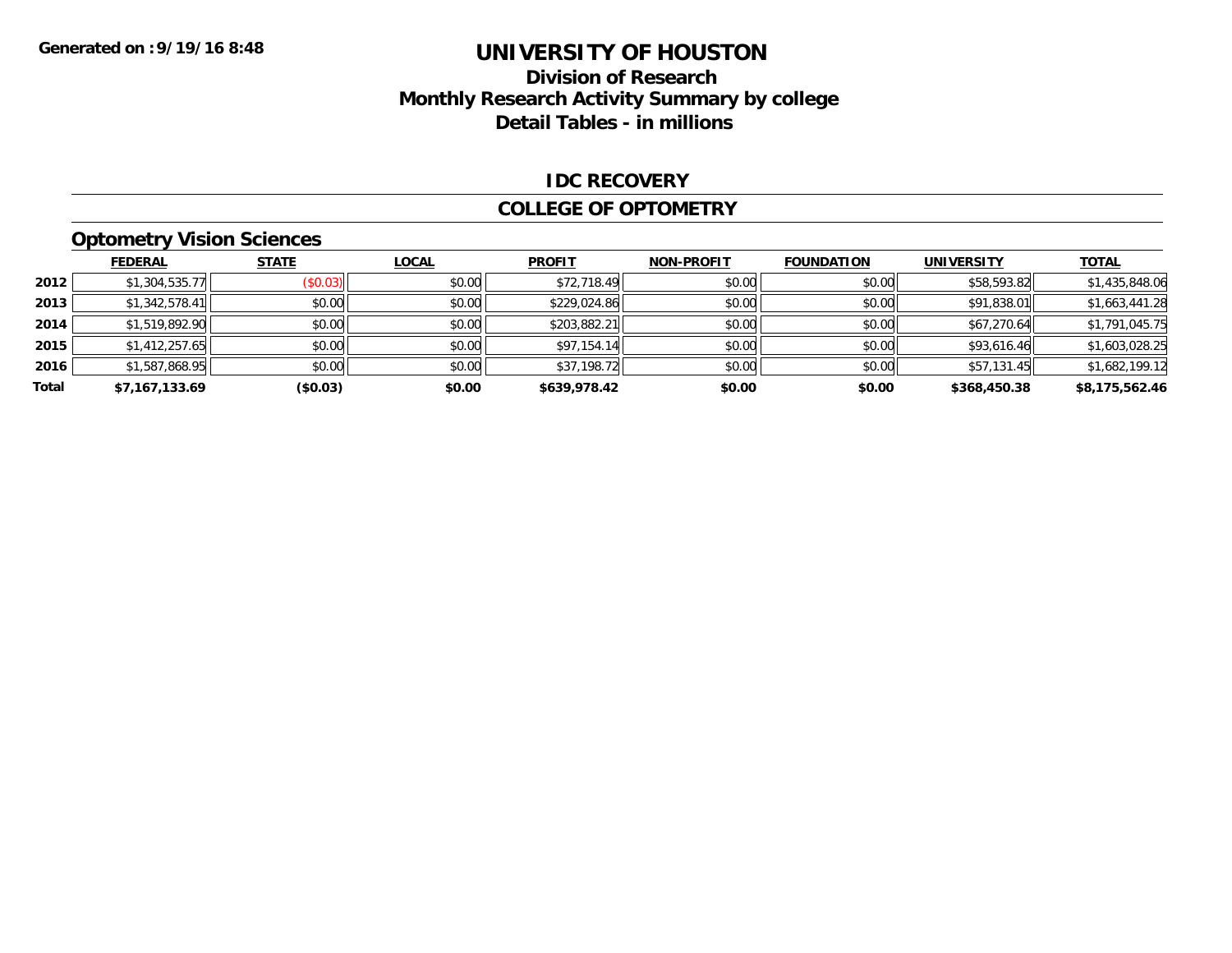## **Division of ResearchMonthly Research Activity Summary by college Detail Tables - in millions**

### **IDC RECOVERY**

#### **COLLEGE OF PHARMACY**

## **Center for Experimental Therapeutics and Pharmacoi**

|      | <b>FEDERAL</b> | <b>STATE</b> | <b>LOCAL</b> | <b>PROFIT</b> | <b>NON-PROFIT</b> | <b>FOUNDATION</b> | <b>UNIVERSITY</b> | <b>TOTAL</b> |
|------|----------------|--------------|--------------|---------------|-------------------|-------------------|-------------------|--------------|
| 2012 | \$0.00         | \$0.00       | \$0.00       | \$0.00        | \$0.00            | \$0.00            | \$0.00            | \$0.00       |
| 2013 | \$0.00         | \$0.00       | \$0.00       | \$0.00        | \$0.00            | \$0.00            | \$0.00            | \$0.00       |
| 2014 | \$0.00         | \$0.00       | \$0.00       | \$0.00        | \$0.00            | \$0.00            | \$0.00            | \$0.00       |
| 2015 | \$0.00         | \$0.00       | \$0.00       | \$0.00        | \$0.00            | \$0.00            | \$0.00            | \$0.00       |
| 2016 | \$0.00         | \$0.00       | \$0.00       | \$0.00        | \$0.00            | \$0.00            | \$0.00            | \$0.00       |

### **Clinical Pharmacy & Administration**

|      | <b>FEDERAL</b> | <u>STATE</u> | <u>LOCAL</u> | <b>PROFIT</b> | <b>NON-PROFIT</b> | <b>FOUNDATION</b> | <b>UNIVERSITY</b> | <b>TOTAL</b> |
|------|----------------|--------------|--------------|---------------|-------------------|-------------------|-------------------|--------------|
| 2012 | \$61,931.76    | \$0.00       | \$0.00       | \$57,608.85   | \$11.27           | \$0.00            | \$0.00            | \$119,529.34 |
| 2013 | \$55,673.46    | \$0.00       | \$0.00       | \$98,800.39   | \$0.00            | \$0.00            | \$0.00            | \$154,473.85 |
| 2014 | \$5,957.55     | \$5,122.49   | \$0.00       | \$115,428.24  | \$33,078.37       | \$0.00            | \$0.00            | \$159,586.65 |
| 2015 | \$118,840.78   | \$79,971.85  | \$0.00       | \$61,914.20   | \$13,556.85       | \$0.00            | \$0.00            | \$274,283.68 |
| 2016 | \$98,850.43    | \$48,427.71  | \$0.00       | \$139,049.99  | \$21,779.15       | \$0.00            | \$0.00            | \$308,107.29 |

### **Dean, Pharmacy**

|      | <b>FEDERAL</b> | <b>STATE</b> | <u>LOCAL</u> | <b>PROFIT</b> | <b>NON-PROFIT</b> | <b>FOUNDATION</b> | <b>UNIVERSITY</b> | <b>TOTAL</b> |
|------|----------------|--------------|--------------|---------------|-------------------|-------------------|-------------------|--------------|
| 2012 | \$0.00         | \$0.00       | \$0.00       | \$0.00        | \$0.00            | \$0.00            | \$0.00            | \$0.00       |
| 2013 | \$0.00         | \$0.00       | \$0.00       | \$0.00        | \$0.00            | \$0.00            | \$0.00            | \$0.00       |
| 2014 | \$0.00         | \$0.00       | \$0.00       | \$0.00        | \$0.00            | \$0.00            | \$0.00            | \$0.00       |
| 2015 | \$0.00         | \$0.00       | \$0.00       | \$0.00        | \$0.00            | \$0.00            | \$0.00            | \$0.00       |
| 2016 | \$0.00         | \$0.00       | \$0.00       | \$0.00        | \$0.00            | \$0.00            | \$0.00            | \$0.00       |

#### **Pharm Health Outcomes & Policy**

|      | <b>FEDERAL</b> | <b>STATE</b> | <u>LOCAL</u> | <b>PROFIT</b> | <b>NON-PROFIT</b> | <b>FOUNDATION</b> | <b>UNIVERSITY</b> | <b>TOTAL</b> |
|------|----------------|--------------|--------------|---------------|-------------------|-------------------|-------------------|--------------|
| 2012 | \$5,917.60     | \$0.00       | \$0.00       | \$0.00        | (\$13.76)         | \$0.00            | \$0.00            | \$5,903.84   |
| 2013 | \$47,499.21    | \$0.00       | \$0.00       | \$0.00        | \$0.00            | \$0.00            | \$0.00            | \$47,499.21  |
| 2014 | \$66,750.46    | \$0.00       | \$0.00       | \$0.00        | \$0.00            | \$0.00            | \$0.00            | \$66,750.46  |
| 2015 | \$44,233.89    | \$3,748.68   | \$0.00       | \$17,011.47   | \$0.00            | \$0.00            | \$0.00            | \$64,994.03  |
| 2016 | \$36,629.19    | \$215.83     | \$0.00       | \$14,079.38   | \$0.00            | \$0.00            | \$0.00            | \$50,492.73  |

### **Pharmacological and Pharmaceutical Sciences**

|      | <b>FEDERAL</b>             | <b>CTATE</b><br>7 I A | <b>OCAL</b>     | <b>PROFIT</b>  | <b>NON-DDOEIT</b>                    | <b>FOUNDATION</b> | UNIVERSITY                | <b>TOTAL</b>                    |
|------|----------------------------|-----------------------|-----------------|----------------|--------------------------------------|-------------------|---------------------------|---------------------------------|
| 2012 | -<br>                      | 0.04<br>ט.ט           | ሶስ ሰሰ<br>JU.UU  | ቀስ ሰሰ<br>JU.UU | $A \cap A$<br>$\sim$<br>ا∠نتا<br>.טי | \$690.59          | $\sim$ 00<br>PO.OO        | 000.07<br>$+E0.$<br>.380.888.87 |
| 2013 | 700y<br>1707<br><i>. .</i> | \$0.00                | $\sim$<br>vu.uu | - ا∣261.71∉    |                                      | n.<br>$\sim$      | $\sim$ 00<br><b>JU.UU</b> | 76.08                           |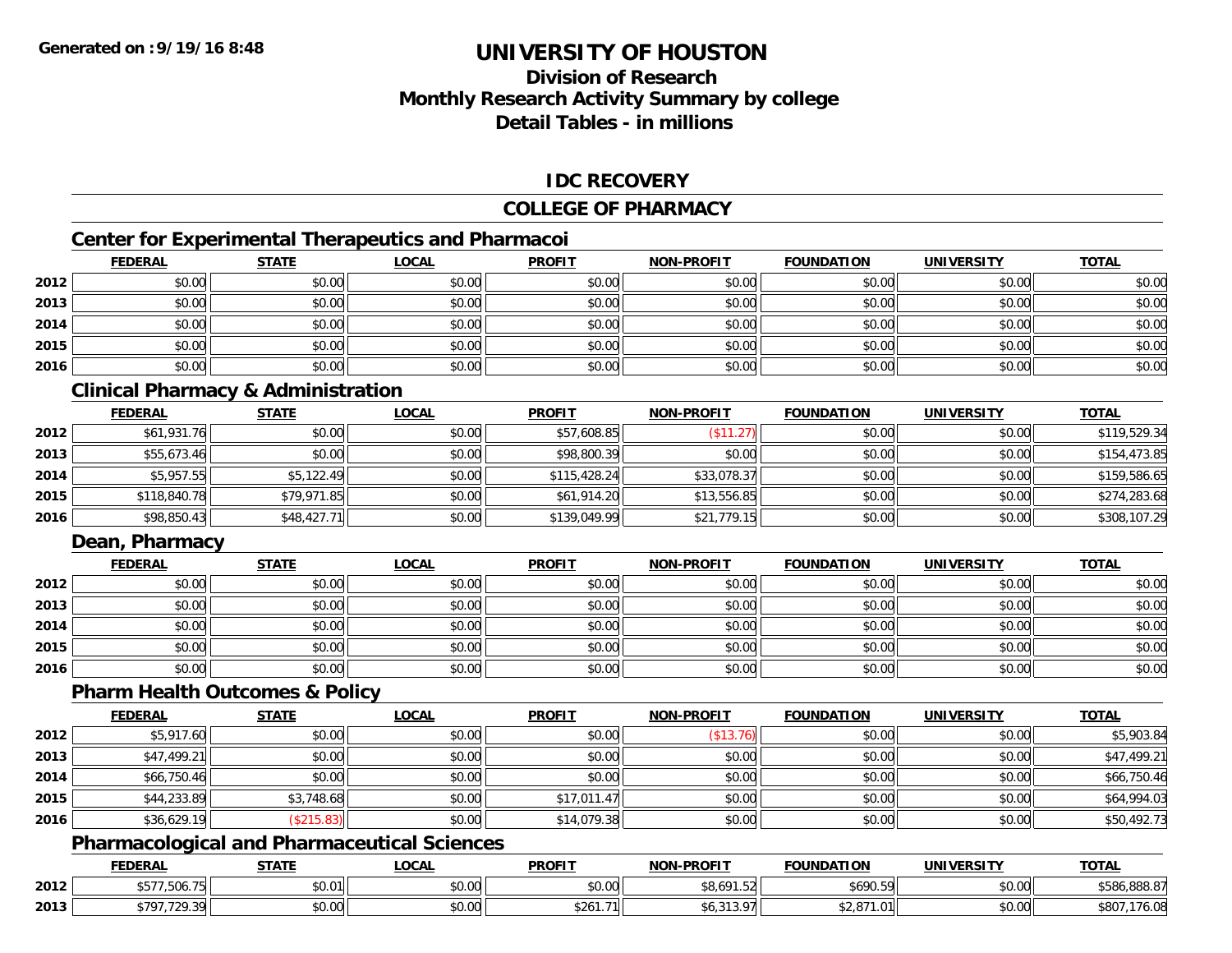## **Division of ResearchMonthly Research Activity Summary by college Detail Tables - in millions**

#### **IDC RECOVERY**

#### **COLLEGE OF PHARMACY**

## **Pharmacological and Pharmaceutical Sciences**

|       | <b>FEDERAL</b> | <u>STATE</u> | <u>LOCAL</u> | <b>PROFIT</b> | <b>NON-PROFIT</b> | <b>FOUNDATION</b> | <b>UNIVERSITY</b> | <b>TOTAL</b>   |
|-------|----------------|--------------|--------------|---------------|-------------------|-------------------|-------------------|----------------|
| 2014  | \$635,401.05   | \$0.00       | \$0.00       | \$15,263.78   | \$1,638.19        | \$1,912.04        | \$0.00            | \$654,215.06   |
| 2015  | \$756,942.56   | \$7,146.16   | \$0.00       | \$2,746.03    | \$4,389.62        | \$0.00            | \$0.00            | \$771,224.37   |
| 2016  | \$1,110,162.28 | \$18.571.15  | \$0.00       | \$0.00        | \$10.344.71       | \$0.00            | \$0.00            | \$1,139,078.14 |
| Total | \$4,420,026.38 | \$162,772.21 | \$0.00       | \$522,164.04  | \$99,767.35       | \$5,473.64        | \$0.00            | \$5,210,203.61 |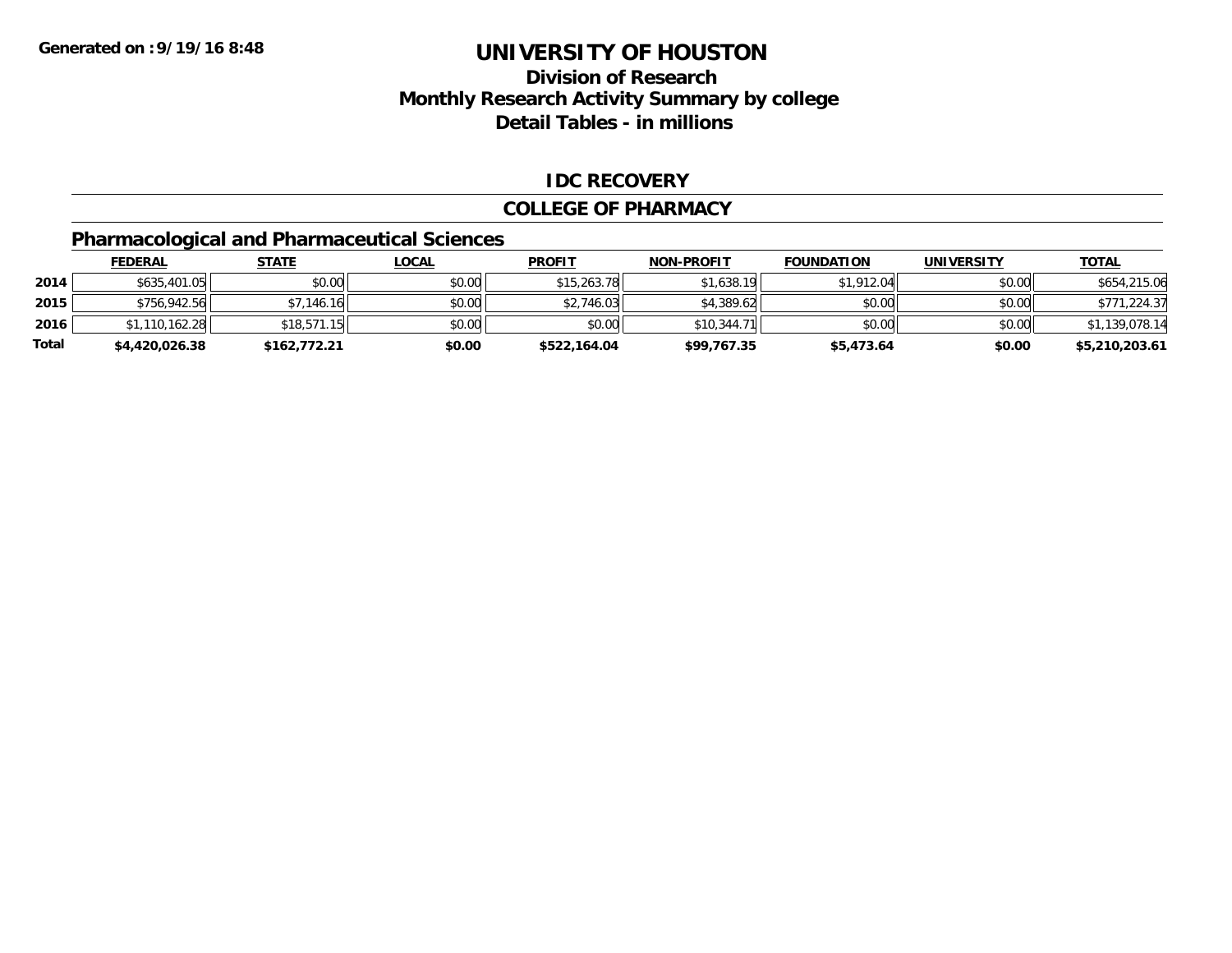## **Division of ResearchMonthly Research Activity Summary by college Detail Tables - in millions**

#### **IDC RECOVERY**

### **COLLEGE OF TECHNOLOGY**

### **Center for Technology Literacy**

|      | <b>FEDERAL</b> | <b>STATE</b> | <b>LOCAL</b> | <b>PROFIT</b> | <b>NON-PROFIT</b> | <b>FOUNDATION</b> | <b>UNIVERSITY</b> | <u>TOTAL</u> |
|------|----------------|--------------|--------------|---------------|-------------------|-------------------|-------------------|--------------|
| 2012 | \$148,475.34   | \$0.00       | \$0.00       | \$0.00        | \$0.00            | \$0.00            | \$0.00            | \$148,475.34 |
| 2013 | \$127,430.60   | \$0.00       | \$0.00       | \$0.00        | \$0.00            | \$0.00            | \$0.00            | \$127,430.60 |
| 2014 | \$178,000.27   | \$0.00       | \$0.00       | \$0.00        | \$0.00            | \$0.00            | \$0.00            | \$178,000.27 |
| 2015 | \$83,621.83    | \$0.00       | \$0.00       | \$0.00        | \$0.00            | \$0.00            | \$0.00            | \$83,621.83  |
| 2016 | \$18,153.03    | \$0.00       | \$0.00       | \$0.00        | \$0.00            | \$0.00            | \$0.00            | \$18,153.03  |

### **Construction Management**

|      | <b>FEDERAL</b> | <b>STATE</b> | <b>LOCAL</b> | <b>PROFIT</b> | NON-PROFIT | <b>FOUNDATION</b> | <b>UNIVERSITY</b> | <b>TOTAL</b> |
|------|----------------|--------------|--------------|---------------|------------|-------------------|-------------------|--------------|
| 2012 | \$0.00         | \$1,850.40   | \$0.00       | \$0.00        | \$0.00     | \$114.08          | \$0.00            | \$1,964.48   |
| 2013 | \$0.00         | \$5,145.95   | \$0.00       | \$0.00        | \$0.00     | \$3,053.66        | \$0.00            | \$8,199.61   |
| 2014 | \$0.00         | \$6,414.17   | \$0.00       | \$0.00        | \$0.00     | \$813.26          | \$0.00            | \$7,227.43   |
| 2015 | \$0.00         | \$76.78      | \$0.00       | \$0.00        | \$0.00     | \$0.00            | \$0.00            | \$76.78      |
| 2016 | \$0.00         | \$10,750.53  | \$0.00       | \$0.00        | \$0.00     | \$0.00            | \$0.00            | \$10,750.53  |

### **Dean, Technology**

|      | <b>FEDERAL</b> | <b>STATE</b> | <u>LOCAL</u> | <b>PROFIT</b> | <b>NON-PROFIT</b> | <b>FOUNDATION</b> | <b>UNIVERSITY</b> | <b>TOTAL</b> |
|------|----------------|--------------|--------------|---------------|-------------------|-------------------|-------------------|--------------|
| 2012 | \$49,638.72    | \$0.00       | \$0.00       | \$0.00        | \$0.00            | \$0.00            | \$0.00            | \$49,638.72  |
| 2013 | \$25,774.16    | \$0.00       | \$0.00       | \$0.00        | \$0.00            | \$0.00            | \$0.00            | \$25,774.16  |
| 2014 | \$14,909.12    | \$0.00       | \$0.00       | \$0.00        | \$0.00            | \$0.00            | \$0.00            | \$14,909.12  |
| 2015 | \$0.00         | \$0.00       | \$0.00       | \$0.00        | \$0.00            | \$0.00            | \$0.00            | \$0.00       |
| 2016 | \$0.00         | \$0.00       | \$0.00       | \$0.00        | \$0.00            | \$0.00            | \$0.00            | \$0.00       |

#### **Engineering Technology**

|      | <b>FEDERAL</b> | <b>STATE</b> | <b>LOCAL</b> | <b>PROFIT</b> | <b>NON-PROFIT</b> | <b>FOUNDATION</b> | <b>UNIVERSITY</b> | <b>TOTAL</b> |
|------|----------------|--------------|--------------|---------------|-------------------|-------------------|-------------------|--------------|
| 2012 | \$137,220.54   | \$0.00       | \$0.00       | \$7,961.29    | \$0.00            | \$0.00            | \$0.00            | \$145,181.83 |
| 2013 | \$134,957.30   | \$0.00       | \$0.00       | \$22,900.69   | \$0.00            | \$1,567.70        | \$0.00            | \$159,425.69 |
| 2014 | \$123,470.66   | \$0.00       | \$0.00       | \$24,612.63   | \$0.00            | \$0.00            | \$0.00            | \$148,083.29 |
| 2015 | \$283,056.45   | \$0.00       | \$0.00       | \$10,929.01   | \$0.00            | \$0.00            | \$0.00            | \$293,985.46 |
| 2016 | \$251,105.53   | \$0.00       | \$0.00       | \$0.00        | \$821.25          | \$0.00            | \$0.00            | \$251,926.78 |

## **Human Development and Consumer Science**

|      | <b>FEDERAL</b>       | 27.77                      | 0 <sup>n</sup><br>.UUAI | <b>PROFIT</b> | <b>DDOFIT</b> | <b>FOUNDATION</b> | UNIVERSITY           | <b>TOTAL</b>  |
|------|----------------------|----------------------------|-------------------------|---------------|---------------|-------------------|----------------------|---------------|
| 2012 | \$127.81             |                            | $\sim$ 00<br>pu.uu      |               | 0000<br>vv.vv | 0000<br>JU.UU     | 0.00<br><b>JU.UU</b> |               |
| 2013 | $A + C$<br>ູ່ ເປບ.ບບ | $*$ $\sim$ $\sim$<br>טט.טע | $\sim$ 00<br>, ט∪.∪ש    | \$0.00        | 0000<br>vv.vv | 0000<br>JU.UU     | 0.00<br><b>JU.UU</b> | .<br>\$103.00 |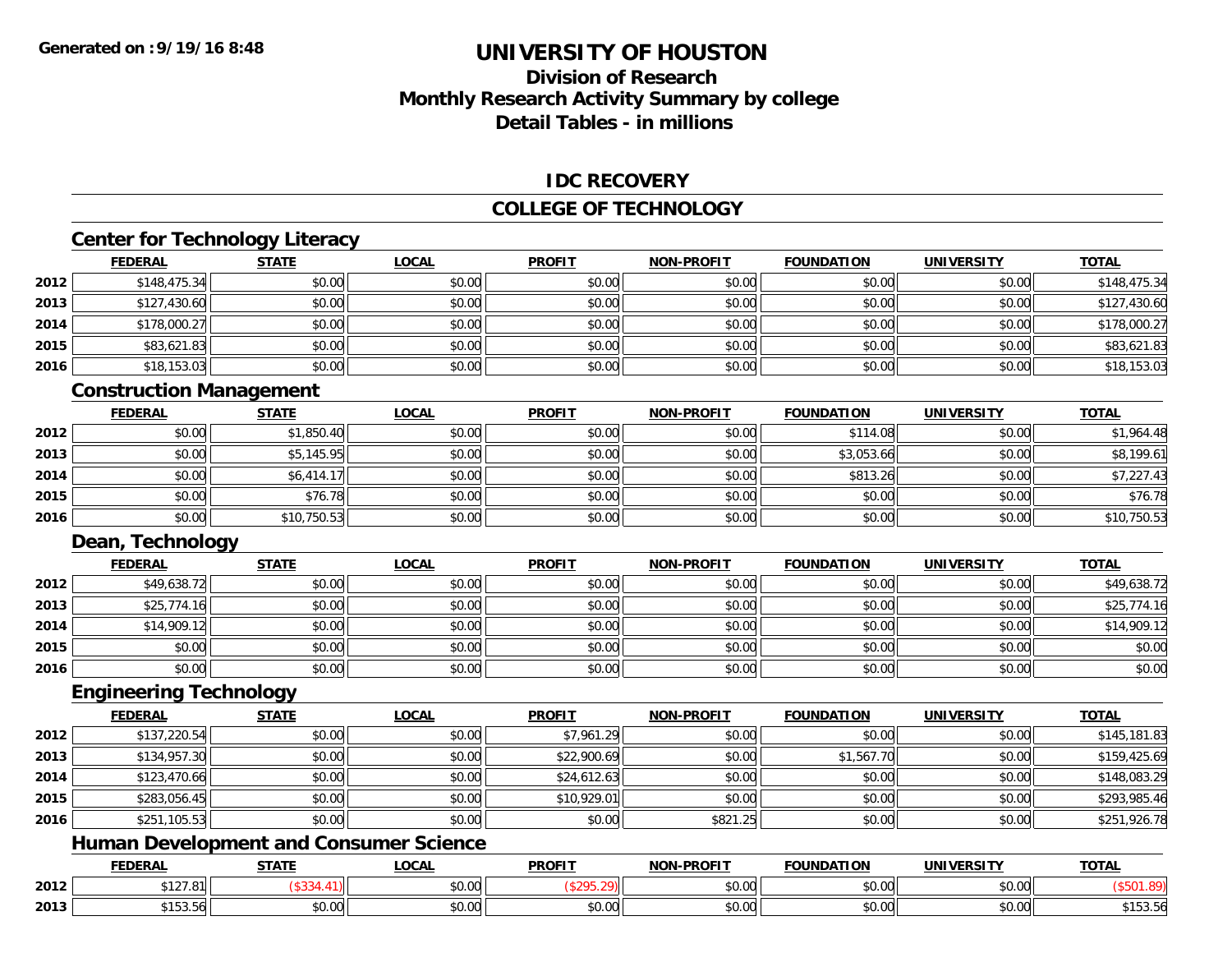## **Division of ResearchMonthly Research Activity Summary by college Detail Tables - in millions**

#### **IDC RECOVERY**

### **COLLEGE OF TECHNOLOGY**

### **Human Development and Consumer Science**

|      | <b>FEDERAL</b>     | <b>STATE</b> | <u>LOCAL</u> | <b>PROFIT</b> | <b>NON-PROFIT</b> | <b>FOUNDATION</b>  | UNIVERSITY | <b>TOTAL</b> |
|------|--------------------|--------------|--------------|---------------|-------------------|--------------------|------------|--------------|
| 2014 | 0.070<br>-2,572.87 | \$0.00       | \$0.00       | \$0.00        | \$0.00            | \$32,577.64        | \$0.00     | \$35,150.51  |
| 2015 | \$40,817.95        | \$0.00       | \$0.00       | \$0.00        | \$0.00            | \$4,242.29         | \$0.00     | \$45,060.24  |
| 2016 | \$42,939.63        | \$0.00       | \$0.00       | \$0.00        | \$0.00            | 2222<br>\$2,333.34 | \$0.00     | \$45,272.97  |

<u> 1989 - Johann Stoff, deutscher Stoffen und der Stoffen und der Stoffen und der Stoffen und der Stoffen und der</u>

## **Information & Logistics Technology**

|      | <b>FEDERAL</b> | <b>STATE</b> | <u>LOCAL</u> | <b>PROFIT</b> | <b>NON-PROFIT</b> | <b>FOUNDATION</b> | <b>UNIVERSITY</b> | <b>TOTAL</b> |
|------|----------------|--------------|--------------|---------------|-------------------|-------------------|-------------------|--------------|
| 2012 | \$19,974.53    | \$540.60     | \$0.00       | \$0.00        | \$0.00            | \$0.00            | \$0.00            | \$19,433.93  |
| 2013 | \$0.00         | \$0.00       | \$0.00       | \$0.00        | \$0.00            | \$0.00            | \$0.00            | \$0.00       |
| 2014 | \$131.67       | \$0.00       | \$0.00       | \$0.00        | \$0.00            | \$0.00            | \$0.00            | \$131.67     |
| 2015 | \$17,000.18    | \$0.00       | \$0.00       | \$0.00        | \$0.00            | \$0.00            | \$0.00            | \$17,000.18  |
| 2016 | \$139,312.26   | \$0.00       | \$0.00       | \$5,484.93    | \$0.00            | \$0.00            | \$0.00            | \$144,797.19 |

## **Texas Manufacturing Assistance Center**

|       | <b>FEDERAL</b> | <b>STATE</b> | <b>LOCAL</b> | <b>PROFIT</b> | <b>NON-PROFIT</b> | <b>FOUNDATION</b> | <b>UNIVERSITY</b> | <b>TOTAL</b>   |
|-------|----------------|--------------|--------------|---------------|-------------------|-------------------|-------------------|----------------|
| 2012  | \$0.00         | \$0.00       | \$0.00       | \$0.00        | \$0.00            | \$0.00            | \$0.00            | \$0.00         |
| 2013  | \$0.00         | \$0.00       | \$0.00       | \$0.00        | \$0.00            | \$0.00            | \$0.00            | \$0.00         |
| 2014  | \$0.00         | \$0.00       | \$0.00       | \$0.00        | \$0.00            | \$0.00            | \$0.00            | \$0.00         |
| 2015  | \$0.00         | \$0.00       | \$0.00       | \$0.00        | \$0.00            | \$0.00            | \$0.00            | \$0.00         |
| Total | \$1,838,843.99 | \$23,362.82  | \$0.00       | \$71,593.26   | \$821.25          | \$44,701.97       | \$0.00            | \$1,979,323.29 |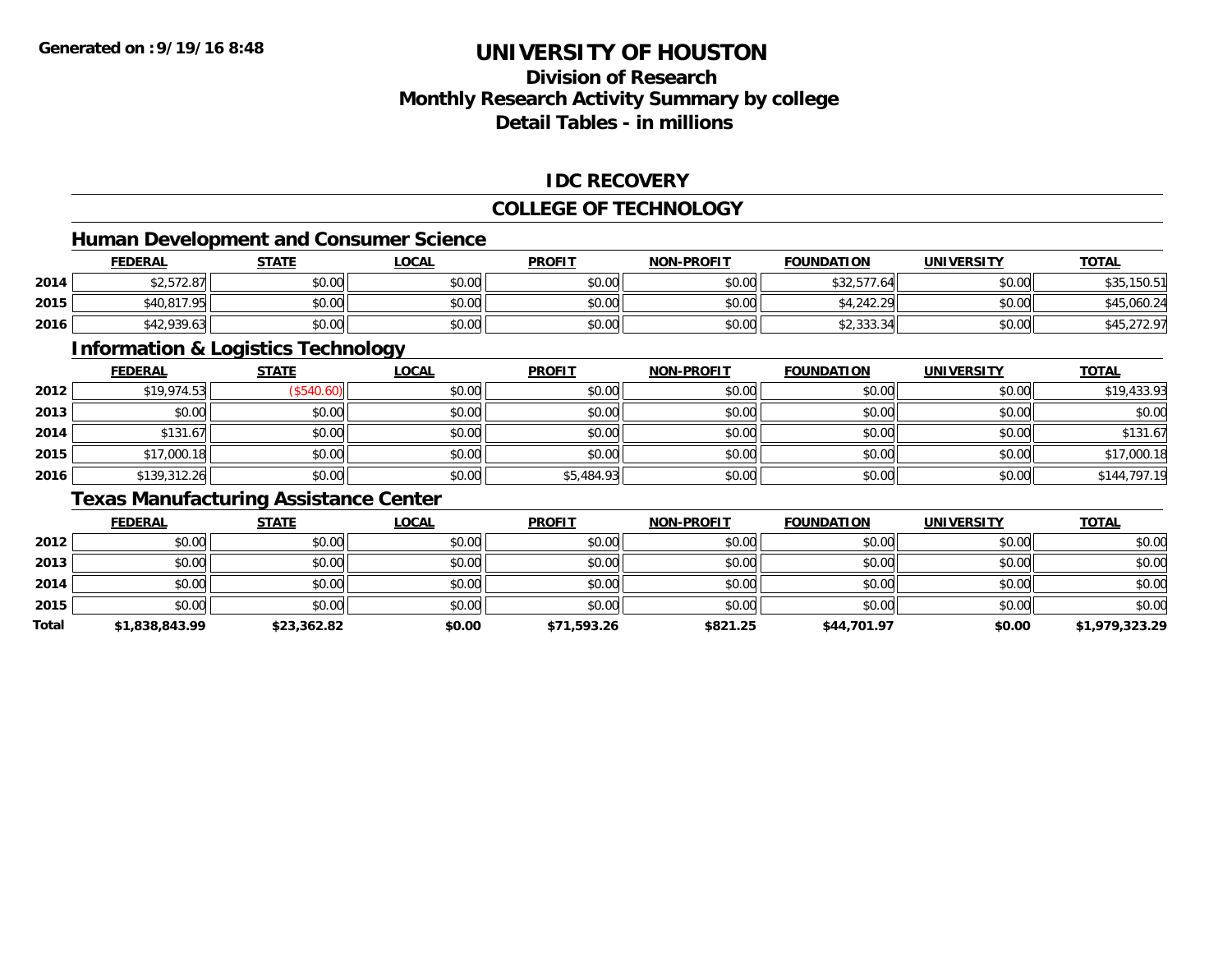## **Division of ResearchMonthly Research Activity Summary by college Detail Tables - in millions**

#### **IDC RECOVERY**

#### **COLLEGE OF THE ARTS**

### **Blaffer Gallery**

|      | <b>FEDERAL</b>                         | <b>STATE</b>     | $\bigcap_{n=1}^{\infty}$<br>.UUAI | <b>PROFIT</b>  | <b>DDOFIT</b> .<br><b>MARI</b> | <b>FOUNDATION</b><br>10N | EDCIT\<br>UNIVE    | TOTA.                 |
|------|----------------------------------------|------------------|-----------------------------------|----------------|--------------------------------|--------------------------|--------------------|-----------------------|
| 2014 | 247.00<br>* 1 O<br>w<br>$\mathbf{u}$ . | ሶስ ሰሰ<br>JU.UU   | $\sim$ $\sim$<br>vv.vv            | \$0.00         | \$0.00                         | 0000<br>JU.UU            | nn nn<br>pu.uu     | $\sim$<br>10.3<br>.uu |
| 2016 | .                                      | $\sim$ 00<br>ט.ט | $\sim$ 00<br>vv.vv                | ¢∩ ∩∩<br>,u.uu | \$0.00                         | 0000<br>JU.UU            | $\sim$ 00<br>JU.UU | 40,100.1              |

### **Cynthia Woods Mitchell Center for the Arts**

|              | <b>FEDERAL</b> | STATE  | <u>LOCAL</u> | <b>PROFIT</b> | <b>NON-PROFIT</b> | <b>FOUNDATION</b> | UNIVERSITY | <u>TOTAL</u>    |
|--------------|----------------|--------|--------------|---------------|-------------------|-------------------|------------|-----------------|
| 2015         | \$0.00         | \$0.00 | \$0.00       | \$2,968.97    | \$0.00            | \$0.00            | \$0.00     | \$2,968.97      |
| 2016         | \$3,181.80     | \$0.00 | \$0.00       | \$15.567.03   | \$0.00            | \$0.00            | \$0.00     | \$18,748.83     |
| <b>Total</b> | \$18,657.53    | \$0.00 | \$0.00       | \$18,536.00   | \$0.00            | \$0.00            | \$0.00     | 193.53,<br>\$37 |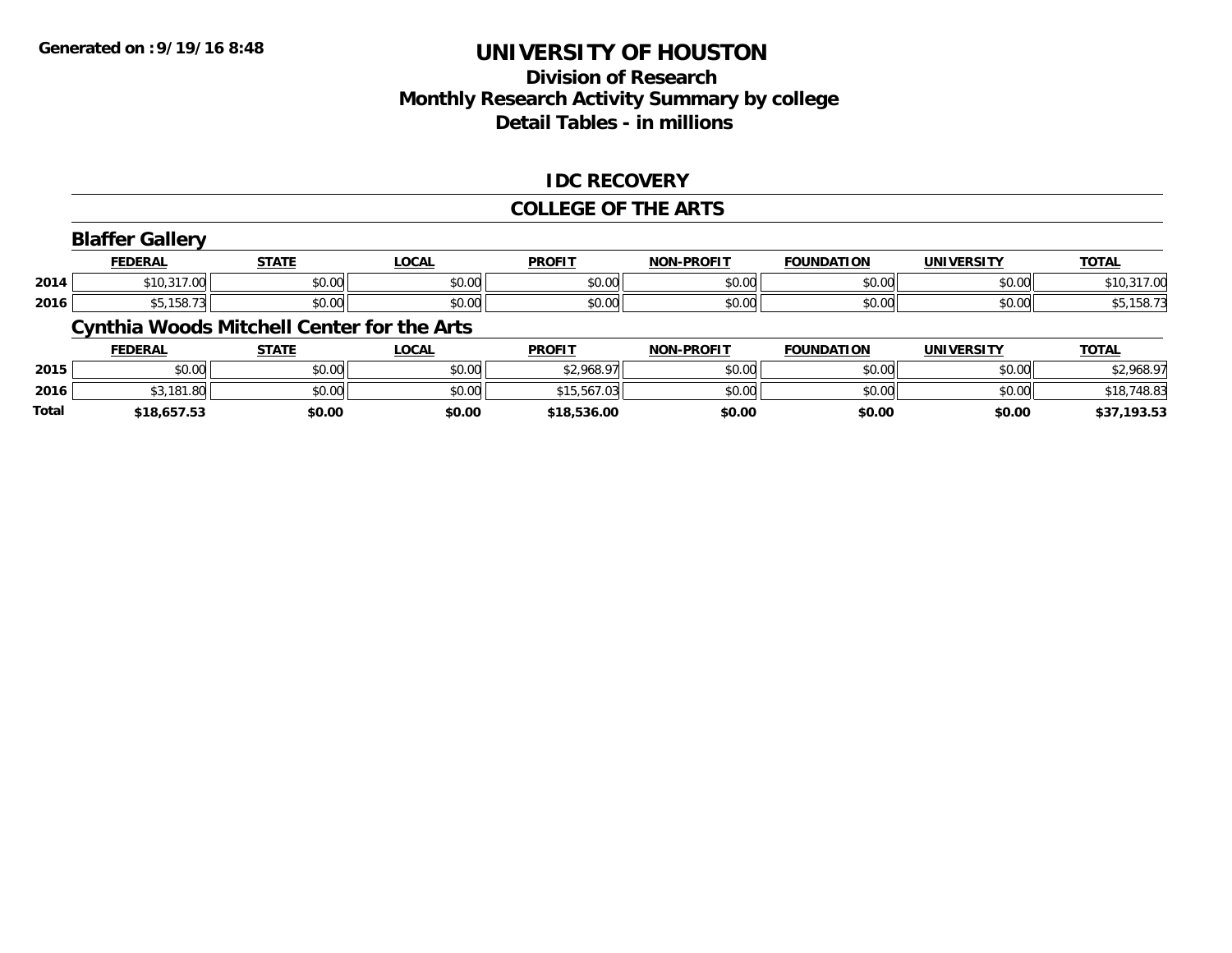## **Division of ResearchMonthly Research Activity Summary by college Detail Tables - in millions**

### **IDC RECOVERY**

### **CULLEN COLLEGE OF ENGINEERING**

## **Biomedical Engineering**

|      | <b>FEDERAL</b> | <b>STATE</b> | <b>LOCAL</b> | <b>PROFIT</b> | <b>NON-PROFIT</b> | <b>FOUNDATION</b> | <b>UNIVERSITY</b> | <b>TOTAL</b> |
|------|----------------|--------------|--------------|---------------|-------------------|-------------------|-------------------|--------------|
| 2012 | \$172,453.94   | \$0.00       | \$0.00       | \$0.00        | \$0.00            | \$0.00            | \$0.00            | \$172,453.94 |
| 2013 | \$395,148.61   | \$0.00       | \$0.00       | \$0.00        | \$0.00            | \$0.00            | \$0.00            | \$395,148.61 |
| 2014 | \$787,214.09   | \$0.00       | \$0.00       | \$0.00        | \$736.29          | \$0.00            | \$0.00            | \$787,950.38 |
| 2015 | \$793,518.57   | \$0.00       | \$0.00       | \$0.00        | \$11,779.21       | \$0.00            | \$0.00            | \$805,297.78 |
| 2016 | \$612,286.67   | \$0.00       | \$0.00       | \$25,530.21   | \$2,299.10        | \$0.00            | \$0.00            | \$640,115.98 |

## **Center for Innovative Grouting Materials and Tech**

|      | <b>FEDERAL</b> | <b>STATE</b> | <u>LOCAL</u> | <b>PROFIT</b> | <b>NON-PROFIT</b> | <b>FOUNDATION</b> | <b>UNIVERSITY</b> | <b>TOTAL</b> |
|------|----------------|--------------|--------------|---------------|-------------------|-------------------|-------------------|--------------|
| 2012 | \$0.00         | \$0.00       | \$0.00       | \$0.00        | \$0.00            | \$0.00            | \$0.00            | \$0.00       |
| 2013 | \$0.00         | \$0.00       | \$0.00       | \$0.00        | \$0.00            | \$0.00            | \$0.00            | \$0.00       |
| 2014 | \$0.00         | \$0.00       | \$0.00       | \$0.00        | \$0.00            | \$0.00            | \$0.00            | \$0.00       |
| 2015 | \$0.00         | \$0.00       | \$0.00       | \$0.00        | \$0.00            | \$0.00            | \$0.00            | \$0.00       |
| 2016 | \$0.00         | \$0.00       | \$0.00       | \$0.00        | \$0.00            | \$0.00            | \$0.00            | \$0.00       |

### **Chemical Engineering**

|      | <b>FEDERAL</b> | <b>STATE</b> | <u>LOCAL</u> | <b>PROFIT</b> | <b>NON-PROFIT</b> | <b>FOUNDATION</b> | <b>UNIVERSITY</b> | <b>TOTAL</b>   |
|------|----------------|--------------|--------------|---------------|-------------------|-------------------|-------------------|----------------|
| 2012 | \$940,508.80   | \$6,425.32   | \$1,304.62   | \$291,209.22  | \$0.00            | \$132.37          | \$0.02            | \$1,239,580.35 |
| 2013 | \$1,108,539.52 | \$9,750.61   | \$0.00       | \$189,446.18  | \$0.00            | \$1,578.34        | \$4,562.32        | \$1,313,876.97 |
| 2014 | \$1,097,276.53 | \$3,897.27   | \$0.00       | \$442,717.06  | \$0.00            | \$2,815.84        | \$8,512.41        | \$1,555,219.11 |
| 2015 | \$1,022,781.53 | \$8,735.04   | \$0.00       | \$472,781.13  | \$0.00            | \$4,457.65        | \$3,624.94        | \$1,512,380.28 |
| 2016 | \$1,109,687.55 | \$30,206.99  | \$0.00       | \$613,168.17  | \$31,384.53       | \$4,657.06        | $($ \$89.06) $ $  | \$1,789,015.25 |

### **Civil Engineering**

|      | <b>FEDERAL</b> | <b>STATE</b> | <u>LOCAL</u> | <b>PROFIT</b> | <b>NON-PROFIT</b> | <b>FOUNDATION</b> | <b>UNIVERSITY</b> | <b>TOTAL</b>   |
|------|----------------|--------------|--------------|---------------|-------------------|-------------------|-------------------|----------------|
| 2012 | \$341,510.18   | \$51,184.01  | \$27,114.09  | \$62,912.73   | \$19,290.20       | \$0.00            | (\$490.00)        | \$501,521.21   |
| 2013 | \$685,821.31   | \$21,928.81  | \$2,653.74   | \$80,400.72   | \$28,132.11       | \$11,291.97       | \$1,974.72        | \$832,203.37   |
| 2014 | \$946,410.20   | \$25,482.88  | (\$1,308.66) | \$41,437.39   | \$34,822.23       | \$5,346.65        | \$112.50          | \$1,052,303.20 |
| 2015 | \$1,074,958.61 | \$31,457.49  | \$0.00       | \$44,207.59   | \$13,624.89       | \$15,119.59       | \$2,518.99        | \$1,181,887.16 |
| 2016 | \$779,998.41   | \$43,777.49  | \$0.00       | \$27,333.84   | \$26,577.77       | \$6,813.36        | \$7,519.18        | \$892,020.05   |

## **Composites Engineering and Applications Center**

|      | DERAI  | CTATI     | .OCAL     | <b>PROFIT</b> | <b>DDOEL1</b><br><b>ארות</b> | ΓΙΟΝ    | UNIVERSITY                                   | <b>TOTAL</b> |
|------|--------|-----------|-----------|---------------|------------------------------|---------|----------------------------------------------|--------------|
| 2012 | $\sim$ | $\sim$    | $\sim$    | $\cdots$      | 0000                         | 0.00    | $\mathsf{A} \cap \mathsf{A} \cap \mathsf{A}$ | 0000         |
|      | וט.טי  | JU.UU     | vv.vv     | vu.vu         | vu.vu                        | - JU.UU | PO.OO                                        | <b>JU.UU</b> |
|      | 0.00   | $\sim$ 00 | $\sim$ 00 | $\cdots$      | 0.00                         | 0.00    | $\sim$ $\sim$                                | $\cdots$     |
| 2013 | וט.טי  | JU.L      | JU.UU     | vv.vv         | JU.UU                        | ww.uu   | <b>JU.UU</b>                                 | <b>JU.UU</b> |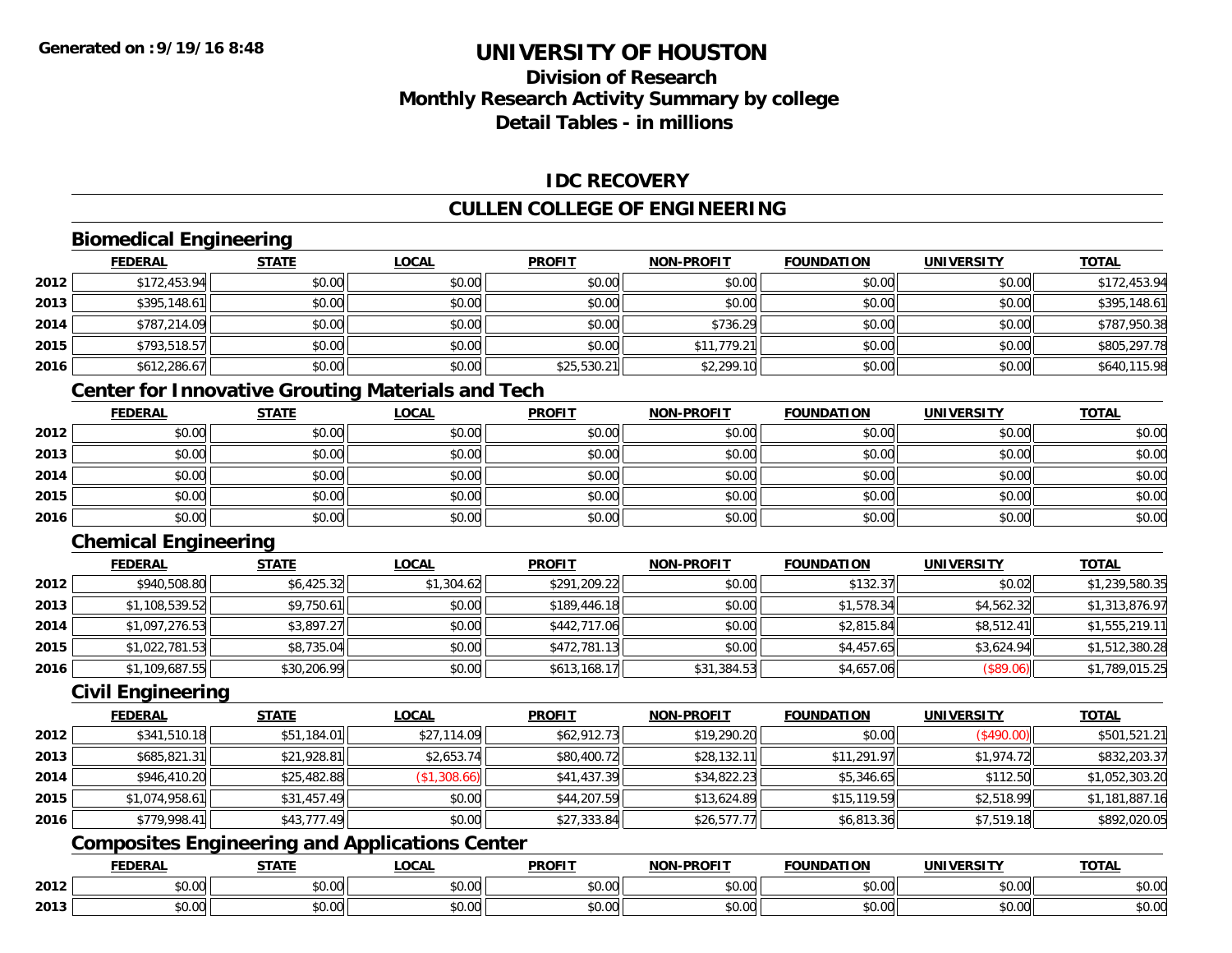## **Division of ResearchMonthly Research Activity Summary by college Detail Tables - in millions**

### **IDC RECOVERY**

### **CULLEN COLLEGE OF ENGINEERING**

## **Composites Engineering and Applications Center**

|      | <b>FEDERAL</b>               | <b>STATE</b> | <u>LOCAL</u> | <b>PROFIT</b> | <b>NON-PROFIT</b> | <b>FOUNDATION</b> | UNIVERSITY | <b>TOTAL</b> |
|------|------------------------------|--------------|--------------|---------------|-------------------|-------------------|------------|--------------|
| 2014 | \$0.00                       | \$0.00       | \$0.00       | \$0.00        | \$0.00            | \$0.00            | \$0.00     | \$0.00       |
| 2015 | \$0.00                       | \$0.00       | \$0.00       | \$0.00        | \$0.00            | \$0.00            | \$0.00     | \$0.00       |
|      | Engineering<br>Dear<br>_____ | _____        | .            | _______       | ____________      |                   |            | ____         |

|      | <u>FEDERAL</u> | <u>STATE</u> | <u>LOCAL</u> | <b>PROFIT</b> | <b>NON-PROFIT</b> | <b>FOUNDATION</b> | UNIVERSITY | <u>TOTAL</u> |
|------|----------------|--------------|--------------|---------------|-------------------|-------------------|------------|--------------|
| 2012 | \$8,589.05     | \$0.00       | \$0.00       | \$0.00        | \$0.00            | \$0.00            | \$0.00     | \$8,589.05   |
| 2013 | \$8,966.42     | \$0.00       | \$0.00       | \$0.00        | \$0.00            | \$0.00            | \$0.00     | \$8,966.42   |
| 2014 | \$7,442.60     | \$0.00       | \$0.00       | \$0.00        | \$0.00            | \$0.00            | \$0.00     | \$7,442.60   |
| 2015 | \$7,214.53     | \$0.00       | \$0.00       | \$0.00        | \$0.00            | \$0.00            | \$0.00     | \$7,214.53   |
| 2016 | \$51,916.32    | \$0.00       | \$0.00       | \$0.00        | \$0.00            | \$0.00            | \$0.00     | \$51,916.32  |

### **Electrical & Computer Engineering**

|      | <b>FEDERAL</b> | <b>STATE</b> | <b>LOCAL</b> | <b>PROFIT</b> | <b>NON-PROFIT</b> | <b>FOUNDATION</b> | <b>UNIVERSITY</b> | <b>TOTAL</b>   |
|------|----------------|--------------|--------------|---------------|-------------------|-------------------|-------------------|----------------|
| 2012 | \$852,982.84   | (\$170.10)   | \$0.00       | \$122,595.15  | (\$3,375.31)      | (\$16, 163.66)    | \$0.21            | \$955,869.13   |
| 2013 | \$878,340.95   | \$1,080.89   | \$0.00       | \$115,140.97  | \$27,480.11       | \$1,379.76        | \$0.00            | \$1,023,422.69 |
| 2014 | \$939,616.11   | \$705.56     | \$0.00       | \$172,604.45  | \$61,552.42       | \$7,084.58        | \$0.00            | \$1,181,563.12 |
| 2015 | \$1,319,705.09 | \$2,289.20   | \$0.00       | \$86,288.79   | \$29,987.66       | \$15,241.15       | \$0.00            | \$1,453,511.89 |
| 2016 | \$1,028,519.42 | \$66,582.93  | \$0.00       | \$70,641.73   | \$99,178.17       | (\$2,824.03)      | \$0.00            | \$1,262,098.23 |

### **Industrial Engineering**

|      | <b>FEDERAL</b> | <b>STATE</b> | <b>LOCAL</b> | <b>PROFIT</b> | <b>NON-PROFIT</b> | <b>FOUNDATION</b> | <b>UNIVERSITY</b> | <b>TOTAL</b> |
|------|----------------|--------------|--------------|---------------|-------------------|-------------------|-------------------|--------------|
| 2012 | \$68,497.62    | (\$105.07)   | \$18,694.96  | \$0.00        | \$0.00            | \$0.00            | \$0.00            | \$87,087.51  |
| 2013 | \$51,715.94    | \$5,538.84   | \$4,076.61   | \$0.00        | \$0.00            | \$5,161.61        | \$0.00            | \$66,493.00  |
| 2014 | \$63,583.72    | \$9,120.96   | \$19,375.74  | \$0.00        | \$0.00            | \$8,592.82        | \$0.00            | \$100,673.24 |
| 2015 | \$62,482.88    | \$9,217.94   | \$13,482.63  | \$2,213.43    | \$0.00            | \$15,271.62       | \$0.00            | \$102,668.50 |
| 2016 | \$27,234.92    | \$7,682.27   | \$32.00      | \$476.08      | \$0.00            | \$6,482.37        | \$0.00            | \$41,907.64  |

### **Mechanical Engineering**

|      | <b>FEDERAL</b> | <b>STATE</b>  | <b>LOCAL</b> | <b>PROFIT</b> | <b>NON-PROFIT</b> | <b>FOUNDATION</b> | <b>UNIVERSITY</b> | <b>TOTAL</b>   |
|------|----------------|---------------|--------------|---------------|-------------------|-------------------|-------------------|----------------|
| 2012 | \$783,792.28   | \$13,618.73   | \$0.00       | \$122.737.37  | \$18,326.52       | \$21,333.54       | \$0.00            | \$959,808.44   |
| 2013 | \$1,021,264.50 | \$33,262.77   | \$0.00       | \$104,148.83  | \$0.00            | \$40,930.52       | \$0.00            | \$1,199,606.62 |
| 2014 | \$1,041,387.27 | \$6,011.15    | \$0.00       | \$310,636.37  | \$0.00            | \$62,235.73       | \$0.00            | \$1,420,270.52 |
| 2015 | \$923,751.53   | (\$4,786.79)  | \$0.00       | \$422,414.69  | \$5,609.72        | \$31,296.29       | \$0.00            | \$1,378,285.44 |
| 2016 | \$541,140.87   | (\$10,310.03) | \$0.00       | \$164,308.14  | \$5,609.72        | \$49,100.67       | \$0.00            | \$749,849.36   |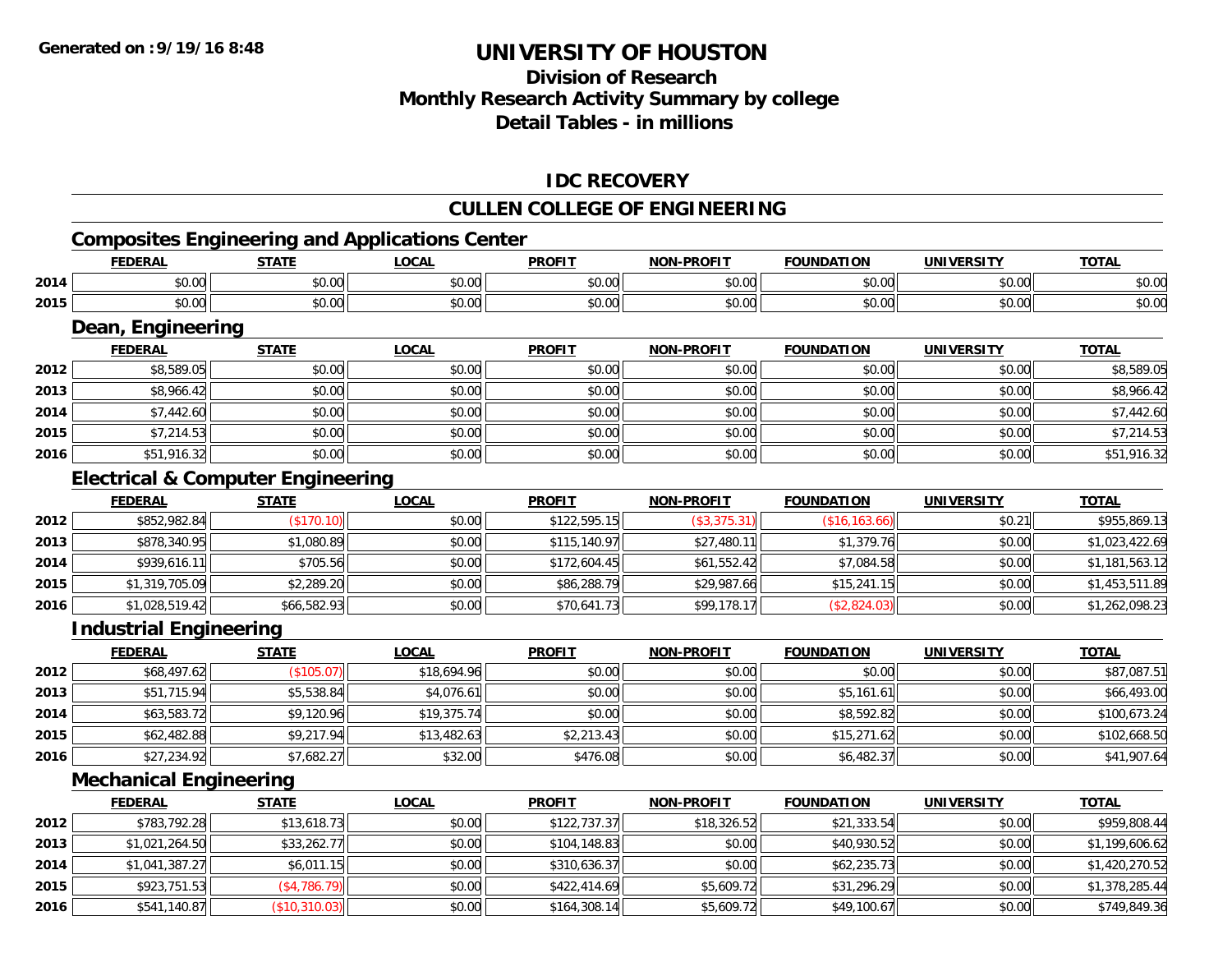## **Division of ResearchMonthly Research Activity Summary by college Detail Tables - in millions**

### **IDC RECOVERY**

### **CULLEN COLLEGE OF ENGINEERING**

### **National Center for Airborne Laser Mapping**

|      | <b>FEDERAL</b> | <b>STATE</b> | <u>LOCAL</u> | <b>PROFIT</b> | <b>NON-PROFIT</b> | <b>FOUNDATION</b> | <b>UNIVERSITY</b> | <b>TOTAL</b> |
|------|----------------|--------------|--------------|---------------|-------------------|-------------------|-------------------|--------------|
| 2012 | \$200,227.00   | \$0.00       | \$0.00       | \$0.00        | \$0.00            | \$0.00            | (\$130.84)        | \$200,096.16 |
| 2013 | \$201,355.62   | \$0.00       | \$0.00       | \$0.00        | \$0.00            | \$16,937.95       | \$0.00            | \$218,293.57 |
| 2014 | \$291,328.53   | \$0.00       | \$0.00       | \$0.00        | \$0.00            | \$5,995.99        | \$0.00            | \$297,324.51 |
| 2015 | \$369,868.22   | \$0.00       | \$0.00       | \$0.00        | \$0.00            | \$0.00            | \$77,107.57       | \$446,975.79 |
| 2016 | \$314,365.66   | \$0.00       | \$0.00       | \$0.00        | \$58,476.37       | \$0.00            | \$0.00            | \$372,842.03 |
|      |                |              |              |               |                   |                   |                   |              |

### **Petroleum Engineering**

|      | <b>FEDERAL</b> | <b>STATE</b> | <u>LOCAL</u> | <b>PROFIT</b> | <b>NON-PROFIT</b> | <b>FOUNDATION</b> | <b>UNIVERSITY</b> | <b>TOTAL</b> |
|------|----------------|--------------|--------------|---------------|-------------------|-------------------|-------------------|--------------|
| 2013 | \$19,264.12    | \$0.00       | \$0.00       | \$0.00        | \$0.00            | \$0.00            | \$0.00            | \$19,264.12  |
| 2014 | \$20,816.77    | \$0.00       | \$0.00       | \$97,088.28   | \$0.00            | \$0.00            | \$0.00            | \$117,905.05 |
| 2015 | \$7,740.69     | \$0.00       | \$0.00       | \$231,986.85  | \$0.00            | \$0.00            | \$0.00            | \$239,727.54 |
| 2016 | \$14,461.13    | \$0.00       | \$0.00       | \$123,499.87  | \$0.00            | \$0.00            | \$0.00            | \$109,038.74 |

### **Wind Energy Center**

|       | <b>FEDERAL</b>  | <b>STATE</b> | <b>LOCAL</b> | <b>PROFIT</b>  | <b>NON-PROFIT</b> | <b>FOUNDATION</b> | <b>UNIVERSITY</b> | <b>TOTAL</b>    |
|-------|-----------------|--------------|--------------|----------------|-------------------|-------------------|-------------------|-----------------|
| 2012  | \$0.00          | \$0.00       | \$0.00       | \$0.00         | \$0.00            | \$0.00            | \$0.00            | \$0.00          |
| 2013  | \$0.00          | \$0.00       | \$0.00       | \$0.00         | \$0.00            | \$0.00            | \$0.00            | \$0.00          |
| 2014  | \$0.00          | \$0.00       | \$0.00       | \$0.00         | \$0.00            | \$0.00            | \$0.00            | \$0.00          |
| 2015  | \$0.00          | \$0.00       | \$0.00       | \$0.00         | \$0.00            | \$0.00            | \$0.00            | \$0.00          |
| 2016  | \$0.00          | \$0.00       | \$0.00       | \$0.00         | \$0.00            | \$0.00            | \$0.00            | \$0.00          |
| Total | \$22,966,764.86 | \$372,585.16 | \$85,425.73  | \$4,437,925.23 | \$471,491.71      | \$320,269.74      | \$105,222.96      | \$28,759,685.39 |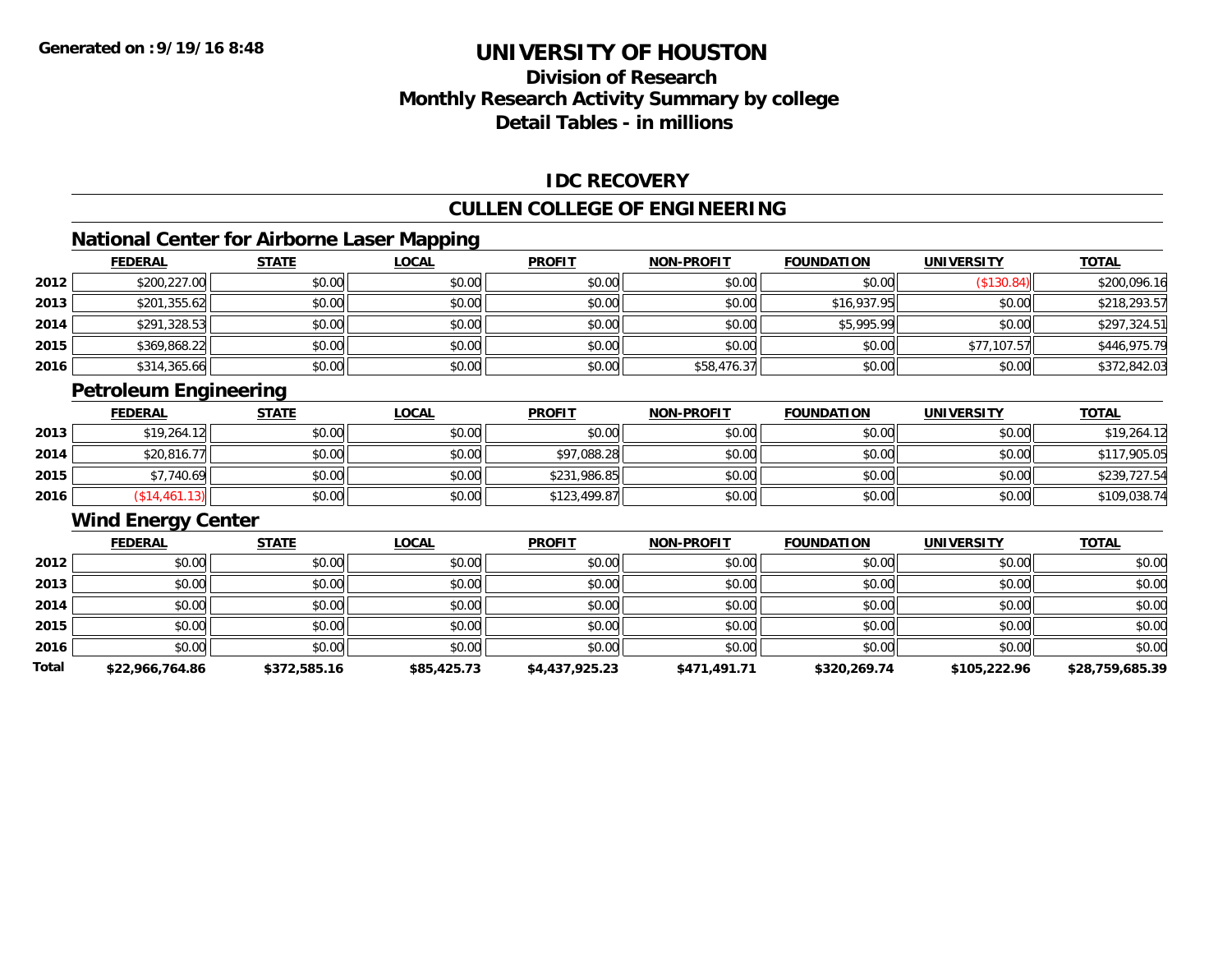## **Division of Research Monthly Research Activity Summary by college Detail Tables - in millions**

#### **IDC RECOVERY**

### **DIVISION OF RESEARCH**

|      | <b>Allied Geophysical Laboratories</b>                    |              |              |               |                   |                   |                   |              |
|------|-----------------------------------------------------------|--------------|--------------|---------------|-------------------|-------------------|-------------------|--------------|
|      | <b>FEDERAL</b>                                            | <b>STATE</b> | <b>LOCAL</b> | <b>PROFIT</b> | <b>NON-PROFIT</b> | <b>FOUNDATION</b> | <b>UNIVERSITY</b> | <b>TOTAL</b> |
| 2012 | \$0.00                                                    | \$0.00       | \$0.00       | \$5,974.26    | \$0.00            | \$0.00            | \$0.00            | \$5,974.26   |
| 2013 | \$0.00                                                    | \$0.00       | \$0.00       | \$3,076.49    | \$0.00            | \$0.00            | \$0.00            | \$3,076.49   |
|      | <b>Center for Advanced Computing and Data Systems</b>     |              |              |               |                   |                   |                   |              |
|      | <b>FEDERAL</b>                                            | <b>STATE</b> | <b>LOCAL</b> | <b>PROFIT</b> | <b>NON-PROFIT</b> | <b>FOUNDATION</b> | <b>UNIVERSITY</b> | <b>TOTAL</b> |
| 2012 | \$140,438.17                                              | \$0.00       | \$0.00       | \$22,337.22   | \$0.00            | \$0.00            | \$0.00            | \$162,775.39 |
| 2013 | \$36,323.13                                               | \$0.00       | \$0.00       | \$50,397.66   | \$0.00            | \$0.00            | \$0.00            | \$86,720.79  |
| 2014 | (\$2,679.65)                                              | \$0.00       | \$0.00       | \$0.00        | \$0.00            | \$0.00            | \$0.00            | (\$2,679.65) |
| 2015 | \$2,277.80                                                | \$0.00       | \$0.00       | \$0.00        | \$0.00            | \$0.00            | \$0.00            | \$2,277.80   |
| 2016 | \$592.78                                                  | \$0.00       | \$0.00       | \$0.00        | \$0.00            | \$0.00            | \$0.00            | \$592.78     |
|      | <b>Center for Advanced Materials</b>                      |              |              |               |                   |                   |                   |              |
|      | <b>FEDERAL</b>                                            | <b>STATE</b> | <b>LOCAL</b> | <b>PROFIT</b> | <b>NON-PROFIT</b> | <b>FOUNDATION</b> | <b>UNIVERSITY</b> | <b>TOTAL</b> |
| 2012 | (\$160.97)                                                | \$0.00       | \$0.00       | \$0.00        | \$0.00            | \$0.00            | \$0.00            | (\$160.97)   |
| 2013 | \$0.00                                                    | \$0.00       | \$0.00       | \$0.00        | \$0.00            | \$0.00            | \$0.00            | \$0.00       |
| 2014 | \$0.00                                                    | \$0.00       | \$0.00       | \$0.00        | \$0.00            | \$0.00            | \$0.00            | \$0.00       |
| 2015 | \$0.00                                                    | \$0.00       | \$0.00       | \$15,269.81   | \$0.00            | \$0.00            | \$0.00            | \$15,269.81  |
| 2016 | \$0.00                                                    | \$0.00       | \$0.00       | \$0.00        | \$0.00            | \$0.00            | \$0.00            | \$0.00       |
|      | <b>Center for Biomedical &amp; Environmental Genomics</b> |              |              |               |                   |                   |                   |              |
|      | <b>FEDERAL</b>                                            | <b>STATE</b> | <b>LOCAL</b> | <b>PROFIT</b> | <b>NON-PROFIT</b> | <b>FOUNDATION</b> | <b>UNIVERSITY</b> | <b>TOTAL</b> |
| 2012 | \$0.00                                                    | \$0.00       | \$0.00       | \$0.00        | \$0.00            | \$0.00            | \$0.00            | \$0.00       |
| 2013 | \$0.00                                                    | \$0.00       | \$0.00       | \$0.00        | \$0.00            | \$0.00            | \$0.00            | \$0.00       |
| 2014 | \$0.00                                                    | \$0.00       | \$0.00       | \$0.00        | \$0.00            | \$0.00            | \$0.00            | \$0.00       |
| 2015 | \$0.00                                                    | \$0.00       | \$0.00       | \$0.00        | \$0.00            | \$0.00            | \$0.00            | \$0.00       |
| 2016 | \$0.00                                                    | \$0.00       | \$0.00       | \$0.00        | \$0.00            | \$0.00            | \$0.00            | \$0.00       |
|      | <b>Division of Research</b>                               |              |              |               |                   |                   |                   |              |
|      | <b>FEDERAL</b>                                            | <b>STATE</b> | <b>LOCAL</b> | <b>PROFIT</b> | <b>NON-PROFIT</b> | <b>FOUNDATION</b> | <b>UNIVERSITY</b> | <b>TOTAL</b> |
| 2012 | (\$0.00)                                                  | \$0.00       | \$0.00       | \$0.00        | \$0.00            | \$0.00            | \$0.00            | (\$0.00)     |
| 2013 | (\$67.82)                                                 | \$0.00       | \$0.00       | \$0.00        | \$0.00            | \$0.00            | \$0.00            | (\$67.82)    |
| 2014 | \$0.00                                                    | \$0.00       | \$0.00       | \$0.00        | \$0.00            | \$0.00            | \$0.00            | \$0.00       |
| 2015 | \$0.00                                                    | \$0.00       | \$0.00       | \$0.00        | \$0.00            | \$0.00            | \$0.00            | \$0.00       |
| 2016 | \$0.00                                                    | \$0.00       | \$0.00       | \$0.00        | \$0.00            | \$0.00            | \$0.00            | \$0.00       |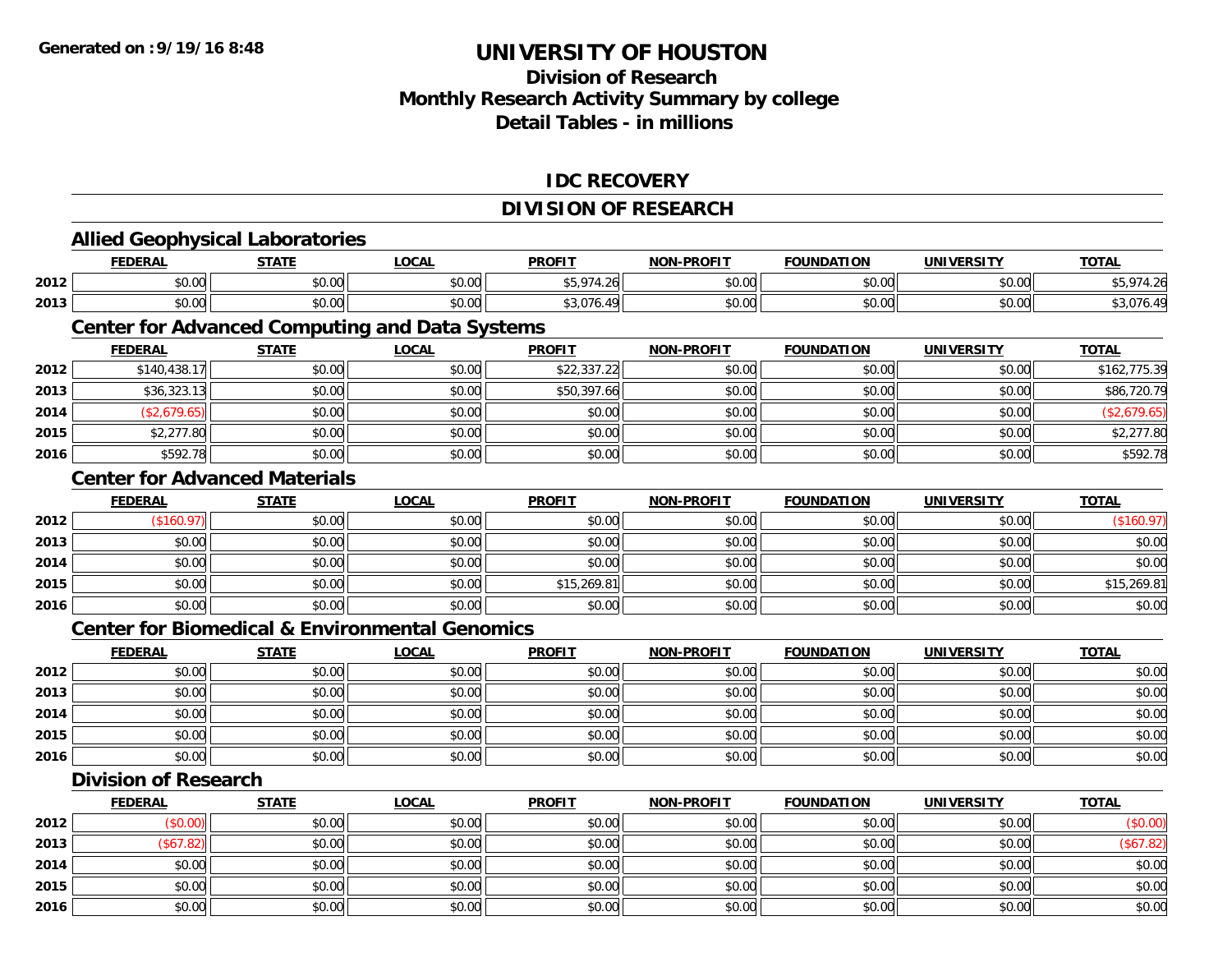## **Division of ResearchMonthly Research Activity Summary by college Detail Tables - in millions**

#### **IDC RECOVERY**

### **DIVISION OF RESEARCH**

#### **Office of Contracts and Grants**

|      | <b>FEDERAL</b> | <b>STATE</b>                         | <b>LOCAL</b> | <b>PROFIT</b> | <b>NON-PROFIT</b> | <b>FOUNDATION</b>   | <b>UNIVERSITY</b>   | <b>TOTAL</b> |
|------|----------------|--------------------------------------|--------------|---------------|-------------------|---------------------|---------------------|--------------|
| 2012 | \$0.00         | \$0.00                               | \$0.00       | \$0.00        | \$0.00            | \$0.00              | \$0.00              | \$0.00       |
| 2013 | \$0.00         | \$0.00                               | \$0.00       | \$0.00        | \$0.00            | \$0.00              | \$0.00              | \$0.00       |
| 2014 | \$0.00         | \$0.00                               | \$0.00       | \$0.00        | \$0.00            | \$0.00              | \$0.00              | \$0.00       |
|      | <b>TcSUH</b>   |                                      |              |               |                   |                     |                     |              |
|      | <b>FEDERAL</b> | <b>STATE</b>                         | <b>LOCAL</b> | <b>PROFIT</b> | <b>NON-PROFIT</b> | <b>FOUNDATION</b>   | <b>UNIVERSITY</b>   | <b>TOTAL</b> |
| 2012 | \$28,661.69    | \$2,564.12                           | \$0.00       | \$30,362.66   | \$0.00            | \$0.00              | \$0.00              | \$61,588.47  |
| 2013 | \$43,314.50    | \$1,621.34                           | \$0.00       | \$23,034.90   | \$0.00            | \$0.00              | \$0.00              | \$67,970.74  |
| 2014 | \$74,104.75    | \$454.83                             | \$0.00       | \$20,352.77   | \$0.00            | \$0.00              | \$0.00              | \$94,912.35  |
| 2015 | \$34,210.55    | \$0.00                               | \$0.00       | \$5,702.94    | \$0.00            | \$0.00              | \$0.00              | \$39,913.49  |
| 2016 | \$82,954.42    | \$0.00                               | \$0.00       | \$31,073.66   | \$0.00            | \$0.00              | \$0.00              | \$114,028.08 |
|      |                | <b>Texas Obesity Research Center</b> |              |               |                   |                     |                     |              |
|      | EENEDAI        | <b>CTATE</b>                         | 1001         | <b>DDOEIT</b> | MON DDOEIT        | <b>EQUINIDATION</b> | <b>IINIIVEDCITV</b> | <b>TOTAL</b> |

|      | F <u>EDERAL</u> | <u>STATE</u> | <u>LOCAL</u> | <b>PROFIT</b> | <b>NON-PROFIT</b> | <b>FOUNDATION</b> | UNIVERSITY | <u>TOTAL</u> |
|------|-----------------|--------------|--------------|---------------|-------------------|-------------------|------------|--------------|
| 2012 | \$0.00          | \$0.00       | \$0.00       | \$0.00        | \$0.00            | \$0.00            | \$0.00     | \$0.00       |
| 2013 | \$0.00          | \$0.00       | \$0.00       | \$0.00        | \$0.00            | \$0.00            | \$0.00     | \$0.00       |
| 2014 | \$0.00          | \$0.00       | \$0.00       | \$0.00        | \$0.00            | \$0.00            | \$0.00     | \$0.00       |
| 2015 | \$0.00          | \$0.00       | \$0.00       | \$0.00        | \$0.00            | \$0.00            | \$0.00     | \$0.00       |
| 2016 | \$0.00          | \$0.00       | \$0.00       | \$0.00        | \$35,035.86       | \$0.00            | \$0.00     | \$35,035.86  |

**TIMES**

|              | <b>FEDERAL</b> | <b>STATE</b> | <b>LOCAL</b> | <b>PROFIT</b> | <b>NON-PROFIT</b> | <b>FOUNDATION</b> | <b>UNIVERSITY</b> | <b>TOTAL</b>   |
|--------------|----------------|--------------|--------------|---------------|-------------------|-------------------|-------------------|----------------|
| 2012         | \$495,828.01   | \$3,829.17   | \$0.00       | \$0.00        | \$0.00            | \$0.00            | \$0.00            | \$499,657.18   |
| 2013         | \$595,359.67   | \$3,966.41   | \$0.00       | \$0.00        | \$0.00            | \$0.00            | \$0.00            | \$599,326.08   |
| 2014         | \$485,386.47   | \$12,310.61  | \$0.00       | \$0.00        | \$1,188.80        | \$0.00            | \$0.00            | \$498,885.87   |
| 2015         | \$366,331.58   | \$13,085.95  | \$0.00       | \$0.00        | \$1,115.65        | \$0.00            | \$0.00            | \$380,533.18   |
| 2016         | \$301,454.30   | \$12,173.85  | \$0.00       | \$0.00        | \$662.67          | \$0.00            | \$0.00            | \$314,290.82   |
| <b>Total</b> | \$2,684,329.38 | \$50,006.28  | \$0.00       | \$207,582.37  | \$38,002.98       | \$0.00            | \$0.00            | \$2,979,921.01 |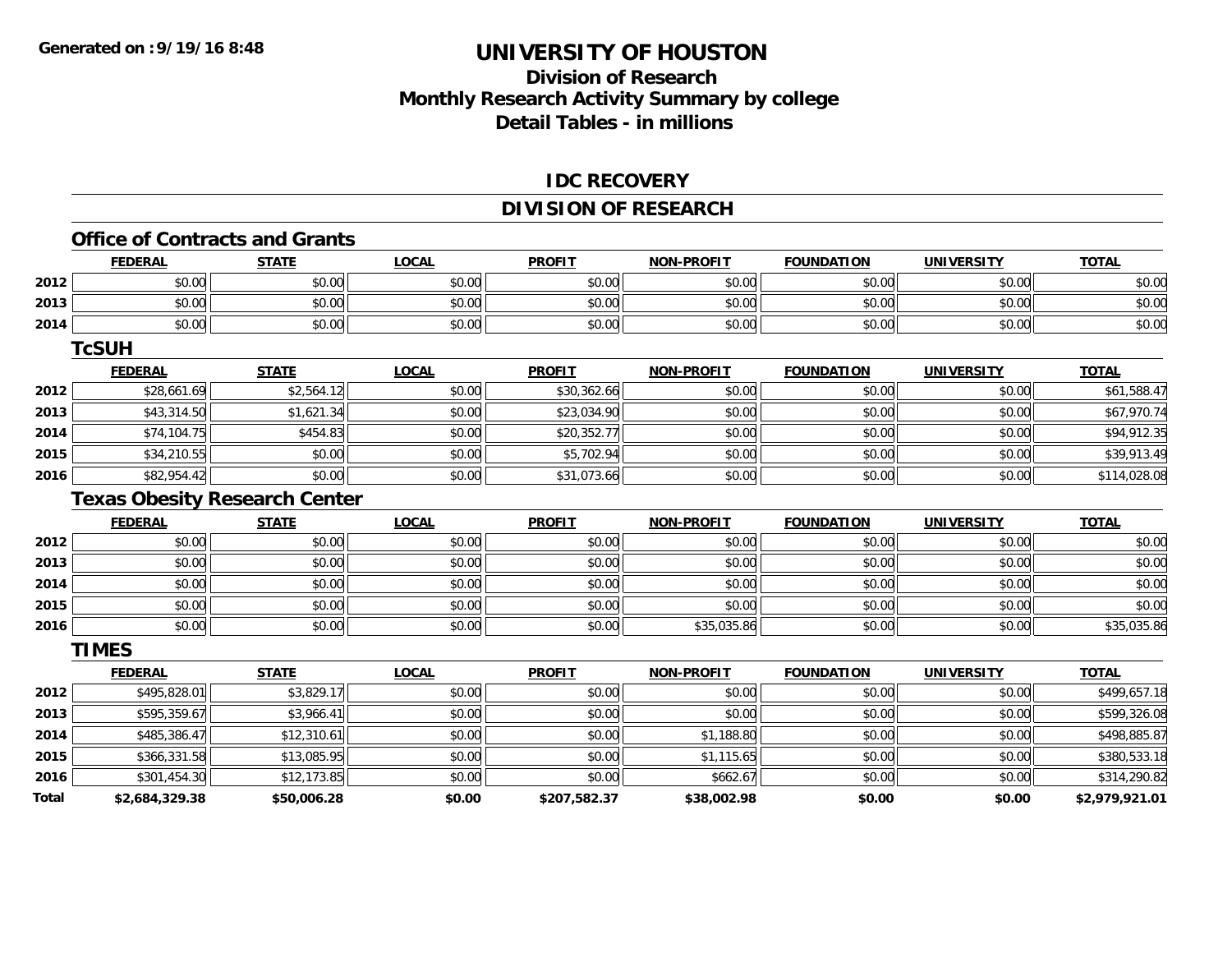## **Division of ResearchMonthly Research Activity Summary by college Detail Tables - in millions**

### **IDC RECOVERY**

### **GRADUATE COLLEGE OF SOCIAL WORK**

## **Center for Drug and Social Policy Research**

|      | <b>FEDERAL</b> | <b>STATE</b> | <b>LOCAL</b> | <b>PROFIT</b> | <b>NON-PROFIT</b> | <b>FOUNDATION</b> | <b>UNIVERSITY</b> | <b>TOTAL</b> |
|------|----------------|--------------|--------------|---------------|-------------------|-------------------|-------------------|--------------|
| 2012 | \$53,154.54    | \$0.00       | \$0.00       | \$0.00        | \$0.00            | \$0.00            | \$0.00            | \$53,154.54  |
| 2013 | \$7,878.72     | \$0.00       | \$0.00       | \$0.00        | \$0.00            | \$0.00            | \$0.00            | \$7,878.72   |
| 2014 | \$73,918.46    | \$0.00       | \$0.00       | \$0.00        | \$0.00            | \$0.00            | \$0.00            | \$73,918.46  |
| 2015 | \$83,598.32    | \$0.00       | \$0.00       | \$0.00        | \$0.00            | \$0.00            | \$0.00            | \$83,598.32  |
| 2016 | \$152,492.21   | \$0.00       | \$0.00       | \$0.00        | \$0.00            | \$0.00            | \$0.00            | \$152,492.21 |

# **Center for Health Equities & Evaluation Research**

|      | <u>FEDERAL</u> | <b>STATE</b> | <b>LOCAL</b> | <b>PROFIT</b> | <b>NON-PROFIT</b> | <b>FOUNDATION</b> | <b>UNIVERSITY</b> | <b>TOTAL</b> |
|------|----------------|--------------|--------------|---------------|-------------------|-------------------|-------------------|--------------|
| 2012 | \$18,254.50    | \$0.00       | \$0.00       | \$0.00        | \$0.00            | \$0.00            | \$0.00            | \$18,254.50  |
| 2013 | \$15.644.11    | \$0.00       | \$0.00       | \$0.00        | \$0.00            | \$0.00            | \$0.00            | \$15,644.11  |
| 2014 | \$12,664.45    | \$0.00       | \$0.00       | \$0.00        | \$0.00            | \$0.00            | \$0.00            | \$12,664.45  |
| 2015 | \$10,065.70    | \$0.00       | \$0.00       | \$0.00        | \$0.00            | \$0.00            | \$0.00            | \$10,065.70  |
| 2016 | \$30,860.92    | \$0.00       | \$0.00       | \$0.00        | \$0.00            | \$0.00            | \$0.00            | \$30,860.92  |

### **Child & Family for Innovative Research**

|      | <b>FEDERAL</b> | <b>STATE</b> | <u>LOCAL</u> | <b>PROFIT</b> | <b>NON-PROFIT</b> | <b>FOUNDATION</b> | <b>UNIVERSITY</b> | <b>TOTAL</b> |
|------|----------------|--------------|--------------|---------------|-------------------|-------------------|-------------------|--------------|
| 2012 | \$245,757.22   | \$0.00       | \$0.00       | \$8,349.85    | \$0.00            | \$0.00            | \$0.00            | \$254,107.07 |
| 2013 | \$175,392.39   | \$651.62     | \$3,268.89   | (\$367.56)    | \$29.35           | \$0.00            | \$0.00            | \$178,974.69 |
| 2014 | \$68,961.85    | \$1,326.58   | \$1,285.09   | \$0.00        | \$395.40          | \$1,946.33        | \$0.00            | \$73,915.25  |
| 2015 | \$141,132.28   | \$354.74     | \$0.00       | \$0.00        | \$0.00            | \$9,600.50        | \$0.00            | \$151,087.52 |
| 2016 | \$9,696.15     | \$5,117.95   | \$0.00       | \$0.00        | \$253.03          | \$6,463.44        | \$0.00            | \$21,530.57  |

#### **Community Projects - Social Work**

|      | <b>EEDEDA</b><br>. | C T A T C          | $\sim$<br>.UUAL   | <b>PROFIT</b> | <b>LDDOFIT</b><br>וחרות | <b>EQUINDATION</b>                                    | <b>IINIVERSITY</b> | <b>TOT</b><br>UINI |
|------|--------------------|--------------------|-------------------|---------------|-------------------------|-------------------------------------------------------|--------------------|--------------------|
| 2012 | \$205.66<br>. .    | $\sim$ 00<br>ט.טע  | $\sim$ 00<br>0.00 | 0.00<br>JU.UU | 0000<br>\$0.0t          | $\uparrow$ $\uparrow$ $\uparrow$<br>. <i>U U</i><br>՝ | $\sim$ 00<br>pu.uu | ሰ ገበሮ<br>\$205.60  |
| 2013 | vv.v               | $\sim$ 00<br>JU.UL | 0.00<br>JU.UU     | 0.00<br>JU.UU | \$0.00                  | nn nn<br>DU.UU                                        | nn nn<br>PU.UU     |                    |

#### **Dean, Social Work**

|      | <b>FEDERAL</b> | <b>STATE</b> | <b>LOCAL</b> | <b>PROFIT</b> | <b>NON-PROFIT</b> | <b>FOUNDATION</b> | <b>UNIVERSITY</b> | <b>TOTAL</b>  |
|------|----------------|--------------|--------------|---------------|-------------------|-------------------|-------------------|---------------|
| 2012 | (\$13,438.04)  | \$0.00       | \$0.00       | \$0.00        | \$0.00            | \$0.00            | \$0.00            | (\$13,438.04) |
| 2013 | \$5,849.75     | \$0.00       | \$0.00       | \$0.00        | \$0.00            | \$0.00            | \$0.00            | \$5,849.75    |
| 2014 | \$0.00         | \$0.00       | \$0.00       | \$0.00        | \$0.00            | \$0.00            | \$0.00            | \$0.00        |
| 2015 | \$1,477.12     | \$0.00       | \$0.00       | \$0.00        | \$0.00            | \$0.00            | \$0.00            | \$1,477.12    |
| 2016 | \$17,716.43    | \$0.00       | \$0.00       | \$5,591.34    | \$4,413.81        | \$13,340.60       | \$0.00            | \$41,062.18   |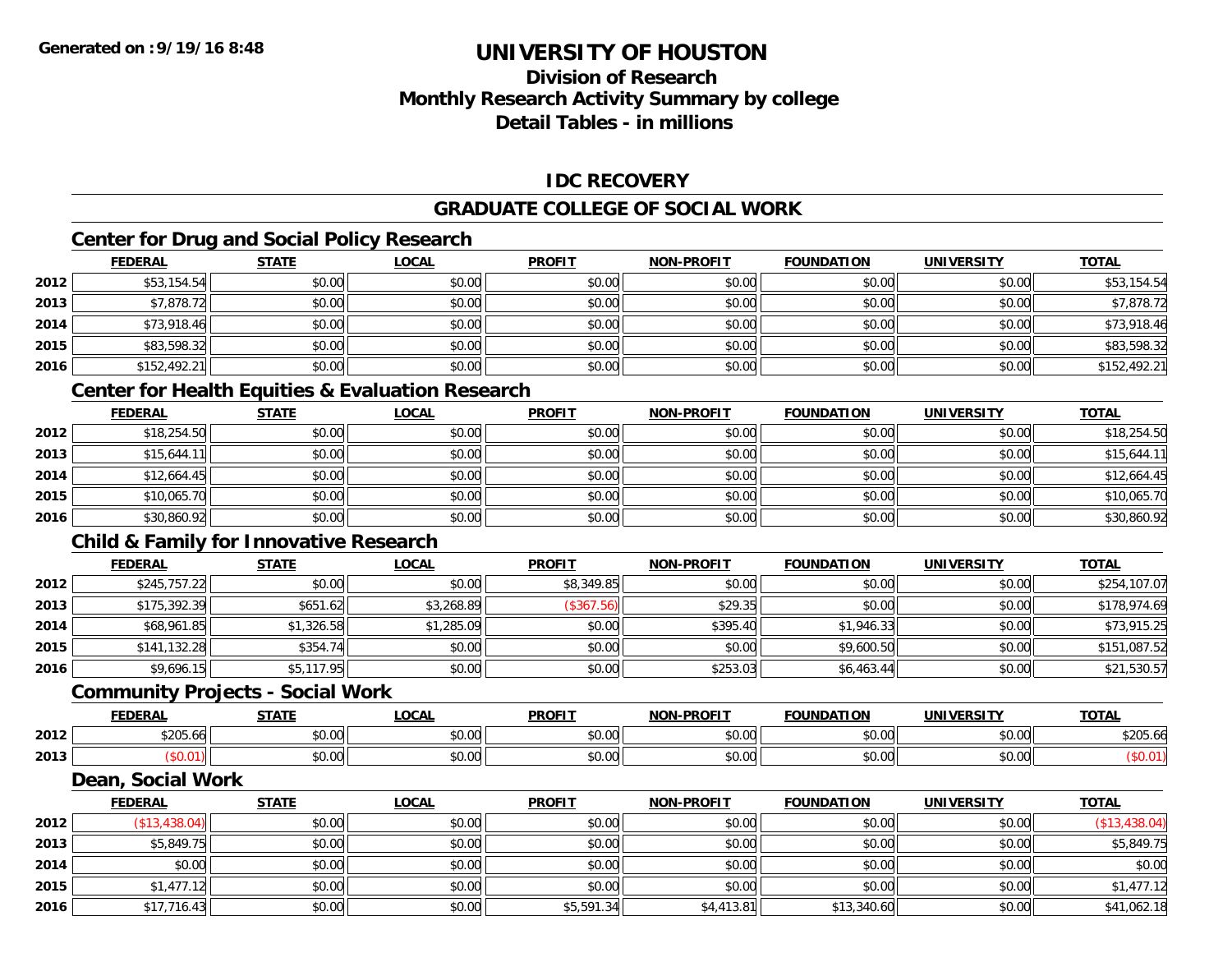## **Division of Research Monthly Research Activity Summary by college Detail Tables - in millions**

#### **IDC RECOVERY**

#### **GRADUATE COLLEGE OF SOCIAL WORK**

# **Office for Drug SPR**

|       | <b>FEDERAL</b> | <u>STATE</u> | <b>LOCAL</b> | <b>PROFIT</b> | <b>NON-PROFIT</b> | <b>FOUNDATION</b> | <b>UNIVERSITY</b> | <u>TOTAL</u>   |
|-------|----------------|--------------|--------------|---------------|-------------------|-------------------|-------------------|----------------|
| 2012  | \$0.00         | \$0.00       | \$0.00       | \$0.00        | \$0.00            | \$0.00            | \$0.00            | \$0.00         |
| 2013  | \$0.00         | \$0.00       | \$0.00       | \$0.00        | \$0.00            | \$0.00            | \$0.00            | \$0.00         |
| 2014  | \$0.00         | \$0.00       | \$0.00       | \$0.00        | \$0.00            | \$0.00            | \$0.00            | \$0.00         |
| 2015  | \$0.00         | \$0.00       | \$0.00       | \$0.00        | \$0.00            | \$0.00            | \$0.00            | \$0.00         |
| Total | \$1,111,282.73 | \$7,450.89   | \$4,553.98   | \$13,573.63   | \$5,091.59        | \$31,350.87       | \$0.00            | \$1,173,303.69 |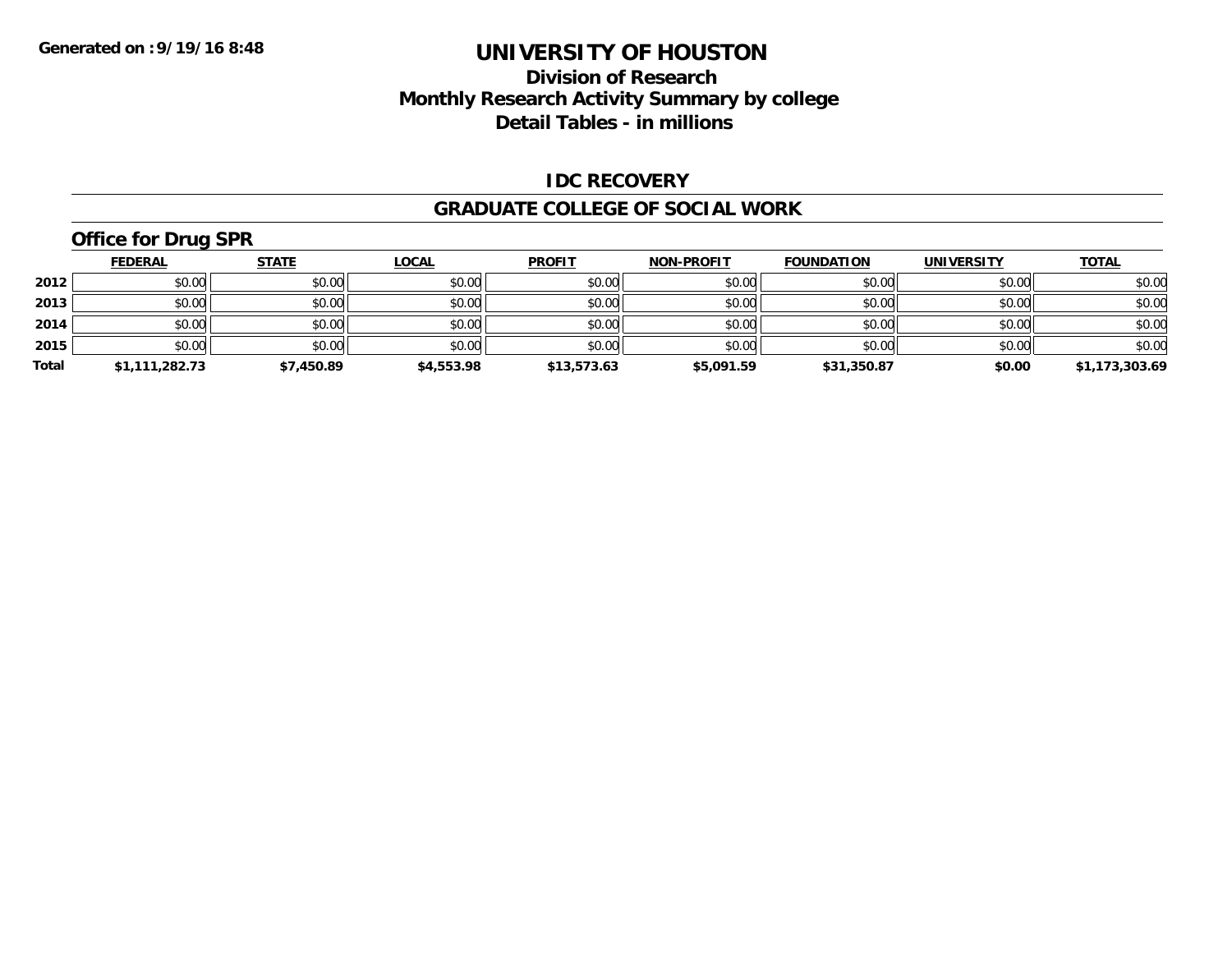## **Division of Research Monthly Research Activity Summary by college Detail Tables - in millions**

### **IDC RECOVERY**

#### **HILTON COLLEGE OF HOTEL AND RESTAURANT MANAGEMENT**

#### **Hotel and Restaurant Management**

|       | <b>FEDERAL</b> | <b>STATE</b> | <b>LOCAL</b> | <b>PROFIT</b> | <b>NON-PROFIT</b> | <b>FOUNDATION</b> | <b>UNIVERSITY</b> | <u>TOTAL</u> |
|-------|----------------|--------------|--------------|---------------|-------------------|-------------------|-------------------|--------------|
| 2012  | \$11,945.83    | \$33,030.68  | \$0.00       | \$8.59        | \$2,918.11        | \$0.00            | \$0.00            | \$47,903.21  |
| 2013  | \$16,494.96    | \$804.38     | \$0.00       | \$0.00        | \$0.00            | \$0.00            | \$0.00            | \$17,299.34  |
| 2014  | \$34,807.38    | (\$28.73)    | \$0.00       | \$0.00        | \$0.00            | \$5,732.51        | \$0.00            | \$40,511.16  |
| 2015  | \$46,958.99    | \$0.00       | \$0.00       | \$0.00        | \$0.00            | \$1,717.80        | \$0.00            | \$48,676.79  |
| 2016  | \$34,042.61    | \$0.00       | \$0.00       | \$0.00        | \$9,672.56        | \$0.00            | \$0.00            | \$43,715.17  |
| Total | \$144,249.77   | \$33,806.33  | \$0.00       | \$8.59        | \$12,590.67       | \$7,450.31        | \$0.00            | \$198,105.67 |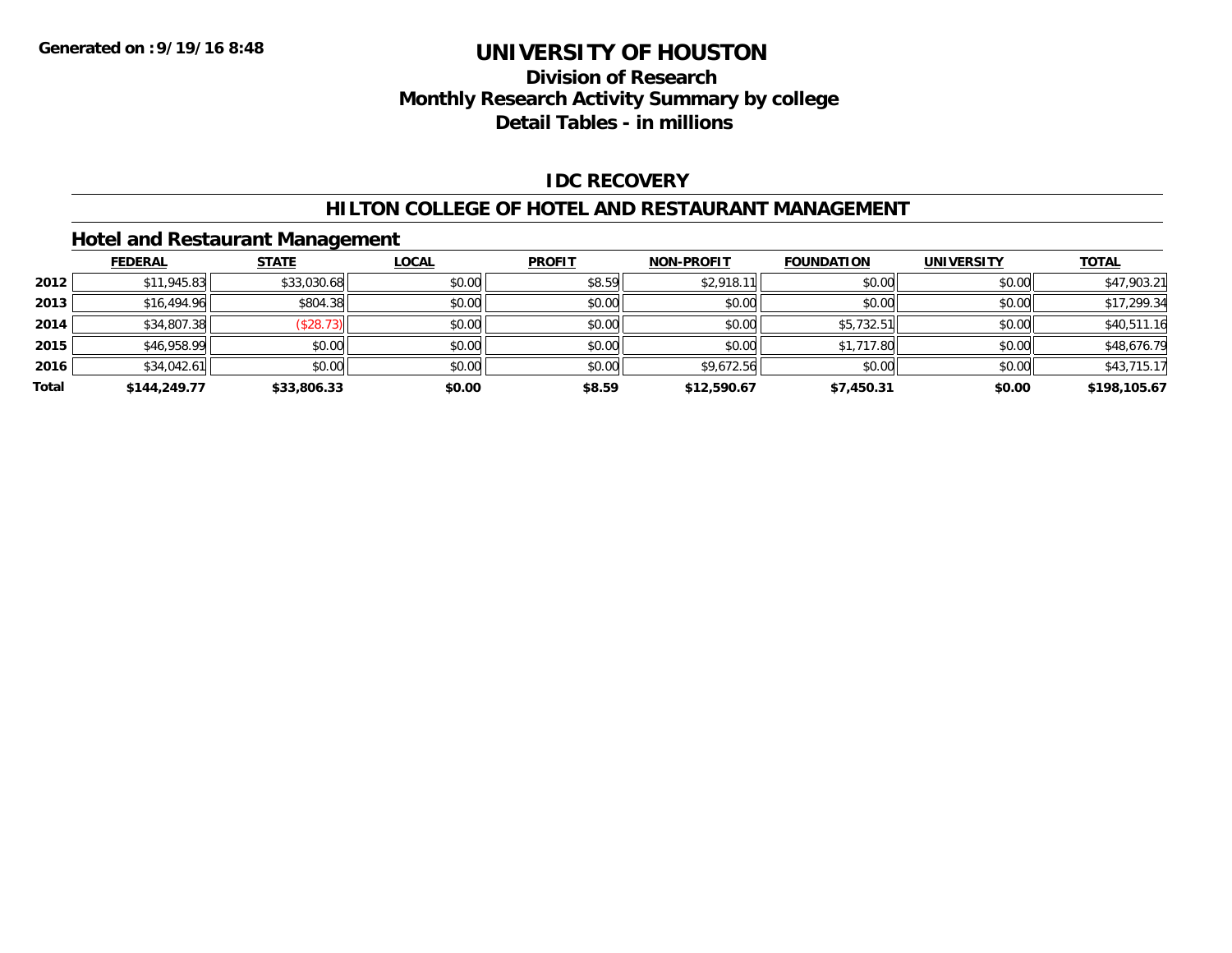## **Division of Research Monthly Research Activity Summary by college Detail Tables - in millions**

#### **IDC RECOVERY**

#### **HONORS COLLEGE**

# **Dean, Honors College**

|       | <b>FEDERAL</b> | <b>STATE</b> | <b>LOCAL</b> | <b>PROFIT</b> | <b>NON-PROFIT</b> | <b>FOUNDATION</b> | <b>UNIVERSITY</b> | <b>TOTAL</b> |
|-------|----------------|--------------|--------------|---------------|-------------------|-------------------|-------------------|--------------|
| 2012  | \$10,677.57    | \$0.00       | \$0.00       | \$0.00        | \$8,783.22        | \$0.00            | \$0.00            | \$19,460.79  |
| 2013  | \$6,727.51     | \$0.00       | \$0.00       | \$0.00        | \$3,160.56        | \$3.35            | \$0.00            | \$9,891.41   |
| 2014  | \$892.24       | \$0.00       | \$0.00       | \$0.00        | \$2,985.57        | \$128.16          | \$0.00            | \$4,005.97   |
| 2015  | \$0.00         | \$0.00       | \$0.00       | \$0.00        | (\$5.90)          | \$30.58           | \$0.00            | \$24.68      |
| 2016  | \$0.00         | \$0.00       | \$0.00       | \$0.00        | \$2.06            | \$9.78            | \$0.00            | \$11.84      |
| Total | \$18,297.31    | \$0.00       | \$0.00       | \$0.00        | \$14,925.51       | \$171.87          | \$0.00            | \$33,394.69  |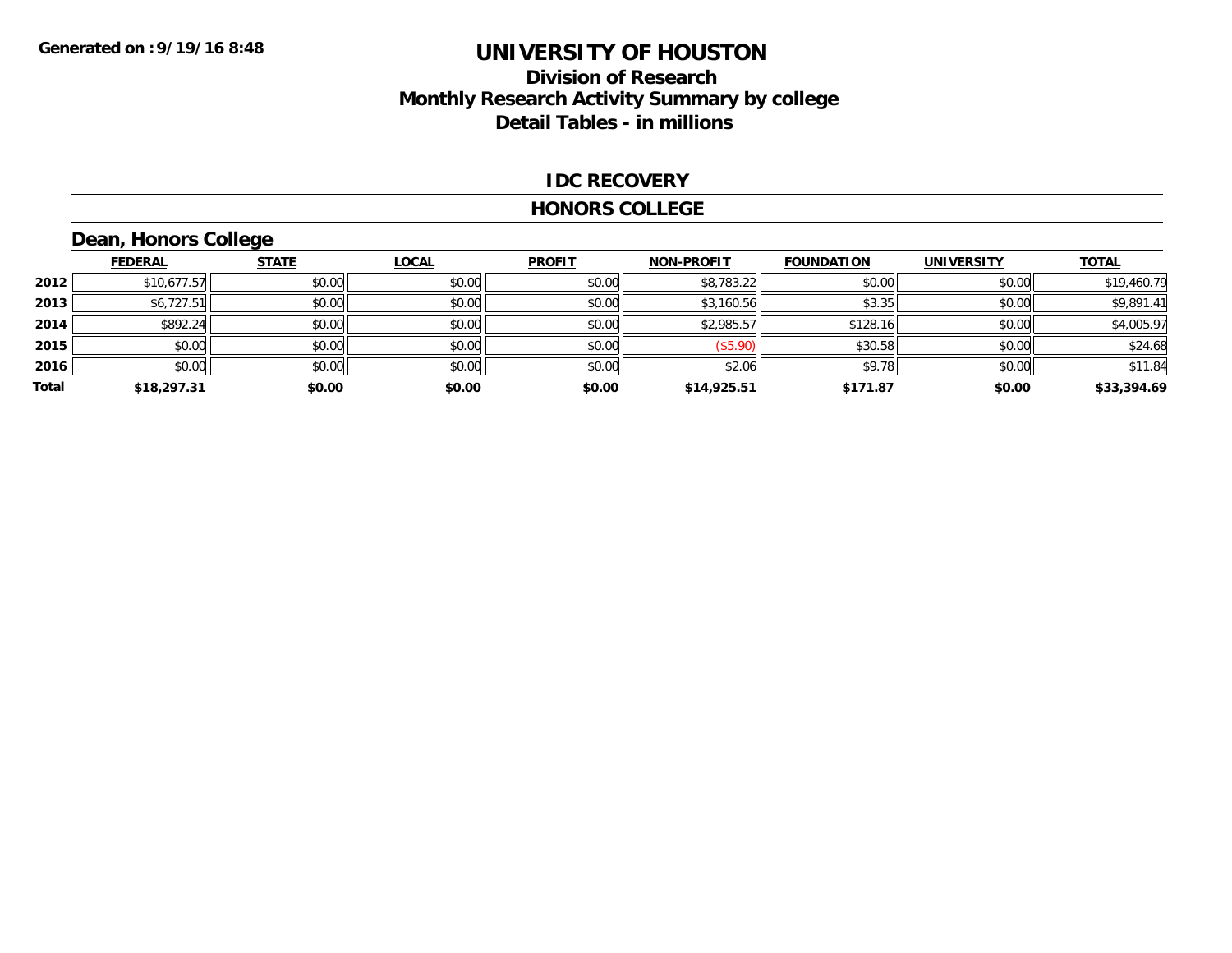## **Division of Research Monthly Research Activity Summary by college Detail Tables - in millions**

#### **IDC RECOVERY**

#### **LIBRARY**

## **Administration, Library**

|       | <b>FEDERAL</b> | <b>STATE</b> | <b>LOCAL</b> | <b>PROFIT</b> | <b>NON-PROFIT</b> | <b>FOUNDATION</b> | <b>UNIVERSITY</b> | <b>TOTAL</b> |
|-------|----------------|--------------|--------------|---------------|-------------------|-------------------|-------------------|--------------|
| 2012  | \$0.00         | \$0.00       | \$0.00       | \$0.00        | \$0.00            | \$0.00            | \$0.00            | \$0.00       |
| 2013  | \$0.00         | \$0.00       | \$0.00       | \$0.00        | \$0.00            | \$0.00            | \$0.00            | \$0.00       |
| 2014  | \$0.00         | \$0.00       | \$0.00       | \$0.00        | \$0.00            | \$0.00            | \$0.00            | \$0.00       |
| 2016  | \$0.00         | \$0.00       | \$0.00       | \$0.00        | \$0.00            | \$0.00            | \$0.00            | \$0.00       |
| Total | \$0.00         | \$0.00       | \$0.00       | \$0.00        | \$0.00            | \$0.00            | \$0.00            | \$0.00       |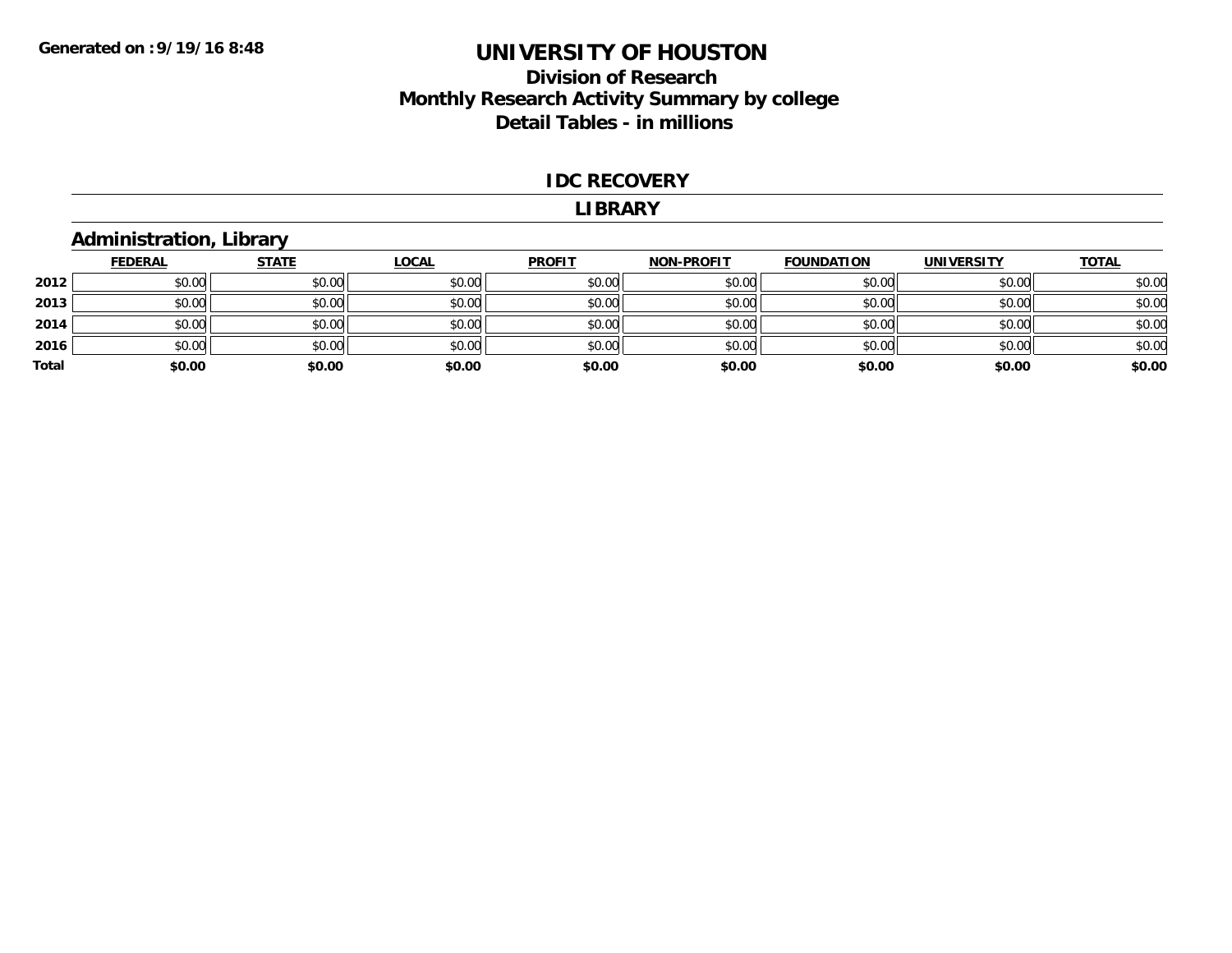### **Division of Research Monthly Research Activity Summary by college Detail Tables - in millions**

#### **IDC RECOVERY**

#### **PRESIDENT**

#### **Office of the President**

|       | <b>FEDERAL</b>        | <b>STATE</b>                                   | LOCAL  | <b>PROFIT</b> | <b>NON-PROFIT</b> | <b>FOUNDATION</b> | <b>UNIVERSITY</b> | <u> ΤΟΤΑL</u> |
|-------|-----------------------|------------------------------------------------|--------|---------------|-------------------|-------------------|-------------------|---------------|
| 2015  | <b>CO ON</b><br>90.UU | $\mathfrak{c} \cap \mathfrak{c} \cap$<br>JU.UU | \$0.00 | \$0.00        | \$0.00            | \$0.00            | \$0.00            | \$0.00        |
| 2016  | \$0.00                | $\mathfrak{c} \cap \mathfrak{c} \cap$<br>JU.UU | \$0.00 | \$0.00        | \$0.00            | \$0.00            | \$0.00            | \$0.00        |
| Total | \$0.00                | \$0.00                                         | \$0.00 | \$0.00        | \$0.00            | \$0.00            | \$0.00            | \$0.00        |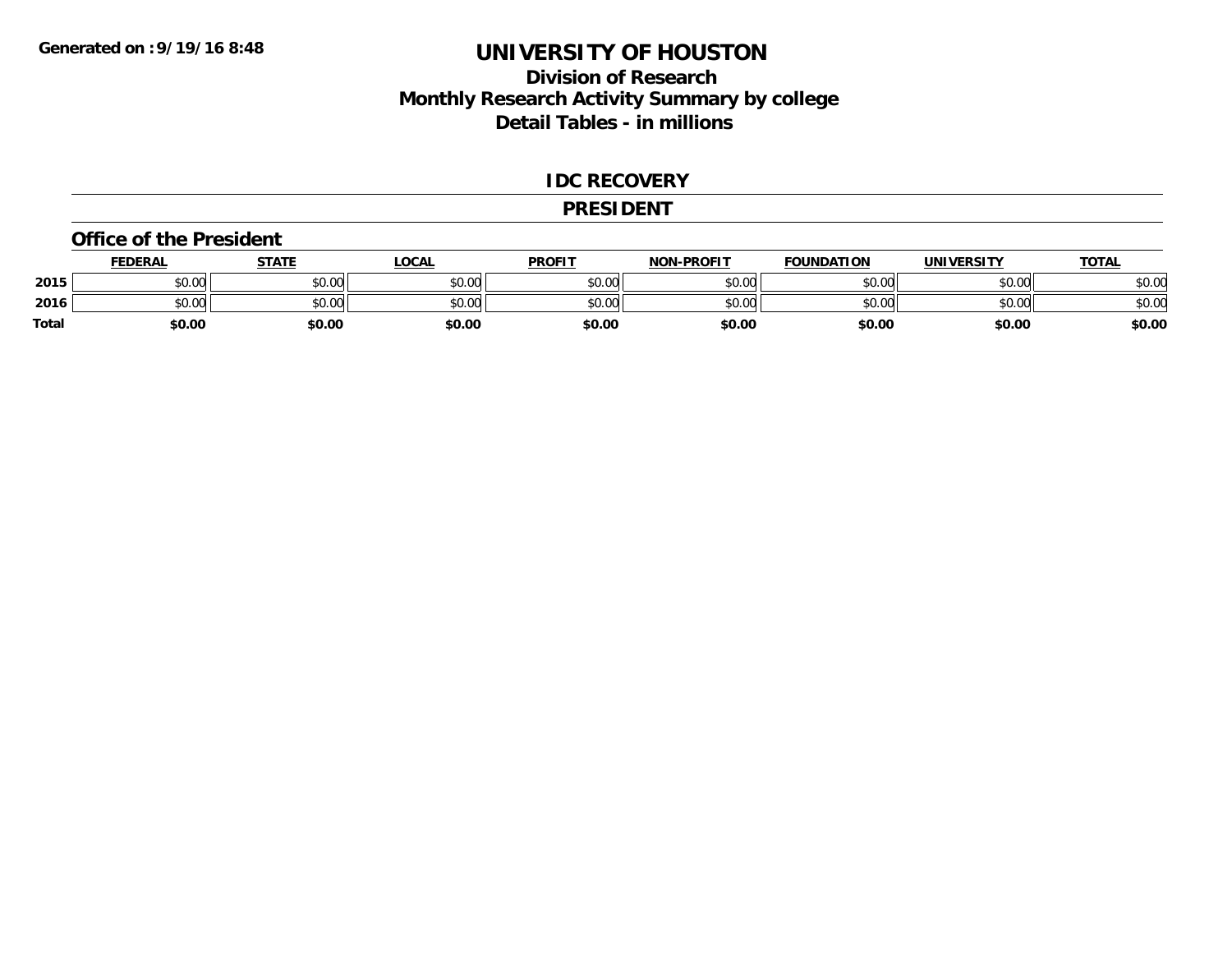## **Division of ResearchMonthly Research Activity Summary by college Detail Tables - in millions**

#### **IDC RECOVERY**

#### **SENIOR V.P. FOR ACADEMIC AFFAIRS AND PROVOST**

|      | <b>Challenger Program</b>        |                                              |              |               |                   |                   |                   |              |
|------|----------------------------------|----------------------------------------------|--------------|---------------|-------------------|-------------------|-------------------|--------------|
|      | <b>FEDERAL</b>                   | <b>STATE</b>                                 | <b>LOCAL</b> | <b>PROFIT</b> | <b>NON-PROFIT</b> | <b>FOUNDATION</b> | <b>UNIVERSITY</b> | <b>TOTAL</b> |
| 2012 | \$0.00                           | \$0.00                                       | \$0.00       | \$0.00        | \$0.00            | \$0.00            | \$0.00            | \$0.00       |
| 2013 | \$0.00                           | \$0.00                                       | \$0.00       | \$0.00        | \$0.00            | \$0.00            | \$0.00            | \$0.00       |
| 2014 | \$0.00                           | \$0.00                                       | \$0.00       | \$0.00        | \$0.00            | \$0.00            | \$0.00            | \$0.00       |
| 2015 | \$0.00                           | \$0.00                                       | \$0.00       | \$0.00        | \$0.00            | \$0.00            | \$0.00            | \$0.00       |
| 2016 | \$0.00                           | \$0.00                                       | \$0.00       | \$0.00        | \$0.00            | \$0.00            | \$0.00            | \$0.00       |
|      | <b>Learning Support Services</b> |                                              |              |               |                   |                   |                   |              |
|      | <b>FEDERAL</b>                   | <b>STATE</b>                                 | <b>LOCAL</b> | <b>PROFIT</b> | <b>NON-PROFIT</b> | <b>FOUNDATION</b> | <b>UNIVERSITY</b> | <b>TOTAL</b> |
| 2012 | \$0.00                           | \$0.00                                       | \$0.00       | \$0.00        | \$0.00            | \$0.00            | \$0.00            | \$0.00       |
| 2013 | \$0.00                           | \$0.00                                       | \$0.00       | \$0.00        | \$0.00            | \$0.00            | \$0.00            | \$0.00       |
|      |                                  | Senior V.P. for Academic Affairs and Provost |              |               |                   |                   |                   |              |
|      | <b>FEDERAL</b>                   | <b>STATE</b>                                 | <b>LOCAL</b> | <b>PROFIT</b> | <b>NON-PROFIT</b> | <b>FOUNDATION</b> | <b>UNIVERSITY</b> | <b>TOTAL</b> |
| 2015 | \$0.00                           | \$0.00                                       | \$0.00       | \$0.00        | \$0.00            | \$0.00            | \$0.00            | \$0.00       |
| 2016 | \$0.00                           | \$0.00                                       | \$0.00       | \$0.00        | \$0.00            | \$0.00            | \$0.00            | \$0.00       |
|      | <b>Student Support Services</b>  |                                              |              |               |                   |                   |                   |              |
|      | <b>FEDERAL</b>                   | <b>STATE</b>                                 | <b>LOCAL</b> | <b>PROFIT</b> | <b>NON-PROFIT</b> | <b>FOUNDATION</b> | <b>UNIVERSITY</b> | <b>TOTAL</b> |
| 2014 | \$0.00                           | \$0.00                                       | \$0.00       | \$0.00        | \$0.00            | \$0.00            | \$0.00            | \$0.00       |
| 2015 | \$0.00                           | \$0.00                                       | \$0.00       | \$0.00        | \$0.00            | \$0.00            | \$0.00            | \$0.00       |
| 2016 | \$0.00                           | \$0.00                                       | \$0.00       | \$0.00        | \$0.00            | \$0.00            | \$0.00            | \$0.00       |
|      | <b>UH Energy</b>                 |                                              |              |               |                   |                   |                   |              |
|      | <b>FEDERAL</b>                   | <b>STATE</b>                                 | <b>LOCAL</b> | <b>PROFIT</b> | <b>NON-PROFIT</b> | <b>FOUNDATION</b> | <b>UNIVERSITY</b> | <b>TOTAL</b> |
| 2015 | \$0.00                           | \$0.00                                       | \$0.00       | \$0.00        | \$0.00            | \$0.00            | \$0.00            | \$0.00       |
| 2016 | \$0.00                           | \$0.00                                       | \$0.00       | \$0.00        | \$0.00            | \$0.00            | \$0.00            | \$0.00       |
|      |                                  | <b>Undergraduate Student Success</b>         |              |               |                   |                   |                   |              |
|      | <b>FEDERAL</b>                   | <b>STATE</b>                                 | <b>LOCAL</b> | <b>PROFIT</b> | <b>NON-PROFIT</b> | <b>FOUNDATION</b> | <b>UNIVERSITY</b> | <b>TOTAL</b> |
| 2013 | \$0.00                           | \$0.00                                       | \$0.00       | \$0.00        | \$0.00            | \$0.00            | \$0.00            | \$0.00       |
| 2014 | \$0.00                           | \$0.00                                       | \$0.00       | \$0.00        | \$0.00            | \$0.00            | \$0.00            | \$0.00       |
| 2015 | \$18,993.52                      | \$0.00                                       | \$0.00       | \$0.00        | \$0.00            | \$0.00            | \$0.00            | \$18,993.52  |
| 2016 | (\$998.23)                       | \$0.00                                       | \$0.00       | \$0.00        | \$0.00            | \$0.00            | \$0.00            | (\$998.23)   |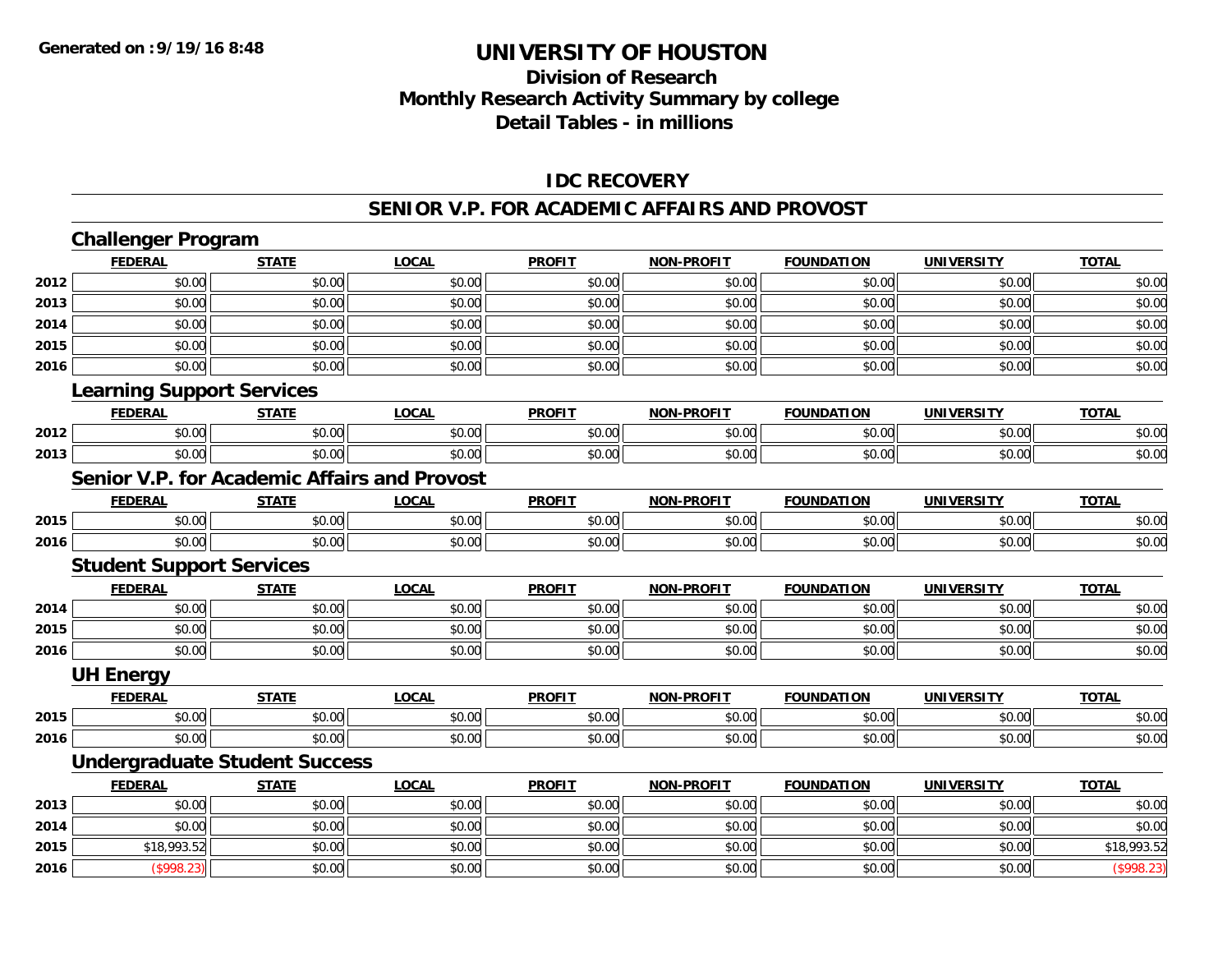## **Division of ResearchMonthly Research Activity Summary by college Detail Tables - in millions**

#### **IDC RECOVERY**

#### **SENIOR V.P. FOR ACADEMIC AFFAIRS AND PROVOST**

#### **Undergraduate Student Success Center**

|       | <b>FEDERAL</b> | <b>STATE</b> | <b>LOCAL</b> | <b>PROFIT</b> | <b>NON-PROFIT</b> | <b>FOUNDATION</b> | <b>UNIVERSITY</b> | <b>TOTAL</b> |
|-------|----------------|--------------|--------------|---------------|-------------------|-------------------|-------------------|--------------|
| 2012  | \$22,180.79    | (\$125.73)   | \$0.00       | \$0.00        | \$0.00            | \$0.00            | \$0.00            | \$22,055.06  |
| 2013  | \$21,198.29    | \$0.00       | \$0.00       | \$0.00        | \$0.00            | \$0.00            | \$0.00            | \$21,198.29  |
| 2014  | \$22,098.91    | \$0.00       | \$0.00       | \$0.00        | \$0.00            | \$0.00            | \$0.00            | \$22,098.91  |
| 2015  | \$0.00         | \$0.00       | \$0.00       | \$0.00        | \$0.00            | \$0.00            | \$0.00            | \$0.00       |
| 2016  | (\$7,630.02)   | \$0.00       | \$0.00       | \$0.00        | \$0.00            | \$0.00            | \$0.00            | (\$7,630.02) |
| Total | \$75,843.26    | (\$125.73)   | \$0.00       | \$0.00        | \$0.00            | \$0.00            | \$0.00            | \$75,717.53  |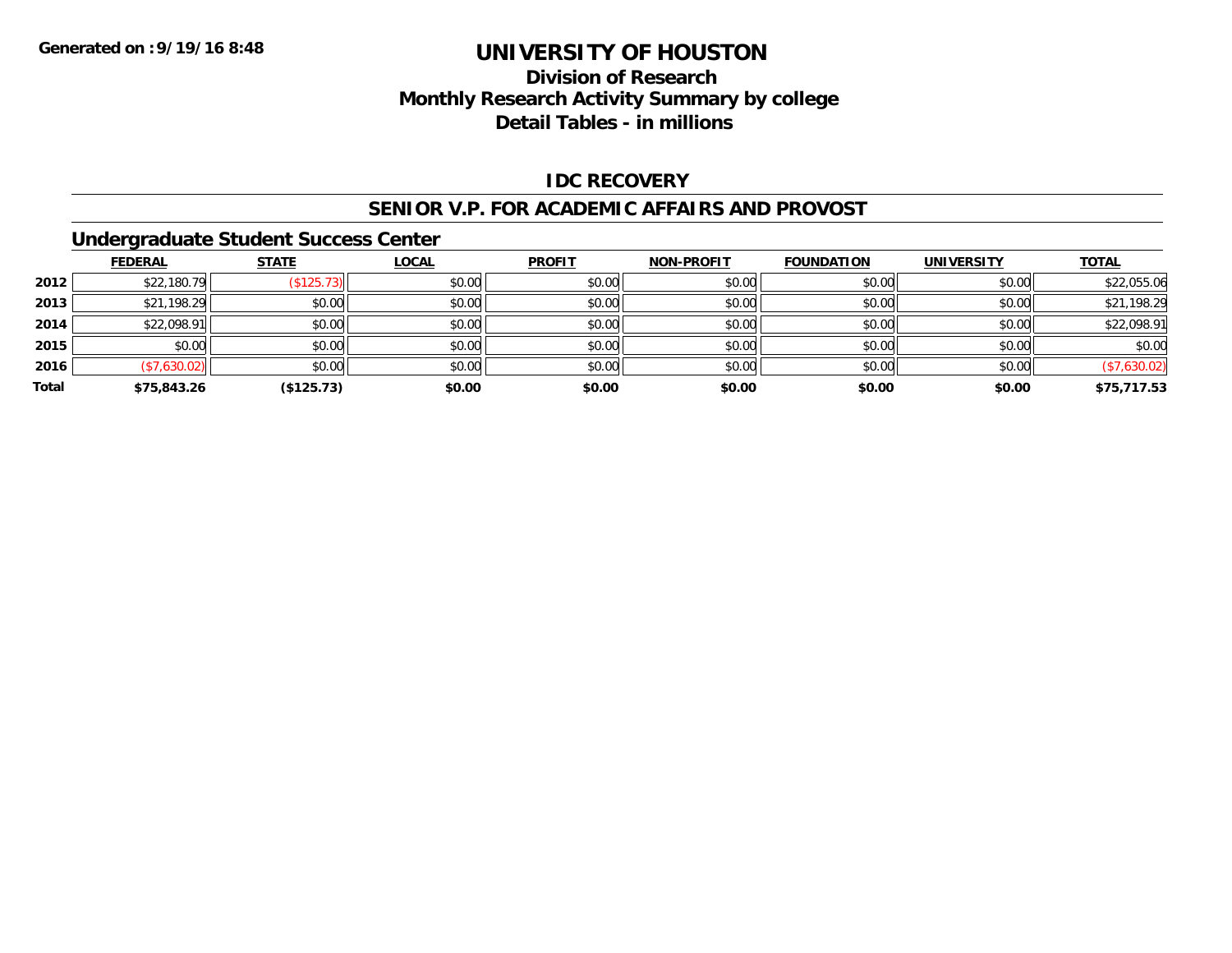### **Division of Research Monthly Research Activity Summary by college Detail Tables - in millions**

#### **IDC RECOVERY**

#### **UH LAW CENTER**

| Dean, Law |                |              |              |               |                   |                   |                   |               |
|-----------|----------------|--------------|--------------|---------------|-------------------|-------------------|-------------------|---------------|
|           | <b>FEDERAL</b> | <b>STATE</b> | <b>LOCAL</b> | <b>PROFIT</b> | <b>NON-PROFIT</b> | <b>FOUNDATION</b> | <b>UNIVERSITY</b> | <b>TOTAL</b>  |
| 2012      | (\$70,357.49)  | \$0.00       | \$0.00       | \$0.00        | \$0.00            | \$0.00            | \$0.00            | (\$70,357.49) |
| 2013      | \$0.00         | \$0.00       | \$0.00       | \$0.00        | \$0.00            | \$0.00            | \$0.00            | \$0.00        |
| 2016      | \$0.00         | \$54,665.02  | \$0.00       | \$0.00        | \$0.00            | \$0.00            | \$0.00            | \$54,665.02   |
|           | <b>Law-UH</b>  |              |              |               |                   |                   |                   |               |
|           | <b>FEDERAL</b> | <b>STATE</b> | <b>LOCAL</b> | <b>PROFIT</b> | <b>NON-PROFIT</b> | <b>FOUNDATION</b> | <b>UNIVERSITY</b> | <b>TOTAL</b>  |
| 2012      | \$20,538.58    | \$0.00       | \$0.00       | \$0.00        | \$0.00            | \$7,815.36        | \$0.00            | \$28,353.94   |
| 2013      | \$47,221.10    | \$35,153.60  | \$0.00       | \$0.00        | \$0.00            | \$4,786.56        | \$0.00            | \$87,161.26   |
| 2014      | \$9,837.63     | \$32,487.66  | \$0.00       | \$0.00        | \$0.00            | \$664.71          | \$0.00            | \$42,990.00   |
| 2015      | \$20,280.12    | \$29,952.20  | \$0.00       | \$0.00        | \$0.00            | \$0.00            | \$0.00            | \$50,232.32   |
| 2016      | \$7,284.29     | \$3,030.00   | \$0.00       | \$0.00        | \$0.00            | \$13,200.38       | \$0.00            | \$23,514.67   |
| Total     | \$34,804.22    | \$155,288.48 | \$0.00       | \$0.00        | \$0.00            | \$26,467.01       | \$0.00            | \$216,559.71  |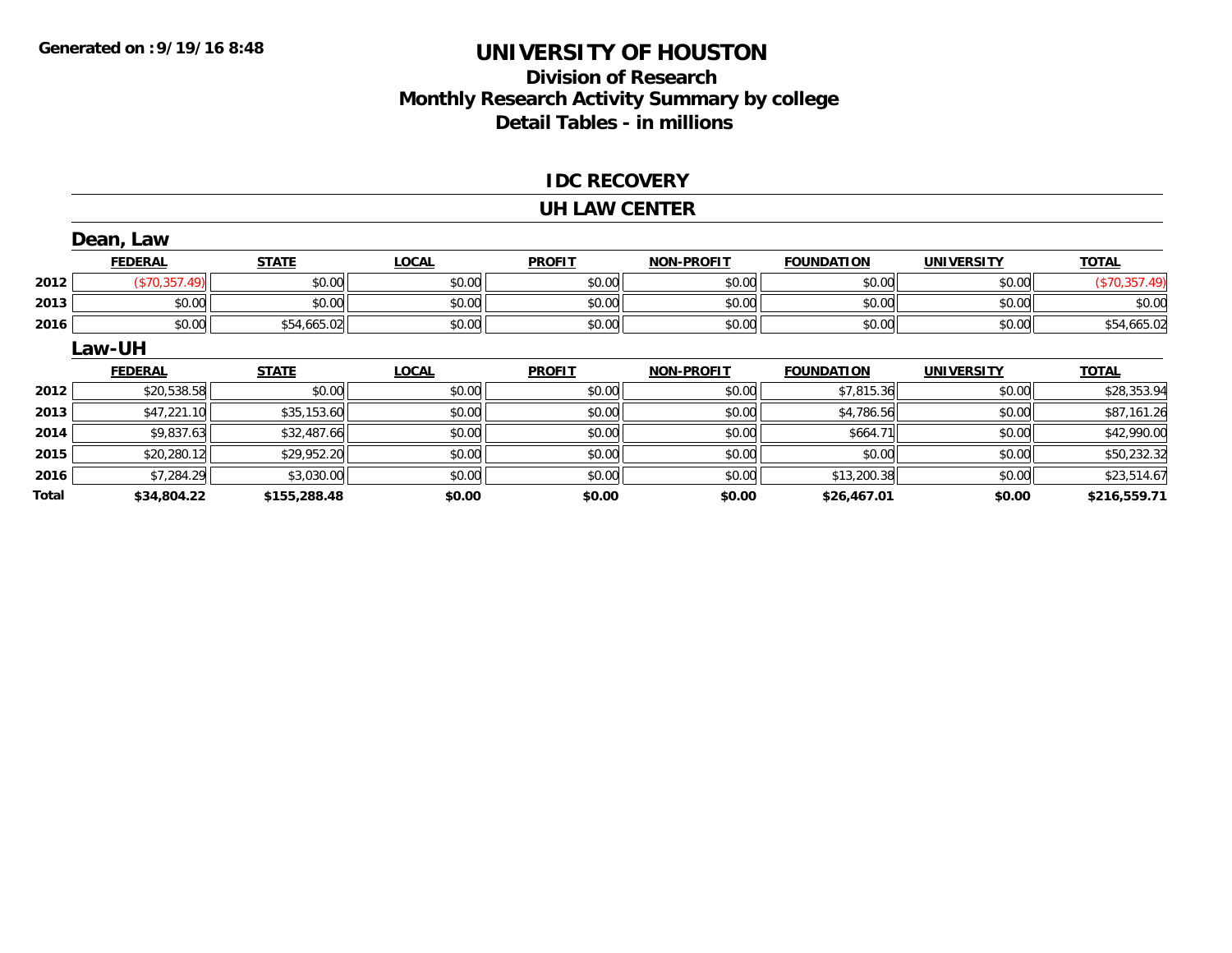## **Division of ResearchMonthly Research Activity Summary by college Detail Tables - in millions**

#### **IDC RECOVERY**

#### **UKNOWN COLLEGE**

### **Unknown Department**

|      | <b>FEDERAL</b>            | <b>CTATE</b><br>,,,,, | <b>OCAL</b> | <b>PROFIT</b>           | -PROFIT<br><b>NON</b> | <b>FOUNDATION</b> | UNIVERSITY | <b>TOTAL</b> |
|------|---------------------------|-----------------------|-------------|-------------------------|-----------------------|-------------------|------------|--------------|
| 2015 | $\sim$<br>$\sim$<br>₽∪.∪∪ | 0000<br>vu.vu         | \$0.00      | 0000<br>JU.UL           | 0000<br>vv.vv         | \$0.00            | \$0.00     | \$0.00       |
| 2016 | ሖ ∩<br>$\sim$<br>JU.UU    | 0000<br>JU.UU         | \$0.00      | 0 <sup>0</sup><br>JU.UU | 0000<br>vu.vu         | \$0.00            | \$0.00     | \$0.00       |

## **Wrong Department - Please Dont Select It**

|              | <b>FEDERAL</b> | <b>STATE</b> | <u>LOCAL</u> | <b>PROFIT</b> | <b>NON-PROFIT</b> | <b>FOUNDATION</b> | <b>UNIVERSITY</b> | <b>TOTAL</b> |
|--------------|----------------|--------------|--------------|---------------|-------------------|-------------------|-------------------|--------------|
| 2012         | \$0.00         | \$0.00       | \$0.00       | \$0.00        | \$0.00            | \$0.00            | \$0.00            | \$0.00       |
| 2013         | \$5,172.92     | \$0.00       | \$0.00       | \$0.00        | \$0.00            | \$0.00            | \$0.00            | \$5,172.92   |
| 2014         | \$0.00         | \$0.00       | \$0.00       | \$0.00        | \$0.00            | \$0.00            | \$0.00            | \$0.00       |
| 2015         | \$0.00         | \$0.00       | \$0.00       | \$0.00        | \$0.00            | \$0.00            | \$0.00            | \$0.00       |
| 2016         | \$0.00         | \$0.00       | \$0.00       | \$0.00        | \$0.00            | \$0.00            | \$0.00            | \$0.00       |
| <b>Total</b> | \$5,172.92     | \$0.00       | \$0.00       | \$0.00        | \$0.00            | \$0.00            | \$0.00            | \$5,172.92   |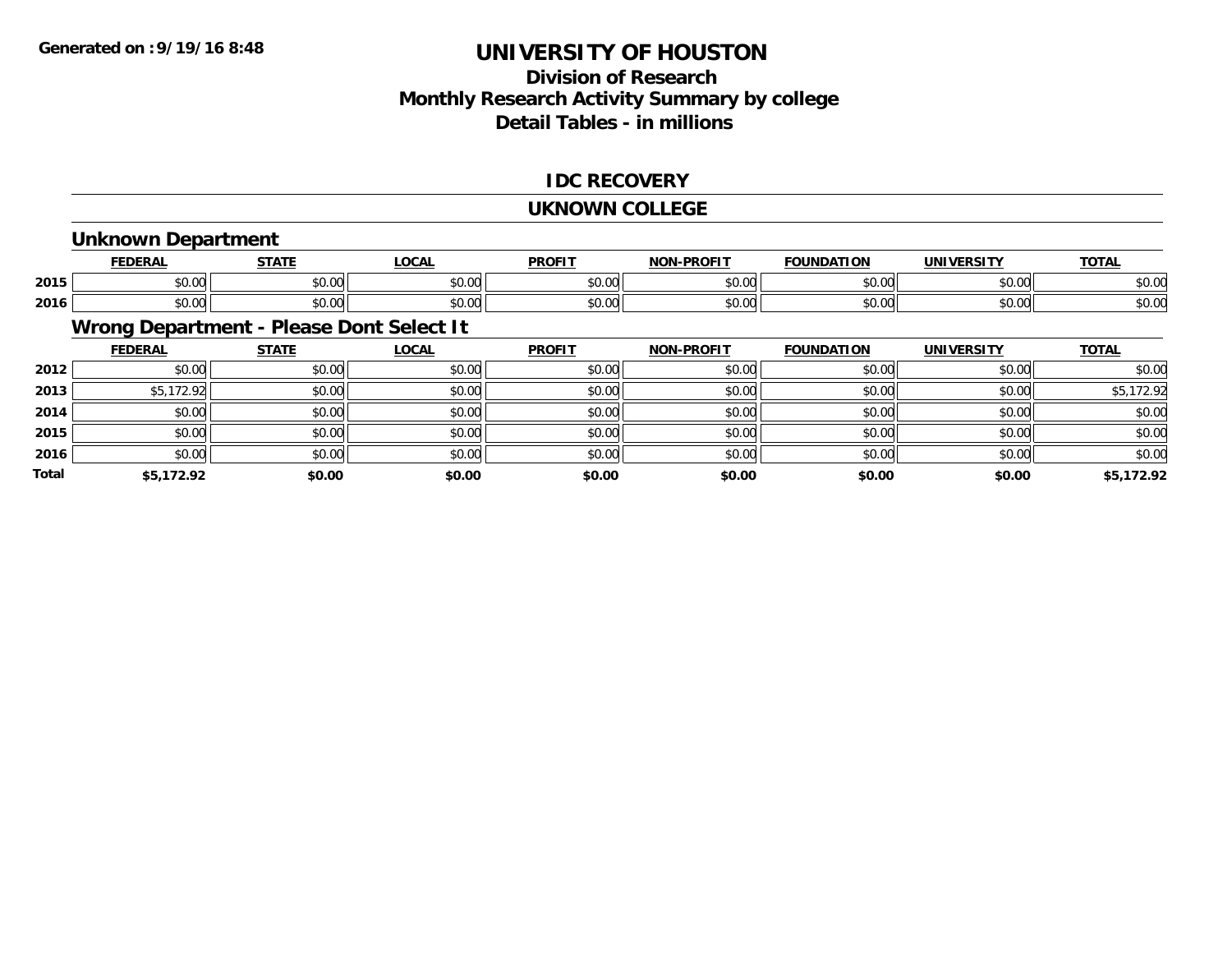## **Division of ResearchMonthly Research Activity Summary by college Detail Tables - in millions**

#### **IDC RECOVERY**

### **VICE PRESIDENT FOR ADMINISTRATION**

#### **Physical Plant FEDERAL STATE LOCAL PROFIT NON-PROFIT FOUNDATION UNIVERSITY TOTALTOTAL 2013** $\textbf{3} \mid \textbf{3} \mid \textbf{5} \mid \textbf{5} \mid \textbf{6} \mid \textbf{7} \mid \textbf{8} \mid \textbf{1} \mid \textbf{1} \mid \textbf{1} \mid \textbf{1} \mid \textbf{1} \mid \textbf{1} \mid \textbf{1} \mid \textbf{1} \mid \textbf{1} \mid \textbf{1} \mid \textbf{1} \mid \textbf{1} \mid \textbf{1} \mid \textbf{1} \mid \textbf{1} \mid \textbf{1} \mid \textbf{1} \mid \textbf{1} \mid \textbf{1} \mid \textbf{1} \mid \textbf{$ **2014**4 \$0.00 \$0.00 \$0.00 \$0.00 \$0.00 \$0.00 \$0.00 \$0.00 \$0.00 \$0.00 \$0.00 \$0.00 \$0.00 \$0.00 \$0.00 \$0.00 \$0.00 \$0.00 **2015** \$0.00 \$0.00 \$0.00 \$0.00 \$0.00 \$0.00 \$0.00 \$0.00 **2016** \$0.00 \$0.00 \$0.00 \$0.00 \$0.00 \$0.00 \$0.00 \$0.00 **Total \$0.00\$0.00 \$0.00 \$0.00 \$0.00 \$0.00 \$0.00 \$0.00**